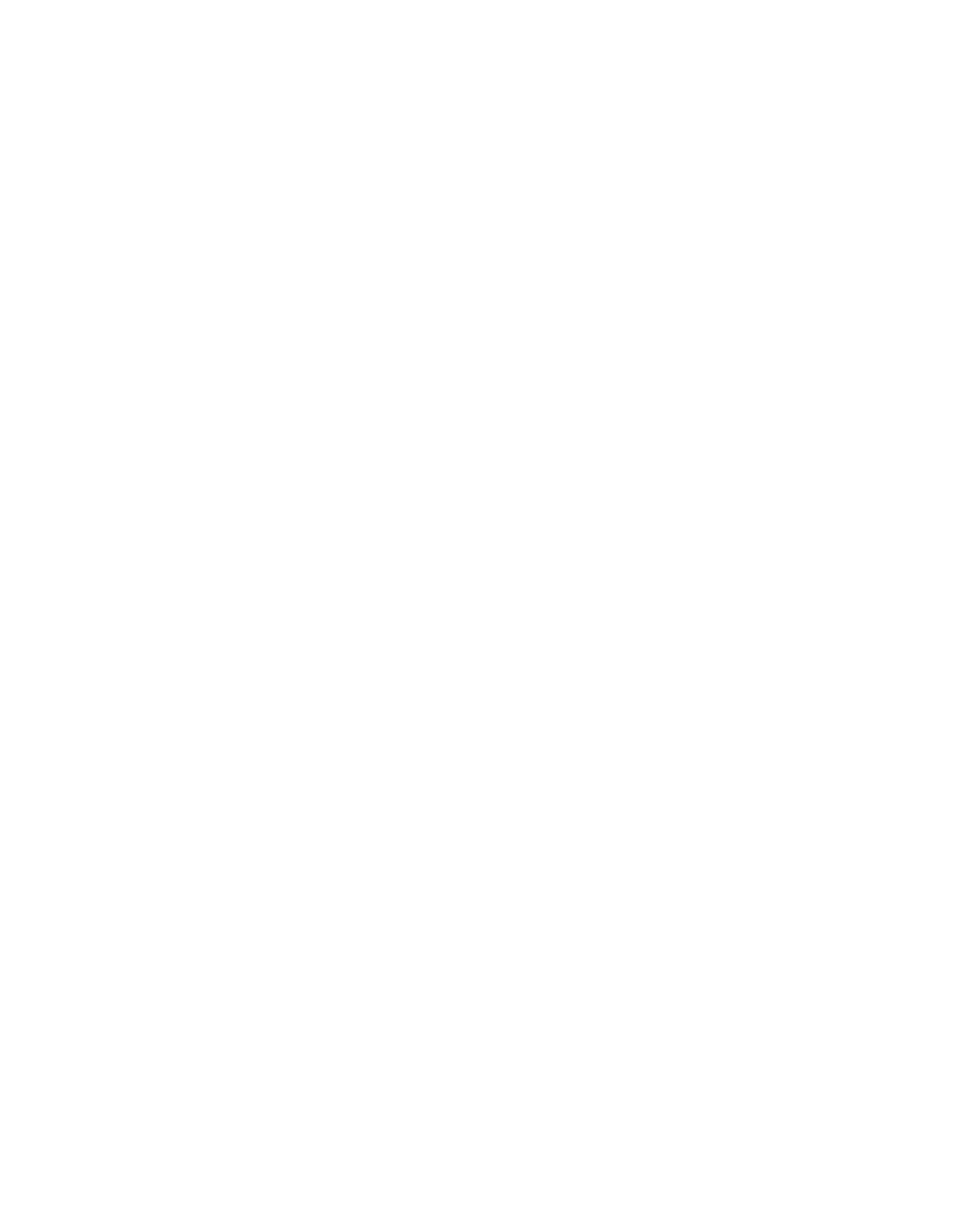# **TABLE OF CONTENTS:**

| $\mathbf{1}$   | <b>Preface</b> | $\mathbf{1}$                                                                                                                        |
|----------------|----------------|-------------------------------------------------------------------------------------------------------------------------------------|
|                | 1.1            | $\mathbf{1}$                                                                                                                        |
|                | 1.2            | $\overline{c}$                                                                                                                      |
|                | 1.3            | $\overline{3}$                                                                                                                      |
|                | 1.4            | $\overline{4}$                                                                                                                      |
|                | 1.5            | 5                                                                                                                                   |
|                | 1.6            | 6                                                                                                                                   |
| $\overline{2}$ |                | $\overline{7}$<br><b>EXPRESSCLUSTER X SingleServerSafe command reference</b>                                                        |
|                | 2.1            | 8                                                                                                                                   |
|                | 2.2            | 9                                                                                                                                   |
|                | 2.3            | Displaying the status (clpstat command) $\ldots \ldots \ldots \ldots \ldots \ldots \ldots \ldots \ldots \ldots \ldots \ldots$<br>11 |
|                | 2.4            | 14                                                                                                                                  |
|                | 2.5            | 18                                                                                                                                  |
|                | 2.6            | 19                                                                                                                                  |
|                | 2.7            | 22                                                                                                                                  |
|                | 2.8            | 28                                                                                                                                  |
|                | 2.9            | 33                                                                                                                                  |
|                | 2.10           | 36                                                                                                                                  |
|                | 2.11           | 40                                                                                                                                  |
|                | 2.12           | 45                                                                                                                                  |
|                | 2.13           | Controlling monitor resources (clpmonctrl command)<br>47                                                                            |
|                | 2.14           | 51                                                                                                                                  |
|                | 2.15           | 54                                                                                                                                  |
|                | 2.16           | 58                                                                                                                                  |
|                | 2.17           | 60                                                                                                                                  |
|                | 2.18           | Setting an action for OS shutdown initiated by other than cluster service (clpstdncnf command)<br>62                                |
|                | 2.19           | 64                                                                                                                                  |
|                | 2.20           | 66                                                                                                                                  |
|                | 2.21           | 68                                                                                                                                  |
| $\mathbf{3}$   |                | 71<br><b>Notes and restrictions</b>                                                                                                 |
|                | 3.1            | 72                                                                                                                                  |
| 4              |                | 77<br><b>Error</b> messages                                                                                                         |
|                | 4.1            | 78                                                                                                                                  |
|                | 4.2            | 79                                                                                                                                  |
|                | 4.3            |                                                                                                                                     |
|                | 4.4            | Detailed information in activating and deactivating group resources 144                                                             |
|                | 4.5            |                                                                                                                                     |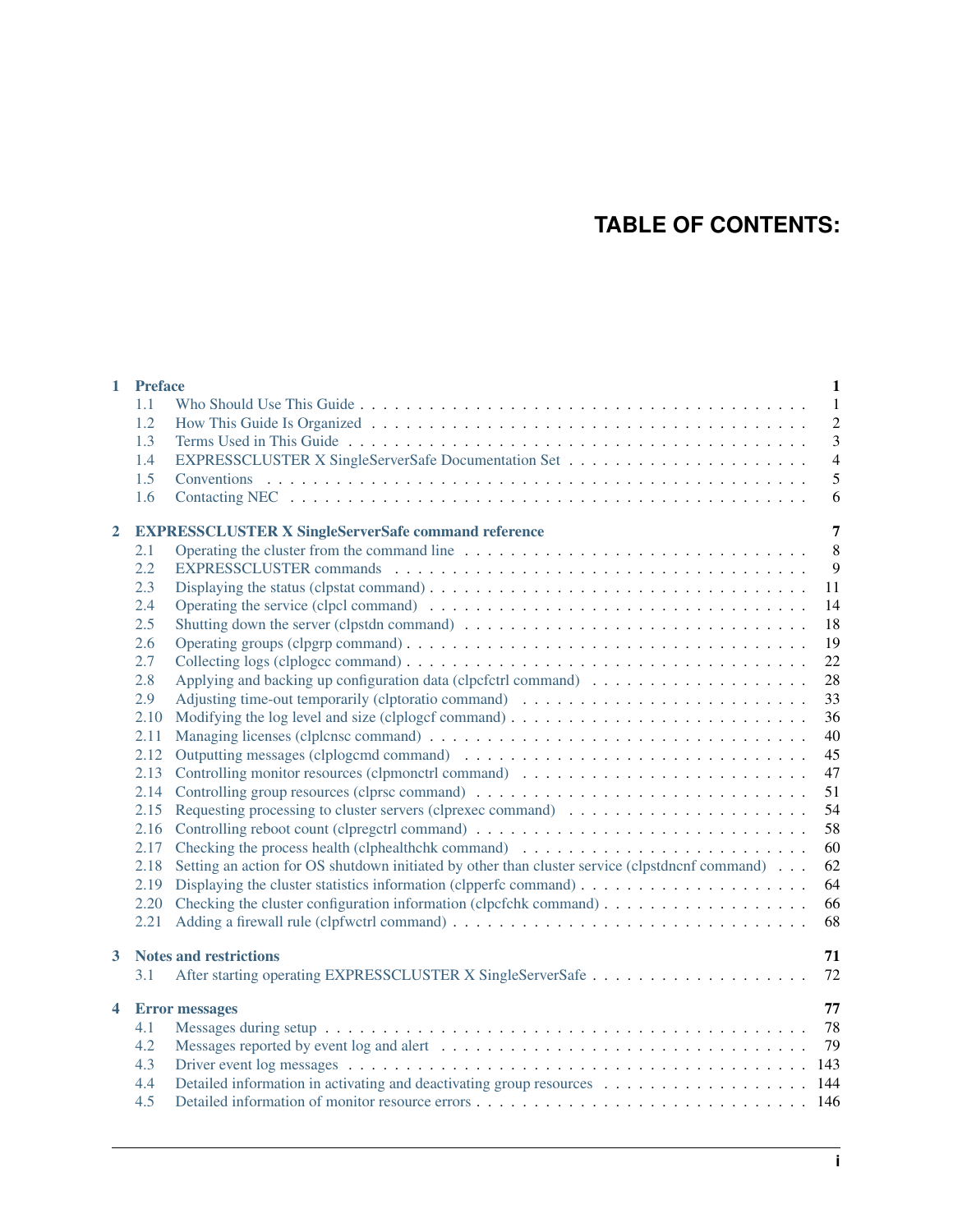|     | <b>6</b> Revision History |     |
|-----|---------------------------|-----|
|     |                           |     |
|     |                           |     |
|     | 5 Legal Notice            | 185 |
|     |                           |     |
|     |                           |     |
| 4.7 |                           |     |
|     |                           |     |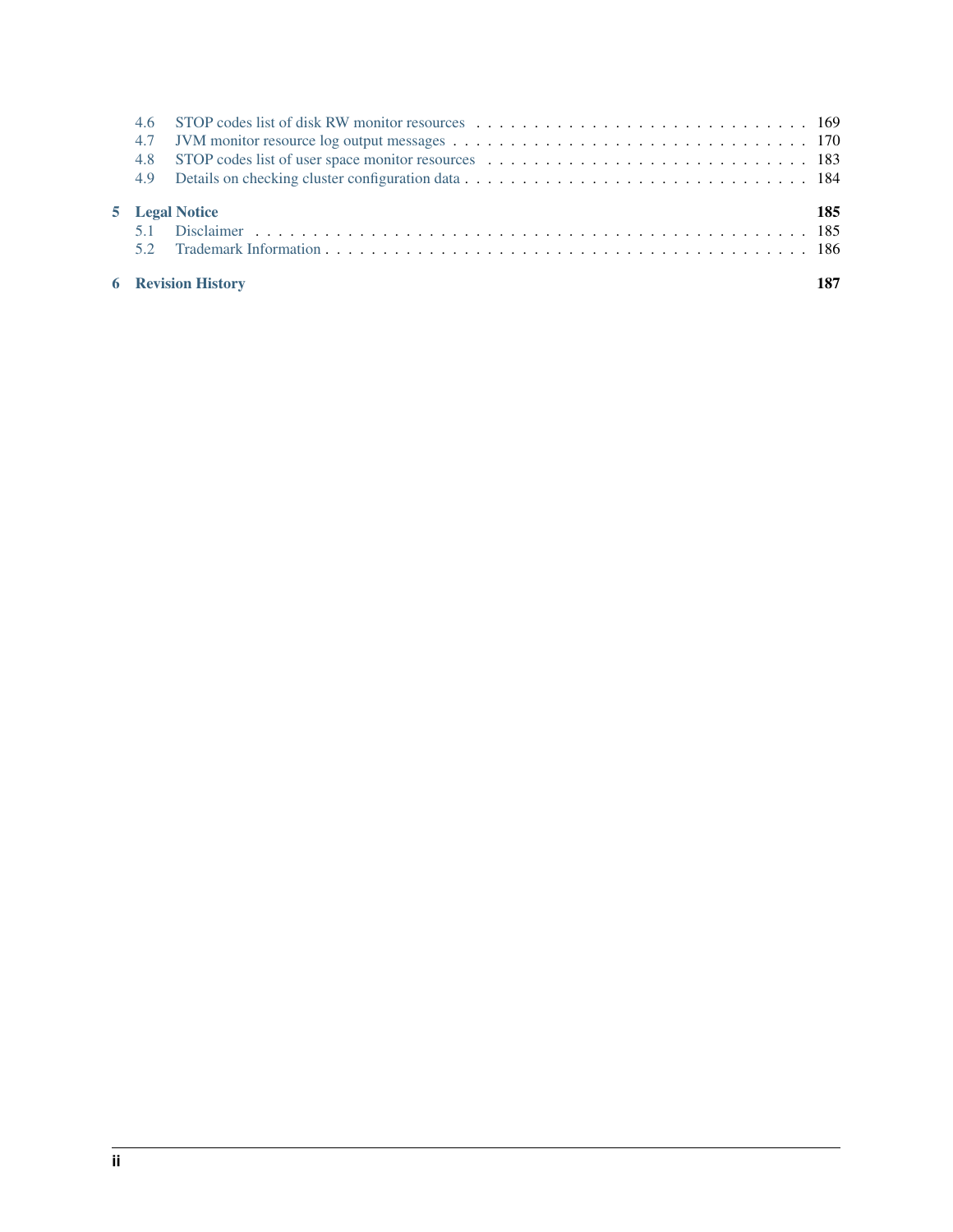### **CHAPTER**

**ONE**

### **PREFACE**

# <span id="page-4-1"></span><span id="page-4-0"></span>**1.1 Who Should Use This Guide**

The *Operation Guide* is intended for system administrators who will operate and maintain an introduced system. It describes how to operate EXPRESSCLUSTER X SingleServerSafe.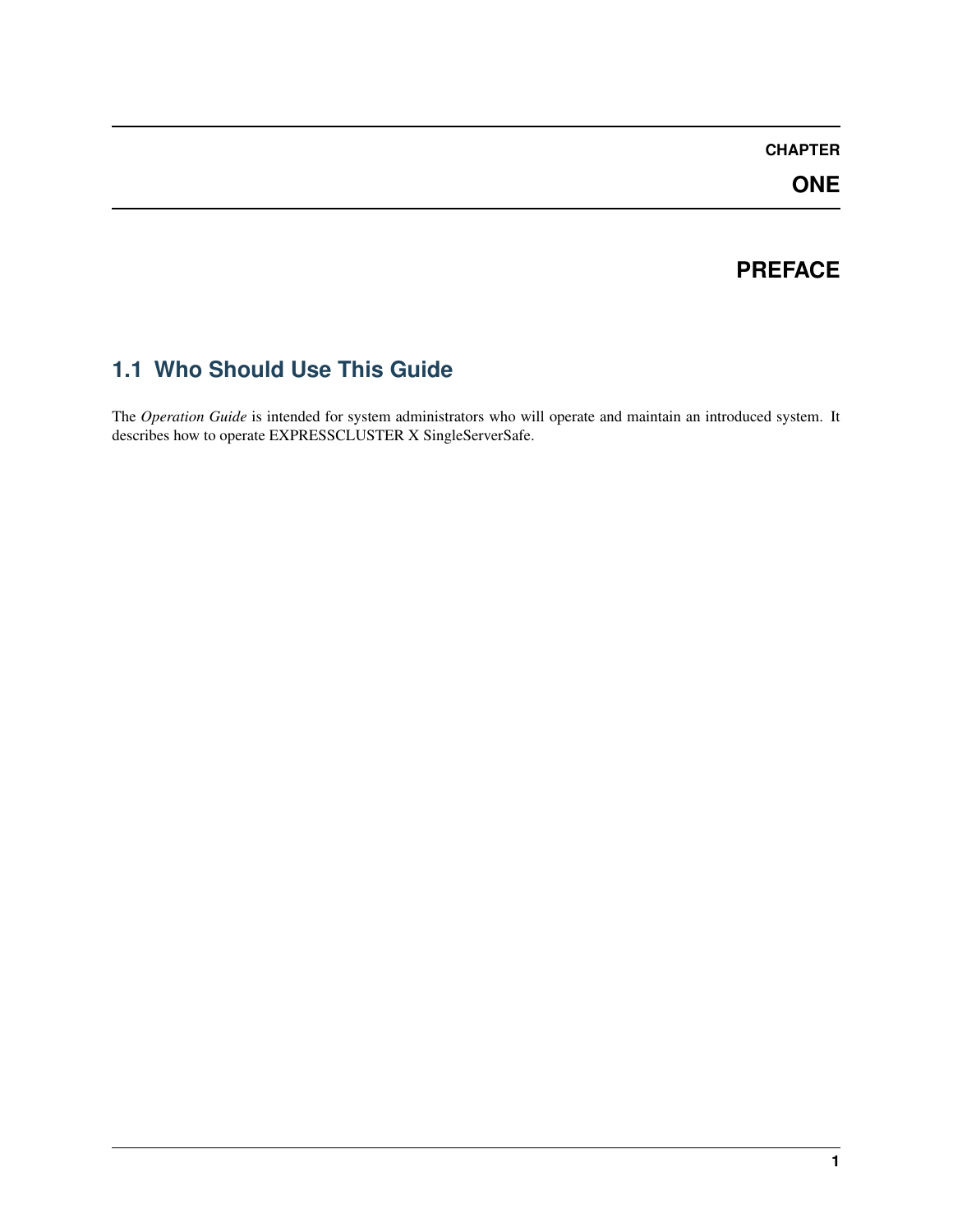# <span id="page-5-0"></span>**1.2 How This Guide Is Organized**

- [2.](#page-10-0) *[EXPRESSCLUSTER X SingleServerSafe command reference](#page-10-0)*: Describes the usable commands in EXPRESS-CLUSTER X SingleServerSafe.
- [3.](#page-74-0) *[Notes and restrictions](#page-74-0)*: Provides information on known problems and restrictions.
- [4.](#page-80-0) *[Error messages](#page-80-0)*: Lists and describes error messages you might encounter when operating EXPRESSCLUS-TER X SingleServerSafe.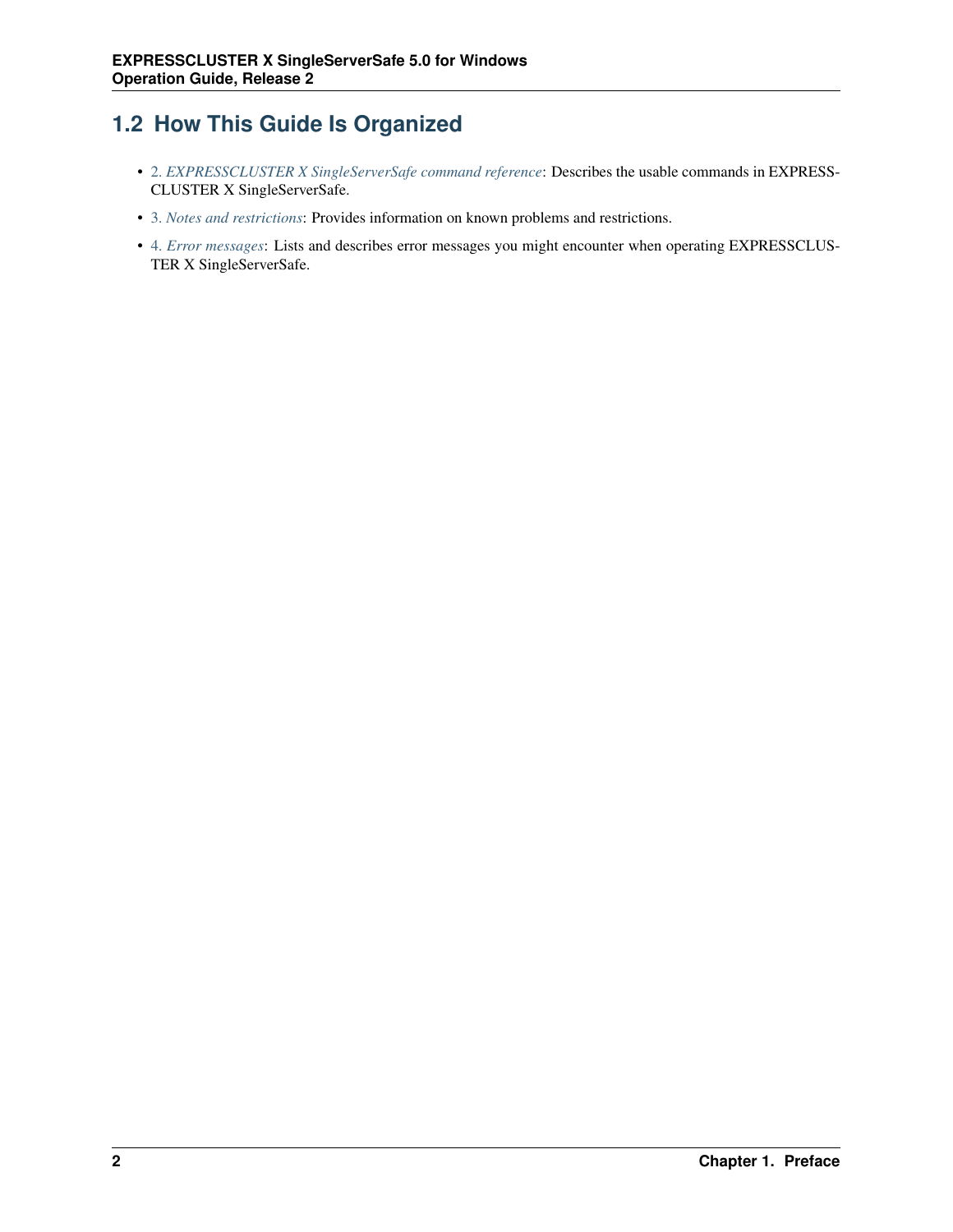### <span id="page-6-0"></span>**1.3 Terms Used in This Guide**

EXPRESSCLUSTER X SingleServerSafe, which is described in this guide, uses windows and commands common to those of the clustering software EXPRESSCLUSTER X to ensure high compatibility with EXPRESSCLUSTER X in terms of operation and other aspects. Therefore, cluster-related terms are used in parts of the guide.

The terms used in this guide are defined below.

Cluster, cluster system A single server system using EXPRESSCLUSTER X SingleServerSafe

Cluster shutdown, reboot Shutdown or reboot of a system using EXPRESSCLUSTER X SingleServerSafe

Cluster resource A resource used in EXPRESSCLUSTER X SingleServerSafe

Cluster object A resource object used in EXPRESSCLUSTER X SingleServerSafe

Failover group A group of group resources (such as applications and services) used in EXPRESSCLUSTER X SingleServerSafe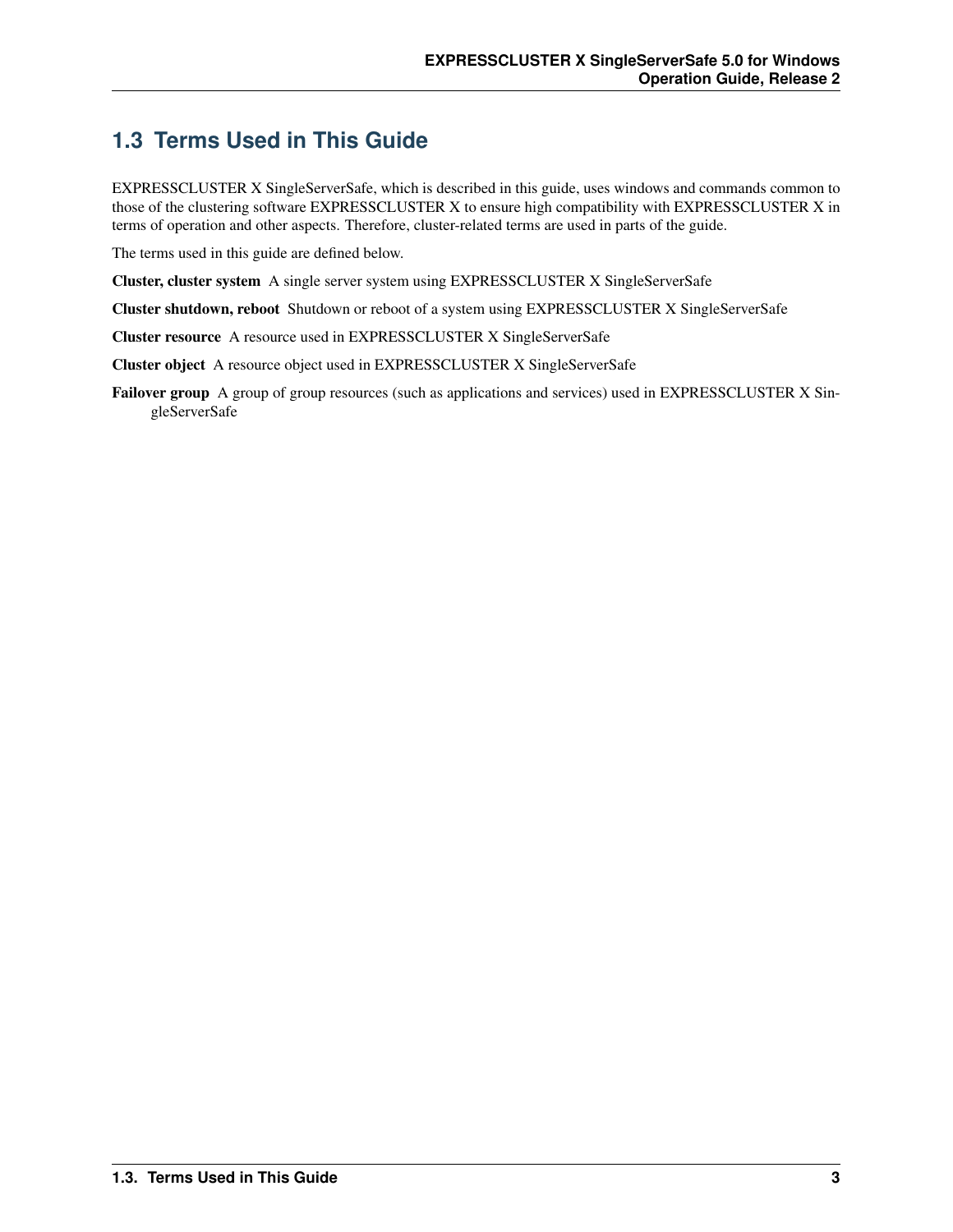# <span id="page-7-0"></span>**1.4 EXPRESSCLUSTER X SingleServerSafe Documentation Set**

The EXPRESSCLUSTER X SingleServerSafe manuals consist of the three guides below. The title and purpose of each guide is described below:

EXPRESSCLUSTER X SingleServerSafe Installation Guide

This guide is intended for system engineers who intend to introduce a system using EXPRESSCLUSTER X SingleServerSafe and describes how to install EXPRESSCLUSTER X SingleServerSafe.

EXPRESSCLUSTER X SingleServerSafe Configuration Guide

This guide is intended for system engineers who intend to introduce a system using EXPRESSCLUSTER X SingleServerSafe and system administrators who will operate and maintain the introduced system. It describes how to set up EXPRESSCLUSTER X SingleServerSafe.

EXPRESSCLUSTER X SingleServerSafe Operation Guide

This guide is intended for system administrators who will operate and maintain an introduced system that uses EXPRESSCLUSTER X SingleServerSafe. It describes how to operate EXPRESSCLUSTER X SingleServerSafe.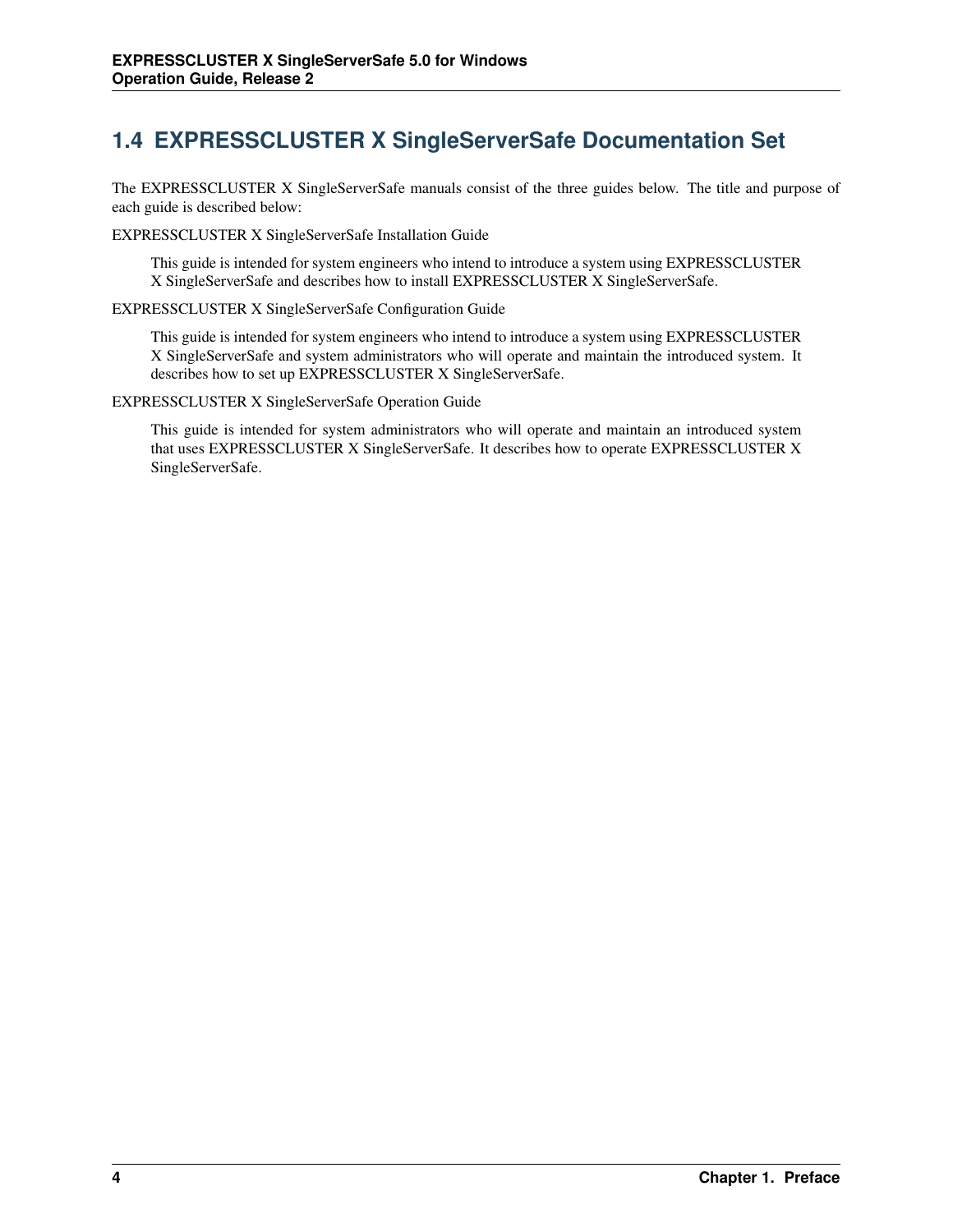# <span id="page-8-0"></span>**1.5 Conventions**

In this guide, Note, Important, See also are used as follows:

Note: Used when the information given is important, but not related to the data loss and damage to the system and machine.

Important: Used when the information given is necessary to avoid the data loss and damage to the system and machine.

#### See also:

Used to describe the location of the information given at the reference destination.

The following conventions are used in this guide.

| Convention                | Usage                                                    | Example                 |
|---------------------------|----------------------------------------------------------|-------------------------|
| <b>Bold</b>               | Indicates graphical objects, such as fields, list boxes, |                         |
|                           | menu selections, buttons, labels, icons, etc.            | In User Name, type your |
|                           |                                                          | name.                   |
|                           |                                                          | On the File menu, click |
|                           |                                                          | Open Database.          |
|                           |                                                          |                         |
| Angled bracket within the | Indicates that the value specified inside of the angled  | clpstat $-s$ $[-h]$     |
| command line              | bracket can be omitted.                                  | host name]              |
| Monospace                 | Indicates path names, commands, system output (mes-      | $c:\P$ roqram files     |
|                           | sage, prompt, etc), directory, file names, functions and | EXPRESSCLUSTER          |
|                           | parameters.                                              |                         |
| bold                      | Indicates the value that a user actually enters from a   |                         |
|                           | command line.                                            | Enter the following:    |
|                           |                                                          | clpcl -s -a             |
|                           |                                                          |                         |
|                           | Indicates that users should replace italicized part with | clpstat $-s$ $[-h]$     |
| italic                    | values that they are actually working with.              | host name]              |
|                           |                                                          |                         |



In the figures of this guide, this icon represents EXPRESSCLUSTER X SingleServerSafe.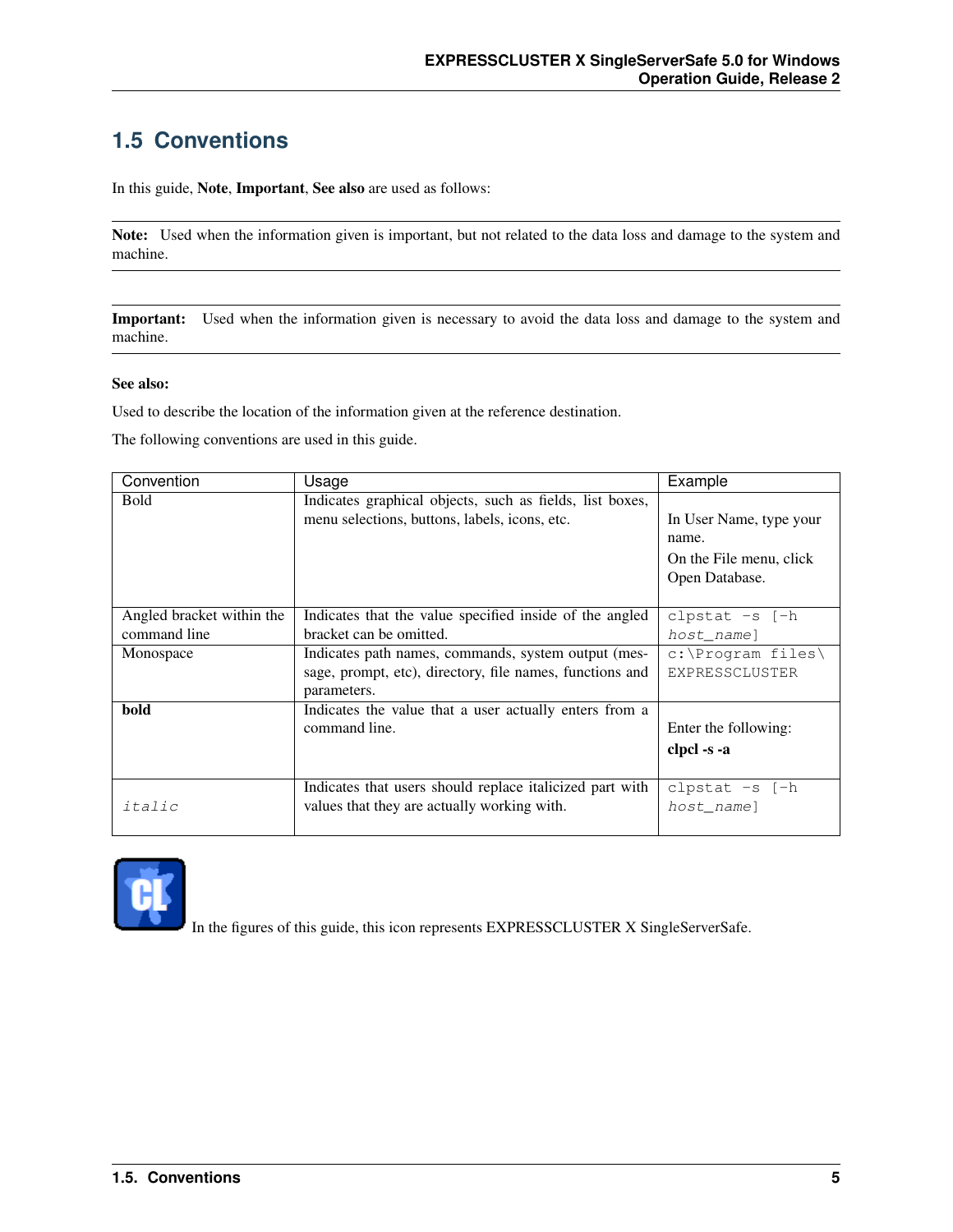# <span id="page-9-0"></span>**1.6 Contacting NEC**

For the latest product information, visit our website below:

<https://www.nec.com/global/prod/expresscluster/>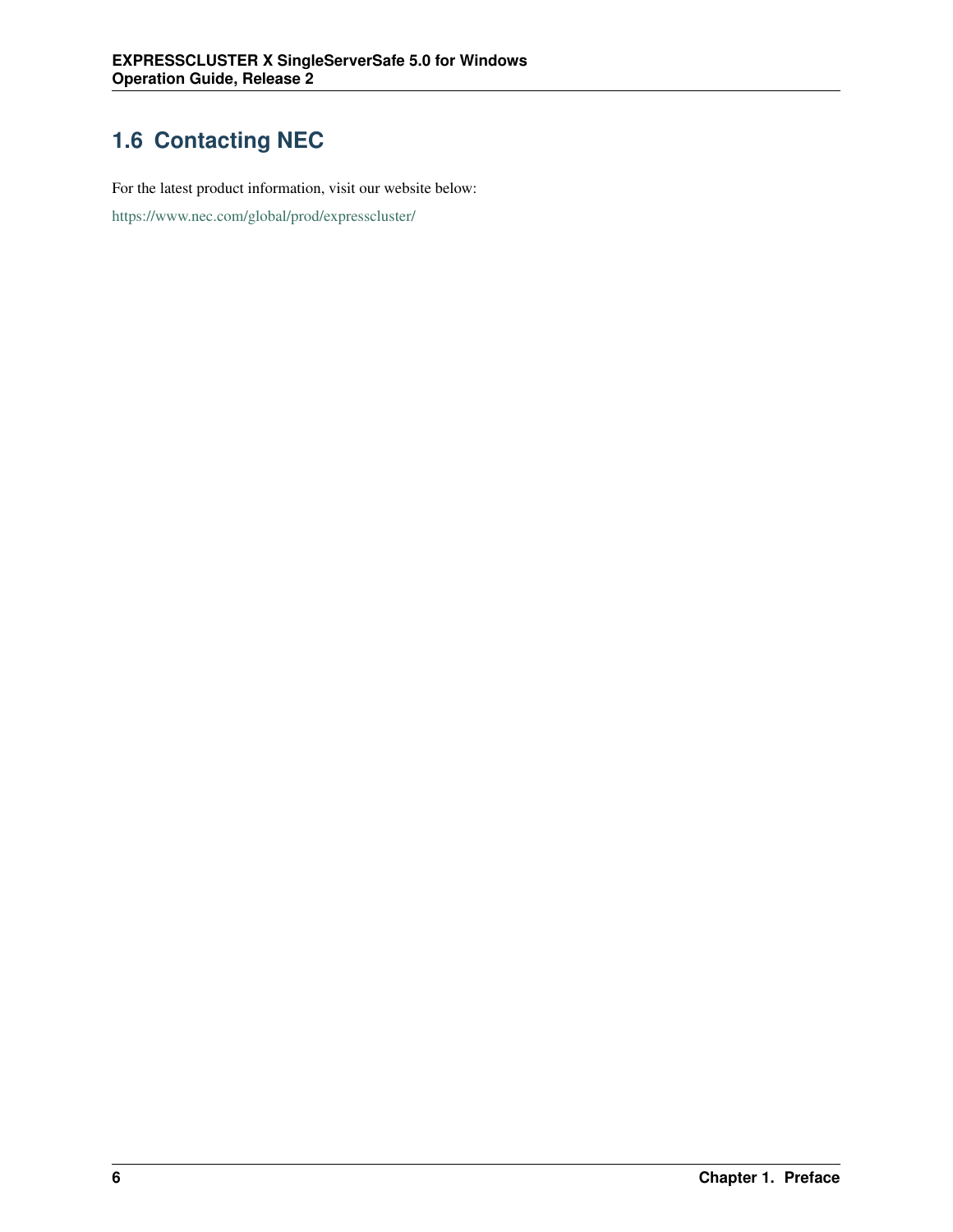**CHAPTER**

### <span id="page-10-0"></span>**EXPRESSCLUSTER X SINGLESERVERSAFE COMMAND REFERENCE**

This chapter describes the commands available with EXPRESSCLUSTER X SingleServerSafe.

EXPRESSCLUSTER X SingleServerSafe uses commands common to those of the clustering software EXPRESS-CLUSTER X to ensure high compatibility with EXPRESSCLUSTER X in terms of operation and other aspects.

This chapter covers:

- [2.1.](#page-11-0) *[Operating the cluster from the command line](#page-11-0)*
- [2.2.](#page-12-0) *[EXPRESSCLUSTER commands](#page-12-0)*
- [2.3.](#page-14-0) *[Displaying the status \(clpstat command\)](#page-14-0)*
- [2.4.](#page-17-0) *[Operating the service \(clpcl command\)](#page-17-0)*
- [2.5.](#page-21-0) *[Shutting down the server \(clpstdn command\)](#page-21-0)*
- [2.6.](#page-22-0) *[Operating groups \(clpgrp command\)](#page-22-0)*
- [2.7.](#page-25-0) *[Collecting logs \(clplogcc command\)](#page-25-0)*
- [2.8.](#page-31-0) *[Applying and backing up configuration data \(clpcfctrl command\)](#page-31-0)*
- [2.9.](#page-36-0) *[Adjusting time-out temporarily \(clptoratio command\)](#page-36-0)*
- [2.10.](#page-39-0) *[Modifying the log level and size \(clplogcf command\)](#page-39-0)*
- [2.11.](#page-43-0) *[Managing licenses \(clplcnsc command\)](#page-43-0)*
- [2.12.](#page-48-0) *[Outputting messages \(clplogcmd command\)](#page-48-0)*
- [2.13.](#page-50-0) *[Controlling monitor resources \(clpmonctrl command\)](#page-50-0)*
- [2.14.](#page-54-0) *[Controlling group resources \(clprsc command\)](#page-54-0)*
- [2.15.](#page-57-0) *[Requesting processing to cluster servers \(clprexec command\)](#page-57-0)*
- [2.16.](#page-61-0) *[Controlling reboot count \(clpregctrl command\)](#page-61-0)*
- [2.17.](#page-63-0) *[Checking the process health \(clphealthchk command\)](#page-63-0)*
- [2.18.](#page-65-0) *[Setting an action for OS shutdown initiated by other than cluster service \(clpstdncnf command\)](#page-65-0)*
- [2.19.](#page-67-0) *[Displaying the cluster statistics information \(clpperfc command\)](#page-67-0)*
- [2.20.](#page-69-0) *[Checking the cluster configuration information \(clpcfchk command\)](#page-69-0)*
- [2.21.](#page-71-0) *[Adding a firewall rule \(clpfwctrl command\)](#page-71-0)*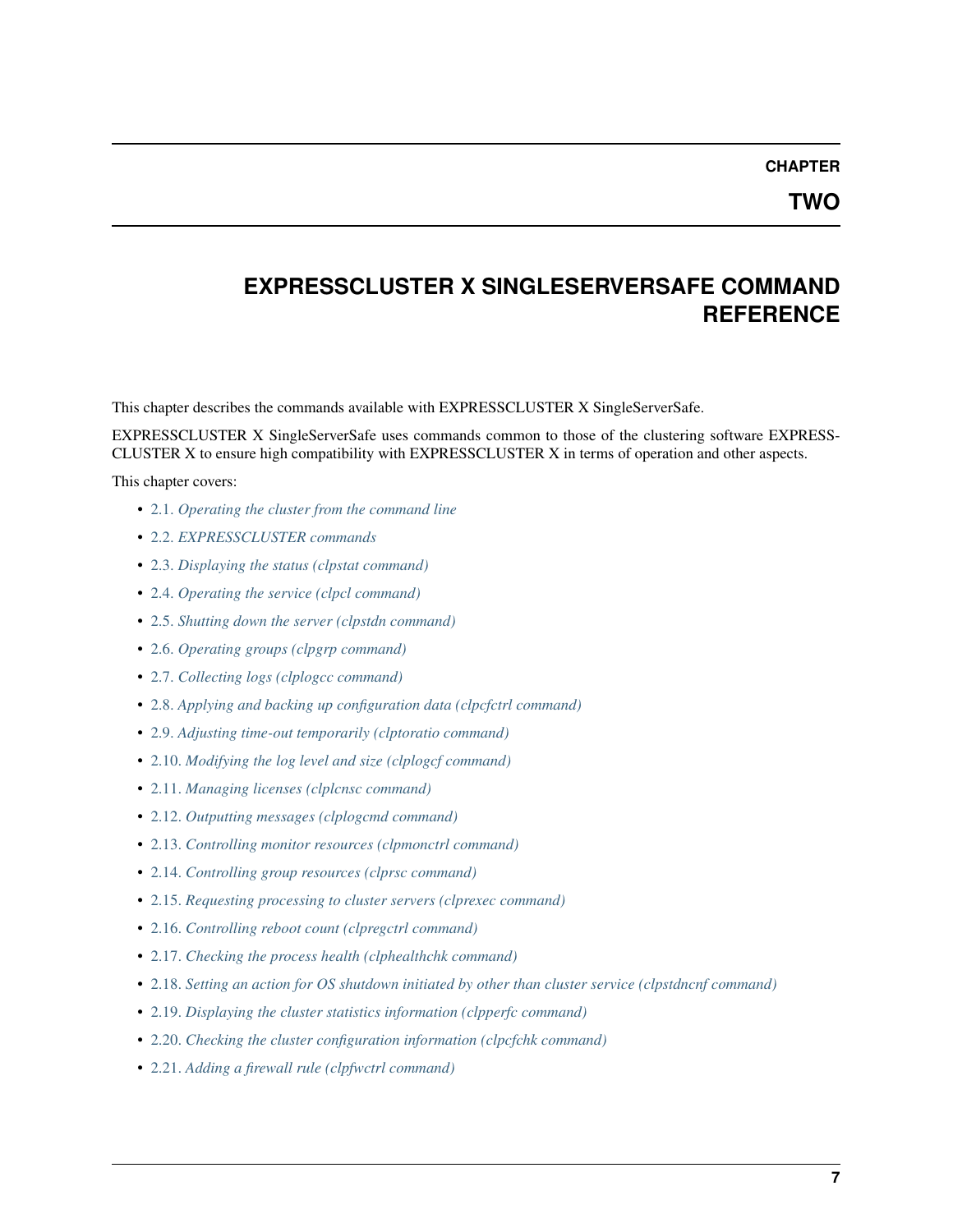# <span id="page-11-0"></span>**2.1 Operating the cluster from the command line**

EXPRESSCLUSTER X SingleServerSafe provides various commands for performing operations from the command prompt. These commands are useful in such cases as when you are setting up a cluster or cannot use the Cluster WebUI. You can perform a greater number of operations by using the command line than by using the Cluster WebUI.

Note: If the monitor resource detects an error when you have specified a group resource (such as an application resource) as a recovery target in the settings for error detection by a monitor resource, do not perform the following control operations for any service or group by using a command or the Cluster WebUI during recovery (reactivation -> final action).

- Stopping or suspending a service
- Starting or stopping a group

If you perform the above-mentioned operations while recovery caused by detection of an error by a monitor resource is in progress, other group resources of the group with an error may not stop. However, you can perform them when the final action is completed.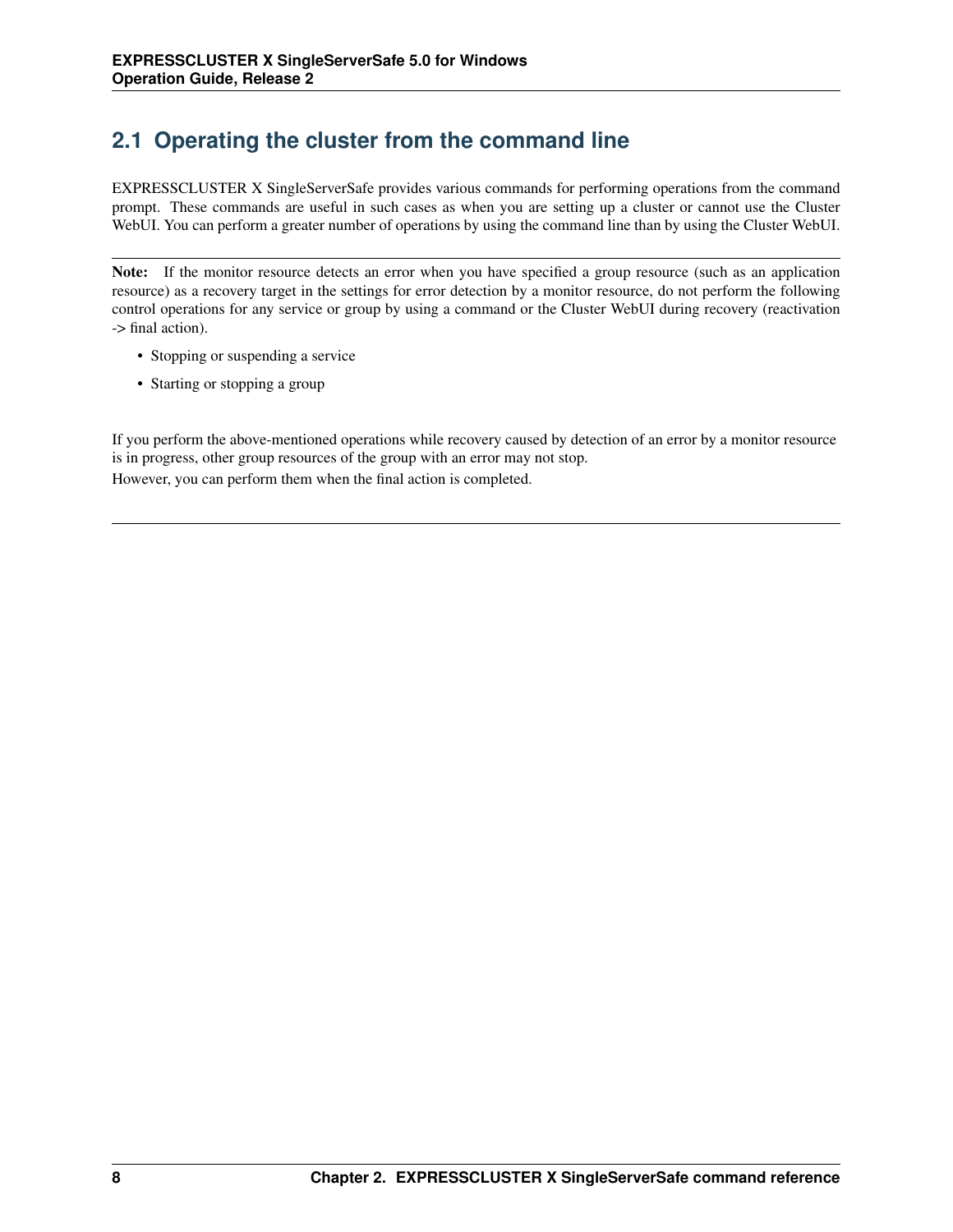### <span id="page-12-0"></span>**2.2 EXPRESSCLUSTER commands**

• Commands for construction

| Command       | Explanation                                                                | Refer to                                 |
|---------------|----------------------------------------------------------------------------|------------------------------------------|
| clpcfctrl.exe |                                                                            | 2.8. Applying and backing up configura-  |
|               | Applies the configuration data created by<br>the Cluster WebUI to servers. | tion data (clpcfctrl command)            |
|               | Backs up the configuration data to be.<br>used by the Cluster WebUI.       |                                          |
| clplcnsc.exe  | Manages the product or trial version li-                                   | 2.11. Managing licenses (clplcnsc com-   |
|               | cense of this product.                                                     | <i>mand</i> )                            |
| clpcfchk.exe  | Checks cluster configuration data.                                         | 2.20. Checking the cluster configuration |
|               |                                                                            | information (clpcfchk command)           |
| clpfwctrl.bat | Adds a firewall rule.                                                      | 2.21. Adding a firewall rule (clpfwctrl) |
|               |                                                                            | command)                                 |

• Commands for showing status

| Command          | Explanation                                | Refer to                                 |
|------------------|--------------------------------------------|------------------------------------------|
| clpstat.exe      | Displays the status and configuration data | 2.3. Displaying the status (clpstat com- |
|                  | of EXPRESSCLUSTER X SingleServer-          | <i>mand</i> )                            |
|                  | Safe.                                      |                                          |
| clphealthchk.exe | Check the process health.                  | 2.17. Checking the process health        |
|                  |                                            | (clphealthchk command)                   |

• Commands for operation

| Command        | Explanation                                | Refer to                                   |
|----------------|--------------------------------------------|--------------------------------------------|
| clpcl.exe      | Starts, stops, suspends, or resumes the    | 2.4. Operating the service (clpcl com-     |
|                | service.                                   | mand)                                      |
| clpstdn.exe    | Stops the service and shuts down a server. | 2.5. Shutting down the server (clpstdn     |
|                |                                            | command)                                   |
| clpgrp.exe     | Starts and stops groups.                   | 2.6. Operating groups (clpgrp command)     |
| clptoratio.exe | Extends or displays the timeout values.    | 2.9. Adjusting time-out temporarily (clp-  |
|                |                                            | <i>toratio command</i> )                   |
| clpmonctrl.exe | Suspends or resumes monitor resources.     | 2.13. Controlling monitor resources (clp-  |
|                |                                            | monctrl command)                           |
| clprsc.exe     | Suspends or resumes group resources.       | 2.14. Controlling group resources (clprsc  |
|                |                                            | command)                                   |
| clprexec.exe   | Requests a server to execute a process.    | 2.15. Requesting processing to cluster     |
|                |                                            | servers (clprexec command)                 |
| clpregctrl.exe | Controls the reboot count limitation.      | 2.16. Controlling reboot count (clpregctrl |
|                |                                            | command)                                   |

• Commands for logs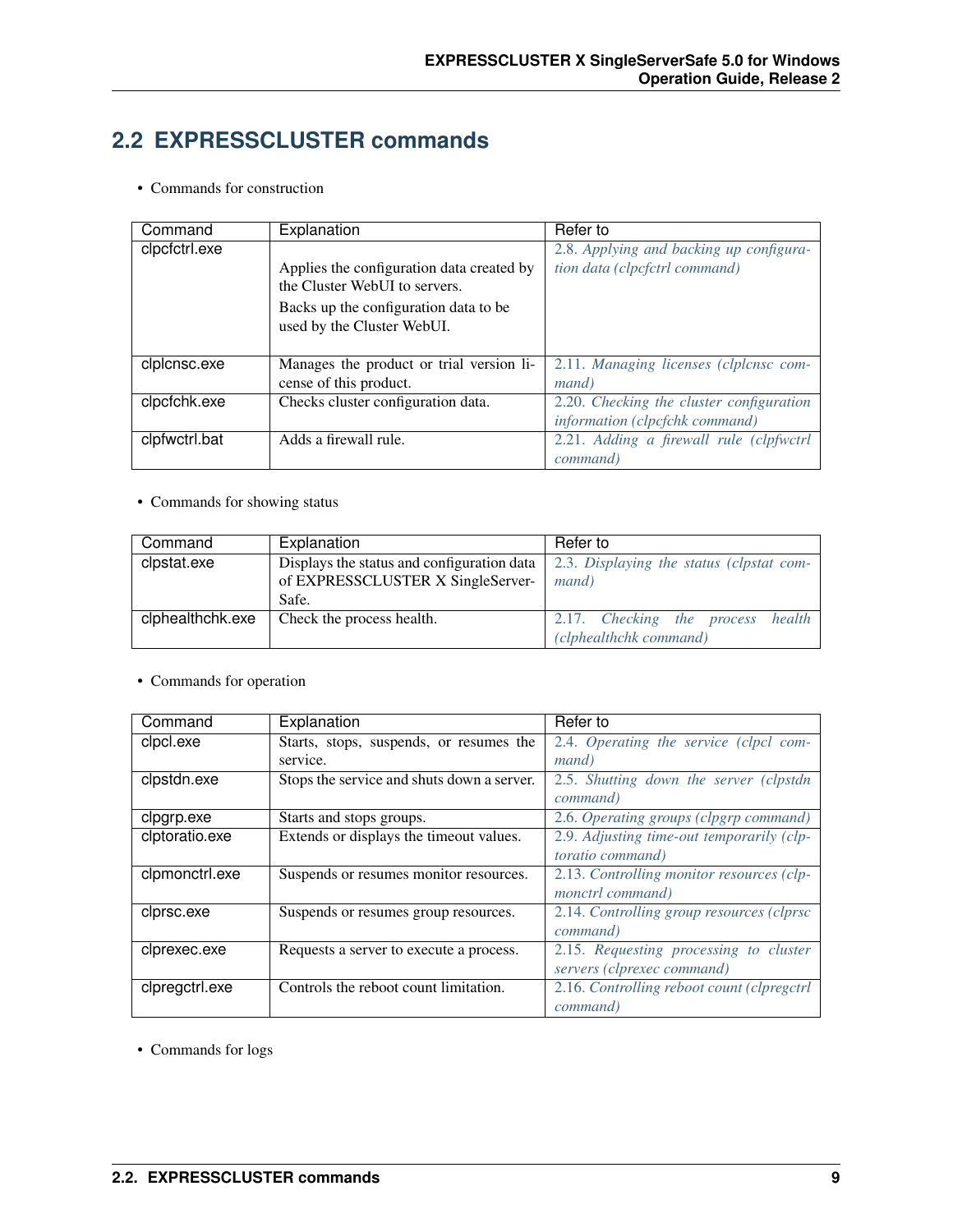| Command      | Explanation                                 | Refer to                                    |
|--------------|---------------------------------------------|---------------------------------------------|
| clplogcc.exe | Collects logs and OS information.           | 2.7. Collecting logs (clplogcc command)     |
| clplogcf.exe | Changes and displays the log level and      | 2.10. Modifying the log level and size      |
|              | log output file size.                       | (clplogcf command)                          |
| clpperfc.exe | Displays cluster statistical information on | 2.19. Displaying the cluster statistics in- |
|              | a group or a monitor resource.              | formation (clpperfc command)                |

• Commands for scripts

| Command       | Explanation                               | Refer to                             |
|---------------|-------------------------------------------|--------------------------------------|
| clplogcmd.exe | Write this command in the script resource | 2.12. Outputting messages (clplogcmd |
|               | script to output messages to any destina- | command)                             |
|               | tion.                                     |                                      |

Important: The installation directory contains executable files and script files that are not listed in this guide. Do not execute these files by using any program other than EXPRESSCLUSTER X SingleServerSafe. Any problems caused by not using EXPRESSCLUSTER will not be supported.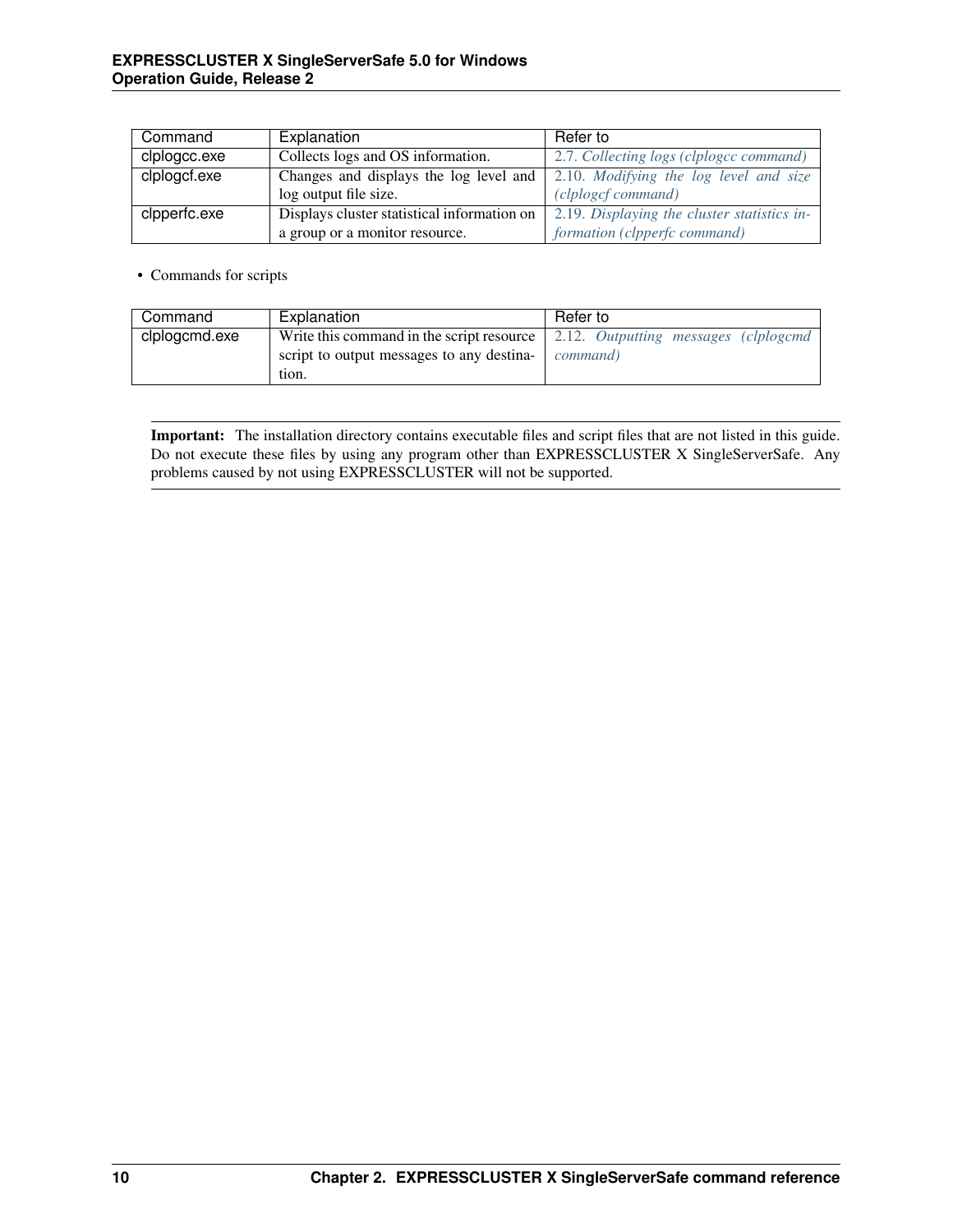### <span id="page-14-0"></span>**2.3 Displaying the status (clpstat command)**

Displays the status and configuration data of EXPRESSCLUSTER X SingleServerSafe.

#### **Command line**

```
clpstat -s [--long]
clpstat -g
clpstat -m
clpstat -i [--detail]
clpstat --cl [--detail]
clpstat --sv [--detail]
clpstat --grp [<grpname>] [--detail]
clpstat --rsc [<rscname>] [--detail]
clpstat --mon [<monname>] [--detail]
```
#### **Description**

Displays the status and configuration data of EXPRESSCLUSTER X SingleServerSafe.

#### **Option**

#### **-s**

#### **None**

Displays the status.

#### **--long**

Displays a name of the cluster name and resource name until the end.

#### **-g**

Displays groups.

#### **-m**

Displays the status of each monitor resource.

#### **-i**

Displays the overall configuration data.

#### **--cl**

Displays the configuration data.

#### **--sv**

Displays the server configuration information.

#### **--grp** [<grpname>]

Displays server group configuration information. By specifying the name of a server group, you can display only the information on the specified server group.

**--rsc** [<rscname>]

Displays group resource configuration information. By specifying the name of a group resource, you can display only the information on the specified group resource.

#### **--mon** [<monname>]

Displays monitor resource configuration information. By specifying the name of a monitor resource, you can display only the information on the specified monitor resource.

#### **--detail**

Displays more detailed information on the setting.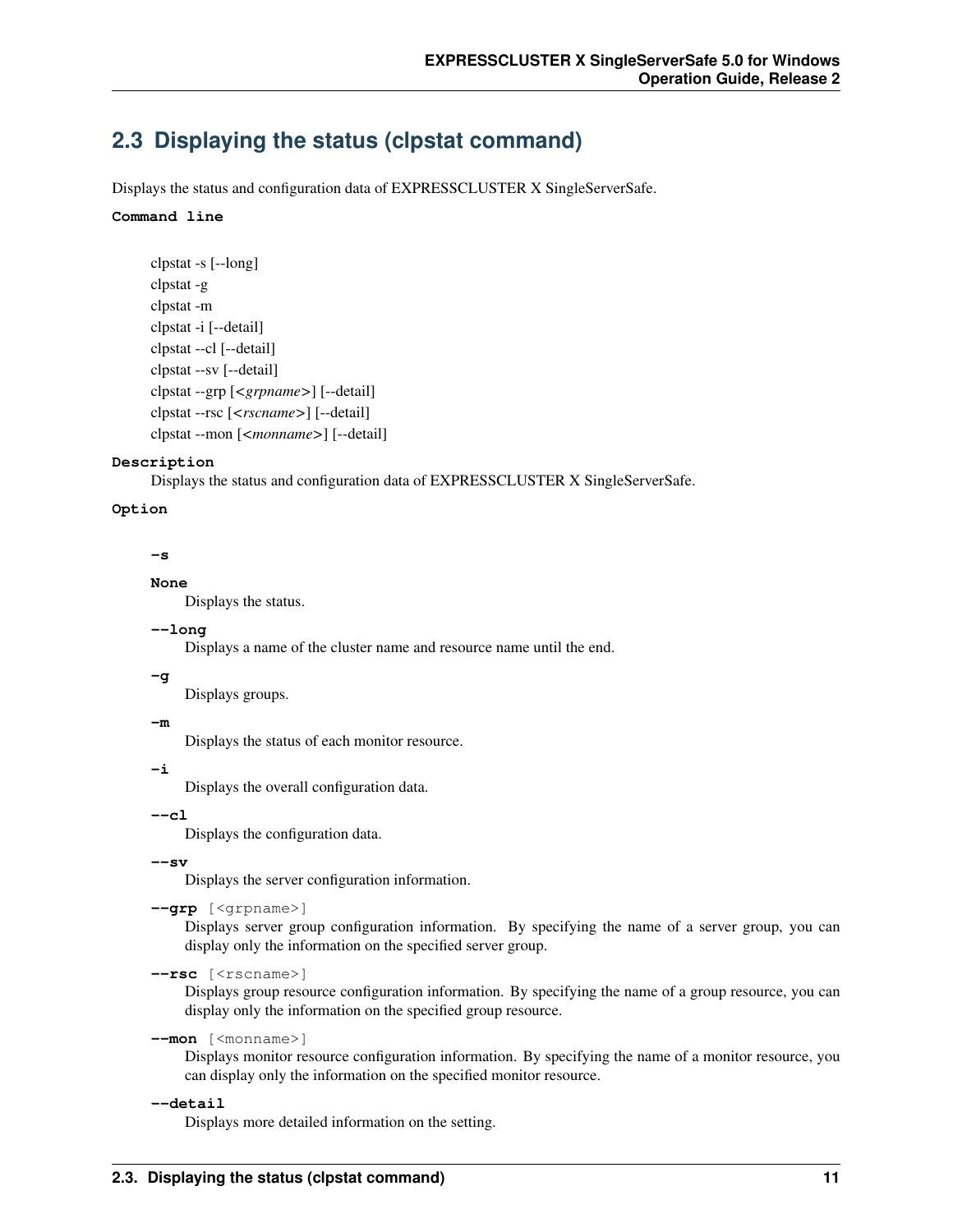### **Return Value**

|                                  | <b>Success</b> |
|----------------------------------|----------------|
| Other than the above $\parallel$ | Failure        |

#### **Remarks**

According to the combination of options, configuration information shows information in various forms.

#### **Notes**

Run this command as a user with Administrator privileges .

When you run the clpstat command with the -s option or without any option, names such as a cluster or a resource will not be displayed halfway .

#### **Error Messages**

| Message                                                 | Cause/Solution                                       |
|---------------------------------------------------------|------------------------------------------------------|
| Log in as administrator.                                | Log in as a user with Administrator privileges.      |
| Invalid configuration file. Create valid cluster con-   | Create valid cluster configuration data by using the |
| figuration data.                                        | Cluster WebUL                                        |
| Invalid option.                                         | Specify a valid option.                              |
| Could not connect to the server. Check if the cluster   | Check if the EXPRESSCLUSTER service is operat-       |
| service is active                                       | ing.                                                 |
| Invalid server status.                                  | Check if the EXPRESSCLUSTER service is operat-       |
|                                                         | ing.                                                 |
| Server is not active. Check if the cluster service is   | Check if the EXPRESSCLUSTER service is operat-       |
| active.                                                 | ing.                                                 |
| Invalid server name. Specify a valid server name in     | Specify the valid server name in the cluster.        |
| the cluster.                                            |                                                      |
| Invalid heartbeat resource name. Specify a valid        | Specify the valid heart beat resource name in the    |
| heartbeat resource name in the cluster.                 | cluster.                                             |
| Invalid network partition resource name. Specify a      | Specify the valid network partition resolution re-   |
| valid network partition resource name in the cluster.   | source name in the cluster.                          |
| Invalid group name. Specify a valid group name in       | Specify the valid name of a group in the cluster.    |
| the cluster.                                            |                                                      |
| Invalid group resource name. Specify a valid group      | Specify the valid name of a group resource in the    |
| resource name in the cluster.                           | cluster.                                             |
| Invalid monitor resource name. Specify a valid mon-     | Specify the valid name of a monitor resource in the  |
| itor resource name in the cluster.                      | cluster.                                             |
| Connection was lost. Check if there is a server where   | Check if there is any server on which the EXPRESS-   |
| the cluster service is stopped in the cluster.          | CLUSTER service has stopped in the cluster.          |
| Invalid parameter.                                      | An invalid value may be specified to command argu-   |
|                                                         | ment.                                                |
|                                                         |                                                      |
| Internal communication timeout has occurred in the      | A time-out occurred in the EXPRESSCLUSTER            |
| cluster server. If it occurs frequently, set the longer | internal communication.                              |
| timeout.                                                | If time-out keeps occurring, set the internal        |
|                                                         | communication time-out longer.                       |
|                                                         |                                                      |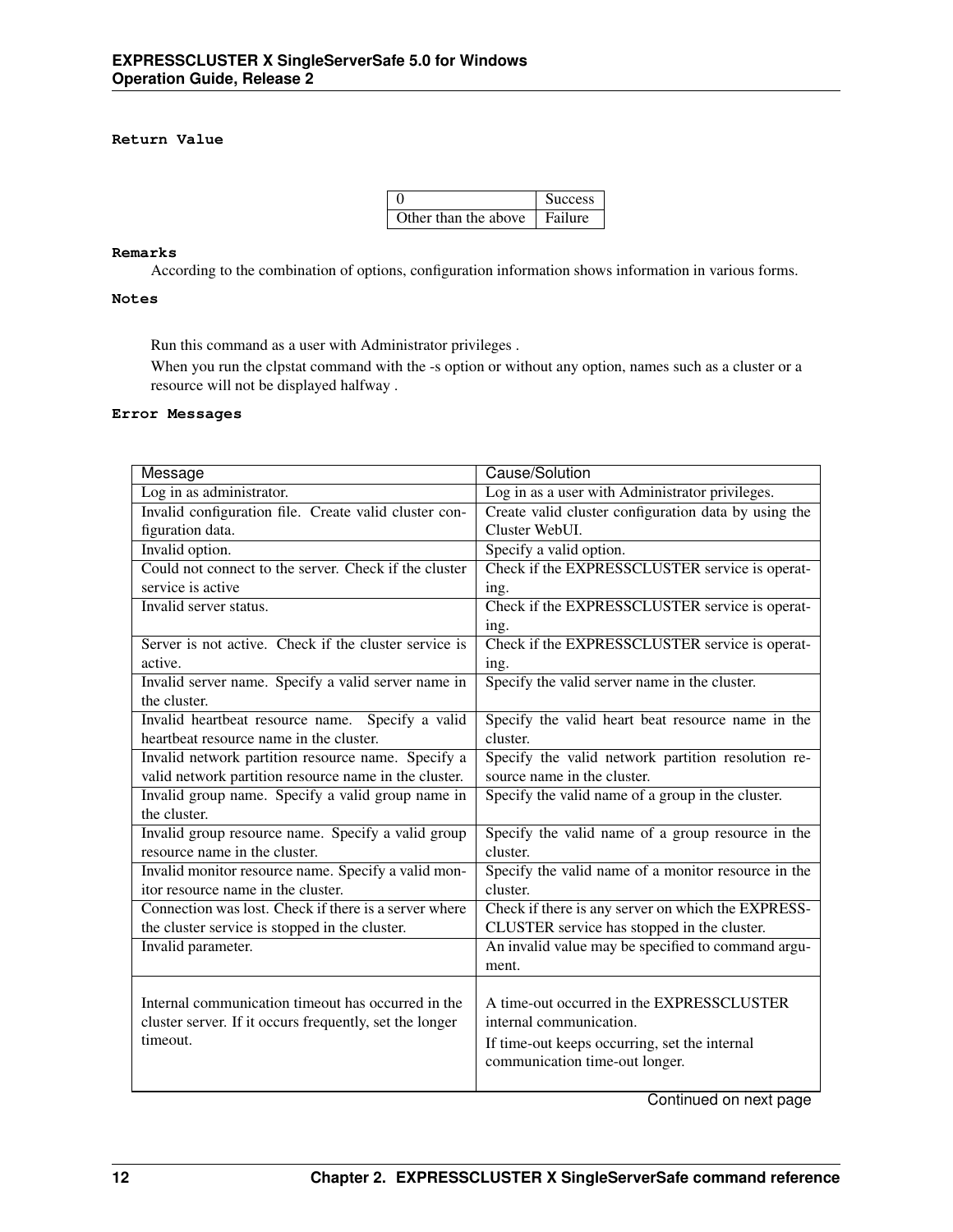| Message                                              | Cause/Solution                                       |
|------------------------------------------------------|------------------------------------------------------|
| Internal error. Check if memory or OS resources are  | Check if the memory or OS resource is sufficient.    |
| sufficient.                                          |                                                      |
| The cluster is not created.                          | Create and apply the cluster configuration data.     |
| Could not connect to the server. Internal error.     | Check to see if the memory or OS resource is suffi-  |
| Check if memory or OS resources are sufficient.      | cient.                                               |
| Cluster is stopped. Check if the cluster daemon is   | Check if the cluster daemon is started.              |
| active.                                              |                                                      |
| Cluster is suspended. To display the cluster status, | Cluster is suspended. To display the cluster status, |
| use --local option.                                  | use --local option.                                  |

Table 2.6 – continued from previous page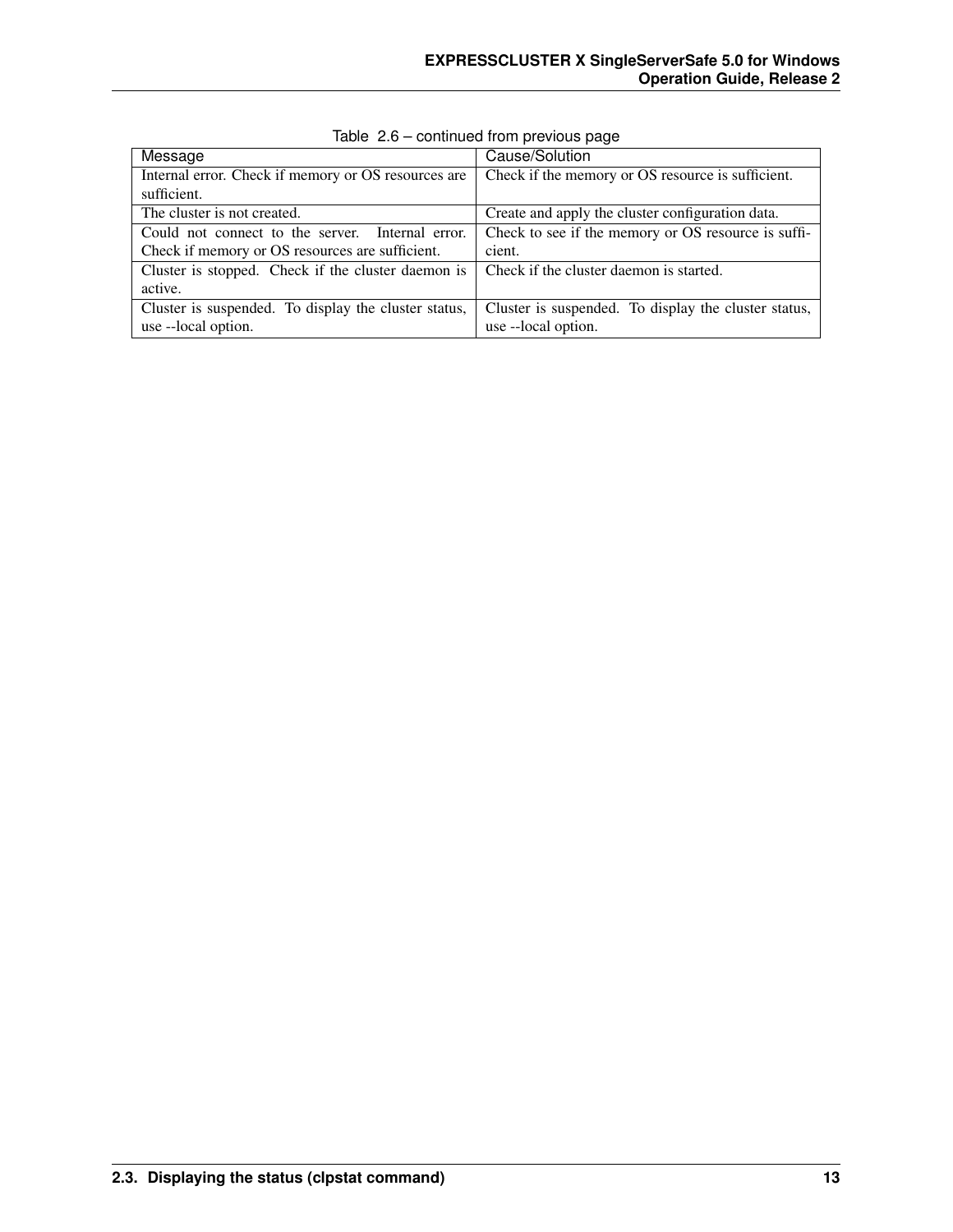## <span id="page-17-0"></span>**2.4 Operating the service (clpcl command)**

#### Operates the EXPRESSCLUSTER service.

#### **Command line**

clpcl -s clpcl -t [-w *<timeout>*] [--apito *<timeout>*] clpcl -r [-w *<timeout>*] [--apito *<timeout>*] clpcl --return [--apito *<timeout>*] clpcl --suspend [--force] [-w *<timeout>*] [--apito *<timeout>*] clpcl --resume

#### **Description**

This command starts, stops, restarts, suspends, or resumes the EXPRESSCLUSTER service.

#### **Option**

**-s**

Starts the EXPRESSCLUSTER service.

**-t**

Stops the EXPRESSCLUSTER service.

**-r**

Restarts the EXPRESSCLUSTER service.

#### **--return**

Returns the EXPRESSCLUSTER service.

#### **--suspend**

Suspends the EXPRESSCLUSTER service.

**--resume**

Resumes the EXPRESSCLUSTER service.

```
-w \leq t \text{ime}
```
When --t, --r, or --suspend option is used, specify the wait time in seconds that the clpcl command waits for the EXPRESSCLUSTER service to be completely stopped or suspended.

When *timeout* is not specified, it waits for unlimited time.

When "0" is specified for *timeout*, the command does not wait at all.

When the -w option is not specified (default), the command waits for twice the heartbeat timeout time (in seconds).

```
--force
```
When used with the --suspend option, this option forcefully suspends the service regardless of the server status.

**--apito** timeout

Specify the time in seconds to wait for the EXPRESSCLUSTER service to be stopped, restarted, or suspended (internal communication timeout). A value between 1 to 9999 can be specified.

When the --apito option is not specified, the command waits according to the value set for the internal communication timeout in the cluster property.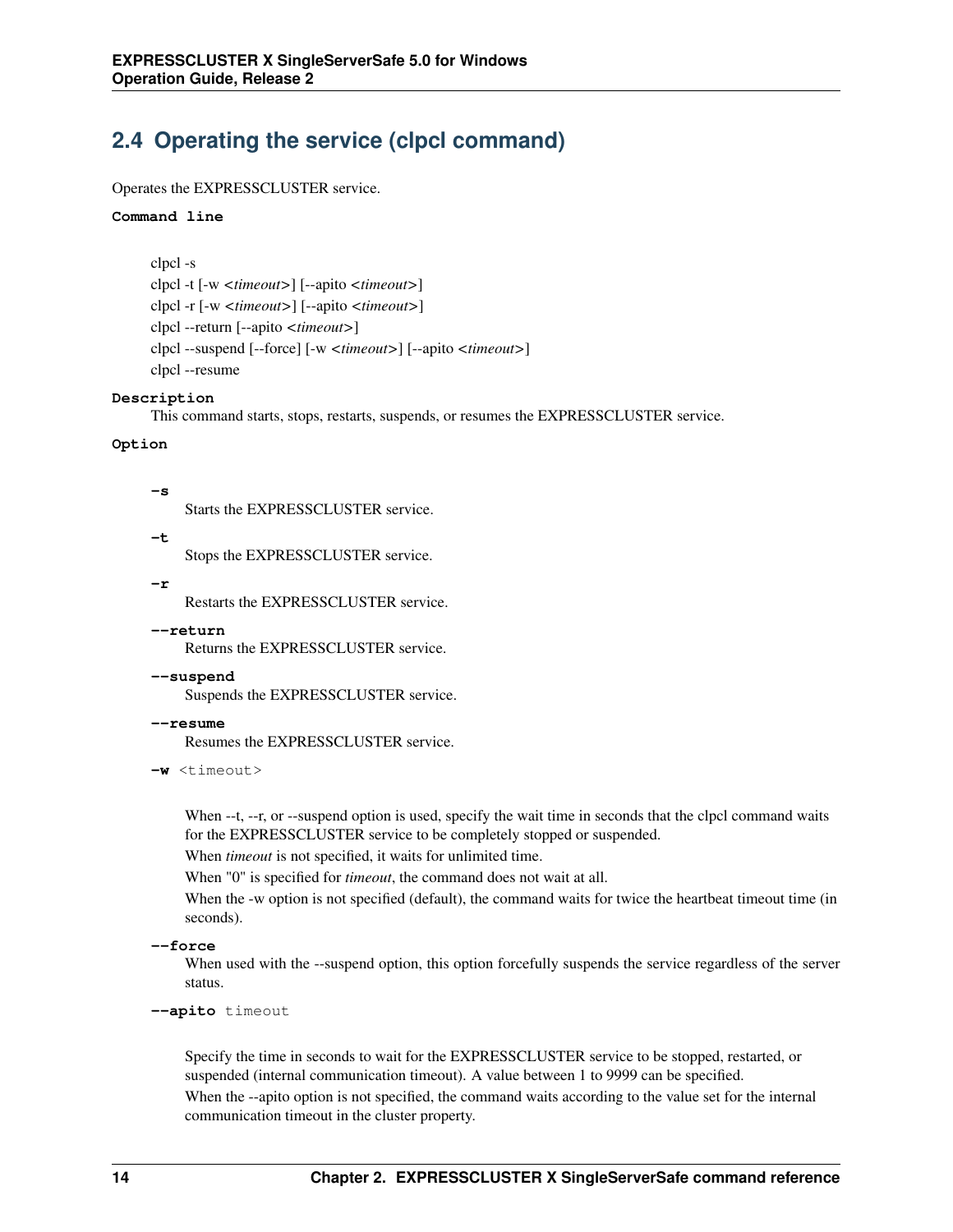#### **Return Value**

|              | <b>Success</b> |
|--------------|----------------|
| Other than 0 | Failure        |

#### **Remarks**

When this command is executed with the -s or --resume option specified, it returns control when processing starts on the target server.

When this command is executed with the -t or --suspend option specified, it returns control after waiting for the processing to complete.

When this command is executed with the -r option specified, it returns control when the EXPRESSCLUSTER daemon restarts on the target server after stopping once.

Run the clpstat command to display the started or resumed status of the EXPRESSCLUSTER daemon.

#### **Notes**

This command must be executed by a user with the administrator privilege.

This command cannot be executed while a group is being started or stopped.

Before you suspend the EXPRESSCLUSTER service, the service must be running.

Before you resume the EXPRESSCLUSTER service, use the clpstat command to make sure that the service is not running.

• Suspend and Resume

When you want to update the configuration data or EXPRESSCLUSTER X SingleServerSafe, you can stop the EXPRESSCLUSTER service while continuing the operation. This status is called the *suspended status*. Returning from the suspended status to normal status is called "resume."

The suspend and resume operations request processing of the server. The EXPRESSCLUSTER service must be active when you execute a suspend operation.

The following functions stop when the cluster is suspended because the EXPRESSCLUSTER service stops while active resources stay active.

- All monitor resources stop.
- You cannot perform operations on groups or group resources (start/stop).
- The following commands are disabled:
	- \* clpcl options other than --resume
	- \* clpstdn
	- \* clpgrp
	- \* clptoratio
	- \* clpmonctrl

#### **Error Messages**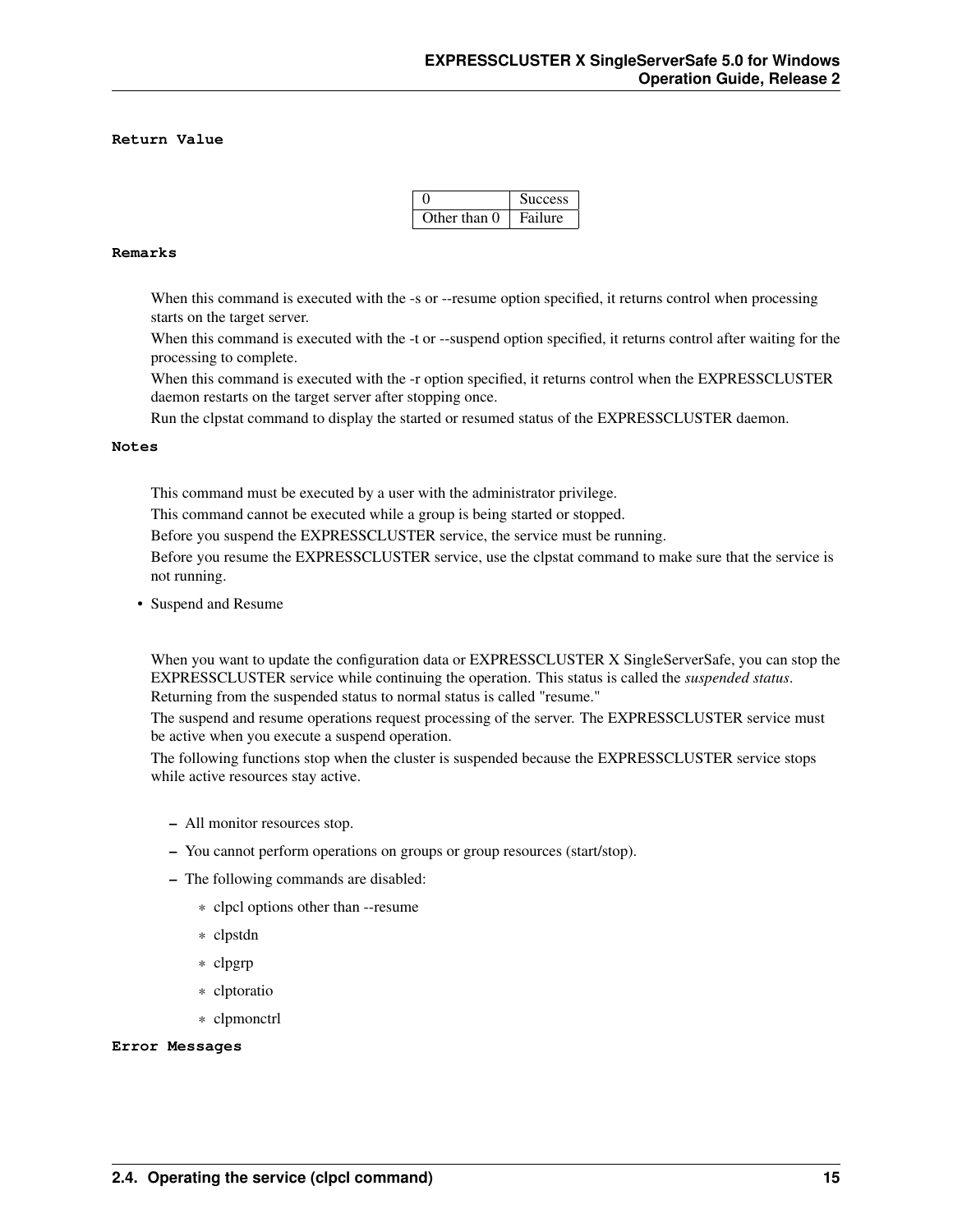| Cause/Solution<br>Message                               |                                                       |  |  |  |  |
|---------------------------------------------------------|-------------------------------------------------------|--|--|--|--|
| Log in as administrator.                                | Log in as a user with Administrator privileges.       |  |  |  |  |
| Invalid configuration file. Create valid cluster con-   | Create valid cluster configuration data using the     |  |  |  |  |
| figuration data.                                        | Cluster WebUI.                                        |  |  |  |  |
| Invalid option.                                         | Specify a valid option                                |  |  |  |  |
| Performed stop processing to the stopped cluster ser-   | The stopping process has been executed to the         |  |  |  |  |
| vice.                                                   | stopped EXPRESSCLUSTER service.                       |  |  |  |  |
| Performed startup processing to the active cluster      | The startup process has been executed to the acti-    |  |  |  |  |
| service.                                                | vated EXPRESSCLUSTER service.                         |  |  |  |  |
| Command timeout.                                        | The command timed out.                                |  |  |  |  |
| Failed to return the server. Check the status of failed | Failed to return the server. Check the status of the  |  |  |  |  |
| server.                                                 | failed server.                                        |  |  |  |  |
| Could not connect to the server. Check if the cluster   | Check if the EXPRESSCLUSTER service is acti-          |  |  |  |  |
| service is active.                                      | vated.                                                |  |  |  |  |
| Failed to obtain the list of nodes. Specify a valid     | Specify the valid name of a server in the cluster.    |  |  |  |  |
| server name in the cluster.                             |                                                       |  |  |  |  |
| Failed to obtain the service name.                      | Failed to obtain the service name.                    |  |  |  |  |
| Failed to operate the service.                          | Failed to operate the service.                        |  |  |  |  |
| Resumed the cluster service that is not suspended.      | Resumed the EXPRESSCLUSTER service that is            |  |  |  |  |
|                                                         | not suspended.                                        |  |  |  |  |
| invalid server status.                                  | Check if the EXPRESSCLUSTER service is acti-          |  |  |  |  |
|                                                         | vated.                                                |  |  |  |  |
| Server is busy. Check if this command is already run.   | This command may be run already. Check it.            |  |  |  |  |
| Server is not active. Check if the cluster service is   | Check if the EXPRESSCLUSTER service is acti-          |  |  |  |  |
| active.                                                 | vated.                                                |  |  |  |  |
| There is one or more servers of which cluster service   | When you execute the command to resume, check         |  |  |  |  |
| is active. If you want to perform resume, check if      | if there is no server in the cluster on which the EX- |  |  |  |  |
| there is any server whose cluster service is active in  | PRESSCLUSTER service is activated.                    |  |  |  |  |
| the cluster.                                            |                                                       |  |  |  |  |
| All servers must be activated. When suspending the      | When you execute the command to suspend, the EX-      |  |  |  |  |
| server, the cluster service need to be active on all    | PRESSCLUSTER service must be activated in all         |  |  |  |  |
| servers in the cluster.                                 | servers in the cluster.                               |  |  |  |  |
| Resume the server because there is one or more sus-     | Execute the command to resume because some            |  |  |  |  |
| pended servers in the cluster.                          | server(s) in the cluster is suspended.                |  |  |  |  |
| Invalid server name. Specify a valid server name in     | Specify the valid name of a server in the cluster.    |  |  |  |  |
| the cluster.                                            |                                                       |  |  |  |  |
| Connection was lost. Check if there is a server where   | Check if there is any server on which the EXPRESS-    |  |  |  |  |
| the cluster service is stopped in the cluster.          | CLUSTER service has stopped in the cluster.           |  |  |  |  |
| invalid parameter.                                      | The value specified as a command parameter may be     |  |  |  |  |
|                                                         | invalid.                                              |  |  |  |  |
| Internal communication timeout has occurred in the      |                                                       |  |  |  |  |
| cluster server. If it occurs frequently, set the longer | A timeout occurred in the EXPRESSCLUSTER              |  |  |  |  |
| timeout.                                                | internal communication.                               |  |  |  |  |
|                                                         | If time-out keeps occurring, set the internal         |  |  |  |  |
|                                                         | communication time-out longer.                        |  |  |  |  |
|                                                         |                                                       |  |  |  |  |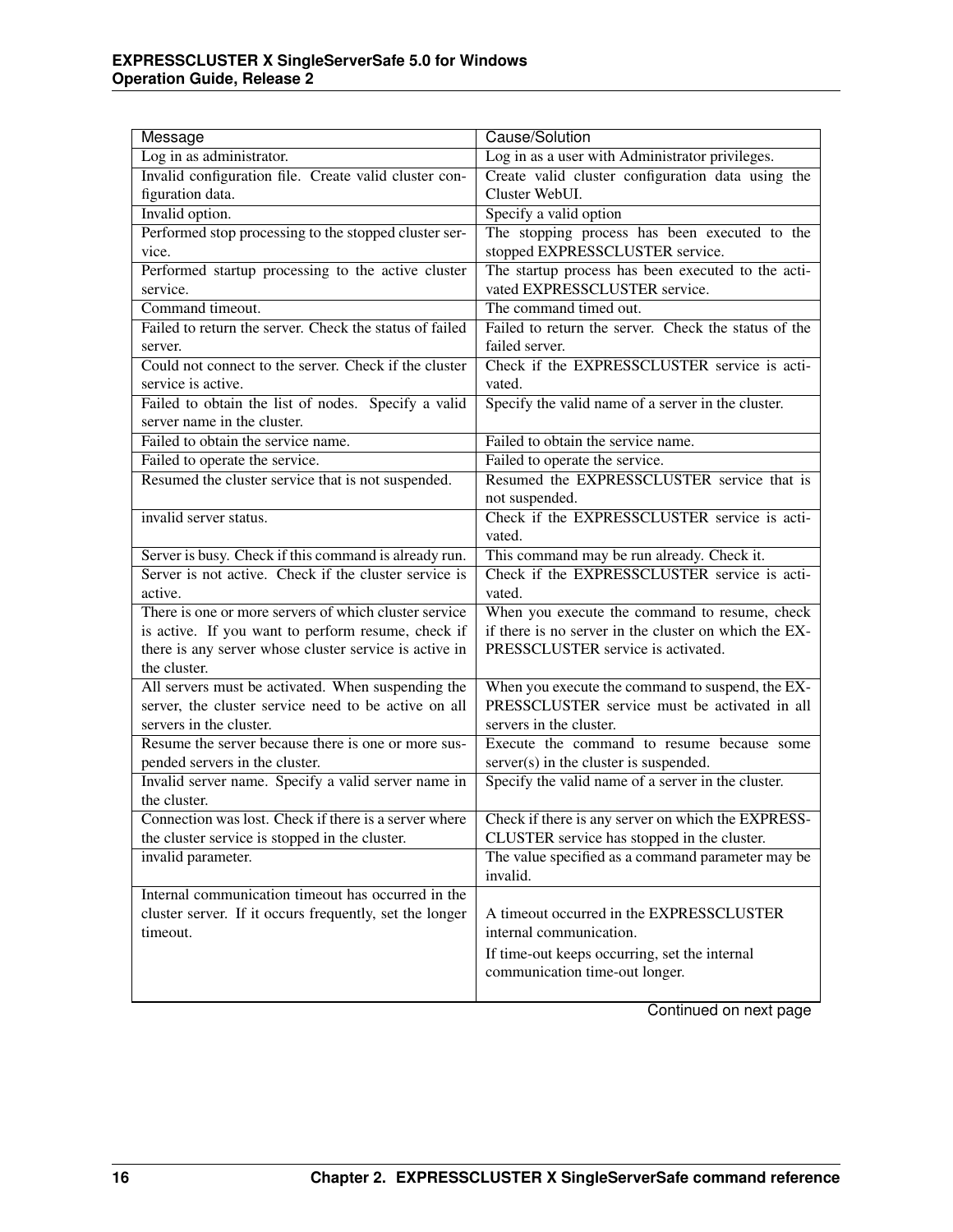| Message                                                                   | Cause/Solution                                                                                                               |
|---------------------------------------------------------------------------|------------------------------------------------------------------------------------------------------------------------------|
| Processing failed on some servers. Check the status<br>of failed servers. | If stopping process is executed to all servers, there is<br>one or more servers on which the stopping process<br>has failed. |
|                                                                           | Check the status of the server $(s)$ on which the<br>stopping process has failed.                                            |
| Internal error. Check if memory or OS resources are<br>sufficient.        | Check if the memory or OS resource is sufficient.                                                                            |

Table 2.7 – continued from previous page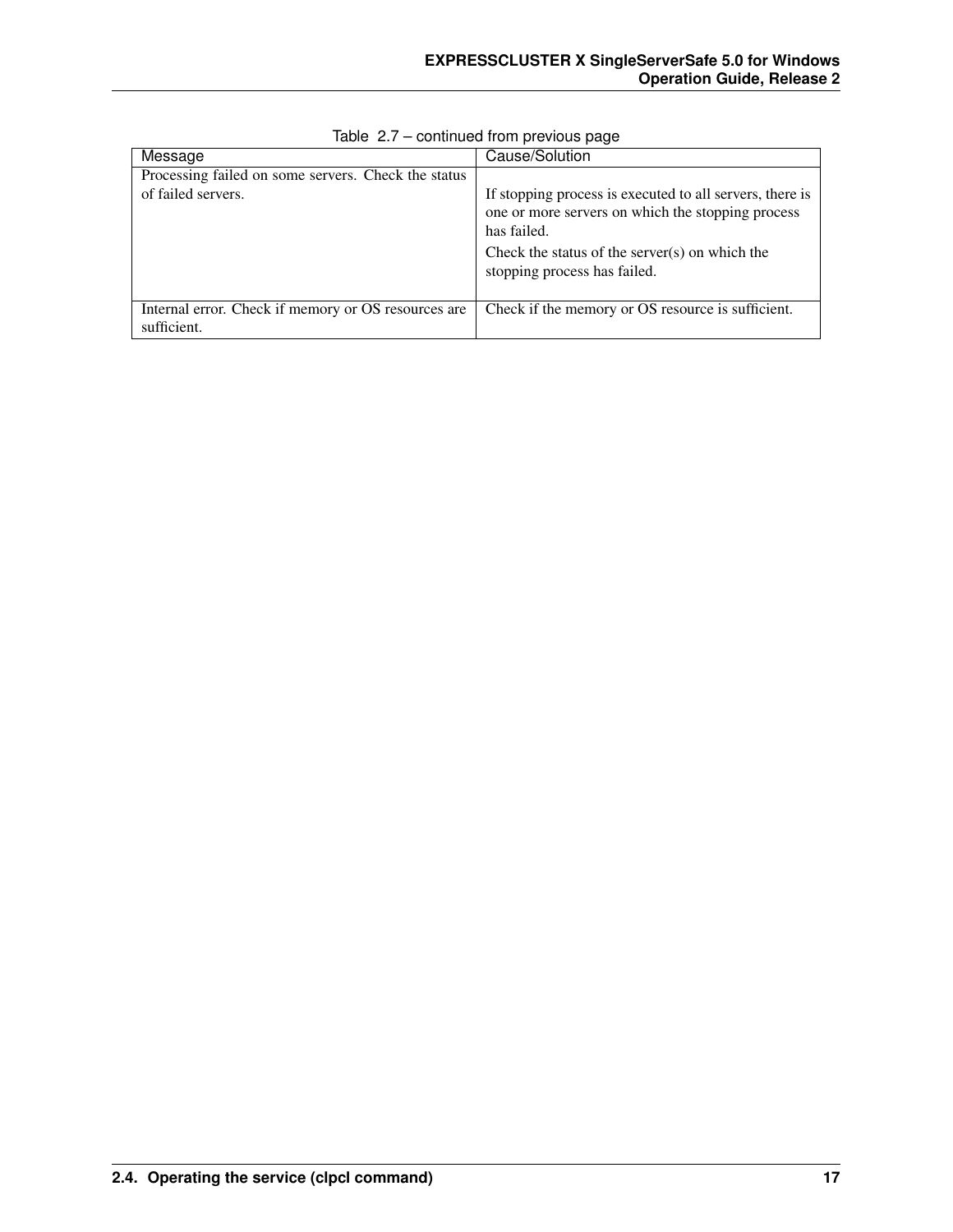### <span id="page-21-0"></span>**2.5 Shutting down the server (clpstdn command)**

Shuts down the server.

#### **Command line**

clpstdn [-r]

#### **Description**

This command stops the EXPRESSCLUSTER service of the server and shuts down all servers.

#### **Option**

#### **None**

Servers are shut down.

#### **-r**

Shuts down and then reboots servers.

### **Return Value**

|              | <b>Success</b> |
|--------------|----------------|
| Other than 0 | Failure        |

#### **Remarks**

This command returns control when the group stop processing is completed.

#### **Notes**

This command must be executed by a user with the administrator privilege. This command cannot be executed while a group is being started or stopped.

#### **Error messages**

See "*[Operating the service \(clpcl command\)](#page-17-0)*".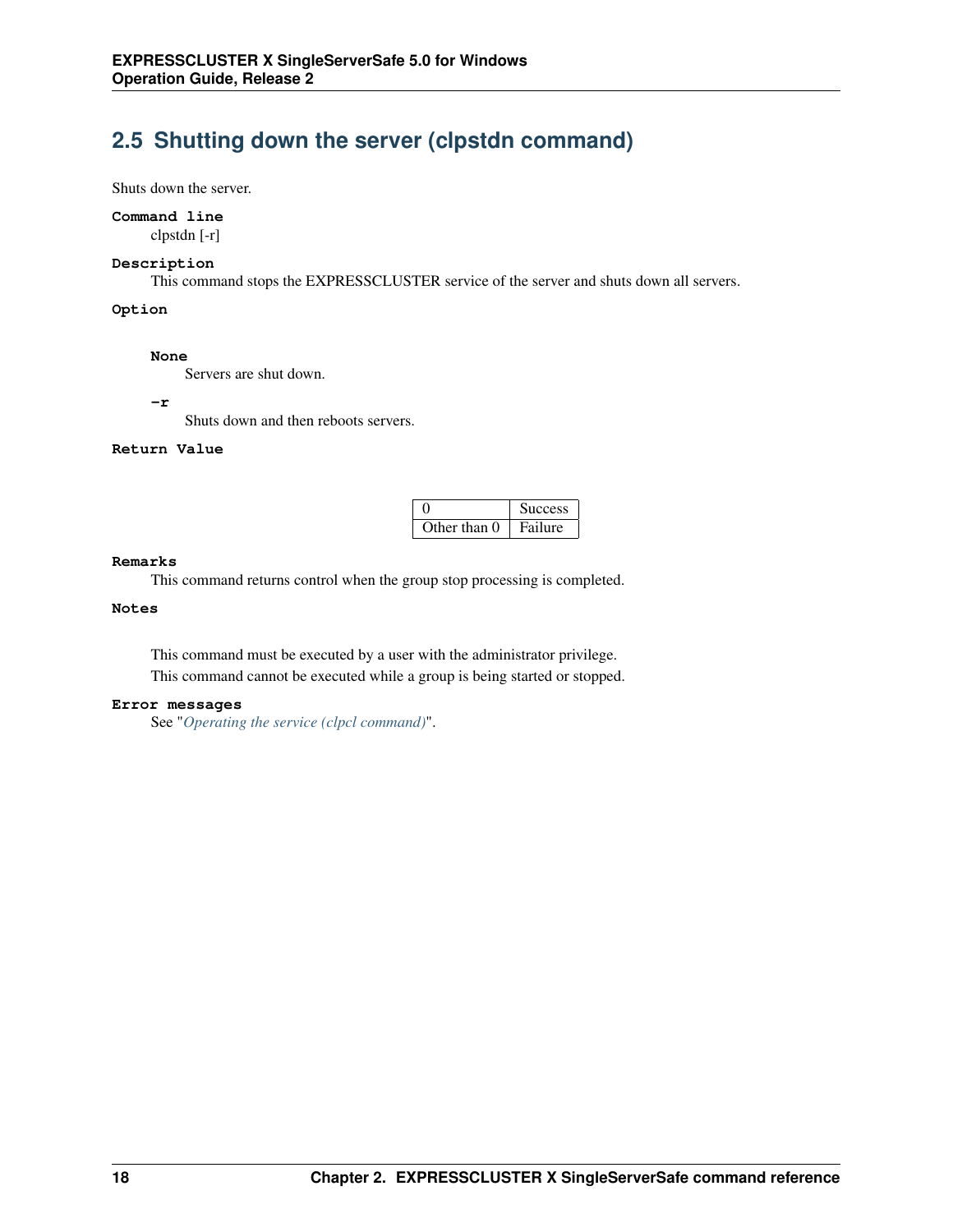### <span id="page-22-0"></span>**2.6 Operating groups (clpgrp command)**

Operates groups.

#### **Command line**

clpgrp -s [*<grpname>*] [--apito *timeout*] clpgrp -t [*<grpname>*] [--apito *timeout*]

**Description**

Starts and stops groups.

#### **Option**

**-s** [<grpname>]

When you specify the name of a group for *grpnam*, only the specified group starts up. If no group name is specified, all groups start up.

**-t** [<grpname>]

When you specify the name of a group for *grpname*, only the specified group stops. If no group name is specified, all groups stop.

#### **--apito** timeout

Specify the time in seconds to wait for groups to be started, stopped(internal communication timeout). A value between 1 to 9999 can be specified.

When the --apito option is not specified, the command waits according to the value set for the internal communication timeout in the cluster property.

#### **Return Value**

|              | <b>Success</b> |  |  |
|--------------|----------------|--|--|
| Other than 0 | Failure        |  |  |

#### **Notes**

This command must be executed by a user with the administrator privilege. The EXPRESSCLUSTER service must be running.

#### **Error messages**

| Message                                                | Cause/Solution                                    |
|--------------------------------------------------------|---------------------------------------------------|
| Log in as administrator.                               | Log in as a user with Administrator privileges.   |
| Invalid configuration data. Create valid cluster con-  | Create valid cluster configuration data using the |
| figuration data.                                       | Cluster WebUI.                                    |
| Invalid option.                                        | Specify a valid option.                           |
| Could not connect to the server. Check if the cluster  | Check if the EXPRESSCLUSTER service is operat-    |
| service is active.                                     | ing.                                              |
| Invalid server status. Check if the cluster service is | Check if the EXPRESSCLUSTER service is operat-    |
| active.                                                | ing.                                              |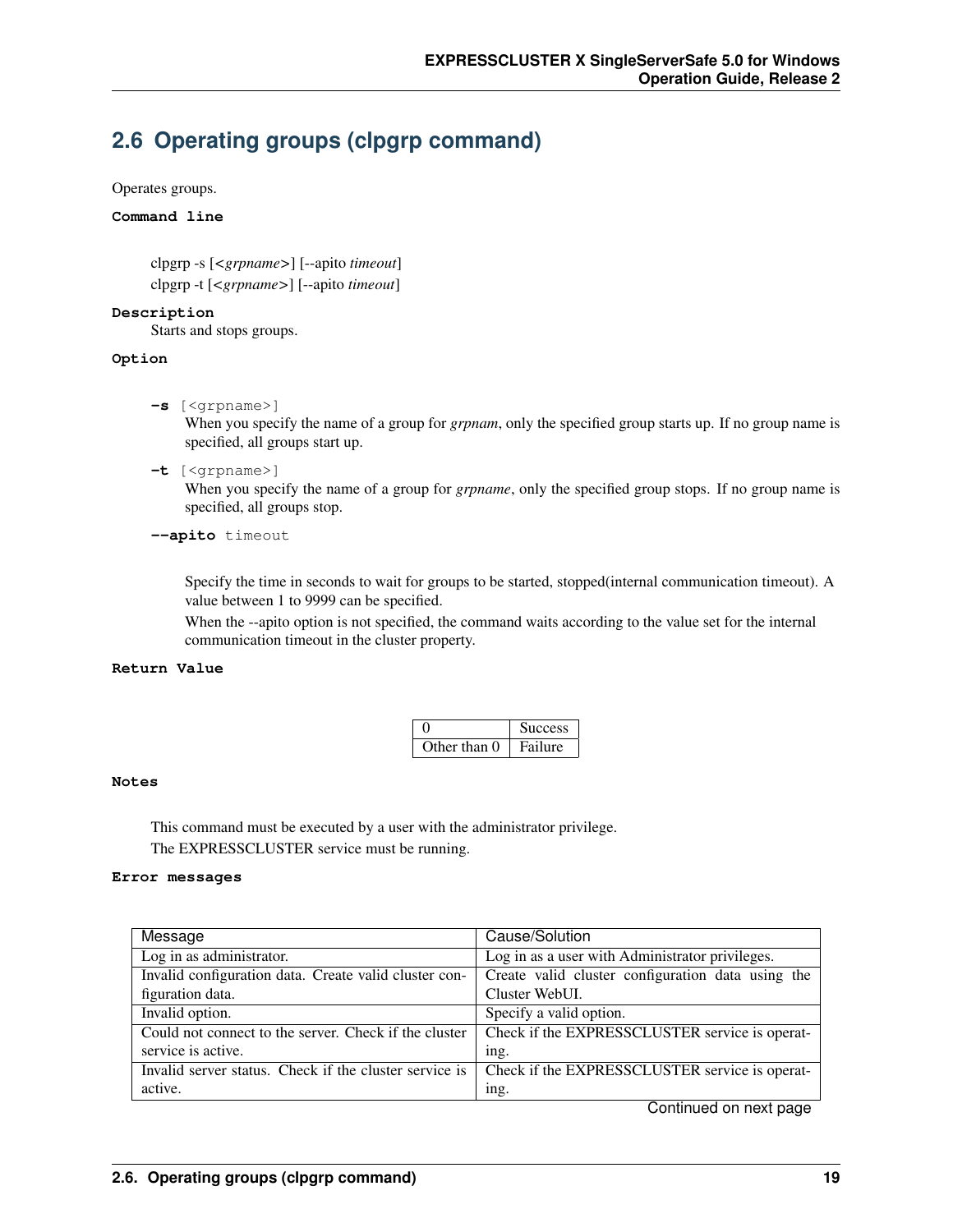| Message                                                 | ◡<br>Cause/Solution                                                           |  |  |  |  |
|---------------------------------------------------------|-------------------------------------------------------------------------------|--|--|--|--|
| Server is not active. Check if the cluster service is   | Check if the EXPRESSCLUSTER .service is oper-                                 |  |  |  |  |
| active.                                                 | ating.                                                                        |  |  |  |  |
| Invalid server name. Specify a valid server name in     | Specify the valid server name in the cluster.                                 |  |  |  |  |
| the cluster.                                            |                                                                               |  |  |  |  |
| Connection was lost. Check if there is a server where   | Check if there is any server on which the EXPRESS-                            |  |  |  |  |
| the cluster service is stopped in the cluster.          | CLUSTER service has stopped in the cluster.                                   |  |  |  |  |
| Invalid parameter.                                      | The value specified as a command parameter may be                             |  |  |  |  |
|                                                         | invalid.                                                                      |  |  |  |  |
| Internal communication timeout has occurred in the      |                                                                               |  |  |  |  |
| cluster server. If it occurs frequently, set the longer | A time-out occurred in the EXPRESSCLUSTER<br>internal communication.          |  |  |  |  |
| timeout.                                                |                                                                               |  |  |  |  |
|                                                         | If time-out keeps occurring, set the internal                                 |  |  |  |  |
|                                                         | communication time-out longer.                                                |  |  |  |  |
| Invalid server. Specify a server that can run and stop  |                                                                               |  |  |  |  |
| the group, or a server that can be a target when you    | Server that starts and stops the group or to which the                        |  |  |  |  |
| move the group.                                         | group is moved is invalid.                                                    |  |  |  |  |
|                                                         | Specify a valid server.                                                       |  |  |  |  |
|                                                         |                                                                               |  |  |  |  |
| Could not start the group. Try it again after the other | Start up the group after waiting for the remote server                        |  |  |  |  |
| server is started, or after the Wait Synchronization    | to start up, or after waiting for the timeout of the                          |  |  |  |  |
| time is timed out.                                      | start-up wait time.                                                           |  |  |  |  |
| No operable group exists in the server.                 | Check if there is any group that is operable in the                           |  |  |  |  |
|                                                         | server which requested the process.                                           |  |  |  |  |
| The group has already been started on the local         | Check the status of the group by using the Cluster                            |  |  |  |  |
| server.                                                 | WebUI or the clpstat command.                                                 |  |  |  |  |
| The group has already been started on the other         |                                                                               |  |  |  |  |
| server. To start/stop the group on the local server,    | Check the status of the group by using the Cluster                            |  |  |  |  |
| use -f option.                                          | WebUI or the clpstat command.                                                 |  |  |  |  |
|                                                         | If you want to start up or stop a group which was                             |  |  |  |  |
|                                                         | started in a remote server from the local server,                             |  |  |  |  |
|                                                         | move the group or run the command with the -f                                 |  |  |  |  |
|                                                         | option.                                                                       |  |  |  |  |
|                                                         |                                                                               |  |  |  |  |
| The group has already been stopped.                     | Check the status of the group by using the Cluster                            |  |  |  |  |
|                                                         | WebUI or the clpstat command.                                                 |  |  |  |  |
| Failed to start one or more resources. Check the sta-   | Check the status of group by using the Cluster We-                            |  |  |  |  |
| tus of group.                                           | bUI or the clpstat command.                                                   |  |  |  |  |
| Failed to stop one or more resources. Check the sta-    | Check the status of group by using the Cluster We-                            |  |  |  |  |
| tus of group.                                           | bUI or the clpstat command.                                                   |  |  |  |  |
| The group is busy. Try again later.                     | The group is now being started or stopped. Wait for<br>a while and try again. |  |  |  |  |
| An error occurred on one or more groups. Check the      | Check the status of the group by using the Cluster                            |  |  |  |  |
| status of group.                                        | WebUI or the clpstat command.                                                 |  |  |  |  |
| Invalid group name. Specify a valid group name in       | Specify the valid name of a group in the cluster.                             |  |  |  |  |
| the cluster.                                            |                                                                               |  |  |  |  |
| Server is isolated.                                     | The server has been suspended. The server is re-                              |  |  |  |  |
|                                                         | booted after it went down.                                                    |  |  |  |  |
| Some invalid status. Check the status of cluster.       | The status is invalid. Check the status of the cluster.                       |  |  |  |  |
| Log in as administrator.                                | Check if the memory or OS resource is sufficient.                             |  |  |  |  |
|                                                         | Continued on next page                                                        |  |  |  |  |

Table 2.8 – continued from previous page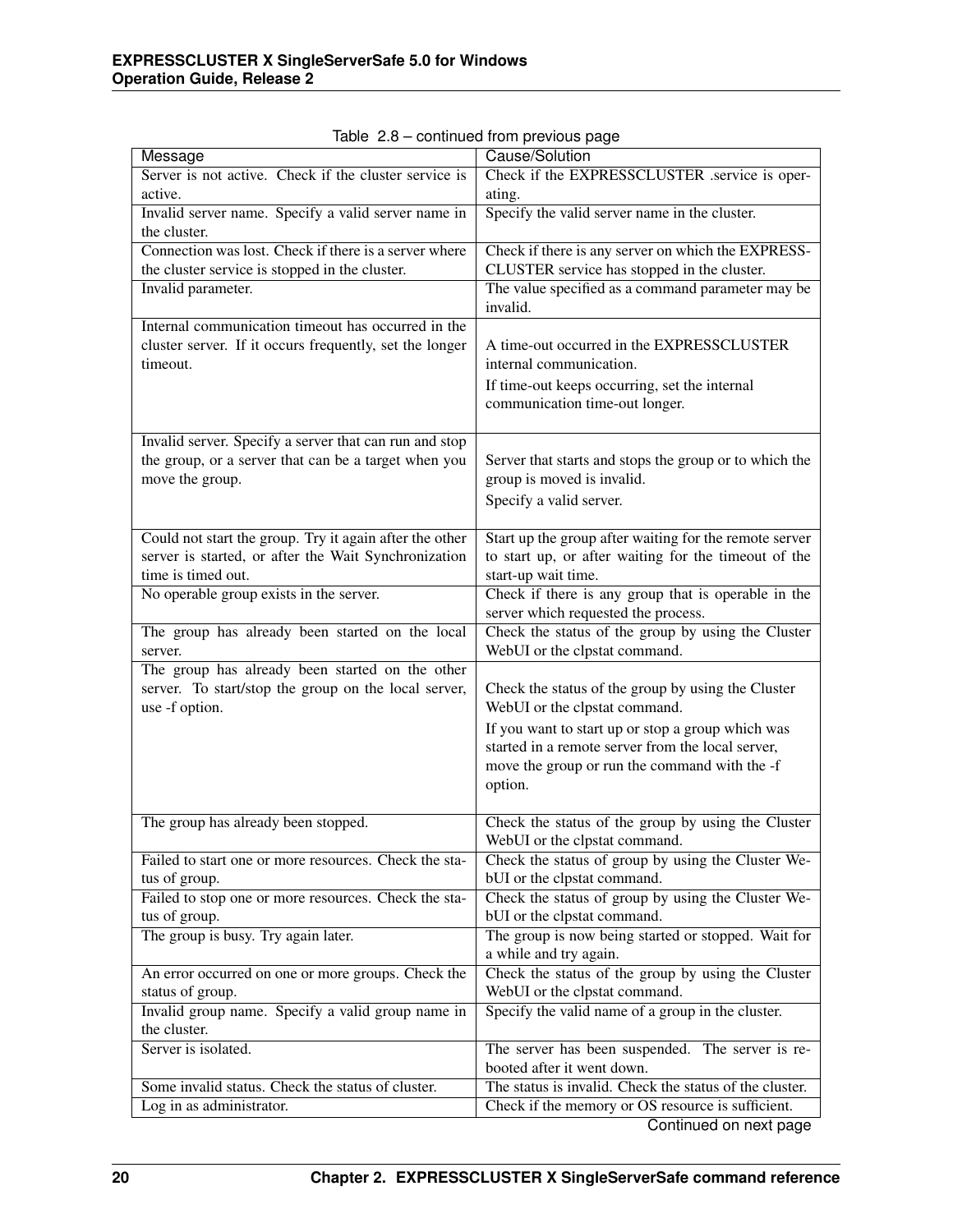| Message                                               | Cause/Solution                                                                                                                                                                                    |  |  |  |
|-------------------------------------------------------|---------------------------------------------------------------------------------------------------------------------------------------------------------------------------------------------------|--|--|--|
| Server is not in a condition to start group. Critical |                                                                                                                                                                                                   |  |  |  |
| monitor error is detected.                            | Check the status of the server by using the Cluster<br>WebUI or clpstat command.<br>An error is detected in a critical monitor on the<br>server on which an attempt was made to start a<br>group. |  |  |  |
| There is no appropriate destination for the group.    |                                                                                                                                                                                                   |  |  |  |
| Critical monitor error is detected.                   | Check the status of the server by using the Cluster<br>WebUI or clpstat command.<br>An error is detected in a critical monitor on all other<br>servers.                                           |  |  |  |

Table 2.8 – continued from previous page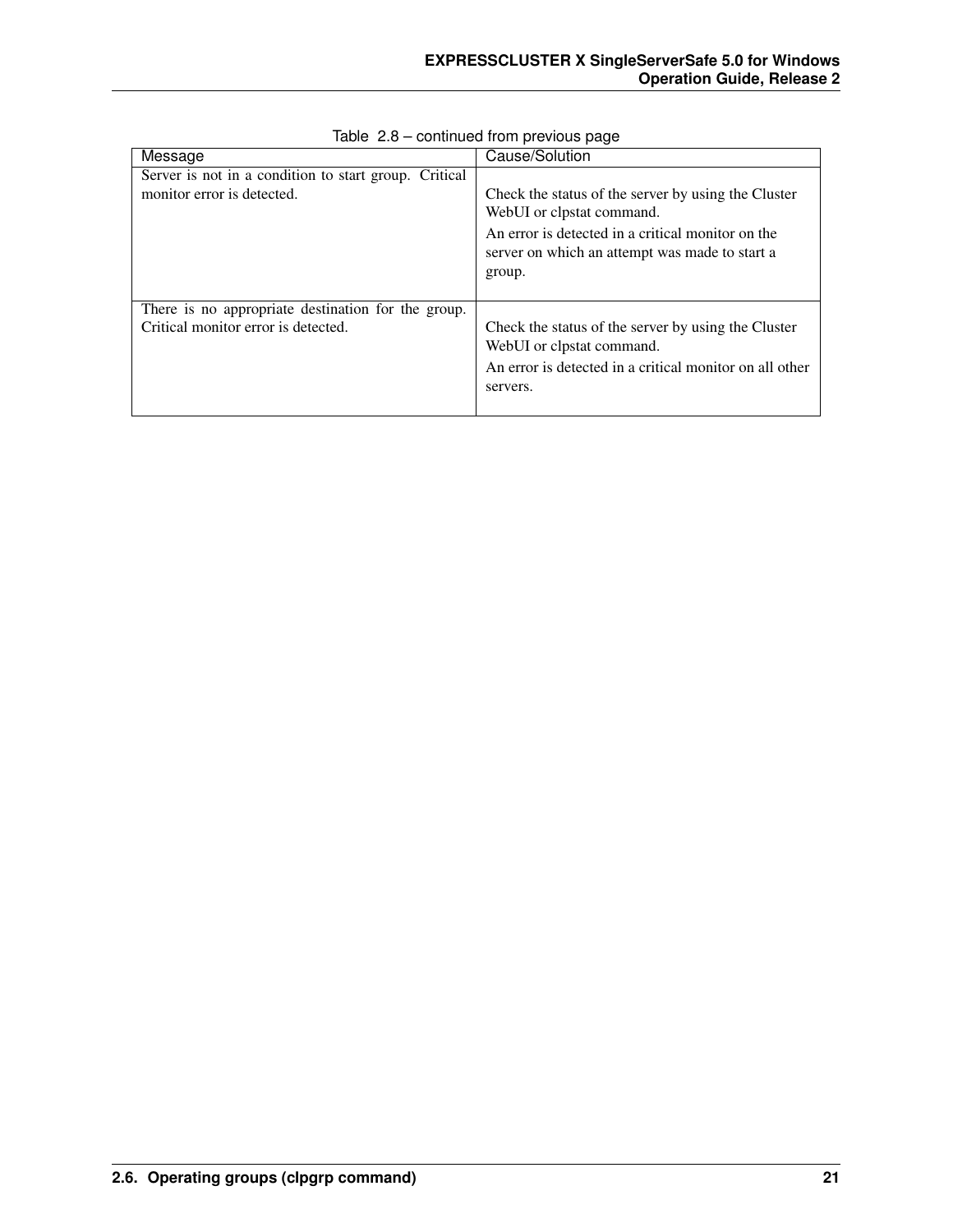# <span id="page-25-0"></span>**2.7 Collecting logs (clplogcc command)**

#### Collects logs.

#### **Command line**

clplogcc [-t *collect\_type*] [-o *path*] [--local] [--evt event\_type ...]

#### **Description**

Collects logs and OS information.

#### **Option**

#### **None**

Logs are collected.

#### **-t** collect\_type

Specifies a log collection pattern. When this option is omitted, a log collection pattern will be type 1.

**-o** path

Specifies the output destination of collector files. When this option is omitted, logs are output under tmp of the installation path.

#### **--local**

Collects logs on the local server without going through the data transfer server.

#### **--evt** event\_type

Specifies the type of the event log to be collected.

When this option is skipped, application logs, system logs and security logs will be collected. If you specify none, no event log is collected.

This option is enabled only when [--local] option is specified.

For details, see ["2.7.3.](#page-30-0) *[Specifying a event log type to collect \(--evt option\)](#page-30-0)*".

#### **Return Value**

|              | <b>Success</b> |
|--------------|----------------|
| Other than 0 | Failure        |

#### **Remarks**

Because log files are compressed in the zip format, decompress them by using an appropriate application.

#### **Notes**

Run this command as a user with Administrator privileges.

#### **Execution Result**

For this command, the following processes are displayed:

| Steps in Process | Explanation                   |
|------------------|-------------------------------|
| Preparing        | Initializing                  |
| Connecting       | Connecting to the server      |
| Compressing      | Compressing log files         |
| Transmitting     | Sending log files             |
| Disconnecting    | Disconnecting from the server |
| Completion       | Finished collecting logs      |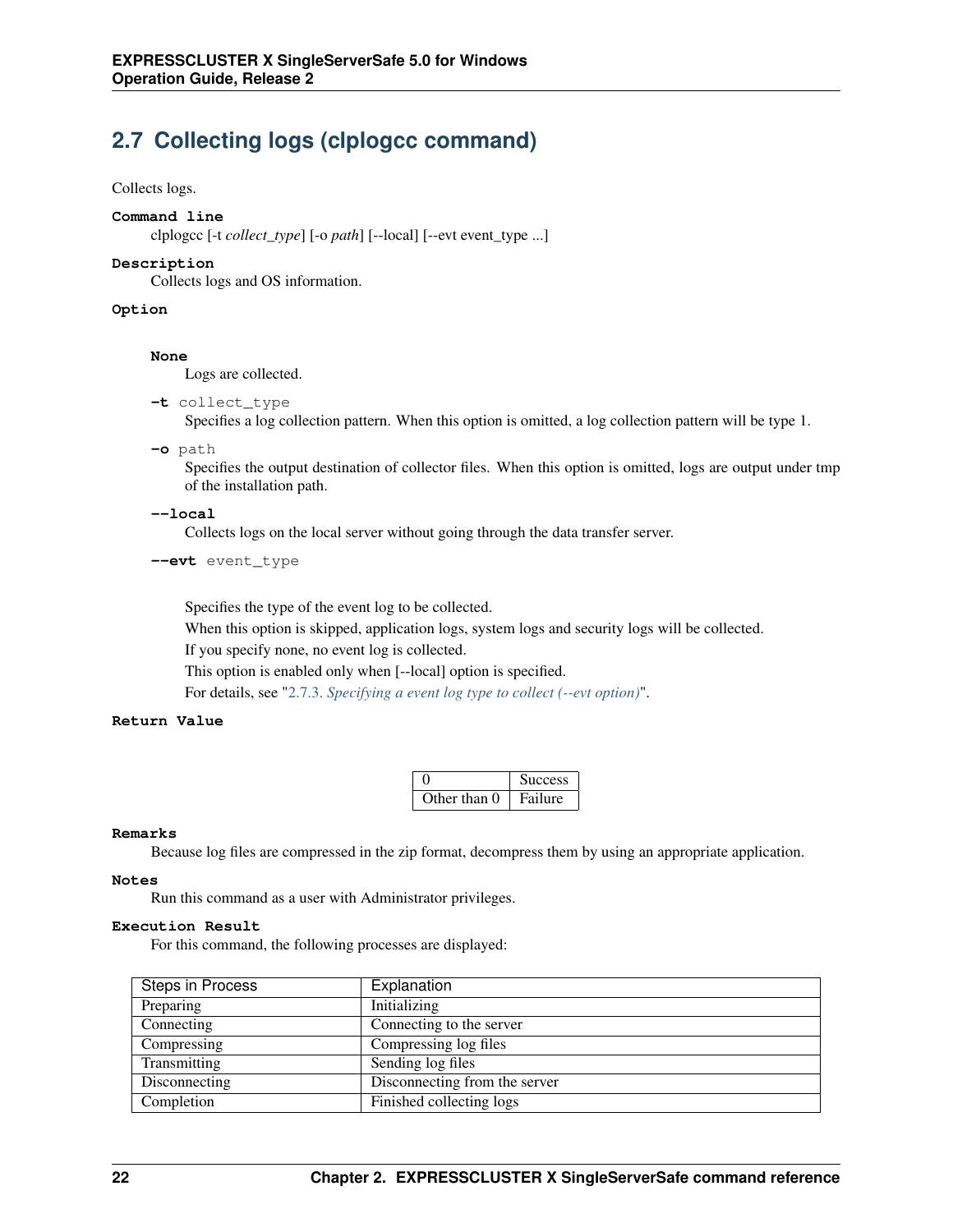The following results (server status) are displayed:

| Result (server status)     | Explanation                                 |
|----------------------------|---------------------------------------------|
| Normal                     | Completed successfully                      |
| Canceled                   | Canceled by the user                        |
| <b>Invalid Parameters</b>  | Parameters are invalid                      |
| Compression Error          | There was an error while compressing files. |
| <b>Communication Error</b> | There was a communication error.            |
| Timeout                    | Timeout occurred.                           |
| <b>Busy</b>                | The server is busy.                         |
| No Free Space              | No free space on the disk.                  |
| File I/O Error             | There was a file I/O error.                 |
| Unknown Error              | Failure caused by other errors              |

#### **Error messages**

| Message                                                  | Cause/Solution                                      |  |  |  |
|----------------------------------------------------------|-----------------------------------------------------|--|--|--|
| Log in as administrator.                                 | Log in as a user with Administrator privileges.     |  |  |  |
| Invalid option.                                          | Specify a valid option.                             |  |  |  |
| Collect type must be specified 'type1' or 'type2' or     | Invalid collection type is specified.               |  |  |  |
| 'type3' or 'type4' or 'type5' or 'type6'. Incorrect col- |                                                     |  |  |  |
| lection type is specified.                               |                                                     |  |  |  |
| Specifiable number of servers are the max number of      | The number of servers you can specify is within the |  |  |  |
| servers that can constitute a cluster.                   | maximum number of servers for cluster configura-    |  |  |  |
|                                                          | tion.                                               |  |  |  |
| Failed to obtain properties.                             | Failed to obtain the properties.                    |  |  |  |
| Failed to obtain the list of nodes. Specify a valid      | Specify the valid name of a server in the cluster.  |  |  |  |
| server name in the cluster.                              |                                                     |  |  |  |
| Invalid server name. Specify a valid server name in      | Specify the invalid server name in the cluster.     |  |  |  |
| the cluster.                                             |                                                     |  |  |  |
| Failed to collect log.                                   | Failed to collect logs.                             |  |  |  |
| Server is busy. Check if this command is already run.    | This command may be run already. Check it.          |  |  |  |
| Internal error. Check if memory or OS resources are      | Check if the memory or OS resource is sufficient.   |  |  |  |
| sufficient.                                              |                                                     |  |  |  |

### **2.7.1 Collecting logs by specifying a type (-t option)**

To collect only the specified types of logs, run the clplogcc command with the -t option. Specify a type from 1 thorough 6 for the log collection.

|                                    | Type1 | Type2 | Type3 | Type4 | Type5 | Type6 |
|------------------------------------|-------|-------|-------|-------|-------|-------|
| (1) Default collection information |       |       |       | n/a   | n/a   | n/a   |
| $(2)$ Event $log$                  |       |       |       |       | n/a   | n/a   |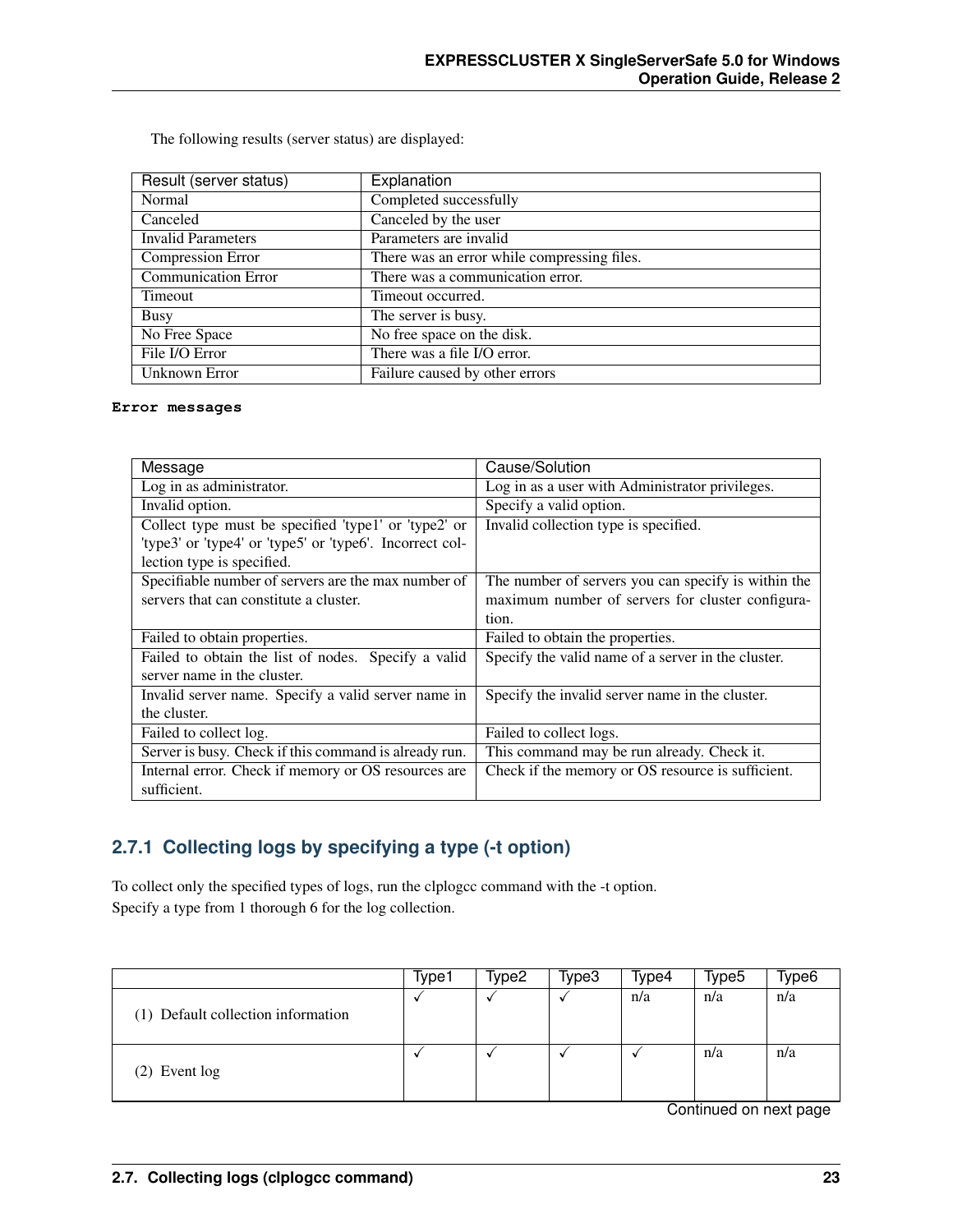|                                            | Type1            | Type <sub>2</sub>       | ---- processor pega<br>Type3 | Type4            | Type <sub>5</sub> | Type <sub>6</sub> |
|--------------------------------------------|------------------|-------------------------|------------------------------|------------------|-------------------|-------------------|
| (3) Windows Error Report                   | ✓                | $\checkmark$            | $\checkmark$                 | ✓                | n/a               | n/a               |
| (4) User dump                              | $\checkmark$     | $\checkmark$            | $\overline{n/a}$             | $\overline{n/a}$ | $\overline{n/a}$  | $\overline{n/a}$  |
| (5) Diagnostics report                     | $\checkmark$     | $\checkmark$            | n/a                          | n/a              | n/a               | n/a               |
| (6) Registry                               | $\checkmark$     | $\checkmark$            | $\checkmark$                 | n/a              | n/a               | n/a               |
| (7) Scripts                                | $\checkmark$     | $\sqrt{}$               | $\checkmark$                 | $\overline{n/a}$ | $\overline{n/a}$  | $\overline{n/a}$  |
| (8) Logs of ESMPRO/AC and ESM-<br>PRO/UPSC | $\checkmark$     | $\overline{\checkmark}$ | $\checkmark$                 | n/a              | n/a               | n/a               |
| (9) Logs of HA                             | n/a              | $\checkmark$            | n/a                          | n/a              | n/a               | n/a               |
| (10) Mirror Statistics                     | $\overline{n/a}$ | $\overline{n/a}$        | $\overline{n/a}$             | $\overline{n/a}$ | $\overline{n/a}$  | $\overline{n/a}$  |
| (11) Cluster Statistics                    | $\overline{n/a}$ | $\overline{n/a}$        | n/a                          | $\overline{n/a}$ | $\overline{n/a}$  | $\checkmark$      |
| (12) System statistics                     | $\checkmark$     | $\checkmark$            | $\checkmark$                 | n/a              | n/a               | $\checkmark$      |

Table 2.12 – continued from previous page

Run this command from the command line as follows. Example: When collecting logs using type 2

#### # clplogcc -t type2

When no option is specified, a log type will be type 1.

Information to be collected by default

- Logs of each module in the EXPRESSCLUSTER Server
- Attribute information on each module (dir) in the EXPRESSCLUSTER Server
	- In bin
	- In alert\bin , In webmgr\bin
	- In %SystemRoot%\system32\drivers
- EXPRESSCLUSTER X SingleServerSafe version information
- OS information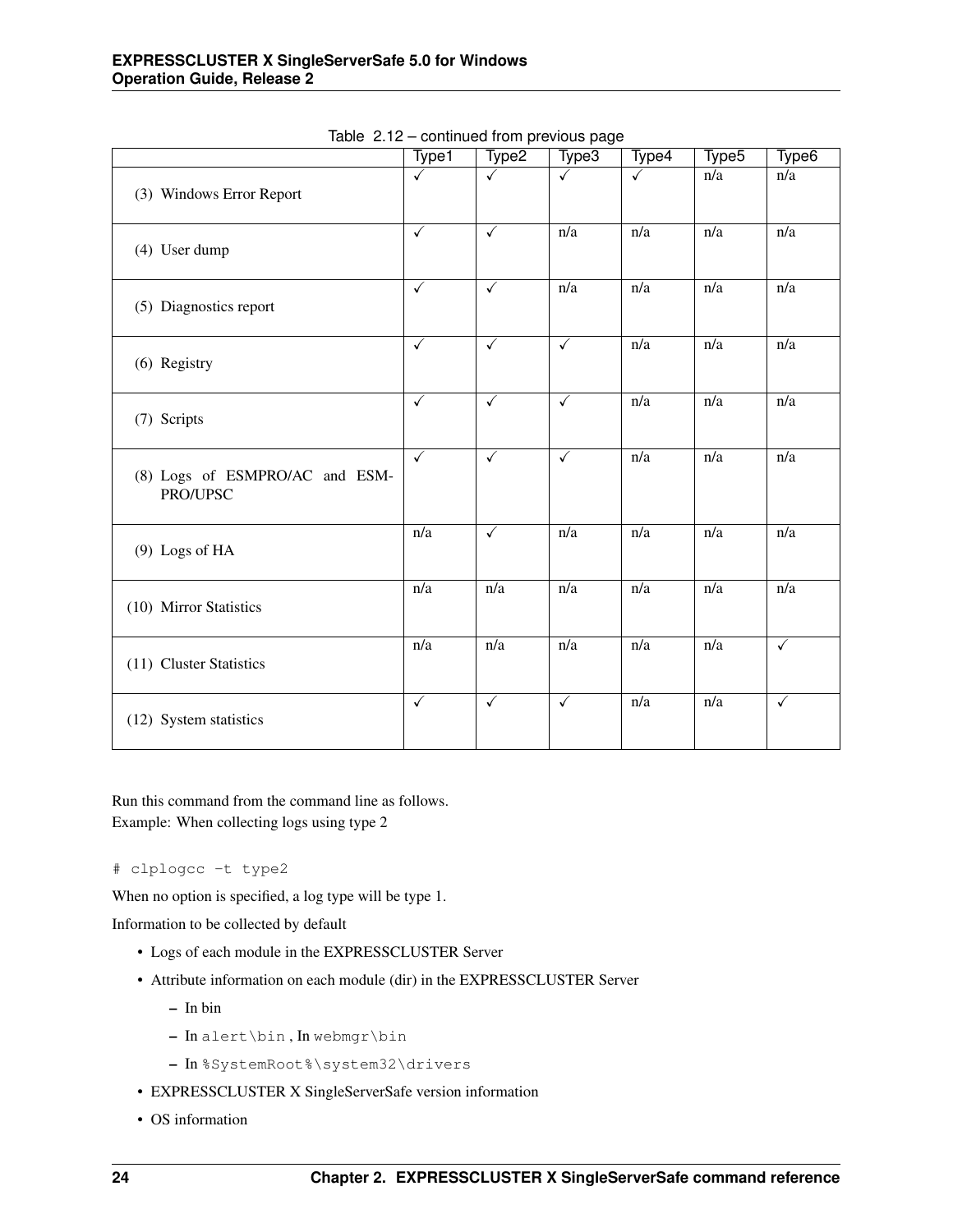- Update log
- License Information
- Configuration file
- Policy file
- Shared memory dump
- Local node status of EXPRESSCLUSTER (clpstat --local execution result)
- Host name and domain name information (hostname execution result)
- Network information (netstat execution result)
- IP routing table information (route print execution result)
- Process existing status (tasklist execution result)
- ipconfig (ipconfig execution result)
- Shared configuration of files (net share execution result)
- Session information (net session execution result)
- Windows firewall settings (netsh execution result)
- SNP (Scalable Networking Pack) setting (netsh execution result)
- Task schedule settings (schtasks execution result)
- Usage status of the VSS shadow copy area (execution result of vssadmin list shadowstorage)

#### Event log

- Application log (AppEvent.Evt, Application.evtx, Application.txt)
- System log (SysEvent.Evt, System.evtx, System.txt)
- Security log (SecEvent.Evt, Security.evtx, Security.txt)

#### Windows Error Report

 $\bullet$  \*\*\*.wer

#### User dump

 $\bullet$  \*\*\*.\*dmp

Diagnostics report

• The result of running msinfo32.exe

#### Registry

- Registry information of the EXPRESSCLUSTER Server
	- HKLM\SOFTWARE\NEC\EXPRESSCLUSTER\Alert
	- HKLM\SOFTWARE\NEC\EXPRESSCLUSTER\MirrorList
	- HKLM\SOFTWARE\NEC\EXPRESSCLUSTER\RC
	- HKLM\SOFTWARE\NEC\EXPRESSCLUSTER\VCOM
	- Registry information of diskfltr
- Registry information of OS
	- HKLM\SYSTEM\CurrentControlSet\Services\Disk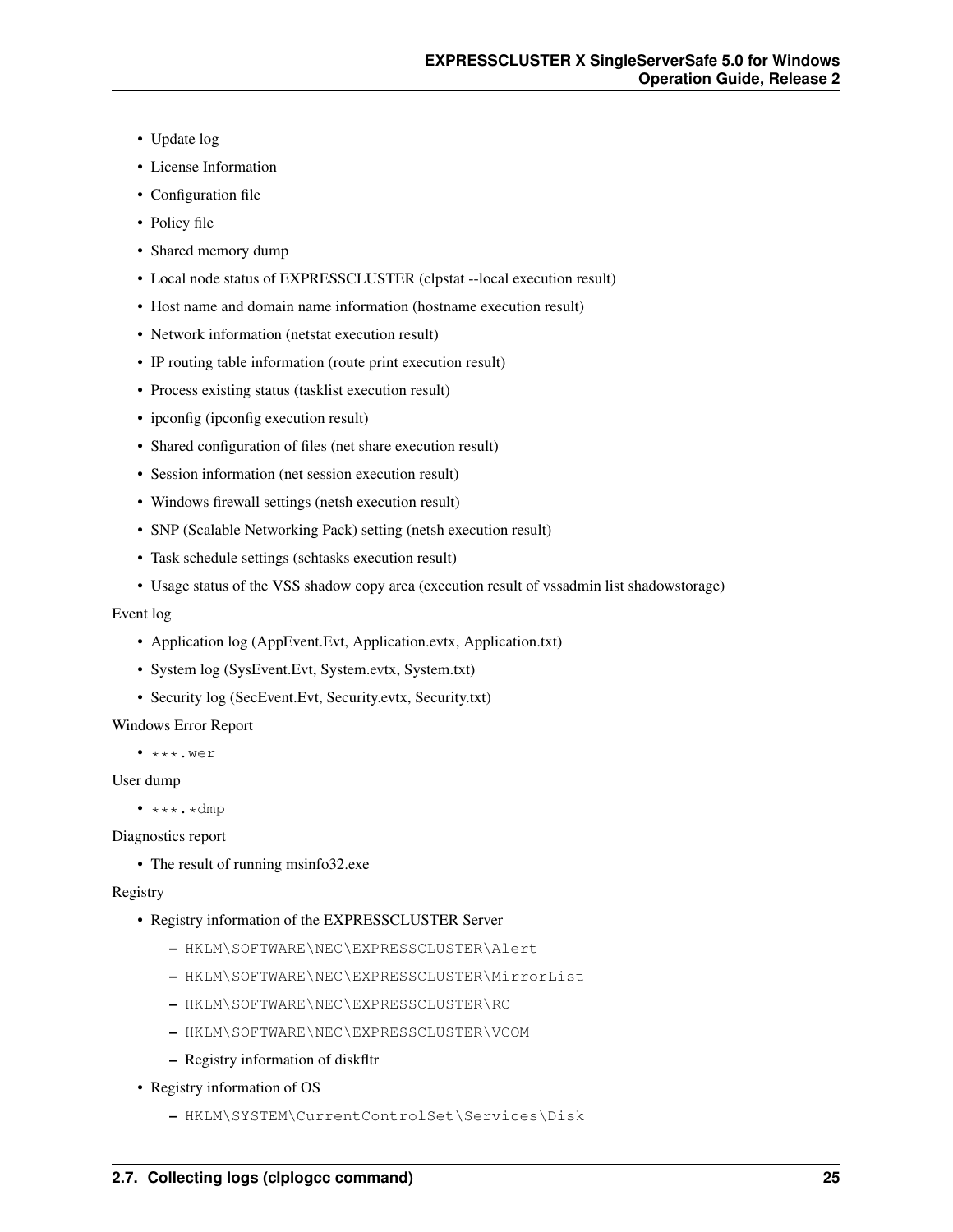- HKLM\SYSTEM\CurrentControlSet\Control\Session Manager\DOS Devices
- HKLM\SYSTEM\MountedDevices
- HKLM\SYSTEM\CurrentControlSet\Enum\SCSI
- HKLM\SYSTEM\CurrentControlSet\Enum\STORAGE
- HKLM\SYSTEM\CurrentControlSet\Services\symc8xx
- HKLM\SYSTEM\CurrentControlSet\Control\FileSystem

#### Scripts

Start/stop script for a group that was created with the Cluster WebUI.

If you specify a user-defined script, it is not included in the log collection information. It must be collected separately.

#### ESMPRO/AC and ESMPRO/UPSC logs

Files collected by running the acupslog.exe command

#### HA logs

- System resource information
- JVM monitor log
- System monitor log

#### **Mirror Statistics**

This version does no collect.

#### Cluster Statistics

- Cluster Statistics
	- In perf\cluster

#### System statistics

- System statistics
	- In perf\system

### **2.7.2 Output paths of log files (-o option)**

- Log file is named and be saved as *server\_name*-log.zip.
- Because log files are compressed in the zip format, decompress them by using an appropriate application.

#### If not specifying -o option

Logs are output in tmp of installation path.

#### When the -o option is specified:

If you run the command as follows, logs are located in the specified  $c:$  \tmp directory.

# clplogcc -o C:\tmp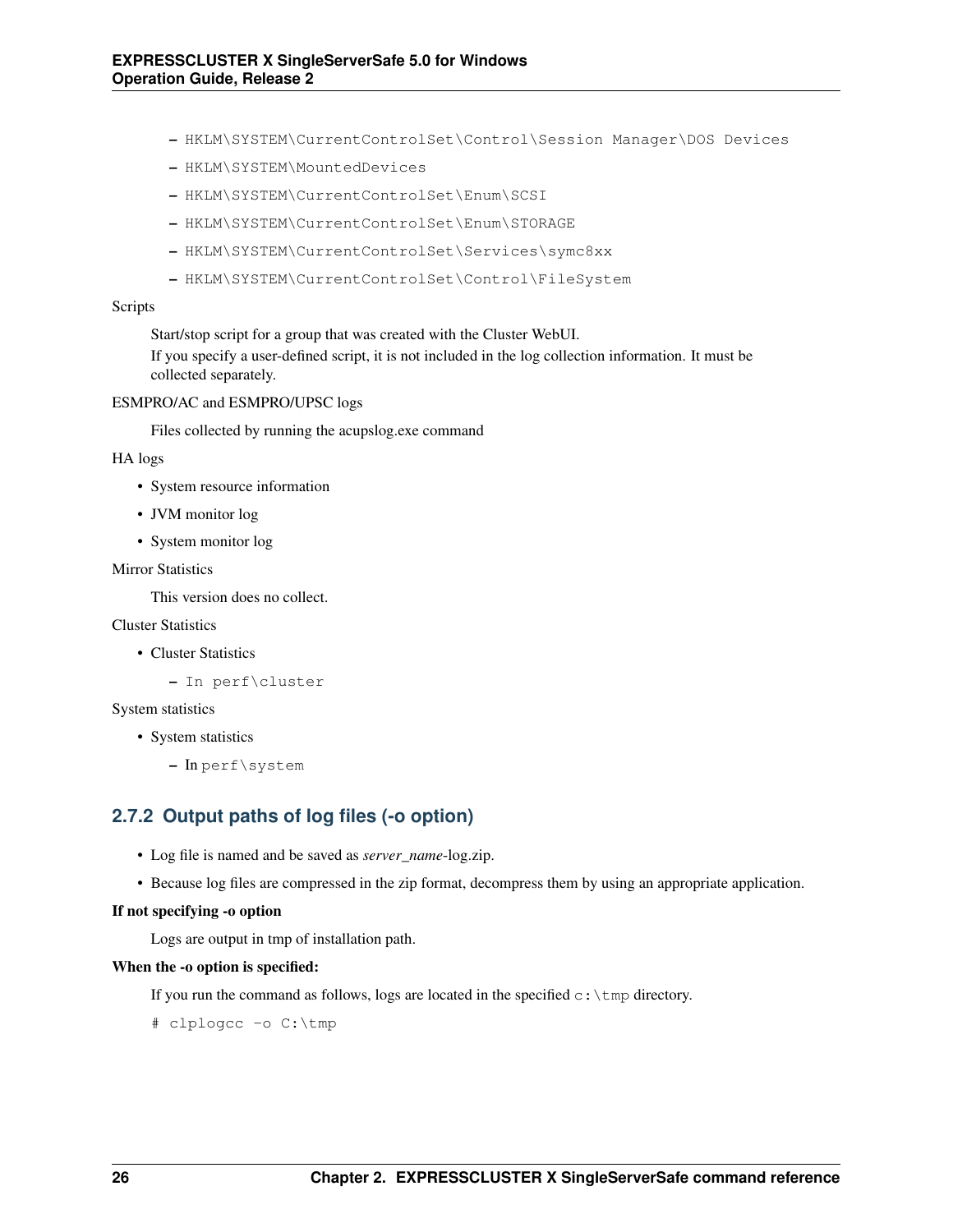### <span id="page-30-0"></span>**2.7.3 Specifying a event log type to collect (--evt option)**

You can specify the type of the event log included in the information obtained at the log collection. Specify one or more text strings that represent event log types as shown in the following table after [--evt] option.

| Event log type               | Character string to specify |
|------------------------------|-----------------------------|
| Application log              | app                         |
| System log                   | <b>SVS</b>                  |
| Security log                 | sec                         |
| No event log to be collected | none                        |

Example) Collecting the system log and the security log

```
# clplogcc --local --evt sys sec
```
• This option is enabled only when the [--local] option is specified.

### **2.7.4 Collecting information on emergency OS shutdown**

The OS resource information is collected when the EXPRESSCLUSTER service fails due to termination by an internal status error or a similar problem.

Information to be collected is as follows:

- Server information
	- Some module logs in EXPRESSCLUSTER servers
- Information created by running a command
	- Host name and domain name information (hostname execution result)
	- Network information (netstat execution result)
	- Process existing status (tasklist execution result)
	- ipconfig (ipconfig execution result)
	- Shared configuration of files (net share execution result)
	- Session information (net session execution result)

These are collected by default in the log collection. You do not need to collect them separately.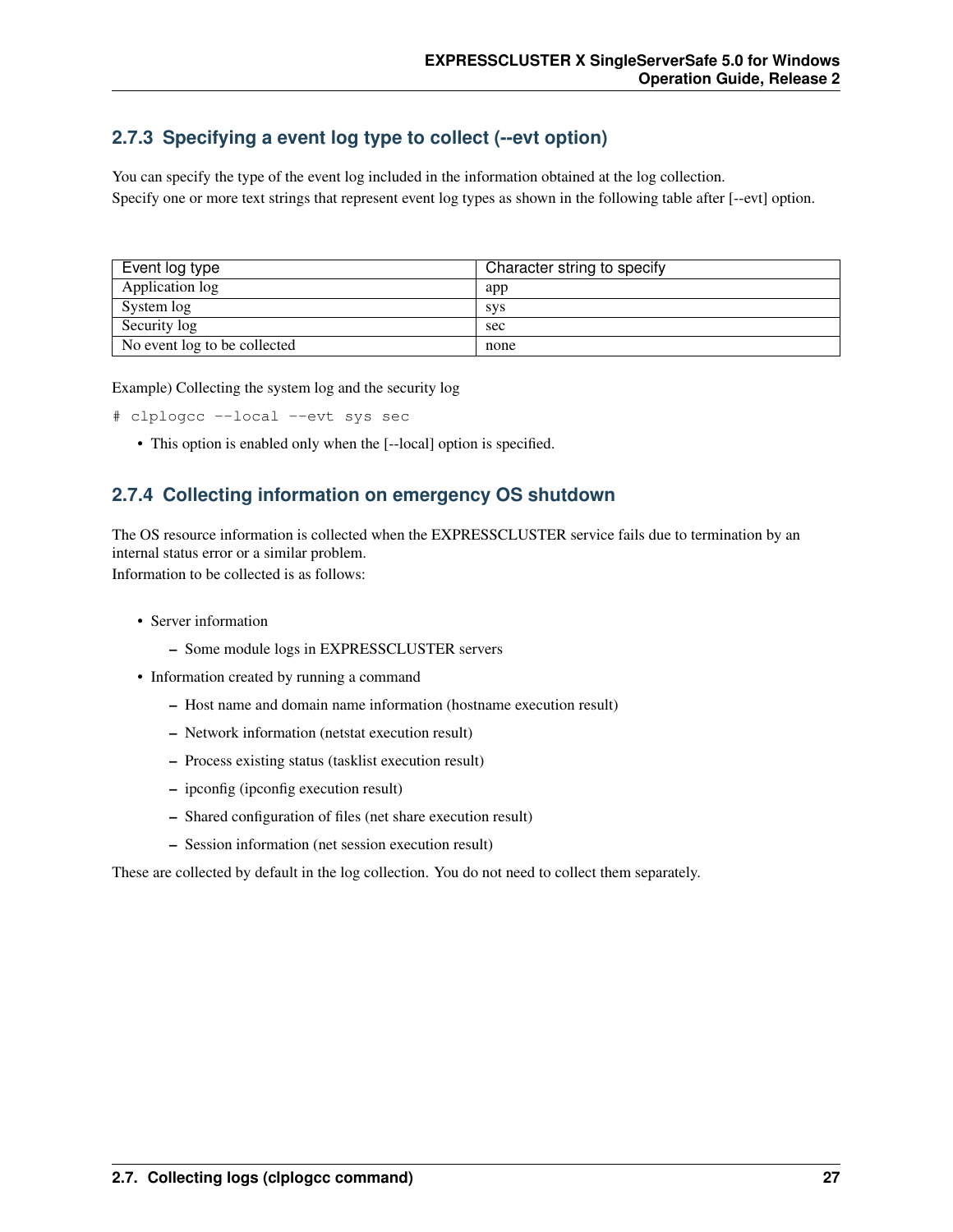# <span id="page-31-0"></span>**2.8 Applying and backing up configuration data (clpcfctrl command)**

### **2.8.1 Applying configuration data (clpcfctrl --push)**

Applies the configuration data to servers.

#### **Command line**

clpcfctrl --push [-w] [-x *<path>*] [-p *<portnumber>*] [--nocheck]

#### **Description**

Applies the configuration data created by the Cluster WebUI to servers.

#### **Option**

**--push**

Specify this option when applying the data. This option cannot be omitted.

#### **-x**

Specify this option to apply the configuration data in the specified directory.

**-w**

Indicates that SJIS encoding is used for the configuration data file. In general, it is not necessary to specify this option

#### **-p**

Specifies the number of the port used to transfer data. When this option is omitted, the default value is used. In general, it is not necessary to specify this option.

#### **--nocheck**

Omits the check on the operation necessary to apply changes.

#### **Return Value**

|              | Success |
|--------------|---------|
| Other than 0 | Failure |

#### **Notes**

Run this command as a user with Administrator privileges.

When the configuration data is applied, the current configuration data is compared with the configuration data to be applied.

If there is any change in the configuration data, the following message output. After operating the service or group by following the instructions in the message, execute the command again.

| Message                               | Solution            |
|---------------------------------------|---------------------|
| Please stop EXPRESSCLUSTER Server.    | Stop the server.    |
| Please suspend EXPRESSCLUSTER Server. | Suspend the server. |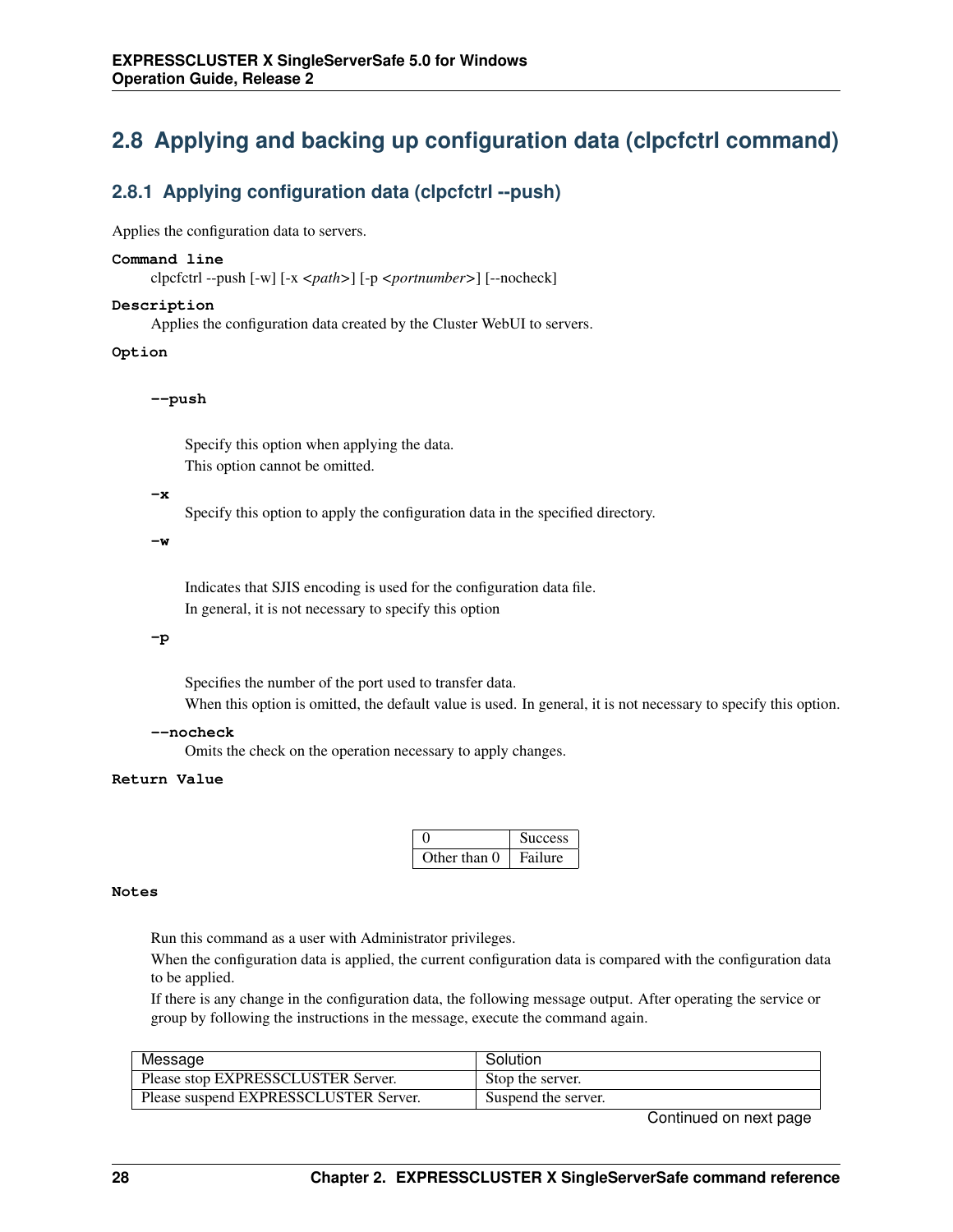| Message                                              | Solution                                             |
|------------------------------------------------------|------------------------------------------------------|
| Please stop the following groups.                    | Stop the group for which the setting has been        |
|                                                      | changed.                                             |
| Reboot of a cluster is necessary to reflect setting. | Shut down and reboot the cluster to apply the change |
|                                                      | of settings.                                         |
| To apply the changes you made, restart the EX-       | Restart the EXPRESSCLUSTER Web Alert service         |
| PRESSCLUSTER Web Alert service.                      | to apply the change of settings.                     |
| To apply the changes you made, restart the EX-       | Restart the EXPRESSCLUSTER Manager service to        |
| PRESSCLUSTER Manager service.                        | apply the change of settings.                        |
| To apply the changes you made, restart the EX-       | Restart the EXPRESSCLUSTER Information Base          |
| PRESSCLUSTER Information Base service.               | service to apply the change of settings.             |
| To apply the changes you made, restart the EX-       | Restart the EXPRESSCLUSTER API service to ap-        |
| PRESSCLUSTER API service.                            | ply the change of settings.                          |
| To apply the changes you made, restart the EX-       | Restart the EXPRESSCLUSTER Node Manager ser-         |
| PRESSCLUSTER Node Manager service.                   | vice to apply the change of settings.                |
| Start of a cluster is necessary to reflect setting.  | This is the message displayed at the initial cluster |
|                                                      | configuration. Start the cluster.                    |

Table 2.14 – continued from previous page

The --nocheck option is used only for special purposes including a maintenance procedure. Do not use the --nocheck option for normal operations.

#### **Error messages**

| Message                                                  | Cause/Solution                                         |
|----------------------------------------------------------|--------------------------------------------------------|
| Log in as administrator.                                 | Log in as a user with Administrator privileges.        |
| This command is already run.                             | This command has already been run.                     |
| invalid option.                                          | This option is invalid. Check the option.              |
| Invalid mode. Check if --push or --pull option is        | Check if --push is specified.                          |
| specified.                                               |                                                        |
| Invalid host name. Server specified by -h option is      | The server specified with -h is not included in con-   |
| not included in the configuration                        | figuration data. Check if the specified server name or |
|                                                          | IP address is correct.                                 |
| Failed to initialize the xml library. Check if memory    | Check if the memory or OS resources are sufficient.    |
| or OS resources are sufficient.                          |                                                        |
| Failed to load the configuration file. Check if mem-     | Check if the memory or OS resources are sufficient.    |
| ory or OS resources are sufficient.                      |                                                        |
| Failed to change the configuration file. Check if        | Check if the memory or OS resources are sufficient.    |
| memory or OS resources are sufficient.                   |                                                        |
| Failed to load the all.pol file. Reinstall the RPM clus- | Reinstall the EXPRESSCLUSTER Server.                   |
| ter.                                                     |                                                        |
| Failed to load the cfctrl.pol file. Reinstall the RPM    | Reinstall the EXPRESSCLUSTER Server.                   |
| cluster.                                                 |                                                        |
| Failed to get the install path. Reinstall the RPM clus-  | Reinstall the EXPRESSCLUSTER Server.                   |
| ter.                                                     |                                                        |
| Failed to initialize the trncl library. Check if memory  | Check if the memory or OS resources are sufficient.    |
| or OS resources are sufficient.                          |                                                        |
| Failed to connect to trnsv. Check if the other server    | Accessing the server has failed. Check if the other    |
| is active.                                               | server has been started up.                            |
| Failed to get the list of node. Check if the server      | Check if the server name and the IP address of the     |
| name or ip addresses are correct.                        | configuration information are correctly set.           |
|                                                          | Continued on next page                                 |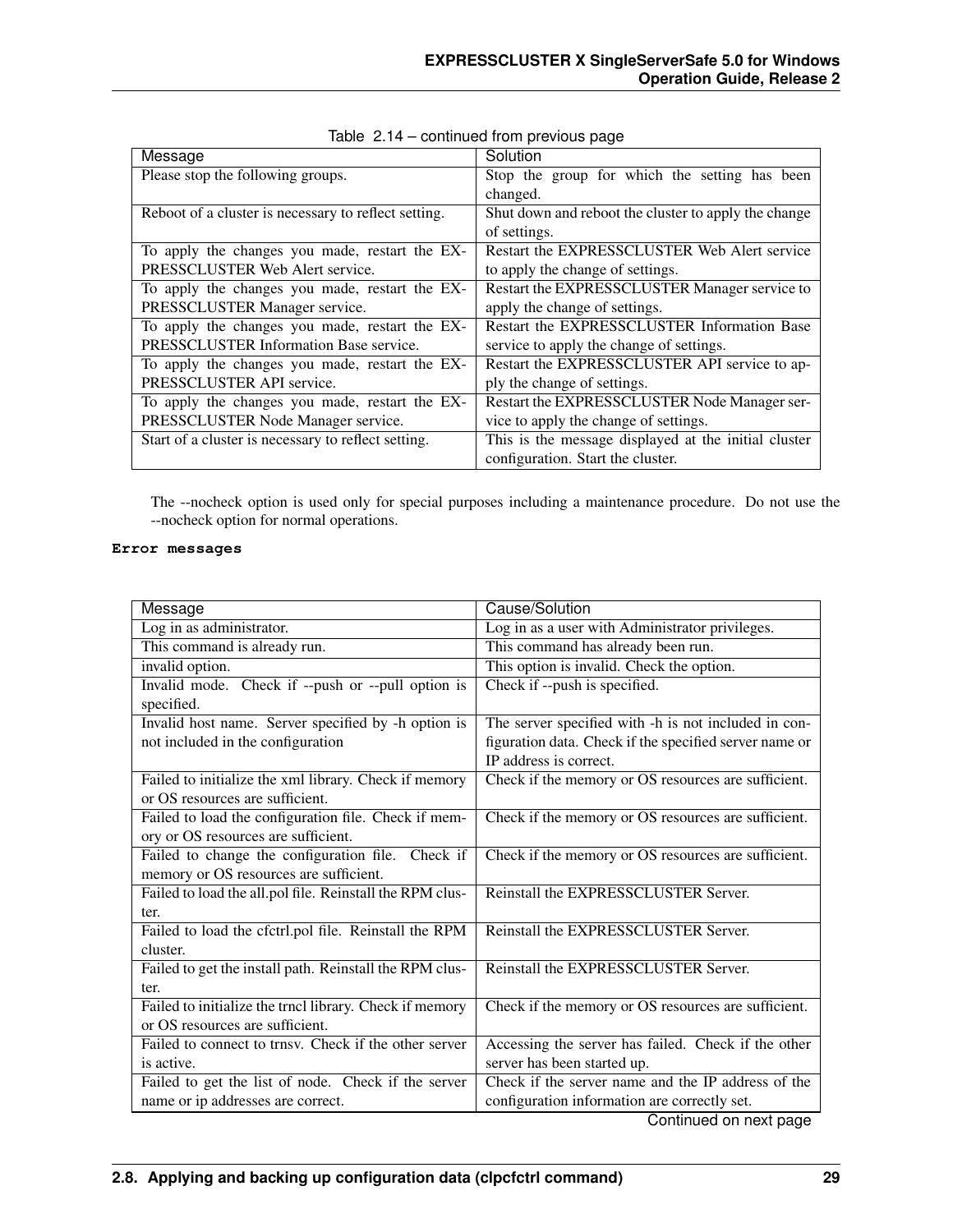| Message                                                  | Cause/Solution                                                   |
|----------------------------------------------------------|------------------------------------------------------------------|
| File delivery failed. Failed to deliver the configura-   |                                                                  |
| tion data. Check if the other server is active and run   | Delivering configuration data has failed. Check if               |
| the command again.                                       | other server(s) has been started.                                |
|                                                          | Run the command again after the server has started               |
|                                                          |                                                                  |
|                                                          | up.                                                              |
| Multi file delivery failed. Failed to deliver the con-   |                                                                  |
| figuration data. Check if the other server is active     | Delivering configuration data has failed. Check if               |
| and run the command again.                               | other server(s) has been started.                                |
|                                                          |                                                                  |
|                                                          | Run the command again after the server has started               |
|                                                          | up.                                                              |
|                                                          |                                                                  |
| Failed to deliver the configuration data. Check if the   |                                                                  |
| other server is active and run the command again.        | Delivering configuration data has failed. Check if               |
|                                                          | other server(s) has been started.                                |
|                                                          | Run the command again after the server has started               |
|                                                          | up.                                                              |
|                                                          |                                                                  |
| Failed to upload the configuration file. Check if the    | Delivering configuration data has failed. Check if               |
| other server is active and run the command again.        | other server(s) has been started                                 |
| Canceled to deliver the configuration file since it      | Canceled the delivery of the configuration data.                 |
| failed to connect to one or more server. If you want     | There are some servers that failed to connect. If                |
| to deliver the configuration file to servers that can be | you want to deliver the configuration data only to the           |
| connected, run the command again with "-force" op-       | server that can be connected, run the command again              |
| tion.                                                    | by using the --force option.                                     |
| The directory "work" is not found. Reinstall the         | Reinstall the EXPRESSCLUSTER Server.                             |
| RPM.                                                     |                                                                  |
| Failed to make a working directory.                      | Check if the memory or OS resources are sufficient.              |
| The directory does not exist.                            | Check if the memory or OS resources are sufficient.              |
| This is not a directory.                                 | Check if the memory or OS resources are sufficient.              |
| The source file does not exist.                          | Check if the memory or OS resources are sufficient.              |
| The source file is a directory.                          | Check if the memory or OS resources are sufficient.              |
| The source directory does not exist.                     | Check if the memory or OS resources are sufficient.              |
| The source file is not a directory.                      | Check if the memory or OS resources are sufficient.              |
| Failed to change the character code set (EUC to          | Check if the memory or OS resources are sufficient.              |
| SJIS).                                                   |                                                                  |
| Failed to change the character code set (SJIS to         | Check if the memory or OS resources are sufficient.              |
| EUC).                                                    |                                                                  |
| Failed to allocate memory.                               | Check if the memory or OS resources are sufficient.              |
| Failed to change the directory.                          | Check if the memory or $\overline{OS}$ resources are sufficient. |
| Failed to make a directory.                              | Check if the memory or OS resources are sufficient.              |
| Failed to remove the directory.                          | Check if the memory or OS resources are sufficient.              |
| Failed to remove the file.                               | Check if the memory or OS resources are sufficient.              |
| Failed to open the file.                                 | Check if the memory or OS resources are sufficient.              |
| Failed to read the file.                                 | Check if the memory or OS resources are sufficient.              |
| Failed to copy the file.                                 | Check if the memory or OS resources are sufficient.              |
| Failed to create the mutex.                              | Check if the memory or OS resources are sufficient.              |
| Internal error. Check if memory or OS resources are      | Check if the memory or OS resources are sufficient.              |
| sufficient.                                              |                                                                  |

Table 2.15 – continued from previous page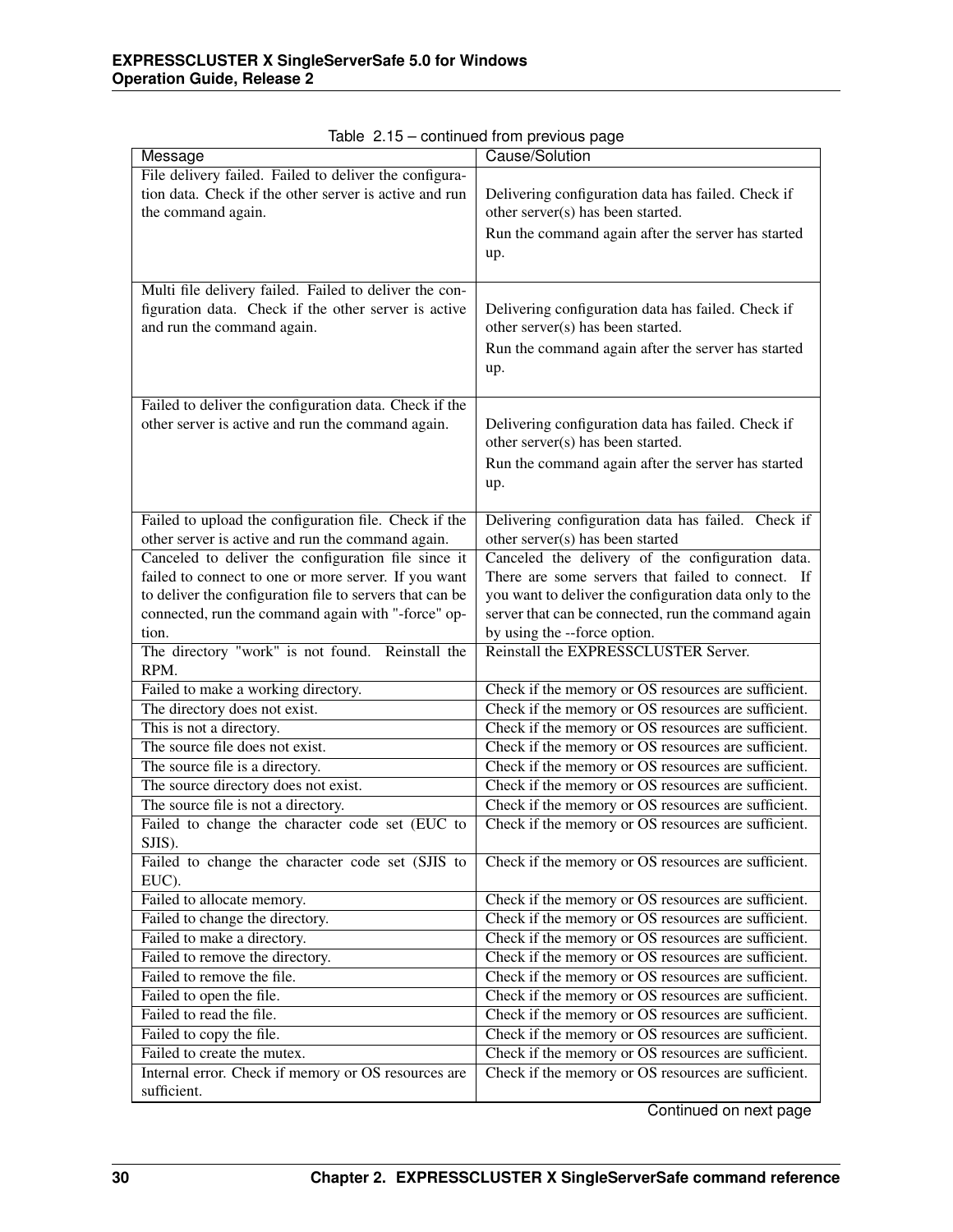| Message                              | Cause/Solution                                                                                            |
|--------------------------------------|-----------------------------------------------------------------------------------------------------------|
|                                      |                                                                                                           |
|                                      | Failed to check server property. Check if the server   Check if the server name and the IP address of the |
| name or ip addresses are correct.    | configuration information are correctly set.                                                              |
| Please stop the following resources. | Stop the resource of which the configuration has                                                          |
|                                      | been changed.                                                                                             |

Table 2.15 – continued from previous page

### **2.8.2 Backing up configuration data (clpcfctrl --pull)**

Backs up the configuration data.

#### **Command line**

```
clpcfctrl --pull [-w] [-x <path>] [-p <portnumber>]
```
### **Description**

Backs up the configuration data to be used by the Cluster WebUI.

#### **Option**

#### **--pull**

Specify this option when performing backup. This option cannot be omitted.

#### **-x**

Specify this option when backing up configuration data in the specified directory.

#### **-w**

Save the configuration data with character encoding, SJIS.

#### **-p**

Specifies the number of the port used to transfer data.

When this option is omitted, the default value is used. In general, it is not necessary to specify this option.

#### **Return Value**

|              | <b>Success</b> |
|--------------|----------------|
| Other than 0 | Failure        |

#### **Notes**

Run this command as a user with Administrator privileges.

#### **Error messages**

| Message                                           | Cause/Solution                                  |
|---------------------------------------------------|-------------------------------------------------|
| Log in as administrator.                          | Log on as a user with Administrator privileges. |
| This command is already run.                      | This command has already been run.              |
| invalid option.                                   | The option is invalid. Check the option.        |
| Invalid mode. Check if --push or --pull option is | Check if --pull is specified.                   |
| specified.                                        |                                                 |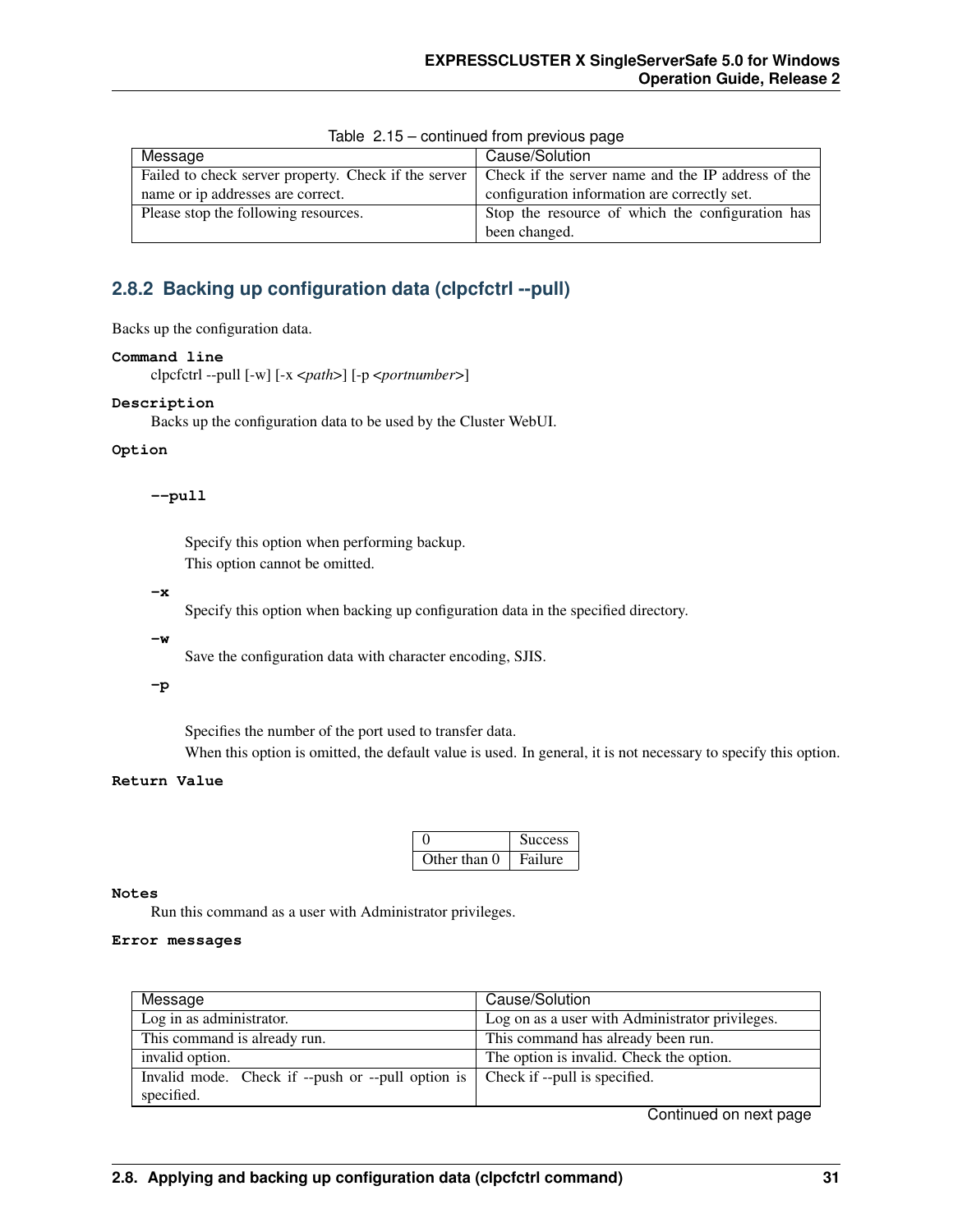| Message                                                    | ◡<br>Cause/Solution                                 |
|------------------------------------------------------------|-----------------------------------------------------|
| Failed to initialize the xml library. Check if memory      | Check if the memory or OS resources are sufficient. |
| or OS resources are sufficient.                            |                                                     |
| Failed to load the configuration file. Check if mem-       | Check if the memory or OS resources are sufficient. |
| ory or OS resources are sufficient.                        |                                                     |
| Failed to change the configuration file. Check if          | Check if the memory or OS resources are sufficient. |
| memory or OS resources are sufficient.                     |                                                     |
| Failed to load the all.pol file. Reinstall the cluster.    | Reinstall the EXPRESSCLUSTER Server.                |
| Failed to load the cfctrl.pol file. Reinstall the cluster. | Reinstall the EXPRESSCLUSTER Server.                |
| Failed to get the install path. Reinstall the cluster.     | Reinstall the EXPRESSCLUSTER Server.                |
| Failed to initialize the trncl library. Check if memory    | Check if the memory or OS resources are sufficient. |
| or OS resources are sufficient                             |                                                     |
| Failed to connect to trnsv. Check if the other server      | Accessing the server has failed.<br>Check if other  |
| is active.                                                 | server(s) has been started.                         |
| The directory "work" is not found. Reinstall the clus-     | Reinstall the EXPRESSCLUSTER Server.                |
| ter.                                                       |                                                     |
| Failed to make a working directory.                        | Check if the memory or OS resources are sufficient. |
| The directory does not exist.                              | Check if the memory or OS resources are sufficient. |
| This is not a directory.                                   | Check if the memory or OS resources are sufficient. |
| The source file does not exist.                            | Check if the memory or OS resources are sufficient. |
| The source file is a directory.                            | Check if the memory or OS resources are sufficient. |
| The source directory does not exist.                       | Check if the memory or OS resources are sufficient. |
| The source file is not a directory.                        | Check if the memory or OS resources are sufficient. |
| Failed to change the character code set (EUC to            | Check if the memory or OS resources are sufficient. |
| SJIS).                                                     |                                                     |
| Failed to change the character code set (SJIS to           | Check if the memory or OS resources are sufficient. |
| EUC).                                                      |                                                     |
| Failed to allocate memory.                                 | Check if the memory or OS resources are sufficient. |
| Failed to change the directory.                            | Check if the memory or OS resources are sufficient. |
| Failed to make a directory.                                | Check if the memory or OS resources are sufficient. |
| Failed to remove the directory.                            | Check if the memory or OS resources are sufficient. |
| Failed to remove the file.                                 | Check if the memory or OS resources are sufficient. |
| Failed to open the file.                                   | Check if the memory or OS resources are sufficient. |
| Failed to read he file.                                    | Check if the memory or OS resources are sufficient. |
| Failed to write the file.                                  | Check if the memory or OS resources are sufficient. |
| Failed to copy the file.                                   | Check if the memory or OS resources are sufficient. |
| Failed to create the mutex.                                | Check if the memory or OS resources are sufficient. |
| Internal error. Check if memory or OS resources are        | Check if the memory or OS resources are sufficient. |
| sufficient.                                                |                                                     |

Table 2.16 – continued from previous page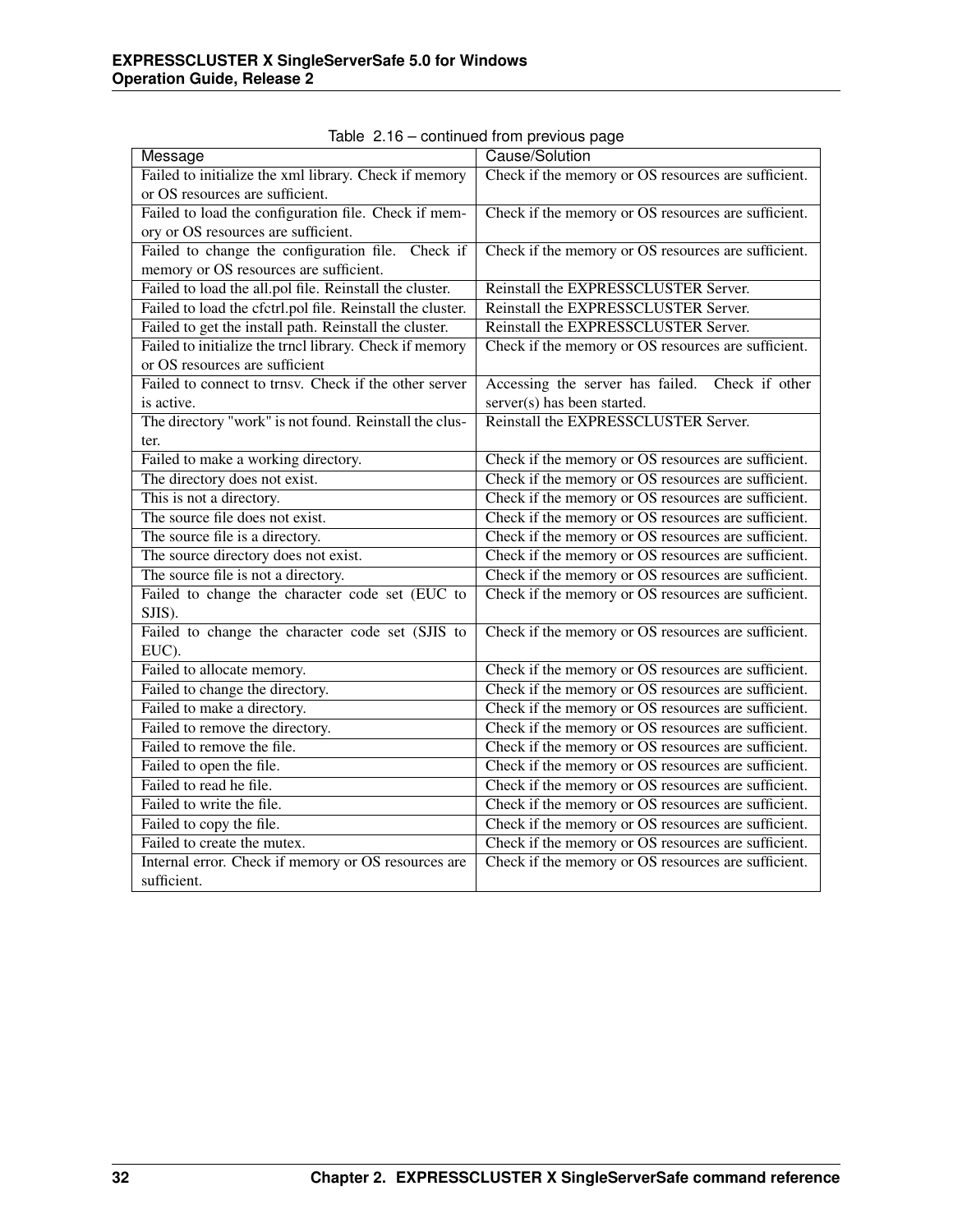# **2.9 Adjusting time-out temporarily (clptoratio command)**

Extends or displays the current timeout ratio.

## **Command line**

clptoratio -r *<ratio>* -t *<time>* clptoratio -i clptoratio -s

## **Description**

Temporarily extends the following timeout values:

- Monitor resource
- Alert synchronous service
- WebManager service

The current timeout ratio is displayed.

#### **Option**

**-r** ratio

Specifies the timeout ratio. Use 1 or larger integer. The maximum timeout ratio is 10,000. If you specify "1," you can restore the original ratio as when using the -i option.

**-t** time

Specifies the extension period.

You can specify minutes for m, hours for h, and days for d. The maximum period of time is 30 days. Example:

2m, 3h, 4d

**-i**

Sets back the modified timeout ratio.

**-s**

Refers to the current timeout ratio.

## **Return Value**

|              | <b>Success</b> |
|--------------|----------------|
| Other than 0 | Failure        |

#### **Remarks**

When the server is shut down, the timeout ratio you specified becomes ineffective.

With the -s option, you can only refer to the current timeout ratio. You cannot see other information such as remaining time of extended period.

You can see the original timeout value by using the status display command.

Monitor resource timeout

# clpstat --mon monitor\_resource\_name --detail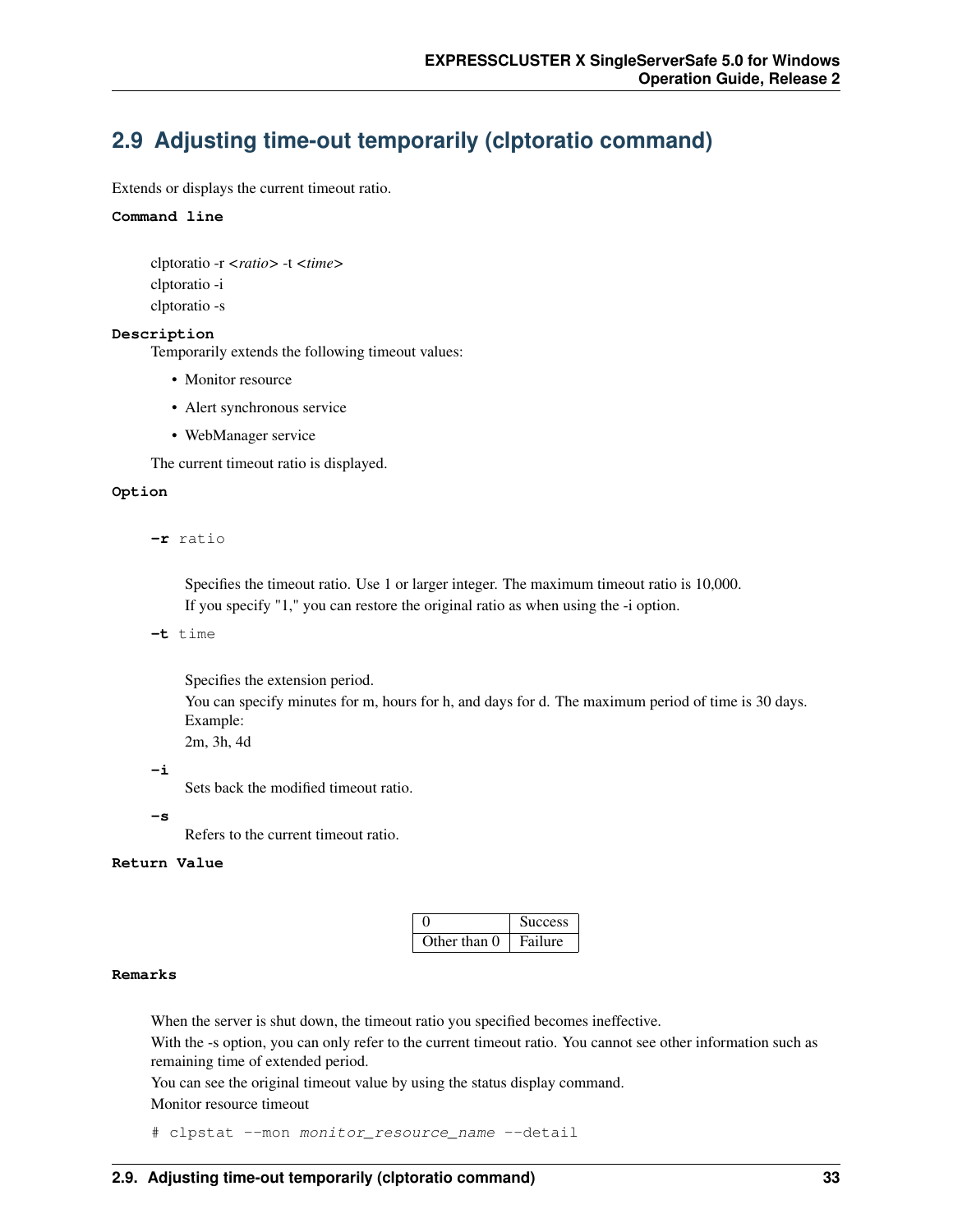## **Notes**

This command must be executed by a user with the administrator privilege.

The EXPRESSCLUSTER service must be running when you execute this command.

When you set the timeout ratio, make sure to specify the extension period. However, if you set "1" for the timeout ratio, you cannot specify the extension period.

You cannot specify a combination such as "2m3h," for the extension period.

## **Examples**

Example 1: Doubling the timeout ratio for three days # clptoratio -r 2 -t 3d Example 2: Setting back the timeout ratio to original # clptoratio -i Example 3: Referring to the current timeout ratio # clptoratio -s present toratio : 2 The current timeout ratio is set to 2.

## **Error messages**

| Message                                                 | Cause/Solution                                       |
|---------------------------------------------------------|------------------------------------------------------|
| Log in as administrator.                                | Log on as a user with Administrator privileges.      |
| Invalid configuration file. Create valid cluster con-   | Create valid cluster configuration data by using the |
| figuration data.                                        | Cluster WebUI.                                       |
| invalid option.                                         | Specify a valid option.                              |
| Specify a number in a valid range.                      | Specify a number within a valid range.               |
| Specify a correct number.                               | Specify a valid number.                              |
| Scale factor must be specified by integer value of 1    | Specify 1 or larger integer for ratio.               |
| or more.                                                |                                                      |
| Specify scale factor in a range less than the maxi-     | Specify a ratio that is not larger than the maximum  |
| mum scale factor.                                       | ratio.                                               |
|                                                         |                                                      |
| Set the correct extension period.                       | Set a valid extension period.                        |
| ex) 2m, 3h, 4d                                          |                                                      |
|                                                         |                                                      |
| Set the extension period in a range less than the max-  | Set the extension period which does not exceed the   |
| imum extension period.                                  | maximum extension period.                            |
| Could not connect to the server. Check if the cluster   | Check that the EXPRESSCLUSTER service is oper-       |
| service is active.                                      | ating.                                               |
| Server is not active. Check if the cluster service is   | Check that the EXPRESSCLUSTER service is oper-       |
| active.                                                 | ating.                                               |
| Connection was lost. Check if there is a server where   | Check if there is any server in the cluster that the |
| the cluster service is stopped in the cluster.          | EXPRESSCLUSTER service stopped.                      |
| Invalid parameter.                                      | The value specified as the command parameter may     |
|                                                         | be invalid.                                          |
|                                                         |                                                      |
| Internal communication timeout has occurred in the      | A time-out occurred in the EXPRESSCLUSTER            |
| cluster server. If it occurs frequently, set the longer | internal communication.                              |
| timeout.                                                | If time-out keeps occurring, set the internal        |
|                                                         | communication time-out longer.                       |
|                                                         |                                                      |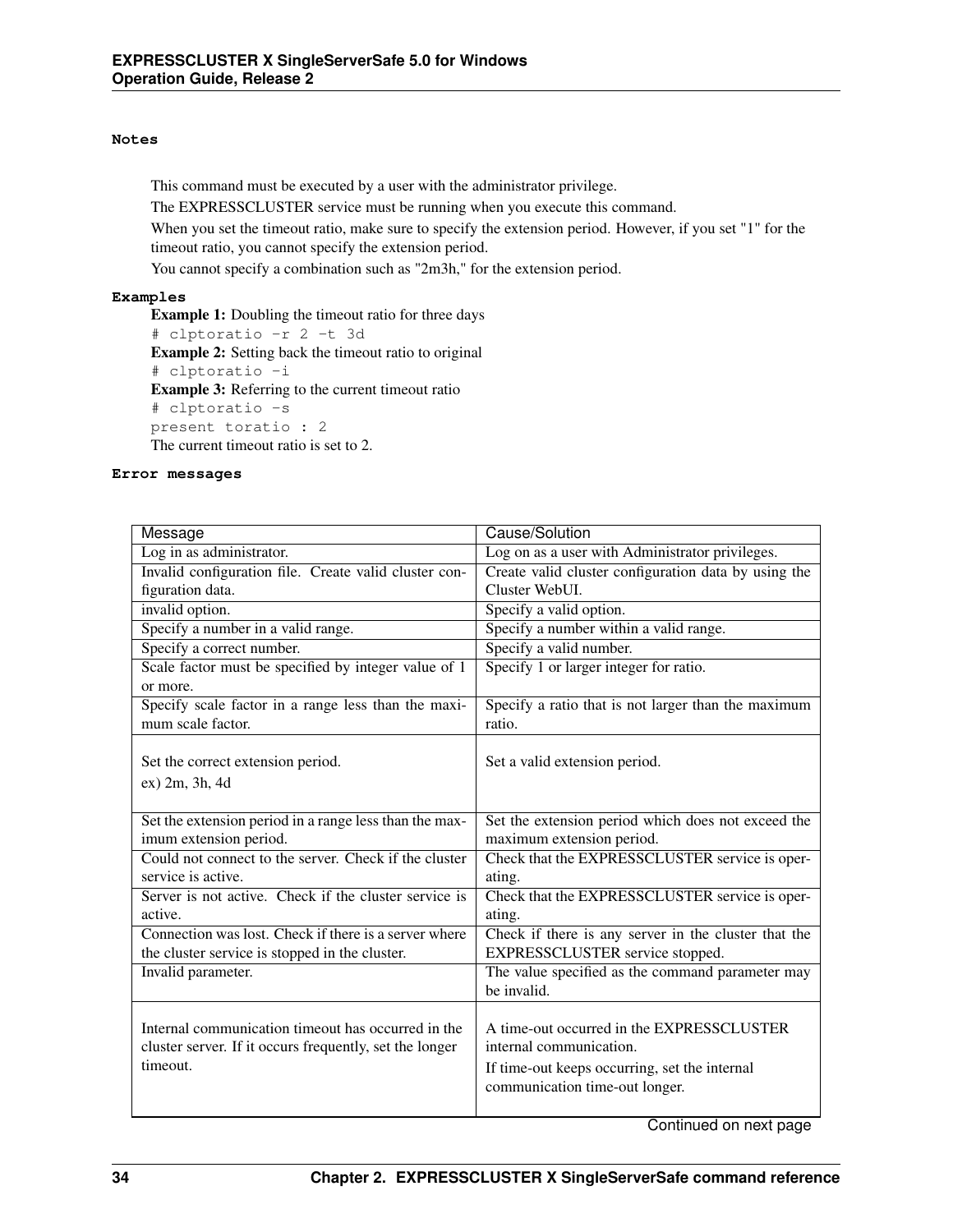| Message                                             | Cause/Solution                                                                                              |
|-----------------------------------------------------|-------------------------------------------------------------------------------------------------------------|
| Processing failed on some servers. Check the status |                                                                                                             |
| of failed servers.                                  | There is a server in which the processing has failed.                                                       |
|                                                     | Check the statuses of servers in the cluster. Run the<br>command with all servers in the cluster activated. |
| Internal error. Check if memory or OS resources are | Check if the memory or OS resources are sufficient.                                                         |
| sufficient.                                         |                                                                                                             |

Table 2.17 – continued from previous page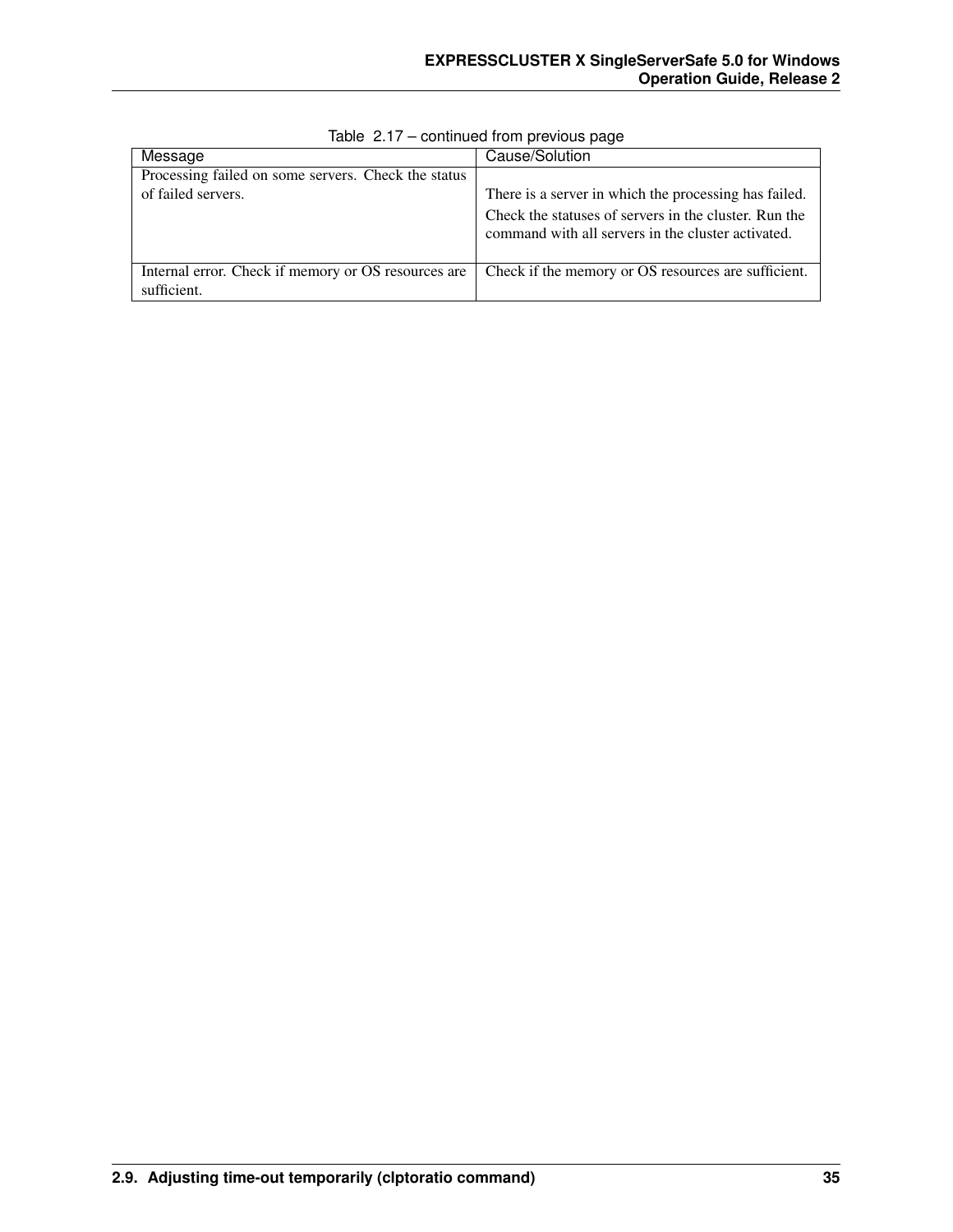# **2.10 Modifying the log level and size (clplogcf command)**

Modifies and displays log level and log output file size.

#### **Command line**

clplogcf -t *<type>* -l *<level>* -s *<size>*

#### **Description**

Modifies the settings of the log level and log output file size. Displays the currently specified values.

#### **Option**

#### **-t**

Specifies a module type whose settings will be changed.

If both -l and -s are omitted, the information set to the specified module will be displayed. See the list of "Types that can be specified to the -t option" for types which can be specified.

## **-l**

Specifies a log level. You can specify one of the following for a log level. 1, 2, 4, 8, 16, 32 You can see more detailed information as the log level increases.

#### **-s**

Specifies the size of a file for log output. The unit is byte.

#### **None**

Displays the entire configuration information currently set.

## **Return Value**

|              | <b>Success</b> |
|--------------|----------------|
| Other than 0 | Failure        |

#### **Remarks**

Each type of log output by EXPRESSCLUSTER X SingleServerSafe uses two log files. Therefore, it is necessary to have twice the disk space specified by -s.

## **Notes**

Run this command as a user with Administrator privileges. To run this command, the EXPRESSCLUSTER Event service must be started. Rebooting the server restores the settings to their pre-change values.

## **Examples**

Example 1: Modifying the pm log level # clplogcf -t pm -l 8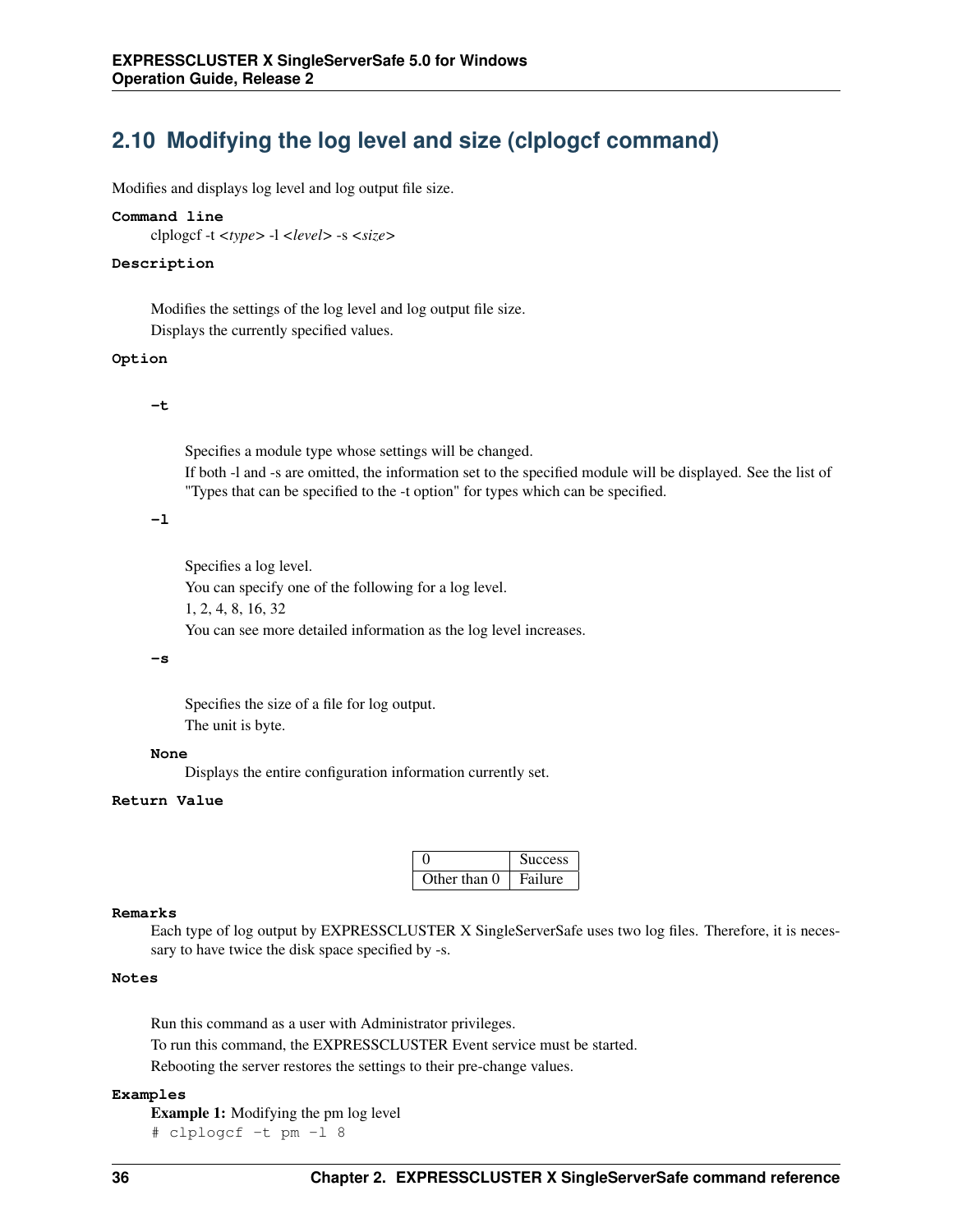Example 2: Seeing the pm log level and log file size # clplogcf -t pm TYPE, LEVEL, SIZE pm, 8, 1000000 Example 3: Displaying the values currently configured # clplogcf TYPE, LEVEL, SIZE trnsv, 4, 1000000 xml, 4, 1000000 logcf, 4, 1000000

## **Error messages**

| Message                                               | Cause/Solution                                      |
|-------------------------------------------------------|-----------------------------------------------------|
| Log in as administrator.                              | Log on as a user with Administrator privileges.     |
| invalid option.                                       | The option is invalid. Check the option.            |
| Failed to change configuration. Check if the event    | clpevent may not have been started.                 |
| service is running.                                   |                                                     |
| invalid level                                         | The specified level is invalid.                     |
| invalid size                                          | The specified size is invalid.                      |
| Failed to initialize the xml library. Check if memory | Check if the memory or OS resources are sufficient. |
| or OS resources are sufficient.                       |                                                     |
| Failed to print current configuration. Check if the   | clpevent may not be started yet.                    |
| event service is running.                             |                                                     |

#### **Types that can be specified for the -t option (y=yes, n=no)**

| Type          | Module           | Description                                                     |
|---------------|------------------|-----------------------------------------------------------------|
| alert         | clpaltinsert.exe | Alert                                                           |
| apicl         | clpapicl.dll     | API client library                                              |
| apicl_rc      | clpapicl.dll     | API client library                                              |
| apisv         | clpapisv.dll     | API server                                                      |
| appli         | clpappli.dll     | Application resource                                            |
| appliw        | clpappliw.dll    | Application monitor resource                                    |
| bwctrl        | clpbwctrl.exe    | Cluster activation synchronization wait processing control com- |
|               |                  | mand                                                            |
| cfchk         | clpcfchk.exe     | Command to check the cluster configuration                      |
| cfctrl        | clpcfctrl.exe    | Cluster generation, cluster information and backup command      |
| c1            | clpcl.exe        | Cluster startup and stop command                                |
| clpdnld       | clpdnld.exe      | Downloader                                                      |
| clpgetsvcstat | clptrnsv.exe     | Transaction server                                              |
| clpshmstat    | clpshmstat.dll   | Node status management library                                  |
| commel        | clpcommcl.dll    | Common communication client library                             |
| diskperf      | clpdiskperf.dll  | Disk performance log library                                    |
| diskutil      | clpdiskutil.dll  | Mirror disk/disk shared library                                 |
| diskw         | clpdiskw.dll     | Disk RW monitor resource                                        |
| down          | clpdown.exe      | Server shutdown command                                         |
| event         | clpevent.dll     | Event log                                                       |
| exping        | clpexpng.dll     | PING execution management                                       |
| genw          | genw.dll         | Custom monitor resource                                         |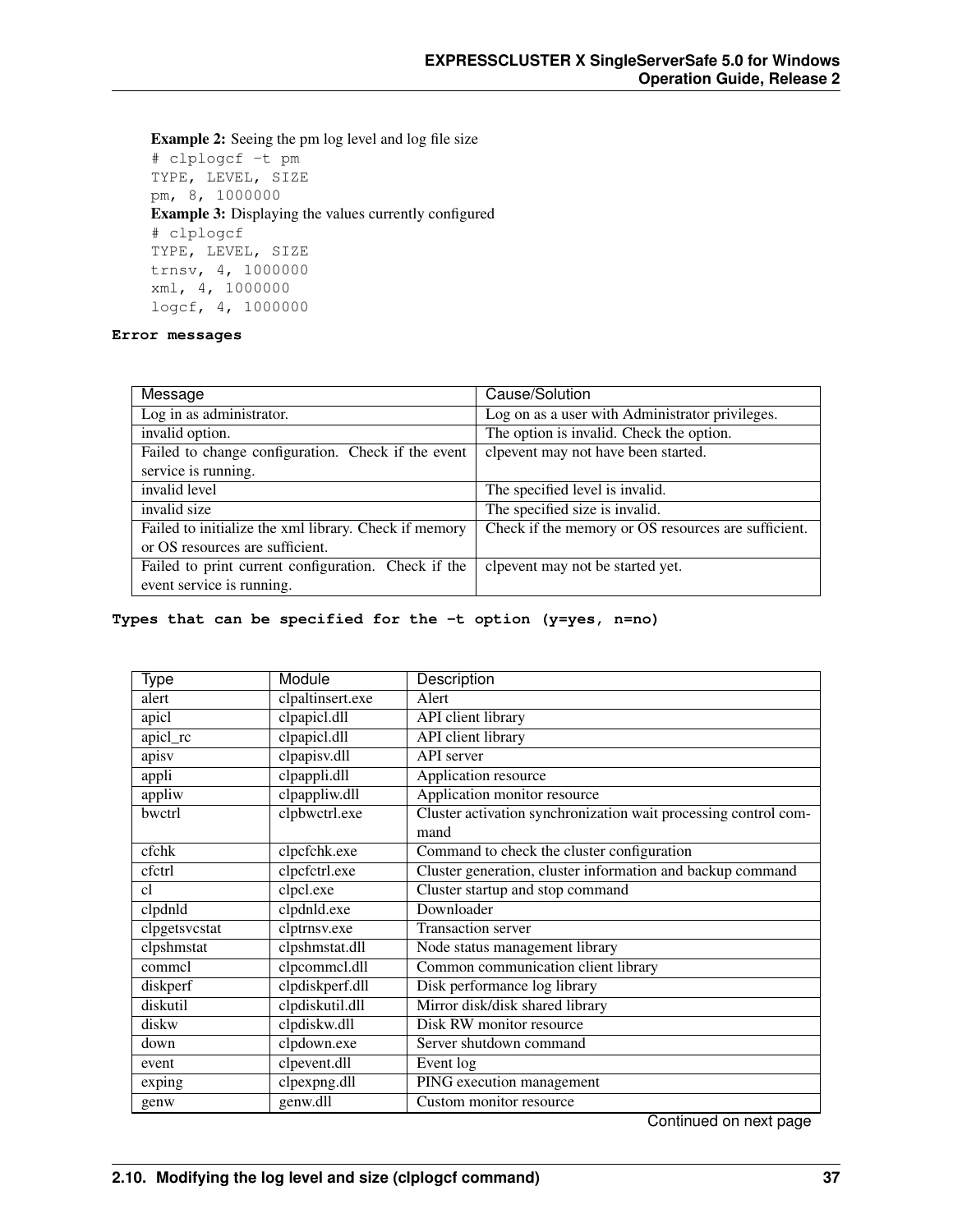| Type      | Module           | Description                                         |
|-----------|------------------|-----------------------------------------------------|
| grp       | clpgrp.exe       | Group startup, stop, move, and migration command    |
| hblog     | clplanhb.dll     | Kernel-mode LAN heartbeat resource                  |
| healthchk | clphealthchk.exe | Process health check command                        |
| ibsv      | clpibsv.exe      | <b>Information Base service</b>                     |
| ipw       | clpipw.dll       | IP monitor resource                                 |
| lankhb    | clplanhb.dll     | Kernel-mode LAN heartbeat resource                  |
| lcns      | clplcns.dll      | License library                                     |
| ledctrl   | clpledctrl.exe   | Chassis identify control command                    |
| logc      | clplogcc.exe     | Log collection library                              |
| logcc     | clplogcc.exe     | Collect logs command                                |
| logcf     | clplogcf.exe     | Log level and size modification command             |
| $logc$ md | clplogcmd.exe    | Alert producing command                             |
| mail      | clpmail.exe      | <b>Mail Notification</b>                            |
| monctrl   | clpmonetrl.exe   | Monitor resource control command                    |
| mgmtagt   | clpmgtmib.dll    | Library for SNMP Service                            |
| miiw      | clpmiiw.dll      | NIC Link Up/Down monitor resource                   |
| monctrl   | clpmonctrl.exe   | Monitor resource control command                    |
| mrw       | clpmrw.dll       | Message receive monitor resource                    |
| mtw       | clpmtw.dll       | Multi target monitor resource                       |
| nm        | clpnm.exe        | Node map management                                 |
| perfc     | clpperfc.exe     | Command to display cluster statistical information  |
| pm        | clppm            | Process management                                  |
| pmsvc     | clppmsvc.exe     | Process management                                  |
| psw       | clppsw.dll       | Process name monitor resource                       |
| ptun      | clpptun.dll      | Parameter tuning                                    |
| ptunlib   | clpptun.dll      | Parameter tuning                                    |
| rc        | clprc.exe        | Group and group resource management                 |
| $rc\_ex$  | clprc.exe        | Group and group resource management                 |
| regetrl   | clpregctrl.exe   | Reboot count control command                        |
| resdllc   | clpresdllc.dll   | Resource control library                            |
| rm        | clprm.dll        | Monitor management                                  |
| script    | clpscript.dll    | Script resource                                     |
| scrpc     | clpscrpc.exe     | Script                                              |
| scrpl     | clpscrpl.ece     | Script                                              |
| sem       | clpsem.dll       | Semaphore library                                   |
| service   | clpservice.dll   | Service resource                                    |
| servicew  | clpservicew.dll  | Service monitor resource                            |
| shmcm     | clpshmcm.dll     | Shared memory library                               |
| shmevt    | clpshmevt.dll    | Event library                                       |
| shmnm     | clpshmnm.dll     | Shared memory library                               |
| shmrm     | clpshmrm.dll     | Shared memory library                               |
| snmpmgr   | clpsnmpmgr.dll   | SNMP trap reception library                         |
| starup    | clpstartup.exe   | Startup                                             |
| stat      | clpstat.exe      | Status display command                              |
| stdn      | clpstdn.exe      | Cluster shutdown command                            |
| toratio   | clptoratio.exe   | Time-out ratio modification command                 |
| trncl     | clptrncl.dll     | Transaction library                                 |
| trap      | claptrap.exe     | SNMP trap command                                   |
| rexec     | clprexec.exe     | External monitoring link processing request command |
|           |                  |                                                     |

Table 2.19 – continued from previous page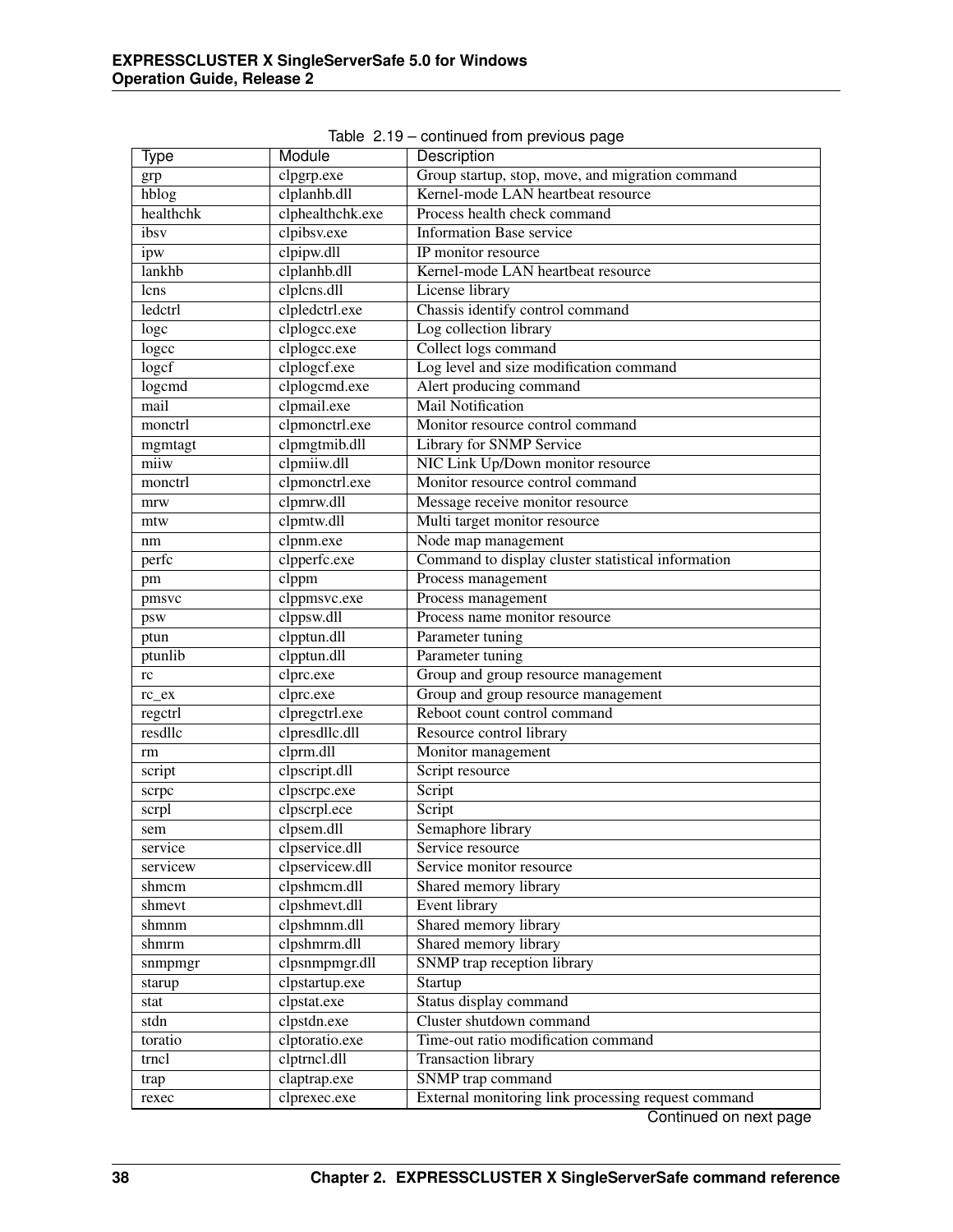| Type     | Module        | Description                 |
|----------|---------------|-----------------------------|
| trnsy    | clptrnsv.exe  | <b>Transaction server</b>   |
| userw    | clpuserw.dll  | User space monitor resource |
| webalert | clpaltd.exe   | Alert synchronization       |
| webmgr   | clpwebmc.exe  | WebManager service          |
| xml      | xlpxml.dll    | XML library                 |
| vmctrl   | clpymetrl.dll | <b>VMCtrl library</b>       |

## Table 2.19 – continued from previous page

## **Monitoring Agent Types that can be specified for the -t option**

| Type       | Module             | Description                                                                    |
|------------|--------------------|--------------------------------------------------------------------------------|
| db2w       | clp_db2w.dll       | DB2 Monitor (Database Agent)                                                   |
| ftpw       | clp_ftpw.dll       | FTP Monitor (Internet Server Agent)                                            |
| httpw      | clp_httpw.dll      | HTTP Monitor (Internet Server Agent)                                           |
| imap4w     | clp_imap4w.dll     | <b>IMAP4 Monitor (Internet Server Agent)</b>                                   |
| jra        | clpjrasvc.exe      | <b>JVM Monitor (Java Resource Agent)</b>                                       |
| jraw       | clpjraw.dll        | <b>JVM Monitor (Java Resource Agent)</b>                                       |
| odbcw      | clp_odbcw.dll      | <b>ODBC</b> Monitor (Database Agent)                                           |
| oraclew    | clp_oraclew.dll    | Oracle Monitor (Database Agent)                                                |
| otxw       | clp_otxw.dll       | WebOTX Monitor (Application Server Agent)                                      |
| pop3w      | clp_pop3w.dll      | POP3 Monitor (Internet Server Agent)                                           |
| psqlw      | clp_psqlw.dll      | PostgreSQL Monitor (Database Agent)                                            |
| smtpw      | clp_smtpw.dll      | <b>SMTP Monitor (Internet Server Agent)</b>                                    |
| sqlserverw | clp_sqlserverw.dll | <b>SQL Server Monitor (Database Agent)</b>                                     |
| sra        |                    | clpsraserviceproc.exe System Monitor/Process resource monitor (System Resource |
|            |                    | Agent)                                                                         |
| sraw       | clpsraw.dll        | System Monitor (System Resource Agent)                                         |
| psrw       | clppsrw.dll        | Process resource monitor(System Resource Agent)                                |
| tuxw       | clp_tuxw.dll       | Tuxedo Monitor (Application Server Agent)                                      |
| wasw       | clp_wasw.dll       | WebSphere Monitor (Application Server Agent)                                   |
| wlsw       | clp_wlsw.dll       | WebLogic Monitor (Application Server Agent)                                    |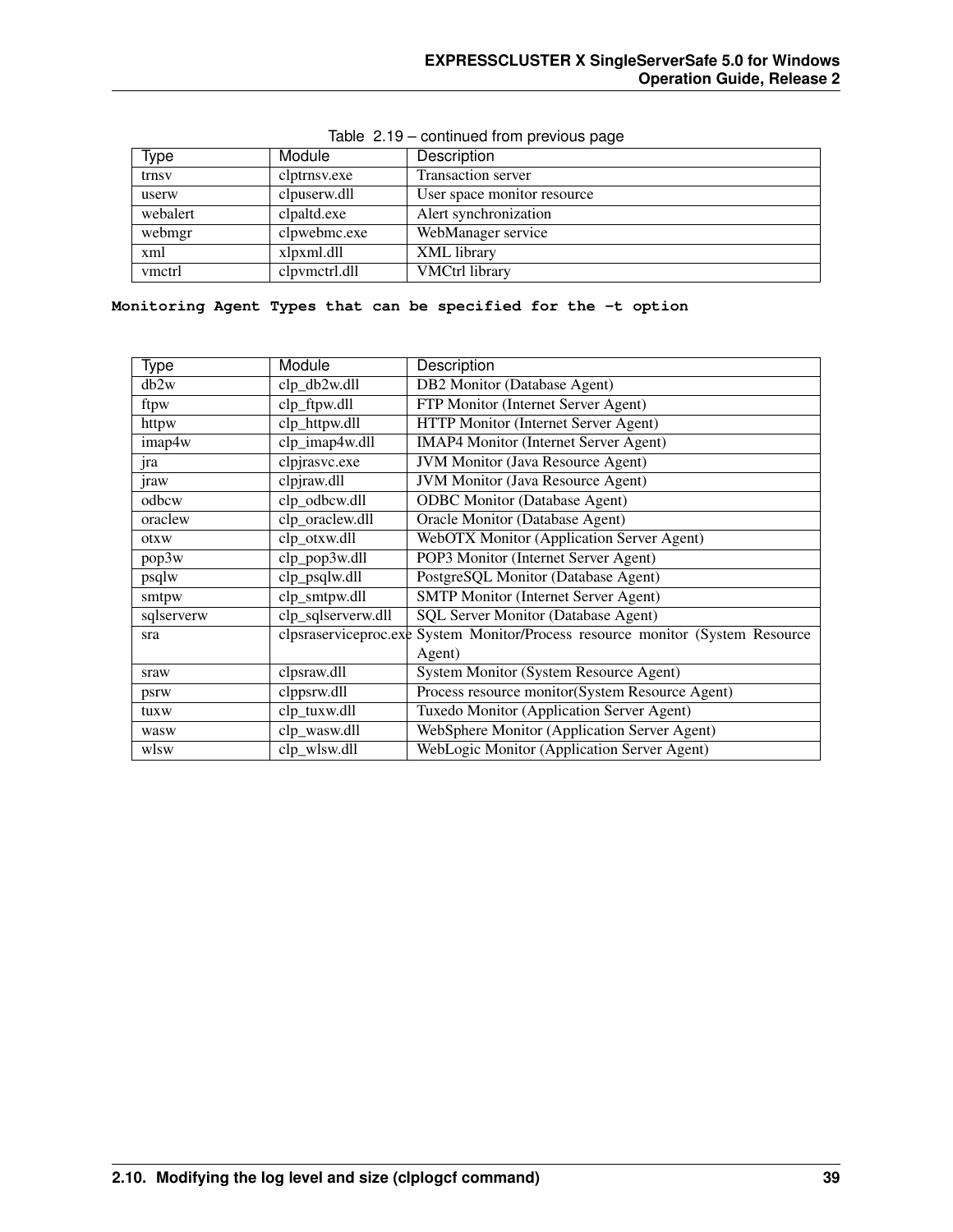# **2.11 Managing licenses (clplcnsc command)**

the clplcnsc command manages licenses.

## **Command line**

```
clplcnsc -i [licensefile ...]
clplcnsc -l [-a]
clplcnsc -d serialno [-q]
clplcnsc -d -t [-q]
clplcnsc -d -a [-q]
clplcnsc --reregister licensefile...
```
## **Description**

This command registers, refers to and remove the licenses of the product version and trial version of this product.

## **Option**

**-i** [licensefile ... ]

When a license file is specified, license information is acquired from the file for registration. You can specify multiple licenses. You can also specify a wildcard. If nothing is specified, you need to enter license information interactively.

**-l** [-a]

References the registered license. The name of displayed items are as follows.

| Item                         | Explanation                              |
|------------------------------|------------------------------------------|
| Serial No                    | Serial number (product version only)     |
| User name                    | User name (trial version only)           |
| Key                          | License key                              |
| Licensed Number of CPU       | The number of license (per CPU)          |
| Licensed Number of Computers | The number of license (per node)         |
| Start date                   | Start date of valid period <sup>12</sup> |
| End date                     | End date of valid period <sup>12</sup>   |

• Status

Status of the license

| Status   | Explanation                       |
|----------|-----------------------------------|
| valid    | valid                             |
| invalid  | invalid                           |
| unknown  | unknown                           |
| inactive | Before valid period <sup>12</sup> |
| expired  | After valid period <sup>12</sup>  |

<span id="page-43-0"></span><sup>1</sup> Displayed in the case of the fixed term license

<span id="page-43-1"></span><sup>2</sup> Displayed in the case of the license of trial version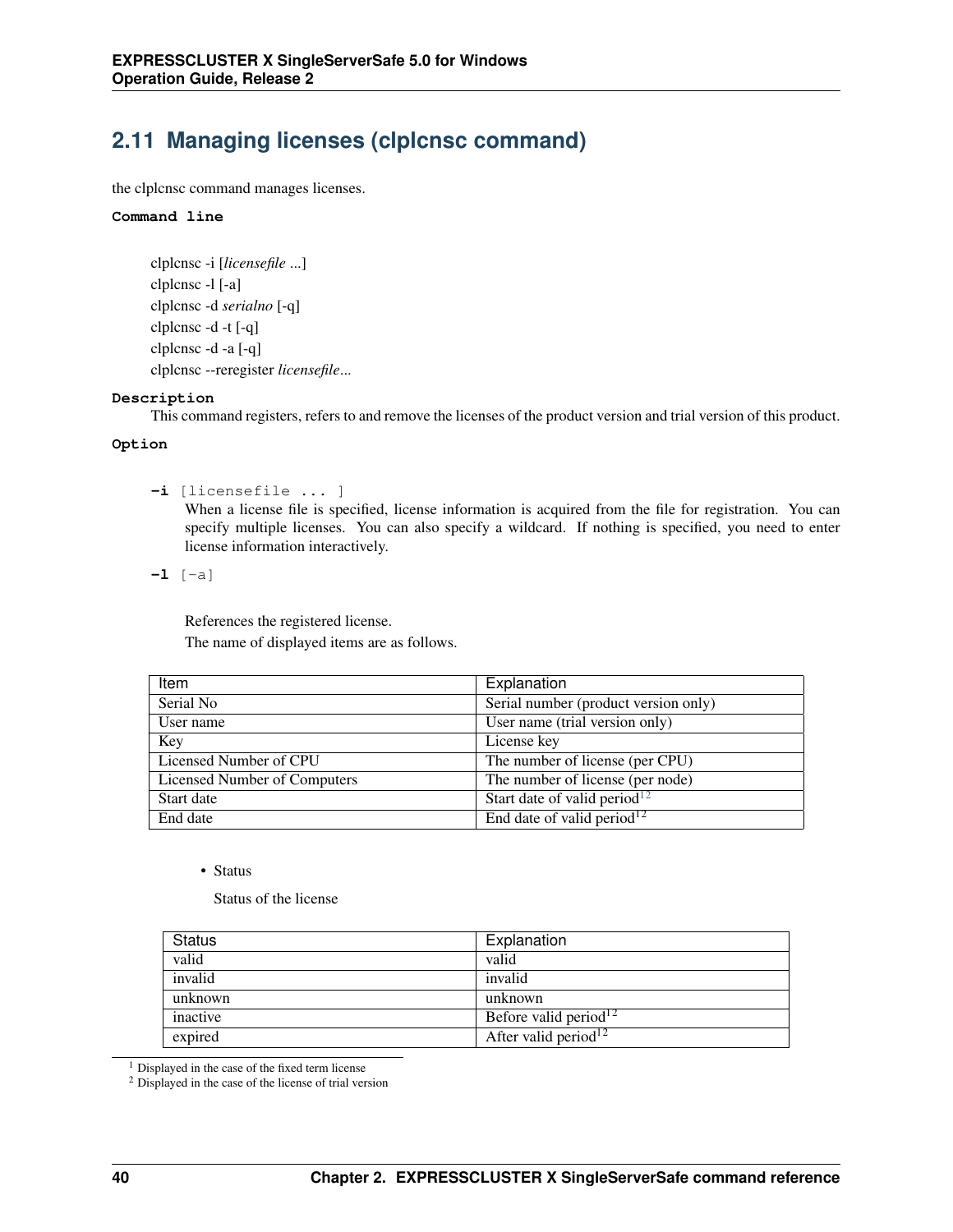When -a option not specifed, the license status of "invalid", "unknown" and "expired" are not displayed. When specifying -a option, all the licenses are displayed regardless of the license status.

```
-d <param>
```
- <param>
	- serialno

Deletes the license with the specified serial number.

– -t

Deletes all the registered licenses of the trial version.

– -a

Deletes all the registered licenses.

```
-q
```
Deletes licenses without displaying a warning message. This is used with -d option.

**--reregister** licensefile...

Reregisters a fixed-term license. Usually, it is unnecessary to execute the command with this option.

## **Return Value**

| $\mathbf{\Omega}$ | Normal termination   |
|-------------------|----------------------|
|                   | Cancel               |
| $\mathcal{R}$     | Initialization error |
| 5                 | Invalid option       |
| 8                 | Other internal error |

## **Example of a command entry for registration**

• Registering the license interactively

```
# clplcnsc -i
```
- Product Version/Product Version (Fixed Term)
	- Select a product division.

```
Selection of License Version
 1. Product Version
 2. Trial Version
 e. Exit
Select License Version. [1, 2, or e (default:1)] ...
```
– Enter a serial number.

Enter serial number [ Ex. XXXXXXXX000000] ...

– Enter a license key.

Enter license key [ Ex. XXXXXXXX-XXXXXXXX-XXXXXXXX-XXXXXXXX] ...

#### • Trial Version

– Select a product division.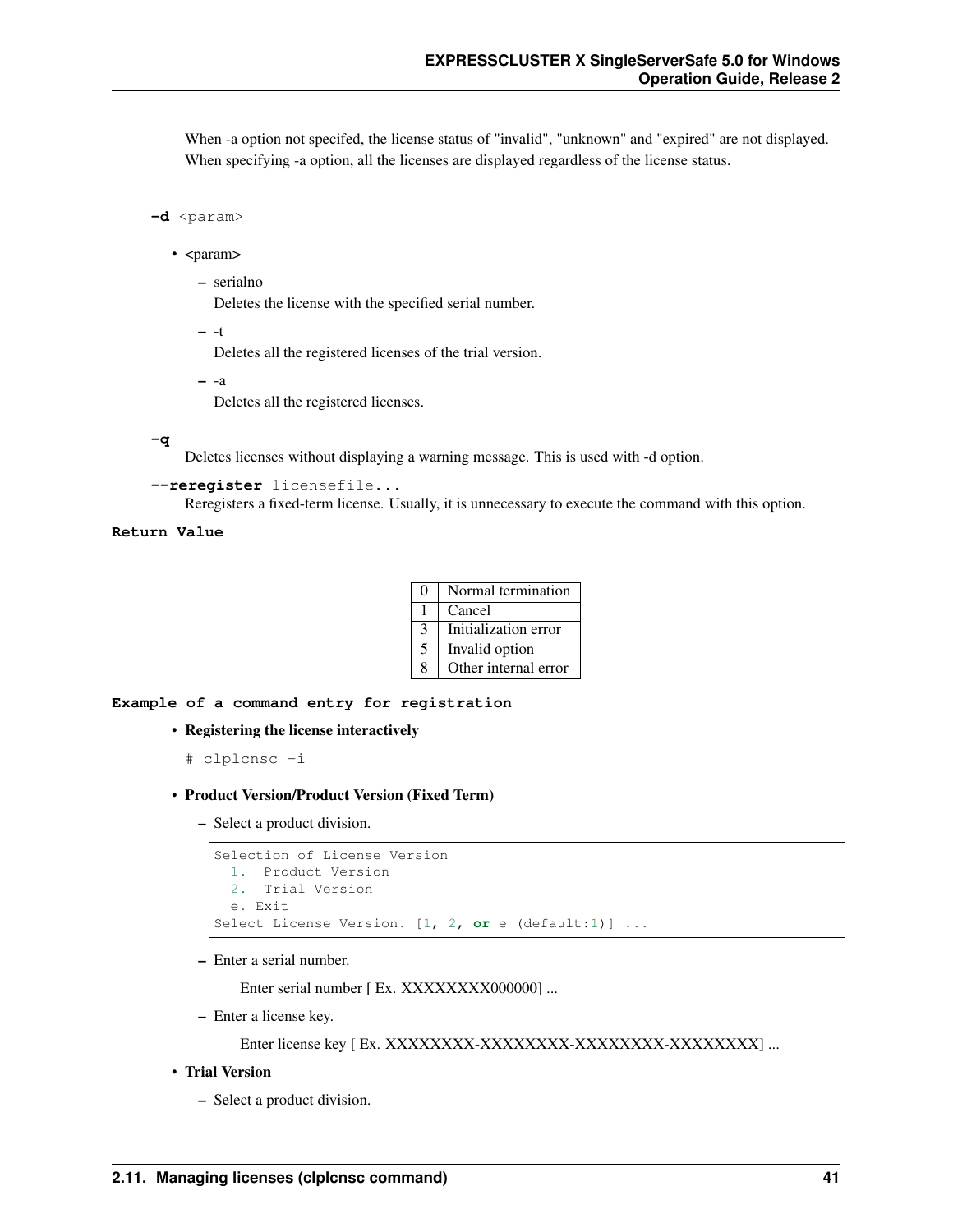```
Selection of License Version
 1. Product Version
 2. Trial Version
 e. Exit
Select License Version. [1, 2, or e (default:1)] ...
```
#### – Enter a user name.

Enter user name [ 1 to 63byte ] .

– Enter a license key.

```
Enter license key
[Ex. XXXXX-XXXXXXXX-XXXXXXXX-XXXXXXXX] ...
```
## • Specify a license file

# clplcnsc -i c:\tmp\licensefile

#### • for referring to the license

- # clplcnsc -l
- 1. Product version

```
< EXPRESSCLUSTER X SingleServerSafe <PRODUCT> >
Seq... 1
Key..... A1234567-B1234567-C1234567-D1234567
Licensed Number of CPU... 2
Status... valid
Seq... 2
Serial No..... AAAAAAAA000002
Key..... E1234567-F1234567-G1234567-H1234567
Licensed Number of Computers... 1
Status... valid
```
2. Product version (fixed term)

```
< EXPRESSCLUSTER X SingleServerSafe <PRODUCT> >
Seq... 1
Serial No..... AAAAAAAA000001
Key..... A1234567-B1234567-C1234567-D1234567
Start date..... 2018/01/01
End date...... 2018/01/31
Status........... valid
Seq... 2
Serial No..... AAAAAAAA000002
Key..... E1234567-F1234567-G1234567-H1234567
Status........... inactive
```
3. Trial version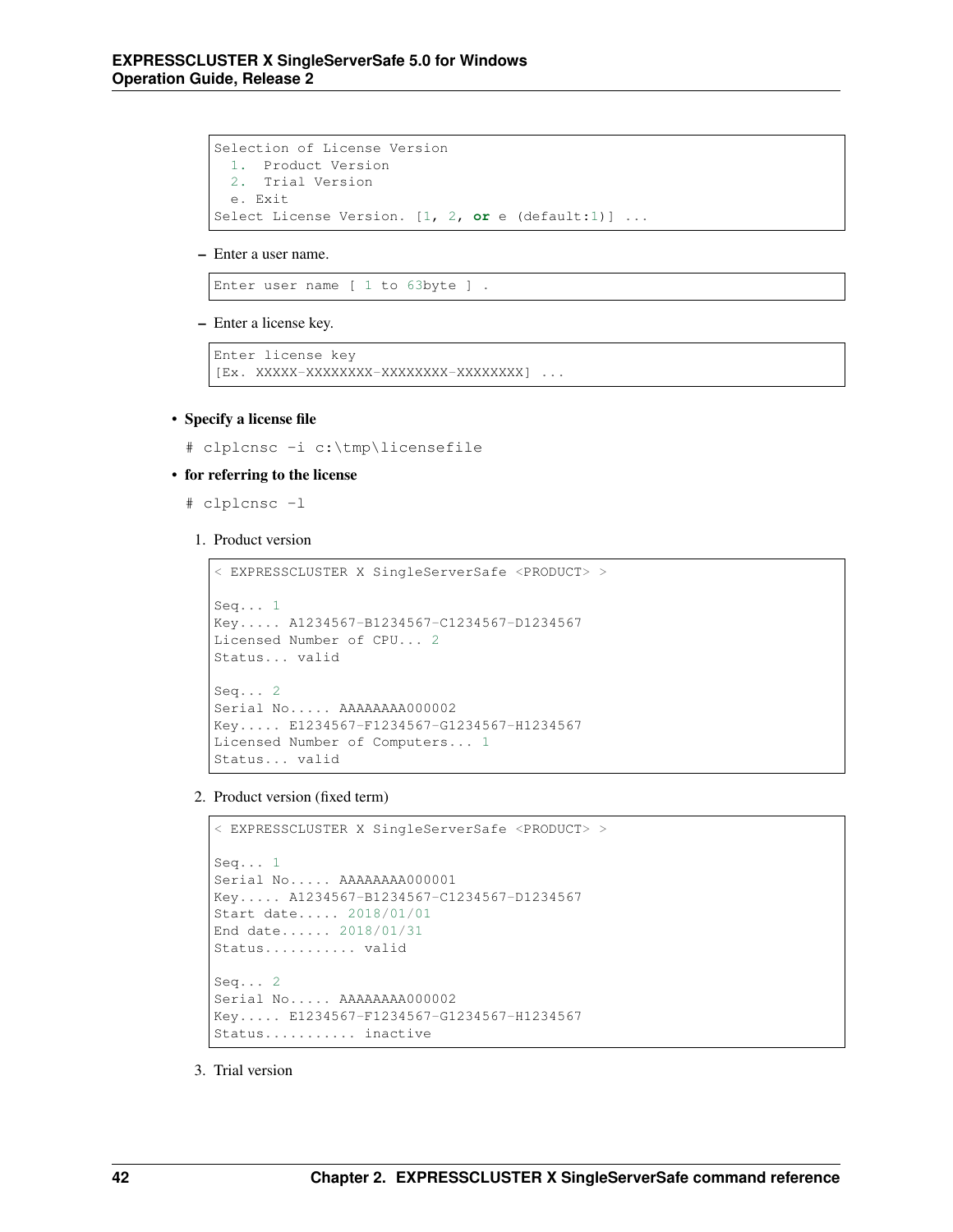```
< EXPRESSCLUSTER X SingleServerSafe <TRIAL> >
Seq... 1
Key..... A1234567-B1234567-C1234567-D1234567
User name... NEC
Start date..... 2018/01/01
End date...... 2018/02/28
Status........... valid
```
## • for deleting the license

```
# clplcnsc -d AAAAAAAA000001 -q
```
• for deleting the license

# clplcnsc -d -t -q

- for deleting the license
	- # clplcnsc -d -a

Deletion confirmation

Are you sure to remove the license?  $[y/n]$  ...

## **Notes**

Run this command as the Administrator user.

Furthermore, when you use -d option and -a option together, all the trial version licenses and product version licenses will be deleted. To delete only the trial license, also specify the -t option. If the licenses including the product license have been deleted, register the product license again.

When you refer to a license which includes multiple licenses, all included licenses information are displayed.

## **Error messages**

| Message                                               | Cause/Solution                                                                                                                      |
|-------------------------------------------------------|-------------------------------------------------------------------------------------------------------------------------------------|
| Processed license num<br>(success : %d, error : %d).  | The number of processed licenses (success:%d,<br>$error:\%d)$<br>If error is not 0, check if the license information is<br>correct. |
| Command succeeded.                                    | The command ran successfully.                                                                                                       |
| Command failed.                                       | The command did not run successfully.                                                                                               |
| Log in as administrator.                              | Log on as the Administrator user.                                                                                                   |
| Invalid cluster configuration data. Check the cluster | The cluster configuration data is invalid. Check the                                                                                |
| configuration information.                            | cluster configuration data by using the Cluster We-                                                                                 |
|                                                       | $b$ UI.                                                                                                                             |
| Initialization error. Check if memory or OS re-       | Check to see if the memory or OS resource is suffi-                                                                                 |
| sources are sufficient.                               | cient.                                                                                                                              |
| The command is already run.                           | The command is already running.                                                                                                     |
| The license is not registered.                        | The license has not been registered yet.                                                                                            |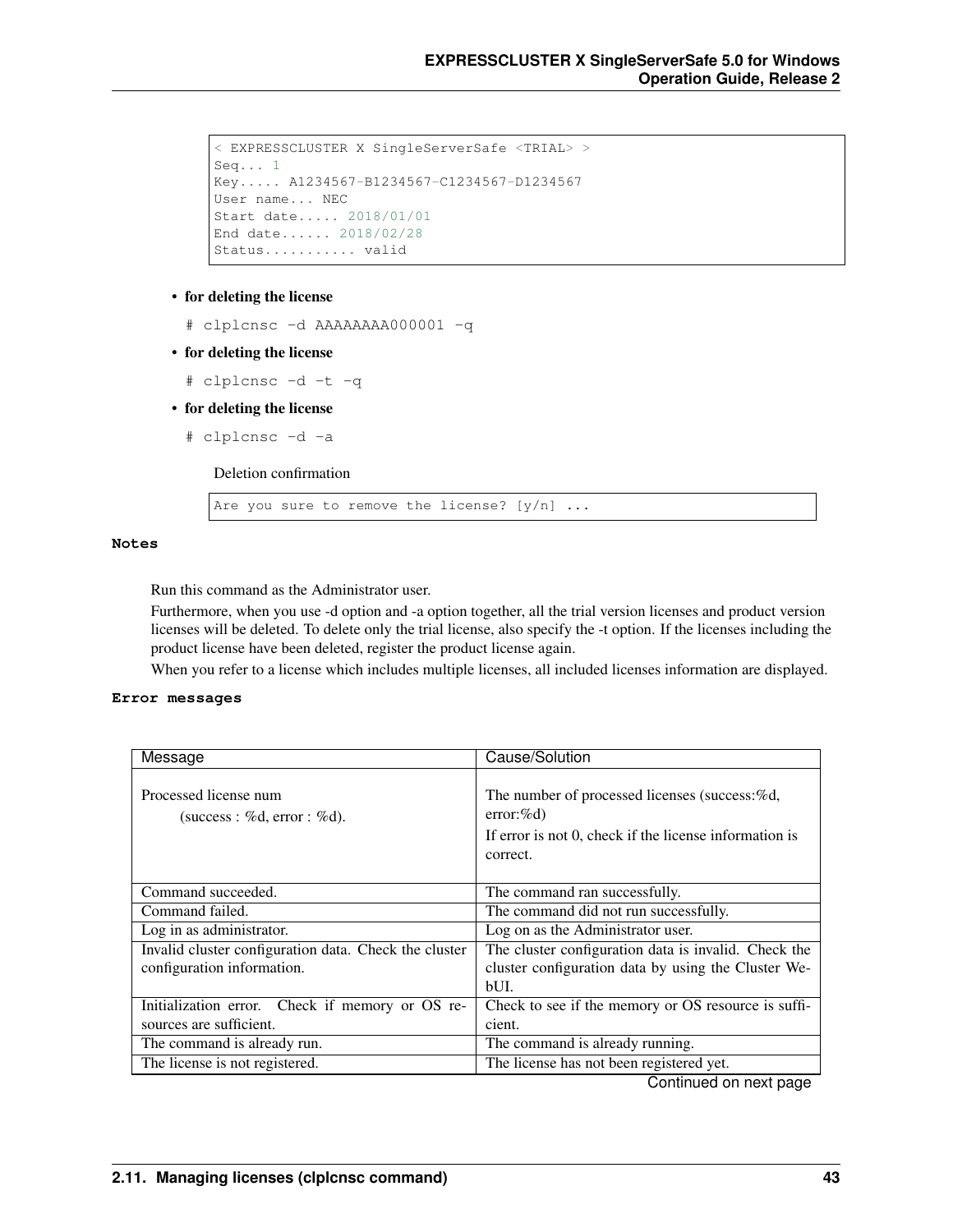| Message                                               | Cause/Solution                                           |
|-------------------------------------------------------|----------------------------------------------------------|
| Could not open the license file. Check if the license | Input/Output cannot be done to the license file.         |
| file exists on the specified path.                    | Check to see if the license file exists in the specified |
|                                                       | path.                                                    |
| Could not read the license file. Check if the license | Input/Output cannot be done to the license file.         |
| file exists on the specified path.                    | Check to see if the license file exists in the specified |
|                                                       | path.                                                    |
| The field format of the license file is invalid. The  | The field format of the license file is invalid. The     |
| license file may be corrupted. Check the destination  | license file may be corrupted. Check it with the file    |
| from where the file is sent.                          | sender.                                                  |
| The cluster configuration data may be invalid or not  | The cluster configuration data may be invalid or not     |
| registered.                                           | registered. Check the configuration data.                |
| Failed to terminate the library. Check if memory or   | Check to see if the memory or OS resource is suffi-      |
| OS resources are sufficient.                          | cient.                                                   |
| Failed to register the license. Check if the entered  | Check to see if the entered license information is cor-  |
| license information is correct.                       | rect.                                                    |
| Failed to open the license. Check if the entered li-  | Check to see if the entered license information is cor-  |
| cense information is correct.                         | rect.                                                    |
| Failed to remove the license.                         | License deletion failed. Parameter error may have        |
|                                                       | occurred or resources (memory or OS) may not be          |
|                                                       | sufficient.                                              |
| This license is already registered.                   |                                                          |
|                                                       | This license has already been registered.                |
|                                                       | Check the registered license.                            |
|                                                       |                                                          |
| This license is already activated.                    |                                                          |
|                                                       | This license has already been used.                      |
|                                                       | Check the registered license.                            |
|                                                       |                                                          |
| This license is unavailable for this product.         |                                                          |
|                                                       | This license cannot be used for this product.            |
|                                                       | Check the license.                                       |
|                                                       |                                                          |
| The maximum number of licenses was reached.           |                                                          |
|                                                       | The maximum number of registered licenses has            |
|                                                       | been reached.                                            |
|                                                       | Delete invalid licenses.                                 |
|                                                       |                                                          |
| Internal error. Check if memory or OS resources are   | Check to see if the memory or OS resource is suffi-      |
| sufficient.                                           | cient.                                                   |
|                                                       |                                                          |

Table 2.23 – continued from previous page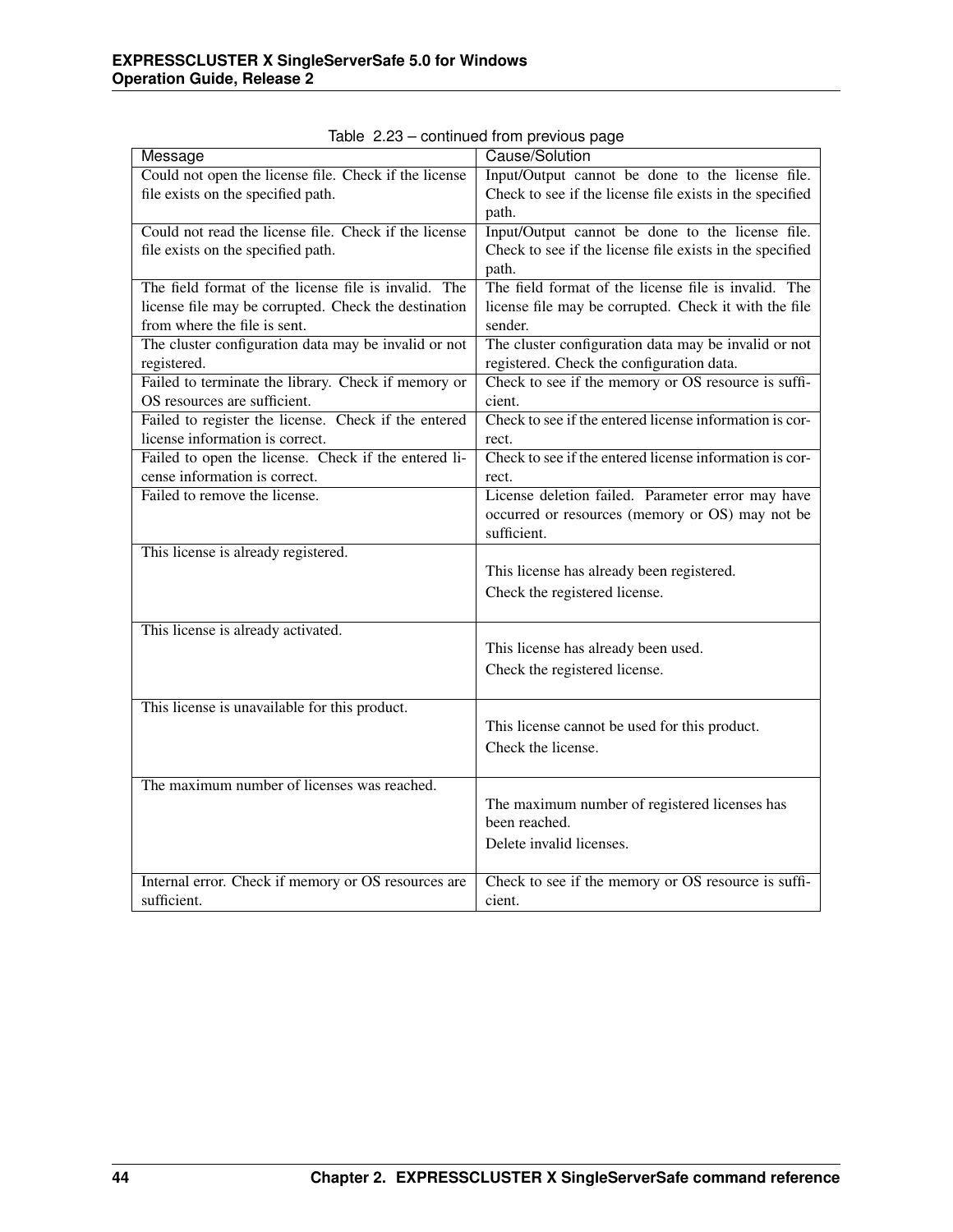## **2.12 Outputting messages (clplogcmd command)**

Registers the specified message with Alert logs.

#### **Command line**

clplogcmd -m message [--alert] [--mail] [-i *ID*] [-l *level*]

Note: It is not necessary to run this command during normal setup or operation. You need to write the command in the script resource script.

#### **Description**

Write this command in the script resource script to output messages to any destination. Messages are produced in the following format:

[ID] message

#### **Option**

```
-m message
```
Specifies a message. This option cannot be omitted. The maximum size of message is 498 bytes. You may use alphabets, numbers, and symbols $3$ .

#### **--alert**

**--mail**

Specify the output destination from alert and mail. (Multiple destinations can be specified.) This parameter can be omitted. The alert will be the output destinations when the parameter is omitted. For more information on output destinations, see "Directory structure of EXPRESSCLUSTER" in "The system maintenance information" in the "EXPRESSCLUSTER X Maintenance Guide".

**-i** ID

Specify message ID. This parameter can be omitted. The default value 1 is set for the ID when the parameter is omitted.

<span id="page-48-0"></span><sup>3</sup> Notes on using symbols in the message:

```
• The symbols below must be enclosed in double quotes (" ")
```
 $\langle \rangle$ 

(For example, if you specify "&" in the message, & is output.)

```
• The symbols below must have a backslash \ at the beginning
```
 $\setminus$ 

(For example, if you specify  $\setminus$  in the message,  $\setminus$  is output.)

• When there is a space in the message, it must be placed in enclosed in double quotes (" ").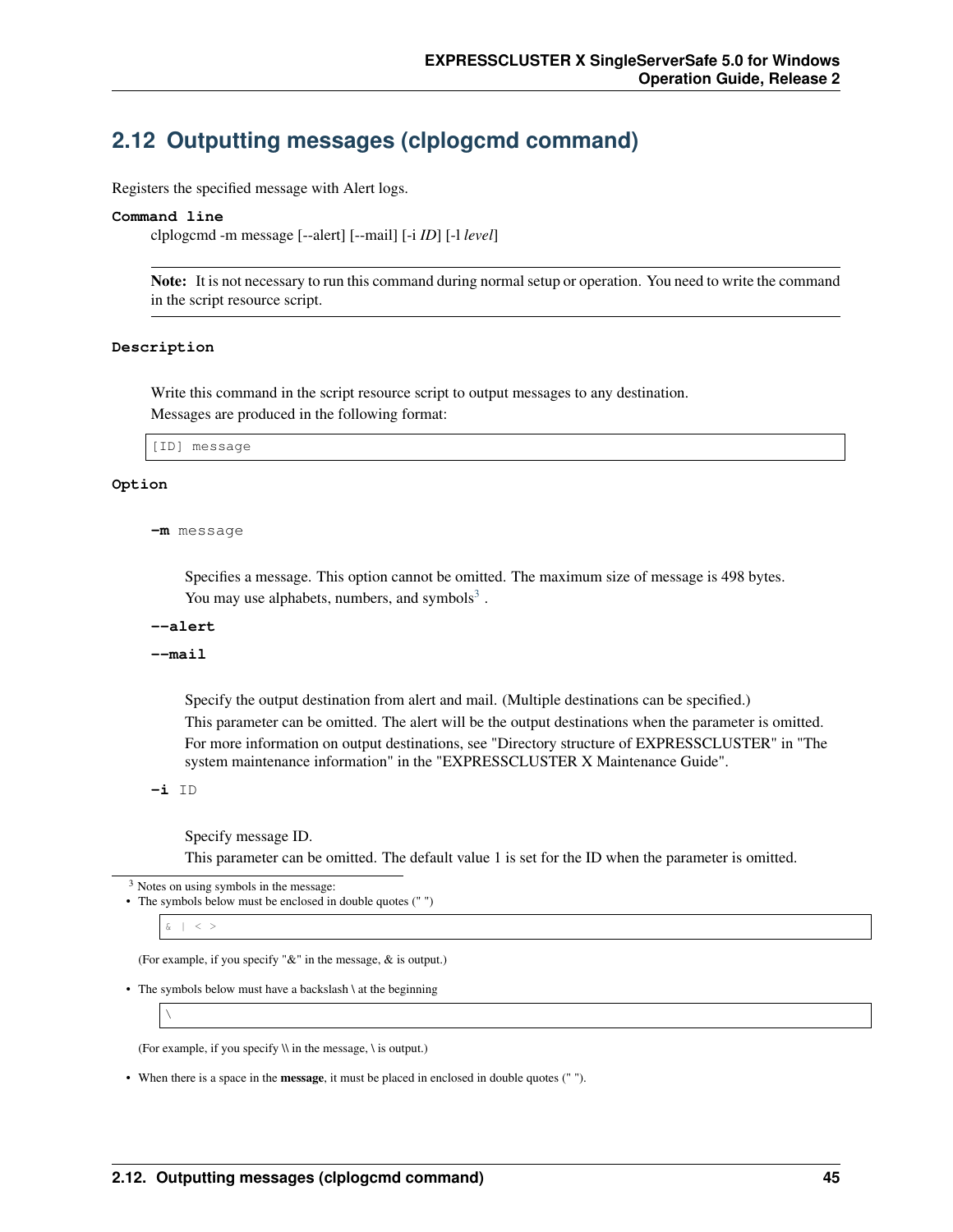## **-l** level

Level of alert to output.

Select a level of alert output from ERR, WARN, or INFO. The icon on the alert logs of the Cluster WebUI is determined according to the level you select here.

This parameter can be omitted. The default value INFO is set to level when the parameter is omitted. For details, see the online manual.

## **Return Value**

|              | <b>Success</b> |
|--------------|----------------|
| Other than 0 | Failure        |

## **Notes**

This command must be executed by a user with the administrator privilege.

The specification of the -i option is different from that of the Linux version. In the Windows version, the event ID displayed in an alert cannot be changed.

## **Examples of command execution**

Example 1: When specifying message, message ID, and level: When the following is written in the script resource script, the message is displayed in the Alert logs.

clplogcmd -m test1 -i 100 -l ERR

Example 2: When specifying message, output destination, event ID, and level (output destination is mail): When the following is written in the Script resource script, the message is sent to the mail address set in the Cluster Properties. For more information on the mail address settings, see "Alert Service tab" in "Cluster properties" in "Parameter details" in the "EXPRESSCLUSTER X Reference Guide".

clplogcmd -m test2 --mail -i 100 -l ERR

The following information is sent to the mail destination:

```
Message:test2
Type: logcmd
ID: 100
Host: server1
Date: 2004/09/01 14:00:00
```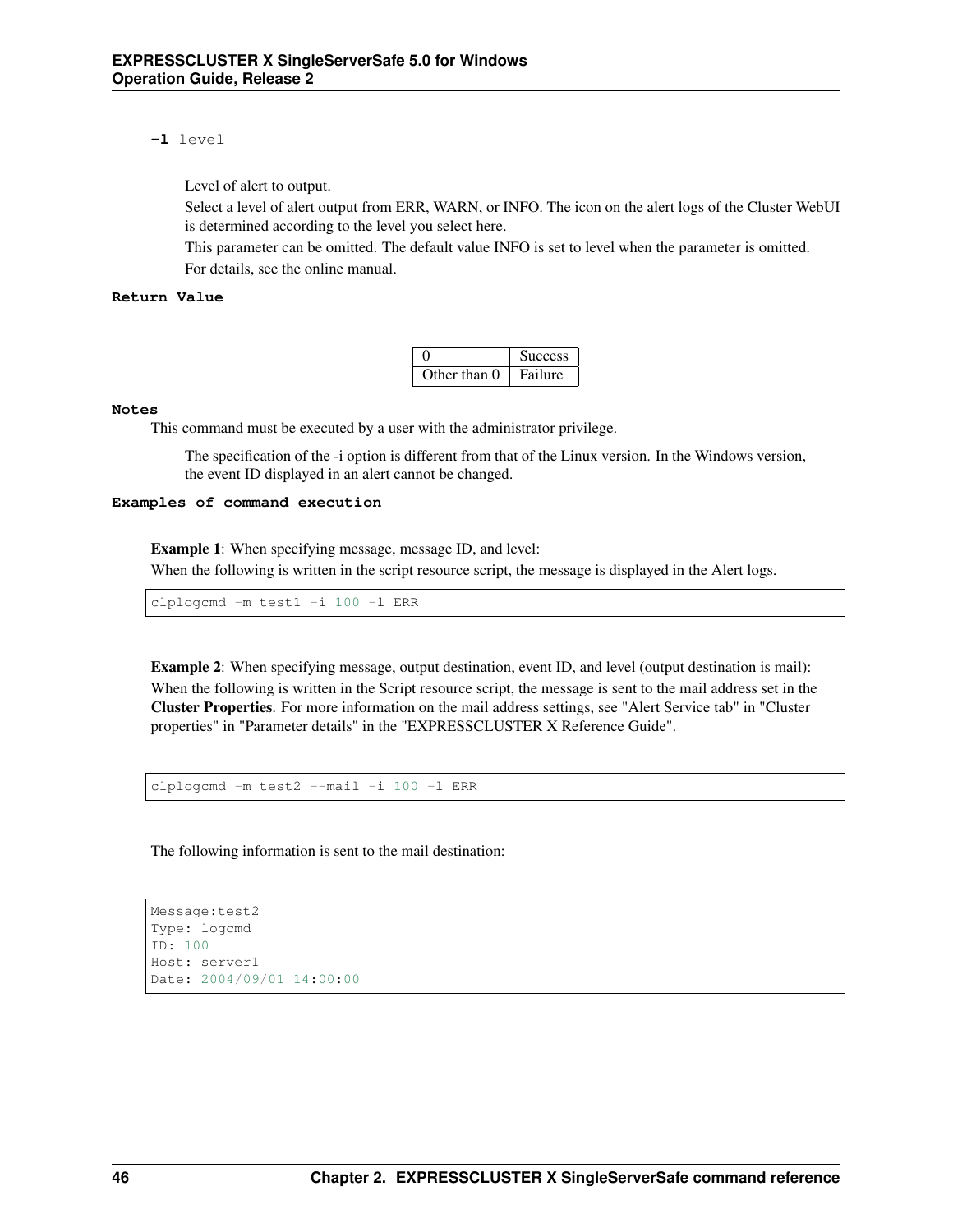## **2.13 Controlling monitor resources (clpmonctrl command)**

Controls the monitor resources.

## **Command line**

clpmonctrl -s [-m *resource name*] [-w *wait time*] clpmonctrl -r [-m *resource name*] [-w *wait time*] clpmonctrl -c [-m *resource name*] clpmonctrl -v [-m *resource name*] clpmonctrl -e -m *resource name* clpmonctrl -n [-m *resource name*]

#### **Description**

Suspends or resumes monitor resources.

#### **Option**

- **-s**, **--suspend** Suspends monitoring
- **-r**, **--resume** Resumes monitoring
- **-c**, **--clear** Initializes the recovery operation count.
- **-v**, **--view** Displays the recovery operation count.

## **-e**, **--error**

Enables dummy failure.Be sure to specify a monitor resource name with the -m option.

**-n**, **--normal**

Disables dummy failure. When a monitor resource name is specified with the -m option, the function is disabled only for the resource. When the -m option is omitted, the function is disabled for all monitor resources.

#### **-m**, **--monitor**

Specifies a monitor resource to be controlled.

This option can be omitted. All monitor resources are controlled when the option is omitted.

**-w**, **--wait**

Waits for control monitoring on a monitor resource basis. (in seconds) This option can be omitted. The default value 5 is set when the option is omitted.

## **Return Value**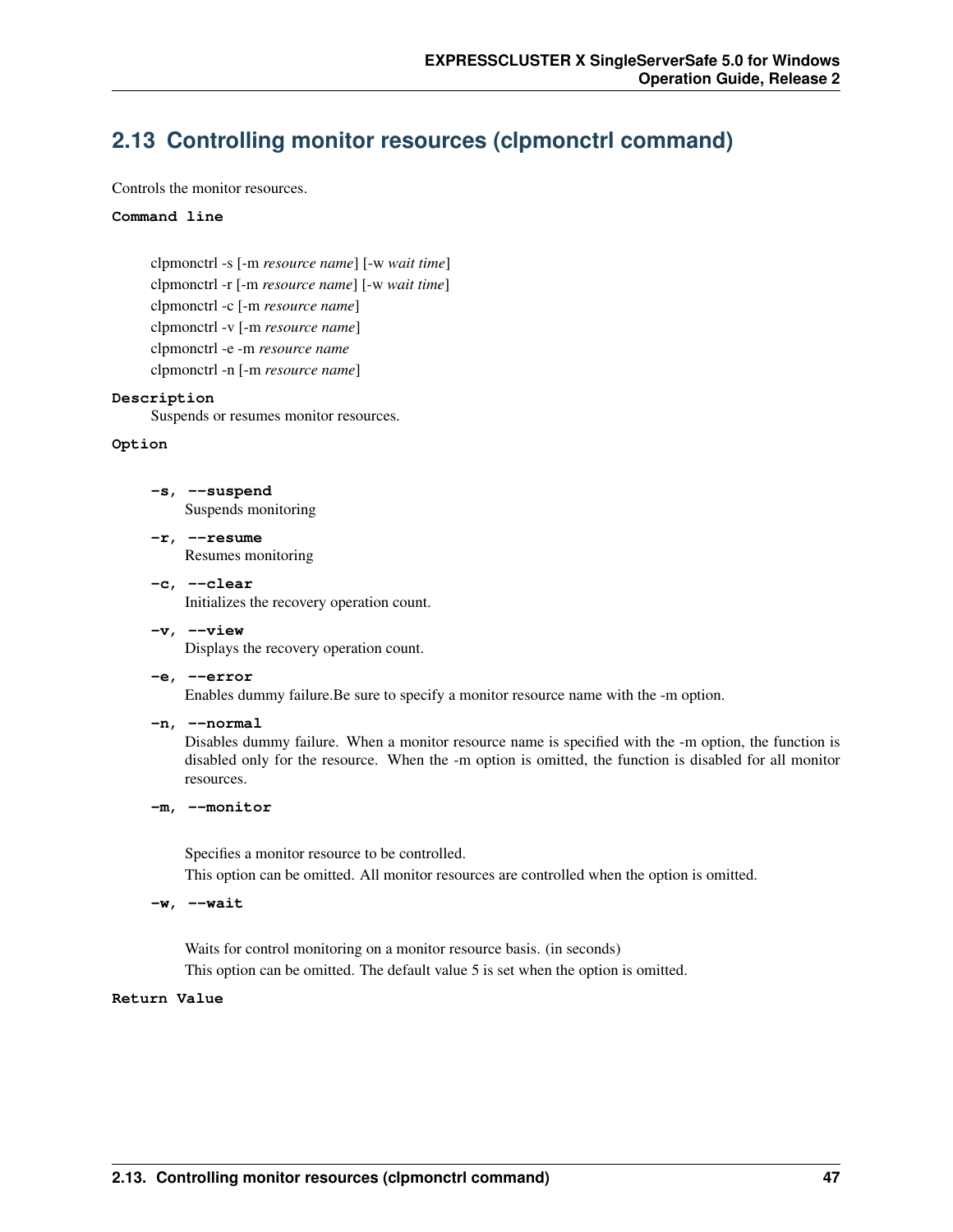|     | Completed successfully.                    |
|-----|--------------------------------------------|
| 1   | Privilege for execution is invalid.        |
| 2   | The option is invalid.                     |
| 3   | Initialization error                       |
| 4   | The configuration data is invalid.         |
| 5   | Monitor resource is not registered.        |
| 6   | The specified monitor resource is invalid. |
| 10  | EXPRESSCLUSTER is not running.             |
| 11  | The EXPRESSCLUSTER service is suspended    |
| 90  | Monitoring control wait timeout            |
| 128 | Duplicated activation                      |
| 255 | Other internal error                       |

#### **Remarks**

If you suspend an already suspended monitor resource or resume an already started one, this command abends without changing the status of the monitor resource.

#### **Notes**

Run this command as a user with the administrator privilege.

Check the status of monitor resource by using the status display command or Cluster WebUI.

Before you run this command, use the clpstat command or Cluster WebUI to verify that the status of monitor resources is in either "Online" or "Suspend."

In the case of a monitor resource of which monitor timing is "Active", if a target resource stops temporarily in the active status, and then the target resource or the group which the target resource belongs to is activated, the monitor resource which has been stopped temporarily cannot detect an error. This is because the monitor resource does not start monitoring.

The following are examples of the case described above:

- 1. Stops an application monitor that is monitoring application resource temporarily.
- 2. Reactivate the application resource or the group that the application resource belongs to.

This reactivation procedure applies both manual and automatic when a monitor resource detects an error and reactivates an application by the recovery operation.

If you execute clpmonctrl command with the -v option, "FinalAction Count" is script execution count before final action for following setting.

- The Execute Script before Final Action check box is selected.
- Final Action is No operation.

## **Error Messages**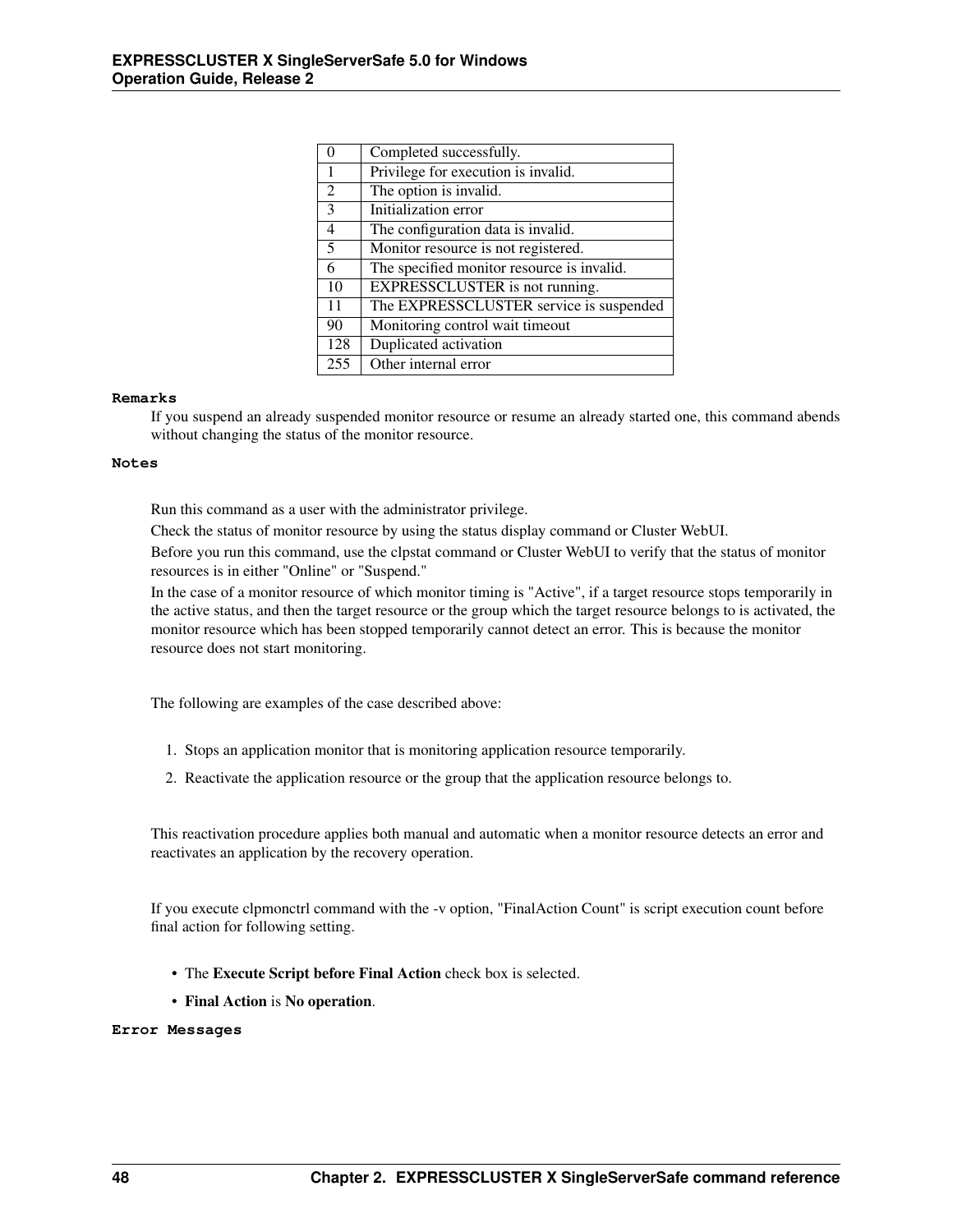| Message                                                                                                    | Causes/Solution                                                                                                     |
|------------------------------------------------------------------------------------------------------------|---------------------------------------------------------------------------------------------------------------------|
| Command succeeded.                                                                                         | The command ran successfully.                                                                                       |
| You are not authorized to run the command. Log in                                                          | You are not authorized to run this command. Log in                                                                  |
| as Administrator.                                                                                          | as a user with Administrator privileges.                                                                            |
| Initialization error.<br>Check if memory or OS re-<br>sources are sufficient.                              | Check if the memory or OS resource is sufficient.                                                                   |
| Invalid cluster configuration data. Check the cluster<br>configuration information.                        | The cluster configuration data is invalid. Check the<br>cluster configuration data by using the Cluster We-<br>bUI. |
| Monitor resource is not registered.                                                                        | The monitor resource is not registered.                                                                             |
| Specified monitor resource is not registered. Check                                                        |                                                                                                                     |
| the cluster configuration information.                                                                     | The specified monitor resource is not registered.                                                                   |
|                                                                                                            | Check the cluster configuration data by using the<br>Cluster WebUI.                                                 |
| The cluster has been stopped. Check the active status                                                      |                                                                                                                     |
| of the cluster service by using the command such as                                                        | The cluster has been stopped.                                                                                       |
| ps command.                                                                                                | Check the activation status of the                                                                                  |
|                                                                                                            | EXPRESSCLUSTER service by using the ps                                                                              |
|                                                                                                            | command.                                                                                                            |
| The cluster has been suspended. The cluster service                                                        | The EXPRESSCLUSTER service has been sus-                                                                            |
| has been suspended. Check activation status of the                                                         | pended.<br>Check the activation status of the EX-                                                                   |
| cluster service by using a command such as the ps                                                          | PRESSCLUSTER service by using a command such                                                                        |
| command.                                                                                                   | as ps command.                                                                                                      |
| Waiting for synchronization of the cluster. The clus-                                                      |                                                                                                                     |
| ter is waiting for synchronization. Wait for a while                                                       | Synchronization of the cluster is awaited.                                                                          |
| and try again.                                                                                             | Try again after synchronization of the cluster is                                                                   |
|                                                                                                            | completed.                                                                                                          |
|                                                                                                            |                                                                                                                     |
| Monitor %1 was unregistered, ignored. The speci-                                                           |                                                                                                                     |
| fied monitor resources %1is not registered, but con-<br>tinues processing. Check the cluster configuration | There is an unregistered monitor resource in the<br>specified monitor resources, but it is ignored and the          |
| data.                                                                                                      | process is continued                                                                                                |
|                                                                                                            |                                                                                                                     |
|                                                                                                            | Check the cluster configuration data by using the<br>Cluster WebUI.                                                 |
|                                                                                                            |                                                                                                                     |
|                                                                                                            | %1: Monitor resource name                                                                                           |
|                                                                                                            |                                                                                                                     |
| The command is already executed. Check the execu-                                                          | The command has already been run. Check the status                                                                  |
| tion state by using the "ps" command or some other                                                         | by using the ps command.                                                                                            |
| command.                                                                                                   |                                                                                                                     |
| Internal error. Check if memory or OS resources are                                                        | Check if the memory or OS resource is sufficient.                                                                   |
| sufficient.                                                                                                |                                                                                                                     |

## Monitor resource types that can be specified for the -m option

| Type   | Suspending/Resume | <b>Reset Recovery Count</b> | Dummy Failure Possibil-<br>itv |
|--------|-------------------|-----------------------------|--------------------------------|
| appliw |                   |                             |                                |
| diskw  |                   |                             |                                |
|        |                   |                             |                                |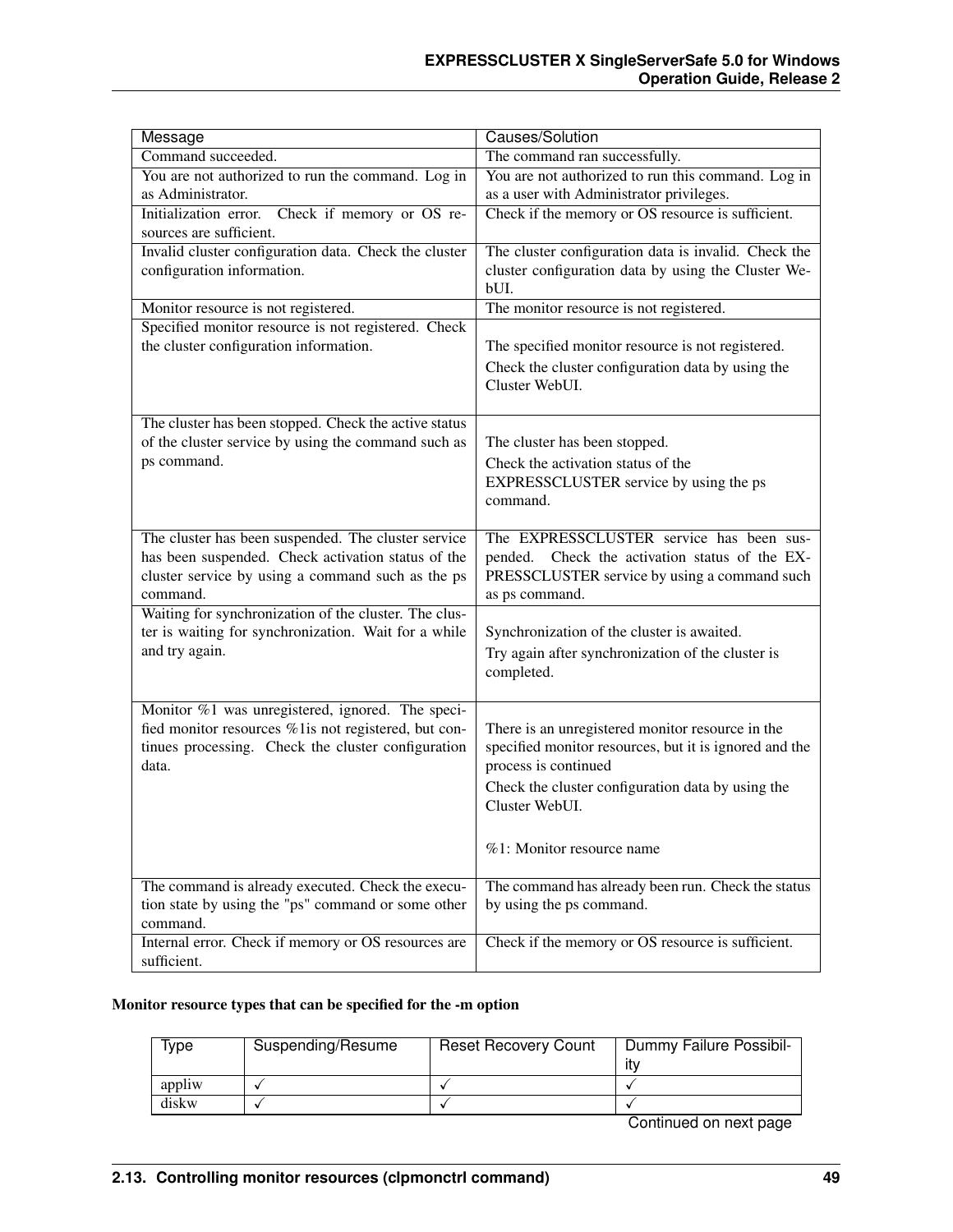| <b>Type</b> | Suspending/Resume | <b>Reset Recovery Count</b> | Dummy Failure Possibil-<br>ity |
|-------------|-------------------|-----------------------------|--------------------------------|
| ipw         | $\checkmark$      | $\checkmark$                | ✓                              |
| miiw        | $\checkmark$      | $\checkmark$                | ✓                              |
| mtw         | $\checkmark$      | ✓                           | ✓                              |
| servicew    | ✓                 | $\checkmark$                | ✓                              |
| genw        | ✓                 | $\checkmark$                | ✓                              |
| mrw         | $\checkmark$      | $\checkmark$                | n/a                            |
| db2w        | ✓                 | ✓                           | ✓                              |
| ftpw        | ✓                 | $\checkmark$                | ✓                              |
| httpw       | ✓                 |                             | ✓                              |
| imap4w      | $\checkmark$      | $\checkmark$                | ✓                              |
| odbcw       | ✓                 |                             | ✓                              |
| oraclew     | $\checkmark$      | ✓                           | ✓                              |
| pop3w       | $\checkmark$      | ✓                           | ✓                              |
| psqlw       | $\checkmark$      | $\checkmark$                | ✓                              |
| smtpw       | $\checkmark$      | ✓                           | ✓                              |
| sqlserverw  | $\checkmark$      | ✓                           | ✓                              |
| tuxw        | ✓                 | ✓                           | ✓                              |
| wasw        | $\checkmark$      | $\checkmark$                | ✓                              |
| wlsw        | ✓                 | ✓                           | ✓                              |
| otxw        | $\checkmark$      | ✓                           | ✓                              |
| jraw        | $\checkmark$      | $\checkmark$                | ✓                              |
| sraw        | $\checkmark$      | $\checkmark$                | ✓                              |
| psrw        | ✓                 | ✓                           | ✓                              |
| userw       | ✓                 | $\checkmark$                | ✓                              |
| psw         | ✓                 | $\checkmark$                | ✓                              |

Table 2.25 – continued from previous page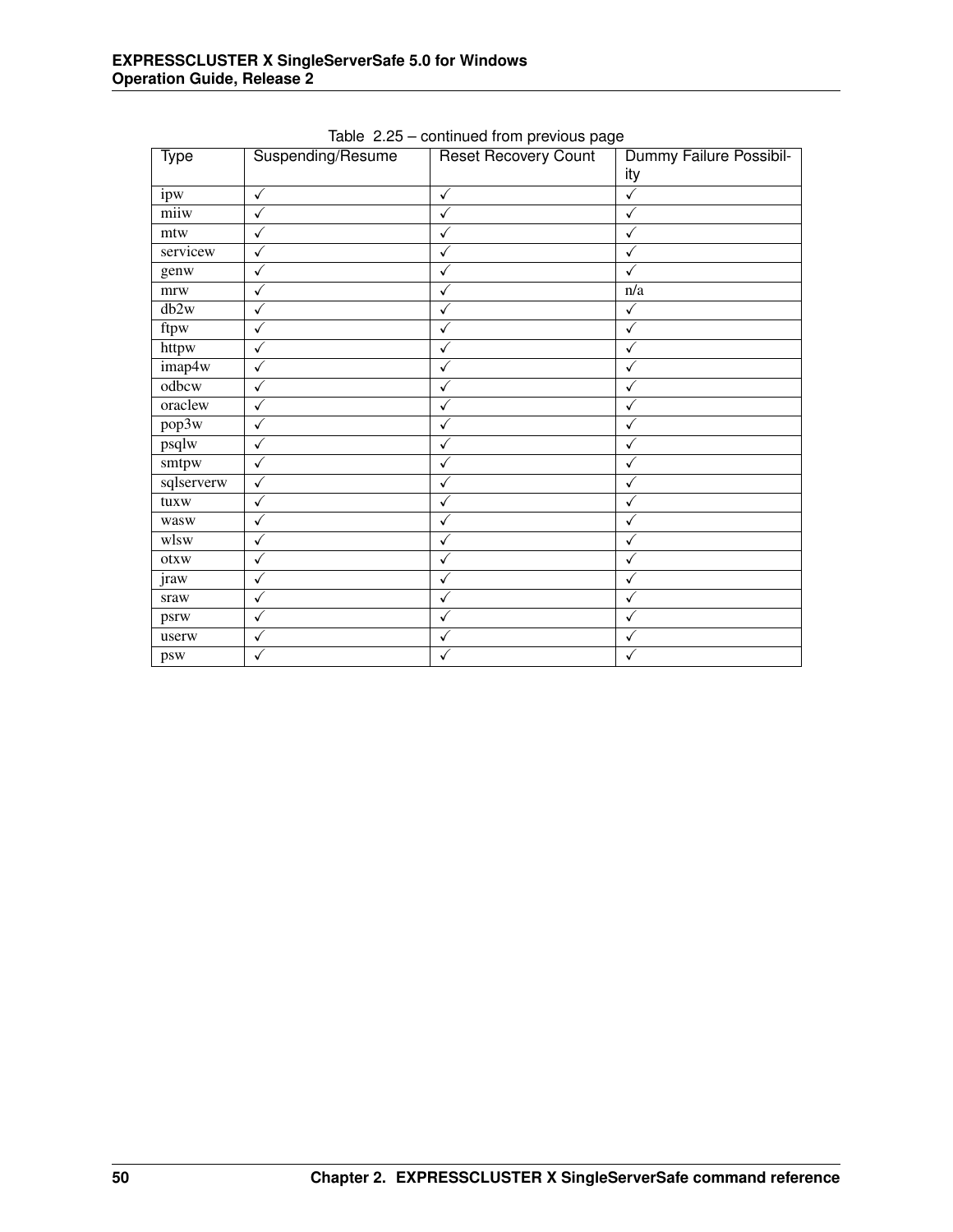# **2.14 Controlling group resources (clprsc command)**

## Controls group resources

## **Command line**

clprsc -s *resource\_name* [-f] [--apito *timeout*] clprsc -t *resource\_name* [-f] [--apito *timeout*]

## **Description**

This command starts and stops group resources.

## **Option**

**-s**

Starts group resources.

#### **-t**

Stops group resources.

**-f**

When the group resource is running, all group resources that the specified group resource depends start up.

When the group resource is not running, all group resources that the specified group resource depends stop.

#### **--apito** timeout

Specify the time in seconds to wait for group resources to be started or stopped (internal communication timeout). A value between 1 to 9999 can be specified.

When the --apito option is not specified, the command waits according to the value set for the internal communication timeout in the cluster property.

## **Return Value**

| $\left($       | Completed successfully.      |
|----------------|------------------------------|
| Other than $0$ | Terminated due to a failure. |

## **Notes**

This command must be executed by a user with the administrator privilege. Check the status of the group resources by using the status display command or the Cluster WebUI.

## **Error Messages**

| Message                  | Causes/Solution                                     |
|--------------------------|-----------------------------------------------------|
| Log in as Administrator. | Run this command as a user with Administrator priv- |
|                          | ileges.                                             |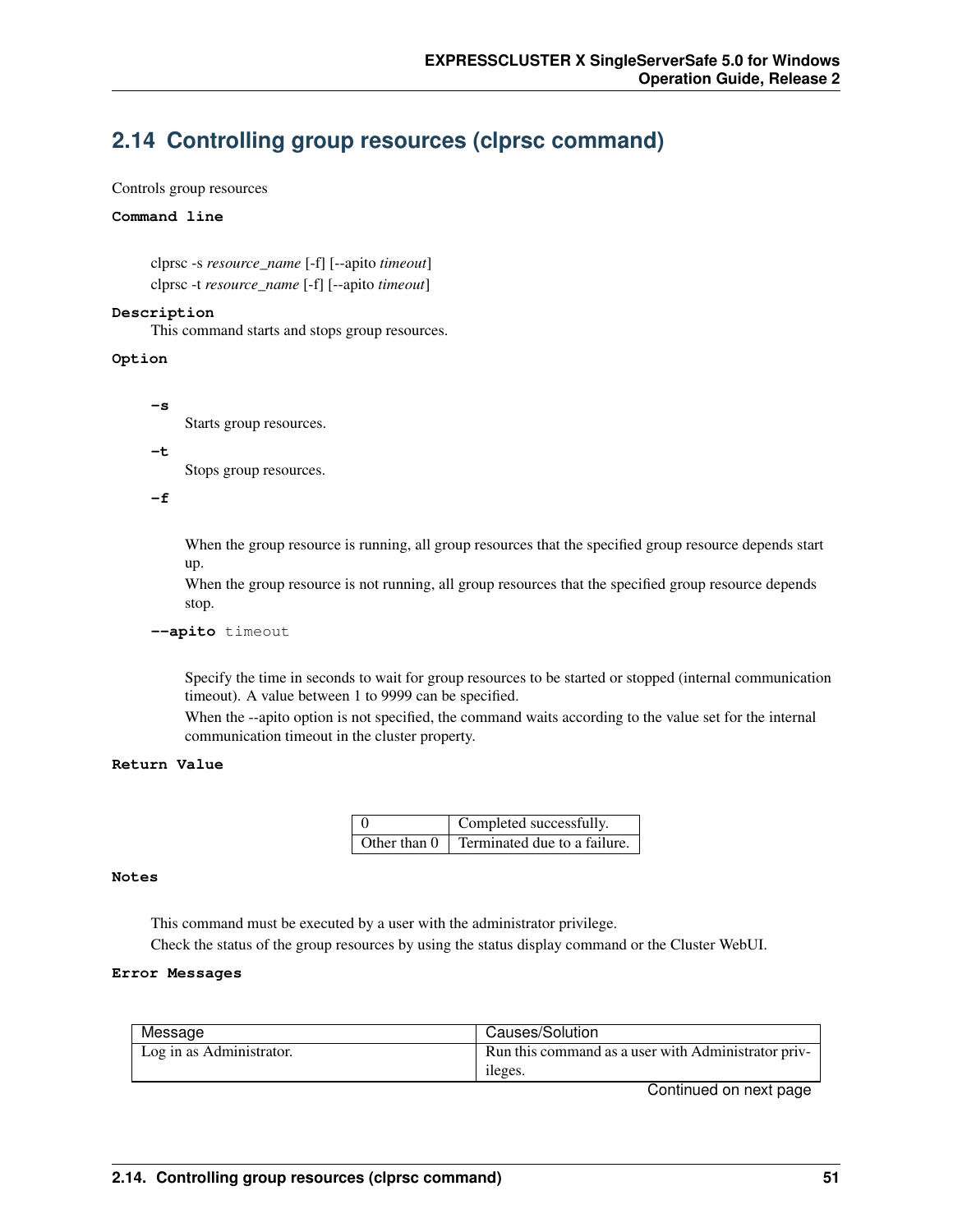| Message                                                 | Causes/Solution                                                                                            |
|---------------------------------------------------------|------------------------------------------------------------------------------------------------------------|
|                                                         | The cluster construction information is not correct.                                                       |
| Invalid cluster configuration data. Check the cluster   | Check the cluster construction information by Clus-                                                        |
| configuration                                           | ter WebUI.                                                                                                 |
| information.                                            |                                                                                                            |
|                                                         |                                                                                                            |
| Invalid option.                                         | Specify a correct option.                                                                                  |
| Could not connect server. Check if the cluster service  | Check if the EXPRESSCLUSTER is activated.                                                                  |
| is active.                                              |                                                                                                            |
| Invalid server status. Check if the cluster service is  | Check if the EXPRESSCLUSTER is activated.                                                                  |
| active.                                                 |                                                                                                            |
| Server is not active. Check if the cluster service is   | Check if the EXPRESSCLUSTER is activated.                                                                  |
| active.                                                 |                                                                                                            |
| Invalid server name. Specify a valid server name in     | Specify a correct server name in the cluster.                                                              |
| the cluster.                                            |                                                                                                            |
| Connection was lost. Check if there is a server where   | Check if there is any server with EXPRESSCLUS-                                                             |
| the cluster service is stopped in the cluster.          | TER service stopped in the cluster.                                                                        |
| Internal communication timeout has occurred in the      |                                                                                                            |
| cluster server. If it occurs frequently, set the longer | Timeout has occurred in internal communication in                                                          |
| timeout.                                                | the EXPRESSCLUSTER.                                                                                        |
|                                                         | Set the internal communication timeout longer if                                                           |
|                                                         | this error occurs frequently.                                                                              |
|                                                         |                                                                                                            |
| The group resource is busy. Try again later.            | Because the group resource is in the process of start-<br>ing or stopping, wait for a while and try again. |
| An error occurred on group resource. Check the sta-     | Check the group resource status by using the luster                                                        |
| tus of group resource.                                  | WebUI or the clpstat command.                                                                              |
| Could not start the group resource. Try it again after  | Wait till the other server starts or the wait time times                                                   |
| the other server is started, or after the Wait Synchro- | out, then start the group resources.                                                                       |
| nization time is timed out.                             |                                                                                                            |
| No operable group resource exists in the server.        | Check there is a processable group resource on the                                                         |
|                                                         | specified server.                                                                                          |
| The group resource has already been started on the      | Check the group resource status by using the Cluster                                                       |
| local server.                                           | WebUI or clpstat command.                                                                                  |
| The group resource has already been started on the      | Check the group resource status by using the Cluster                                                       |
| other server. To start the group resource on the local  | WebUI or clpstat command.                                                                                  |
| server, stop the group resource.                        |                                                                                                            |
|                                                         | Stop the group to start the group resources on the                                                         |
|                                                         | local server.                                                                                              |
| The group resource has already been stopped.            | Check the group resource status by using the Cluster                                                       |
|                                                         | WebUI or clpstat command.                                                                                  |
| Failed to start group resource. Check the status of     | Check the group resource status by using the Cluster                                                       |
| group resource.                                         | WebUI or clpstat command.                                                                                  |
| Failed to stop resource. Check the status of group      | Check the group resource status by using the Cluster                                                       |
| resource.                                               | WebUI or clpstat command.                                                                                  |
| Depending resource is not offline. Check the status     | Because the status of the depended group resource                                                          |
| of resource.                                            | is not offline, the group resource cannot be stopped.                                                      |
|                                                         | Stop the depended group resource or specify the -f                                                         |
|                                                         | option.                                                                                                    |

| Table 2.26 - continued from previous page |
|-------------------------------------------|
|-------------------------------------------|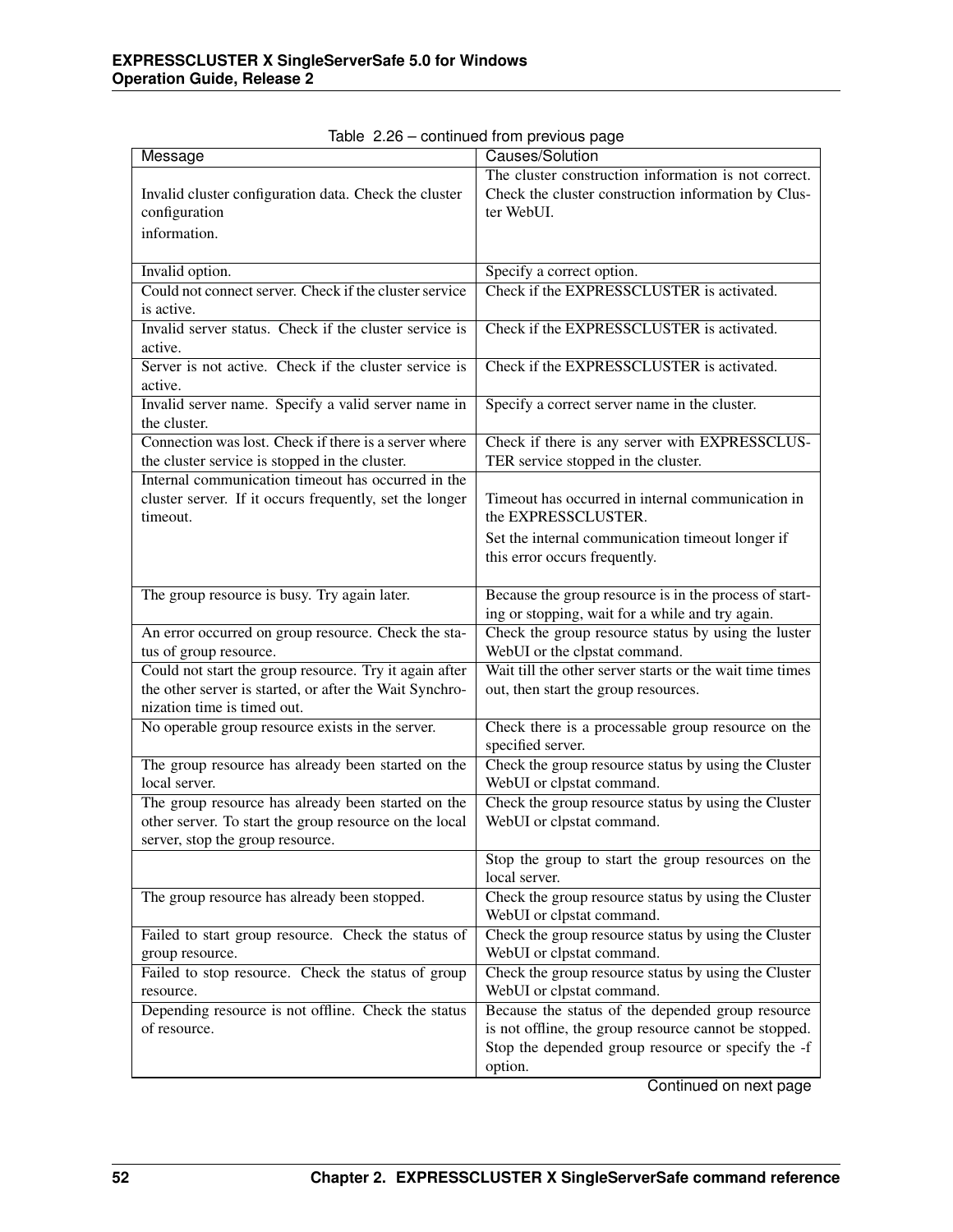| Message                                                  | Causes/Solution                                       |
|----------------------------------------------------------|-------------------------------------------------------|
| Depending resource is not online. Check the status       | Because the status of the depended group is not on-   |
| of resource.                                             | line, the group resource cannot be started. Start the |
|                                                          | depended group resource or specify the -f option.     |
| Invalid group resource name. Specify a valid group       | The group resource is not registered.                 |
| resource name in the cluster.                            |                                                       |
| Server is isolated.                                      | The server is suspended. (Rebooting after down)       |
| Internal error. Check if memory or OS resources are      | Not enough memory space or OS resource. Check if      |
| sufficient.                                              | there is enough space.                                |
| Server is not in a condition to start resource. Critical |                                                       |
| monitor error is detected.                               | Check the group resource status by using the Cluster  |
|                                                          | WebUI or clpstat command.                             |
|                                                          | An error is detected in a critical monitor on the     |
|                                                          | server on which an attempt to start a group resource  |
|                                                          | was made.                                             |
|                                                          |                                                       |

Table 2.26 – continued from previous page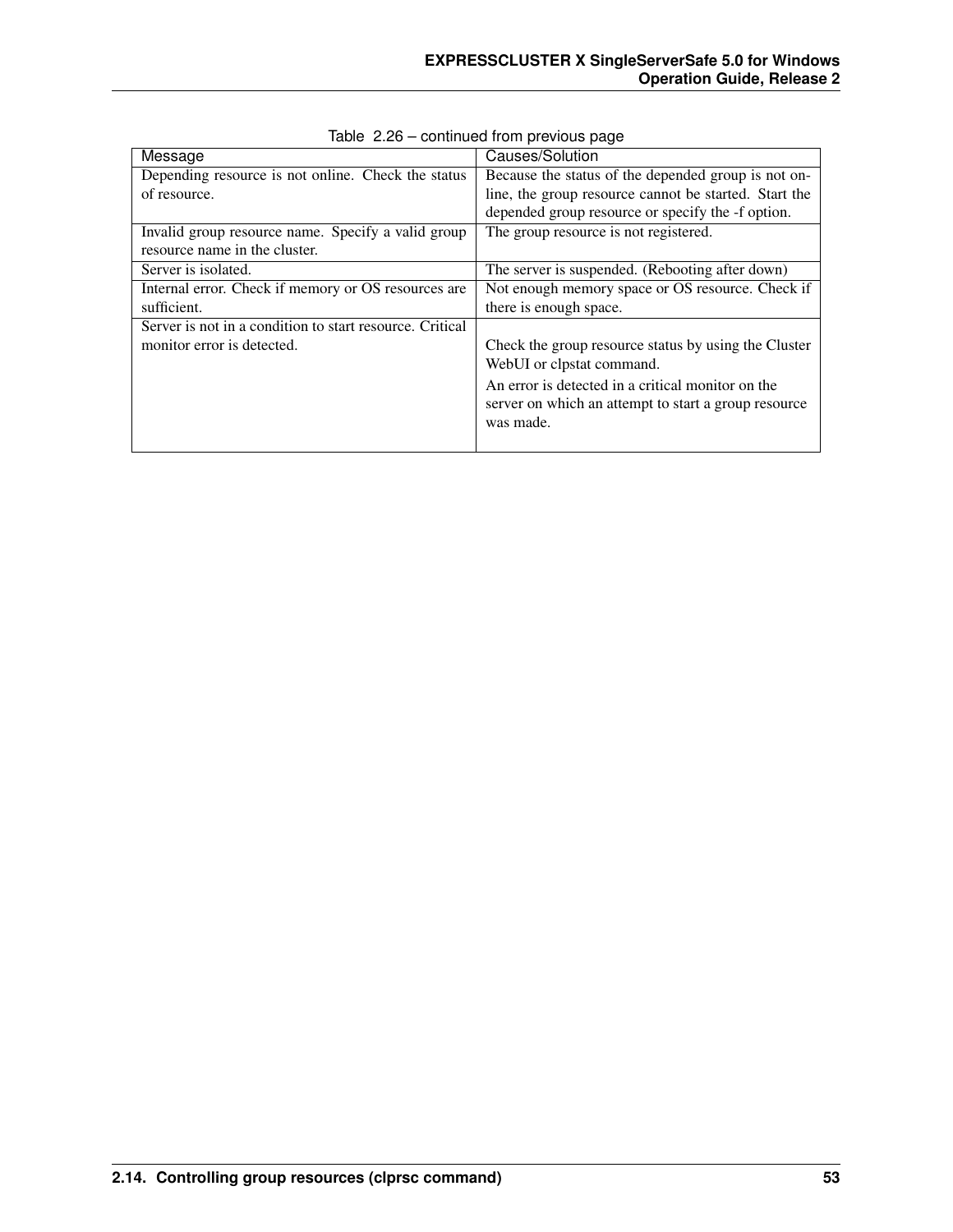# **2.15 Requesting processing to cluster servers (clprexec command)**

Issues a processing execution request to another server on which EXPRESSCLUSTER is installed.

#### **Command line**

clprexec --script *script\_file* -h *IP* [-p *port\_number*] [-w *timeout*] [-o *logfile\_path*] clprexec --notice [*mrw\_name*] -h *IP* [-k *category*[.*keyword*]] [-p *port\_number*] [-w *timeout*] [-o *logfile\_path*] clprexec --clear [*mrw\_name*] -h *IP* [-k *category*[.*keyword*]] [-p *port\_number*] [-w *timeout*] [-o *logfile\_path*]

#### **Description**

The command issues the request to execute specified process to the server in another cluster.

#### **Option**

**--script** script\_name

Requests script execution.

For *script\_name*, specify the file name of the script to execute (such as a shell script or executable file). The script must be created in the work/trnreq folder, which is in the folder where EXPRESSCLUSTER is installed, on each server specified using -h.

#### **--notice**

Sends an error message to the EXPRESSCLUSTER server.

Specify a message reception monitor resource name for *mrw\_name*.

When not specifying the monitor resource name, specify the monitor type and monitor target of the message reception monitor resource by using the -k option.

#### **--clear**

Requests changing the status of the message reception monitor resource from "Abnormal" to "Normal." Specify a message reception monitor resource name for *mrw\_name*.

When not specifying the monitor resource name, specify the monitor type and monitor target of the message reception monitor resource by using the -k option.

#### **-h** IP Address

Specify the IP addresses of EXPRESSCLUSTER servers that receive the processing request. Up to 32 IP addresses can be specified by separating them with commas.

\* If this option is omitted, the processing request is issued to the local server.

**-k** category[.keyword]

For *category*, specify the category specified for the message receive monitor when the --notice or --clear option is specified.

To specify the keyword of the message receive monitor resource, specify them by separating them with period after *category*.

## **-p** port\_number

Specify the port number.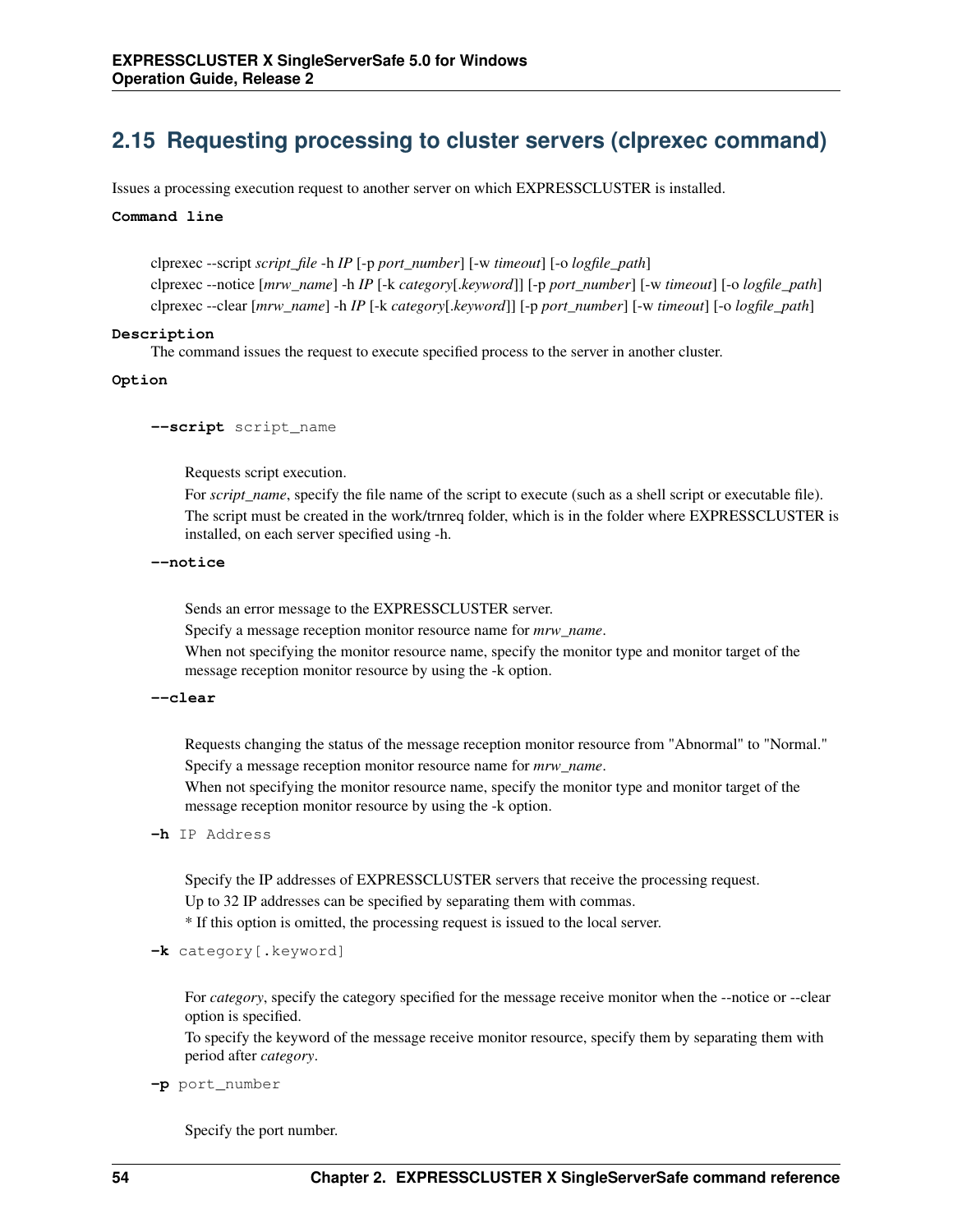For *port* number, specify the data transfer port number specified for the server that receives the processing request.

The default value, 29002, is used if this option is omitted.

**-o** logfile\_path

For *logfile\_path*, specify the file path along which the detailed log of this command is output. The file contains the log of one command execution.

\* If this option is not specified on a server where EXPRESSCLUSTER is not installed, the log is always output to the standard output.

**-w** timeout

Specify the command timeout time. The default, 180 seconds, is used if this option is not specified. A value from 5 to 999 can be specified.

## **Return Value**

| Completed successfully.                          |  |
|--------------------------------------------------|--|
| Other than $0 \mid$ Terminated due to a failure. |  |

#### **Notes**

When issuing error messages by using the clprexec command, the message reception monitor resources for which executing an action when an error occurs is specified in EXPRESSCLUSTER server must be registered and started.

The server that has the IP address specified for the -h option must satisfy the following conditions:

= EXPRESSCLUSTER X3.0 or later must be installed.

= EXPRESSCLUSTER must be running. (When an option other than --script is used)

= mrw must be set up and running. (When the --notice or --clear option is used)

When using the Limiting the access by using client IP addresses function, add the IP address of the device in which the clprexec command is executed to the IP Addresses of the Accessible Clients list.

For details of the Limiting the access by using client IP addresses function, see "WebManager tab" of "Cluster properties" in "Other setting details" in the EXPRESSCLUSTER X SingleServerSafe Configuration Guide.

#### **Examples**

Example 1: This example shows how to issue a request to execute the script (script1.bat) on EXPRESSCLUS-TER server 1 (10.0.0.1):

```
# clprexec --script script1.bat -h 10.0.0.1
```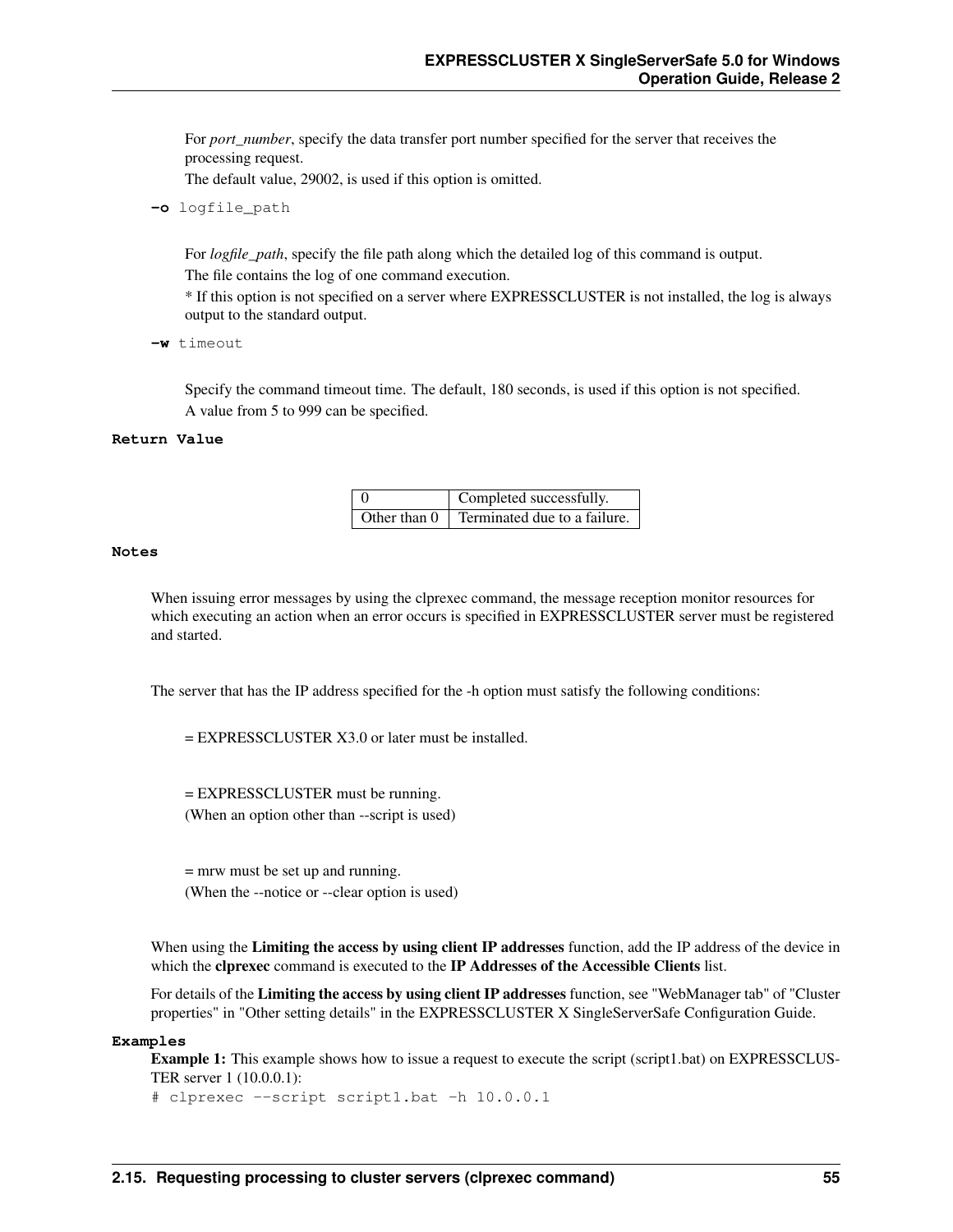- Example 2: This example shows how to issue an error message to EXPRESSCLUSTER server 1 (10.0.0.1): \* mrw1 set, *category*: earthquake, *keyword*: scale3
	- This example shows how to specify a message reception monitor resource name:

```
# clprexec --notice mrw1 -h 10.0.0.1 -w 30 -p /tmp/clprexec/clprexec.
˓→log
```
• This example shows how to specify the category and keyword specified for the message reception monitor resource:

```
# clprexec --notice -h 10.0.0.1 -k earthquake,scale3 -w 30 -p /tmp/
˓→clprexec/clprexec.log
```
Example 3: This example shows how to issue a request to change the monitor status of mrw1 to EXPRESSCLUSTER server 1 (10.0.0.1):

\* mrw1 set, *category*: earthquake, *keyword*: scale3

• This example shows how to specify a message reception monitor resource name:

```
# clprexec --clear mrw1 -h 10.0.0.1
```
• This example shows how to specify the category and keyword specified for the message reception monitor resource:

```
# clprexec --clear -h 10.0.0.1 -k earthquake,scale3
```
#### **Error Messages**

| Message                                    | Cause/solution                                                  |
|--------------------------------------------|-----------------------------------------------------------------|
| <b>Success</b>                             |                                                                 |
| Invalid option.                            | Check the command argument.                                     |
| Could not connect to the data transfer     | Check whether the specified IP address is correct and whether   |
| servers. Check if the servers have started | the server that has the IP address is running.                  |
| up.                                        |                                                                 |
| Could not connect to all data transfer     | Check whether the specified IP address is correct and whether   |
| server.                                    | the server that has the IP address is running.                  |
| Command timeout.                           | Check whether the processing is complete on the server that has |
|                                            | the specified IP address.                                       |
| All servers are busy. Check if this com-   | This command might already be running.                          |
| mand is already run.                       |                                                                 |
| Group(%s) is offline.                      | Check the processing result on the server that received the re- |
|                                            | quest.                                                          |
| Group that specified resource(%s) be-      | Check the group status.                                         |
| longs to is offline.                       |                                                                 |
| Specified script(%s) does not exist.       | Check if the specified script exist.                            |
| Specified resource(%s) is not exist.       | Check the resource name or monitor resource name.               |
| Specified resource(Category:%s,<br>Key-    | Check the resource name or monitor resource name.               |
| word: $\%$ s) is not exist.                |                                                                 |
| Specified group(%s) does not exist.        | Check the group name.                                           |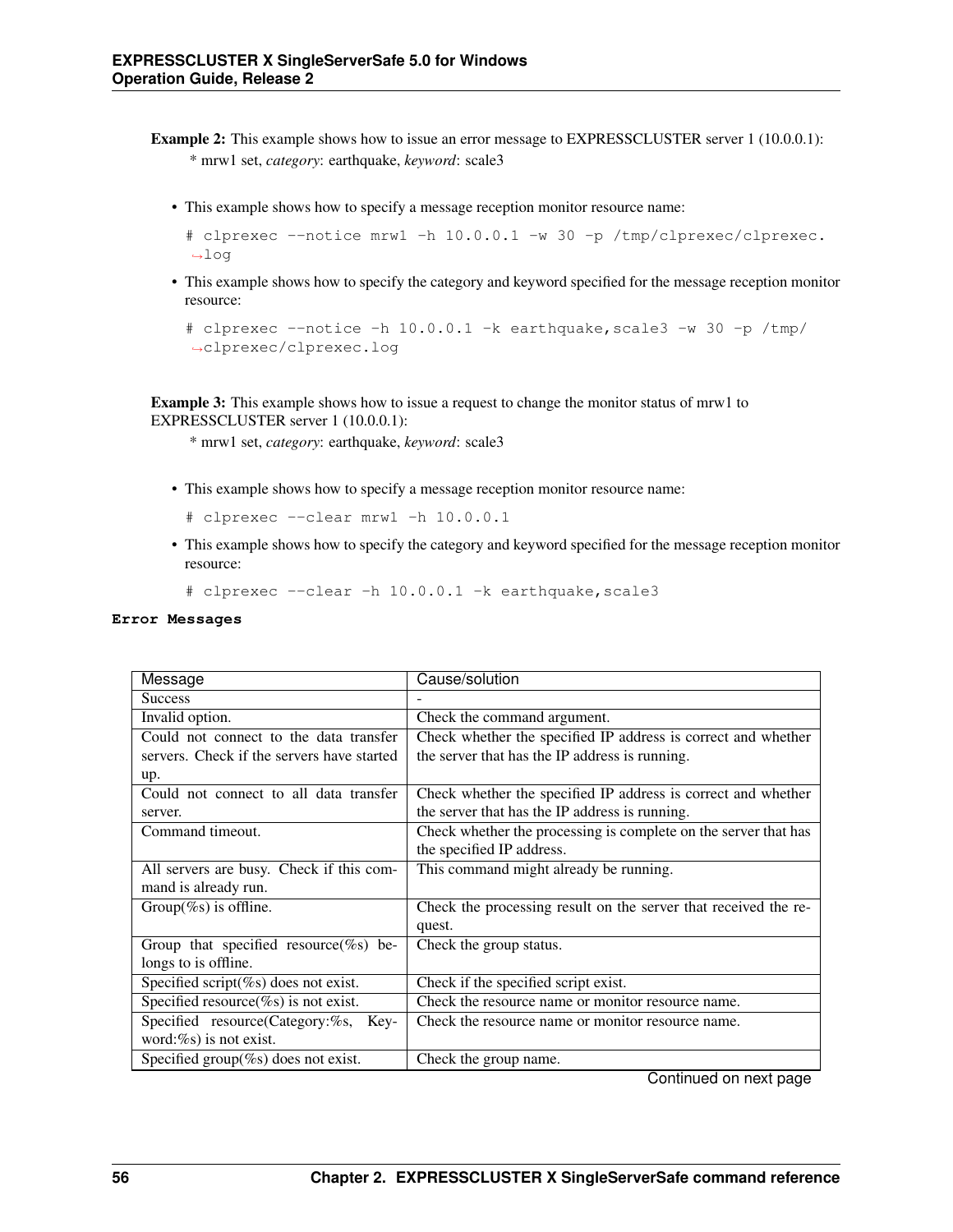| Message                                     | Cause/solution                                                    |
|---------------------------------------------|-------------------------------------------------------------------|
| This server is not permitted to execute cl- | Check whether the IP address of the server that executes the      |
| prexec.                                     | command is registered in the list of client IP addresses that are |
|                                             | not allowed to connect to the Cluster WebUI.                      |
| % failed in execute.                        | Check the status of the EXPRESSCLUSTER server that re-            |
|                                             | ceived the request.                                               |

Table 2.27 – continued from previous page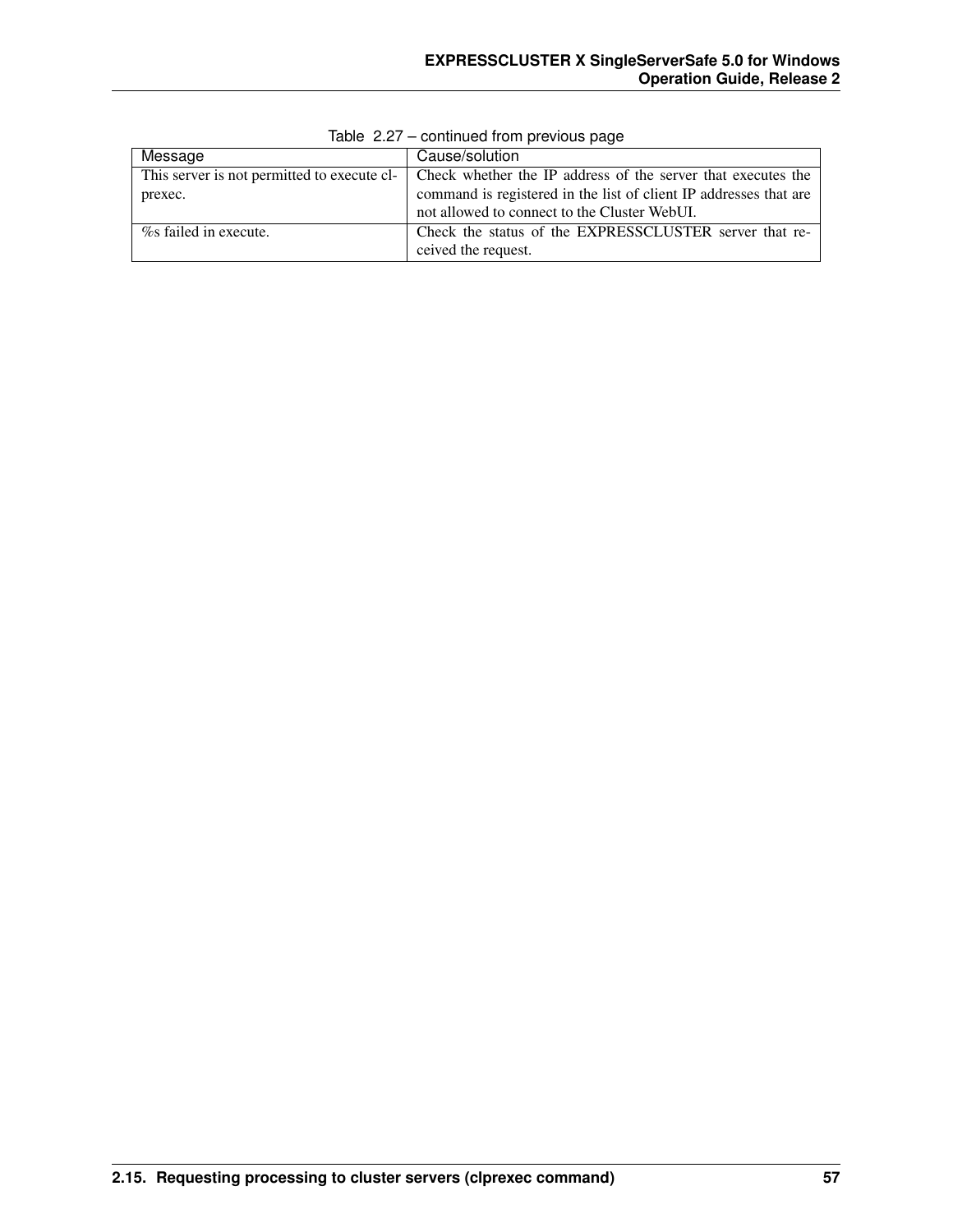# **2.16 Controlling reboot count (clpregctrl command)**

Controls reboot count limitation.

#### **Command line**

```
clpregctrl --get
clpregctrl -g
clpregctrl --clear -t type -r registry
clpregctrl -c -t type -r registry
```
#### **Description**

Displays or initializes the reboot count on a server.

#### **Option**

- **-g**, **--get** Displays reboot count information.
- **-c**, **--clear** Initializes reboot count.
- **-t** type

Specifies the type to initialize the reboot count. The type that can be specified is *rc* or *rm*

**-r** registry

Specifies the registry name. The registry name that can be specified is *haltcount*.

## **Return Value**

|               | Completed successfully.                        |
|---------------|------------------------------------------------|
|               | Privilege for execution is invalid.            |
| $\mathcal{D}$ | Duplicated activation                          |
| 3             | The option is invalid.                         |
|               | The configuration data is invalid.             |
| 10 to 17      | Internal error                                 |
| 20 to 22      | Obtaining reboot count information has failed. |
| 90            | Allocating memory has failed.                  |

#### **Notes**

This command must be executed by a user with the administrator privilege.

## **Examples**

• Display of reboot count information

```
# clpregctrl -g
******************************
 -------------------------
type : rc
registry : haltcount
comment : halt count
kind : int
value : 0
default : 0
-------------------------
```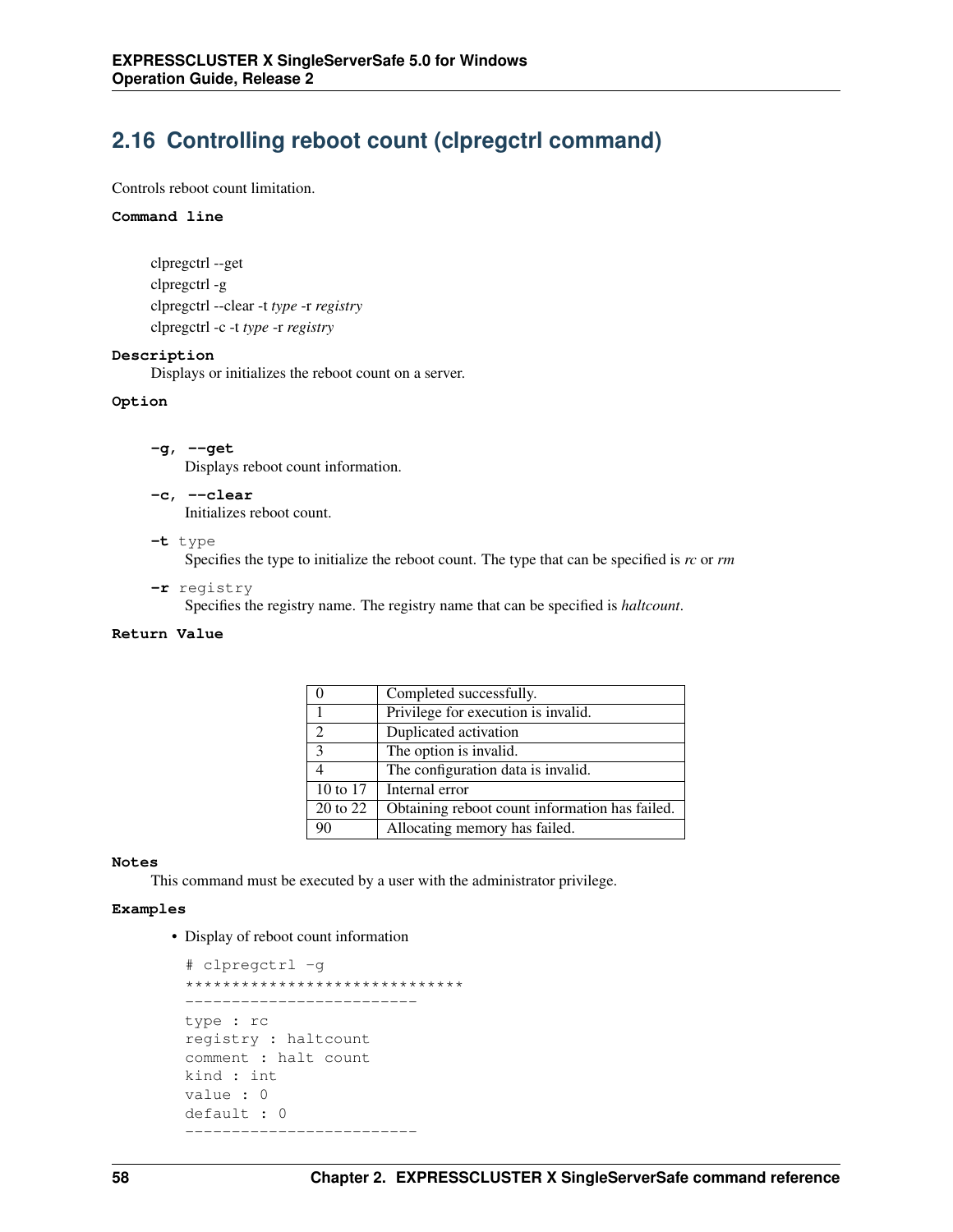```
type : rm
registry : haltcount
comment : halt count
kind : int
value : 3
default : 0
******************************
success.(code:0)
```
#

The reboot count is initialized in the following examples.

Example 1: When initializing the count of reboots caused by a group resource error:

```
# clpregctrl -c -t rc -r haltcount
success.(code:0)
#
```
Example 2: When initializing the count of reboots caused by a monitor resource error:

```
# clpregctrl -c -t rm -r haltcount
success.(code:0)
#
```
## **Error Messages**

| Message                               | Cause/solution                                               |
|---------------------------------------|--------------------------------------------------------------|
| Command succeeded.                    | The command ran successfully.                                |
| Log in as Administrator.              | You are not authorized to run this command. Run this command |
|                                       | as a user with Administrator privileges.                     |
| The command is already executed.      | The command is already running.                              |
| Invalid option.                       | Specify a valid option.                                      |
| Internal error. Check if memory or OS | Not enough memory space or OS resource.                      |
| resources are sufficient.             |                                                              |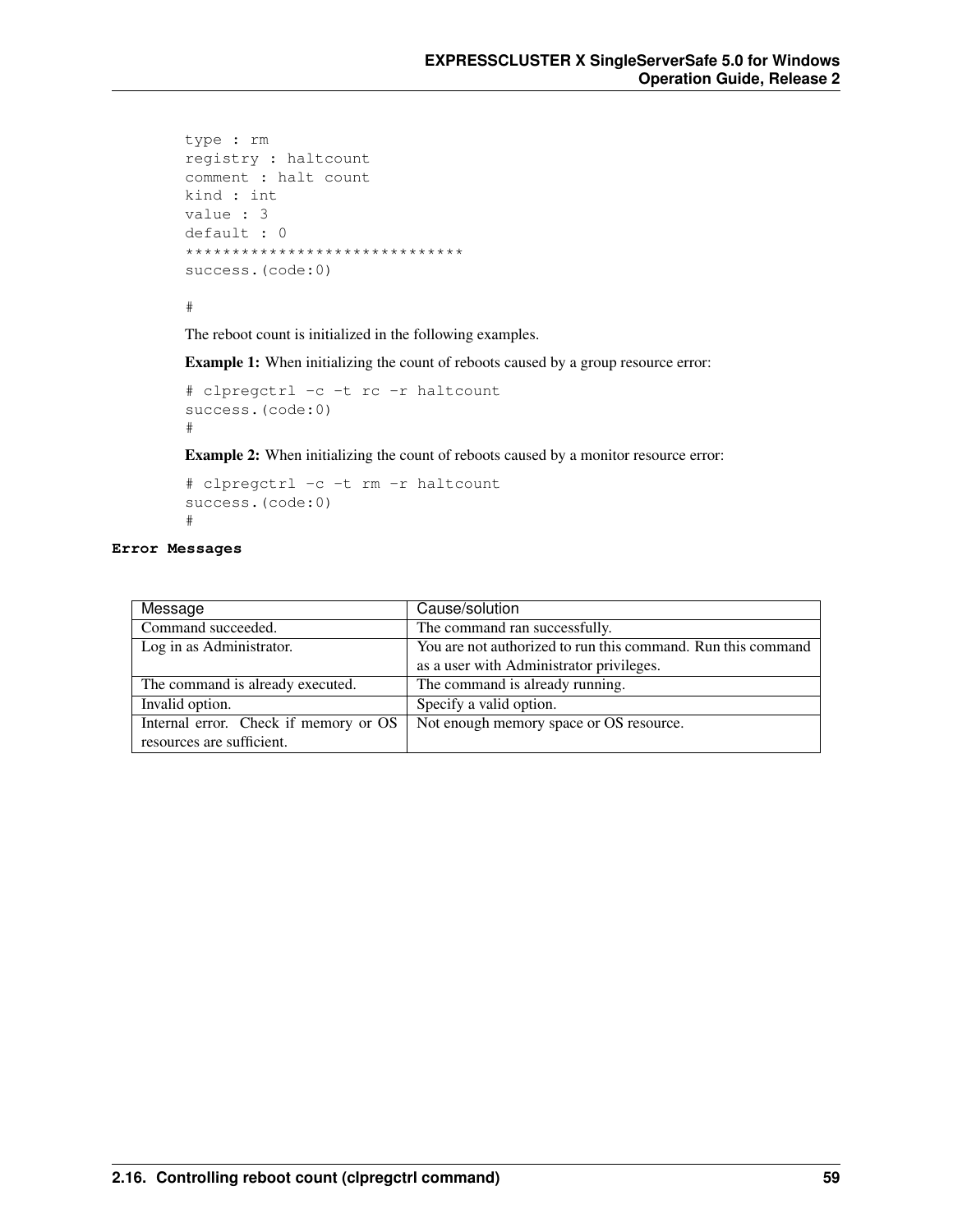# **2.17 Checking the process health (clphealthchk command)**

Checks the process health.

## **Command line**

clphealthchk [ -t pm | -t rc | -t rm | -t nm | -h]

Note: This command must be run on the server whose process health is to be checked because this command checks the process health of a single server.

#### **Description**

This command checks the process health of a single server.

## **Option**

#### **None**

Checks the health of all of pm, rc, rm, and nm.

- **-t** <param>
	- <param>
		- pm

Checks the health of pm.

– rc

Checks the health of rc.

– rm

Checks the health of rm.

– nm

Checks the health of nm.

**-h**

Displays the usage.

## **Return Value**

| 0              | Normal termination.                                                                                    |
|----------------|--------------------------------------------------------------------------------------------------------|
|                | Privilege for execution is invalid.                                                                    |
| 2              | Duplicated activation.                                                                                 |
| 3              | Initialization error.                                                                                  |
| $\overline{4}$ | The option is invalid.                                                                                 |
| 10             | The process stall monitoring function has not been enabled.                                            |
| 11             | The cluster is not activated (waiting for the cluster to start or the cluster has been stopped.)       |
| 12             | The cluster daemon is suspended.                                                                       |
| 100            | There is a process whose health information has not been updated within a certain period.              |
|                | If the -t option is specified, the health information of the specified process is not updated within a |
|                | certain period.                                                                                        |
| 255            | Other internal error.                                                                                  |

## **Examples**

Example 1: When the processes are healthy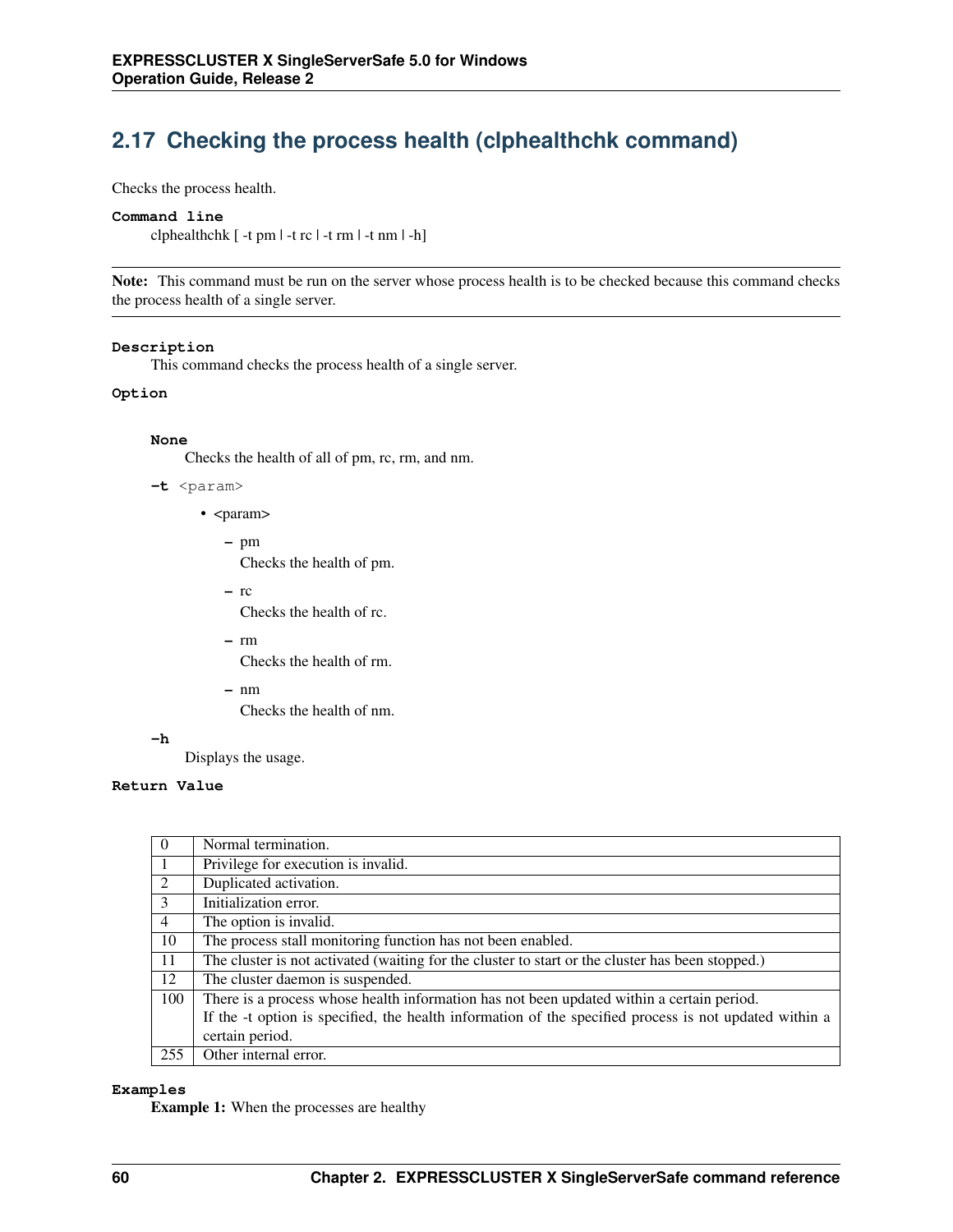```
# clphealthchk
pm OK
rc OK
rm OK
nm OK
Example 2: When clprc is stalled
# clphealthchk
pm OK
rc NG
rm OK
nm OK
# clphealthchk -t rc
rc NG
Example 3: When the cluster has been stopped
# clphealthchk
The cluster has been stopped
```
## **Remarks**

If the cluster has been stopped or suspended, the process is also stopped.

#### **Notes**

Run this command as a user with Administrator privileges.

## **Error Messages**

| Message                                             | Cause/Solution                                      |
|-----------------------------------------------------|-----------------------------------------------------|
| Log in as Administrator.                            | Log in as a user with Administrator privileges.     |
| Initialization error. Check if memory or OS re-     | Check to see if the memory or OS resource is suffi- |
| sources are sufficient.                             | cient.                                              |
| Invalid option.                                     | Specify a valid option.                             |
| The function of process stall monitor is disabled.  | The process stall monitoring function has not been  |
|                                                     | enabled.                                            |
| The cluster has been stopped.                       | The cluster has been stopped.                       |
| The cluster has been suspended.                     | The cluster has been suspended.                     |
| This command is already run.                        | The command has already been started.               |
| Internal error. Check if memory or OS resources are | Check to see if the memory or OS resource is suffi- |
| sufficient.                                         | cient.                                              |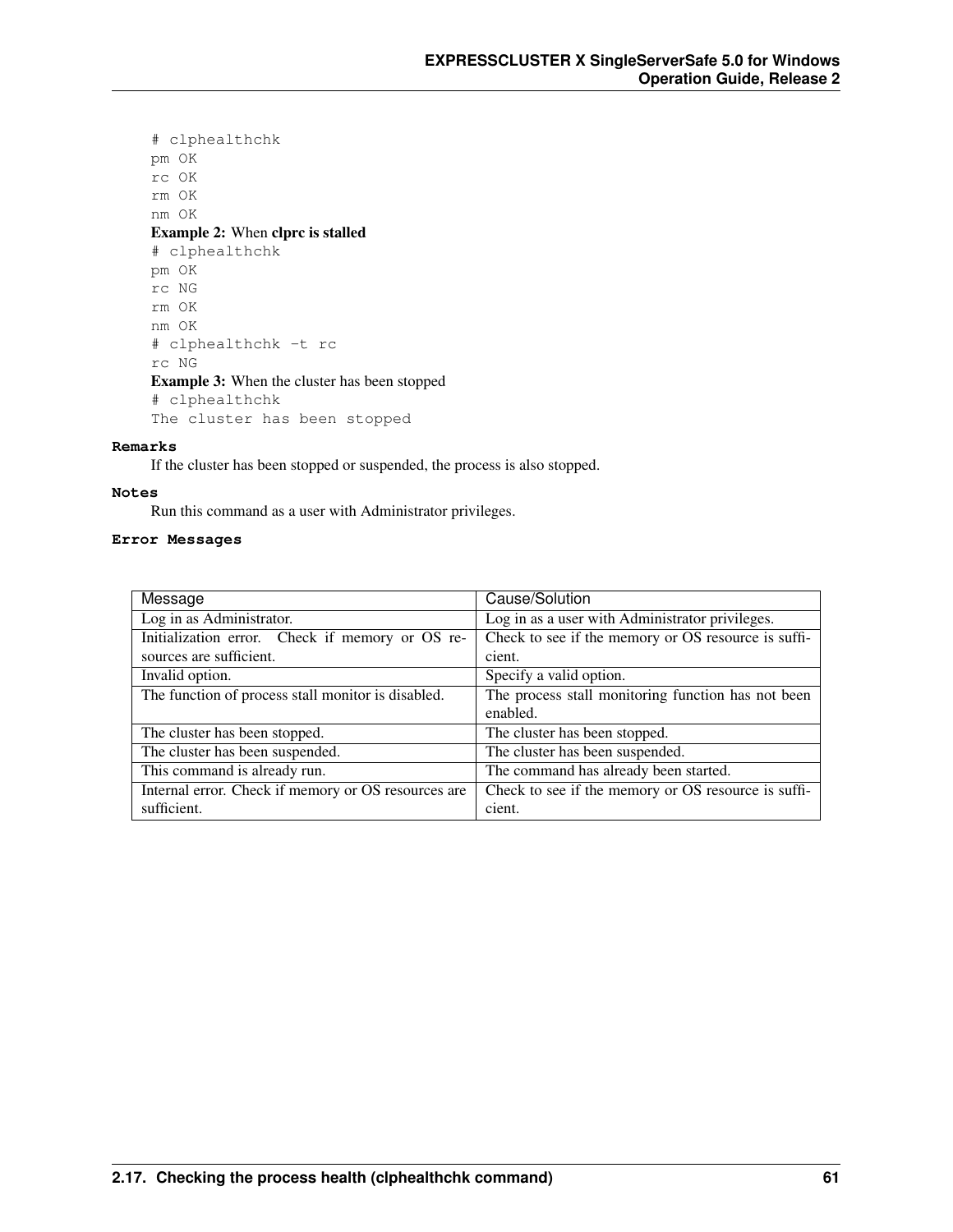# **2.18 Setting an action for OS shutdown initiated by other than cluster service (clpstdncnf command)**

Sets an action for OS shutdown initiated by other than cluster service..

#### **Command line**

clpstdncnf -e [*time*] clpstdncnf -d clpstdncnf -v

## **Description**

This command sets an action for OS shutdown initiated by other than cluster service.

## **Option**

**-e** [time]

Waits for cluster services to be stopped when OS shutdown is initiated by other than cluster service. You can specify a timeout value in minutes (A value between 1 to 1440 can be specified). It is necessary to specify the timeout value at first execution.

From the second execution on, if you don't specify the timeout value, the current value is used.

## **-d**

Does not wait for cluster services to be stopped when OS shutdown is initiated by other than cluster service.

## **-v**

shows the current setting.

## **Return Value**

|              | <b>Success</b> |
|--------------|----------------|
| Other than 0 | Failure        |

## **Notes**

Run this command as a user with Administrator privileges.

In case of a virtual environment, such as cloud environment, when OS shutdown is initiated from the virtual infrastructure, power-off may be executed depending on the virtual infrastructure.

## **Example of command execution**

```
Example 1: Waits for cluster service to be stopped (timeout = 30 minutes)
# clpstdncnf -e 30
Command succeeded.
# clpstdncnf -v
Mode : wait
Timeout : 30 min
Example 2: Does not wait for cluster service to be stopped
# clpstdncnf -d
Command succeeded.
# clpstdncnf -v
Mode : no wait
```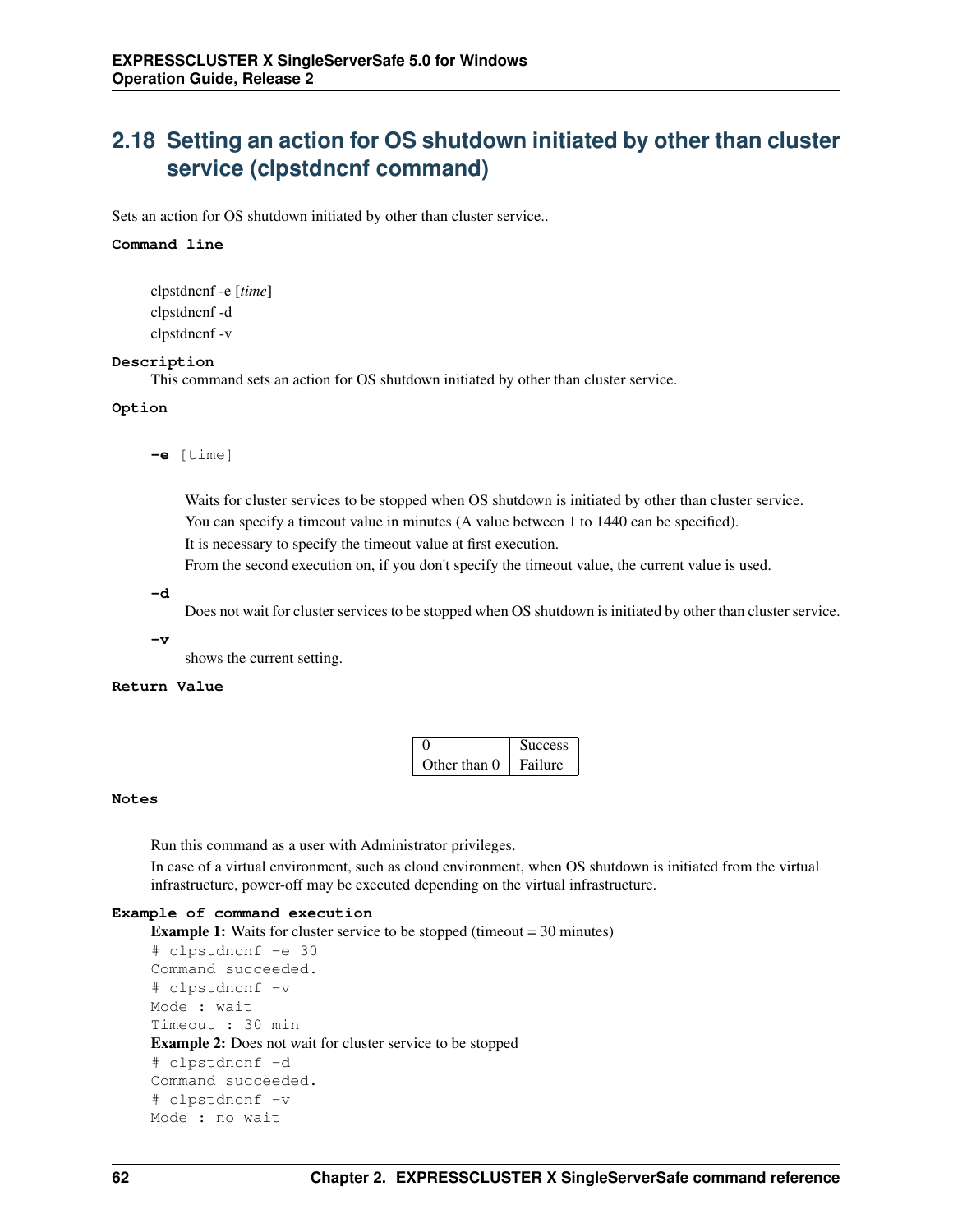Timeout : 30 min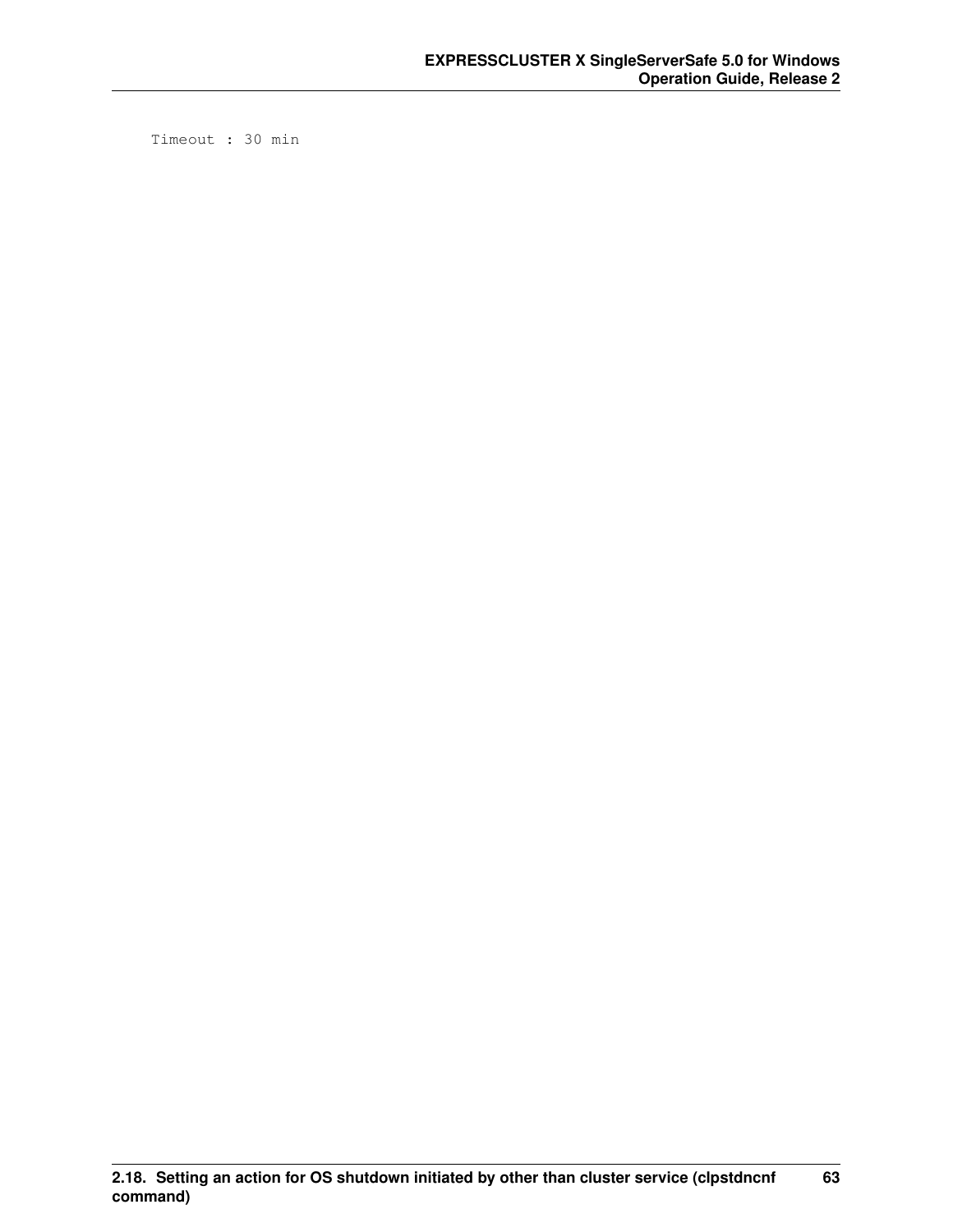## **2.19 Displaying the cluster statistics information (clpperfc command)**

the clpperfc command displays the cluster statistics information.

#### **Command line**

clpperfc --starttime -g *group\_name* clpperfc --stoptime -g *group\_name* clpperfc -g [*group\_name*] clpperfc -m *monitor\_name*

#### **Description**

This command displays the median values (millisecond) of the group start time and group stop time.

This command displays the monitoring processing time (millisecond) of the monitor resource.

## **Option**

**--starttime** -g group\_name Displays the median value of the group start time.

**--stoptime** -g group\_name Displays the median value of the group stop time.

**-g** [group\_name]

Displays the each median value of the group start time and group stop time.

If groupname is omitted, it displays the each median value of the start time and stop time of all the groups.

**-m** monitor\_name Displays the last monitor processing time of the monitor resource.

#### **Return value**

|                | Normal termination                           |
|----------------|----------------------------------------------|
| $\mathbf{1}$   | Invalid command option                       |
| 2              | User authentication error                    |
| 3              | C onfiguration information load error        |
| $\overline{4}$ | C onfiguration information load error        |
| 5              | Initialization error                         |
| 6              | Internal error                               |
| 7              | I nternal communication initialization error |
| 8              | I nternal communication connection error     |
| 9              | I nternal communication processing error     |
| 10             | T arget group check error                    |
| 12             | Timeout error                                |

## **Example of Execution**

When displaying the median value of the group start time:

```
# clpperfc --starttime -g failover1
200
```
When displaying each median value of the start time and stop time of the specific group:

```
# clpperfc -g failover1
        start time stop time
failover1 200 150
```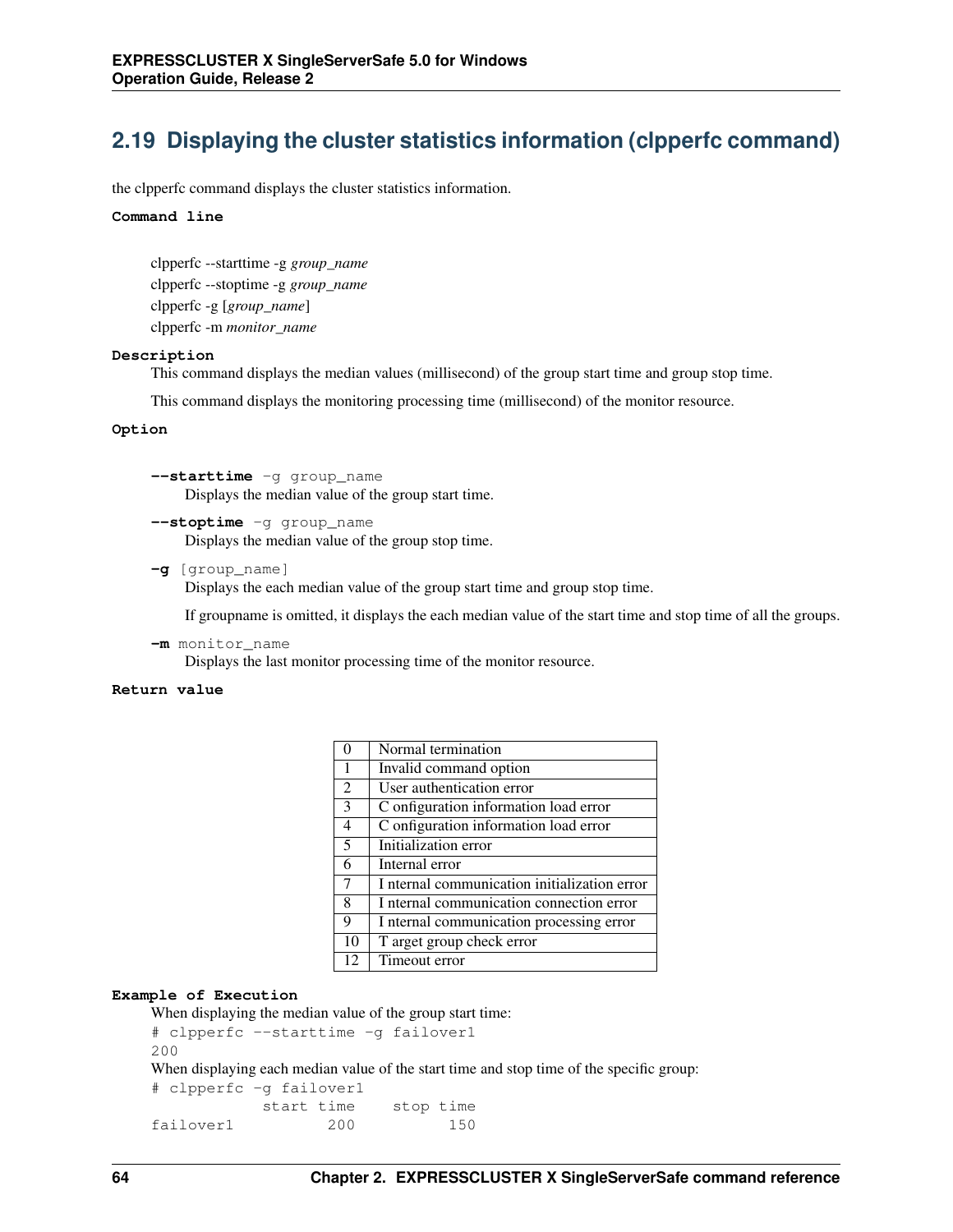When displaying the monitor processing time of the monitor resource:

```
# clpperfc -m monitor1
100
```
## **Remarks**

The time is output in millisecond by this commands.

If the valid start time or stop time of the group was not obtained, - is displayed.

If the valid monitoring time of the monitor resource was not obtained, 0 is displayed.

## **Notes**

Execute this command as a root user.

## **Error Messages**

| Message                  | Cause/Solution                                   |
|--------------------------|--------------------------------------------------|
| Log in as Administrator. | Run this command as an Administrator user.       |
| Invalid option.          | The command option is invalid. Check the command |
|                          | option.                                          |
| Command timeout.         | Command execution timed out.                     |
| Internal error.          | Check if memory or OS resources are sufficient.  |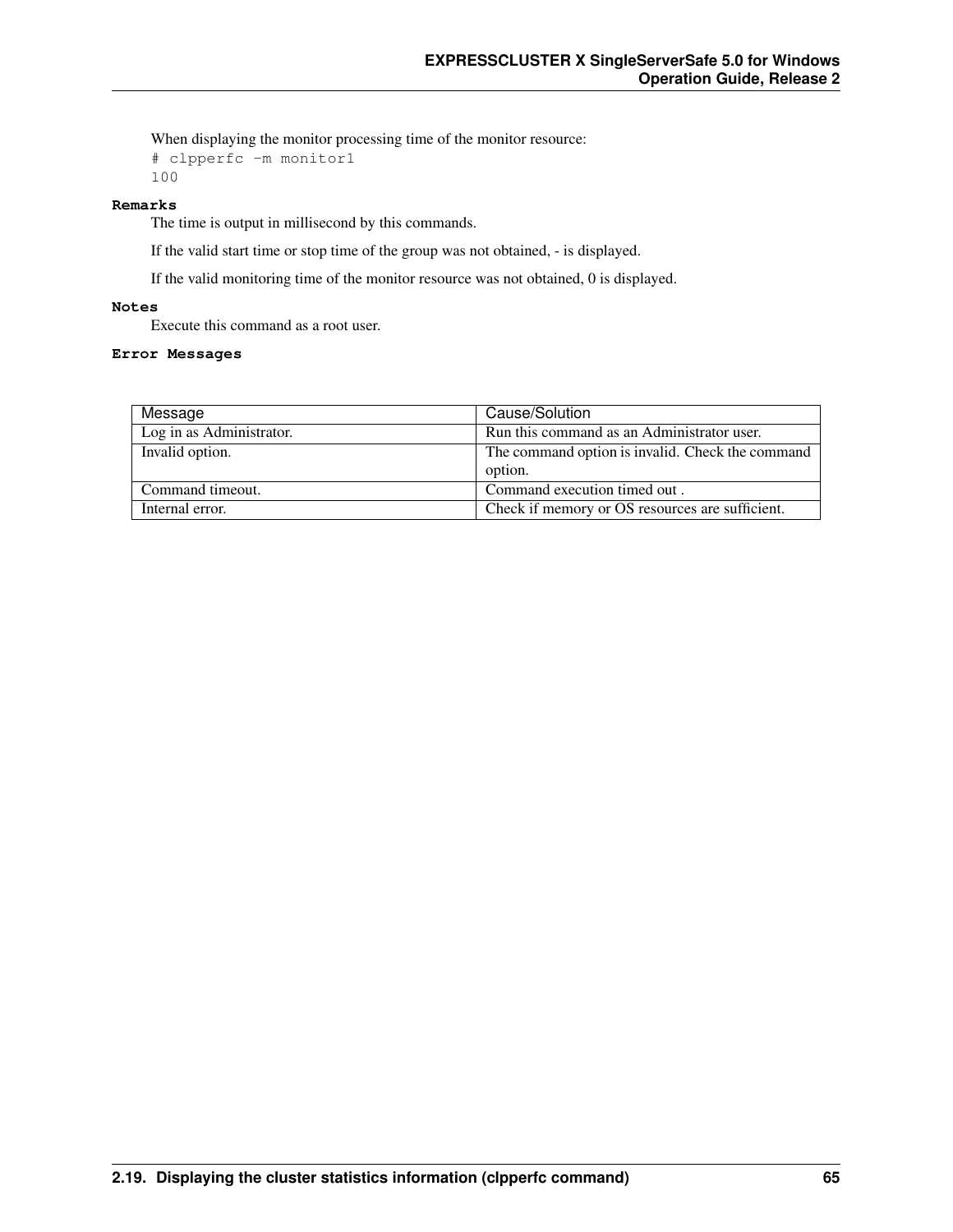# **2.20 Checking the cluster configuration information (clpcfchk command)**

This command checks the cluster configuration information.

## **Command line**

clpcfchk -o *path* [-i *conf\_path*]

## **Description**

This command checks the validness of the setting values based on the cluster configuration information.

## **Option**

**-o** path

Specifies the directory to store the check results.

**-i** conf\_path Specifies the directory which stored the configuration information to check.

If this option is omitted, the applied configuration information is checked.

## **Return Value**

| Normal termination                                 |
|----------------------------------------------------|
| Other $\parallel$ than 0 Termination with an error |

## **Example of Execution**

When checking the applied configuration information: # clpcfchk -o /tmp server1 : PASS When checking the stored configuration information: # clpcfchk -o /tmp -i /tmp/config server1 : PASS

## **Execution Result**

For this command, the following check results (total results) are displayed.

| <b>Check Results (Total Results)</b> | Description              |
|--------------------------------------|--------------------------|
| <b>PASS</b>                          | No error found.          |
| <b>FAIL</b>                          |                          |
|                                      |                          |
|                                      | An error found.          |
|                                      | Check the check results. |
|                                      |                          |

## **Remarks**

Only the total results of each server are displayed.

## **Notes**

Run this command as a root user.

When checking the configuration information exported through Cluster WebUI, decompress it in advance.

## **Error Messages**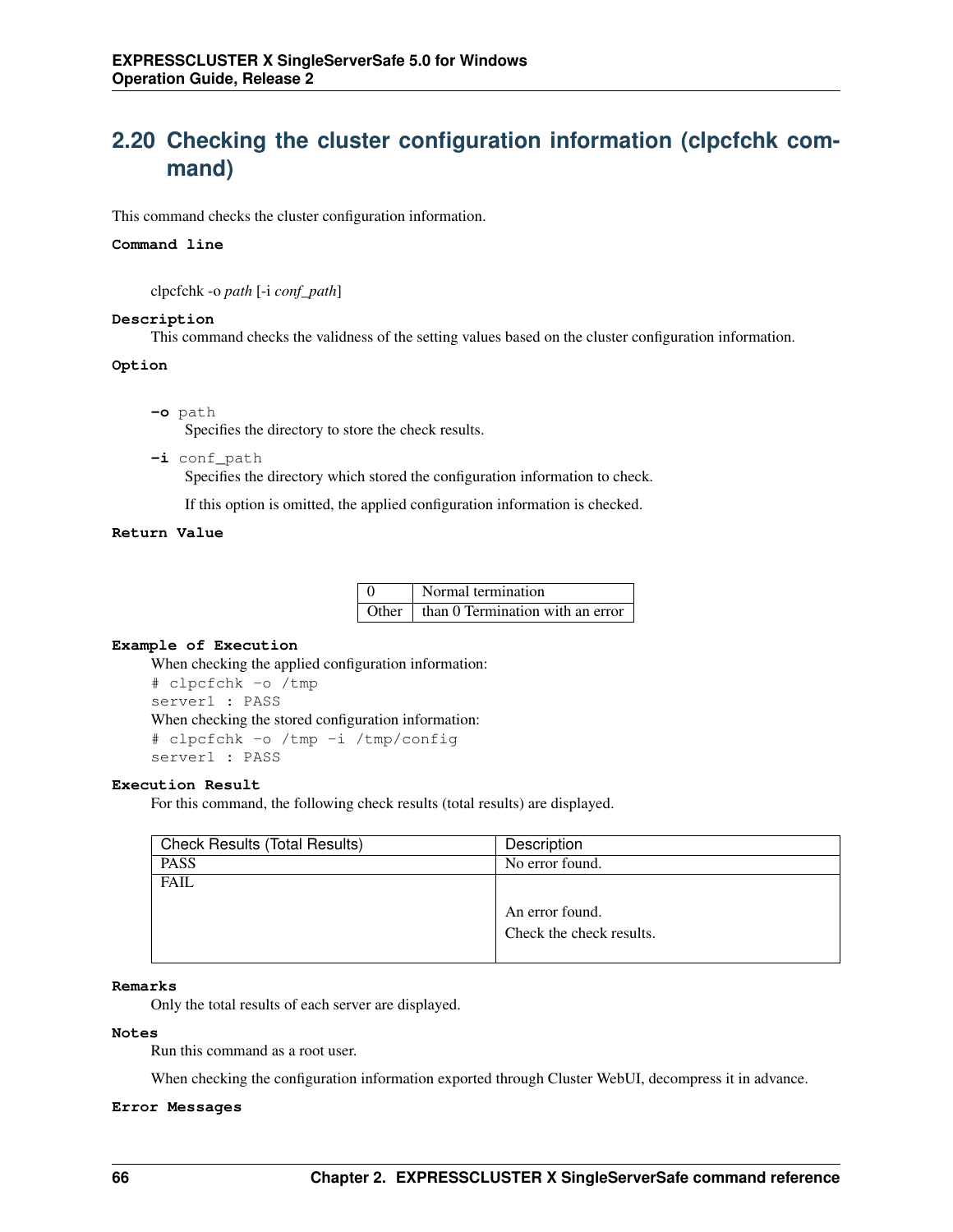| Message                                               | Cause/Solution                                     |
|-------------------------------------------------------|----------------------------------------------------|
| Log in as Administrator.                              | Log in as an Administrator user.                   |
| Invalid option.                                       | Specify a valid option.                            |
| Could not opened the configuration file. Check if the | The specified path does not exist. Specify a valid |
| configuration file exists on the specified path.      | path.                                              |
| Server is busy. Check if this command is already run. | This command has been already activated.           |
| Failed to obtain properties.                          | Failed to obtain the properties.                   |
| Failed to check validation.                           | Failed to check the cluster configuration.         |
| Internal error. Check if memory or OS resources are   | The amount of memory or OS resources may be in-    |
| sufficient.                                           | sufficient. Check for any insufficiency.           |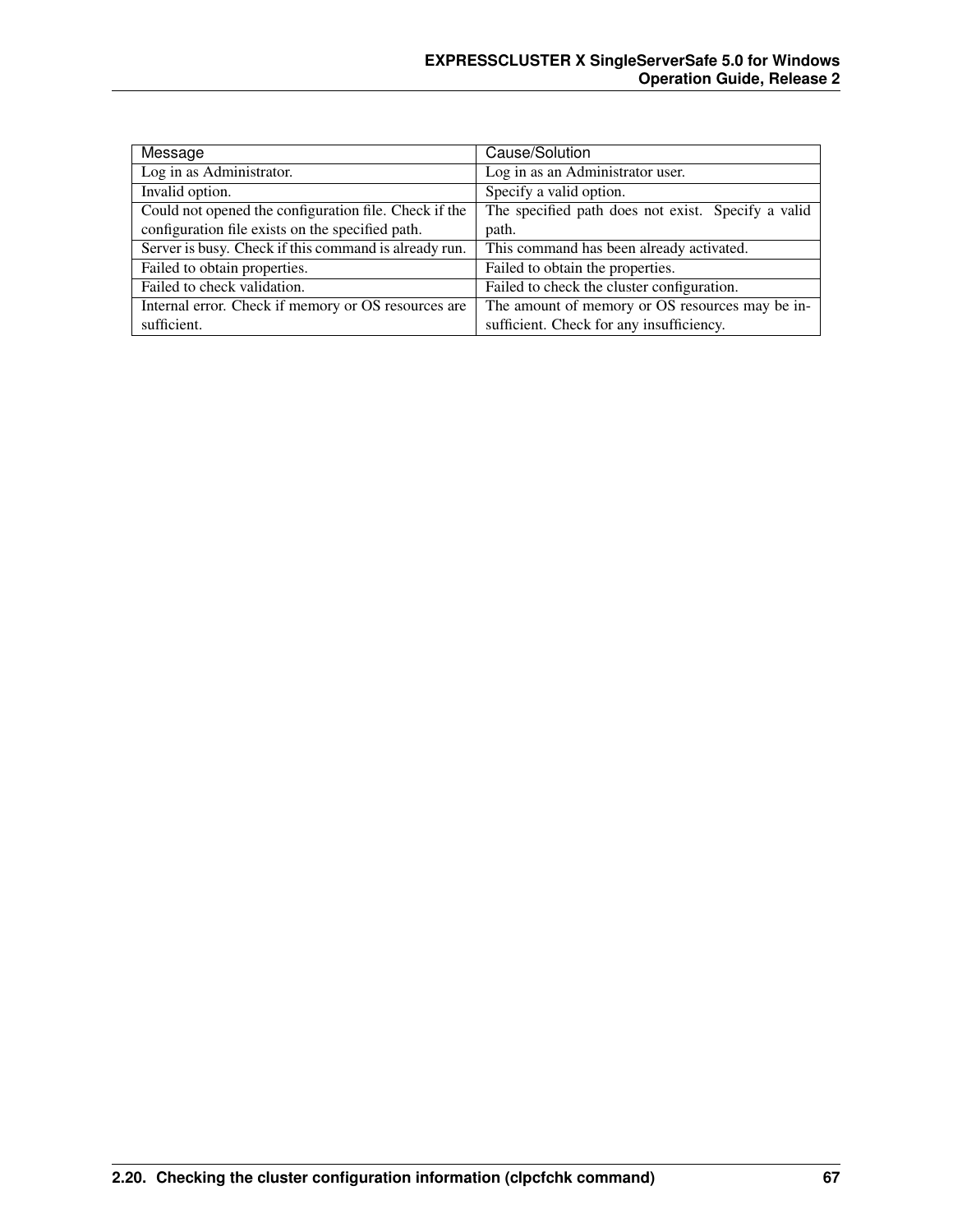## **2.21 Adding a firewall rule (clpfwctrl command)**

Adds or deletes an inbound firewall rule on servers for EXPRESSCLUSTER.

#### **Command line**

clpfwctrl --add [--profile public | private | domain] clpfwctrl --remove clpfwctrl --help

## **Description**

Note: Before executing this command, enable the server firewall.

Note: This command adds or deletes an inbound firewall rule on a single server.

Note: Execute this command immediately after installing EXPRESSCLUSTER and directly after applying configuration data.

An inbound firewall rule can be added for accessing port numbers for EXPRESSCLUSTER, and the added rule can be deleted.

For more information on port numbers to be specified with this command, and for that on protocols, see "EXPRESSCLUSTER X SingleServerSafe Installation Guide" -> "About EXPRESSCLUSTER X SingleServerSafe" -> "Preparing and verifying the server environment before installation" -> "Verifying the firewall settings (Required)".

Add an inbound firewall rule with the following group name and names. If the group name is already used, first delete it, then add it again. Do not change the group name.

- Group name
	- EXPRESSCLUSTER
- Names
	- EXPRESSCLUSTER (TCP-In)
	- EXPRESSCLUSTER (UDP-In)
	- EXPRESSCLUSTER (ICMPv4-In)
	- EXPRESSCLUSTER (ICMPv6-In)

**Option**

```
--add [--profile public | private | domain]
```
Adds an inbound firewall rule, and its profile name (if specified) as well. The profile name can be omitted.

#### **--remove**

Deletes the added inbound firewall rule.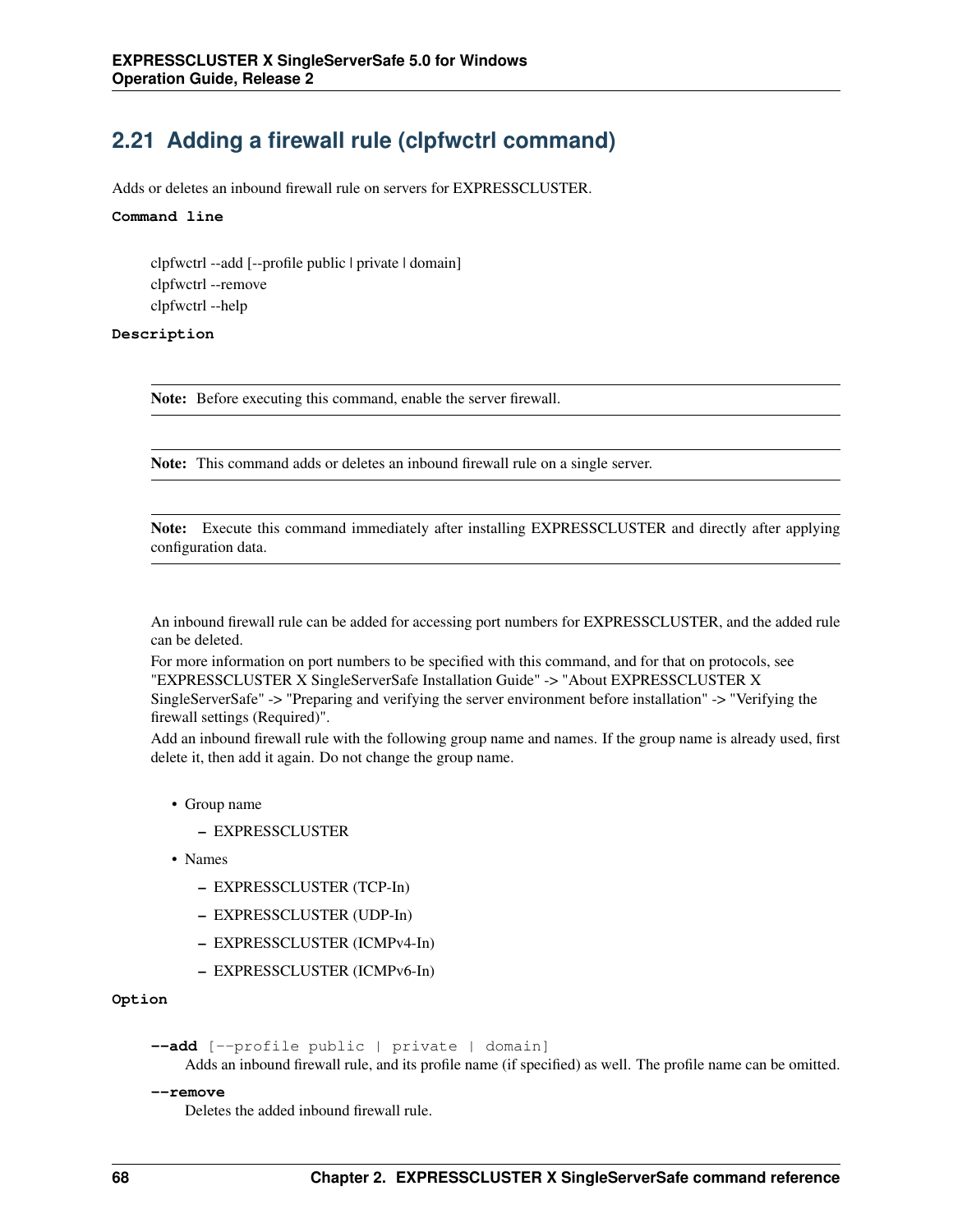#### **--help**

Displays the usage.

#### **Return value**

|              | <b>Success</b> |
|--------------|----------------|
| Other than 0 | Failure        |

#### **Notes**

Execute this command as Administrator.

This command does not add an outbound firewall rule. Adding it requires a separate procedure.

Once a JVM monitor resource is registered, this command always allows the port number for managing the resource.

#### **Example of Execution**

Adding an inbound firewall rule without the --profile option:

# clpfwctrl.bat --add Command succeeded.

#### **Example of Execution**

Adding an inbound firewall rule with domain and private (the --profile option) specified:

```
# clpfwctrl.bat --profile domain private
Command succeeded.
```
#### **Example of Execution**

Deleting the added inbound firewall rule:

# clpfwctrl.bat --remove Command succeeded.

#### **Error Messages**

| Message                                                  | Cause/Solution                                        |
|----------------------------------------------------------|-------------------------------------------------------|
| Log in as Administrator.                                 | Log in as a user with Administrator privileges.       |
| Invalid option.                                          | Specify the right option.                             |
| Log directory is not found.                              | Installation is not correctly performed or you do not |
|                                                          | have the administrator privilege.                     |
| Failed to register rule(CLUSTERPRO). Invalid port.       | Check the configuration data, which includes an in-   |
|                                                          | valid port number.                                    |
| Unsupported environment.                                 | The OS is unsupported.                                |
| Could not read xmlpath. Check if xmlpath exists on       |                                                       |
| the specified path. $(\%1)$                              | Check if the xml path exists in the configuration     |
|                                                          | data.                                                 |
|                                                          | $%1:$ xml path                                        |
|                                                          |                                                       |
| Could not opened the configuration file. Check if the    |                                                       |
| configuration file exists on the specified path. $(\%1)$ | Check if the configuration data exists.               |
|                                                          | $%1:$ xml path                                        |
|                                                          |                                                       |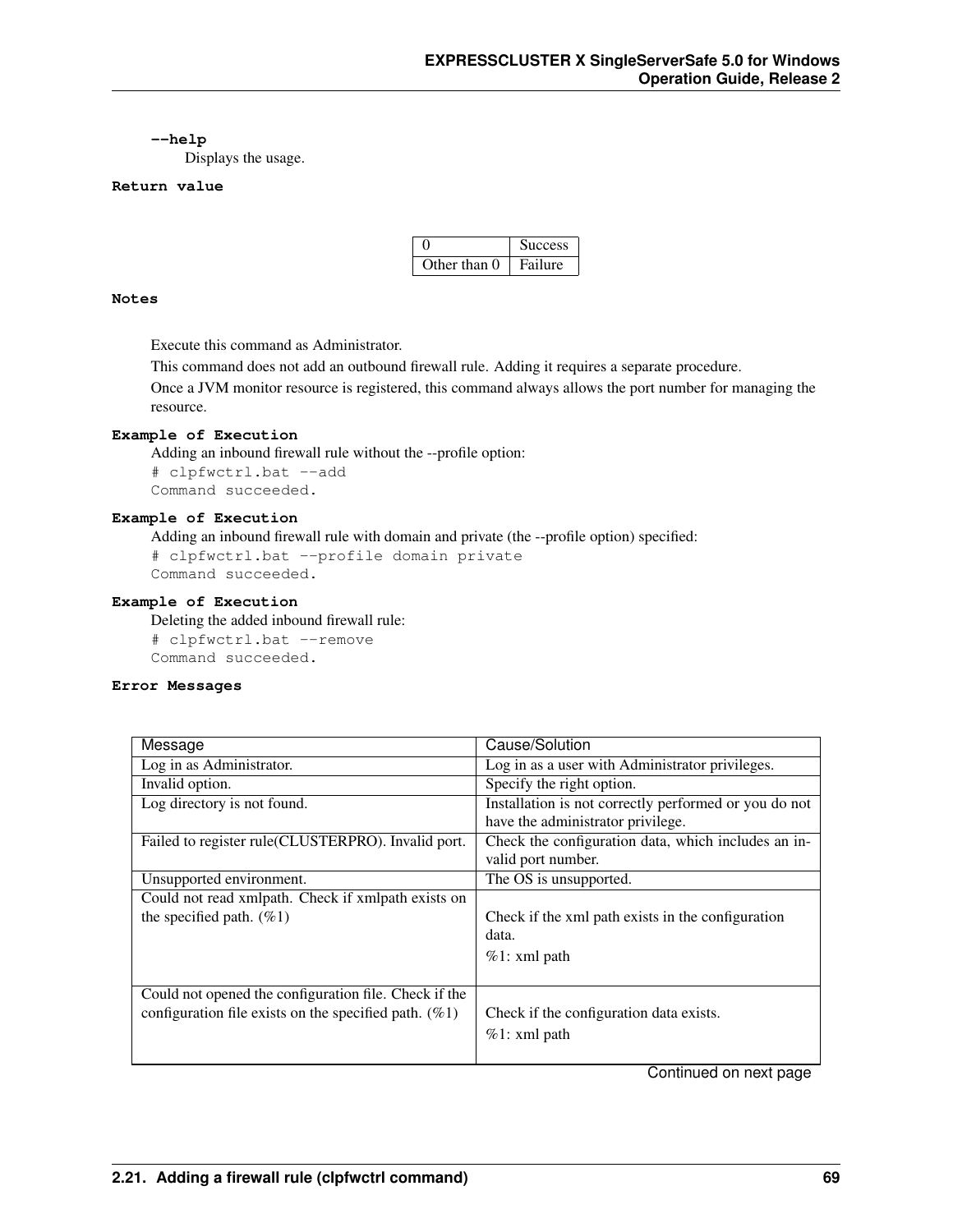| Message                                               | Cause/Solution                                             |
|-------------------------------------------------------|------------------------------------------------------------|
| Could not read type. Check if type exists on the pol- |                                                            |
| icy file. $(\%1)$                                     | Check if the policy file exists.                           |
|                                                       | $%1:$ xml path                                             |
|                                                       |                                                            |
| not exist xmlpath. $(\%1)$                            |                                                            |
|                                                       | Check if the xml path exists in the configuration          |
|                                                       | data.                                                      |
|                                                       | $%1:$ xml path                                             |
|                                                       |                                                            |
| Failed to obtain properties. $(\%1)$                  |                                                            |
|                                                       | Check if the xml path exists in the configuration<br>data. |
|                                                       | $%1:$ xml path                                             |
|                                                       |                                                            |
| Not exist java install path. $(\%1)$                  |                                                            |
|                                                       | Check if the Java installation path exists.                |
|                                                       | %1: Java installation path                                 |
|                                                       |                                                            |
| Internal error. Check if memory or OS resources are   |                                                            |
| sufficient. $(\%1)$                                   | The possible cause is insufficient memory or               |
|                                                       | insufficient OS resources. Check if these two are          |
|                                                       | sufficient.                                                |
|                                                       | $%1:$ xml path                                             |
|                                                       |                                                            |

Table 2.32 – continued from previous page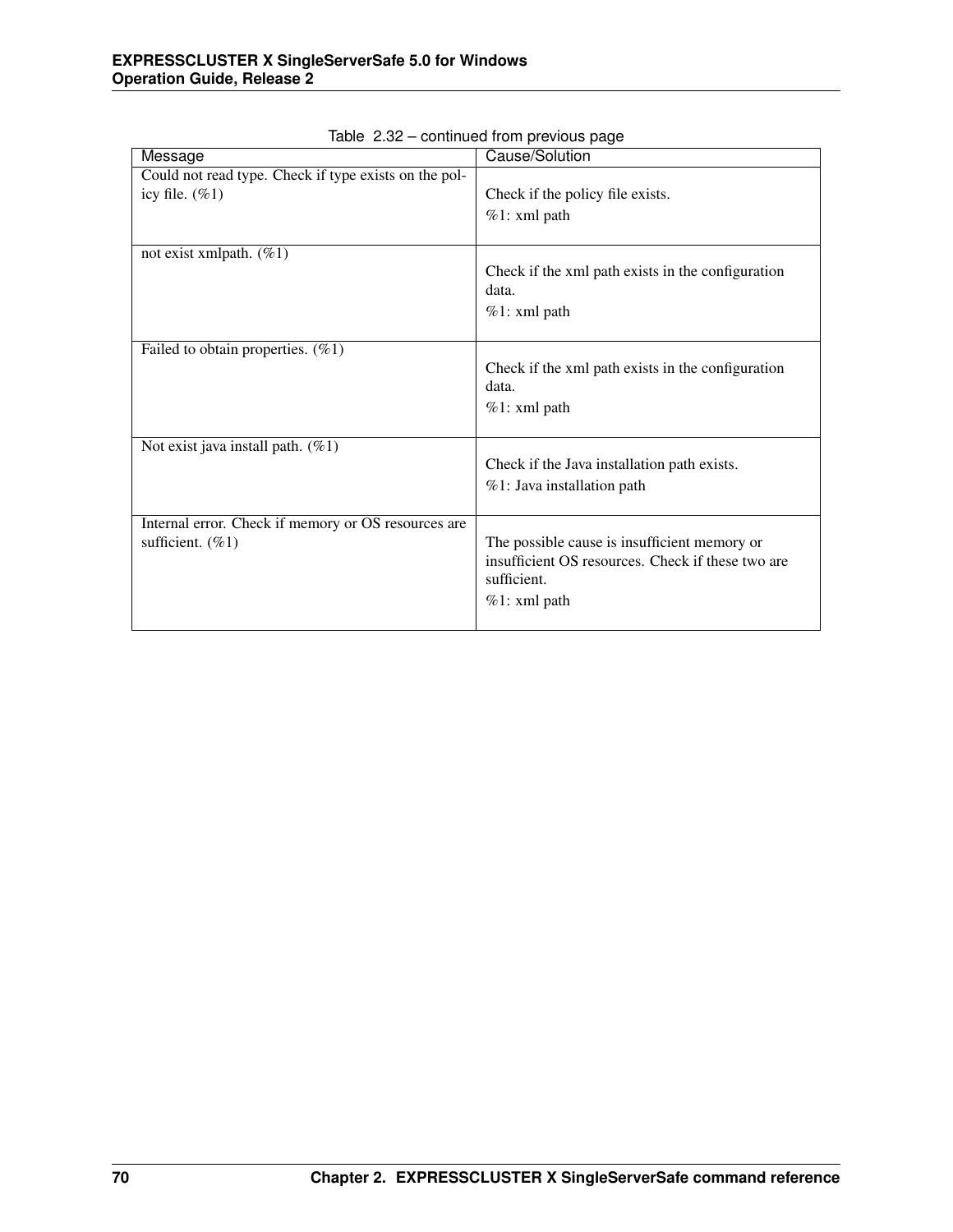## **CHAPTER**

## **THREE**

# **NOTES AND RESTRICTIONS**

This chapter provides cautions on using EXPRESSCLUSTER X SingleServerSafe, as well as the known problems and how to prevent them.

This chapter covers:

• [3.1.](#page-75-0) *[After starting operating EXPRESSCLUSTER X SingleServerSafe](#page-75-0)*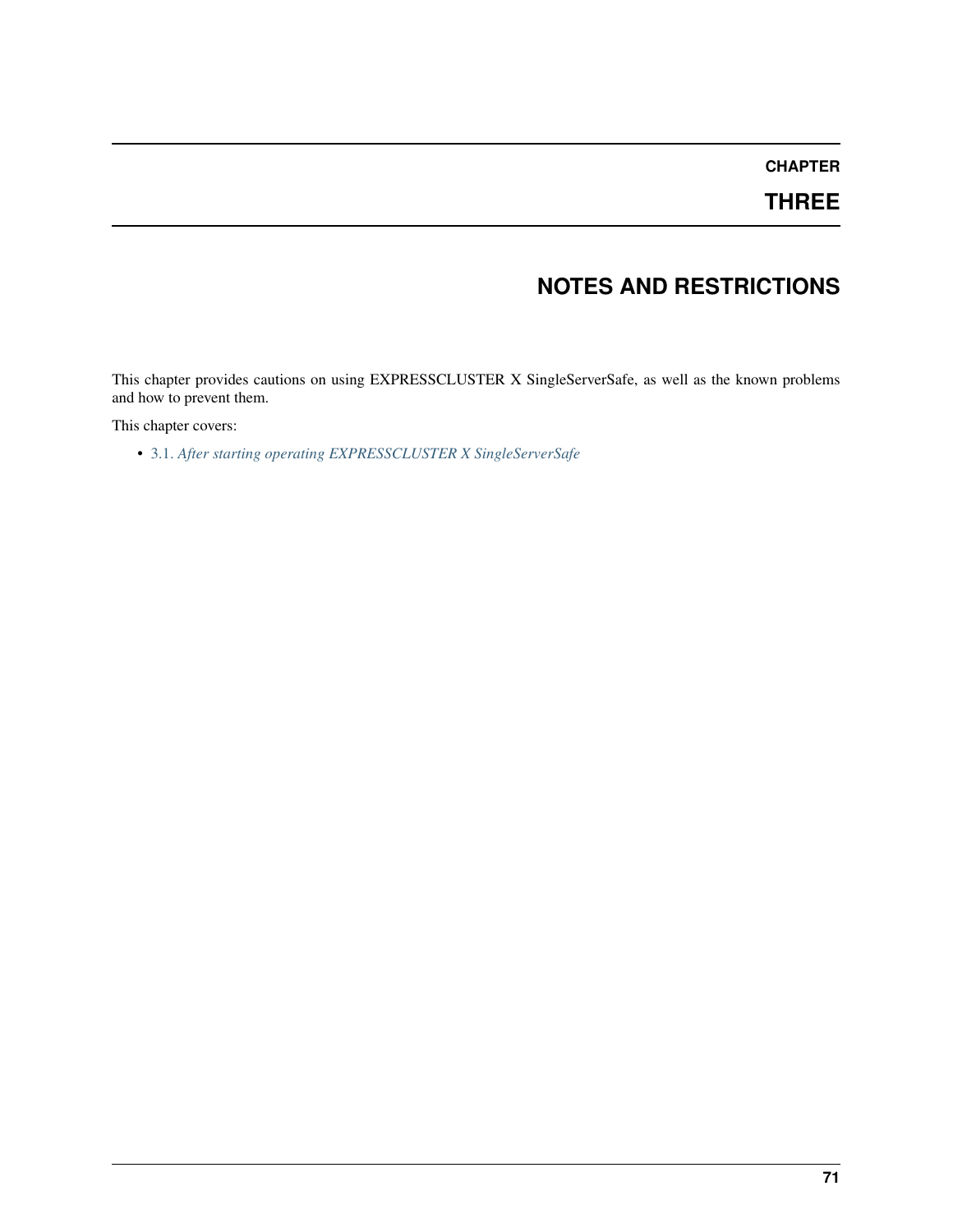# <span id="page-75-0"></span>**3.1 After starting operating EXPRESSCLUSTER X SingleServerSafe**

This section provides notes on situations you might encounter after starting to operate EXPRESSCLUSTER.

## **3.1.1 Restrictions during recovery operation**

Do not perform the following operations by using the Cluster WebUI or command line while recovery processing is changing (reactivation -> last operation), if a group resource (an application resource, service resource, or other resource) is specified as a recovery target and when a monitor resource detects an error.

- Stopping/suspending the cluster
- Starting or stopping a group

If you perform the above-mentioned operations while recovery caused by detection of an error by a monitor resource is in progress, other group resources of the group with an error may not stop. However, you can perform them when the final action is completed.

### **3.1.2 Executable format files and script files not described in the command reference**

The installation directory contains executable files and script files that are not described in "EXPRESSCLUSTER command reference" in the "EXPRESSCLUSTER X Reference Guide". Do not execute these files by using any program other than EXPRESSCLUSTER X SingleServerSafe.

Any problems caused by not using EXPRESSCLUSTER will not be supported.

### **3.1.3 Notes on the Cluster WebUI**

- If the Cluster WebUI is operated in the state that it cannot communicate with the connection destination, it may take a while until the control returns.
- When going through the proxy server, make the settings for the proxy server be able to relay the port number of the Cluster WebUI.
- When going through the reverse proxy server, the Cluster WebUI will not operate properly.
- When updating EXPRESSCLUSTER X SingleServerSafe, close all running browsers. Clear the browser cache and restart the browser.
- Cluster configuration data created using a later version of this product cannot be used with this product.
- When closing the Web browser, the dialog box to confirm to save may be displayed.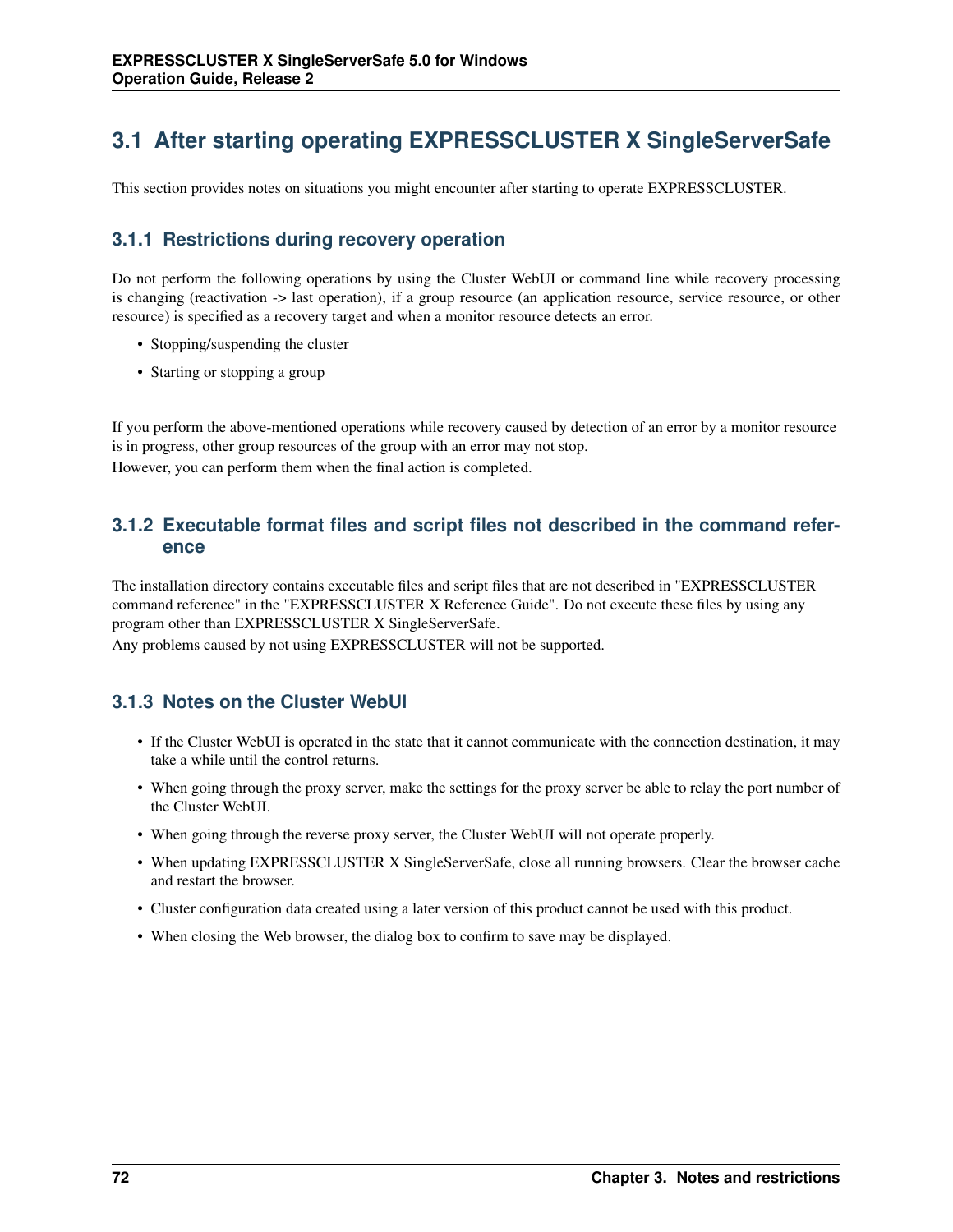

When you continue to edit, click the Stay on this page button.

• Reloading the Web browser (by selecting **Refresh button** from the menu or tool bar), the dialog box to confirm to save may be displayed.

| Are you sure you want to leave this page?           |
|-----------------------------------------------------|
| Message from webpage:                               |
| The settings that are not applied will be canceled. |
| $\rightarrow$ Leave this page                       |
| $\rightarrow$ Stay on this page                     |

When you continue to edit, click the Stay on this page button.

• For notes and restrictions of Cluster WebUI other than the above, see the online manual.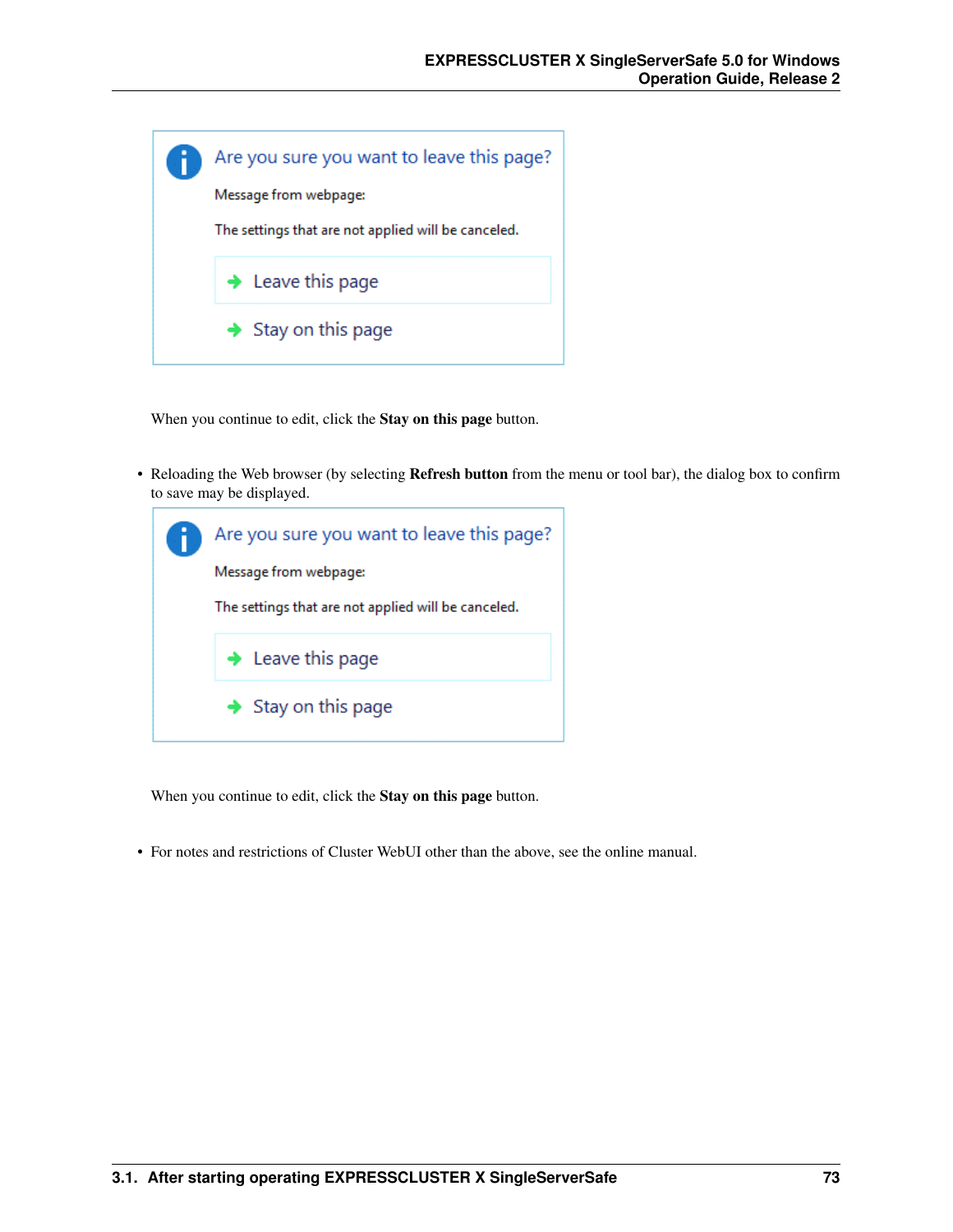## **3.1.4 EXPRESSCLUSTER Disk Agent service**

The EXPRESSCLUSTER Disk Agent service is not used for EXPRESSCLUSTER X SingleServerSafe. Do not start this service.

### **3.1.5 Issues with User Account Control (UAC) in Windows Server 2012 or later environment**

In Windows Server 2012 or later or later environment, User Account Control (UAC) is enabled by default. When UAC is enabled, there are following issues.

#### Monitor Resource

Following resource has issues with UAC.

Oracle Monitor Resource

For the Oracle monitor resource, if you select OS Authentication for Authentication Method and then set any user other than those in the Administrators group as the monitor user, the Oracle monitoring processing will fail.

When you set OS Authentication in Authentication Method, the user to be set in Monitor User must belong to the Administrators group.

### **3.1.6 Screen display of application resource / script resource**

Because the processes started from the application resource or script resource of EXPRESSCLUSTER are executed in session 0, when you start a process having GUI, the Interactive services dialog detection pop-up menu is displayed. Unless you select Show me the message, GUI is not displayed.

## **3.1.7 Environment in which the network interface card (NIC) is duplicated**

In an environment in which the NIC is duplicated, NIC initialization at OS startup may take some time. If the cluster starts before the NIC is initialized, the starting of the kernel mode LAN heartbeat resource (lankhb) may fail. In such cases, the kernel mode LAN heartbeat resource cannot be restored to its normal status even if NIC initialization is completed. To restore the kernel mode LAN heartbeat resource, you must first suspend the cluster and then resume it. In that environment, we recommend to delay startup of the cluster by following setting.

• Network Initialization complete wait time

You can configure this setting in **Timeout** tab of **Cluster Properties**. If NIC initialization is completed within timeout, the cluster service starts up.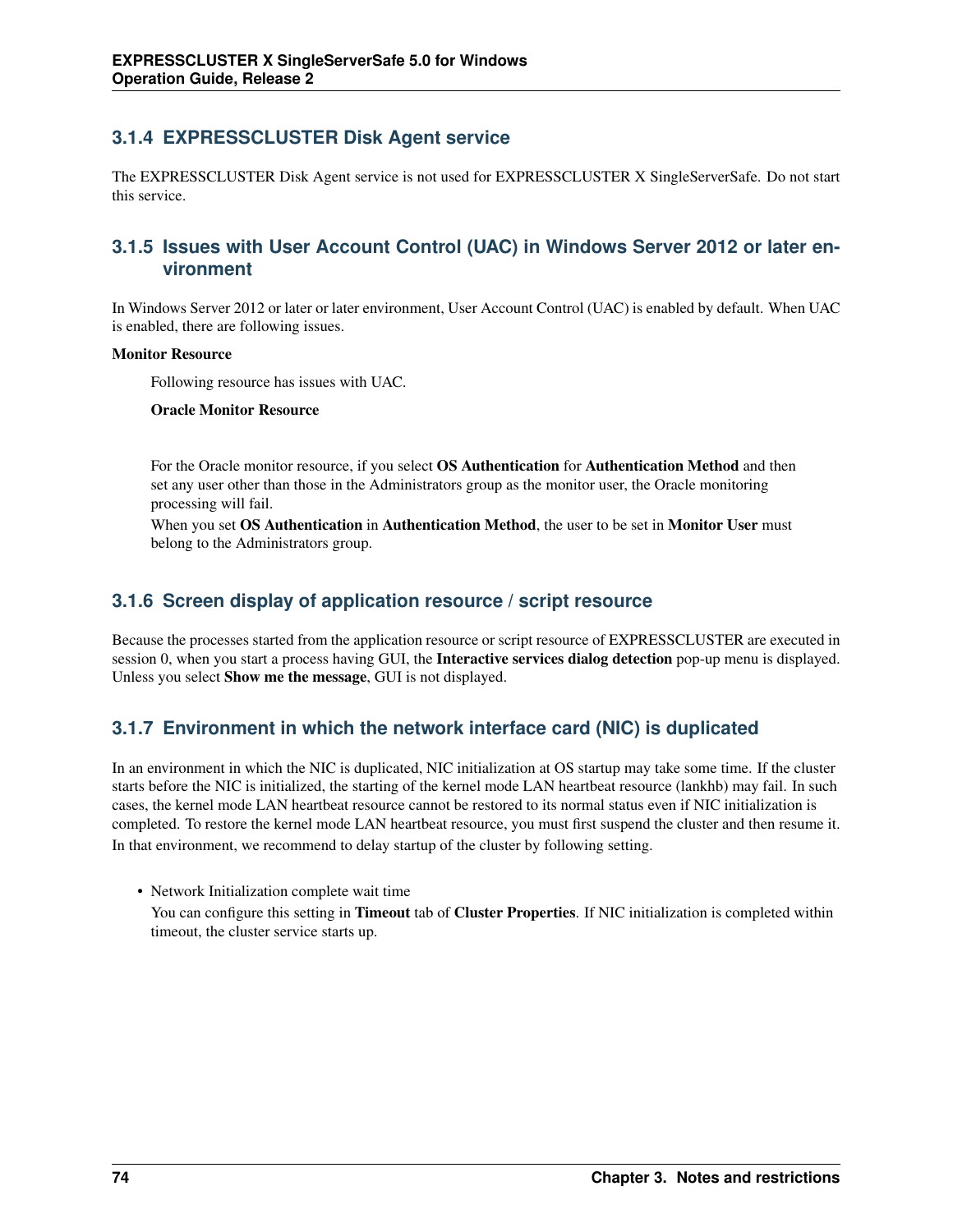### **3.1.8 EXPRESSCLUSTER service login account**

The EXPRESSCLUSTER service login account is set in Local System Account. If this account setting is changed, EXPRESSCLUSTER might not properly operate as a cluster.

### **3.1.9 Monitoring the EXPRESSCLUSTER resident process**

The EXPRESSCLUSTER resident process can be monitored by using software monitoring processes. However, recovery actions such as restarting a process when the process abnormally terminated must not be executed.

#### **3.1.10 JVM monitor resources**

- When restarting the monitoring-target Java VM, you must first suspend JVM monitor resources or stop the cluster.
- When changing the JVM monitor resource settings, you must suspend and resume the cluster.
- JVM monitor resources do not support a delay warning of monitor resources.

#### **3.1.11 System monitor resources,Process resource monitor resource**

- To change a setting, the cluster must be suspended.
- System monitor resources do not support a delay warning for monitor resources.
- If the date or time setting on the OS is changed while a system monitor resource is operating, that system monitor resource may fail to operate normally.

If you have changed the date or time setting on the OS, suspend and then resume the cluster.

- No error is detected even after the specified duration for detecting errors has passed.
- An error is detected before the specified duration for detecting errors has elapsed.
- Up to 26 disks that can be monitored by the disk resource monitoring function of System monitor resources.

#### **3.1.12 Display of the Interactive services dialog detection pop-up menu**

To allow the Interactive services dialog detection pop-up menu to be displayed by setting the Allow to Interact with Desktop of the application resource or script resource the "Interactive Service Detection" service must have been started.

The startup of the "Interactive Service Detection" service with its default settings is invalid. Follow the procedure below to validate the service.

See also:

[http://msdn.microsoft.com/en-us/library/windows/desktop/ms683502\(v=vs.85\).aspx](http://msdn.microsoft.com/en-us/library/windows/desktop/ms683502(v=vs.85).aspx) -> Using an Interactive Service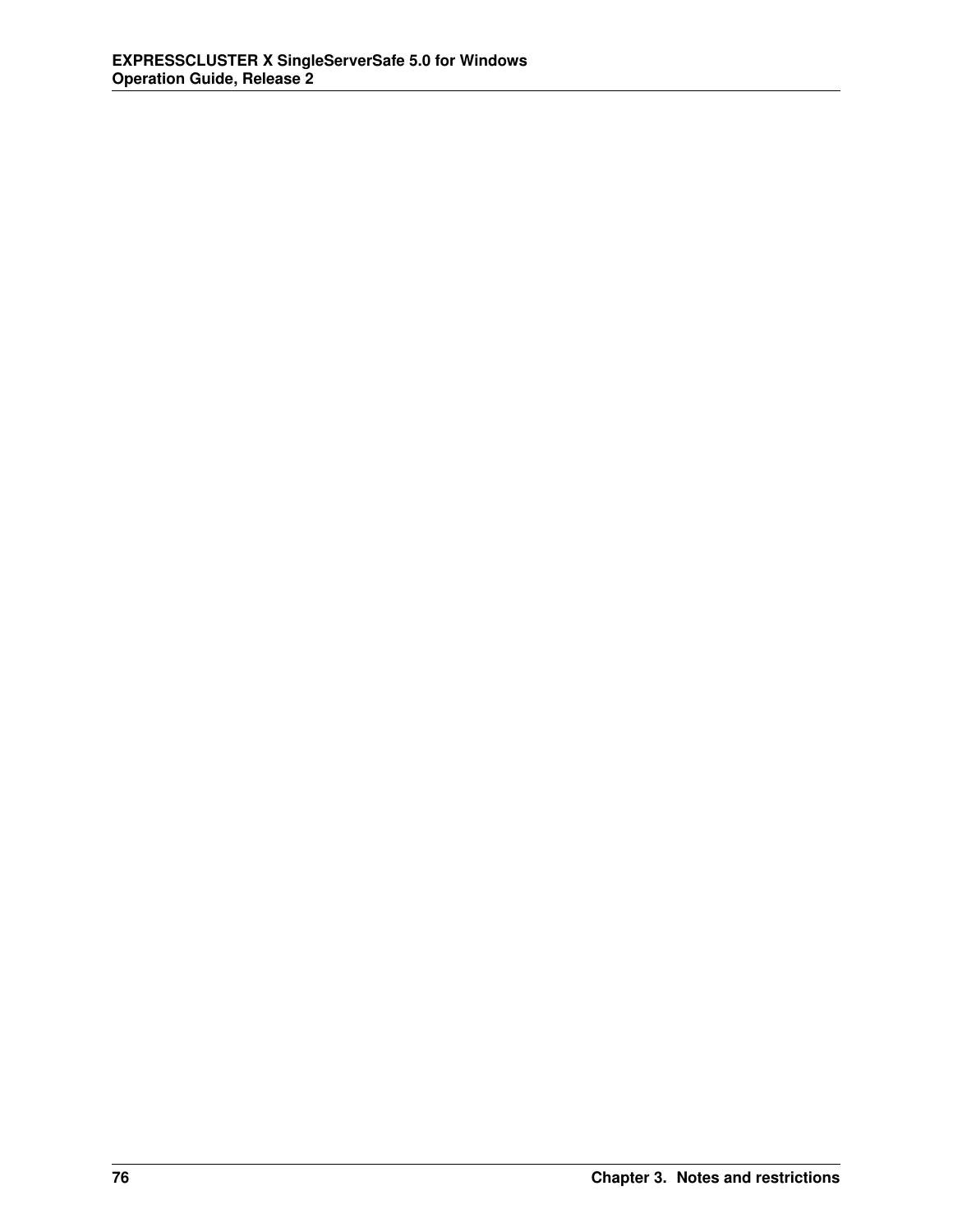## **CHAPTER**

## **ERROR MESSAGES**

This chapter provides information on error messages you might encounter when operating EXPRESSCLUSTER X SingleServerSafe.

This chapter covers:

- [4.1.](#page-81-0) *[Messages during setup](#page-81-0)*
- [4.2.](#page-82-0) *[Messages reported by event log and alert](#page-82-0)*
- [4.3.](#page-146-0) *[Driver event log messages](#page-146-0)*
- [4.4.](#page-147-0) *[Detailed information in activating and deactivating group resources](#page-147-0)*
- [4.5.](#page-149-0) *[Detailed information of monitor resource errors](#page-149-0)*
- [4.6.](#page-172-0) *[STOP codes list of disk RW monitor resources](#page-172-0)*
- [4.7.](#page-173-0) *[JVM monitor resource log output messages](#page-173-0)*
- [4.8.](#page-186-0) *[STOP codes list of user space monitor resources](#page-186-0)*
- [4.9.](#page-187-0) *[Details on checking cluster configuration data](#page-187-0)*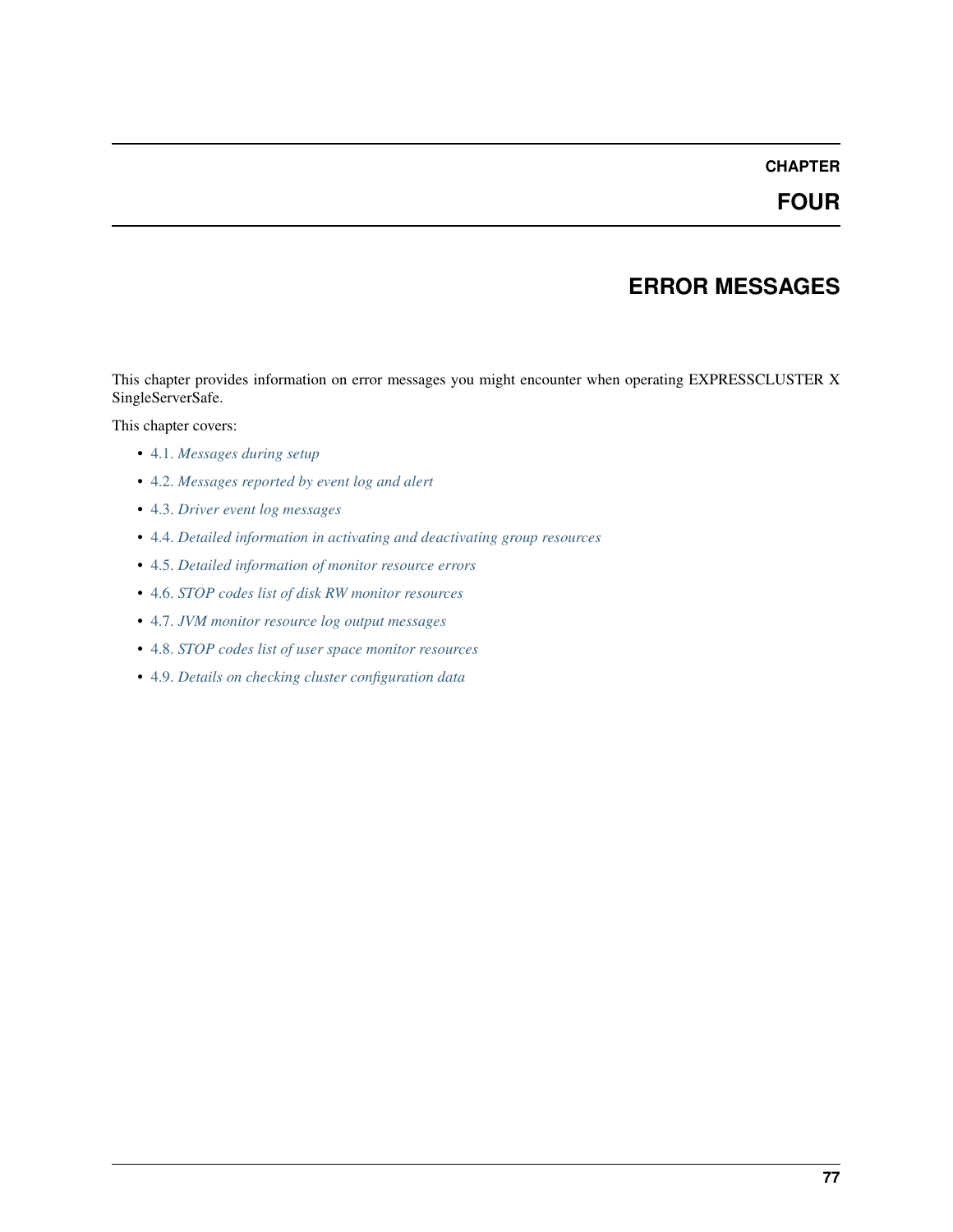# <span id="page-81-0"></span>**4.1 Messages during setup**

| Module Type | <b>Error Message</b>                | Solution                                                                                                       |
|-------------|-------------------------------------|----------------------------------------------------------------------------------------------------------------|
| setup       | Previous version of EXPRESS-        | Uninstall the previous version of EXPRESSCLUSTER,                                                              |
|             | CLUSTER is installed.<br>$Up-$      | and then try installing again.                                                                                 |
|             | grading from this version is not    |                                                                                                                |
|             | supported. Install after unin-      |                                                                                                                |
|             | stalling the previous version of    |                                                                                                                |
|             | EXPRESSCLUSTER.                     |                                                                                                                |
| setup       | The SNMP service is running.        | Select Yes to stop the SNMP service automatically and                                                          |
|             | You need to stop the SNMP ser-      | continue the installation. Or, select No to cancel the                                                         |
|             | vice before you perform unin-       | installation, manually stop the SNMP service and then                                                          |
|             | stallation. Do you want to stop     | perform installation again.                                                                                    |
|             | the SNMP service now?               |                                                                                                                |
| setup       |                                     |                                                                                                                |
|             | Setup has failed.                   | - Check the system requirements, setup procedures and<br>notes described in the manual, and make sure they are |
|             | Error code: xxx                     | followed.                                                                                                      |
|             |                                     |                                                                                                                |
|             |                                     | - If other application is running, terminate it.                                                               |
|             |                                     | - Install again after restarting the OS.                                                                       |
| setup       |                                     |                                                                                                                |
|             | Setup has failed(xxx).              | - Check the system requirements, setup procedures and                                                          |
|             | Error code: xxx                     | notes described in the manual, and make sure these                                                             |
|             |                                     | requirements are followed.                                                                                     |
|             | Please reboot the system and        | - If other application is running, terminate it.                                                               |
|             | try again.                          | - Install again after starting the OS again.                                                                   |
|             |                                     |                                                                                                                |
| setup       | Unsupported environment.            | Install in the environment where the system require-                                                           |
|             |                                     | ments are met.                                                                                                 |
| setup       | Cannot perform uninstallation       | Stop all EXPRESSCLUSTER services, and then per-                                                                |
|             | because there is one or more        | form uninstallation.                                                                                           |
|             | EXPRESSCLUSTER services             |                                                                                                                |
|             | still running.<br>Stop all EX-      |                                                                                                                |
|             | PRESSCLUSTER services be-           |                                                                                                                |
|             | fore you restart uninstallation.    |                                                                                                                |
| setup       | Failed to start the installer. (er- |                                                                                                                |
|             | rcode: xxx)                         | - Check the system requirements, setup procedures and                                                          |
|             |                                     | notes described in the manual, and make sure they are<br>followed.                                             |
|             |                                     |                                                                                                                |
|             |                                     | - If other application is running, terminate it.                                                               |
|             |                                     | - The installer file may be corrupted or missing. Check                                                        |
|             |                                     | it.                                                                                                            |
| setup       |                                     |                                                                                                                |
|             | Internal error.                     | - Check the system requirements, setup procedures and                                                          |
|             | (xxx)                               | notes described in the manual, and make sure they are                                                          |
|             |                                     | followed.                                                                                                      |
|             |                                     | - If other application is running, terminate it.                                                               |
|             |                                     |                                                                                                                |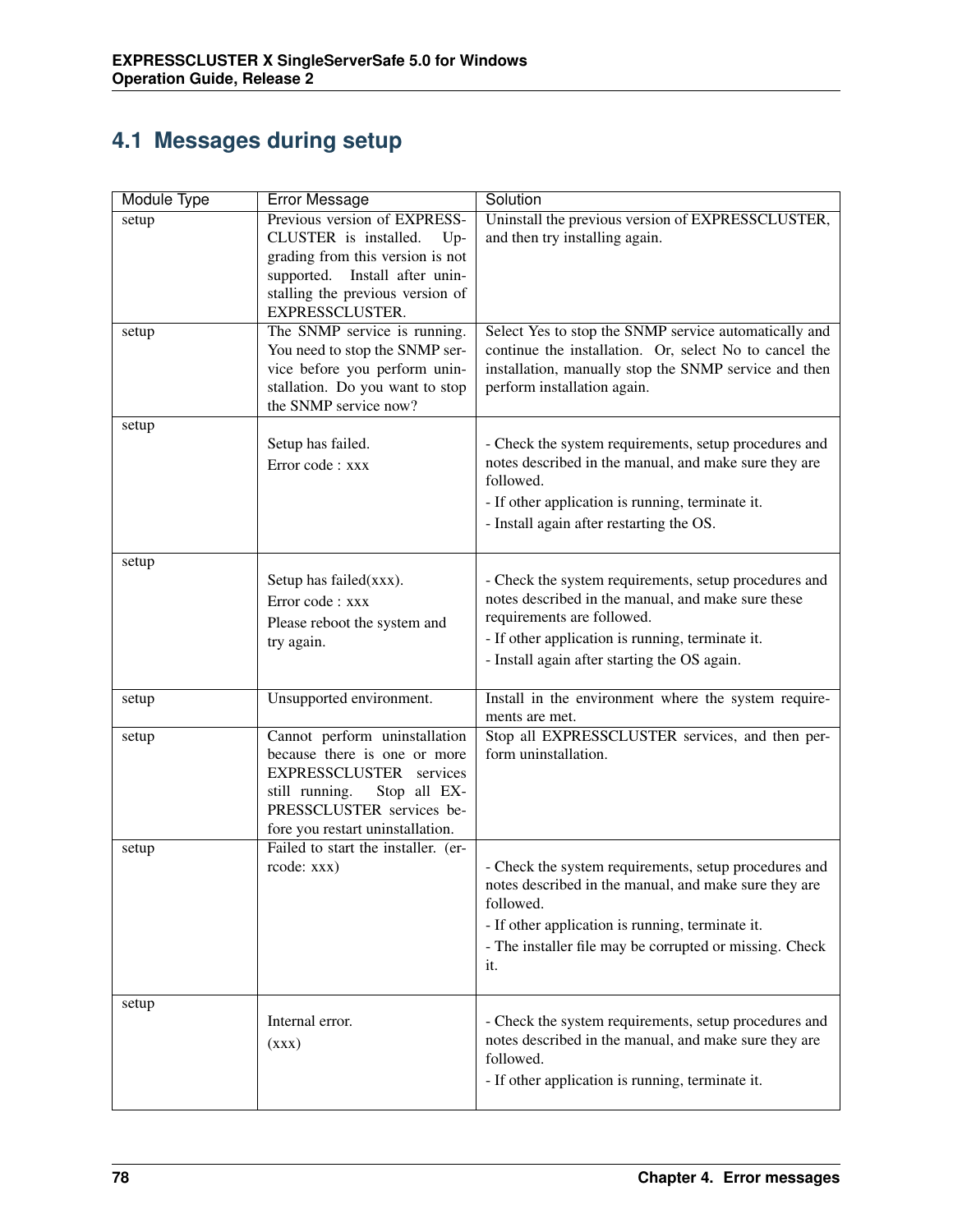## <span id="page-82-0"></span>**4.2 Messages reported by event log and alert**

These are the messages reported by applications, event logs, and alert logs of the Cluster WebUI. Messages with o in the columns of Alert, Eventlog and Userlog are recorded in each log. The following shows how to refer the logs:

| Log Name  | How to refer                         | <b>File Name</b>             |
|-----------|--------------------------------------|------------------------------|
| Alert     | Output to the Alert Logs of the      | alertlog.alt                 |
|           | Cluster WebUI. Logs can be col-      |                              |
|           | lected by using the log collec-      |                              |
|           | tion tool.                           |                              |
| Event log | Output to the Event Viewer (ap-      |                              |
|           | plication log) of the OS. Col-       | AppEvent.Evt                 |
|           | lect logs by using the log col-      | SysEvent.Evt                 |
|           | lection tool. The source of the      |                              |
|           | event is "EXPRESSCLUSTER             |                              |
|           | X." Logs can be collected by us-     |                              |
|           | ing the log collection tool. Note    |                              |
|           | because they are collected in        |                              |
|           | the binary format with the file      |                              |
|           | names in the right column, it is     |                              |
|           | necessary to open the files us-      |                              |
|           | ing Event Viewer in the environ-     |                              |
|           | ment where EXPRESSCLUS-              |                              |
|           | TER is set up to refer to the in-    |                              |
|           | formation.                           |                              |
| User log  | These are the logs with text for-    | user $log.$ {00 - 02}. $log$ |
|           | mat, in which detail information     |                              |
|           | is recorded. They are output in      |                              |
|           | the "userlog. ${00 - 02}$ .log" file |                              |
|           | in the log folder of the logs col-   |                              |
|           | lected by using the log collec-      |                              |
|           | tion tool.                           |                              |

Messages with "o" in the Mail Report column will be sent as e-mail by EXPRESSCLUSTER X Alert Service.

Messages with "o" in the SNMP Trap column will be sent as SNMP trap.

"Report Settings" are settings of when linking to the ESMPRO Agent. In "Alive," the ESMPRO Agent performs the Alert report. In "Manager," alerts are output to the ESMPRO Agent. For details, see the manual of the ESMPRO Agent.

For Mail Alert and SNMP Trap sending, refer to "Alert Service tab" of "Cluster properties" in "Other setting details" in the "EXPRESSCLUSTER X SingleServerSafe Configuration Guide".

The report settings in "Alert Service tab" of "Cluster properties" in "Other setting details" in the "EXPRESSCLUSTER X SingleServerSafe Configuration Guide" cannot be configured for any message marked with x.

If the "o" mark is shown in the Message Topic column, the message on that row is reported when Amazon SNS linkage function is enabled.

For details of Amazon SNS linkage function, see "EXPRESSCLUSTER X SingleServerSafe Configuration Guide" - "Other setting details" - "Cluster properties" - "Cloud tab".

In the table below, each number indicates the following:

[1]Alert, [2]Eventlog, [3]Userlog, [4]Mail Report, [5]SNMP Trap, [6]Alive, [7]Manager, [8]Message Topic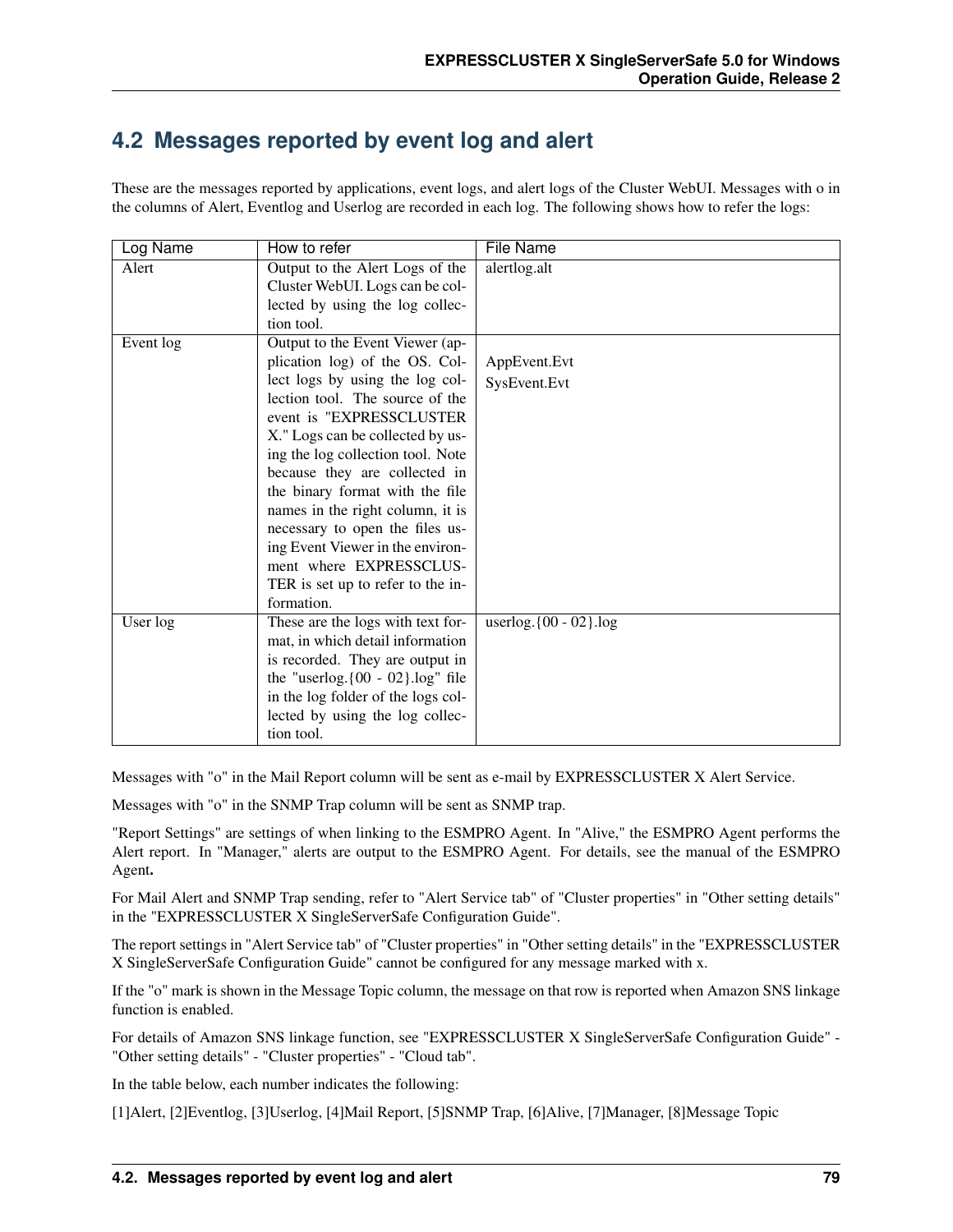| Module | Event       |                | Event Messages                                                                                                  | Description                                                      | Solution                                                                                                                                                                          | 1              | $\overline{2}$ | $\overline{3}$ | 4           | $\overline{5}$ | 6            | 7            | $\overline{8}$ |
|--------|-------------|----------------|-----------------------------------------------------------------------------------------------------------------|------------------------------------------------------------------|-----------------------------------------------------------------------------------------------------------------------------------------------------------------------------------|----------------|----------------|----------------|-------------|----------------|--------------|--------------|----------------|
| Type   | Type        | ID             |                                                                                                                 |                                                                  |                                                                                                                                                                                   |                |                |                |             |                |              |              |                |
| nm     | Information | $\mathbf{1}$   | The<br>server<br>$%1$ has been<br>started.                                                                      | Server up                                                        | $\sim$                                                                                                                                                                            | $\mathbf 0$    | $\mathbf{O}$   |                |             |                |              |              |                |
| nm     | Information | $\overline{2}$ | The<br>server<br>$%1$ has been<br>stopped.                                                                      | Server down                                                      | down<br>Server<br>detected.<br>was<br>Remove<br>the<br>failures of the<br>and<br>server<br>then return the<br>server to the<br>cluster.                                           | $\overline{O}$ | $\mathbf{O}$   |                | $\mathbf O$ | $\mathbf O$    | $\mathbf{o}$ | $\mathbf{O}$ | $\mathbf{o}$   |
| nm     | Information | $\overline{3}$ | The<br>resource<br>of<br>%2<br>the<br>server %1 has<br>been started.                                            | Resource up                                                      | $\overline{a}$                                                                                                                                                                    |                |                | $\mathbf{o}$   |             |                |              |              |                |
| nm     | Error       | $\overline{4}$ | The<br>resource<br>%2<br>of<br>the<br>server %1 has<br>an error.                                                | Resource<br>abnormally                                           | An<br>of<br>error<br>the<br>resource<br>detected.<br>was<br>Refer to the<br>event logs of<br>the appropriate<br>resource.                                                         |                |                | $\mathbf{o}$   |             |                |              |              |                |
| nm     | Information | $\overline{5}$ | The<br>resource<br>%2<br>of<br>the<br>server %1 has<br>been recovered<br>to the normal<br>status.               | Resource<br>recover                                              |                                                                                                                                                                                   |                |                | $\mathbf{O}$   |             |                |              |              |                |
| nm     | Error       | 6              | The<br>resource<br>%2<br>of<br>the<br>server %1<br>is<br>unknown.                                               | Resource<br>unknown                                              | Check<br>the<br>cluster<br>con-<br>figuration<br>data.                                                                                                                            | $\overline{O}$ | $\mathbf{O}$   |                |             |                |              | $\mathbf{o}$ |                |
| nm     | Error       | $\overline{7}$ | Network<br>par-<br>tition<br>was<br>detected. Shut<br>down<br>the<br>server %1 to<br>protect data.              | Network parti-<br>tion detected                                  | No<br>heartbeat<br>resources<br>can<br>be used. Make<br>sure there is<br>in<br>error<br>no<br>network<br>the<br>adapter<br>and<br>network<br>the<br>is<br>correctly<br>connected. | $\overline{O}$ | $\mathbf{O}$   | $\mathbf{O}$   |             |                | $\mathbf O$  | $\mathbf O$  |                |
| nm     | Error       | 8              | An error oc-<br>curred<br>while<br>confirming<br>network<br>the<br>partition. Shut<br>down<br>the<br>server %1. | It was not pos-<br>sible to check<br>for a network<br>partition. | Refer to the<br>event logs to<br>check whether<br>an error has<br>occurred in a<br>resource.                                                                                      | $\mathbf{O}$   | $\mathbf{o}$   | $\mathbf{O}$   |             |                | $\mathbf{o}$ | $\mathbf{O}$ |                |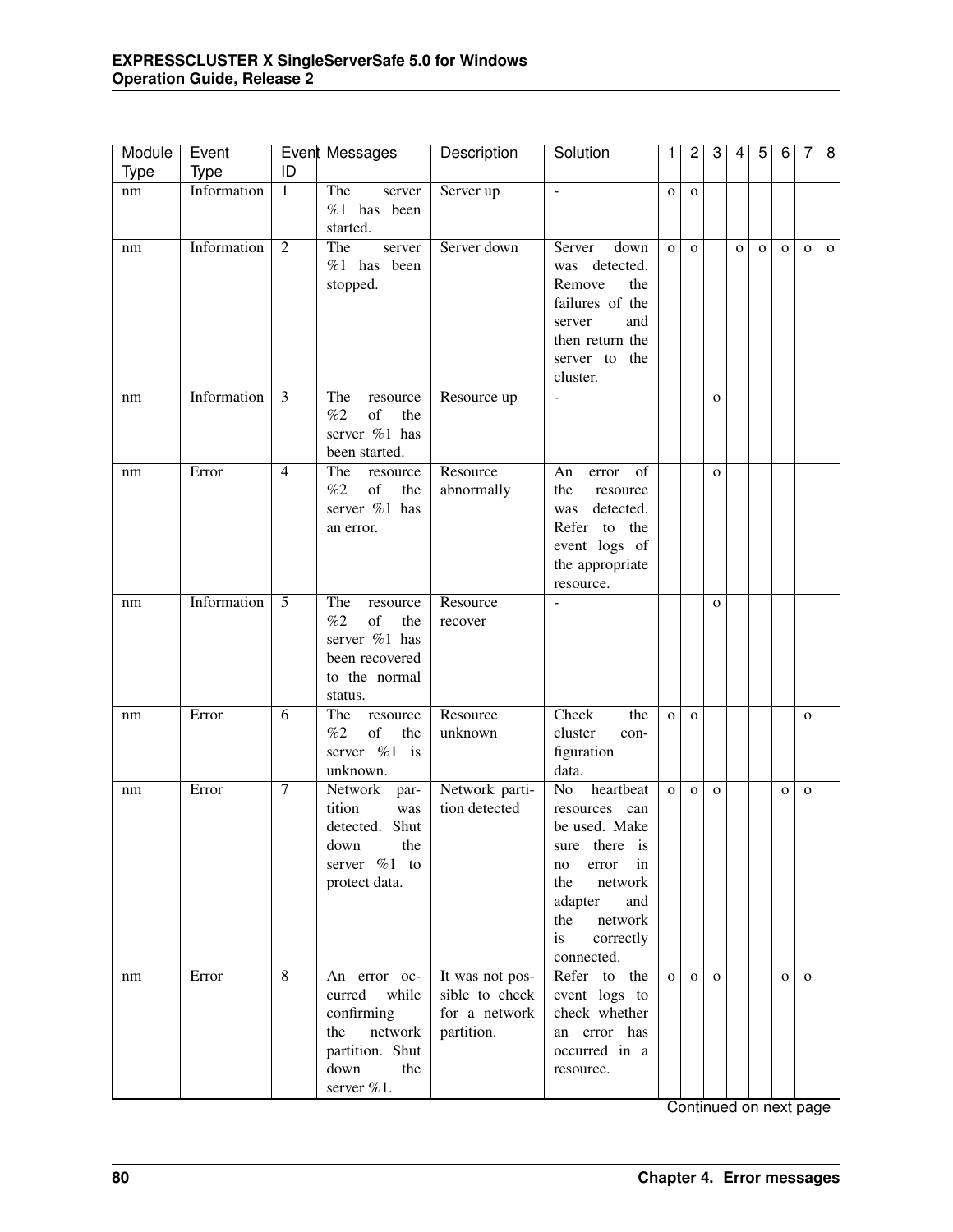| Module | Event       |                 | Event Messages                                                                                                                                                                     | Description                            | Solution                                                                                                                                                                       | 1            | $\overline{2}$ | 3            | 4 | 5 | 6           | 7            | $\overline{\mathbf{8}}$ |
|--------|-------------|-----------------|------------------------------------------------------------------------------------------------------------------------------------------------------------------------------------|----------------------------------------|--------------------------------------------------------------------------------------------------------------------------------------------------------------------------------|--------------|----------------|--------------|---|---|-------------|--------------|-------------------------|
| Type   | <b>Type</b> | ID              |                                                                                                                                                                                    |                                        |                                                                                                                                                                                |              |                |              |   |   |             |              |                         |
| nm     | Error       | $\overline{9}$  | An<br>error<br>occurred<br>in<br>confirming<br>network<br>the<br>partition.<br>To<br>avoid failover<br>multiple<br>on<br>the<br>servers,<br>%1<br>server<br>suspended<br>failover. | Failover hold                          | Refer<br>to<br>the<br>event logs to<br>check whether<br>an error has<br>occurred in a<br>resource.                                                                             | $\mathbf{O}$ | $\mathbf{O}$   | $\mathbf{O}$ |   |   | $\mathbf O$ | $\mathbf{O}$ |                         |
| nm     | Information | 10              | The<br>server<br>%1<br>canceled<br>the<br>pending<br>failover.                                                                                                                     | Failover<br>hold<br>cancel             | $\blacksquare$                                                                                                                                                                 | $\mathbf O$  | $\mathbf{O}$   | $\mathbf{o}$ |   |   |             |              |                         |
| nm     | Error       | 11              | Shut<br>down<br>the server %1.<br>$(reason: \%2)$                                                                                                                                  | Server<br>shut-<br>down                | heartbeat<br>No<br>resources can<br>be used. Make<br>sure there is<br>error<br>in<br>no<br>network<br>the<br>adapter<br>and<br>network<br>the<br>is<br>correctly<br>connected. | $\mathbf{o}$ | $\mathbf{o}$   |              |   |   | $\mathbf O$ | $\mathbf{O}$ |                         |
| nm     | Error       | 12              | Cluster<br>ser-<br>vice<br>will<br>stopped.<br>be<br>$(reason: \% 1)$                                                                                                              | Cluster service<br>stopping            | Check<br>the<br>fol-<br>cause<br>lowing<br>the<br>message.                                                                                                                     | $\mathbf O$  | $\mathbf{o}$   |              |   |   |             | $\mathbf{O}$ |                         |
| nm     | Warning     | 13              | The combina-<br>tion of the net-<br>work partition<br>resources is in-<br>valid.<br>(server<br>name: $%1$ )                                                                        | NP<br>resource<br>combination<br>error | the<br>Check<br>cluster<br>con-<br>figuration<br>data.                                                                                                                         | $\mathbf O$  | $\mathbf{o}$   |              |   |   |             | $\mathbf{O}$ |                         |
| nm     | Error       | 14              | The status of<br>heartbeat %1 is<br>abnormal.                                                                                                                                      | Heartbeat<br>abnormally                | Make<br>sure<br>there<br>is<br>no<br>in<br>the<br>error<br>network<br>adapter<br>and<br>network<br>the<br>is<br>correctly<br>connected.                                        | 0            | $\mathbf{O}$   |              |   |   | o           | $\mathbf{O}$ |                         |
| nm     | Information | $\overline{15}$ | The heartbeat<br>$%1$ has been<br>recovered<br>to<br>the<br>normal<br>status.                                                                                                      | Heartbeat<br>recovered                 | $\overline{a}$                                                                                                                                                                 | $\mathbf O$  | $\mathbf{O}$   |              |   |   |             |              |                         |

Table 4.3 – continued from previous page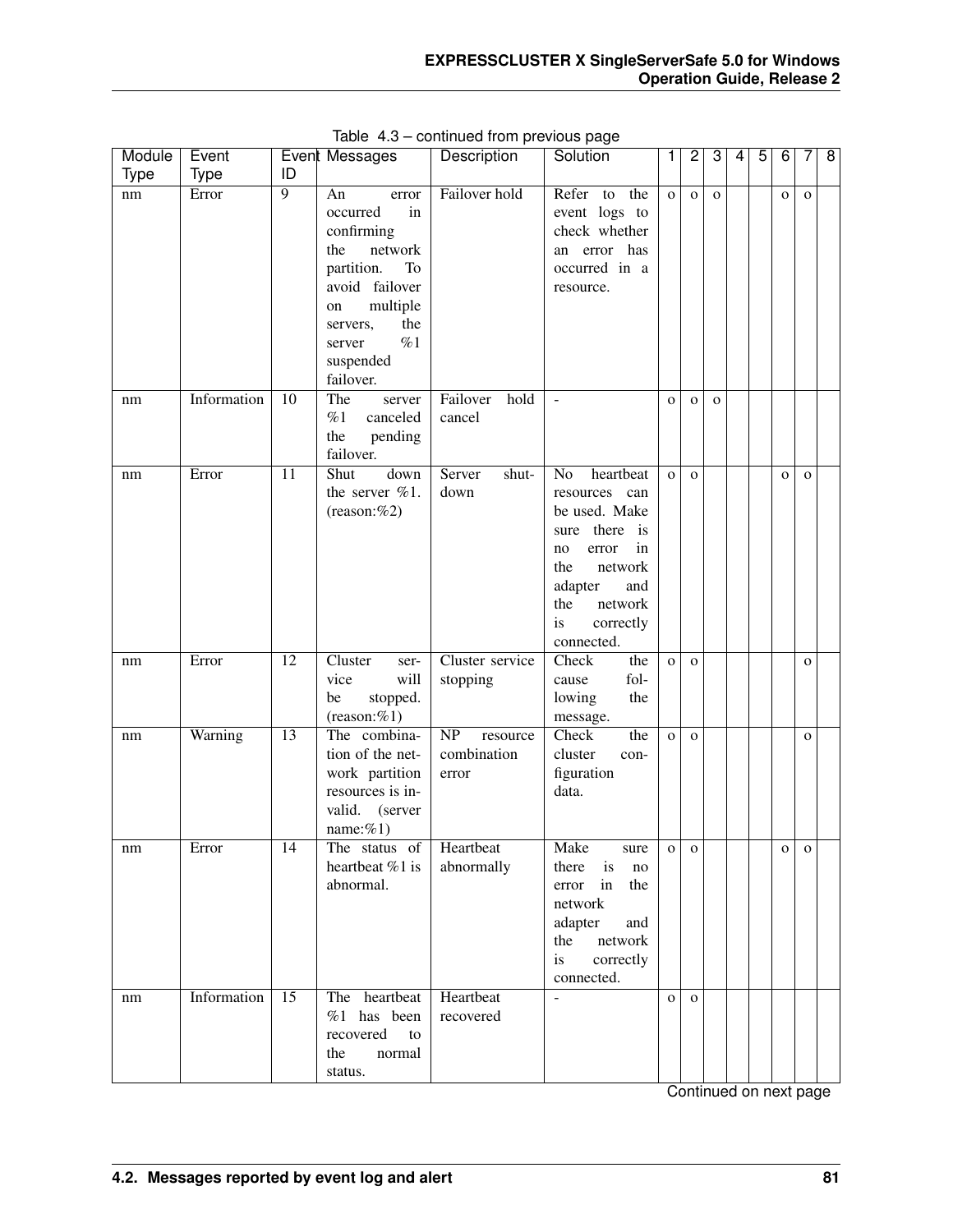| Module      | Event       |    | Event Messages                                                                                                                                                                                                    | Description                                                      | Solution                                                                                                                                                      | 1              | $\overline{c}$ | 3            | 4 | $\overline{5}$ | $\overline{6}$ | 7            | $\overline{8}$ |
|-------------|-------------|----|-------------------------------------------------------------------------------------------------------------------------------------------------------------------------------------------------------------------|------------------------------------------------------------------|---------------------------------------------------------------------------------------------------------------------------------------------------------------|----------------|----------------|--------------|---|----------------|----------------|--------------|----------------|
| <b>Type</b> | <b>Type</b> | ID |                                                                                                                                                                                                                   |                                                                  |                                                                                                                                                               |                |                |              |   |                |                |              |                |
| nm          | Error       | 16 | The<br>network                                                                                                                                                                                                    | Network                                                          | Refer<br>to<br>the                                                                                                                                            | $\mathbf{o}$   | $\mathbf{O}$   |              |   |                | $\mathbf{o}$   | $\mathbf O$  |                |
|             |             |    | partition %2 of                                                                                                                                                                                                   | partition                                                        | event logs to                                                                                                                                                 |                |                |              |   |                |                |              |                |
|             |             |    | the server %1                                                                                                                                                                                                     | abnormally                                                       | check whether                                                                                                                                                 |                |                |              |   |                |                |              |                |
|             |             |    | has an error.                                                                                                                                                                                                     |                                                                  | an error has                                                                                                                                                  |                |                |              |   |                |                |              |                |
|             |             |    |                                                                                                                                                                                                                   |                                                                  | occurred in a                                                                                                                                                 |                |                |              |   |                |                |              |                |
|             |             |    |                                                                                                                                                                                                                   |                                                                  | resource.                                                                                                                                                     |                |                |              |   |                |                |              |                |
| nm          | Information | 17 | The<br>network                                                                                                                                                                                                    | Network parti-                                                   | $\bar{\phantom{a}}$                                                                                                                                           | $\mathbf{o}$   | $\mathbf{O}$   |              |   |                |                |              |                |
|             |             |    | partition<br>%2                                                                                                                                                                                                   | tion recovered                                                   |                                                                                                                                                               |                |                |              |   |                |                |              |                |
|             |             |    | of the server                                                                                                                                                                                                     |                                                                  |                                                                                                                                                               |                |                |              |   |                |                |              |                |
|             |             |    | %1<br>has been                                                                                                                                                                                                    |                                                                  |                                                                                                                                                               |                |                |              |   |                |                |              |                |
|             |             |    | recovered<br>to                                                                                                                                                                                                   |                                                                  |                                                                                                                                                               |                |                |              |   |                |                |              |                |
|             |             |    | the<br>normal                                                                                                                                                                                                     |                                                                  |                                                                                                                                                               |                |                |              |   |                |                |              |                |
|             | Error       | 18 | status.<br>Failed to start                                                                                                                                                                                        | Resource start                                                   | Refer<br>the                                                                                                                                                  |                |                |              |   |                |                |              |                |
| nm          |             |    | the<br>resource                                                                                                                                                                                                   | failed                                                           | to<br>event logs to                                                                                                                                           | $\overline{O}$ | $\mathbf{O}$   |              |   |                | $\mathbf{o}$   | $\mathbf{o}$ |                |
|             |             |    | %1.<br>Server                                                                                                                                                                                                     |                                                                  | check whether                                                                                                                                                 |                |                |              |   |                |                |              |                |
|             |             |    | name:%2                                                                                                                                                                                                           |                                                                  | an error has                                                                                                                                                  |                |                |              |   |                |                |              |                |
|             |             |    |                                                                                                                                                                                                                   |                                                                  | occurred in a                                                                                                                                                 |                |                |              |   |                |                |              |                |
|             |             |    |                                                                                                                                                                                                                   |                                                                  | resource.                                                                                                                                                     |                |                |              |   |                |                |              |                |
| nm          | Information | 19 | Waiting<br>for                                                                                                                                                                                                    | Waiting<br>for                                                   |                                                                                                                                                               | $\mathbf{o}$   | $\mathbf{O}$   |              |   |                |                |              |                |
|             |             |    | servers to start                                                                                                                                                                                                  | servers to start                                                 |                                                                                                                                                               |                |                |              |   |                |                |              |                |
|             |             |    | up has<br>been                                                                                                                                                                                                    | up has been                                                      |                                                                                                                                                               |                |                |              |   |                |                |              |                |
|             |             |    | canceled.                                                                                                                                                                                                         | canceled.                                                        |                                                                                                                                                               |                |                |              |   |                |                |              |                |
| nm          | Error       | 20 | Network<br>par-                                                                                                                                                                                                   | Network parti-                                                   | heartbeat<br>No                                                                                                                                               | $\overline{O}$ | $\mathbf{O}$   | $\mathbf{o}$ |   |                |                |              |                |
|             |             |    | tition<br>was                                                                                                                                                                                                     | tion detected                                                    | resources can                                                                                                                                                 |                |                |              |   |                |                |              |                |
|             |             |    | detected. Shut                                                                                                                                                                                                    |                                                                  | be used. Make                                                                                                                                                 |                |                |              |   |                |                |              |                |
|             |             |    | the<br>down                                                                                                                                                                                                       |                                                                  | there is<br>sure                                                                                                                                              |                |                |              |   |                |                |              |                |
|             |             |    |                                                                                                                                                                                                                   |                                                                  | in<br>error<br>no                                                                                                                                             |                |                |              |   |                |                |              |                |
|             |             |    | the cluster ser-                                                                                                                                                                                                  |                                                                  | network<br>the                                                                                                                                                |                |                |              |   |                |                |              |                |
|             |             |    |                                                                                                                                                                                                                   |                                                                  | and                                                                                                                                                           |                |                |              |   |                |                |              |                |
|             |             |    |                                                                                                                                                                                                                   |                                                                  |                                                                                                                                                               |                |                |              |   |                |                |              |                |
|             |             |    |                                                                                                                                                                                                                   |                                                                  |                                                                                                                                                               |                |                |              |   |                |                |              |                |
|             |             |    |                                                                                                                                                                                                                   |                                                                  |                                                                                                                                                               |                |                |              |   |                |                |              |                |
|             |             |    |                                                                                                                                                                                                                   |                                                                  |                                                                                                                                                               |                |                |              |   |                |                |              |                |
|             |             |    |                                                                                                                                                                                                                   |                                                                  |                                                                                                                                                               |                |                |              |   |                |                |              |                |
|             |             |    |                                                                                                                                                                                                                   |                                                                  |                                                                                                                                                               |                |                |              |   |                |                |              |                |
|             |             |    |                                                                                                                                                                                                                   |                                                                  |                                                                                                                                                               |                |                |              |   |                |                |              |                |
|             |             |    |                                                                                                                                                                                                                   |                                                                  |                                                                                                                                                               |                |                |              |   |                |                |              |                |
|             |             |    |                                                                                                                                                                                                                   |                                                                  |                                                                                                                                                               |                |                |              |   |                |                |              |                |
|             |             |    |                                                                                                                                                                                                                   |                                                                  |                                                                                                                                                               |                |                |              |   |                |                |              |                |
|             |             |    |                                                                                                                                                                                                                   |                                                                  |                                                                                                                                                               |                |                |              |   |                |                |              |                |
|             |             |    |                                                                                                                                                                                                                   |                                                                  |                                                                                                                                                               |                |                |              |   |                |                |              |                |
| nm          | Error       | 21 | server %1 for<br>vice to protect<br>data.<br>An error oc-<br>when<br>curred<br>checking<br>for<br>network<br>a<br>partition. Shut<br>down<br>the<br>server %1 for<br>the cluster ser-<br>vice to protect<br>data. | It was not pos-<br>sible to check<br>for a network<br>partition. | adapter<br>the<br>network<br>is<br>correctly<br>connected.<br>Refer to<br>the<br>event logs to<br>check whether<br>an error has<br>occurred in a<br>resource. | $\mathbf 0$    | $\mathbf{O}$   | $\mathbf O$  |   |                |                |              |                |

Table 4.3 – continued from previous page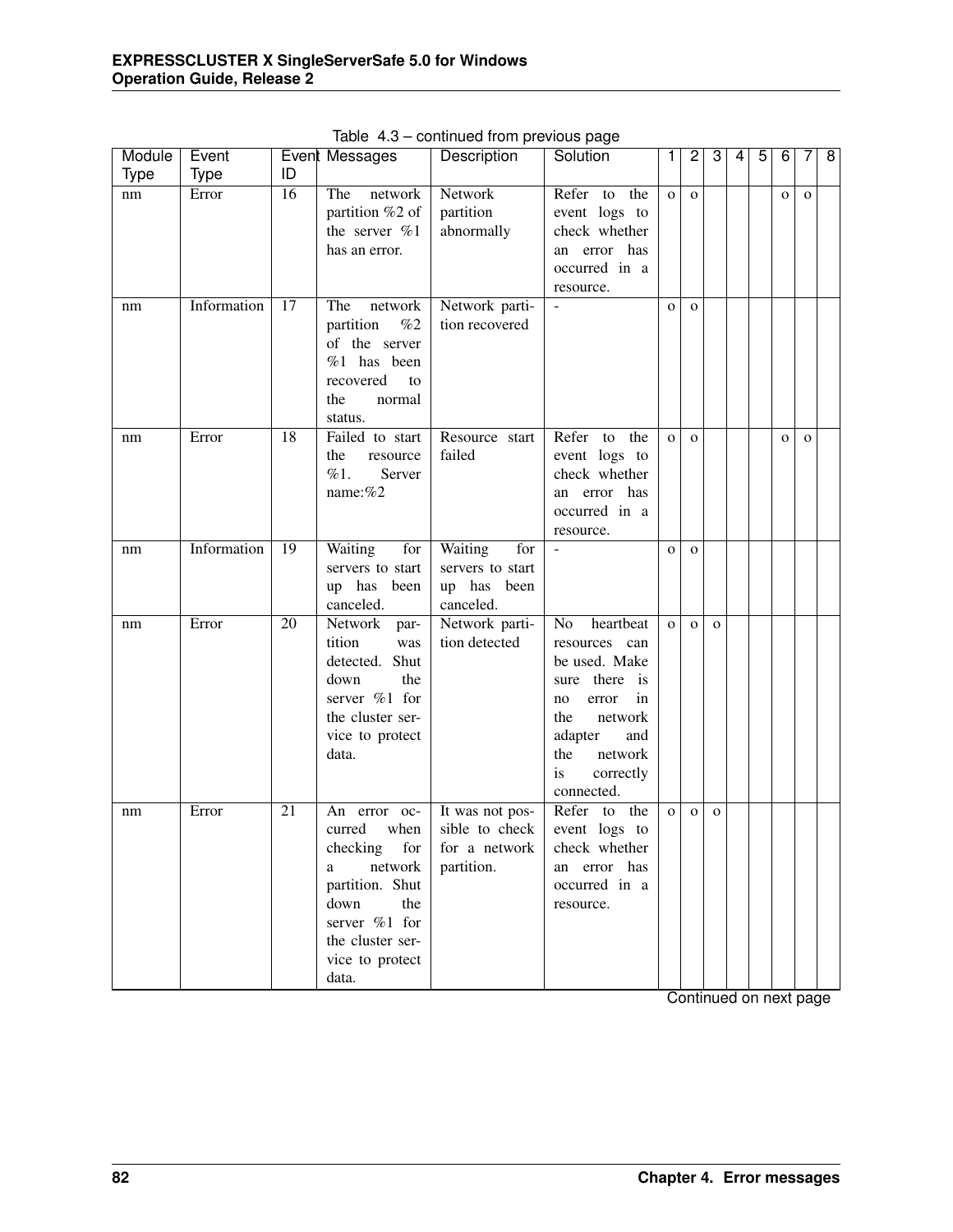| Module      | Event          |          | Event Messages                                                                                                                                                                                                        | Description                                                            | Solution                                                                                                                                                                                                                                        | 1                              | 2                            | 3                            | 4 | 5 | 6 | 7            | 8 |
|-------------|----------------|----------|-----------------------------------------------------------------------------------------------------------------------------------------------------------------------------------------------------------------------|------------------------------------------------------------------------|-------------------------------------------------------------------------------------------------------------------------------------------------------------------------------------------------------------------------------------------------|--------------------------------|------------------------------|------------------------------|---|---|---|--------------|---|
| <b>Type</b> | <b>Type</b>    | ID       |                                                                                                                                                                                                                       |                                                                        |                                                                                                                                                                                                                                                 |                                |                              |                              |   |   |   |              |   |
| nm<br>nm    | Error<br>Error | 22<br>23 | Network<br>par-<br>tition<br>was<br>detected.<br>Execute<br>ac-<br>$\text{tion}(\%1)$<br>on<br>the server %2<br>for the cluster<br>service<br>to<br>protect data.<br>An error oc-<br>curred<br>when<br>checking for a | Network parti-<br>tion<br>Can not net-<br>work partition<br>resolution | heartbeat<br>N <sub>o</sub><br>resources can<br>be used. Make<br>sure there is<br>in<br>error<br>no<br>the<br>network<br>adapter<br>and<br>network<br>the<br>is<br>correctly<br>connected.<br>Refer<br>to the<br>event logs to<br>check whether | $\overline{O}$<br>$\mathbf{o}$ | $\mathbf{O}$<br>$\mathbf{O}$ | $\mathbf{O}$<br>$\mathbf{O}$ |   |   |   |              |   |
|             |                |          | network parti-<br>Execute<br>tion.<br>$action(\%1)$<br>on the server<br>%2<br>for<br>the<br>cluster service<br>to protect data.                                                                                       |                                                                        | an error has<br>occurred in a<br>resource.                                                                                                                                                                                                      |                                |                              |                              |   |   |   |              |   |
| nm          | Error          | 24       | Execute<br>ac-<br>$\text{tion}(\%1)$<br>on<br>the server $\%2$ .<br>(reason: %3)                                                                                                                                      | Can not net-<br>work partition<br>resolution                           | heartbeat<br>No<br>resources can<br>be used. Make<br>there is<br>sure<br>in<br>error<br>no<br>the<br>network<br>adapter<br>and<br>the<br>network<br>is<br>correctly<br>connected.                                                               | $\overline{O}$                 | $\mathbf{O}$                 | $\mathbf{O}$                 |   |   |   |              |   |
| nm          | Warning        | 25       | The NP reso-<br>lution process<br>at the cluster<br>startup is dis-<br>abled.                                                                                                                                         | Network parti-<br>tion resolution<br>disabled                          | The NP reso-<br>lution process<br>at the cluster<br>startup is dis-<br>abled.                                                                                                                                                                   | $\mathbf{o}$                   | $\mathbf{O}$                 | $\mathbf{O}$                 |   |   |   |              |   |
| pm          | Information    | 501      | Cluster<br>ser-<br>vice<br>has<br>been<br>started<br>properly.                                                                                                                                                        | Cluster service<br>started                                             | $\overline{\phantom{a}}$                                                                                                                                                                                                                        | o                              | $\mathbf{O}$                 | $\mathbf O$                  |   |   |   |              |   |
| pm          | Information    | 502      | Cluster service<br>shutting<br>is<br>down.                                                                                                                                                                            | Cluster service<br>shutting down                                       | $\blacksquare$                                                                                                                                                                                                                                  | $\mathbf O$                    | $\mathbf 0$                  | $\mathbf 0$                  |   |   |   |              |   |
| pm          | Error          | 510      | Cluster service<br>already<br>has<br>been started.                                                                                                                                                                    | Cluster service<br>already started                                     | Check the sta-<br>tus of cluster<br>service.                                                                                                                                                                                                    | $\mathbf{o}$                   | $\mathbf 0$                  | $\mathbf{O}$                 |   |   |   | $\mathbf{o}$ |   |

Table 4.3 – continued from previous page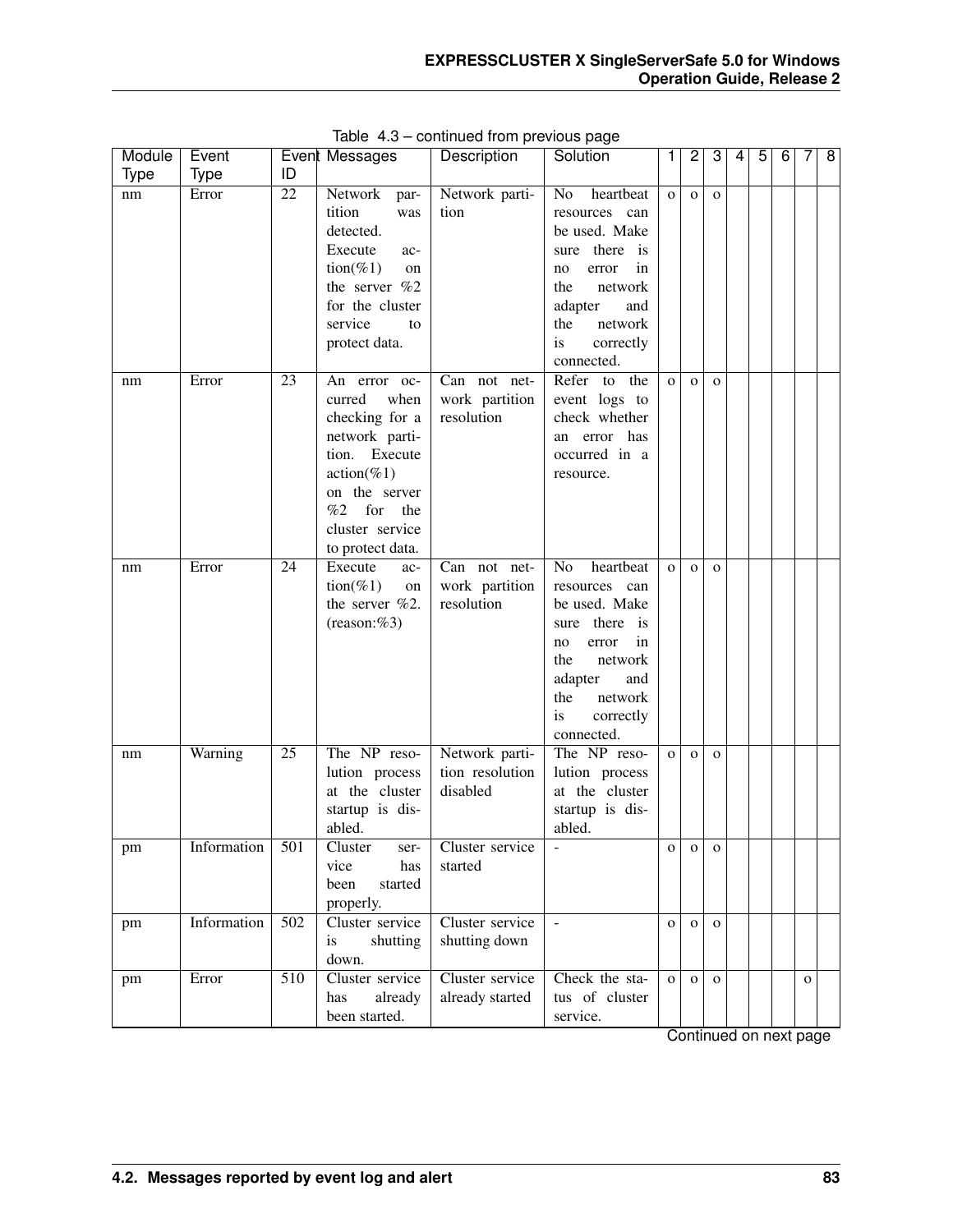| Module      | Event       |                  | Event Messages                                                                                          | Description                                                      | Solution                                                                                                                                                                                                                                                                                                                              | 1            | $\overline{2}$ | 3            | 4            | 5            | $\overline{6}$ | 7            | $\overline{8}$ |
|-------------|-------------|------------------|---------------------------------------------------------------------------------------------------------|------------------------------------------------------------------|---------------------------------------------------------------------------------------------------------------------------------------------------------------------------------------------------------------------------------------------------------------------------------------------------------------------------------------|--------------|----------------|--------------|--------------|--------------|----------------|--------------|----------------|
| <b>Type</b> | <b>Type</b> | ID               |                                                                                                         |                                                                  |                                                                                                                                                                                                                                                                                                                                       |              |                |              |              |              |                |              |                |
| pm          | Error       | $\overline{511}$ | Fatal error has<br>occurred in the<br>cluster service.                                                  | Critical<br>error<br>cluster<br>in<br>service                    | The<br>service<br>is not run by<br>with<br>user<br>a<br>required priv-<br>ilege or<br>the                                                                                                                                                                                                                                             | $\mathbf{o}$ | $\mathbf O$    | $\mathbf{O}$ | $\mathbf O$  | $\mathbf{o}$ |                | $\mathbf 0$  | $\mathbf{O}$   |
| pm          | Error       | 512              | An error is de-                                                                                         | problem<br>de-                                                   | system<br>may<br>not<br>be<br>able<br>operate<br>to<br>properly.<br>The<br>system                                                                                                                                                                                                                                                     | $\mathbf{O}$ | $\mathbf O$    | $\mathbf{o}$ |              |              |                | $\mathbf 0$  |                |
|             |             |                  | tected in xml<br>library.                                                                               | tected in xml<br>library                                         | not<br>be<br>may<br>able to operate<br>properly.                                                                                                                                                                                                                                                                                      |              |                |              |              |              |                |              |                |
| pm          | Error       | 513              | An error is de-<br>tected in con-<br>figuration file.                                                   | problem<br>de-<br>tected<br>in<br>configuration<br>file          | Check<br>the<br>cluster<br>con-<br>figuration<br>data.                                                                                                                                                                                                                                                                                | $\mathbf{O}$ | $\mathbf O$    | $\mathbf{O}$ | $\mathbf O$  | $\mathbf{o}$ |                | $\mathbf 0$  | $\mathbf{o}$   |
| pm          | Error       | 514              | Configuration<br>file does not<br>exist.                                                                | Configuration<br>file not exists                                 | Upload<br>the<br>cluster<br>con-<br>figuration<br>data.                                                                                                                                                                                                                                                                               | $\mathbf{O}$ | $\mathbf O$    | $\mathbf{O}$ |              |              |                | $\mathbf{o}$ |                |
| pm          | Error       | 515              | My host name<br>is not found in<br>configuration<br>file.                                               | $\overline{my}$ name not<br>found in con-<br>figuration file     | Check<br>the<br>cluster<br>con-<br>figuration<br>data.                                                                                                                                                                                                                                                                                | $\mathbf O$  | $\mathbf O$    | $\mathbf{o}$ |              |              |                | $\mathbf{o}$ |                |
| pm          | Warning     | $\overline{516}$ | The<br>recov-<br>ery action is<br>configured<br>to<br>from<br>change<br>an OS stop to<br>an OS restart. | Checking<br>the<br>configuration<br>of<br>cluster<br>properties. | $\overline{a}$                                                                                                                                                                                                                                                                                                                        | $\mathbf O$  | $\mathbf{O}$   | $\mathbf{o}$ |              |              |                |              |                |
| pm          | Error       | 520              | %1 process ter-<br>minated abnor-<br>mally.                                                             | exit<br>process<br>abnormally                                    | The<br>system<br>not<br>be<br>may<br>able to operate<br>properly.<br>The<br>abend<br>of<br>the<br>nm<br>process, which<br>does not affect<br>business<br>the<br>operation,<br>prevents<br>you<br>from stopping<br>the cluster. To<br>recover<br>from<br>it, restart the<br>OS by using<br>Cluster WebUI<br>or the clpdown<br>command. | $\mathbf{o}$ | $\mathbf{O}$   | $\mathbf{O}$ | $\mathbf{O}$ | $\mathbf{o}$ |                | $\mathbf 0$  | $\mathbf 0$    |

Table 4.3 – continued from previous page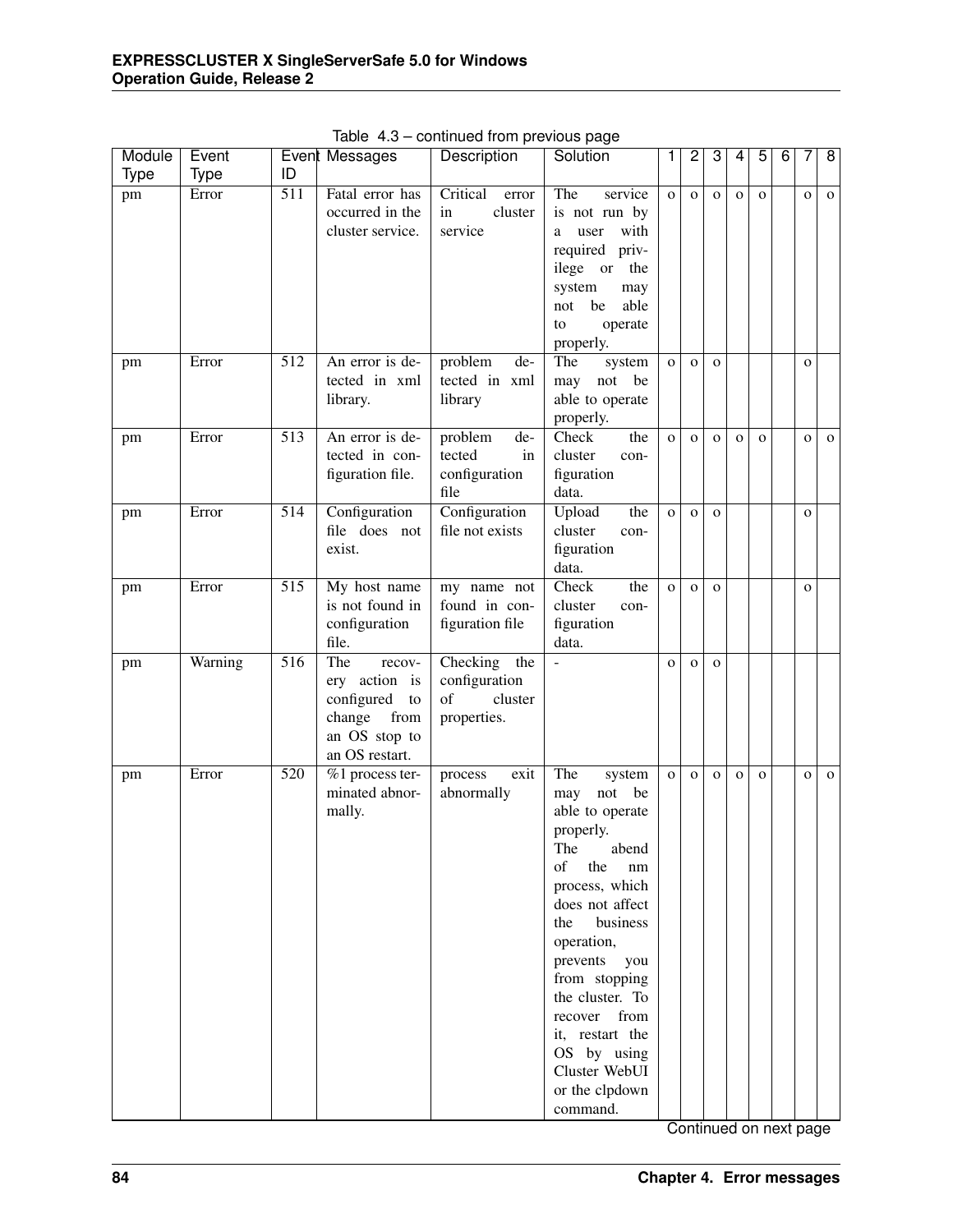| Module      | Event       |                  | Event Messages                                                                           | Description                                 | Solution                                                                                | 1              | $\overline{2}$ | $\overline{3}$ | 4            | $\overline{5}$ | $\overline{6}$ | 7            | $\overline{8}$ |
|-------------|-------------|------------------|------------------------------------------------------------------------------------------|---------------------------------------------|-----------------------------------------------------------------------------------------|----------------|----------------|----------------|--------------|----------------|----------------|--------------|----------------|
| <b>Type</b> | <b>Type</b> | ID               |                                                                                          |                                             |                                                                                         |                |                |                |              |                |                |              |                |
| pm          | Error       | 521              | The<br>cluster<br>service process<br>returned<br>an<br>error. (halting                   | Rc process exit<br>with error               | Deactivation<br>of group re-<br>may<br>sources<br>be failed. Take                       | $\mathbf{o}$   | $\mathbf{o}$   | $\mathbf{o}$   |              |                |                | $\mathbf{O}$ |                |
|             |             |                  | system)                                                                                  |                                             | appropriate<br>action<br>by<br>following<br>the<br>group resource<br>message.           |                |                |                |              |                |                |              |                |
| pm          | Error       | 522              | An error has<br>occurred while<br>initializing %1<br>process.<br>$(re-$<br>turn code:%2) | process init er-<br>ror                     | the<br>Check<br>of<br>cause<br>an<br>initialization<br>and<br>error<br>troubleshoot it. | $\overline{O}$ | $\mathbf{o}$   | $\mathbf O$    | $\mathbf{o}$ | $\mathbf{o}$   |                | $\mathbf{o}$ | $\mathbf{o}$   |
| pm          | Information | 523              | The<br>system<br>will be shut<br>down.                                                   | system halting                              |                                                                                         | $\mathbf 0$    | $\mathbf{O}$   | $\mathbf 0$    |              |                |                |              |                |
| pm          | Information | 524              | Cluster<br>ser-<br>vice will<br>be<br>stopped.                                           | Cluster service<br>stopping                 | $\overline{\phantom{a}}$                                                                | $\mathbf 0$    | $\mathbf{O}$   | $\mathbf{o}$   |              |                |                |              |                |
| pm          | Information | $\overline{525}$ | System will be<br>rebooted.                                                              | System reboot-<br>ing                       | $\blacksquare$                                                                          | $\mathbf O$    | $\mathbf O$    | $\mathbf{O}$   |              |                |                |              |                |
| pm          | Information | 526              | $\%1$<br>pro-<br>will<br>be<br>cess<br>restarted.                                        | Process restart-<br>ing                     | $\Box$                                                                                  | $\mathbf O$    | $\mathbf{O}$   | $\mathbf{O}$   |              |                |                |              |                |
| pm          | Information | 527              | Emergency<br>shutdown is in<br>progress.                                                 | Emergency<br>shutdown                       | $\equiv$                                                                                | $\mathbf O$    | $\mathbf{O}$   | $\mathbf{o}$   |              |                |                |              |                |
| pm          | Information | 528              | Generating<br>STOP error.                                                                | <b>Stop Error</b>                           | $\overline{\phantom{a}}$                                                                | $\mathbf O$    | $\mathbf{O}$   | $\mathbf{O}$   |              |                |                |              |                |
| pm          | Information | $\overline{529}$ | Generating<br>hardware reset.                                                            | <b>HW</b> reset                             | $\equiv$                                                                                | $\mathbf O$    | $\mathbf{O}$   | $\mathbf{o}$   |              |                |                |              |                |
| pm          | Information | 530              | There was a re-<br>quest to shut<br>down the sys-<br>tem from the<br>%1.                 | request of sys-<br>tem halt                 | $\overline{\phantom{a}}$                                                                | $\mathbf{o}$   | $\mathbf{O}$   | $\mathbf{O}$   |              |                |                |              |                |
| pm          | Information | 531              | There was a re-<br>quest to stop<br>cluster service<br>from the $%1$ .                   | request of clus-<br>ter service stop        | $\equiv$                                                                                | $\mathbf{O}$   | $\mathbf{o}$   | $\mathbf{O}$   |              |                |                |              |                |
| pm          | Information | 532              | There<br>was<br>a request to<br>reboot system<br>from the $%1$ .                         | request of sys-<br>tem reboot               | $\mathbf{r}$                                                                            | $\mathbf{O}$   | $\mathbf{O}$   | $\mathbf{O}$   |              |                |                |              |                |
| pm          | Information | 533              | There was a re-<br>quest to restart<br>cluster service<br>from the %1.                   | of<br>request<br>cluster service<br>restart | $\sim$                                                                                  | $\mathbf{O}$   | $\mathbf{o}$   | $\mathbf{O}$   |              |                |                |              |                |

Table 4.3 – continued from previous page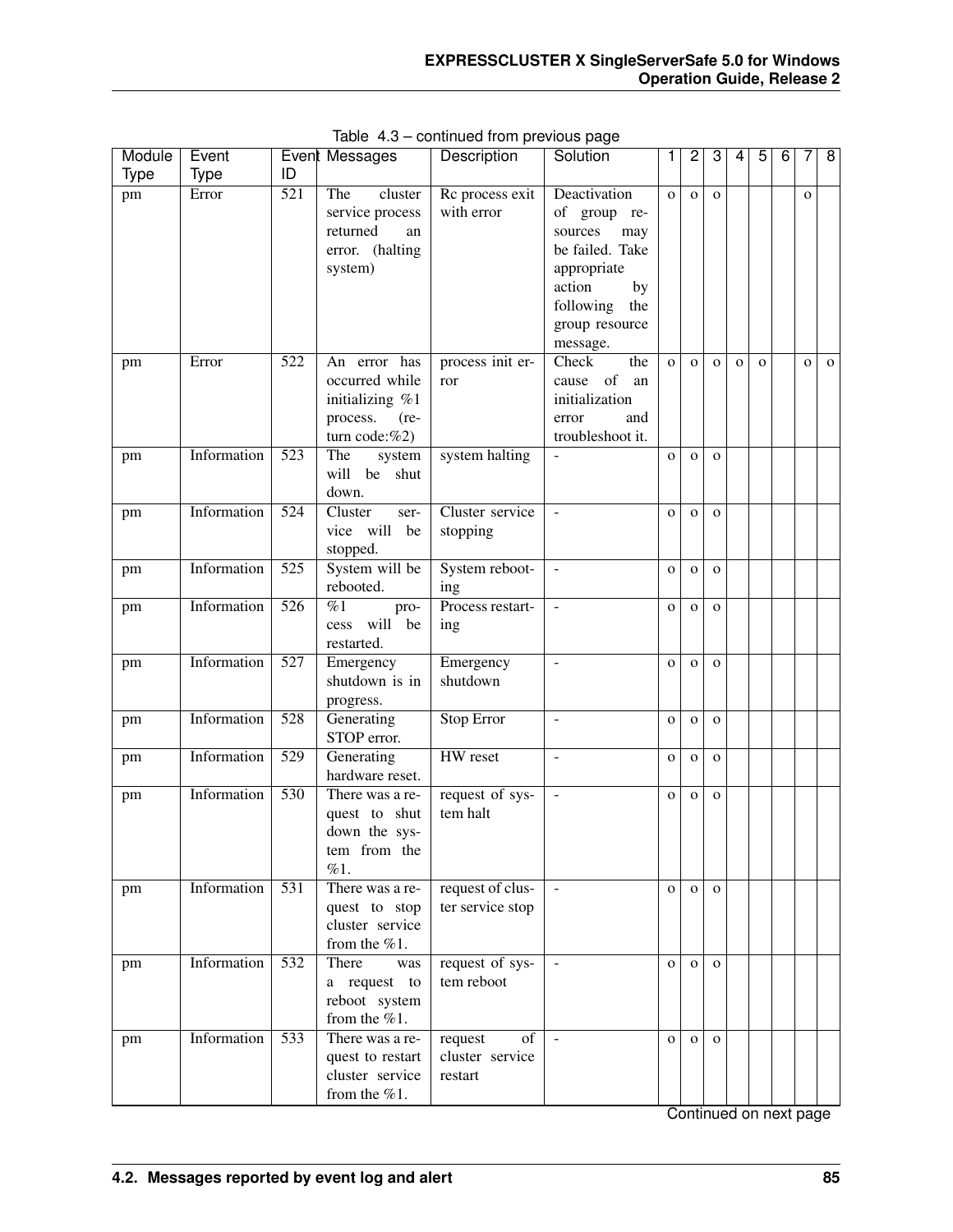| Module      | Event       |                  | Event Messages                                                                                                 | Description                                                                                     | Solution                                                                                    | 1            | $\overline{2}$ | 3            | 4 | 5 | 6 | 7            | $\overline{\mathbf{8}}$ |
|-------------|-------------|------------------|----------------------------------------------------------------------------------------------------------------|-------------------------------------------------------------------------------------------------|---------------------------------------------------------------------------------------------|--------------|----------------|--------------|---|---|---|--------------|-------------------------|
| <b>Type</b> | <b>Type</b> | ID               |                                                                                                                |                                                                                                 |                                                                                             |              |                |              |   |   |   |              |                         |
| pm          | Information | 534              | There<br>was<br>a request to<br>resume cluster<br>service<br>from<br>the $%1$ .                                | request of clus-<br>ter service re-<br>sume                                                     |                                                                                             | $\mathbf 0$  | $\mathbf{O}$   | $\mathbf{O}$ |   |   |   |              |                         |
| pm          | Information | 535              | There was a<br>request to sus-<br>pend<br>cluster<br>service<br>from<br>the $%1$ .                             | request of clus-<br>ter service sus-<br>pend                                                    | $\overline{\phantom{a}}$                                                                    | $\mathbf O$  | $\mathbf{O}$   | $\mathbf{O}$ |   |   |   |              |                         |
| pm          | Information | 536              | There<br>was<br>a request of<br>emergency<br>shutdown from<br>the $%1$ .                                       | of<br>request<br>emergency<br>shutdown                                                          | $\overline{\phantom{a}}$                                                                    | $\mathbf O$  | $\mathbf{O}$   | $\mathbf{O}$ |   |   |   |              |                         |
| pm          | Information | 537              | There was a re-<br>quest to gener-<br>ate STOP error<br>from the %1.                                           | $\overline{of}$<br>request<br>STOP error                                                        | $\frac{1}{2}$                                                                               | $\mathbf O$  | $\mathbf{O}$   | $\mathbf{O}$ |   |   |   |              |                         |
| pm          | Information | 538              | There was a re-<br>quest to gen-<br>erate hardware<br>reset from the<br>%1.                                    | request of HW<br>reset                                                                          | $\blacksquare$                                                                              | $\mathbf{o}$ | $\mathbf{O}$   | $\mathbf{O}$ |   |   |   |              |                         |
| pm          | Information | $\overline{540}$ | Requesting<br>shutdown<br>to<br>the automatic<br>running<br>con-<br>trol software.                             | shutdown<br>request to the<br>automatic run-<br>ning<br>control<br>software start               | $\sim$                                                                                      | $\mathbf{o}$ | $\mathbf{O}$   | $\mathbf{O}$ |   |   |   |              |                         |
| pm          | Information | 541              | Requesting<br>shutdown<br>(reboot) to the<br>automatic run-<br>ning<br>control<br>software.                    | shutdown<br>(reboot)<br>re-<br>quest to<br>the<br>automatic run-<br>ning<br>control<br>software | $\overline{\phantom{a}}$                                                                    | $\mathbf O$  | $\Omega$       | $\mathbf{O}$ |   |   |   |              |                         |
| pm          | Information | 542              | Shutdown<br>request to the<br>automatic run-<br>ning<br>control<br>software<br>is<br>completed.                | shutdown<br>request<br>to<br>the automatic<br>running<br>con-<br>software<br>trol<br>complete   |                                                                                             | $\mathbf O$  | $\mathbf{O}$   | $\mathbf{o}$ |   |   |   |              |                         |
| pm          | Error       | 543              | The automatic<br>running con-<br>software<br>trol<br>returned<br>an<br>error to<br>the<br>shutdown<br>request. | shutdown<br>by<br>ESMPRO/AC<br>fail                                                             | The automatic<br>operating<br>settings may<br>incorrect.<br>be<br>Check<br>the<br>settings. | $\mathbf{o}$ | $\Omega$       | $\mathbf{o}$ |   |   |   | $\mathbf{O}$ |                         |

Table 4.3 – continued from previous page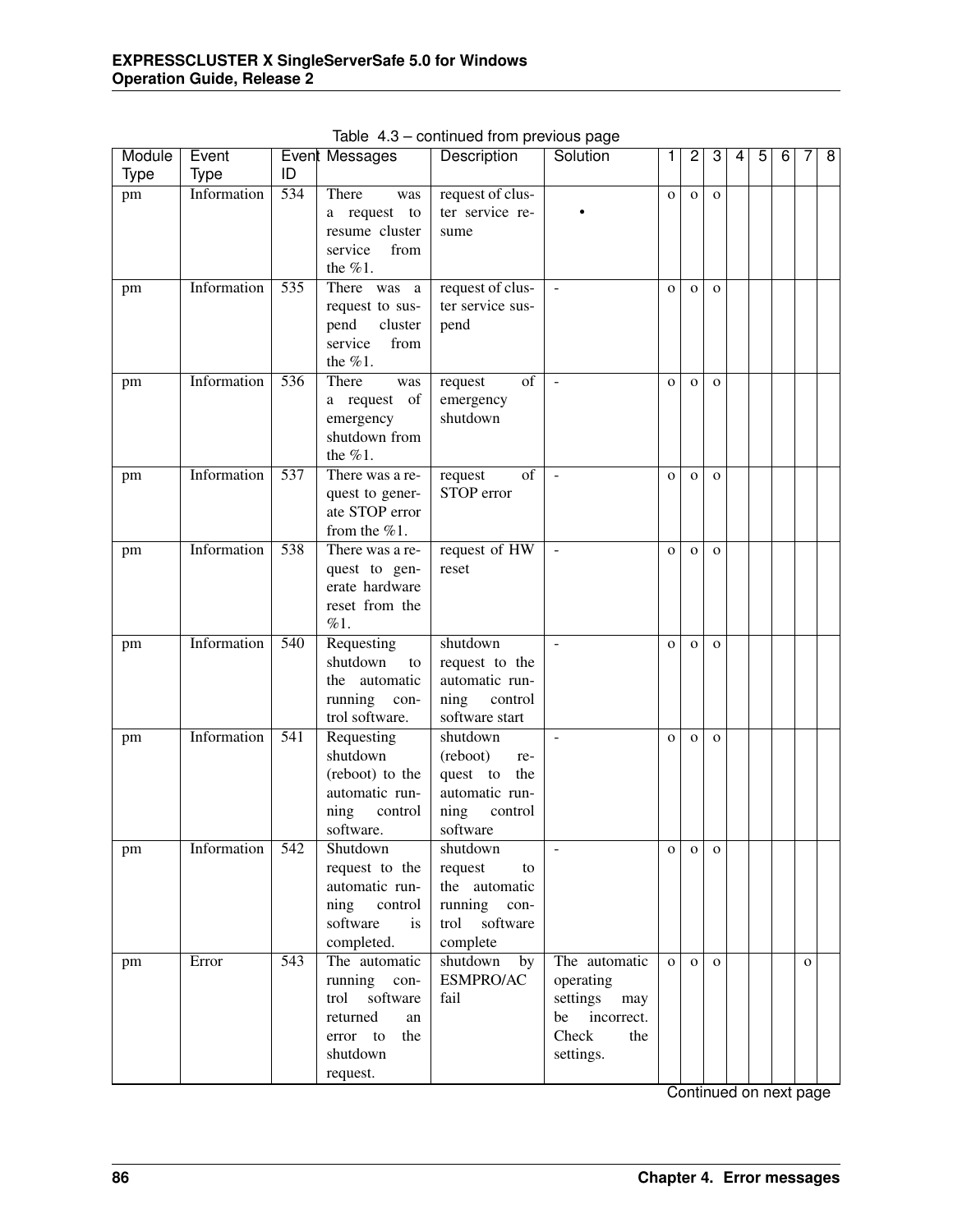| Module      | Event       |                  | Event Messages                                                                                                                                        | <b>Description</b>                                         | Solution                                                                       | 1              | $\overline{c}$ | 3            | 4 | 5 | 6 | 7            | 8 |
|-------------|-------------|------------------|-------------------------------------------------------------------------------------------------------------------------------------------------------|------------------------------------------------------------|--------------------------------------------------------------------------------|----------------|----------------|--------------|---|---|---|--------------|---|
| <b>Type</b> | <b>Type</b> | ID               |                                                                                                                                                       |                                                            |                                                                                |                |                |              |   |   |   |              |   |
| pm          | Error       | 544              | Communications<br>with the auto-<br>matic running<br>control<br>soft-<br>ware failed.                                                                 | Communications<br>with<br>ESM-<br>PRO/AC fail              | The<br>system<br>not<br>be<br>may<br>able to operate<br>properly.              | $\mathbf{o}$   | $\mathbf{O}$   | $\mathbf{O}$ |   |   |   | $\mathbf{o}$ |   |
| pmsvc       | Error       | 801              | The<br>system<br>will be shut-<br>down because<br>cluster resume<br>was failed.                                                                       | Failed to re-<br>sume the clus-<br>ter daemon              |                                                                                | $\mathbf{o}$   | $\mathbf{O}$   | $\mathbf{O}$ |   |   |   |              |   |
| pmsvc       | Error       | 802              | An attempt to<br>shutdown the<br>system failed.                                                                                                       | Failed to shut-<br>down the sys-<br>tem                    | The<br>system<br>not<br>be<br>may<br>able to operate<br>properly.              | $\mathbf{o}$   | $\mathbf{O}$   | $\mathbf{O}$ |   |   |   |              |   |
| pmsvc       | Information | 810              | The<br>system<br>shutdown was<br>initiated<br>by<br>other<br>than<br>cluster<br>ser-<br>vice. Stopping<br>cluster service.<br>(timeout=% $1$<br>min). | Stopping clus-<br>ter service.                             |                                                                                | $\mathbf{o}$   | $\mathbf{o}$   | $\mathbf{O}$ |   |   |   |              |   |
| pmsvc       | Information | $\overline{811}$ | Stopping<br>cluster<br>ser-<br>vice has been<br>completed.                                                                                            | Stopping<br>cluster<br>ser-<br>vice has been<br>completed. | $\sim$                                                                         | $\mathbf{O}$   | $\mathbf{o}$   | $\mathbf{O}$ |   |   |   |              |   |
| pmsvc       | Error       | 812              | Stopping clus-<br>ter service has<br>timed out.                                                                                                       | Stopping clus-<br>ter service has<br>timed out.            | $\blacksquare$                                                                 | $\mathbf{o}$   | $\mathbf{O}$   | $\mathbf{O}$ |   |   |   |              |   |
| pmsvc       | Warning     | 813              | Stopping clus-<br>ter service has<br>been canceled.                                                                                                   | Stopping clus-<br>ter service has<br>been canceled.        | $\equiv$                                                                       | $\mathbf{o}$   | $\mathbf{O}$   | $\mathbf O$  |   |   |   |              |   |
| rc          | Information | 1010             | The group $%1$<br>is starting.                                                                                                                        | group-start<br>started                                     | $\equiv$                                                                       | $\mathbf 0$    | $\mathbf{O}$   | $\mathbf O$  |   |   |   |              |   |
| $\rm rc$    | Information | 1011             | The<br>group<br>$%1$ has been<br>started.                                                                                                             | group-start<br>ended                                       | $\blacksquare$                                                                 | $\overline{O}$ | $\circ$        | $\mathbf 0$  |   |   |   |              |   |
| rc          | Error       | 1012             | Failed to start<br>the group $%1$ .                                                                                                                   | group-start<br>failed                                      | Take appropri-<br>ate action by<br>following the<br>group resource<br>message. | $\mathbf{O}$   | $\mathbf{O}$   | $\mathbf{O}$ |   |   |   | $\mathbf{O}$ |   |
| rc          | Information | 1015             | Waiting<br>for<br>%1<br>group<br>to start<br>has<br>started.                                                                                          | waiting<br>for<br>group to start<br>has started.           |                                                                                | $\mathbf{O}$   | $\mathbf 0$    | $\mathbf{O}$ |   |   |   |              |   |

Table 4.3 – continued from previous page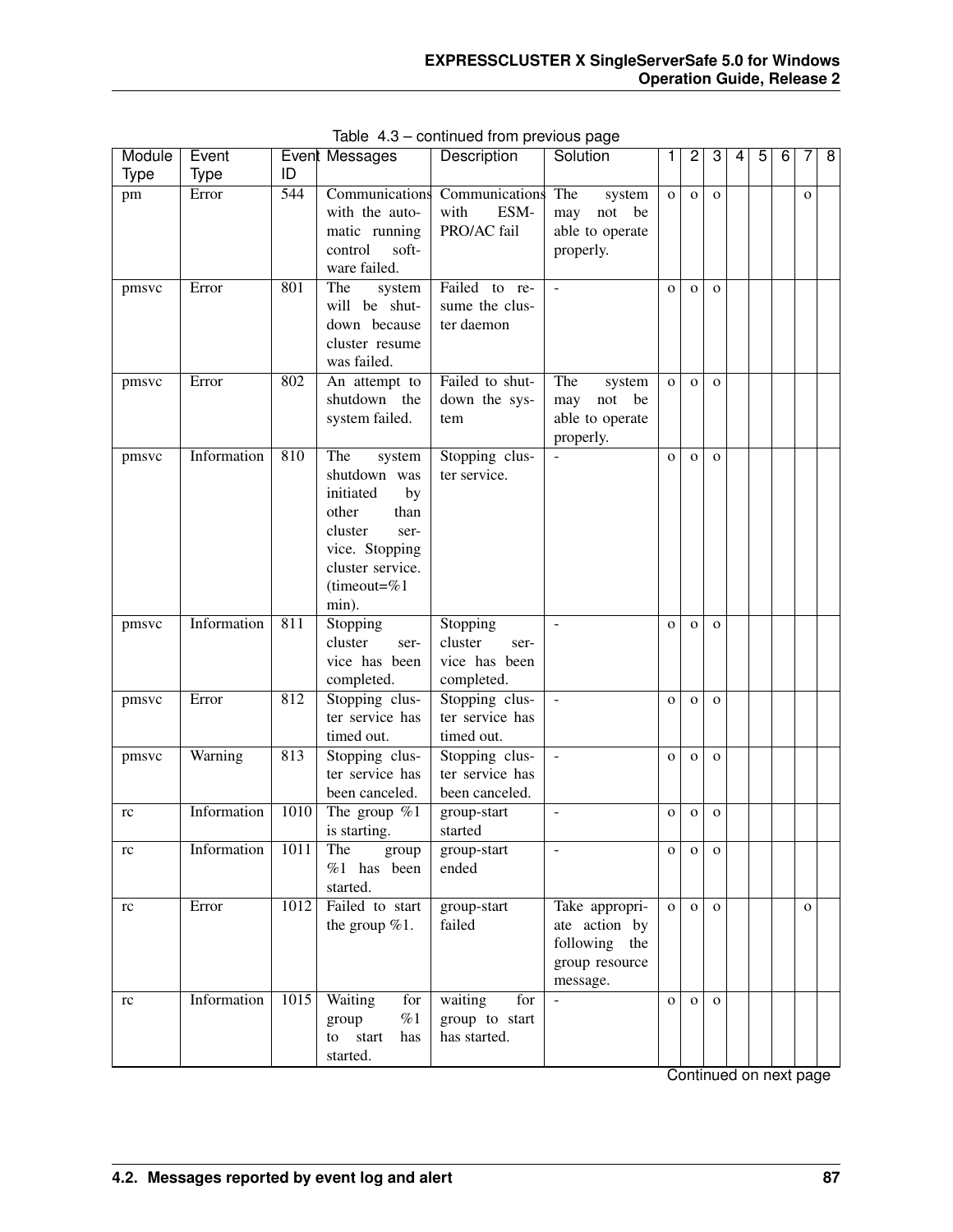| Module | Event       |      | Event Messages                                                                                                     | Description                                                   | Solution                                                                                                                                                                                                                                    | 1            | $\overline{2}$ | 3            | 4 | $\overline{5}$ | $\overline{6}$ | 7            | $\overline{\mathbf{8}}$ |
|--------|-------------|------|--------------------------------------------------------------------------------------------------------------------|---------------------------------------------------------------|---------------------------------------------------------------------------------------------------------------------------------------------------------------------------------------------------------------------------------------------|--------------|----------------|--------------|---|----------------|----------------|--------------|-------------------------|
| Type   | <b>Type</b> | ID   |                                                                                                                    |                                                               |                                                                                                                                                                                                                                             |              |                |              |   |                |                |              |                         |
| rc     | Information | 1016 | Waiting<br>for<br>group $%1$ to<br>start has been<br>completed.                                                    | waiting<br>for<br>group to start<br>been<br>has<br>completed. | $\overline{\phantom{a}}$                                                                                                                                                                                                                    | $\mathbf{O}$ | $\mathbf{O}$   | $\mathbf{O}$ |   |                |                |              |                         |
| rc     | Error       | 1017 | Group<br>start<br>was canceled<br>because wait-<br>ing for group<br>start<br>%1<br>to<br>was timed out.<br>$(\%2)$ | waiting<br>for<br>group to start<br>has timed out.            | Check the<br>status of the<br>group waiting<br>to start.<br>If the group<br>has not yet<br>been started,<br>re-perform the<br>group<br>operation after<br>starting that<br>group.                                                           | $\mathbf{o}$ | $\mathbf{O}$   | $\mathbf{o}$ |   |                |                |              |                         |
| rc     | Warning     | 1018 | Waiting<br>for<br>group $%1$ to<br>start has timed<br>out. However,<br>group<br>start<br>continues.<br>$(\%2)$     | group<br>start<br>continues.                                  | $\mathbb{Z}$                                                                                                                                                                                                                                | $\mathbf{o}$ | $\Omega$       | $\mathbf{O}$ |   |                |                |              |                         |
| rc     | Warning     | 1019 | Server $\%1$ is<br>not in a con-<br>dition to start<br>group $%2.$                                                 | cannot-start-<br>group                                        | Perform server<br>recovery if the<br>target<br>server<br>suspended<br>is<br>(Isolated). If it<br>suspended<br>is<br>(Network<br>Partition<br>Unsolved),<br>recover<br>net-<br>work partition<br>resources<br>to<br>the<br>normal<br>status. | $\mathbf{o}$ |                |              |   |                |                |              |                         |
| rc     | Information | 1020 | The group $\%1$<br>is stopping.                                                                                    | group-stop<br>started                                         | $\overline{a}$                                                                                                                                                                                                                              | $\mathbf{o}$ | $\mathbf{O}$   | $\mathbf{O}$ |   |                |                |              |                         |
| rc     | Information | 1021 | The<br>group<br>$%1$ has been<br>stopped.                                                                          | group-stop<br>ended                                           | $\overline{a}$                                                                                                                                                                                                                              | $\mathbf O$  | $\mathbf{O}$   | $\mathbf{O}$ |   |                |                |              |                         |
| rc     | Error       | 1022 | Failed to stop<br>the group %1.                                                                                    | group-stop<br>failed                                          | Take appropri-<br>ate action by<br>following the<br>group resource<br>message.                                                                                                                                                              | $\mathbf{o}$ | $\mathbf{O}$   | $\mathbf{O}$ |   |                |                | $\mathbf{O}$ |                         |

Table 4.3 – continued from previous page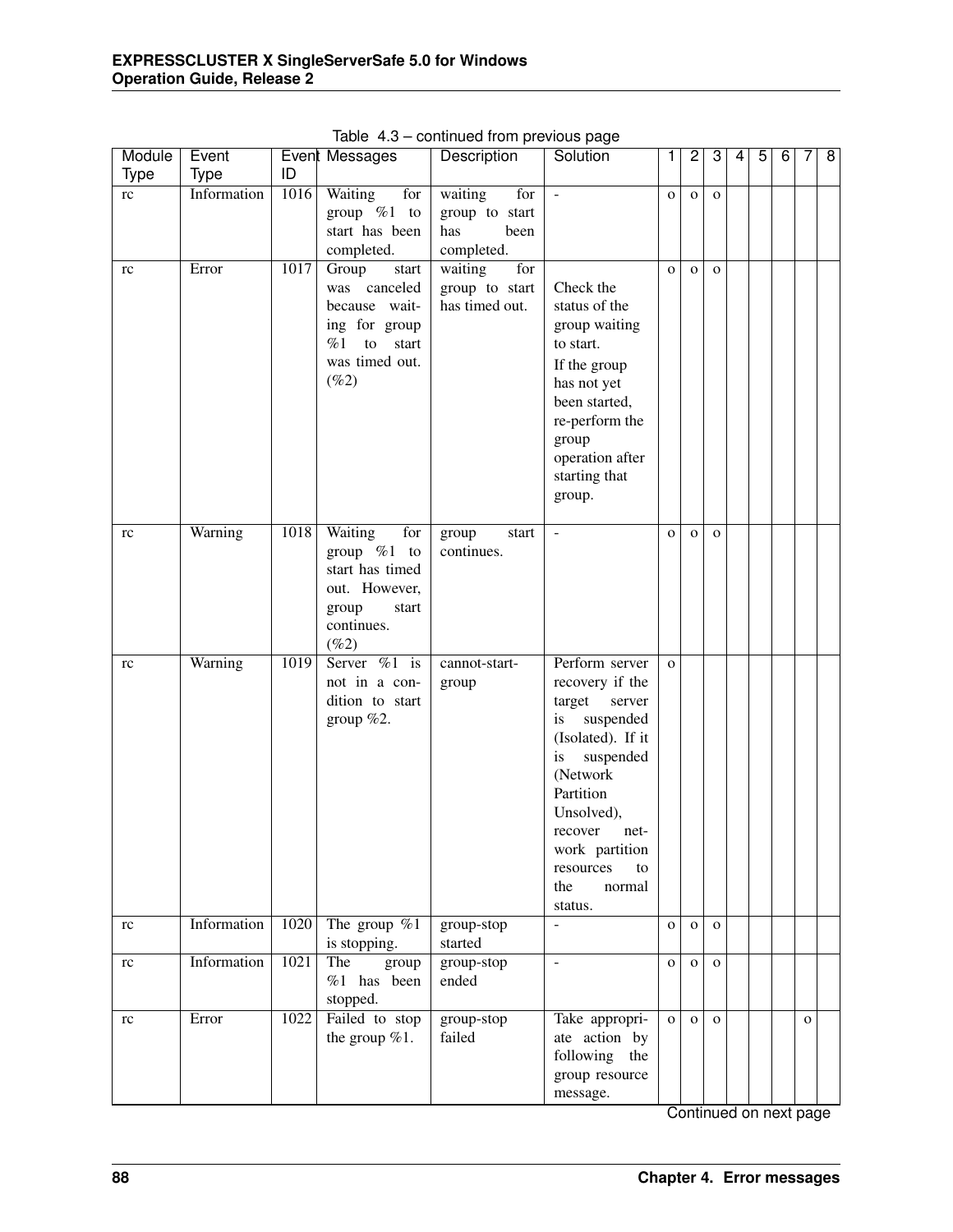| Module      | Event       |      | Event Messages                                                                                                     | Description                                                  | Solution                                                                                                                                                                                                 | 1            | $\overline{c}$ | 3            | 4           | 5           | 6 | 7 | $\overline{8}$ |
|-------------|-------------|------|--------------------------------------------------------------------------------------------------------------------|--------------------------------------------------------------|----------------------------------------------------------------------------------------------------------------------------------------------------------------------------------------------------------|--------------|----------------|--------------|-------------|-------------|---|---|----------------|
| <b>Type</b> | <b>Type</b> | ID   |                                                                                                                    |                                                              |                                                                                                                                                                                                          |              |                |              |             |             |   |   |                |
| rc          | Information | 1025 | Waiting<br>for<br>%1<br>group<br>stop<br>to<br>has<br>started.                                                     | waiting<br>for<br>group to stop<br>has started.              | $\sim$                                                                                                                                                                                                   | $\mathbf{o}$ | $\mathbf{O}$   | $\mathbf{O}$ |             |             |   |   |                |
| rc          | Information | 1026 | Waiting<br>for<br>%1<br>group<br>to<br>stop<br>has<br>started.                                                     | waiting<br>for<br>group to stop<br>has<br>been<br>completed. | $\overline{\phantom{a}}$                                                                                                                                                                                 | $\mathbf{O}$ | $\mathbf{O}$   | $\mathbf{o}$ |             |             |   |   |                |
| rc          | Error       | 1027 | Group stop has<br>been canceled<br>because wait-<br>ing for group<br>%1<br>to<br>stop<br>has timed out.<br>$(\%2)$ | for<br>waiting<br>group to stop<br>has timed out.            | Check the<br>status of the<br>group waiting<br>to stop.<br>If the group<br>has not yet<br>been stopped,<br>re-perform the<br>group<br>operation after<br>stopping that<br>group.                         | $\mathbf{O}$ | $\mathbf{O}$   | $\mathbf{o}$ |             |             |   |   |                |
| rc          | Warning     | 1028 | Waiting<br>for<br>group $%1$ to<br>stop has timed<br>out. However,<br>group<br>stop<br>continues.<br>(%2)          | group<br>stop<br>continues.                                  | $\overline{\phantom{a}}$                                                                                                                                                                                 | $\mathbf{o}$ | $\mathbf{O}$   | $\mathbf{O}$ |             |             |   |   |                |
| rc          | Information | 1030 | The<br>resource<br>%1 is starting.                                                                                 | resource-start<br>started                                    | $\blacksquare$                                                                                                                                                                                           |              | $\mathbf O$    | $\mathbf{O}$ |             |             |   |   |                |
| rc          | Information | 1031 | The<br>resource<br>$%1$ has been<br>started.                                                                       | resource-start<br>ended                                      | $\bar{\phantom{a}}$                                                                                                                                                                                      |              | $\mathbf{O}$   | $\mathbf{O}$ |             |             |   |   |                |
| rc          | Error       | 1032 | Failed to start<br>the<br>resource<br>%1. (%2: %3)                                                                 | resource-start<br>failed                                     | Check the<br>cause for<br>failing to start<br>the resource.<br>If a stall occurs<br>during start<br>processing,<br>"Failed to start<br>the resource<br>%1. (99:<br>command is<br>timeout)" is<br>output. | o            | $\mathbf 0$    | $\mathbf O$  | $\mathbf O$ | $\mathbf 0$ |   | o | $\mathbf{o}$   |

Table 4.3 – continued from previous page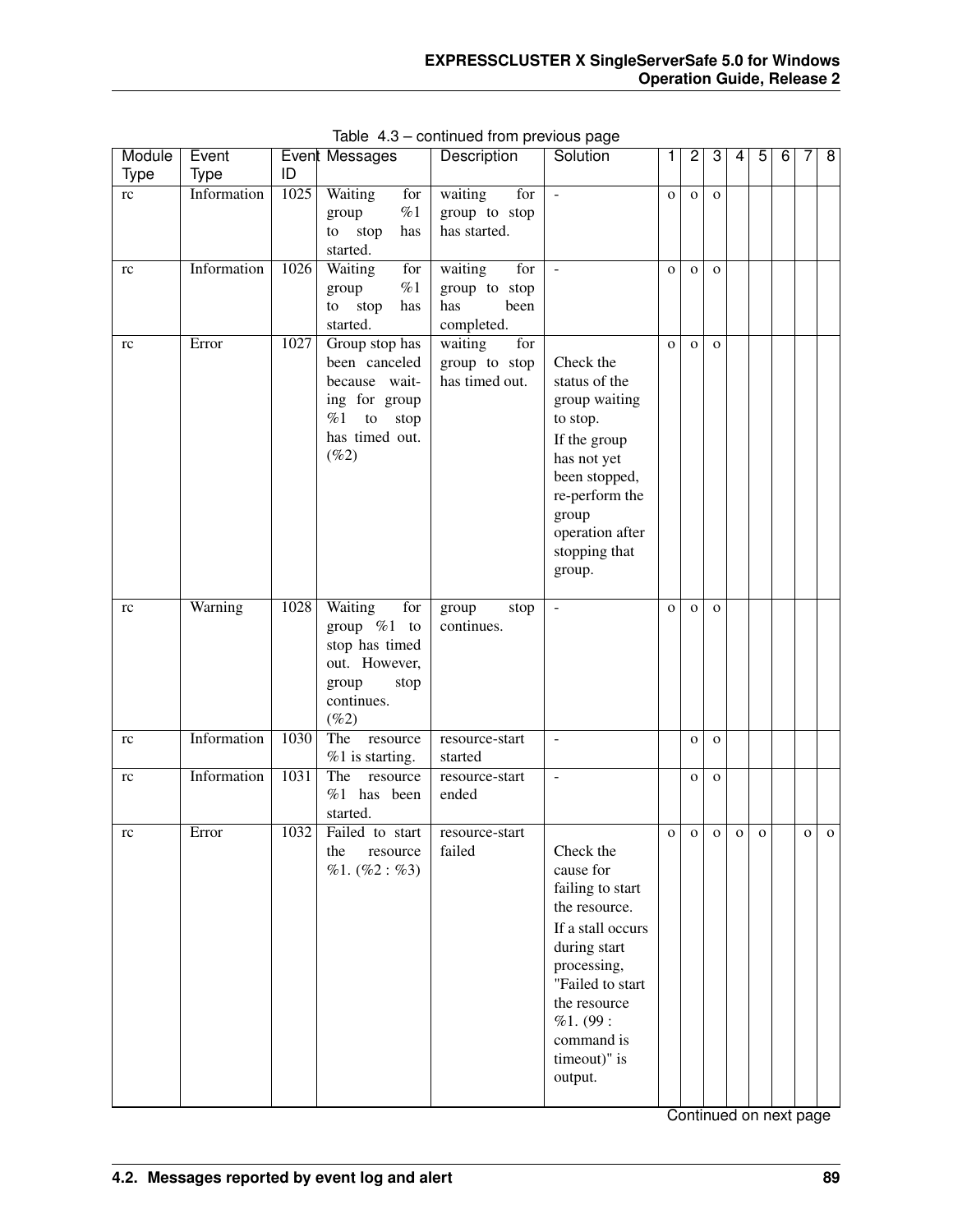| Module | Event       |                   | Event Messages                       | Description              | ن- <sub>1</sub><br>Solution  | 1            | $\overline{2}$ | 3            | 4            | $\overline{5}$ | 6 | 7            | 8           |
|--------|-------------|-------------------|--------------------------------------|--------------------------|------------------------------|--------------|----------------|--------------|--------------|----------------|---|--------------|-------------|
| Type   | <b>Type</b> | ID                |                                      |                          |                              |              |                |              |              |                |   |              |             |
| rc     | Error       | 1033              | Failed to start                      | recoverscript-           | Check<br>the                 | $\mathbf{o}$ | $\mathbf{O}$   | $\mathbf{O}$ |              |                |   | $\mathbf O$  |             |
|        |             |                   | the<br>recovery                      | start failed             | cause for fail-              |              |                |              |              |                |   |              |             |
|        |             |                   | script of re-                        |                          | ${\rm to}$<br>ing<br>start   |              |                |              |              |                |   |              |             |
|        |             |                   | %1.<br>source                        |                          | the<br>recovery              |              |                |              |              |                |   |              |             |
|        |             |                   | $(\%2:\%3)$                          |                          | script.                      |              |                |              |              |                |   |              |             |
| rc     | Information | 1034              | A request<br>to                      | Resource start           | $\overline{a}$               | $\mathbf{o}$ | $\mathbf{o}$   | $\mathbf{O}$ |              |                |   |              |             |
|        |             |                   | %1<br>activate                       | request to the           |                              |              |                |              |              |                |   |              |             |
|        |             |                   | resource<br>on                       | standby server           |                              |              |                |              |              |                |   |              |             |
|        |             |                   | server %2 has                        |                          |                              |              |                |              |              |                |   |              |             |
|        |             |                   | been started.                        |                          |                              |              |                |              |              |                |   |              |             |
| rc     | Information | 1035              | A<br>request                         | Resource start           | $\equiv$                     | $\mathbf{O}$ | $\mathbf{o}$   | $\mathbf{o}$ |              |                |   |              |             |
|        |             |                   | activate<br>to                       | request to the           |                              |              |                |              |              |                |   |              |             |
|        |             |                   | %1<br>resource                       | standby server           |                              |              |                |              |              |                |   |              |             |
|        |             |                   | on<br>server                         | completed.               |                              |              |                |              |              |                |   |              |             |
|        |             |                   | $%2$ has been                        |                          |                              |              |                |              |              |                |   |              |             |
|        |             |                   | completed.                           |                          |                              |              |                |              |              |                |   |              |             |
| rc     | Error       | 1036              | A request to                         | Resource acti-           | Check if there               | $\mathbf{o}$ | $\Omega$       | $\mathbf{O}$ |              |                |   |              |             |
|        |             |                   | activate<br>%1                       | vation request           | is an error with             |              |                |              |              |                |   |              |             |
|        |             |                   | resource<br>on                       | to the standby           | network<br>the               |              |                |              |              |                |   |              |             |
|        |             |                   | server %2 has                        | server failed.           | with<br>the<br><sub>or</sub> |              |                |              |              |                |   |              |             |
|        |             |                   | been failed.                         |                          | remote server.               |              |                |              |              |                |   |              |             |
| rc     | Information | 1040              | The<br>resource                      | resource-stop<br>started | L.                           |              | $\mathbf{o}$   | $\mathbf O$  |              |                |   |              |             |
|        | Information | 1041              | $%1$ is stopping.<br>The<br>resource | resource-stop            | $\overline{a}$               |              | $\mathbf{o}$   |              |              |                |   |              |             |
| rc     |             |                   | %1 has been                          | ended                    |                              |              |                | $\mathbf O$  |              |                |   |              |             |
|        |             |                   | stopped.                             |                          |                              |              |                |              |              |                |   |              |             |
| rc     | Error       | $1\overline{042}$ | Failed to stop                       | resource-stop            |                              | $\mathbf O$  | $\mathbf{O}$   | $\mathbf{o}$ | $\mathbf{o}$ | $\mathbf{o}$   |   | $\mathbf{o}$ | $\mathbf 0$ |
|        |             |                   | the<br>resource                      | failed                   | Check the                    |              |                |              |              |                |   |              |             |
|        |             |                   | %1. (%2: %3)                         |                          | cause for                    |              |                |              |              |                |   |              |             |
|        |             |                   |                                      |                          | failing to stop              |              |                |              |              |                |   |              |             |
|        |             |                   |                                      |                          | the resource.                |              |                |              |              |                |   |              |             |
|        |             |                   |                                      |                          | If a stall occurs            |              |                |              |              |                |   |              |             |
|        |             |                   |                                      |                          | during stop                  |              |                |              |              |                |   |              |             |
|        |             |                   |                                      |                          | processing,                  |              |                |              |              |                |   |              |             |
|        |             |                   |                                      |                          | "Failed to stop              |              |                |              |              |                |   |              |             |
|        |             |                   |                                      |                          | the resource                 |              |                |              |              |                |   |              |             |
|        |             |                   |                                      |                          | %1. (99:                     |              |                |              |              |                |   |              |             |
|        |             |                   |                                      |                          | command is                   |              |                |              |              |                |   |              |             |
|        |             |                   |                                      |                          | timeout)" is                 |              |                |              |              |                |   |              |             |
|        |             |                   |                                      |                          | output.                      |              |                |              |              |                |   |              |             |
|        |             |                   |                                      |                          |                              |              |                |              |              |                |   |              |             |
| rc     | Information | 1044              | $\mathbf{A}$<br>request              | Resource stop            |                              | $\mathbf{O}$ | $\Omega$       | $\mathbf{o}$ |              |                |   |              |             |
|        |             |                   | stop<br>%1<br>to                     | request to the           |                              |              |                |              |              |                |   |              |             |
|        |             |                   | resource<br>on                       | standby server           |                              |              |                |              |              |                |   |              |             |
|        |             |                   | server %2 has                        |                          |                              |              |                |              |              |                |   |              |             |
|        |             |                   | been started.                        |                          |                              |              |                |              |              |                |   |              |             |

Table 4.3 – continued from previous page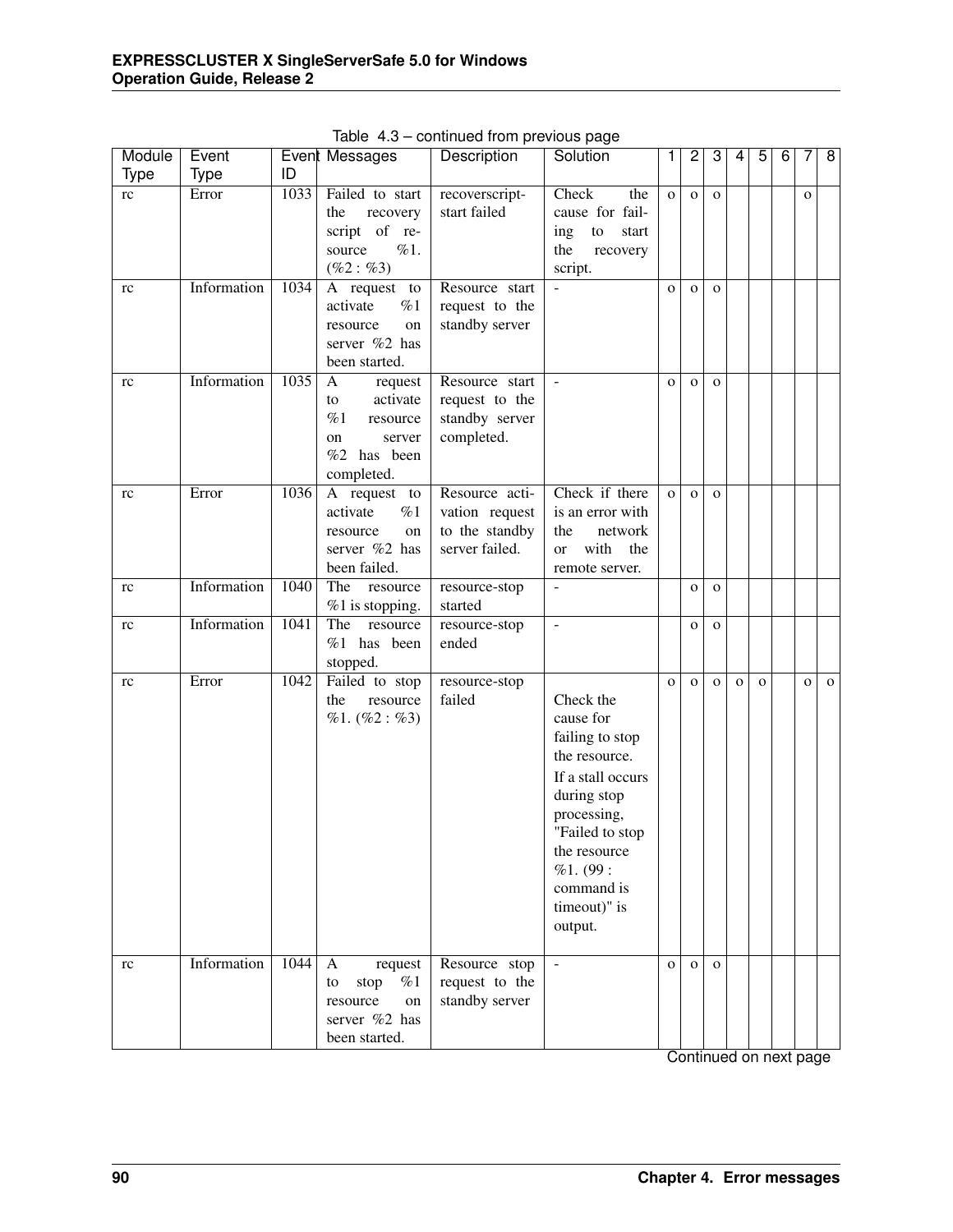| Module   | Event       |      | Event Messages                                                                                  | Description                                                     | Solution                                                                                                                                                                                                                                    | 1            | 2            | 3            | 4 | 5 | 6 | 7            | $\overline{8}$ |
|----------|-------------|------|-------------------------------------------------------------------------------------------------|-----------------------------------------------------------------|---------------------------------------------------------------------------------------------------------------------------------------------------------------------------------------------------------------------------------------------|--------------|--------------|--------------|---|---|---|--------------|----------------|
| Type     | <b>Type</b> | ID   |                                                                                                 |                                                                 |                                                                                                                                                                                                                                             |              |              |              |   |   |   |              |                |
| rc       | Information | 1045 | A<br>request<br>%1<br>to<br>stop<br>resource<br>on<br>%2<br>server<br>has<br>been<br>completed. | Resource stop<br>request to the<br>standby server<br>completed. | $\omega$                                                                                                                                                                                                                                    | $\mathbf{o}$ | $\mathbf{O}$ | $\mathbf{O}$ |   |   |   |              |                |
| rc       | Error       | 1046 | A<br>request<br>%1<br>stop<br>to<br>resource<br>on<br>server %2 has<br>been failed.             | Resource stop<br>request to the<br>standby server<br>failed.    | Check if there<br>is an error with<br>network<br>the<br>with<br>the<br><sub>or</sub><br>remote server.                                                                                                                                      | $\mathbf{o}$ | $\mathbf{o}$ | $\mathbf{O}$ |   |   |   |              |                |
| rc       | Information | 1050 | Moving<br>the<br>group $%1$ .                                                                   | group-move<br>started                                           |                                                                                                                                                                                                                                             | $\mathbf O$  | $\mathbf O$  | $\mathbf O$  |   |   |   |              |                |
| rc       | Information | 1051 | The<br>group<br>%1 has been<br>moved.                                                           | group-move<br>ended                                             | $\bar{\phantom{a}}$                                                                                                                                                                                                                         | $\mathbf 0$  | $\mathbf O$  | $\mathbf O$  |   |   |   |              |                |
| rc       | Error       | 1052 | Failed to move<br>the group $%1$ .                                                              | group-move<br>failed                                            | Take appropri-<br>ate action by<br>following the<br>group resource<br>message.                                                                                                                                                              | $\mathbf 0$  | $\mathbf O$  | $\mathbf O$  |   |   |   | $\mathbf{o}$ |                |
| rc       | Warning     | 1059 | Server %1 is<br>not in a con-<br>dition to move<br>group $%2$ .                                 | cannot-move-<br>group                                           | Perform server<br>recovery if the<br>target<br>server<br>suspended<br>is<br>(Isolated). If it<br>suspended<br>is<br>(Network<br>Partition<br>Unsolved),<br>recover<br>net-<br>work partition<br>resources<br>to<br>the<br>normal<br>status. | $\mathbf{o}$ |              |              |   |   |   |              |                |
| $\rm rc$ | Information | 1060 | Failing<br>over<br>the group $%1$ .                                                             | group-failover<br>started                                       |                                                                                                                                                                                                                                             | $\mathbf{O}$ | $\circ$      | $\mathbf 0$  |   |   |   |              |                |
| rc       | Information | 1061 | The group $\%$ 1<br>has been failed<br>over.                                                    | group-failover<br>ended                                         | $\blacksquare$                                                                                                                                                                                                                              | $\mathbf O$  | $\mathbf{O}$ | $\mathbf{O}$ |   |   |   |              |                |
| rc       | Error       | 1062 | Failed to fail<br>over the group<br>%1.                                                         | group-failover<br>failed                                        | Take appropri-<br>ate action by<br>following the<br>group resource<br>message.                                                                                                                                                              | $\mathbf{o}$ | $\mathbf{O}$ | $\mathbf 0$  |   |   |   | $\mathbf{O}$ |                |
| rc       | Information | 1070 | Restarting the<br>group $%1$ .                                                                  | group-restart<br>started                                        | $\overline{a}$                                                                                                                                                                                                                              | $\mathbf{o}$ | $\mathbf{O}$ | $\mathbf 0$  |   |   |   |              |                |
| rc       | Information | 1071 | The<br>group<br>%1 has been<br>restarted.                                                       | group-restart<br>ended                                          | $\overline{\phantom{a}}$                                                                                                                                                                                                                    | $\mathbf{O}$ | $\mathbf{o}$ | $\mathbf 0$  |   |   |   |              |                |

Table 4.3 – continued from previous page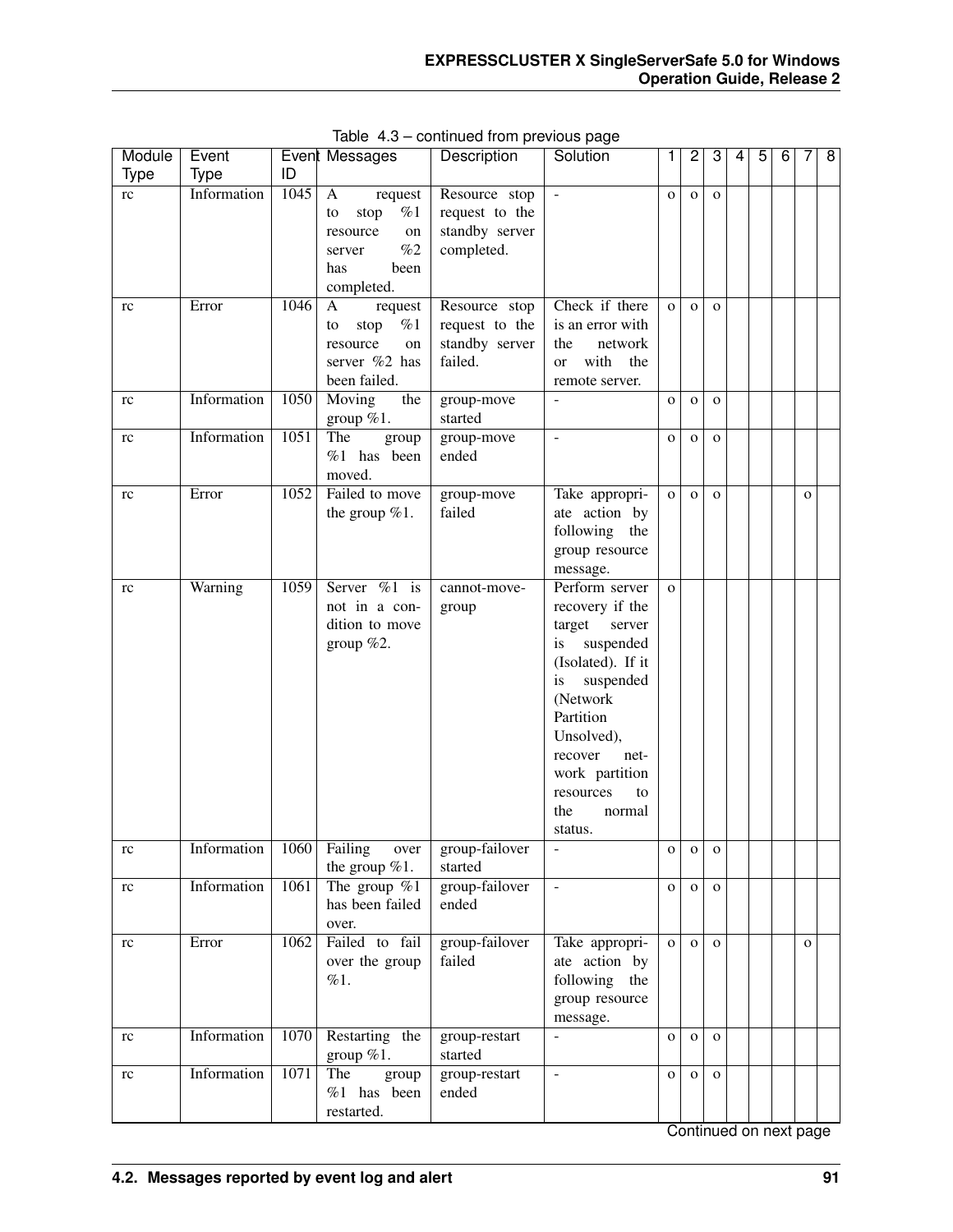| Module | Event       |      | Event Messages            | Description                  | Solution                 | 1              | $\overline{2}$ | 3            | 4           | $\overline{5}$ | 6 | 7            | 8            |
|--------|-------------|------|---------------------------|------------------------------|--------------------------|----------------|----------------|--------------|-------------|----------------|---|--------------|--------------|
| Type   | <b>Type</b> | ID   |                           |                              |                          |                |                |              |             |                |   |              |              |
| rc     | Error       | 1072 | Failed<br>to              | group-restart                | Take appropri-           | $\overline{O}$ | $\mathbf{o}$   | $\mathbf{o}$ |             |                |   | $\mathbf{o}$ |              |
|        |             |      | restart<br>the            | failed                       | ate action by            |                |                |              |             |                |   |              |              |
|        |             |      | group $%1$ .              |                              | following the            |                |                |              |             |                |   |              |              |
|        |             |      |                           |                              | group resource           |                |                |              |             |                |   |              |              |
|        |             |      |                           |                              | message.                 |                |                |              |             |                |   |              |              |
| rc     | Error       | 1077 | Group failover            | group-failover               | the<br>Check             | $\overline{O}$ | $\mathbf O$    | $\mathbf{o}$ |             |                |   |              |              |
|        |             |      | has failed be-            | failed (internal             | LAN heartbeat            |                |                |              |             |                |   |              |              |
|        |             |      | cause there is            | communica-                   | status in kernel         |                |                |              |             |                |   |              |              |
|        |             |      | a server inca-            | tion disabled)               | mode.<br><b>Start</b>    |                |                |              |             |                |   |              |              |
|        |             |      | pable of inter-           |                              | the group after          |                |                |              |             |                |   |              |              |
|        |             |      | nal communi-              |                              | recovering               |                |                |              |             |                |   |              |              |
|        |             |      | cation.                   |                              | internal com-            |                |                |              |             |                |   |              |              |
|        |             |      |                           |                              | munication.              |                |                |              |             |                |   |              |              |
| rc     | Information | 1080 | Restarting the            | resource-                    |                          | $\mathbf O$    | $\mathbf{O}$   | $\mathbf O$  |             |                |   |              |              |
|        | Information | 1081 | resource %1.<br>The       | restart started<br>resource- | $\overline{\phantom{a}}$ |                |                |              |             |                |   |              |              |
| rc     |             |      | resource<br>$%1$ has been | restart ended                |                          | $\mathbf O$    | $\mathbf{O}$   | $\mathbf{o}$ |             |                |   |              |              |
|        |             |      | restarted.                |                              |                          |                |                |              |             |                |   |              |              |
| rc     | Error       | 1082 | Failed<br>to              | resource-                    | Take appropri-           | $\mathbf{o}$   | $\mathbf{O}$   | $\mathbf{o}$ |             |                |   | $\mathbf{o}$ |              |
|        |             |      | restart<br>the            | restart failed               | ate action by            |                |                |              |             |                |   |              |              |
|        |             |      | resource %1.              |                              | following the            |                |                |              |             |                |   |              |              |
|        |             |      |                           |                              | group resource           |                |                |              |             |                |   |              |              |
|        |             |      |                           |                              | message.                 |                |                |              |             |                |   |              |              |
| rc     | Information | 1090 | Shutting down             | cluster<br>shut-             | $\frac{1}{2}$            | $\mathbf{o}$   | $\mathbf{O}$   | $\mathbf{o}$ |             |                |   |              |              |
|        |             |      | the cluster.              | down                         |                          |                |                |              |             |                |   |              |              |
| rc     | Information | 1091 | Shutting down             | shut-<br>server              | $\Box$                   | $\mathbf O$    | $\mathbf O$    | $\mathbf O$  |             |                |   |              |              |
|        |             |      | the server.               | down                         |                          |                |                |              |             |                |   |              |              |
| rc     | Error       | 1092 | $\overline{\%1}$<br>Group | double<br>group              | will<br>Server           | $\mathbf{o}$   | $\mathbf{O}$   | $\mathbf{o}$ | $\mathbf O$ | $\mathbf{O}$   |   | $\mathbf 0$  | $\mathbf{o}$ |
|        |             |      | is started on             | start                        | automatically            |                |                |              |             |                |   |              |              |
|        |             |      | more than one             |                              | be shut down.            |                |                |              |             |                |   |              |              |
|        |             |      | server.                   |                              | Check<br>the             |                |                |              |             |                |   |              |              |
|        |             |      |                           |                              | cause for the            |                |                |              |             |                |   |              |              |
|        |             |      |                           |                              | be<br>to<br>group        |                |                |              |             |                |   |              |              |
|        |             |      |                           |                              | started<br>in            |                |                |              |             |                |   |              |              |
|        |             |      |                           |                              | more than one            |                |                |              |             |                |   |              |              |
|        |             |      |                           |                              | server.                  |                |                |              |             |                |   |              |              |
| rc     | Error       | 1093 | The<br>system             | shut-<br>system              | It is considered         | $\mathbf{O}$   | $\mathbf{o}$   | $\mathbf{O}$ |             |                |   | $\mathbf{o}$ |              |
|        |             |      | shutdown was              | down by other                | an<br>as<br>error        |                |                |              |             |                |   |              |              |
|        |             |      | performed by              | than<br>cluster              | if the system            |                |                |              |             |                |   |              |              |
|        |             |      | other than the            | service                      | down<br>shuts            |                |                |              |             |                |   |              |              |
|        |             |      | cluster service.          |                              | by other than            |                |                |              |             |                |   |              |              |
|        |             |      |                           |                              | cluster service.         |                |                |              |             |                |   |              |              |
|        |             |      |                           |                              | Follow the ap-           |                |                |              |             |                |   |              |              |
|        |             |      |                           |                              | propriate steps          |                |                |              |             |                |   |              |              |
|        |             |      |                           |                              | to shut down             |                |                |              |             |                |   |              |              |
|        |             |      |                           |                              | the system.              |                |                |              |             |                |   |              |              |

Table 4.3 – continued from previous page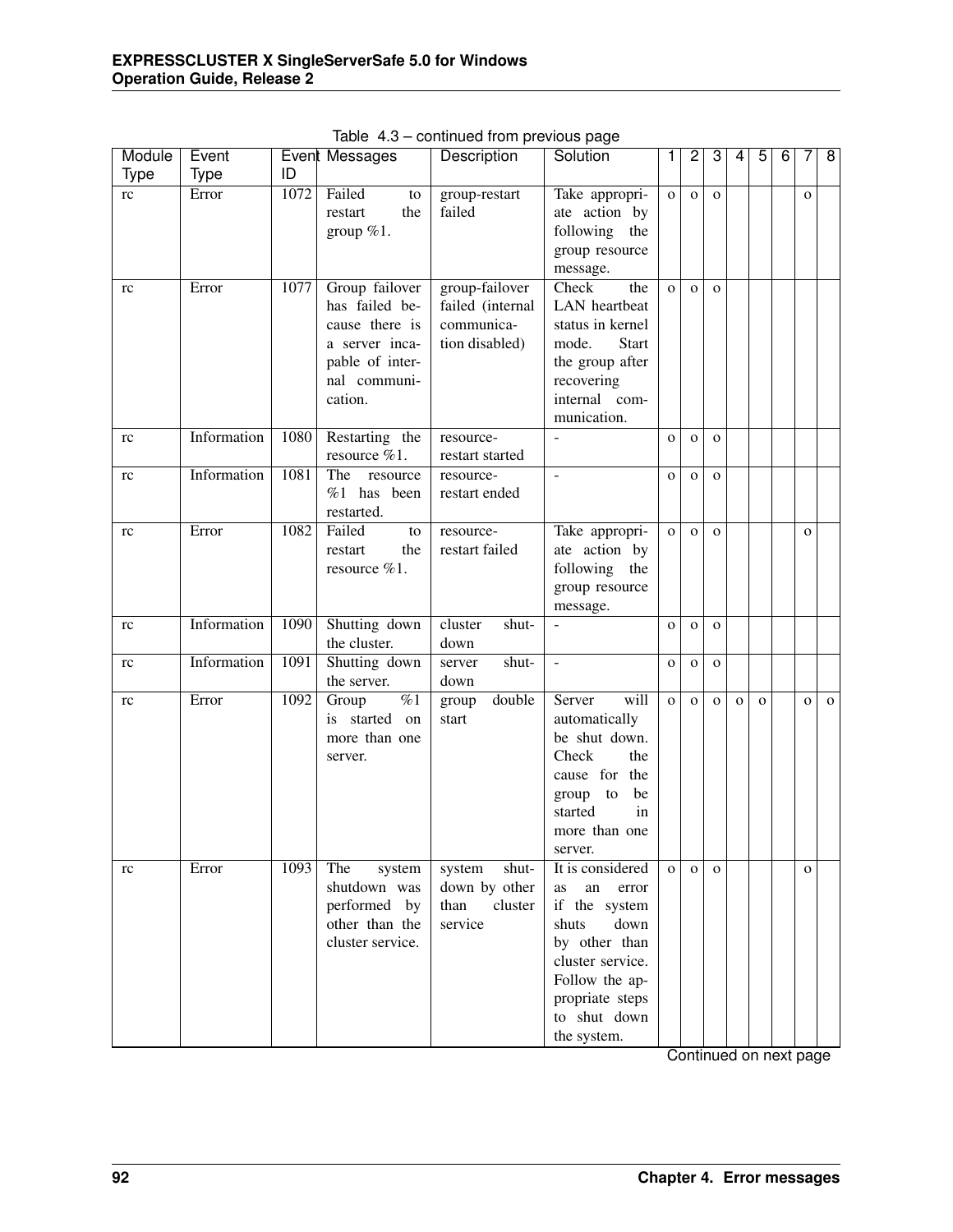| Module      | Event       |      | Event Messages            | Description      | Solution                            | 1              | $\overline{c}$ | 3            | 4           | 5        | 6 | 7           | $\overline{8}$ |
|-------------|-------------|------|---------------------------|------------------|-------------------------------------|----------------|----------------|--------------|-------------|----------|---|-------------|----------------|
| <b>Type</b> | <b>Type</b> | ID   |                           |                  |                                     |                |                |              |             |          |   |             |                |
| rc          | Warning     | 1100 | Shutdown                  | shutdown         |                                     | $\mathbf{o}$   | $\mathbf 0$    | $\mathbf{O}$ | $\mathbf O$ | $\Omega$ |   | $\mathbf 0$ | $\mathbf{o}$   |
|             |             |      | is<br>count               | count reached    |                                     |                |                |              |             |          |   |             |                |
|             |             |      | reached<br>the            | the limit        |                                     |                |                |              |             |          |   |             |                |
|             |             |      | maximum                   |                  |                                     |                |                |              |             |          |   |             |                |
|             |             |      | number $(\%1)$ .          |                  |                                     |                |                |              |             |          |   |             |                |
|             |             |      | Final action of           |                  |                                     |                |                |              |             |          |   |             |                |
|             |             |      | $\%2$<br>resource         |                  |                                     |                |                |              |             |          |   |             |                |
|             |             |      | was ignored.              |                  |                                     |                |                |              |             |          |   |             |                |
| rc          | Warning     | 1101 | Since there is            | Suppression of   |                                     | $\mathbf{o}$   | $\mathbf 0$    | $\mathbf{O}$ |             |          |   |             |                |
|             |             |      | no other nor-             | final action for |                                     |                |                |              |             |          |   |             |                |
|             |             |      | mally running             | activation error |                                     |                |                |              |             |          |   |             |                |
|             |             |      | server, the final         |                  |                                     |                |                |              |             |          |   |             |                |
|             |             |      | action for an             |                  |                                     |                |                |              |             |          |   |             |                |
|             |             |      | activation error          |                  |                                     |                |                |              |             |          |   |             |                |
|             |             |      | of group re-              |                  |                                     |                |                |              |             |          |   |             |                |
|             |             |      | source %1 was             |                  |                                     |                |                |              |             |          |   |             |                |
|             |             |      | suppressed.               |                  |                                     |                |                |              |             |          |   |             |                |
| rc          | Warning     | 1102 | Since there is            | Suppression of   |                                     | $\mathbf{o}$   | $\mathbf 0$    | $\mathbf{O}$ |             |          |   |             |                |
|             |             |      | no other nor-             | final action for |                                     |                |                |              |             |          |   |             |                |
|             |             |      | mally running             | deactivation     |                                     |                |                |              |             |          |   |             |                |
|             |             |      | server, the final         | error            |                                     |                |                |              |             |          |   |             |                |
|             |             |      | action for a de-          |                  |                                     |                |                |              |             |          |   |             |                |
|             |             |      | activation error          |                  |                                     |                |                |              |             |          |   |             |                |
|             |             |      | of group re-              |                  |                                     |                |                |              |             |          |   |             |                |
|             |             |      | source %1 was             |                  |                                     |                |                |              |             |          |   |             |                |
|             |             |      | suppressed.               |                  |                                     |                |                |              |             |          |   |             |                |
| rc          | Warning     | 1103 | Since<br>server           | Suppression      |                                     | $\mathbf{o}$   | $\mathbf 0$    | $\mathbf{O}$ |             |          |   |             |                |
|             |             |      | %1 is specified           | of<br>shutdown   |                                     |                |                |              |             |          |   |             |                |
|             |             |      | as that which             | caused<br>by     |                                     |                |                |              |             |          |   |             |                |
|             |             |      | suppresses                | both-system      |                                     |                |                |              |             |          |   |             |                |
|             |             |      | shutdown<br>at            | activation       |                                     |                |                |              |             |          |   |             |                |
|             |             |      | both-system<br>activation | detection        |                                     |                |                |              |             |          |   |             |                |
|             |             |      |                           |                  |                                     |                |                |              |             |          |   |             |                |
|             |             |      | detection,<br>it          |                  |                                     |                |                |              |             |          |   |             |                |
|             |             |      | ignored<br>the            |                  |                                     |                |                |              |             |          |   |             |                |
|             |             |      | shutdown                  |                  |                                     |                |                |              |             |          |   |             |                |
|             | Warning     | 1104 | request.<br>A mismatch in | Generation of    | Restart<br>the                      | $\overline{O}$ |                | $\mathbf{O}$ |             |          |   |             |                |
| rc          |             |      | the group $\%1$           | group<br>status  |                                     |                | $\mathbf{o}$   |              |             |          |   |             |                |
|             |             |      | status occurs             | mismatch         | group<br><b>or</b><br>reboot<br>the |                |                |              |             |          |   |             |                |
|             |             |      | between<br>the            |                  | cluster.                            |                |                |              |             |          |   |             |                |
|             |             |      |                           |                  |                                     |                |                |              |             |          |   |             |                |
|             |             |      | servers.                  |                  |                                     |                |                |              |             |          |   |             |                |

Table 4.3 – continued from previous page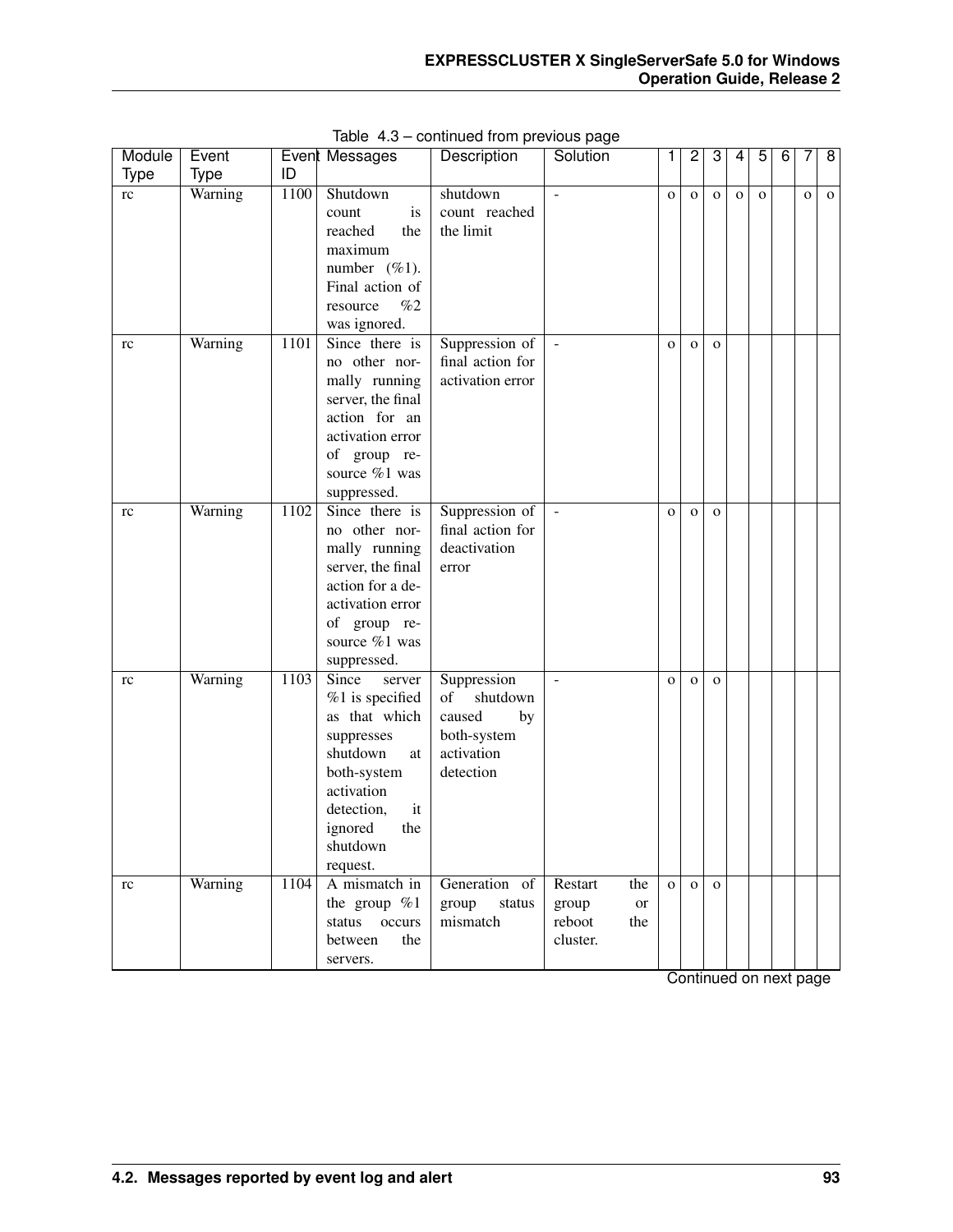| Module      | Event       |                   | Event Messages             | oorimada nom providad paga<br>Description | Solution                 | 1            | $\overline{c}$ | 3            | 4 | 5 | 6 | 7            | 8 |
|-------------|-------------|-------------------|----------------------------|-------------------------------------------|--------------------------|--------------|----------------|--------------|---|---|---|--------------|---|
| <b>Type</b> | <b>Type</b> | ID                |                            |                                           |                          |              |                |              |   |   |   |              |   |
| rc          | Information | $1\overline{105}$ | Since<br>server            | Shutdown                                  | L.                       | $\mathbf O$  | $\mathbf O$    | $\mathbf{o}$ |   |   |   |              |   |
|             |             |                   | %1<br>is<br>not            | caused<br>by                              |                          |              |                |              |   |   |   |              |   |
|             |             |                   | specified<br>as            | both-system                               |                          |              |                |              |   |   |   |              |   |
|             |             |                   | which<br>that              |                                           |                          |              |                |              |   |   |   |              |   |
|             |             |                   | suppresses                 |                                           |                          |              |                |              |   |   |   |              |   |
|             |             |                   | shutdown<br>at             |                                           |                          |              |                |              |   |   |   |              |   |
|             |             |                   | both-system                |                                           |                          |              |                |              |   |   |   |              |   |
|             |             |                   | activation                 |                                           |                          |              |                |              |   |   |   |              |   |
|             |             |                   | detection,<br>it           |                                           |                          |              |                |              |   |   |   |              |   |
|             |             |                   | executed<br>the            |                                           |                          |              |                |              |   |   |   |              |   |
|             |             |                   | shutdown                   |                                           |                          |              |                |              |   |   |   |              |   |
|             |             |                   | request.                   |                                           |                          |              |                |              |   |   |   |              |   |
| rc          | Information | $1\overline{106}$ | The number of              | Resetting                                 | $\overline{a}$           | $\mathbf O$  | $\mathbf{O}$   | $\mathbf{o}$ |   |   |   |              |   |
|             |             |                   | reboots due to             | reboot<br>the                             |                          |              |                |              |   |   |   |              |   |
|             |             |                   | group resource             | (group<br>count                           |                          |              |                |              |   |   |   |              |   |
|             |             |                   | errors has been            | resource)                                 |                          |              |                |              |   |   |   |              |   |
|             |             |                   | reset.                     |                                           |                          |              |                |              |   |   |   |              |   |
| rc          | Information | 1110              | Server $\%1$ is            | server returned                           | $\mathbf{r}$             | $\mathbf O$  | $\mathbf O$    | $\mathbf{o}$ |   |   |   |              |   |
|             |             |                   | returned to the            |                                           |                          |              |                |              |   |   |   |              |   |
|             |             |                   | cluster.                   |                                           |                          |              |                |              |   |   |   |              |   |
| rc          | Information | 1111              | Server $\%1$ is            | server isolated                           | L.                       | $\mathbf{O}$ | $\mathbf O$    | $\mathbf{o}$ |   |   |   |              |   |
|             |             |                   | isolated from              |                                           |                          |              |                |              |   |   |   |              |   |
|             |             |                   | the cluster.               |                                           |                          |              |                |              |   |   |   |              |   |
| rc          | Information | $1\overline{112}$ | $\overline{\%1}$<br>Server | server<br>return                          | $\overline{\phantom{a}}$ | $\mathbf O$  | $\mathbf{O}$   | $\mathbf{O}$ |   |   |   |              |   |
|             |             |                   | started<br>to              | start                                     |                          |              |                |              |   |   |   |              |   |
|             |             |                   | return to<br>the           |                                           |                          |              |                |              |   |   |   |              |   |
|             |             |                   | cluster.                   |                                           |                          |              |                |              |   |   |   |              |   |
| rc          | Error       | 1113              | $\overline{\%1}$<br>Server | server<br>return                          | The<br>system            | $\mathbf O$  | $\mathbf{O}$   | $\mathbf{o}$ |   |   |   | $\mathbf{o}$ |   |
|             |             |                   | failed to return           | fail                                      | not be<br>may            |              |                |              |   |   |   |              |   |
|             |             |                   | to the cluster.            |                                           | able to operate          |              |                |              |   |   |   |              |   |
|             |             |                   |                            |                                           | properly.                |              |                |              |   |   |   |              |   |
| rc          | Information | 1120              | $\overline{\%1}$<br>Server | shutdown noti-                            | $\mathbb{L}$             | $\mathbf O$  | $\mathbf{O}$   | $\mathbf{O}$ |   |   |   |              |   |
|             |             |                   | will notify the            | fication start                            |                          |              |                |              |   |   |   |              |   |
|             |             |                   | automatic run-             |                                           |                          |              |                |              |   |   |   |              |   |
|             |             |                   | ning<br>control            |                                           |                          |              |                |              |   |   |   |              |   |
|             |             |                   | software<br>of             |                                           |                          |              |                |              |   |   |   |              |   |
|             |             |                   | shutdown start.            |                                           |                          |              |                |              |   |   |   |              |   |
| rc          | Error       | 1121              | The automatic              | shutdown noti-                            | The automatic            | $\mathbf{O}$ | $\mathbf{O}$   | $\Omega$     |   |   |   | $\mathbf{O}$ |   |
|             |             |                   | running con-               | fication fail                             | operating                |              |                |              |   |   |   |              |   |
|             |             |                   | trol software              |                                           | settings<br>may          |              |                |              |   |   |   |              |   |
|             |             |                   | returned<br>an             |                                           | be incorrect.            |              |                |              |   |   |   |              |   |
|             |             |                   | the<br>error to            |                                           | Check<br>the             |              |                |              |   |   |   |              |   |
|             |             |                   | shutdown start             |                                           | settings.                |              |                |              |   |   |   |              |   |
|             |             |                   | notification in            |                                           |                          |              |                |              |   |   |   |              |   |
|             |             |                   | server %1.                 |                                           |                          |              |                |              |   |   |   |              |   |

Table 4.3 – continued from previous page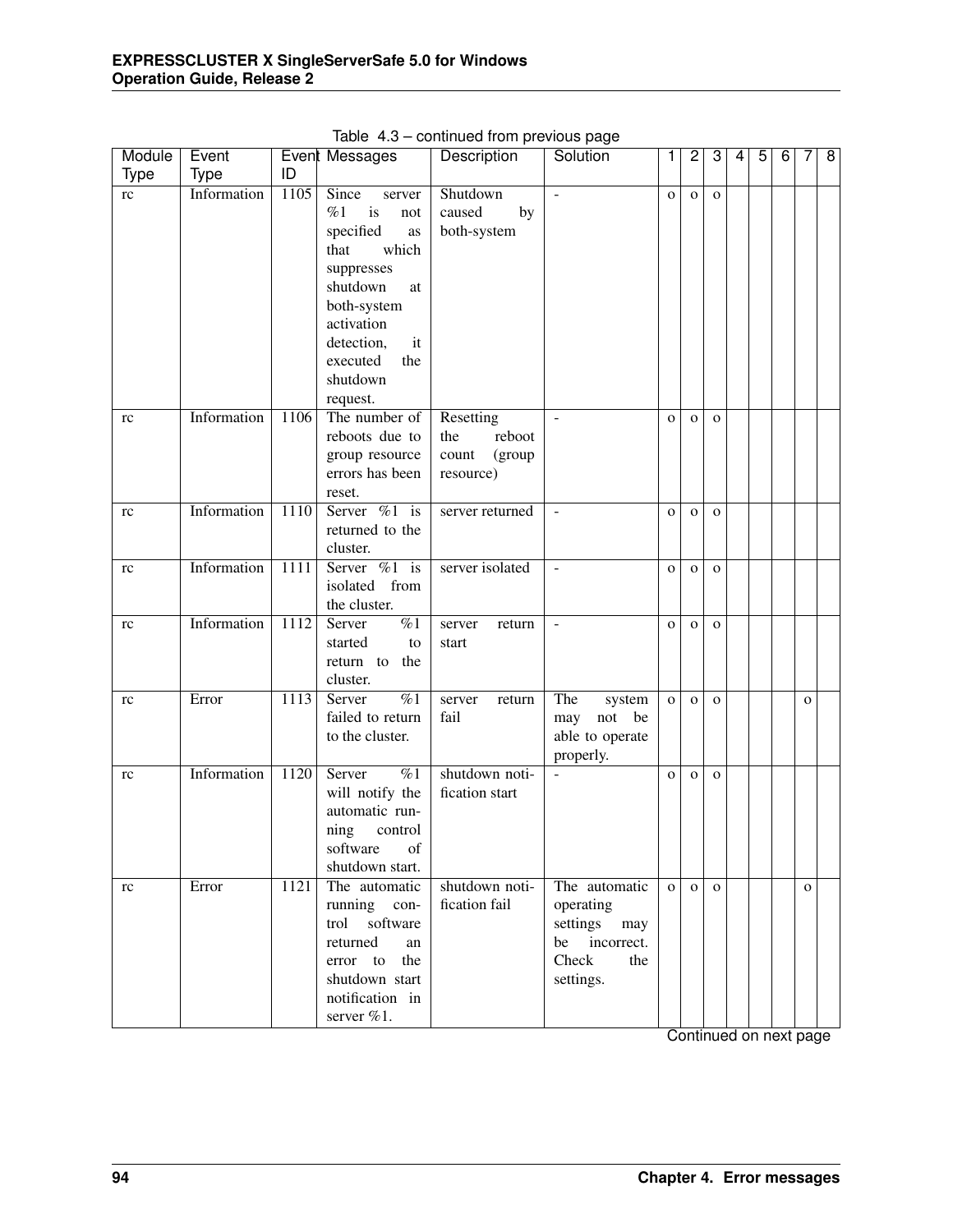| Module      | Event       |      | Event Messages                                                                                                                                                                                    | Description                                                                          | Solution                                                                                                                                                                                                                                | 1            | $\overline{2}$ | 3            | 4 | $\overline{5}$ | $\overline{6}$ | 7            | $\overline{8}$ |
|-------------|-------------|------|---------------------------------------------------------------------------------------------------------------------------------------------------------------------------------------------------|--------------------------------------------------------------------------------------|-----------------------------------------------------------------------------------------------------------------------------------------------------------------------------------------------------------------------------------------|--------------|----------------|--------------|---|----------------|----------------|--------------|----------------|
| <b>Type</b> | <b>Type</b> | ID   |                                                                                                                                                                                                   |                                                                                      |                                                                                                                                                                                                                                         |              |                |              |   |                |                |              |                |
| rc          | Information | 1122 | Server<br>%1<br>notified<br>the<br>automatic run-<br>ning<br>control<br>software<br>of<br>shutdown start.                                                                                         | shutdown noti-<br>fication finish                                                    | $\overline{\phantom{a}}$                                                                                                                                                                                                                | $\mathbf{o}$ | $\mathbf{o}$   | $\mathbf O$  |   |                |                |              |                |
| rc          | Information | 1123 | The automatic<br>running<br>con-<br>trol software is<br>checking<br>the<br>power status of<br>shared<br>disks.<br>A server will<br>be<br>restarted<br>after<br>the<br>power status is<br>checked. | for<br>waiting<br>disk power-on                                                      | $\equiv$                                                                                                                                                                                                                                | $\mathbf{o}$ | $\mathbf{O}$   | $\mathbf{O}$ |   |                |                |              |                |
| rc          | Error       | 1124 | An error was<br>returned from<br>the automatic<br>running<br>con-<br>software.<br>trol<br>Failed to check<br>the power sta-<br>tus of shared<br>disks.                                            | disk power-on<br>confirmation<br>failed                                              | The automatic<br>operating<br>settings<br>may<br>incorrect.<br>be<br>Check<br>the<br>settings.<br>An<br>error may have<br>occurred<br>in<br>the automatic<br>power control<br>Check<br>unit.<br>the automatic<br>power control<br>unit. | $\mathbf{o}$ | $\mathbf{o}$   | $\mathbf{O}$ |   |                |                | $\mathbf{o}$ |                |
| rc          | Error       | 1125 | $\overline{\%1}$<br>Server<br>failed to com-<br>municate with<br>the automatic<br>running<br>con-<br>trol software.                                                                               | communications<br>with the auto-<br>matic running<br>control<br>soft-<br>ware failed | The<br>system<br>not<br>be<br>may<br>able to operate<br>properly.                                                                                                                                                                       | $\mathbf{o}$ | $\mathbf{O}$   | $\mathbf{O}$ |   |                |                | $\mathbf{o}$ |                |
| rc          | Information | 1130 | <b>Starting</b><br>a<br>single resource<br>%1.                                                                                                                                                    | single-<br>resource-start<br>started                                                 | $\mathcal{L}$                                                                                                                                                                                                                           | $\mathbf{O}$ | $\mathbf 0$    | $\mathbf 0$  |   |                |                |              |                |
| rc          | Information | 1131 | A single re-<br>source %1 has<br>been started.                                                                                                                                                    | single-<br>resource-start<br>ended                                                   | $\equiv$                                                                                                                                                                                                                                | $\mathbf{o}$ | $\mathbf 0$    | $\mathbf 0$  |   |                |                |              |                |
| rc          | Error       | 1132 | Failed to start a<br>single resource<br>%1.                                                                                                                                                       | single-<br>resource-start<br>failed                                                  | Take appropri-<br>ate action by<br>following the<br>group resource<br>message.                                                                                                                                                          | $\mathbf{O}$ | $\mathbf{O}$   | $\mathbf{O}$ |   |                |                | $\mathbf{O}$ |                |

Table 4.3 – continued from previous page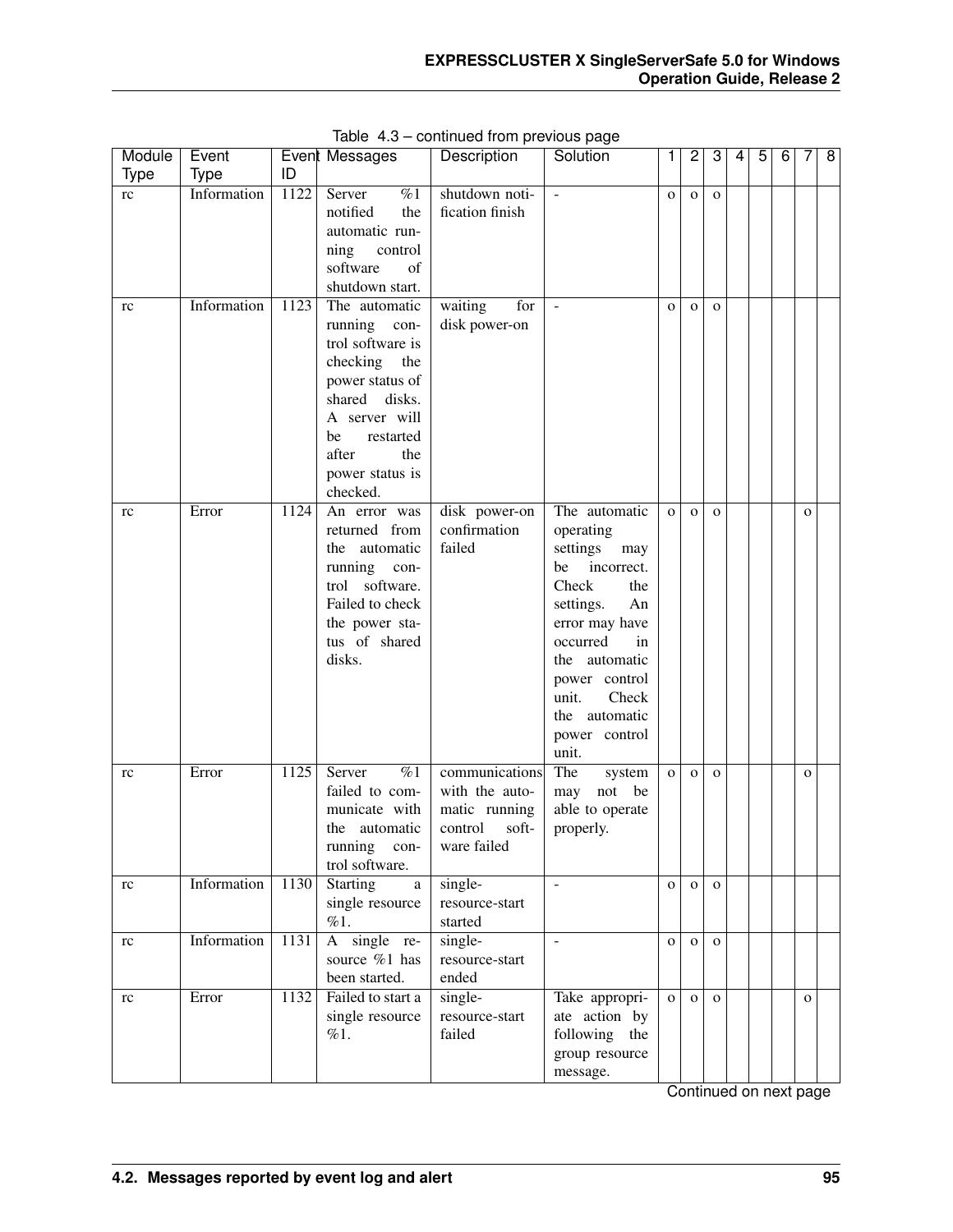| Module      | Event       |      | Event Messages   | portunada nomi providad pago<br>Description | Solution                 | 1            | $\overline{c}$ | 3            | 4 | 5 | 6 | 7            | 8 |
|-------------|-------------|------|------------------|---------------------------------------------|--------------------------|--------------|----------------|--------------|---|---|---|--------------|---|
|             |             | ID   |                  |                                             |                          |              |                |              |   |   |   |              |   |
| <b>Type</b> | <b>Type</b> |      |                  |                                             |                          |              |                |              |   |   |   |              |   |
| rc          | Warning     | 1139 | Server $\%1$ is  | cannot-                                     | Perform server           | $\mathbf{o}$ |                |              |   |   |   |              |   |
|             |             |      | not in a condi-  | start-single-                               | recovery if the          |              |                |              |   |   |   |              |   |
|             |             |      | tion to start a  | resource                                    | target server            |              |                |              |   |   |   |              |   |
|             |             |      | single resource  |                                             | suspended<br>is          |              |                |              |   |   |   |              |   |
|             |             |      | %2.              |                                             | (Isolated). If it        |              |                |              |   |   |   |              |   |
|             |             |      |                  |                                             | suspended<br>is          |              |                |              |   |   |   |              |   |
|             |             |      |                  |                                             | (Network                 |              |                |              |   |   |   |              |   |
|             |             |      |                  |                                             | Partition                |              |                |              |   |   |   |              |   |
|             |             |      |                  |                                             | Unsolved),               |              |                |              |   |   |   |              |   |
|             |             |      |                  |                                             | recover<br>net-          |              |                |              |   |   |   |              |   |
|             |             |      |                  |                                             | work partition           |              |                |              |   |   |   |              |   |
|             |             |      |                  |                                             |                          |              |                |              |   |   |   |              |   |
|             |             |      |                  |                                             | resources<br>to          |              |                |              |   |   |   |              |   |
|             |             |      |                  |                                             | the<br>normal            |              |                |              |   |   |   |              |   |
|             |             |      |                  |                                             | status.                  |              |                |              |   |   |   |              |   |
| rc          | Information | 1140 | Stopping<br>a    | single-                                     | $\overline{a}$           | $\mathbf{o}$ | $\mathbf{O}$   | $\mathbf{O}$ |   |   |   |              |   |
|             |             |      | single resource  | resource-stop                               |                          |              |                |              |   |   |   |              |   |
|             |             |      | %1.              | started                                     |                          |              |                |              |   |   |   |              |   |
| rc          | Information | 1141 | A single re-     | single-                                     |                          | $\mathbf{o}$ | $\mathbf{O}$   | $\mathbf{O}$ |   |   |   |              |   |
|             |             |      | source %1 has    | resource-stop                               |                          |              |                |              |   |   |   |              |   |
|             |             |      | been stopped.    | ended                                       |                          |              |                |              |   |   |   |              |   |
| rc          | Error       | 1142 | Failed to stop a | single-                                     | Take appropri-           | $\mathbf{o}$ | $\mathbf{O}$   | $\mathbf{O}$ |   |   |   | $\mathbf{O}$ |   |
|             |             |      | single resource  | resource-stop                               | ate action by            |              |                |              |   |   |   |              |   |
|             |             |      | %1.              | failed                                      | following the            |              |                |              |   |   |   |              |   |
|             |             |      |                  |                                             | group resource           |              |                |              |   |   |   |              |   |
|             |             |      |                  |                                             | message.                 |              |                |              |   |   |   |              |   |
| rc          | Information | 1150 | The<br>group     | The<br>group                                |                          | $\mathbf{o}$ | $\mathbf{O}$   | $\mathbf{O}$ |   |   |   |              |   |
|             |             |      | $%1$ is being    | is being mi-                                |                          |              |                |              |   |   |   |              |   |
|             |             |      | migrated.        | grated.                                     |                          |              |                |              |   |   |   |              |   |
| rc          | Information | 1151 | The group $\%1$  | The group has                               | $\sim$                   | $\mathbf O$  | $\mathbf{O}$   | $\mathbf 0$  |   |   |   |              |   |
|             |             |      | has been mi-     | been migrated.                              |                          |              |                |              |   |   |   |              |   |
|             |             |      | grated.          |                                             |                          |              |                |              |   |   |   |              |   |
|             | Error       | 1152 | Failed to mi-    | Migrating<br>the                            | Take appropri-           |              |                |              |   |   |   |              |   |
| rc          |             |      |                  |                                             |                          | $\mathbf{o}$ | $\mathbf{O}$   | $\mathbf 0$  |   |   |   |              |   |
|             |             |      | grate the group  | group<br>has                                | ate action by            |              |                |              |   |   |   |              |   |
|             |             |      | %1.              | failed.                                     | following the            |              |                |              |   |   |   |              |   |
|             |             |      |                  |                                             | group resource           |              |                |              |   |   |   |              |   |
|             |             |      |                  |                                             | message.                 |              |                |              |   |   |   |              |   |
| rc          | Warning     | 1159 | Server $\%1$ is  | The<br>group                                | Perform server           | $\mathbf{O}$ | $\mathbf{O}$   | $\mathbf{o}$ |   |   |   |              |   |
|             |             |      | not in a condi-  | cannot<br>be                                | recovery if the          |              |                |              |   |   |   |              |   |
|             |             |      | tion to migrate  | migrated.                                   | target<br>server         |              |                |              |   |   |   |              |   |
|             |             |      | group $%2.$      |                                             | suspended<br>is          |              |                |              |   |   |   |              |   |
|             |             |      |                  |                                             | (isolated). If it        |              |                |              |   |   |   |              |   |
|             |             |      |                  |                                             | suspended<br>is          |              |                |              |   |   |   |              |   |
|             |             |      |                  |                                             | (due<br>${\rm to}$<br>an |              |                |              |   |   |   |              |   |
|             |             |      |                  |                                             | unresolved               |              |                |              |   |   |   |              |   |
|             |             |      |                  |                                             | network parti-           |              |                |              |   |   |   |              |   |
|             |             |      |                  |                                             | tion), recover           |              |                |              |   |   |   |              |   |
|             |             |      |                  |                                             | network parti-           |              |                |              |   |   |   |              |   |
|             |             |      |                  |                                             | tion resources           |              |                |              |   |   |   |              |   |
|             |             |      |                  |                                             | to the normal            |              |                |              |   |   |   |              |   |
|             |             |      |                  |                                             | status.                  |              |                |              |   |   |   |              |   |

Table 4.3 – continued from previous page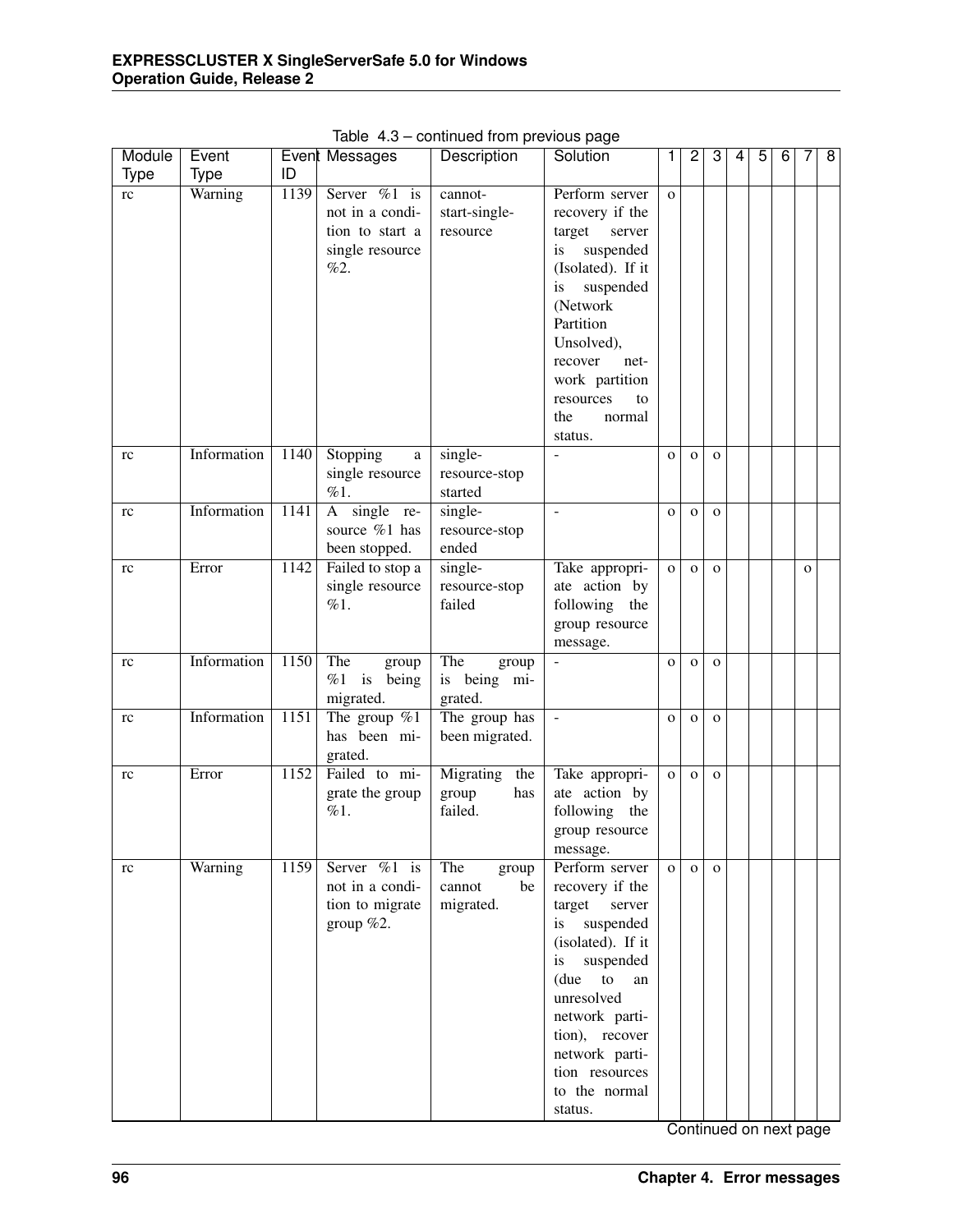| Module      | Event       |      | Event Messages                                                                                                                                    | Description                                                        | Solution                                                                                                                                                                                   | 1            | $\overline{c}$ | 3            | 4 | 5 | 6 | 7 | $\overline{8}$ |
|-------------|-------------|------|---------------------------------------------------------------------------------------------------------------------------------------------------|--------------------------------------------------------------------|--------------------------------------------------------------------------------------------------------------------------------------------------------------------------------------------|--------------|----------------|--------------|---|---|---|---|----------------|
| <b>Type</b> | <b>Type</b> | ID   |                                                                                                                                                   |                                                                    |                                                                                                                                                                                            |              |                |              |   |   |   |   |                |
| rc          | Information | 1170 | Server %1 in<br>the same server<br>group $(\%2)$ has<br>been set as the<br>destination for<br>the group $%3$ .                                    | The<br>destina-<br>found<br>tion<br>in the<br>same<br>server group | $\sim$                                                                                                                                                                                     | $\mathbf{O}$ | $\mathbf{O}$   | $\mathbf 0$  |   |   |   |   |                |
| rc          | Information | 1171 | Server %1 not<br>the same<br>in<br>server<br>group<br>$(\%2)$ has been<br>the<br>set<br>as<br>destination for<br>the group $%3$ .                 | The<br>destina-<br>found<br>tion<br>in the other<br>server group   |                                                                                                                                                                                            | $\mathbf{O}$ | $\mathbf{O}$   | $\mathbf{O}$ |   |   |   |   |                |
| rc          | Warning     | 1179 | Can not fail<br>over the group<br>%1<br>because<br>is<br>there<br>no<br>appropriate<br>destination<br>the<br>in<br>same<br>server<br>group<br>%2. | The<br>destina-<br>tion not found<br>in the same<br>server group   | Check if other<br>servers in the<br>same<br>server<br>group<br>are<br>stopped<br><b>or</b><br>isolated.<br>If<br>start the<br>SO,<br>servers or re-<br>turn the servers<br>to the cluster. | $\mathbf{O}$ | $\mathbf{O}$   | $\mathbf{O}$ |   |   |   |   |                |
| rc          | Information | 1200 | The<br>resource<br>%1<br>will<br>be<br>restarted since<br>starting<br>the<br>$\%2$<br>resource<br>failed.                                         | resource-<br>restart<br>by<br>resource-acterr                      |                                                                                                                                                                                            | $\mathbf{O}$ | $\mathbf{O}$   | $\mathbf{O}$ |   |   |   |   |                |
| rc          | Information | 1201 | The<br>group<br>%1<br>will<br>be<br>failed<br>over<br>to server %2<br>since<br>starting<br>the<br>resource<br>%3 failed.                          | group-failover<br>by<br>resource-<br>acterr                        |                                                                                                                                                                                            | $\mathbf{O}$ | $\mathbf{O}$   | $\mathbf{O}$ |   |   |   |   |                |
| rc          | Information | 1202 | The group $%1$<br>will be stopped<br>since starting<br>the<br>resource<br>%2 failed.                                                              | group-stop by<br>resource-acterr                                   | $\overline{\phantom{a}}$                                                                                                                                                                   | $\mathbf{O}$ | $\mathbf{O}$   | $\mathbf{O}$ |   |   |   |   |                |
| rc          | Information | 1203 | The<br>cluster<br>service will be<br>stopped since<br>starting<br>the<br>$\%1$<br>resource<br>failed.                                             | service-stop by<br>resource-acterr                                 | $\overline{\phantom{a}}$                                                                                                                                                                   | $\mathbf{O}$ | $\mathbf{O}$   | $\Omega$     |   |   |   |   |                |

Table 4.3 – continued from previous page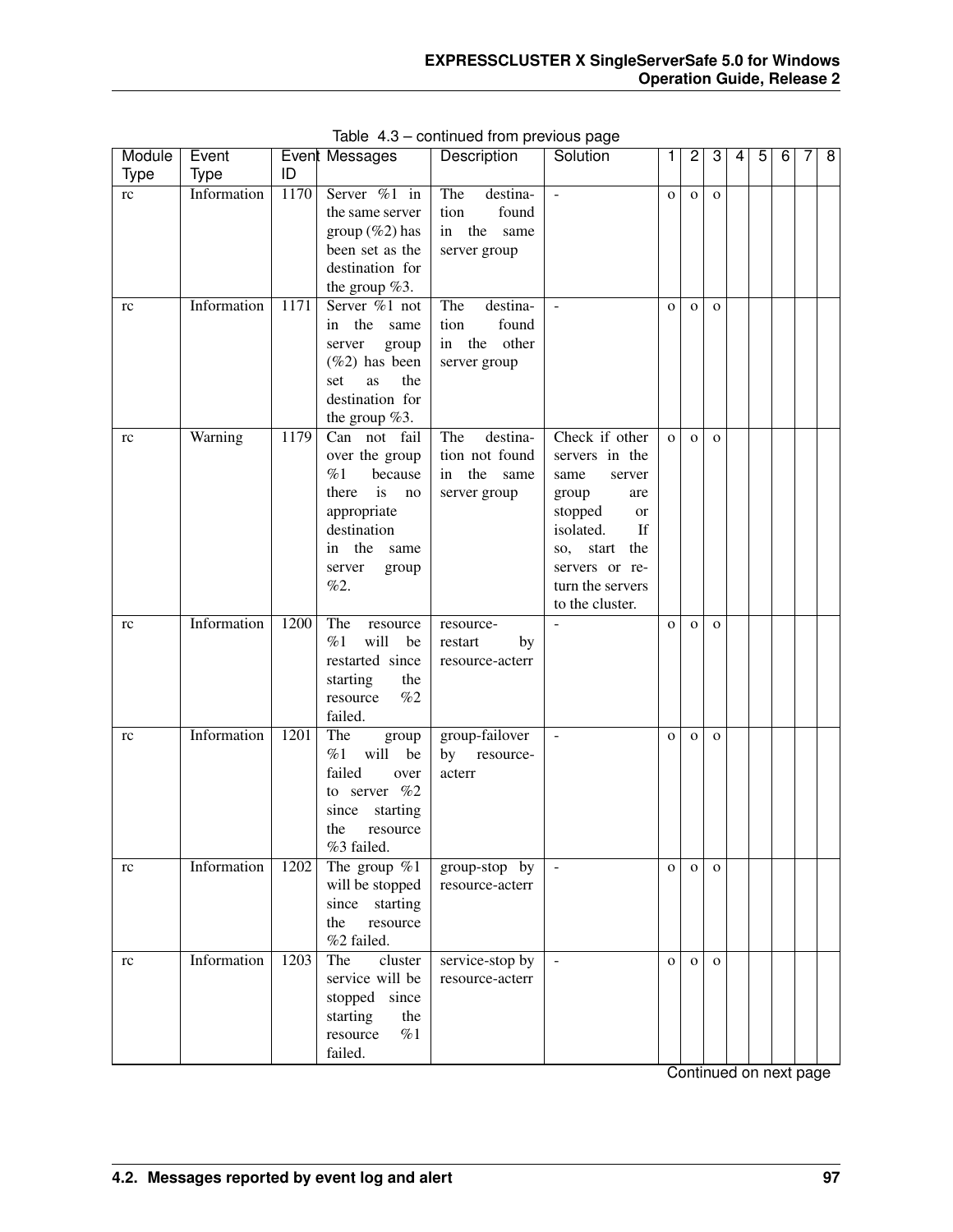| Module      | Event       |      | Event Messages                 | Description                       | Solution       | 1            | $\overline{2}$ | 3            | 4 | 5 | 6 | 7 | 8 |
|-------------|-------------|------|--------------------------------|-----------------------------------|----------------|--------------|----------------|--------------|---|---|---|---|---|
| <b>Type</b> | Type        | ID   |                                |                                   |                |              |                |              |   |   |   |   |   |
| rc          | Information | 1204 | The<br>system                  | shutdown-                         | $\sim$         | $\mathbf O$  | $\mathbf{O}$   | $\mathbf{o}$ |   |   |   |   |   |
|             |             |      | will be shut                   | system<br>by                      |                |              |                |              |   |   |   |   |   |
|             |             |      | since<br>down                  | resource-acterr                   |                |              |                |              |   |   |   |   |   |
|             |             |      | the<br>starting                |                                   |                |              |                |              |   |   |   |   |   |
|             |             |      | %1<br>resource                 |                                   |                |              |                |              |   |   |   |   |   |
|             |             |      | failed.                        |                                   |                |              |                |              |   |   |   |   |   |
| rc          | Information | 1205 | The<br>system                  | reboot-system                     | $\equiv$       | $\mathbf O$  | $\mathbf{O}$   | $\mathbf{o}$ |   |   |   |   |   |
|             |             |      | will<br>be re-                 | by resource-                      |                |              |                |              |   |   |   |   |   |
|             |             |      | booted<br>since                | acterr                            |                |              |                |              |   |   |   |   |   |
|             |             |      | starting<br>the                |                                   |                |              |                |              |   |   |   |   |   |
|             |             |      | %1<br>resource                 |                                   |                |              |                |              |   |   |   |   |   |
|             | Information | 1220 | failed.<br>The<br>resource     |                                   | $\sim$         |              |                |              |   |   |   |   |   |
| rc          |             |      | %1<br>will<br>be               | resource-                         |                | $\mathbf O$  | $\mathbf 0$    | $\mathbf{o}$ |   |   |   |   |   |
|             |             |      | stopped again                  | retry<br>stop<br>by resource-     |                |              |                |              |   |   |   |   |   |
|             |             |      | since stopping                 | deacterr                          |                |              |                |              |   |   |   |   |   |
|             |             |      | the<br>resource                |                                   |                |              |                |              |   |   |   |   |   |
|             |             |      | %2 failed.                     |                                   |                |              |                |              |   |   |   |   |   |
| rc          | Information | 1223 | cluster<br>The                 | service-stop                      | $\sim$         | $\mathbf O$  | $\mathbf 0$    | $\mathbf{o}$ |   |   |   |   |   |
|             |             |      | service will be                | by resource-                      |                |              |                |              |   |   |   |   |   |
|             |             |      | stopped since                  | deacterr                          |                |              |                |              |   |   |   |   |   |
|             |             |      | stopping<br>the                |                                   |                |              |                |              |   |   |   |   |   |
|             |             |      | %1<br>resource                 |                                   |                |              |                |              |   |   |   |   |   |
|             |             |      | failed.                        |                                   |                |              |                |              |   |   |   |   |   |
| rc          | Information | 1224 | The<br>system                  | shutdown-                         | $\sim$         | $\mathbf O$  | $\mathbf 0$    | $\mathbf{o}$ |   |   |   |   |   |
|             |             |      | will be shut                   | by<br>system                      |                |              |                |              |   |   |   |   |   |
|             |             |      | since<br>down                  | resource-                         |                |              |                |              |   |   |   |   |   |
|             |             |      | stopping<br>the                | deacterr                          |                |              |                |              |   |   |   |   |   |
|             |             |      | %1<br>resource                 |                                   |                |              |                |              |   |   |   |   |   |
|             |             |      | failed.                        |                                   |                |              |                |              |   |   |   |   |   |
| rc          | Information | 1225 | The<br>system                  | reboot-system                     | $\blacksquare$ | $\mathbf O$  | $\mathbf 0$    | $\mathbf{o}$ |   |   |   |   |   |
|             |             |      | will<br>be<br>re-              | by<br>resource-                   |                |              |                |              |   |   |   |   |   |
|             |             |      | booted<br>since                | deacterr                          |                |              |                |              |   |   |   |   |   |
|             |             |      | stopping<br>the                |                                   |                |              |                |              |   |   |   |   |   |
|             |             |      | %1<br>resource                 |                                   |                |              |                |              |   |   |   |   |   |
|             |             |      | failed.                        |                                   |                |              |                |              |   |   |   |   |   |
| rc          | Information | 1241 | Hardware reset<br>will be gen- | hw-reset<br>by<br>resource-acterr | $\blacksquare$ | $\mathbf{O}$ | $\mathbf{o}$   | $\mathbf{O}$ |   |   |   |   |   |
|             |             |      | since<br>erated                |                                   |                |              |                |              |   |   |   |   |   |
|             |             |      | the<br>starting                |                                   |                |              |                |              |   |   |   |   |   |
|             |             |      | %1<br>resource                 |                                   |                |              |                |              |   |   |   |   |   |
|             |             |      | failed.                        |                                   |                |              |                |              |   |   |   |   |   |
| rc          | Information | 1242 | <b>STOP</b><br>error           | stop-error<br>by                  | $\blacksquare$ | $\mathbf{O}$ | $\mathbf{o}$   | $\mathbf{O}$ |   |   |   |   |   |
|             |             |      | will be gen-                   | resource-acterr                   |                |              |                |              |   |   |   |   |   |
|             |             |      | since<br>erated                |                                   |                |              |                |              |   |   |   |   |   |
|             |             |      | the<br>starting                |                                   |                |              |                |              |   |   |   |   |   |
|             |             |      | $\%1$<br>resource              |                                   |                |              |                |              |   |   |   |   |   |
|             |             |      | failed.                        |                                   |                |              |                |              |   |   |   |   |   |

Table 4.3 – continued from previous page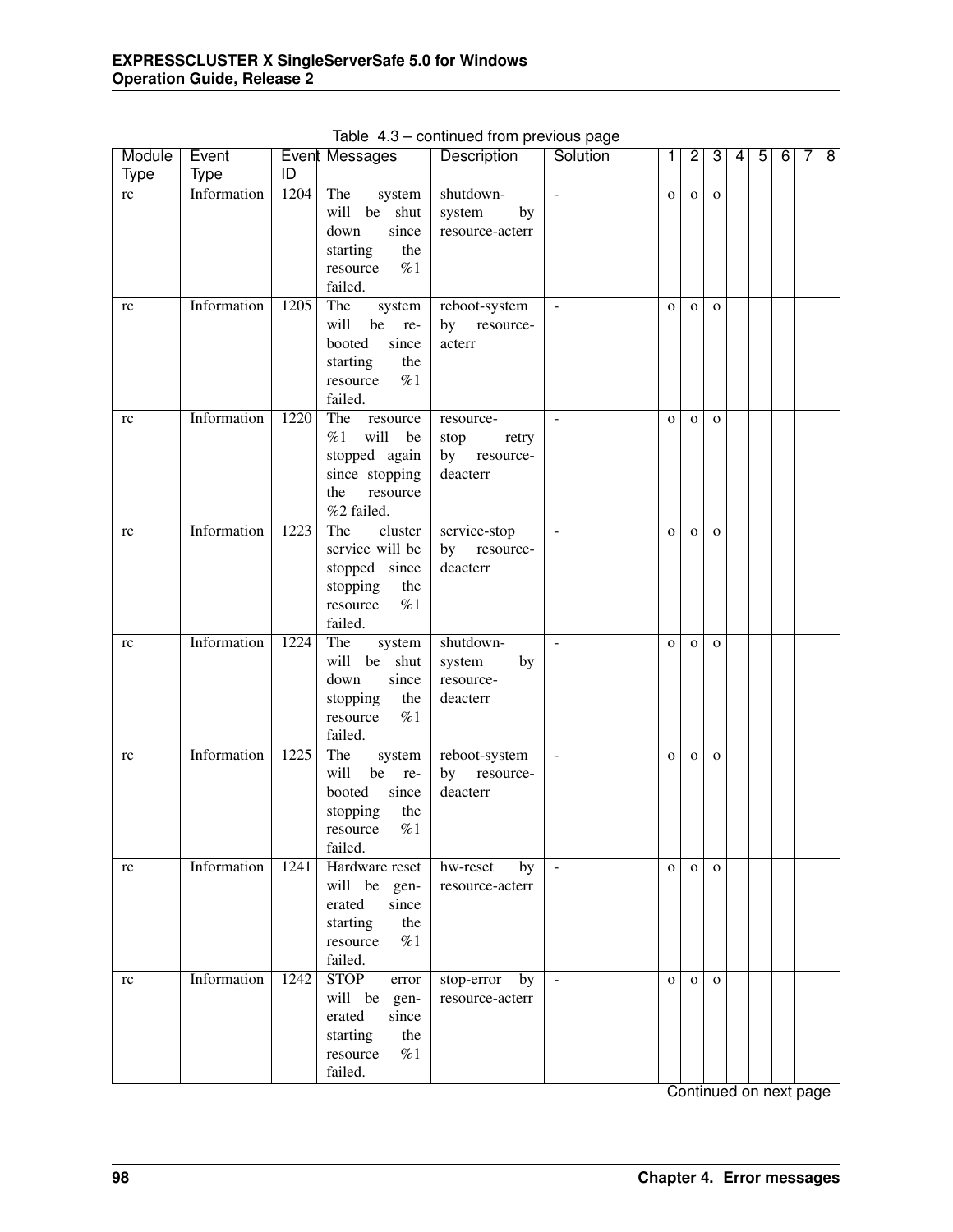| Module      | Event       |      | Event Messages                      | Description                      | Solution       | 1            | 2            | 3            | 4 | 5 | 6 | 7 | 8 |
|-------------|-------------|------|-------------------------------------|----------------------------------|----------------|--------------|--------------|--------------|---|---|---|---|---|
| <b>Type</b> | Type        | ID   |                                     |                                  |                |              |              |              |   |   |   |   |   |
| rc          | Information | 1281 | Hardware reset                      | hw-reset<br>by                   | $\sim$         | $\mathbf{O}$ | $\mathbf{O}$ | $\mathbf{O}$ |   |   |   |   |   |
|             |             |      | will be gen-                        | resource-                        |                |              |              |              |   |   |   |   |   |
|             |             |      | erated<br>since                     | deacterr                         |                |              |              |              |   |   |   |   |   |
|             |             |      | stopping<br>the                     |                                  |                |              |              |              |   |   |   |   |   |
|             |             |      | %1<br>resource                      |                                  |                |              |              |              |   |   |   |   |   |
|             |             |      | failed.                             |                                  |                |              |              |              |   |   |   |   |   |
| rc          | Information | 1282 | <b>STOP</b><br>error                | stop-error                       |                | $\mathbf{O}$ | $\mathbf{O}$ | $\mathbf{O}$ |   |   |   |   |   |
|             |             |      | will be<br>gen-                     | by resource-                     |                |              |              |              |   |   |   |   |   |
|             |             |      | erated<br>since                     | deacterr                         |                |              |              |              |   |   |   |   |   |
|             |             |      | the<br>stopping                     |                                  |                |              |              |              |   |   |   |   |   |
|             |             |      | %1<br>resource                      |                                  |                |              |              |              |   |   |   |   |   |
|             |             |      | failed.                             |                                  |                |              |              |              |   |   |   |   |   |
| rc          | Information | 1300 | before<br>Script                    | Script<br>before                 |                | $\mathbf{O}$ | $\mathbf{o}$ | $\mathbf{O}$ |   |   |   |   |   |
|             |             |      | final<br>action                     | final<br>action                  |                |              |              |              |   |   |   |   |   |
|             |             |      | activa-<br>upon                     | upon resource                    |                |              |              |              |   |   |   |   |   |
|             |             |      | tion failure in                     | activation                       |                |              |              |              |   |   |   |   |   |
|             |             |      | %1<br>resource                      | failure started.                 |                |              |              |              |   |   |   |   |   |
|             |             |      | started.                            |                                  |                |              |              |              |   |   |   |   |   |
| rc          | Information | 1301 | before<br>Script                    | Script<br>before                 |                | $\mathbf{O}$ | $\mathbf{o}$ | $\mathbf{O}$ |   |   |   |   |   |
|             |             |      | final<br>action                     | final<br>action                  |                |              |              |              |   |   |   |   |   |
|             |             |      | activa-<br>upon                     | upon resource                    |                |              |              |              |   |   |   |   |   |
|             |             |      | tion failure in                     | activation fail-                 |                |              |              |              |   |   |   |   |   |
|             |             |      | %1<br>resource                      | ure completed.                   |                |              |              |              |   |   |   |   |   |
|             | Information |      | completed.                          |                                  |                |              |              |              |   |   |   |   |   |
| rc          |             | 1302 | Script<br>before<br>action<br>final | Script before<br>final<br>action |                | $\mathbf{O}$ | $\mathbf{o}$ | $\mathbf{O}$ |   |   |   |   |   |
|             |             |      | upon deactiva-                      |                                  |                |              |              |              |   |   |   |   |   |
|             |             |      | tion failure in                     | upon resource<br>deactivation    |                |              |              |              |   |   |   |   |   |
|             |             |      | %1<br>resource                      | failure started.                 |                |              |              |              |   |   |   |   |   |
|             |             |      | started.                            |                                  |                |              |              |              |   |   |   |   |   |
| rc          | Information | 1303 | before<br>Script                    | before<br>Script                 |                | $\mathbf{O}$ | $\mathbf{o}$ | $\mathbf{O}$ |   |   |   |   |   |
|             |             |      | final<br>action                     | final<br>action                  |                |              |              |              |   |   |   |   |   |
|             |             |      | upon deactiva-                      | upon resource                    |                |              |              |              |   |   |   |   |   |
|             |             |      | tion failure in                     | deactiva-                        |                |              |              |              |   |   |   |   |   |
|             |             |      | %1<br>resource                      | tion<br>failure                  |                |              |              |              |   |   |   |   |   |
|             |             |      | completed.                          | completed.                       |                |              |              |              |   |   |   |   |   |
| rc          | Information | 1304 | Script before                       | Script<br>be-                    | $\blacksquare$ | $\mathbf{O}$ | $\mathbf{o}$ | $\mathbf{O}$ |   |   |   |   |   |
|             |             |      | activation<br>in                    | fore resource                    |                |              |              |              |   |   |   |   |   |
|             |             |      | %1<br>resource                      | activation                       |                |              |              |              |   |   |   |   |   |
|             |             |      | started.                            | started.                         |                |              |              |              |   |   |   |   |   |
| rc          | Information | 1305 | Script before                       | $be-$<br>Script                  | $\equiv$       | $\mathbf{O}$ | $\mathbf{o}$ | $\mathbf{O}$ |   |   |   |   |   |
|             |             |      | activation<br>in                    | fore resource                    |                |              |              |              |   |   |   |   |   |
|             |             |      | %1<br>resource                      | activation                       |                |              |              |              |   |   |   |   |   |
|             |             |      | completed.                          | completed.                       |                |              |              |              |   |   |   |   |   |
| rc          | Information | 1306 | Script<br>after                     | Script after re-                 | $\omega$       | $\mathbf{O}$ | $\mathbf{O}$ | $\mathbf{O}$ |   |   |   |   |   |
|             |             |      | activation<br>in                    | source activa-                   |                |              |              |              |   |   |   |   |   |
|             |             |      | %1<br>resource                      | tion started.                    |                |              |              |              |   |   |   |   |   |
|             |             |      | started.                            |                                  |                |              |              |              |   |   |   |   |   |

Table 4.3 – continued from previous page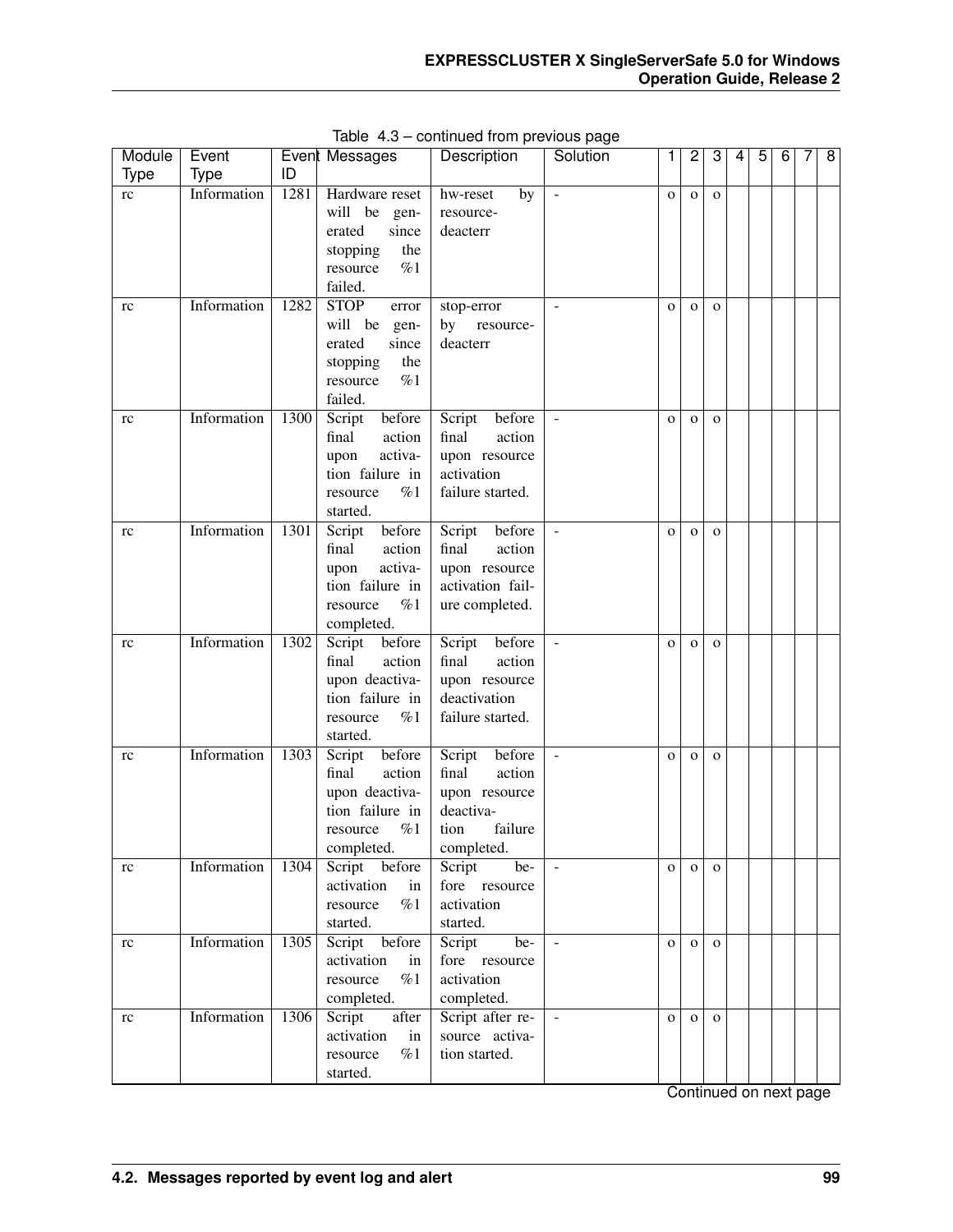| Module      | Event       |      | Event Messages   | Description      | Solution                 | 1            | $\overline{2}$ | 3            | 4 | $\overline{5}$ | 6 | 7            | $\overline{8}$ |
|-------------|-------------|------|------------------|------------------|--------------------------|--------------|----------------|--------------|---|----------------|---|--------------|----------------|
| <b>Type</b> | <b>Type</b> | ID   |                  |                  |                          |              |                |              |   |                |   |              |                |
| rc          | Information | 1307 | Script<br>after  | af-<br>Script    | $\overline{\phantom{a}}$ | $\mathbf{o}$ | $\mathbf{o}$   | $\mathbf{O}$ |   |                |   |              |                |
|             |             |      | activation<br>in | resource<br>ter  |                          |              |                |              |   |                |   |              |                |
|             |             |      | %1<br>resource   | activation       |                          |              |                |              |   |                |   |              |                |
|             |             |      | completed.       | completed.       |                          |              |                |              |   |                |   |              |                |
| rc          | Information | 1308 | Script before    | Script<br>be-    |                          | $\mathbf{o}$ | $\mathbf{O}$   | $\mathbf{o}$ |   |                |   |              |                |
|             |             |      | deactivation in  | fore resource    |                          |              |                |              |   |                |   |              |                |
|             |             |      | %1<br>resource   | deactivation     |                          |              |                |              |   |                |   |              |                |
|             |             |      | started.         | started.         |                          |              |                |              |   |                |   |              |                |
| rc          | Information | 1309 | before<br>Script | Script<br>be-    | $\blacksquare$           | $\mathbf{o}$ | $\mathbf{O}$   | $\mathbf{O}$ |   |                |   |              |                |
|             |             |      | deactivation in  | fore resource    |                          |              |                |              |   |                |   |              |                |
|             |             |      | %1<br>resource   | deactivation     |                          |              |                |              |   |                |   |              |                |
|             |             |      | completed.       | completed.       |                          |              |                |              |   |                |   |              |                |
| rc          | Information | 1310 | Script<br>after  | Script after re- | $\blacksquare$           | $\mathbf{o}$ | $\mathbf{O}$   | $\mathbf{o}$ |   |                |   |              |                |
|             |             |      | deactivation in  | source deacti-   |                          |              |                |              |   |                |   |              |                |
|             |             |      | %1<br>resource   | vation started.  |                          |              |                |              |   |                |   |              |                |
|             |             |      | started.         |                  |                          |              |                |              |   |                |   |              |                |
| rc          | Information | 1311 | Script<br>after  | after<br>Script  | $\bar{\mathcal{L}}$      | $\mathbf{o}$ | $\mathbf O$    | $\mathbf{o}$ |   |                |   |              |                |
|             |             |      | deactivation in  | de-<br>resource  |                          |              |                |              |   |                |   |              |                |
|             |             |      | %1<br>resource   | activation       |                          |              |                |              |   |                |   |              |                |
|             |             |      | completed.       | completed.       |                          |              |                |              |   |                |   |              |                |
| rc          | Error       | 1340 | before<br>Script | Script<br>before | Check<br>the             | $\mathbf{o}$ | $\mathbf{O}$   | $\mathbf{O}$ |   |                |   | $\mathbf{o}$ |                |
|             |             |      | final<br>action  | final<br>action  | cause of<br>the          |              |                |              |   |                |   |              |                |
|             |             |      | activa-<br>upon  | upon resource    | fail-<br>script          |              |                |              |   |                |   |              |                |
|             |             |      | tion failure in  | activation       | ure and take             |              |                |              |   |                |   |              |                |
|             |             |      | %1<br>resource   | failure failed.  | measures.                |              |                |              |   |                |   |              |                |
|             |             |      | failed.          |                  |                          |              |                |              |   |                |   |              |                |
| rc          | Error       | 1341 | before<br>Script | before<br>Script | Check<br>the             | $\mathbf{o}$ | $\mathbf{o}$   | $\mathbf{o}$ |   |                |   | $\mathbf{o}$ |                |
|             |             |      | action<br>final  | final<br>action  | cause of<br>the          |              |                |              |   |                |   |              |                |
|             |             |      | upon deactiva-   | upon resource    | fail-<br>script          |              |                |              |   |                |   |              |                |
|             |             |      | tion failure in  | deactivation     | ure and<br>take          |              |                |              |   |                |   |              |                |
|             |             |      | %1<br>resource   | failure failed.  | measures.                |              |                |              |   |                |   |              |                |
|             |             |      | failed.          |                  |                          |              |                |              |   |                |   |              |                |
| rc          | Error       | 1342 | Failed to ex-    | be-<br>Script    | Check<br>the             | $\mathbf{o}$ | $\mathbf{o}$   | $\mathbf{o}$ |   |                |   | $\mathbf{o}$ |                |
|             |             |      | ecute<br>script  | fore resource    | of<br>the<br>cause       |              |                |              |   |                |   |              |                |
|             |             |      | before<br>ac-    | activation       | fail-<br>script          |              |                |              |   |                |   |              |                |
|             |             |      | tivation<br>in   | failed.          | ure and take             |              |                |              |   |                |   |              |                |
|             |             |      | resource %1.     |                  | measures.                |              |                |              |   |                |   |              |                |
| rc          | Error       | 1343 | Failed to ex-    | Script after re- | Check<br>the             | $\mathbf{O}$ | $\mathbf{o}$   | $\mathbf{O}$ |   |                |   | $\mathbf{O}$ |                |
|             |             |      | script<br>ecute  | source activa-   | cause of the             |              |                |              |   |                |   |              |                |
|             |             |      | after activation | tion has failed. | fail-<br>script          |              |                |              |   |                |   |              |                |
|             |             |      | in<br>resource   |                  | ure and take             |              |                |              |   |                |   |              |                |
|             |             |      | %1.              |                  | measures.                |              |                |              |   |                |   |              |                |
| rc          | Error       | 1344 | Failed to ex-    | Script<br>be-    | Check<br>the             | $\mathbf{O}$ | $\mathbf{o}$   | $\Omega$     |   |                |   | $\mathbf{O}$ |                |
|             |             |      | script<br>ecute  | fore resource    | cause of the             |              |                |              |   |                |   |              |                |
|             |             |      | before<br>de-    | deactivation     | fail-<br>script          |              |                |              |   |                |   |              |                |
|             |             |      | activation<br>in | failed.          | ure and take             |              |                |              |   |                |   |              |                |
|             |             |      | resource %1.     |                  | measures.                |              |                |              |   |                |   |              |                |

Table 4.3 – continued from previous page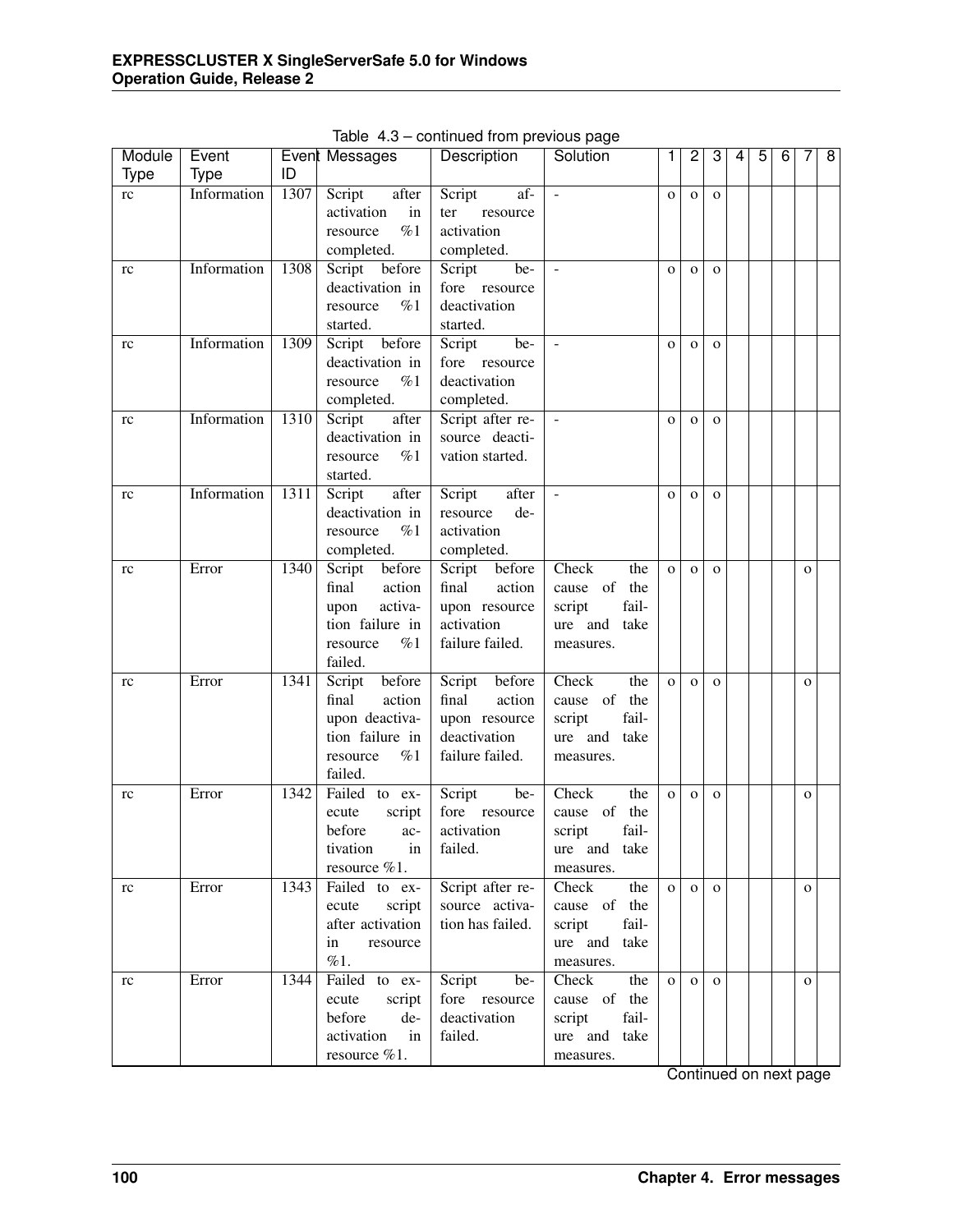| Module      | Event       |      | Event Messages                                                                                      | Description                                                 | Solution                                                                                                                | 1              | $\overline{c}$ | 3            | 4 | 5 | 6 | 7            | $\overline{8}$ |
|-------------|-------------|------|-----------------------------------------------------------------------------------------------------|-------------------------------------------------------------|-------------------------------------------------------------------------------------------------------------------------|----------------|----------------|--------------|---|---|---|--------------|----------------|
| <b>Type</b> | <b>Type</b> | ID   |                                                                                                     |                                                             |                                                                                                                         |                |                |              |   |   |   |              |                |
| rc          | Error       | 1345 | Failed to ex-<br>script<br>ecute<br>deac-<br>after<br>tivation<br>in<br>resource %1.                | Script after re-<br>source deacti-<br>vation failed.        | Check<br>the<br>of<br>the<br>cause<br>fail-<br>script<br>ure and<br>take<br>measures.                                   | $\overline{O}$ | $\mathbf{O}$   | $\mathbf{O}$ |   |   |   | $\mathbf{o}$ |                |
| rc          | Error       | 1346 | Failed to log<br>on as a user.                                                                      | Logon<br>as<br>a<br>user failed                             | the<br>Check if<br>domain,<br>ac-<br>count<br>and<br>of<br>password<br>the<br>execu-<br>tion user are<br>correctly set. | $\overline{O}$ | $\mathbf{O}$   | $\mathbf{o}$ |   |   |   |              |                |
| rc          | Information | 1400 | The status of<br>the<br>regular<br>check<br>for<br>a<br>forced<br>stop<br>returned<br>to<br>normal. | Normal<br>status<br>forced<br>for<br>a<br>stop              |                                                                                                                         | $\mathbf{o}$   | $\mathbf{O}$   | $\mathbf{o}$ |   |   |   |              |                |
| rc          | Error       | 1401 | The<br>regular<br>for<br>check<br>a<br>forced<br>stop<br>detected<br>an<br>abnormality.             | Abnormal sta-<br>tus for a forced<br>stop                   | forced-<br>The<br>function<br>stop<br>be<br>not<br>may<br>working nor-<br>mally. Identify<br>the cause.                 | $\overline{O}$ | $\mathbf{O}$   | $\mathbf{O}$ |   |   |   |              |                |
| rc          | Error       | 1402 | The<br>request<br>forcibly<br>for<br>stopping<br>the<br>server has been<br>timed out.               | Timeout of the<br>forced-stop re-<br>quest                  | Identify<br>the<br>cause of the<br>timeout<br>and<br>take measures.                                                     | $\mathbf{o}$   | $\mathbf{O}$   | $\mathbf{O}$ |   |   |   |              |                |
| rc          | Information | 1403 | The<br>request<br>for<br>forcibly<br>stopping<br>the<br>server will be<br>retried.                  | Retrying<br>the<br>forced-stop<br>request                   | $\Box$                                                                                                                  | $\mathbf{o}$   | $\mathbf{O}$   | $\mathbf O$  |   |   |   |              |                |
| rc          | Error       | 1404 | The<br>check<br>forcibly<br>of<br>stopping<br>the<br>server has been<br>timed out.                  | Timeout of the<br>forced-stop<br>check                      | Identify<br>the<br>cause of the<br>timeout<br>and<br>take measures.                                                     | $\mathbf{o}$   | $\mathbf{O}$   | $\mathbf 0$  |   |   |   |              |                |
| rc          | Information | 1405 | The<br>check<br>of<br>forcibly<br>stopping<br>the<br>server will be<br>retried.                     | Retrying<br>the<br>forced-stop<br>check                     | $\overline{\phantom{a}}$                                                                                                | $\mathbf{O}$   | $\mathbf{o}$   | $\mathbf{o}$ |   |   |   |              |                |
| rc          | Warning     | 1427 | Group failover<br>has been can-<br>celed because<br>forced<br>stop<br>of server %1<br>failed.       | Suppression<br>of failover for<br>forceed<br>stop<br>failed | Check<br>the<br>cause of<br>the<br>forced<br>stop<br>failure<br>and<br>take measures.                                   | $\overline{O}$ | $\mathbf{o}$   | $\mathbf{O}$ |   |   |   |              |                |

Table 4.3 – continued from previous page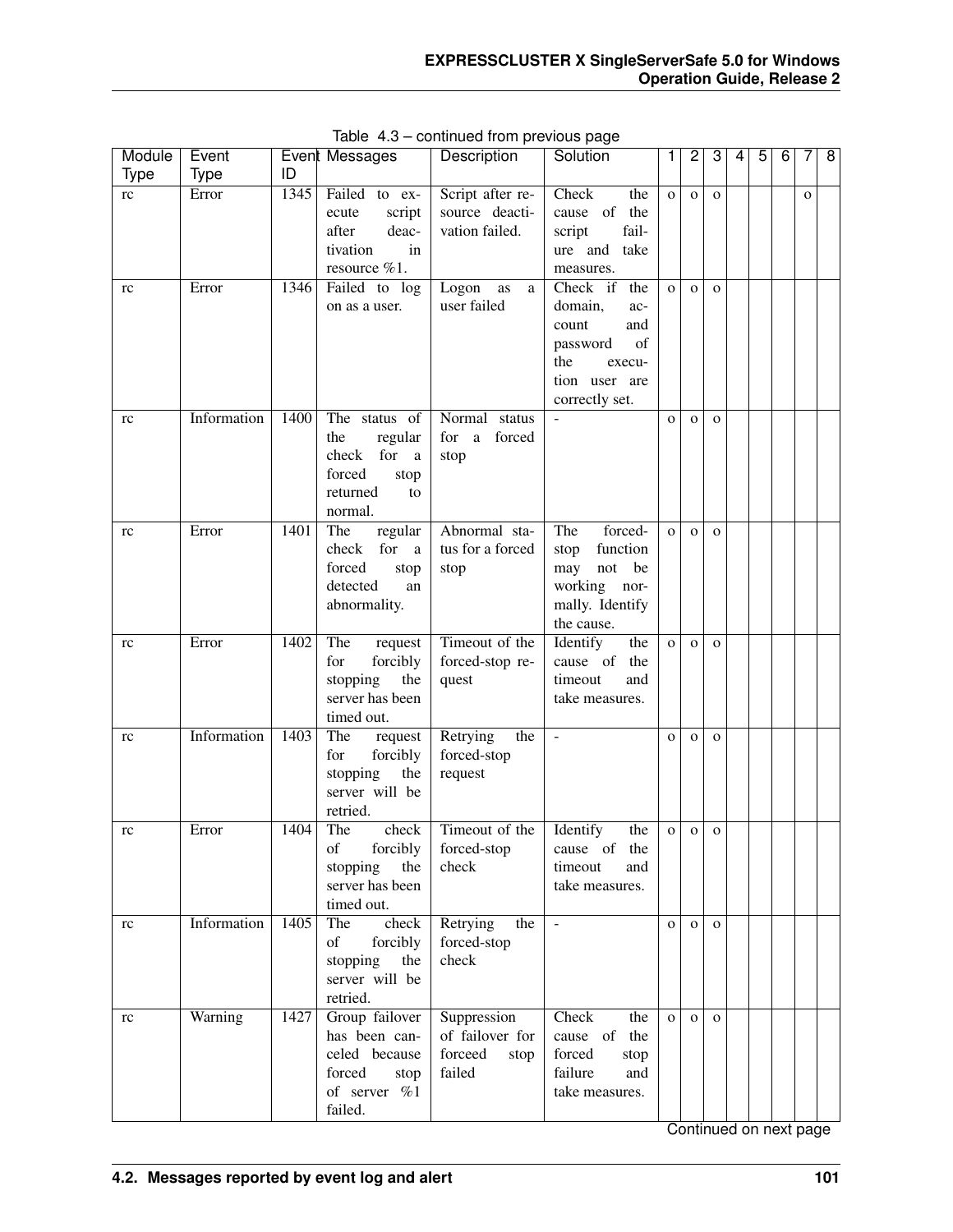| Module      | Event       |      | Event Messages                  | Description                | Solution                 | 1              | $\overline{2}$ | $\overline{3}$ | 4 | $\overline{5}$ | $\overline{6}$         | 7 | $\overline{8}$ |
|-------------|-------------|------|---------------------------------|----------------------------|--------------------------|----------------|----------------|----------------|---|----------------|------------------------|---|----------------|
| <b>Type</b> | Type        | ID   |                                 |                            |                          |                |                |                |   |                |                        |   |                |
| rc          | Warning     | 1450 | Cluster action                  | Cluster action             | $\sim$                   | $\overline{O}$ | $\mathbf O$    | $\mathbf{o}$   |   |                |                        |   |                |
|             |             |      | is disabled.                    | is disabled.               |                          |                |                |                |   |                |                        |   |                |
| rc          | Warning     | 1451 | Ignored<br>the                  | Automatic                  | $\overline{\phantom{a}}$ | $\mathbf{o}$   | $\Omega$       | $\mathbf{O}$   |   |                |                        |   |                |
|             |             |      | automatic                       | group startup              |                          |                |                |                |   |                |                        |   |                |
|             |             |      | start of groups                 | is not<br>exe-             |                          |                |                |                |   |                |                        |   |                |
|             |             |      | because auto-                   | cuted.                     |                          |                |                |                |   |                |                        |   |                |
|             |             |      | matic<br>group                  |                            |                          |                |                |                |   |                |                        |   |                |
|             |             |      | startup<br>is                   |                            |                          |                |                |                |   |                |                        |   |                |
|             |             |      | disabled.                       |                            |                          |                |                |                |   |                |                        |   |                |
| <b>rc</b>   | Warning     | 1452 | Ignored the re-                 | Resource                   |                          | $\Omega$       | $\Omega$       | $\Omega$       |   |                |                        |   |                |
|             |             |      | covery action<br>in<br>resource | recovery<br>ac-<br>tion is |                          |                |                |                |   |                |                        |   |                |
|             |             |      | activation                      | not<br>executed.           |                          |                |                |                |   |                |                        |   |                |
|             |             |      | because<br>re-                  |                            |                          |                |                |                |   |                |                        |   |                |
|             |             |      | covery action                   |                            |                          |                |                |                |   |                |                        |   |                |
|             |             |      | caused<br>by                    |                            |                          |                |                |                |   |                |                        |   |                |
|             |             |      | group resource                  |                            |                          |                |                |                |   |                |                        |   |                |
|             |             |      | activation error                |                            |                          |                |                |                |   |                |                        |   |                |
|             |             |      | is disabled.                    |                            |                          |                |                |                |   |                |                        |   |                |
| rc          | Warning     | 1453 | Ignored the re-                 | Resource                   | $\overline{\phantom{a}}$ | $\Omega$       | $\Omega$       | $\Omega$       |   |                |                        |   |                |
|             |             |      | covery action                   | recovery<br>ac-            |                          |                |                |                |   |                |                        |   |                |
|             |             |      | resource<br>in                  | tion<br>is<br>not          |                          |                |                |                |   |                |                        |   |                |
|             |             |      | deactivation                    | executed.                  |                          |                |                |                |   |                |                        |   |                |
|             |             |      | because<br>re-                  |                            |                          |                |                |                |   |                |                        |   |                |
|             |             |      | covery action                   |                            |                          |                |                |                |   |                |                        |   |                |
|             |             |      | caused<br>by                    |                            |                          |                |                |                |   |                |                        |   |                |
|             |             |      | group resource<br>deactiva-     |                            |                          |                |                |                |   |                |                        |   |                |
|             |             |      | tion error is                   |                            |                          |                |                |                |   |                |                        |   |                |
|             |             |      | disabled.                       |                            |                          |                |                |                |   |                |                        |   |                |
| rc          | Information | 1454 | Cluster action                  | Cluster action             | $\sim$                   | $\mathbf{o}$   | $\mathbf{O}$   | $\mathbf{O}$   |   |                |                        |   |                |
|             |             |      | is set disabled.                | is disabled.               |                          |                |                |                |   |                |                        |   |                |
| rc          | Information | 1455 | Cluster action                  | Cluster action             | $\sim$                   | $\mathbf{O}$   | $\Omega$       | $\Omega$       |   |                |                        |   |                |
|             |             |      | is set enabled.                 | is enabled.                |                          |                |                |                |   |                |                        |   |                |
|             |             |      |                                 |                            |                          |                |                |                |   |                | Continued on next nage |   |                |

Table 4.3 – continued from previous page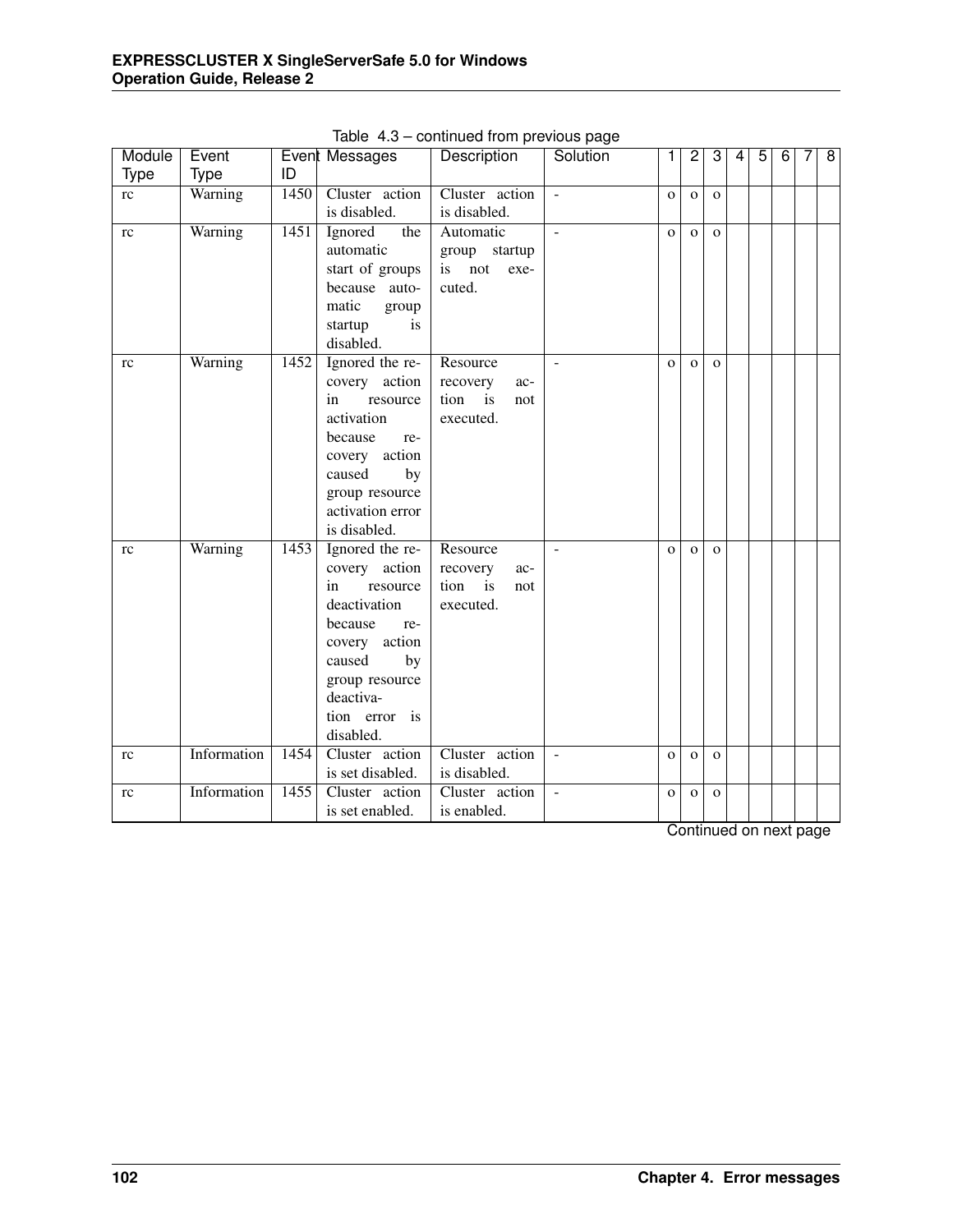| Module | Event       |      | Event Messages   | <b>Description</b> | Solution                 | 1              | 2            | 3            | 4 | 5 | 6 | 7            | 8 |
|--------|-------------|------|------------------|--------------------|--------------------------|----------------|--------------|--------------|---|---|---|--------------|---|
| Type   | <b>Type</b> | ID   |                  |                    |                          |                |              |              |   |   |   |              |   |
| rc     | Warning     | 1456 | Cluster opera-   | Cluster<br>op-     | Register<br>the          | $\overline{O}$ | $\mathbf{O}$ | $\mathbf{O}$ |   |   |   |              |   |
|        |             |      | tion is forcibly | eration<br>is      | license.<br>Can-         |                |              |              |   |   |   |              |   |
|        |             |      | disabled since   | forcibly<br>dis-   | celing<br>the            |                |              |              |   |   |   |              |   |
|        |             |      | a valid license  | abled (License     | forcible<br>dis-         |                |              |              |   |   |   |              |   |
|        |             |      | has not been     | disabled).         | of<br>ablement           |                |              |              |   |   |   |              |   |
|        |             |      | registered.      |                    | cluster opera-           |                |              |              |   |   |   |              |   |
|        |             |      |                  |                    | tion requires            |                |              |              |   |   |   |              |   |
|        |             |      |                  |                    | up to 1 hour af-         |                |              |              |   |   |   |              |   |
|        |             |      |                  |                    | ter the license          |                |              |              |   |   |   |              |   |
|        |             |      |                  |                    | registered.<br>is.       |                |              |              |   |   |   |              |   |
|        |             |      |                  |                    | To cancel it             |                |              |              |   |   |   |              |   |
|        |             |      |                  |                    | immediately,             |                |              |              |   |   |   |              |   |
|        |             |      |                  |                    | suspend<br>and           |                |              |              |   |   |   |              |   |
|        |             |      |                  |                    | the<br>resume            |                |              |              |   |   |   |              |   |
|        |             |      |                  |                    | after<br>cluster         |                |              |              |   |   |   |              |   |
|        |             |      |                  |                    | license<br>the           |                |              |              |   |   |   |              |   |
|        |             |      |                  |                    | registration.            |                |              |              |   |   |   |              |   |
| rc     | Information | 1457 | forcible<br>The  | Forcible<br>dis-   |                          | $\Omega$       | $\mathbf{O}$ | $\mathbf{O}$ |   |   |   |              |   |
|        |             |      | disablement      | ablement<br>of     |                          |                |              |              |   |   |   |              |   |
|        |             |      | of<br>cluster    | cluster<br>op-     |                          |                |              |              |   |   |   |              |   |
|        |             |      | operation        | eration<br>is      |                          |                |              |              |   |   |   |              |   |
|        |             |      | canceled<br>was  | canceled.          |                          |                |              |              |   |   |   |              |   |
|        |             |      | since the valid  |                    |                          |                |              |              |   |   |   |              |   |
|        |             |      | licenses<br>are  |                    |                          |                |              |              |   |   |   |              |   |
|        |             |      | registered.      |                    |                          |                |              |              |   |   |   |              |   |
| rc     | Warning     | 1458 | Ignored<br>the   | Group failover     |                          | $\Omega$       | $\mathbf{O}$ | $\mathbf{O}$ |   |   |   |              |   |
|        |             |      | group failover   | is<br>not<br>exe-  |                          |                |              |              |   |   |   |              |   |
|        |             |      | because          | cuted.             |                          |                |              |              |   |   |   |              |   |
|        |             |      | failover for a   |                    |                          |                |              |              |   |   |   |              |   |
|        |             |      | server failure   |                    |                          |                |              |              |   |   |   |              |   |
|        |             |      | is disabled.     |                    |                          |                |              |              |   |   |   |              |   |
| rc     | Information | 1470 | Server %1 has    | destination        | $\overline{\phantom{a}}$ | $\Omega$       | $\mathbf{O}$ | $\mathbf{O}$ |   |   |   |              |   |
|        |             |      | been set as the  | found              |                          |                |              |              |   |   |   |              |   |
|        |             |      | destination for  |                    |                          |                |              |              |   |   |   |              |   |
|        |             |      | the group $%2$   |                    |                          |                |              |              |   |   |   |              |   |
|        |             |      | (reason: $%3$ ). |                    |                          |                |              |              |   |   |   |              |   |
| rc     | Warning     | 1471 | There is no ap-  | destination not    | Check if any             | $\Omega$       | $\mathbf{O}$ | $\mathbf{O}$ |   |   |   | $\mathbf{O}$ |   |
|        |             |      | propriate desti- | found              | monitor<br>re-           |                |              |              |   |   |   |              |   |
|        |             |      | nation for the   |                    | sources detects          |                |              |              |   |   |   |              |   |
|        |             |      | group %1 (rea-   |                    | an error on the          |                |              |              |   |   |   |              |   |
|        |             |      | son: %2).        |                    | other servers.           |                |              |              |   |   |   |              |   |
| rc     | Warning     | 1472 | Server $\%1$ is  | not in a con-      | Check if any             | $\Omega$       | $\mathbf{O}$ | $\mathbf{O}$ |   |   |   |              |   |
|        |             |      | not in a con-    | dition to start    | monitor<br>re-           |                |              |              |   |   |   |              |   |
|        |             |      | dition to start  | group              | sources detects          |                |              |              |   |   |   |              |   |
|        |             |      | group %2 (rea-   |                    | an error on the          |                |              |              |   |   |   |              |   |
|        |             |      | son: %3).        |                    | server.                  |                |              |              |   |   |   |              |   |

Table 4.3 – continued from previous page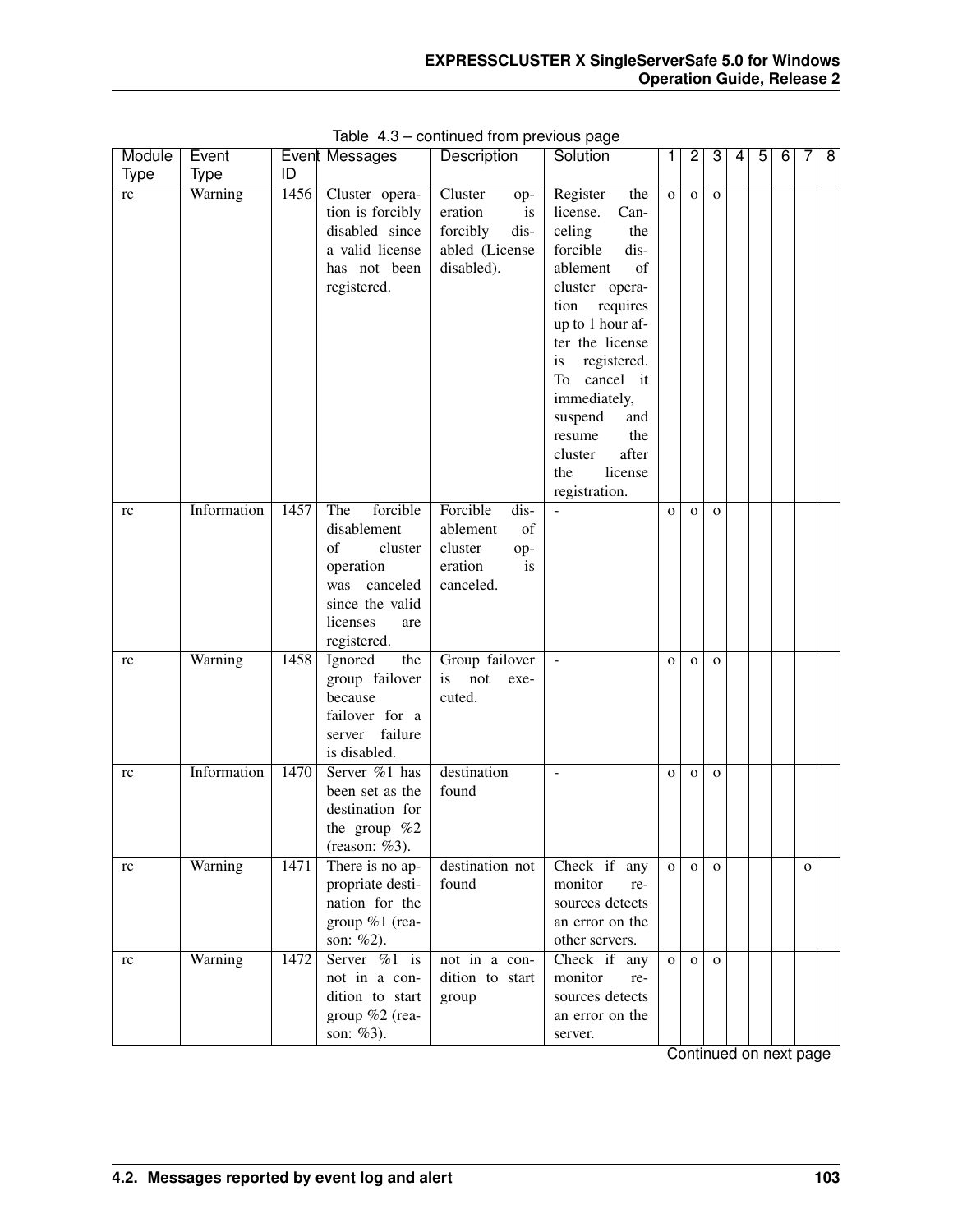| Module      | Event       |      | Event Messages               | <b>T</b><br>Description | <u> Fro</u><br>Solution | 1            | $\overline{c}$ | 3            | 4 | $\overline{5}$ | 6 | 7 | 8 |
|-------------|-------------|------|------------------------------|-------------------------|-------------------------|--------------|----------------|--------------|---|----------------|---|---|---|
| <b>Type</b> | <b>Type</b> | ID   |                              |                         |                         |              |                |              |   |                |   |   |   |
| rc          | Error       | 1480 | Group start has              | waiting<br>for          | $\blacksquare$          | $\mathbf{o}$ | $\mathbf{o}$   | $\mathbf{o}$ |   |                |   |   |   |
|             |             |      | been canceled                | group to start          |                         |              |                |              |   |                |   |   |   |
|             |             |      | because wait-                | failed                  |                         |              |                |              |   |                |   |   |   |
|             |             |      | ing for group                |                         |                         |              |                |              |   |                |   |   |   |
|             |             |      | $%1$ to start has            |                         |                         |              |                |              |   |                |   |   |   |
|             |             |      | failed. $(\%2)$              |                         |                         |              |                |              |   |                |   |   |   |
| rc          | Warning     | 1481 | Waiting<br>for               | waiting<br>for          | $\blacksquare$          | $\mathbf{O}$ | $\mathbf{O}$   | $\mathbf{o}$ |   |                |   |   |   |
|             |             |      | group $\%1$ to               | group to start          |                         |              |                |              |   |                |   |   |   |
|             |             |      | start has failed.            | failed                  |                         |              |                |              |   |                |   |   |   |
|             |             |      | However,                     |                         |                         |              |                |              |   |                |   |   |   |
|             |             |      | start<br>group               |                         |                         |              |                |              |   |                |   |   |   |
|             |             |      | continues.                   |                         |                         |              |                |              |   |                |   |   |   |
|             | Error       | 1482 | $(\%2)$<br>Group start has   | waiting<br>for          | $\equiv$                |              |                |              |   |                |   |   |   |
| rc          |             |      | been canceled                | group to start          |                         | $\mathbf{O}$ | $\mathbf{O}$   | $\mathbf{o}$ |   |                |   |   |   |
|             |             |      | because wait-                | canceled                |                         |              |                |              |   |                |   |   |   |
|             |             |      | ing for group                |                         |                         |              |                |              |   |                |   |   |   |
|             |             |      | $%1$ to start has            |                         |                         |              |                |              |   |                |   |   |   |
|             |             |      | canceled.                    |                         |                         |              |                |              |   |                |   |   |   |
| rc          | Warning     | 1483 | Waiting<br>for               | waiting<br>for          | $\equiv$                | $\mathbf{O}$ | $\mathbf{O}$   | $\mathbf{o}$ |   |                |   |   |   |
|             |             |      | %1<br>group                  | group to start          |                         |              |                |              |   |                |   |   |   |
|             |             |      | to start<br>has              | canceled                |                         |              |                |              |   |                |   |   |   |
|             |             |      | canceled.                    |                         |                         |              |                |              |   |                |   |   |   |
|             |             |      | However,                     |                         |                         |              |                |              |   |                |   |   |   |
|             |             |      | group<br>start               |                         |                         |              |                |              |   |                |   |   |   |
|             |             |      | continues.                   |                         |                         |              |                |              |   |                |   |   |   |
| rc          | Error       | 1484 | Group stop has               | waiting<br>for          | $\equiv$                | $\mathbf{O}$ | $\mathbf{O}$   | $\mathbf{o}$ |   |                |   |   |   |
|             |             |      | been canceled                | group to stop           |                         |              |                |              |   |                |   |   |   |
|             |             |      | because wait-                | failed                  |                         |              |                |              |   |                |   |   |   |
|             |             |      | ing for group                |                         |                         |              |                |              |   |                |   |   |   |
|             |             |      | $%1$ to stop has             |                         |                         |              |                |              |   |                |   |   |   |
|             |             |      | failed. $(\%2)$              |                         |                         |              |                |              |   |                |   |   |   |
| rc          | Warning     | 1485 | Waiting<br>for               | waiting<br>for          | $\Box$                  | $\mathbf O$  | $\mathbf{O}$   | $\mathbf O$  |   |                |   |   |   |
|             |             |      | group $\%1$ to               | group to stop<br>failed |                         |              |                |              |   |                |   |   |   |
|             |             |      | stop has failed.<br>However, |                         |                         |              |                |              |   |                |   |   |   |
|             |             |      | group<br>stop                |                         |                         |              |                |              |   |                |   |   |   |
|             |             |      | continues.                   |                         |                         |              |                |              |   |                |   |   |   |
|             |             |      | $(\%2)$                      |                         |                         |              |                |              |   |                |   |   |   |
| rc          | Error       | 1486 | Group stop has               | waiting<br>for          | $\sim$                  | $\mathbf{O}$ | $\mathbf{O}$   | $\mathbf{O}$ |   |                |   |   |   |
|             |             |      | been canceled                | group to stop           |                         |              |                |              |   |                |   |   |   |
|             |             |      | because wait-                | canceled                |                         |              |                |              |   |                |   |   |   |
|             |             |      | ing for group                |                         |                         |              |                |              |   |                |   |   |   |
|             |             |      | $%1$ to stop has             |                         |                         |              |                |              |   |                |   |   |   |
|             |             |      | canceled.                    |                         |                         |              |                |              |   |                |   |   |   |
|             |             |      |                              |                         |                         |              |                |              |   |                |   |   |   |

Table 4.3 – continued from previous page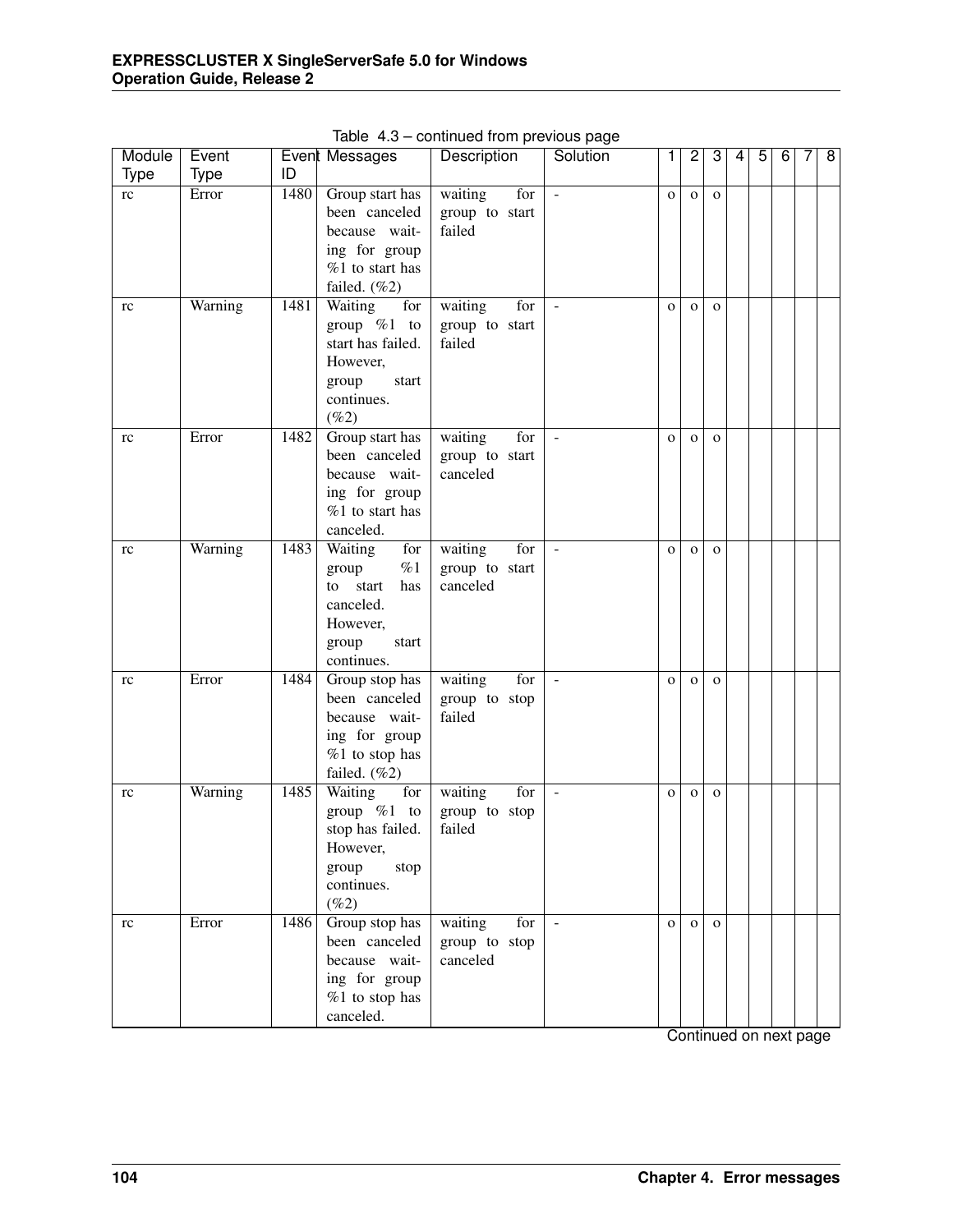| Module | Event       |      | <b>Event Messages</b>                                                                                               | Description                                                                | Solution                                               | 1              | $\overline{c}$ | 3            | 4 | $\overline{5}$ | $\overline{6}$ | 7            | $\overline{8}$ |
|--------|-------------|------|---------------------------------------------------------------------------------------------------------------------|----------------------------------------------------------------------------|--------------------------------------------------------|----------------|----------------|--------------|---|----------------|----------------|--------------|----------------|
| Type   | <b>Type</b> | ID   |                                                                                                                     |                                                                            |                                                        |                |                |              |   |                |                |              |                |
| rc     | Warning     | 1487 | Waiting<br>for<br>%1<br>group<br>stop<br>has<br>to<br>canceled.<br>However,<br>group<br>stop<br>continues.          | for<br>waiting<br>group to stop<br>canceled                                | $\sim$                                                 | $\mathbf 0$    | $\mathbf{O}$   | $\mathbf{o}$ |   |                |                |              |                |
| rc     | Information | 1490 | $\overline{\%1}$<br>Group<br>started<br>to<br>check the dou-<br>ble activation.                                     | check the dou-<br>activation<br>ble<br>started                             | $\Box$                                                 |                |                | $\mathbf{o}$ |   |                |                |              |                |
| rc     | Information | 1491 | %1<br>Group<br>completed<br>to<br>check the dou-<br>ble activation.                                                 | check the dou-<br>ble activation<br>ended                                  | $\sim$                                                 |                |                | $\mathbf{o}$ |   |                |                |              |                |
| rc     | Error       | 1492 | $\%1$<br>Group<br>failed to check<br>the<br>double<br>activation.                                                   | check the dou-<br>ble activation<br>failed                                 | Check<br>the<br>status of<br>the<br>group.             | $\overline{O}$ | $\mathbf{o}$   | $\mathbf{o}$ |   |                |                | $\mathbf{o}$ |                |
| rc     | Information | 1493 | Waiting<br>for<br>group $%1$ to<br>start for check<br>double<br>the<br>activation.                                  | start<br>group<br>continues<br>check<br>for<br>double<br>the<br>activation | Check<br>the<br>status of<br>the<br>group.             | $\overline{O}$ | $\mathbf{O}$   | $\mathbf{o}$ |   |                |                |              |                |
| rm     | Information | 1501 | $\overline{\%1}$<br>Monitor<br>has<br>been<br>started.                                                              | Monitor start                                                              | ÷,                                                     | $\mathbf O$    | $\mathbf{O}$   | $\mathbf{O}$ |   |                |                |              |                |
| rm     | Information | 1502 | $\overline{\%1}$<br>Monitor<br>been<br>has<br>stopped.                                                              | Monitor stop                                                               | $\overline{a}$                                         | $\mathbf{o}$   | $\mathbf{O}$   | $\mathbf O$  |   |                |                |              |                |
| rm     | Information | 1503 | Monitor<br>$\overline{\%1}$<br>does not mon-<br>in<br>this<br>itor<br>server.                                       | Not<br>target<br>server                                                    | $\Box$                                                 | $\mathbf{o}$   | $\mathbf{O}$   | $\mathbf{o}$ |   |                |                |              |                |
| rm     | Warning     | 1504 | Monitor %1 is<br>in the warning<br>$(\%2:$<br>status.<br>%3)                                                        | Monitor warn                                                               | Check<br>the<br>of<br>cause<br>Warning.                | O              | $\mathbf O$    | $\mathbf{O}$ |   |                |                | 0            |                |
| rm     | Warning     | 1505 | The<br>number<br>of<br>monitor<br>resources<br>reached<br>the<br>maximum<br>number.<br>(registered<br>resource: %1) | invalid number<br>of monitor re-<br>source                                 | Check<br>the<br>cluster<br>con-<br>figuration<br>data. | $\mathbf{o}$   | $\mathbf{O}$   | $\mathbf{O}$ |   |                |                | $\mathbf{O}$ |                |
| rm     | Warning     | 1506 | Configuration<br>of $%1$ is in-<br>valid.<br>$(\%2:$<br>%3)                                                         | invalid monitor<br>resource                                                | Check<br>the<br>cluster<br>con-<br>figuration<br>data. | $\mathbf{o}$   | $\mathbf{O}$   | $\mathbf{O}$ |   |                |                | $\mathbf{O}$ |                |

Table 4.3 – continued from previous page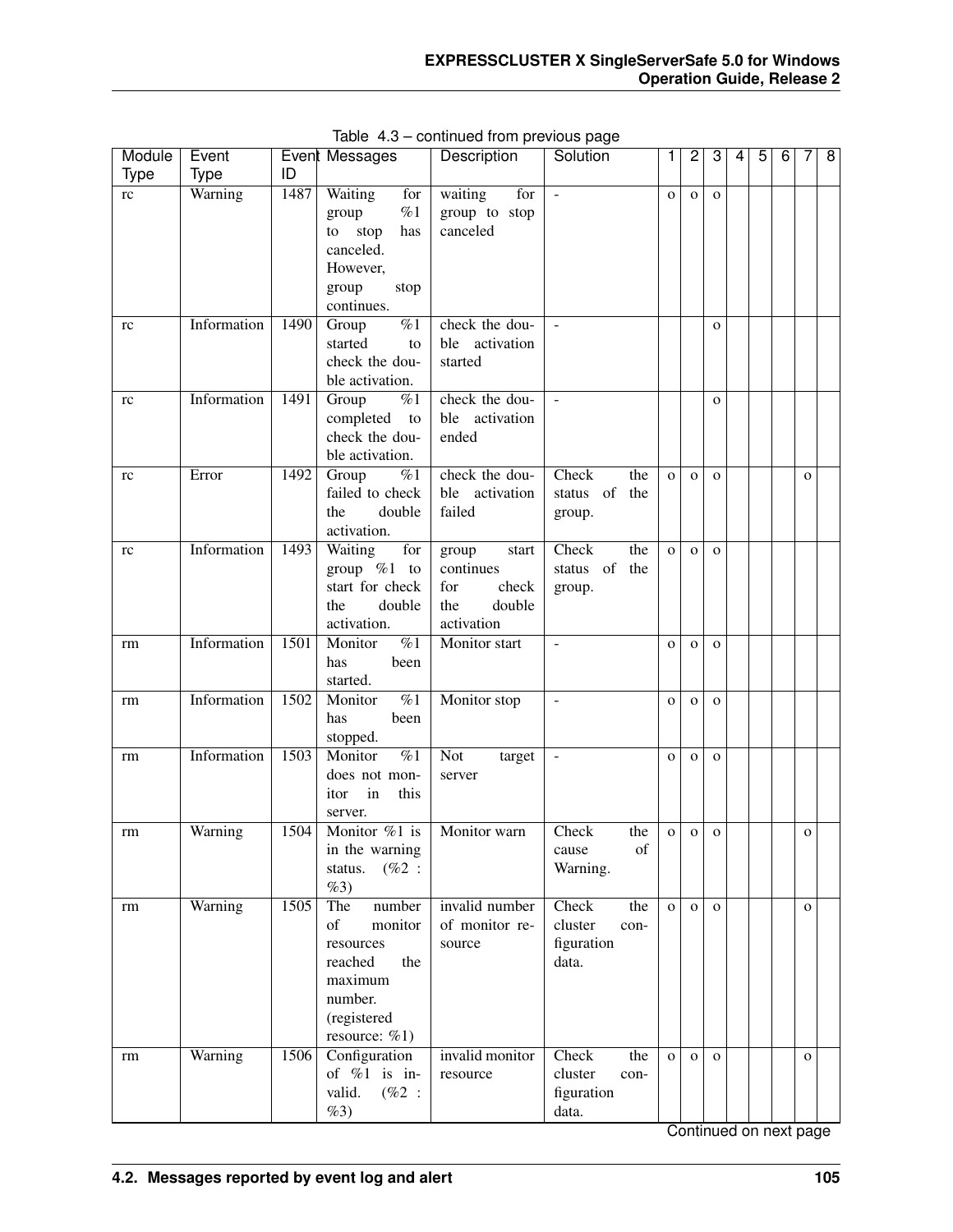| Module      | Event       |      | Event Messages                                                                         | Description                              | Solution                                                          | 1              | 2            | 3            | 4            | 5            | $\overline{6}$ | 7            | $\overline{8}$ |
|-------------|-------------|------|----------------------------------------------------------------------------------------|------------------------------------------|-------------------------------------------------------------------|----------------|--------------|--------------|--------------|--------------|----------------|--------------|----------------|
| <b>Type</b> | <b>Type</b> | ID   |                                                                                        |                                          |                                                                   |                |              |              |              |              |                |              |                |
| rm          | Error       | 1507 | Failed to start<br>monitor %1.                                                         | monitor start-<br>ing failed             | The<br>system<br>not<br>be<br>may<br>able to operate<br>properly. | $\mathbf{o}$   | $\mathbf{O}$ | $\mathbf O$  | $\mathbf 0$  | $\mathbf{O}$ |                | $\mathbf 0$  | $\mathbf{o}$   |
| rm          | Error       | 1508 | Failed to stop<br>monitor %1.                                                          | monitor stop-<br>ping failed             | The<br>system<br>not be<br>may<br>able to operate<br>properly.    | $\mathbf{o}$   | $\mathbf{O}$ | $\mathbf{o}$ |              |              |                | $\mathbf{O}$ |                |
| rm          | Error       | 1509 | Monitor<br>%1<br>detected<br>an<br>$(\%2:$<br>error.<br>$\%3)$                         | monitor failed                           | Check<br>the<br>for<br>cause<br>monitor error.                    | $\overline{O}$ | $\mathbf{O}$ | $\mathbf{o}$ | $\mathbf{O}$ | $\mathbf{o}$ |                | $\mathbf O$  | $\mathbf{o}$   |
| rm          | Information | 1510 | Monitor $%1$ is<br>not monitored.                                                      | not monitored                            | $\blacksquare$                                                    | $\mathbf 0$    | $\mathbf{O}$ | $\mathbf{O}$ |              |              |                |              |                |
| rm          | Information | 1511 | Monitor<br>re-<br>has<br>source<br>not<br>been<br>registered.                          | unregistered<br>monitor<br>re-<br>source | $\blacksquare$                                                    | $\mathbf{o}$   | $\mathbf{O}$ | $\mathbf{O}$ |              |              |                |              |                |
| rm          | Information | 1512 | %1<br>was<br>for<br>stopped<br>failure<br>in<br>monitor %2.                            | relation stop                            | $\blacksquare$                                                    | $\mathbf{o}$   | $\mathbf{O}$ | $\mathbf{O}$ |              |              |                |              |                |
| rm          | Information | 1513 | %1<br>was<br>for<br>restarted<br>failure<br>in<br>monitor %2.                          | relation restart                         | $\blacksquare$                                                    | $\mathbf{o}$   | $\mathbf{O}$ | $\mathbf{O}$ |              |              |                |              |                |
| rm          | Information | 1514 | $%1$ was failed<br>over for failure<br>in monitor %2.                                  | relation group<br>failover               | $\overline{\phantom{a}}$                                          | $\mathbf{O}$   | $\mathbf{O}$ | $\mathbf{O}$ |              |              |                |              |                |
| rm          | Information | 1515 | There was a re-<br>quest to stop<br>cluster for fail-<br>ure in monitor<br>%1.         | cluster stop                             | $\bar{\phantom{a}}$                                               | $\mathbf{o}$   | $\mathbf{O}$ | $\mathbf O$  |              |              |                |              |                |
| rm          | Information | 1516 | There was a re-<br>quest to shut<br>down the sys-<br>tem for failure<br>in monitor %1. | shut-<br>system<br>down                  | $\overline{a}$                                                    | $\mathbf O$    | $\mathbf O$  | $\mathbf{O}$ |              |              |                |              |                |
| rm          | Information | 1517 | There was a re-<br>quest to restart<br>the system for<br>failure in mon-<br>itor %1.   | system reboot                            | $\overline{\phantom{a}}$                                          | $\mathbf{O}$   | $\mathbf{o}$ | $\mathbf{O}$ |              |              |                |              |                |
| rm          | Error       | 1518 | Failed to stop<br>$%1$ due to er-<br>ror detection of<br>%2.                           | relation<br>stop<br>failure              | Check<br>the<br>of<br>status<br>resources.                        | $\mathbf{O}$   | $\mathbf{o}$ | $\mathbf{o}$ |              |              |                | $\mathbf{O}$ |                |

Table 4.3 – continued from previous page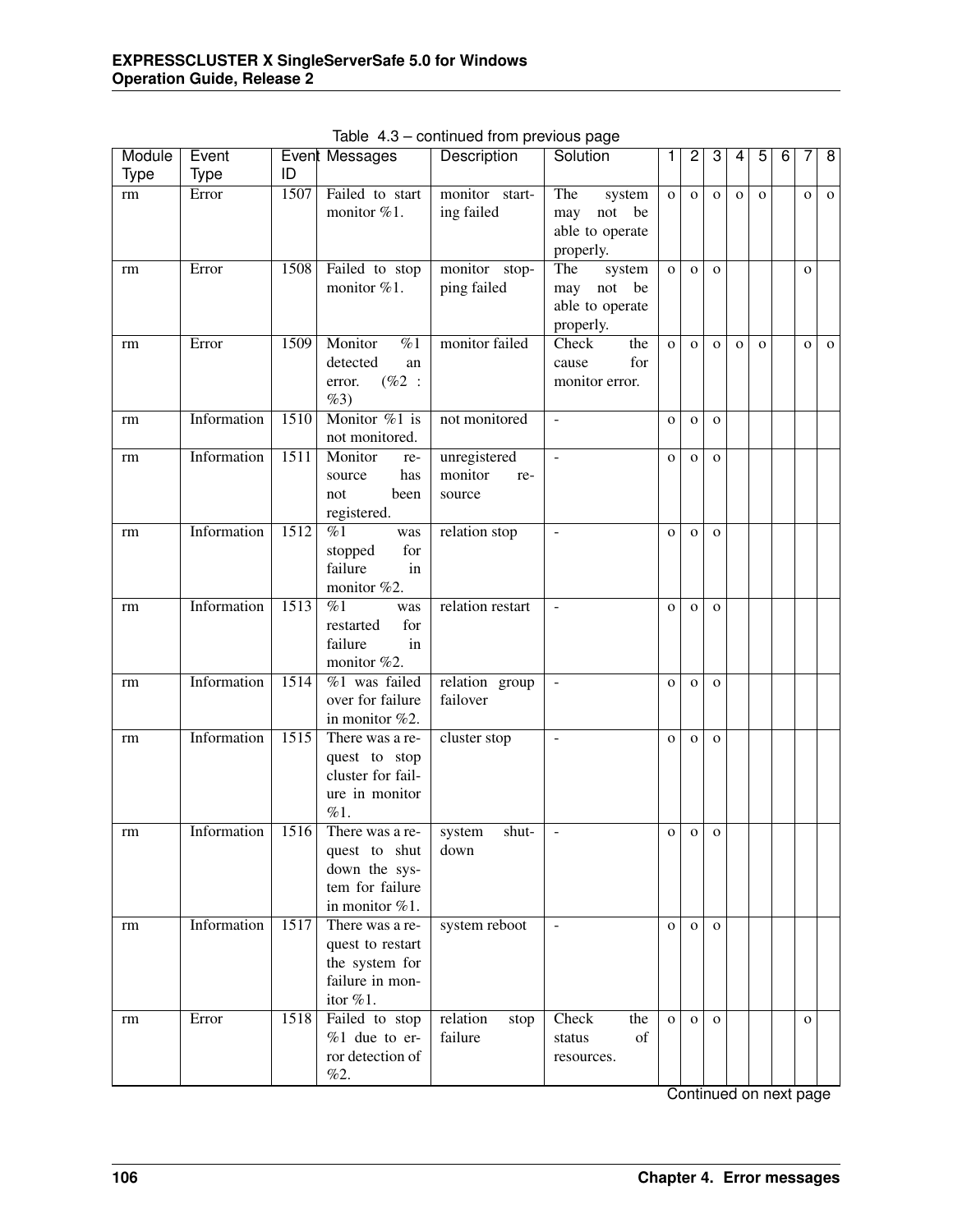| Module      | Event       |      | Event Messages                     | Description          | Solution                         | 1            | 2            | 3            | 4 | 5 | $\overline{6}$ | 7            | $\overline{8}$ |
|-------------|-------------|------|------------------------------------|----------------------|----------------------------------|--------------|--------------|--------------|---|---|----------------|--------------|----------------|
| <b>Type</b> | <b>Type</b> | ID   |                                    |                      |                                  |              |              |              |   |   |                |              |                |
| rm          | Error       | 1519 | Failed<br>to                       | relation restart     | Check<br>the                     | $\mathbf{o}$ | $\mathbf{o}$ | $\mathbf{o}$ |   |   |                | $\mathbf{o}$ |                |
|             |             |      | %1<br>restart                      | failure              | of<br>status                     |              |              |              |   |   |                |              |                |
|             |             |      | due to<br>error                    |                      | resources.                       |              |              |              |   |   |                |              |                |
|             |             |      | detection<br>of                    |                      |                                  |              |              |              |   |   |                |              |                |
|             |             |      | %2.                                |                      |                                  |              |              |              |   |   |                |              |                |
| rm          | Error       | 1520 | Failed to fail                     | relation group       | Check<br>the                     | $\mathbf{o}$ | $\mathbf{O}$ | $\mathbf{O}$ |   |   |                | $\mathbf{o}$ |                |
|             |             |      | over %1 due to                     | failover failure     | of<br>status                     |              |              |              |   |   |                |              |                |
|             |             |      | error detection                    |                      | resources.                       |              |              |              |   |   |                |              |                |
|             |             |      | of %2.                             |                      |                                  |              |              |              |   |   |                |              |                |
| rm          | Error       | 1521 | Failed to stop                     | cluster<br>stop      | The<br>system                    | $\mathbf{o}$ | $\mathbf{o}$ | $\mathbf{O}$ |   |   |                | $\mathbf{o}$ |                |
|             |             |      | the cluster due                    | failure              | not<br>be<br>may                 |              |              |              |   |   |                |              |                |
|             |             |      | to error detec-                    |                      | able to operate                  |              |              |              |   |   |                |              |                |
|             | Error       | 1522 | tion of %1.<br>Failed to shut      | shutdown             | properly.                        |              |              |              |   |   |                |              |                |
| rm          |             |      |                                    | <b>OS</b><br>failure | The<br>system                    | $\mathbf 0$  | $\mathbf{O}$ | $\mathbf{O}$ |   |   |                | $\mathbf{O}$ |                |
|             |             |      | down the sys-<br>tem due to er-    |                      | not be<br>may<br>able to operate |              |              |              |   |   |                |              |                |
|             |             |      | ror detection of                   |                      | properly.                        |              |              |              |   |   |                |              |                |
|             |             |      | %1.                                |                      |                                  |              |              |              |   |   |                |              |                |
| rm          | Error       | 1523 | Failed<br>to                       | os reboot fail-      | The<br>system                    | $\mathbf{o}$ | $\mathbf{O}$ | $\mathbf{O}$ |   |   |                | $\mathbf{O}$ |                |
|             |             |      | the<br>restart                     | ure                  | not<br>be<br>may                 |              |              |              |   |   |                |              |                |
|             |             |      | system due to                      |                      | able to operate                  |              |              |              |   |   |                |              |                |
|             |             |      | error detection                    |                      | properly.                        |              |              |              |   |   |                |              |                |
|             |             |      | of $%1$ .                          |                      |                                  |              |              |              |   |   |                |              |                |
| rm          | Error       | 1524 | The group of                       | unknown              | Check<br>the                     | $\mathbf{o}$ | $\mathbf O$  | $\mathbf{O}$ |   |   |                | $\mathbf O$  |                |
|             |             |      | monitor %1 is                      | group                | cluster<br>con-                  |              |              |              |   |   |                |              |                |
|             |             |      | unknown.                           |                      | figuration                       |              |              |              |   |   |                |              |                |
|             |             |      |                                    |                      | data.                            |              |              |              |   |   |                |              |                |
| rm          | Warning     | 1525 | No action is                       | perform<br>not       | $\overline{a}$                   | $\mathbf 0$  | $\mathbf O$  | $\mathbf O$  |   |   |                | $\mathbf O$  |                |
|             |             |      | taken because                      | failure action       |                                  |              |              |              |   |   |                |              |                |
|             |             |      | $%1$ is not on-                    |                      |                                  |              |              |              |   |   |                |              |                |
|             |             |      | line.                              |                      |                                  |              |              |              |   |   |                |              |                |
| rm          | Information | 1526 | Status of moni-                    | status changed       | $\blacksquare$                   | $\mathbf{o}$ | $\mathbf O$  | $\mathbf{O}$ |   |   |                |              |                |
|             |             |      | tor $%1$ was re-<br>turned to nor- | into normal          |                                  |              |              |              |   |   |                |              |                |
|             |             |      | mal.                               |                      |                                  |              |              |              |   |   |                |              |                |
| rm          | Information | 1527 | Status of mon-                     | status changed       | The<br>system                    | 0            | $\mathbf{O}$ | $\mathbf 0$  |   |   |                |              |                |
|             |             |      | itor %1<br>was                     | into unknown         | not<br>be<br>may                 |              |              |              |   |   |                |              |                |
|             |             |      | changed<br>into                    |                      | able to operate                  |              |              |              |   |   |                |              |                |
|             |             |      | unknown.                           |                      | properly.                        |              |              |              |   |   |                |              |                |
| rm          | Error       | 1528 | Initialization                     | process initial-     | The<br>system                    | $\mathbf{O}$ | $\mathbf{o}$ | $\mathbf{O}$ |   |   |                | $\mathbf{O}$ |                |
|             |             |      | error has oc-                      | ize error            | not<br>be<br>may                 |              |              |              |   |   |                |              |                |
|             |             |      | curred (%1 :                       |                      | able to operate                  |              |              |              |   |   |                |              |                |
|             |             |      | %2)                                |                      | properly.                        |              |              |              |   |   |                |              |                |
| rm          | Information | 1529 | $\sqrt{61}$<br>Monitor             | suspend<br>$(sin-$   | $\Box$                           | $\mathbf{O}$ | $\mathbf{O}$ | $\mathbf{O}$ |   |   |                |              |                |
|             |             |      | was<br>sus-                        | gle monitor)         |                                  |              |              |              |   |   |                |              |                |
|             |             |      | pended.                            |                      |                                  |              |              |              |   |   |                |              |                |
| rm          | Information | 1530 | Monitor<br>$\sqrt{61}$             | resume (single       | $\sim$                           | $\mathbf{O}$ | $\mathbf{O}$ | $\mathbf{O}$ |   |   |                |              |                |
|             |             |      | was resumed.                       | monitor)             |                                  |              |              |              |   |   |                |              |                |

Table 4.3 – continued from previous page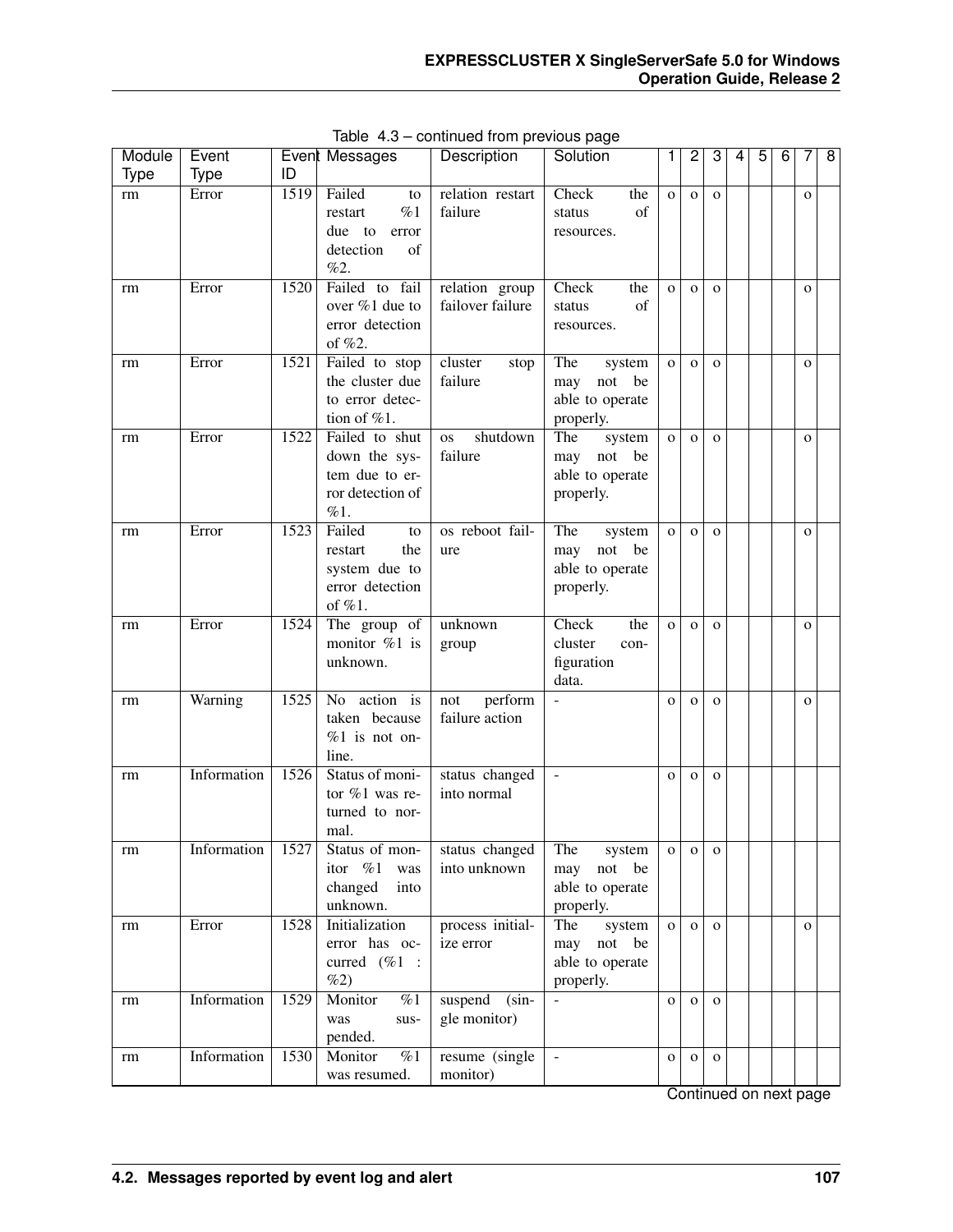| Module      | Event       |      | Event Messages                    | Description                            | Solution                 | 1              | 2            | 3            | 4 | $\overline{5}$ | 6 | 7            | $\overline{8}$ |
|-------------|-------------|------|-----------------------------------|----------------------------------------|--------------------------|----------------|--------------|--------------|---|----------------|---|--------------|----------------|
| <b>Type</b> | <b>Type</b> | ID   |                                   |                                        |                          |                |              |              |   |                |   |              |                |
| rm          | Information | 1531 | All<br>moni-                      | $\left( \text{all} \right)$<br>suspend | $\blacksquare$           | $\mathbf 0$    | $\mathbf{O}$ | $\mathbf O$  |   |                |   |              |                |
|             |             |      | tors<br>were                      | monitors)                              |                          |                |              |              |   |                |   |              |                |
|             |             |      | suspended.                        |                                        |                          |                |              |              |   |                |   |              |                |
| rm          | Information | 1532 | monitors<br>All                   | $\text{all}$<br>resume                 | $\overline{\phantom{a}}$ | $\mathbf O$    | $\mathbf{O}$ | $\mathbf{o}$ |   |                |   |              |                |
|             |             |      | were resumed.                     | monitors)                              |                          |                |              |              |   |                |   |              |                |
| rm          | Information | 1533 | The<br>polling                    | change polling                         | $\overline{\phantom{a}}$ | $\mathbf O$    | $\mathbf{O}$ | $\mathbf{o}$ |   |                |   |              |                |
|             |             |      | interval<br>of                    | interval (single                       |                          |                |              |              |   |                |   |              |                |
|             |             |      | %1<br>monitor                     | monitor)                               |                          |                |              |              |   |                |   |              |                |
|             |             |      | changed<br>was                    |                                        |                          |                |              |              |   |                |   |              |                |
|             |             |      | into %2*%3.                       |                                        |                          |                |              |              |   |                |   |              |                |
| rm          | Information | 1534 | polling<br>The                    | change polling                         | $\blacksquare$           | $\mathbf O$    | $\mathbf{O}$ | $\mathbf O$  |   |                |   |              |                |
|             |             |      | interval<br>ratio                 | interval<br>$\alpha$ ll                |                          |                |              |              |   |                |   |              |                |
|             |             |      | of all monitors                   | monitors)                              |                          |                |              |              |   |                |   |              |                |
|             |             |      | were changed                      |                                        |                          |                |              |              |   |                |   |              |                |
|             |             |      | into $%1$ .                       |                                        |                          |                |              |              |   |                |   |              |                |
| rm          | Information | 1535 | Causing<br>in-                    | intentional                            | $\sim$                   | $\mathbf O$    | $\mathbf{O}$ | $\mathbf{O}$ |   |                |   |              |                |
|             |             |      | tentional stop                    | panic                                  |                          |                |              |              |   |                |   |              |                |
|             |             |      | error was re-                     |                                        |                          |                |              |              |   |                |   |              |                |
|             |             |      | quired because                    |                                        |                          |                |              |              |   |                |   |              |                |
|             |             |      | an<br>error<br><i>is</i>          |                                        |                          |                |              |              |   |                |   |              |                |
|             |             |      | detected<br>by                    |                                        |                          |                |              |              |   |                |   |              |                |
|             |             |      | %1.                               |                                        |                          |                |              |              |   |                |   |              |                |
| rm          | Error       | 1536 | Causing inten-                    | intentional                            | The<br>system            | $\mathbf{o}$   | $\mathbf{O}$ | $\mathbf{o}$ |   |                |   | $\mathbf{o}$ |                |
|             |             |      | tional stop er-                   | panic failure                          | may not<br>be            |                |              |              |   |                |   |              |                |
|             |             |      | ror has failed                    |                                        | able to operate          |                |              |              |   |                |   |              |                |
|             |             |      | because an er-<br>ror is detected |                                        | properly.                |                |              |              |   |                |   |              |                |
|             |             |      | by $%1.$                          |                                        |                          |                |              |              |   |                |   |              |                |
| rm          | Warning     | 1537 | Recovery                          | recov-<br>not                          | Monitor<br>re-           | $\overline{O}$ | $\mathbf{O}$ | $\mathbf{o}$ |   |                |   | $\mathbf{o}$ |                |
|             |             |      | will<br>not<br>be                 | ery(server                             | source is not            |                |              |              |   |                |   |              |                |
|             |             |      | executed                          | suspending)                            | recovered<br>if          |                |              |              |   |                |   |              |                |
|             |             |      | since server is                   |                                        | the server<br>is         |                |              |              |   |                |   |              |                |
|             |             |      | suspending.                       |                                        | suspended                |                |              |              |   |                |   |              |                |
|             |             |      |                                   |                                        | (Network                 |                |              |              |   |                |   |              |                |
|             |             |      |                                   |                                        | Partition                |                |              |              |   |                |   |              |                |
|             |             |      |                                   |                                        | Unsolved).               |                |              |              |   |                |   |              |                |
|             |             |      |                                   |                                        | Check<br>the             |                |              |              |   |                |   |              |                |
|             |             |      |                                   |                                        | cause for being          |                |              |              |   |                |   |              |                |
|             |             |      |                                   |                                        | suspended                |                |              |              |   |                |   |              |                |
|             |             |      |                                   |                                        | (Network                 |                |              |              |   |                |   |              |                |
|             |             |      |                                   |                                        | Partition<br>$Un-$       |                |              |              |   |                |   |              |                |
|             |             |      |                                   |                                        | solved)<br>and           |                |              |              |   |                |   |              |                |
|             |             |      |                                   |                                        | recover<br>net-          |                |              |              |   |                |   |              |                |
|             |             |      |                                   |                                        | work partition           |                |              |              |   |                |   |              |                |
|             |             |      |                                   |                                        | resources<br>to          |                |              |              |   |                |   |              |                |
|             |             |      |                                   |                                        | the<br>normal            |                |              |              |   |                |   |              |                |
|             |             |      |                                   |                                        | status.                  |                |              |              |   |                |   |              |                |

Table 4.3 – continued from previous page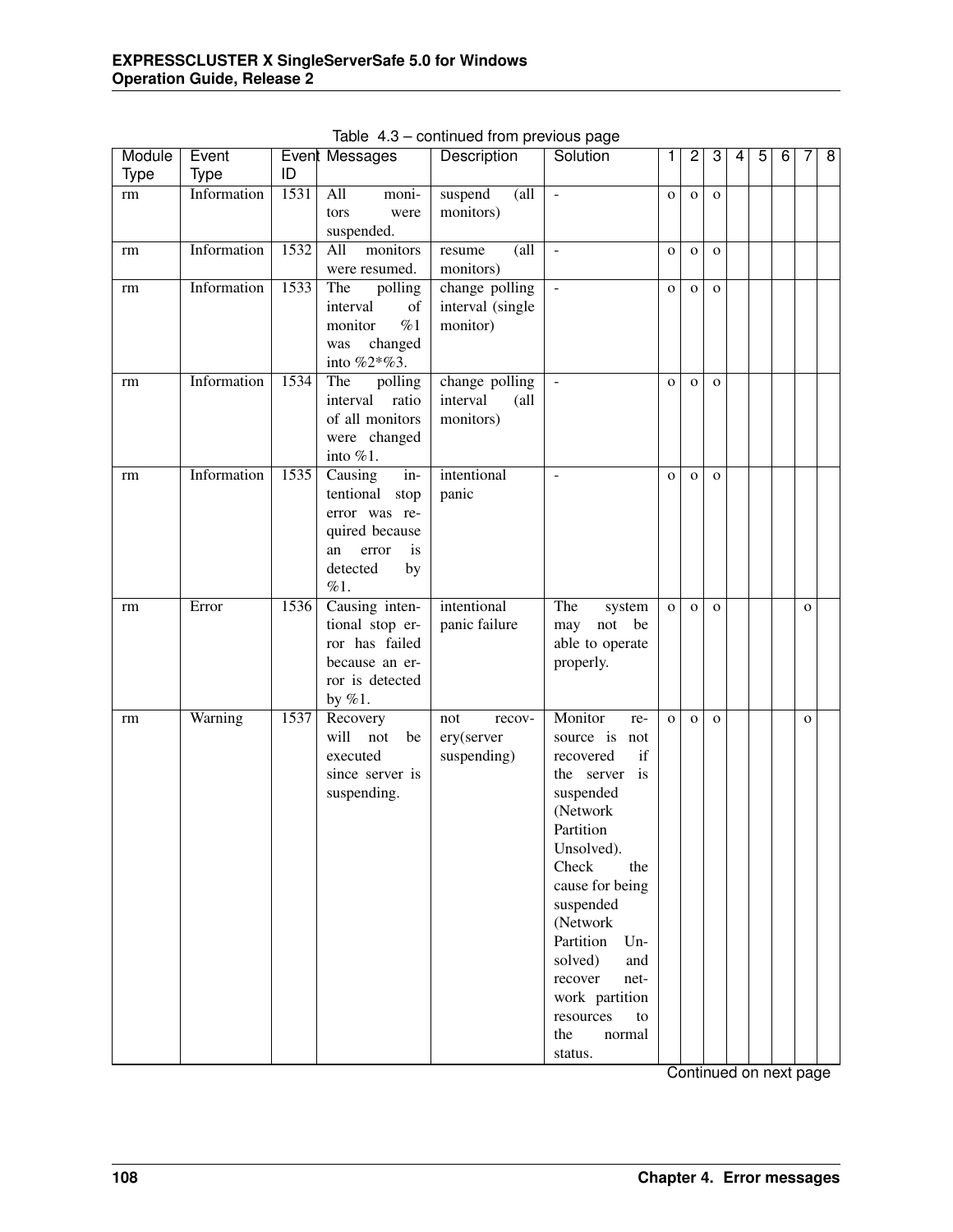| Module      | Event       |      | Event Messages                                                                                                                                                                     | Description                                               | Solution                                                                                                                                                                                         | 1            | $\overline{c}$ | 3            | 4            | 5        | 6 | 7            | $\overline{8}$ |
|-------------|-------------|------|------------------------------------------------------------------------------------------------------------------------------------------------------------------------------------|-----------------------------------------------------------|--------------------------------------------------------------------------------------------------------------------------------------------------------------------------------------------------|--------------|----------------|--------------|--------------|----------|---|--------------|----------------|
| <b>Type</b> | <b>Type</b> | ID   |                                                                                                                                                                                    |                                                           |                                                                                                                                                                                                  |              |                |              |              |          |   |              |                |
| rm          | Warning     | 1538 | action is<br>No.<br>taken because<br>any recovery<br>target is not<br>online.                                                                                                      | recovery<br>not<br>(all groups)                           | $\overline{a}$                                                                                                                                                                                   | $\mathbf{O}$ | $\mathbf{O}$   | $\mathbf{O}$ |              |          |   |              |                |
| rm          | Warning     | 1539 | $\overline{No}$<br>action is<br>taken because<br>the group is set<br>for the recov-<br>ery target %1<br>is not online.                                                             | not<br>recovery<br>(group)                                | $\overline{\phantom{a}}$                                                                                                                                                                         | $\mathbf{O}$ | $\mathbf{O}$   | $\mathbf{O}$ |              |          |   |              |                |
| rm          | Warning     | 1571 | Monitor<br>%1<br>delayed.<br>was<br>(timeout= $%2,$<br>response<br>time= $%3,$<br>rate=%4)                                                                                         | monitor<br>de-<br>layed                                   | Check the load<br>on the server<br>where<br>moni-<br>toring<br>delay<br>detected<br>was<br>reduce<br>and<br>the load.<br>Set<br>longer timeout<br>if the monitor-<br>ing timeout is<br>detected. | $\mathbf{O}$ | $\Omega$       | $\Omega$     |              |          |   | $\mathbf{o}$ |                |
| rm          | Warning     | 1572 | Monitor<br>%1<br>could<br>not<br>perform moni-<br>toring.                                                                                                                          | Delay in inter-<br>nal processing                         | The<br>system<br>not be<br>may<br>able to operate<br>properly.                                                                                                                                   | $\mathbf{O}$ | $\mathbf{O}$   | $\Omega$     |              |          |   |              |                |
| rm          | Warning     | 1600 | Shutdown<br>count reached<br>the maximum<br>number (%1).<br>Final action of<br>monitor<br>%2<br>was ignored.                                                                       | reached<br>$\overline{OS}$<br>shutdown limit              |                                                                                                                                                                                                  | $\mathbf{O}$ | $\mathbf{O}$   | $\mathbf{O}$ | $\mathbf{O}$ | $\Omega$ |   | $\mathbf{O}$ | $\Omega$       |
| rm          | Warning     | 1601 | Since there is<br>no other nor-<br>mally running<br>server, the final<br>action<br>$( \% 1)$<br>for the error<br>detection<br>of<br>monitor<br>re-<br>source %2 was<br>suppressed. | Suppression of<br>final action for<br>error detection     | $\overline{a}$                                                                                                                                                                                   | $\mathbf{O}$ | $\mathbf{O}$   | $\mathbf{O}$ |              |          |   |              |                |
| rm          | Info        | 1602 | The<br>number<br>of reboots due<br>monitor<br>to<br>resource errors<br>has been reset.                                                                                             | Resetting<br>reboot<br>the<br>count (monitor<br>resource) | $\sim$                                                                                                                                                                                           | $\mathbf{O}$ | $\Omega$       | $\mathbf{O}$ |              |          |   |              |                |

Table 4.3 – continued from previous page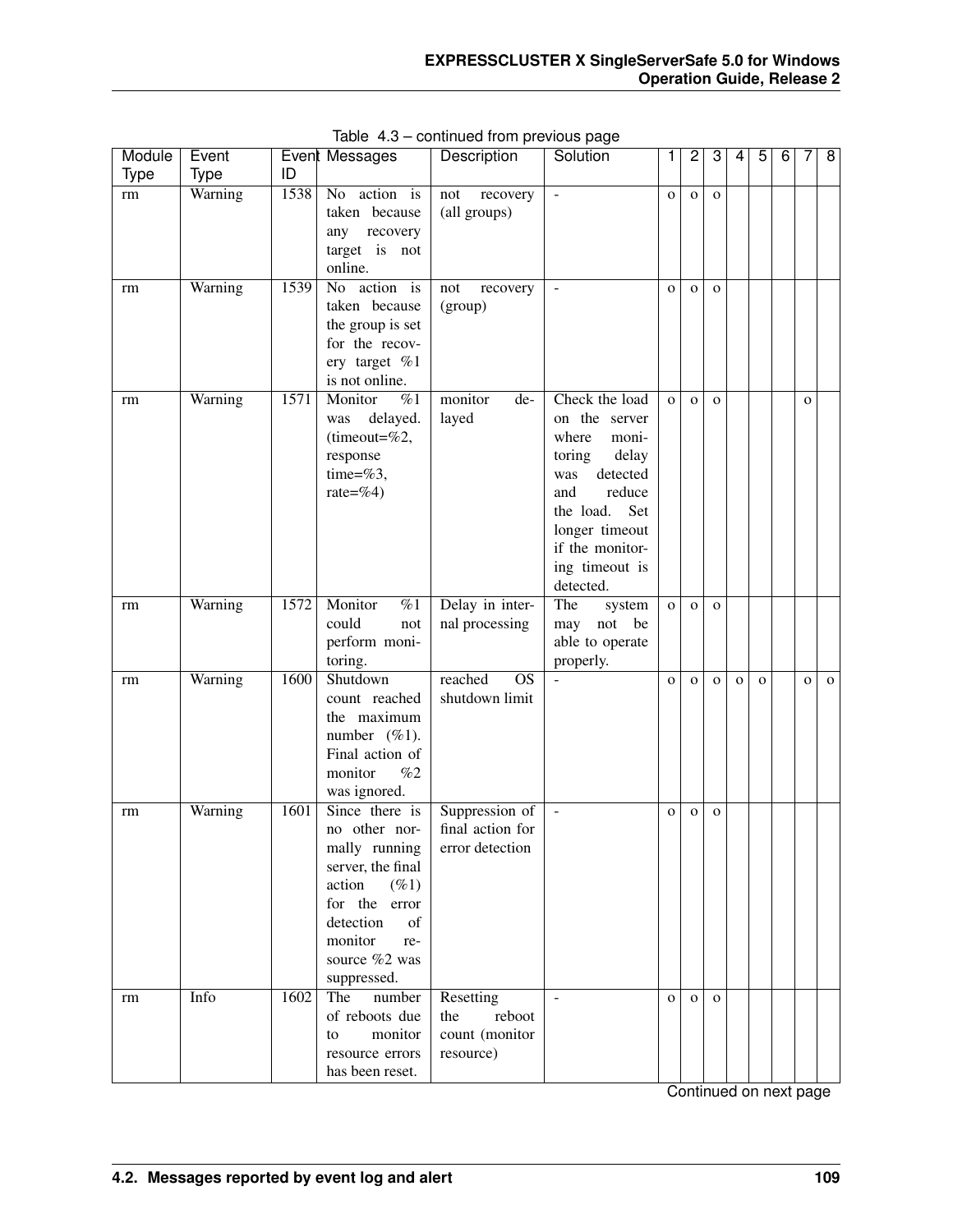| Module      | Event       |      | Event Messages                      | Description       | Solution                 | 1            | $\overline{c}$ | 3            | 4 | $\overline{5}$ | 6 | 7 | $\overline{8}$ |
|-------------|-------------|------|-------------------------------------|-------------------|--------------------------|--------------|----------------|--------------|---|----------------|---|---|----------------|
| <b>Type</b> | <b>Type</b> | ID   |                                     |                   |                          |              |                |              |   |                |   |   |                |
| rm          | Information | 1700 | Script<br>before                    | before<br>Script  | $\bar{\phantom{a}}$      | $\mathbf 0$  | $\mathbf O$    | $\mathbf{o}$ |   |                |   |   |                |
|             |             |      | $action(\%1)$                       | action<br>final   |                          |              |                |              |   |                |   |   |                |
|             |             |      | failure<br>upon                     | moni-<br>upon     |                          |              |                |              |   |                |   |   |                |
|             |             |      | in $%2$ mon-                        | tor<br>resource   |                          |              |                |              |   |                |   |   |                |
|             |             |      | itor<br>resource                    | failure started.  |                          |              |                |              |   |                |   |   |                |
|             |             |      | started.                            |                   |                          |              |                |              |   |                |   |   |                |
| rm          | Information | 1701 | Script<br>before                    | Script<br>before  | $\frac{1}{2}$            | $\mathbf{o}$ | $\mathbf{O}$   | $\mathbf{o}$ |   |                |   |   |                |
|             |             |      | $action(\%1)$                       | action<br>final   |                          |              |                |              |   |                |   |   |                |
|             |             |      | failure<br>upon                     | upon monitor      |                          |              |                |              |   |                |   |   |                |
|             |             |      | in $%2$ mon-                        | fail-<br>resource |                          |              |                |              |   |                |   |   |                |
|             |             |      | itor<br>resource                    | ure completed.    |                          |              |                |              |   |                |   |   |                |
|             |             |      | completed.                          |                   |                          |              |                |              |   |                |   |   |                |
| rm          | Information | 1720 | Script before                       | Script<br>before  | $\equiv$                 | $\mathbf{o}$ | $\mathbf{O}$   | $\mathbf{o}$ |   |                |   |   |                |
|             |             |      | $action(\%1)$                       | action<br>final   |                          |              |                |              |   |                |   |   |                |
|             |             |      | failure<br>upon                     | moni-<br>upon     |                          |              |                |              |   |                |   |   |                |
|             |             |      | in $%2$ mon-                        | tor<br>resource   |                          |              |                |              |   |                |   |   |                |
|             |             |      | itor<br>resource                    | failure<br>has    |                          |              |                |              |   |                |   |   |                |
|             |             |      | failed.                             | failed.           |                          |              |                |              |   |                |   |   |                |
| rm          | Information | 1750 | The collecting                      | The collecting    | $\bar{\mathcal{L}}$      | $\mathbf{o}$ | $\mathbf{O}$   | $\mathbf{o}$ |   |                |   |   |                |
|             |             |      | of<br>detailed                      | of detailed in-   |                          |              |                |              |   |                |   |   |                |
|             |             |      | information                         | formation has     |                          |              |                |              |   |                |   |   |                |
|             |             |      | triggered<br>by                     | been started.     |                          |              |                |              |   |                |   |   |                |
|             |             |      | monitoring                          |                   |                          |              |                |              |   |                |   |   |                |
|             |             |      | %1 error has                        |                   |                          |              |                |              |   |                |   |   |                |
|             |             |      | been<br>started                     |                   |                          |              |                |              |   |                |   |   |                |
|             | Information | 1751 | (timeout= $%2$ ).<br>The collection | The collection    |                          |              |                |              |   |                |   |   |                |
| rm          |             |      | of detailed in-                     | of<br>detailed    | $\equiv$                 | $\mathbf{o}$ | $\mathbf O$    | $\mathbf{O}$ |   |                |   |   |                |
|             |             |      | formation trig-                     | information       |                          |              |                |              |   |                |   |   |                |
|             |             |      | gered by moni-                      | has<br>been       |                          |              |                |              |   |                |   |   |                |
|             |             |      | toring %1 error                     | completed.        |                          |              |                |              |   |                |   |   |                |
|             |             |      | has been com-                       |                   |                          |              |                |              |   |                |   |   |                |
|             |             |      | pleted.                             |                   |                          |              |                |              |   |                |   |   |                |
| rm          | Information | 1752 | The collection                      | The collection    | $\overline{\phantom{a}}$ | $\mathbf{o}$ | $\mathbf{O}$   | $\mathbf O$  |   |                |   |   |                |
|             |             |      | of detailed in-                     | of detailed in-   |                          |              |                |              |   |                |   |   |                |
|             |             |      | formation trig-                     | formation has     |                          |              |                |              |   |                |   |   |                |
|             |             |      | gered by moni-                      | been failed.      |                          |              |                |              |   |                |   |   |                |
|             |             |      | toring %1 error                     |                   |                          |              |                |              |   |                |   |   |                |
|             |             |      | has been failed                     |                   |                          |              |                |              |   |                |   |   |                |
|             |             |      | $(\%2).$                            |                   |                          |              |                |              |   |                |   |   |                |
| rm          | Information | 1800 | The $%1$ ser-                       | start service     | $\blacksquare$           | $\mathbf{o}$ | $\mathbf{o}$   | $\mathbf{O}$ |   |                |   |   |                |
|             |             |      | vice will<br>be                     |                   |                          |              |                |              |   |                |   |   |                |
|             |             |      | started<br>by                       |                   |                          |              |                |              |   |                |   |   |                |
|             |             |      | cluster system.                     |                   |                          |              |                |              |   |                |   |   |                |
|             |             |      |                                     |                   |                          |              |                |              |   |                |   |   |                |

Table 4.3 – continued from previous page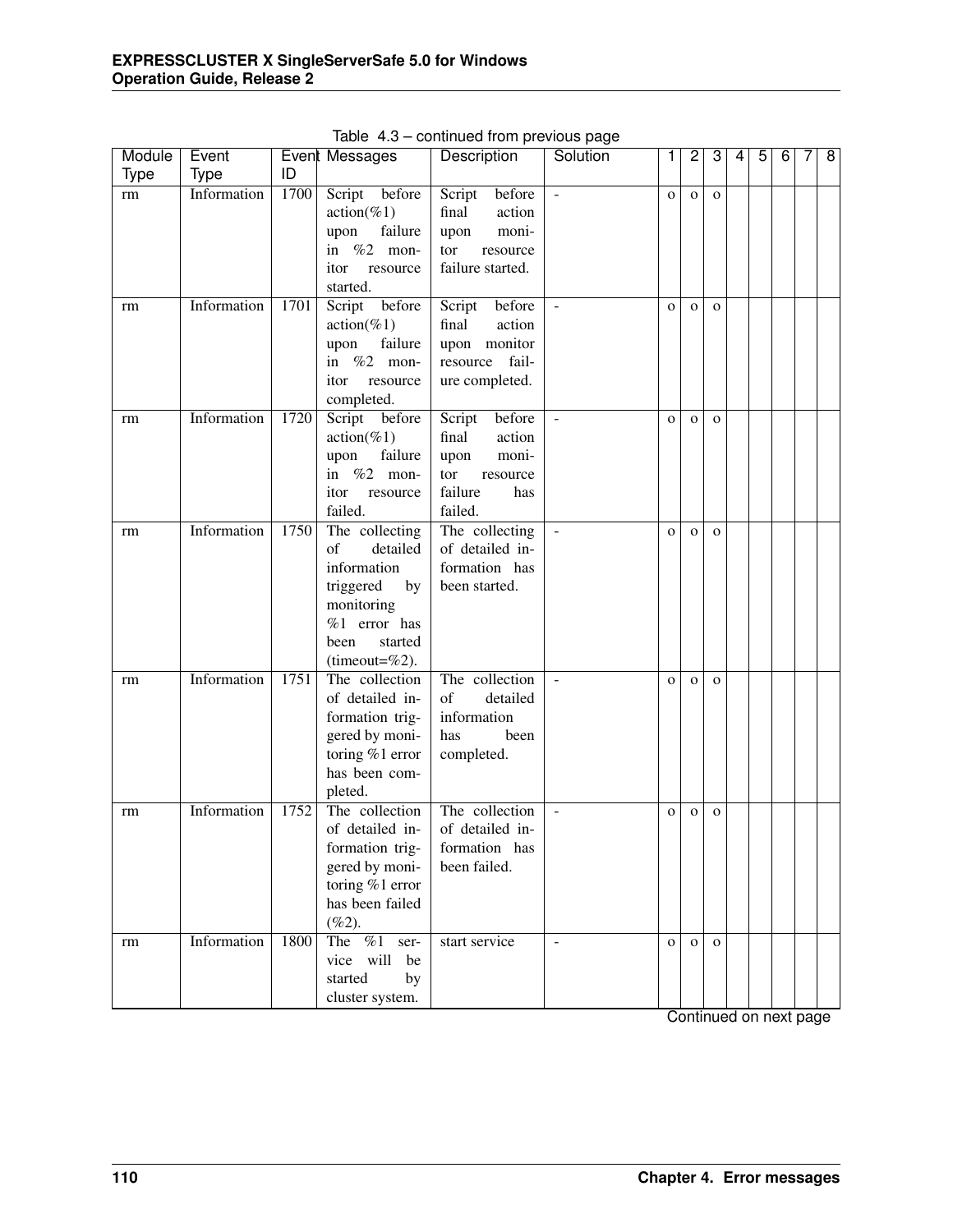| Module<br><b>Type</b> | Event<br><b>Type</b> | ID   | Event Messages                    | Description                 | Solution                 | 1            | $\overline{c}$ | 3            | 4 | 5 | 6 | 7 | 8 |
|-----------------------|----------------------|------|-----------------------------------|-----------------------------|--------------------------|--------------|----------------|--------------|---|---|---|---|---|
| $\rm rm$              | Information          | 1801 | The $\%1$<br>ser-<br>vice will be | service<br>start<br>(retry) | $\overline{\phantom{a}}$ | $\mathbf{o}$ | $\mathbf 0$    | $\mathbf{o}$ |   |   |   |   |   |
|                       |                      |      | started<br>again                  |                             |                          |              |                |              |   |   |   |   |   |
|                       |                      |      | because<br>the                    |                             |                          |              |                |              |   |   |   |   |   |
|                       |                      |      | service<br>has                    |                             |                          |              |                |              |   |   |   |   |   |
|                       |                      |      | stopped<br>been                   |                             |                          |              |                |              |   |   |   |   |   |
|                       |                      |      | cluster<br>by                     |                             |                          |              |                |              |   |   |   |   |   |
|                       |                      |      | system. (retry:<br>%2/%3)         |                             |                          |              |                |              |   |   |   |   |   |
| rm                    | Information          | 1802 | The $\%1$<br>ser-                 | resume service              |                          | $\mathbf O$  | $\mathbf 0$    | $\mathbf{O}$ |   |   |   |   |   |
|                       |                      |      | vice will be re-                  |                             |                          |              |                |              |   |   |   |   |   |
|                       |                      |      | sumed by clus-                    |                             |                          |              |                |              |   |   |   |   |   |
|                       | Information          |      | ter system.                       |                             |                          |              |                |              |   |   |   |   |   |
| rm                    |                      | 1803 | The %1 ser-<br>vice will be       | resume service<br>(retry)   |                          | $\mathbf O$  | $\mathbf{O}$   | $\mathbf{O}$ |   |   |   |   |   |
|                       |                      |      | resumed again                     |                             |                          |              |                |              |   |   |   |   |   |
|                       |                      |      | because<br>the                    |                             |                          |              |                |              |   |   |   |   |   |
|                       |                      |      | service<br>has                    |                             |                          |              |                |              |   |   |   |   |   |
|                       |                      |      | been<br>sus-                      |                             |                          |              |                |              |   |   |   |   |   |
|                       |                      |      | pended<br>by                      |                             |                          |              |                |              |   |   |   |   |   |
|                       |                      |      | cluster system.                   |                             |                          |              |                |              |   |   |   |   |   |
|                       |                      |      | (retry: $%2/%3$ )                 |                             |                          |              |                |              |   |   |   |   |   |
| rm                    | Information          | 1804 | The $\%1$ ser-                    | stop service                |                          | $\mathbf O$  | $\mathbf{O}$   | $\mathbf{O}$ |   |   |   |   |   |
|                       |                      |      | vice will be                      |                             |                          |              |                |              |   |   |   |   |   |
|                       |                      |      | stopped<br>by                     |                             |                          |              |                |              |   |   |   |   |   |
|                       |                      |      | cluster system.                   |                             |                          |              |                |              |   |   |   |   |   |
| rm                    | Information          | 1805 | The %1 ser-                       | service<br>run-             |                          | $\mathbf{o}$ | $\mathbf{o}$   | $\mathbf{O}$ |   |   |   |   |   |
|                       |                      |      | vice<br>entered                   | ning                        |                          |              |                |              |   |   |   |   |   |
|                       |                      |      | the<br>running<br>state.          |                             |                          |              |                |              |   |   |   |   |   |
| rm                    | Information          | 1806 | The<br>$%1$ ser-                  | service                     | $\sim$                   | $\mathbf{O}$ | $\mathbf{O}$   | $\mathbf{O}$ |   |   |   |   |   |
|                       |                      |      | vice<br>entered                   | stopped                     |                          |              |                |              |   |   |   |   |   |
|                       |                      |      | the<br>stopped                    |                             |                          |              |                |              |   |   |   |   |   |
|                       |                      |      | state.                            |                             |                          |              |                |              |   |   |   |   |   |
| rm                    | Warning              | 1811 | Start request of                  | failed to start             | Check the ser-           | $\mathbf{O}$ | $\mathbf{o}$   | $\mathbf{O}$ |   |   |   |   |   |
|                       |                      |      | the %1 service                    | service                     | vice status.             |              |                |              |   |   |   |   |   |
|                       |                      |      | failed. Check                     |                             |                          |              |                |              |   |   |   |   |   |
|                       |                      |      | the service sta-                  |                             |                          |              |                |              |   |   |   |   |   |
|                       |                      |      | tus.                              |                             |                          |              |                |              |   |   |   |   |   |
| rm                    | Warning              | 1812 | Resume<br>re-                     | failed<br>to                | Check the ser-           | $\mathbf{O}$ | $\Omega$       | $\Omega$     |   |   |   |   |   |
|                       |                      |      | quest of the                      | resume service              | vice status.             |              |                |              |   |   |   |   |   |
|                       |                      |      | %1<br>service                     |                             |                          |              |                |              |   |   |   |   |   |
|                       |                      |      | failed. Check<br>the              |                             |                          |              |                |              |   |   |   |   |   |
|                       |                      |      | service<br>status.                |                             |                          |              |                |              |   |   |   |   |   |
| rm                    | Warning              | 1813 | Stop request of                   | failed to stop              | Check the ser-           | $\mathbf{O}$ | $\Omega$       | $\Omega$     |   |   |   |   |   |
|                       |                      |      | the %1 service                    | the service                 | vice status.             |              |                |              |   |   |   |   |   |
|                       |                      |      | failed. Check                     |                             |                          |              |                |              |   |   |   |   |   |
|                       |                      |      | the service sta-                  |                             |                          |              |                |              |   |   |   |   |   |
|                       |                      |      | tus.                              |                             |                          |              |                |              |   |   |   |   |   |

Table 4.3 – continued from previous page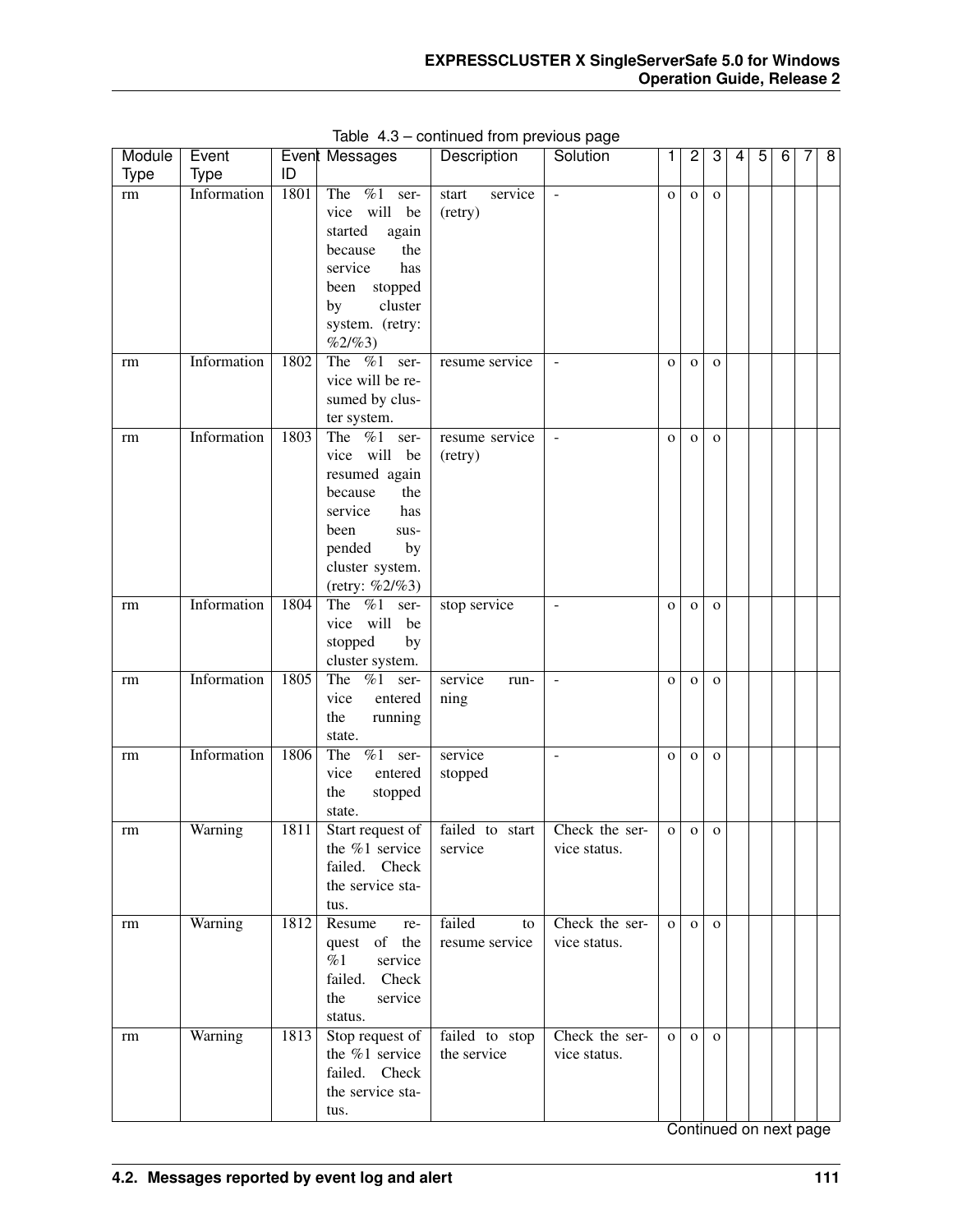| Module      | Event       |      | Event Messages                    | Description       | Solution                 | 1            | 2            | 3            | 4 | 5 | 6 | 7 | $\overline{\mathbf{8}}$ |
|-------------|-------------|------|-----------------------------------|-------------------|--------------------------|--------------|--------------|--------------|---|---|---|---|-------------------------|
| <b>Type</b> | <b>Type</b> | ID   |                                   |                   |                          |              |              |              |   |   |   |   |                         |
| rm          | Warning     | 1816 | The $\%1$ ser-                    | service           | Check<br>the             | $\mathbf{o}$ | $\mathbf{O}$ | $\mathbf{O}$ |   |   |   |   |                         |
|             |             |      | vice has been                     | stopped (error)   | of<br>cause              |              |              |              |   |   |   |   |                         |
|             |             |      | stopped<br>by                     |                   | the<br>service           |              |              |              |   |   |   |   |                         |
|             |             |      | other<br>than                     |                   | stopped.                 |              |              |              |   |   |   |   |                         |
|             |             |      | cluster system.                   |                   |                          |              |              |              |   |   |   |   |                         |
| rm          | Warning     | 1817 | $\sqrt{\%1}$ ser-<br>The          | service<br>sus-   | Check<br>the             | $\mathbf{o}$ | $\mathbf{O}$ | $\mathbf{O}$ |   |   |   |   |                         |
|             |             |      | vice has been                     | pended (error)    | of<br>cause              |              |              |              |   |   |   |   |                         |
|             |             |      | suspended                         |                   | the<br>service           |              |              |              |   |   |   |   |                         |
|             |             |      | by other than                     |                   | suspended.               |              |              |              |   |   |   |   |                         |
|             |             |      | cluster system.                   |                   |                          |              |              |              |   |   |   |   |                         |
| rm          | Warning     | 1819 | Start or resume                   | start or resume   | $\overline{\phantom{a}}$ | $\mathbf O$  | $\mathbf{O}$ | $\mathbf{O}$ |   |   |   |   |                         |
|             |             |      | retry count for                   | retry<br>count    |                          |              |              |              |   |   |   |   |                         |
|             |             |      | $%1$ ser-<br>the                  | exceeded<br>the   |                          |              |              |              |   |   |   |   |                         |
|             |             |      | vice exceeded<br>threshold<br>the | threshold         |                          |              |              |              |   |   |   |   |                         |
|             |             |      | $(\%2).$                          |                   |                          |              |              |              |   |   |   |   |                         |
| rm          | Information | 1820 | The<br>cluster                    | cluster<br>stop   | $\overline{a}$           | $\mathbf{O}$ | $\mathbf O$  | $\mathbf O$  |   |   |   |   |                         |
|             |             |      | will be stopped                   | (failure<br>in    |                          |              |              |              |   |   |   |   |                         |
|             |             |      | because there                     | service moni-     |                          |              |              |              |   |   |   |   |                         |
|             |             |      | was a failure                     | toring)           |                          |              |              |              |   |   |   |   |                         |
|             |             |      | in %1 service                     |                   |                          |              |              |              |   |   |   |   |                         |
|             |             |      | monitoring.                       |                   |                          |              |              |              |   |   |   |   |                         |
| rm          | Information | 1821 | The<br>system                     | shut<br>system    | $\overline{\phantom{a}}$ | $\mathbf O$  | $\mathbf{O}$ | $\mathbf O$  |   |   |   |   |                         |
|             |             |      | will be shut                      | (failure<br>down  |                          |              |              |              |   |   |   |   |                         |
|             |             |      | down because                      | service<br>in     |                          |              |              |              |   |   |   |   |                         |
|             |             |      | there<br>was                      | monitoring)       |                          |              |              |              |   |   |   |   |                         |
|             |             |      | failure<br>in<br>a                |                   |                          |              |              |              |   |   |   |   |                         |
|             |             |      | %1<br>service                     |                   |                          |              |              |              |   |   |   |   |                         |
|             |             |      | monitoring.                       |                   |                          |              |              |              |   |   |   |   |                         |
| rm          | Information | 1822 | The<br>clus-                      | system<br>re-     | $\overline{a}$           | $\mathbf O$  | $\mathbf{O}$ | $\mathbf O$  |   |   |   |   |                         |
|             |             |      | will<br>be<br>ter                 | (failure<br>boot  |                          |              |              |              |   |   |   |   |                         |
|             |             |      | rebooted<br>be-                   | service<br>in     |                          |              |              |              |   |   |   |   |                         |
|             |             |      | there<br>cause                    | monitoring)       |                          |              |              |              |   |   |   |   |                         |
|             |             |      | was a failure                     |                   |                          |              |              |              |   |   |   |   |                         |
|             |             |      | in %1 service                     |                   |                          |              |              |              |   |   |   |   |                         |
|             |             | 1870 | monitoring.<br>Monitor            | cannot control    | Check if the li-         |              |              |              |   |   |   |   |                         |
| rm          | Error       |      | re-<br>source %1 can              | monitor<br>$(in-$ | cense is regis-          | $\mathbf{o}$ | $\mathbf{O}$ | $\mathbf{O}$ |   |   |   |   |                         |
|             |             |      | not be con-                       | valid license)    | tered or the li-         |              |              |              |   |   |   |   |                         |
|             |             |      | trolled because                   |                   | cense is valid.          |              |              |              |   |   |   |   |                         |
|             |             |      | the license is                    |                   |                          |              |              |              |   |   |   |   |                         |
|             |             |      | invalid.                          |                   |                          |              |              |              |   |   |   |   |                         |
| rm          | Information | 1890 | Recovery                          | Recovery          |                          | $\mathbf{O}$ | $\mathbf{O}$ | $\mathbf{O}$ |   |   |   |   |                         |
|             |             |      | script has exe-                   | script<br>upon    |                          |              |              |              |   |   |   |   |                         |
|             |             |      | cuted because                     | monitor<br>re-    |                          |              |              |              |   |   |   |   |                         |
|             |             |      | an error was                      | source failure    |                          |              |              |              |   |   |   |   |                         |
|             |             |      | detected<br>in                    | executed          |                          |              |              |              |   |   |   |   |                         |
|             |             |      | monitoring                        |                   |                          |              |              |              |   |   |   |   |                         |
|             |             |      | %1.                               |                   |                          |              |              |              |   |   |   |   |                         |

Table 4.3 – continued from previous page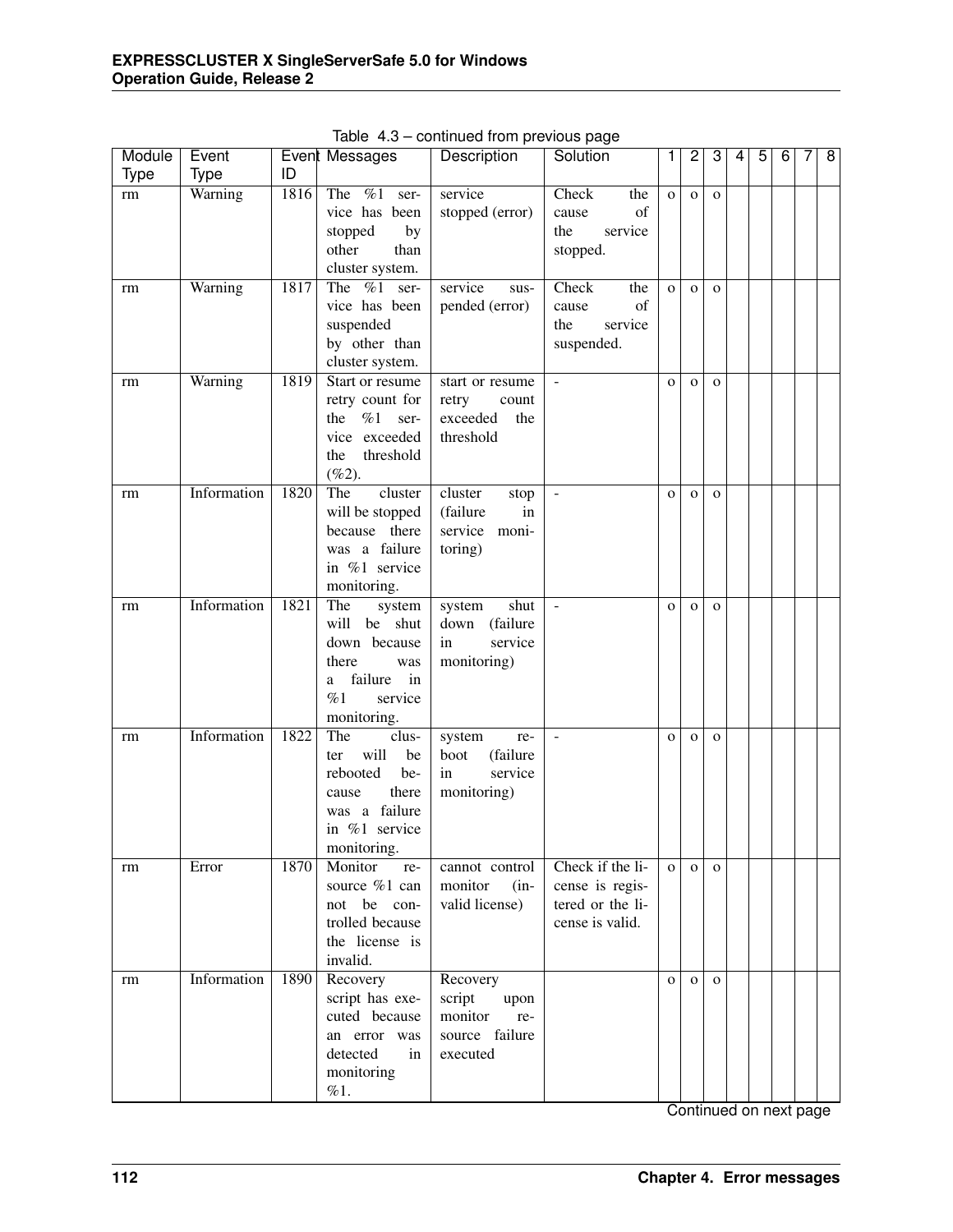| Module | Event       |      | Event Messages                                                                                                       | Description                                                                          | Solution                                                                                                             | 1              | 2            | 3            | 4 | 5 | 6 | 7 | 8 |
|--------|-------------|------|----------------------------------------------------------------------------------------------------------------------|--------------------------------------------------------------------------------------|----------------------------------------------------------------------------------------------------------------------|----------------|--------------|--------------|---|---|---|---|---|
| Type   | <b>Type</b> | ID   |                                                                                                                      |                                                                                      |                                                                                                                      |                |              |              |   |   |   |   |   |
| rm     | Error       | 1891 | Attempted<br>to<br>execute<br>recovery script<br>due to the error<br>detected<br>in<br>monitoring<br>%1, but failed. | failed to ex-<br>ecute recovery<br>script                                            | Check<br>the<br>cause of the<br>recovery script<br>failure<br>and<br>take measures.                                  | $\mathbf{o}$   | $\mathbf O$  | $\mathbf{o}$ |   |   |   |   |   |
| rm     | Error       | 1892 | Failed to log<br>on as a user.                                                                                       | Logon<br>as<br>a<br>user failed                                                      | Check if the<br>domain,<br>ac-<br>count<br>and<br>of<br>password<br>the<br>execu-<br>tion user are<br>correctly set. | $\overline{O}$ | $\mathbf 0$  | $\mathbf{O}$ |   |   |   |   |   |
| rm     | Information | 1910 | Dummy Fail-<br>ure of monitor<br>resource %1 is<br>enabled.                                                          | enable dummy<br>failure                                                              | $\overline{a}$                                                                                                       | $\mathbf{o}$   | $\mathbf{O}$ | $\mathbf{O}$ |   |   |   |   |   |
| rm     | Information | 1911 | Dummy Fail-<br>ure of monitor<br>resource %1 is<br>disabled.                                                         | disable dummy<br>failure                                                             | $\Box$                                                                                                               | $\mathbf{o}$   | $\mathbf{O}$ | $\mathbf{O}$ |   |   |   |   |   |
| rm     | Information | 1912 | Dummy Fail-<br>of<br>all<br>ure<br>monitors will<br>be enabled.                                                      | enable dummy<br>failure<br>(all<br>monitors)                                         | $\Box$                                                                                                               | $\mathbf{o}$   | $\mathbf{O}$ | $\mathbf{O}$ |   |   |   |   |   |
| rm     | Information | 1913 | Dummy Fail-<br>of<br>all<br>ure<br>monitors<br>will<br>be disabled.                                                  | disable dummy<br>failure<br>(all<br>monitors)                                        | $\Box$                                                                                                               | $\mathbf{o}$   | $\mathbf{O}$ | $\mathbf{O}$ |   |   |   |   |   |
| rm     | Warning     | 1914 | An<br>attempt<br>made<br>was<br>enable<br>to<br>Dummy Fail-<br>ure of monitor<br>$\%1,$<br>resource<br>but failed.   | failed to enable<br>dummy failure                                                    | $\sim$                                                                                                               | $\mathbf{O}$   | $\mathbf{o}$ | $\mathbf O$  |   |   |   |   |   |
| rm     | Warning     | 1915 | An<br>attempt<br>made<br>was<br>disable<br>to<br>Dummy Fail-<br>ure of monitor<br>resource $\%1$ ,<br>but failed.    | failed to dis-<br>able<br>dummy<br>failure                                           | $\sim$                                                                                                               | $\mathbf{O}$   | $\mathbf{o}$ | $\mathbf{O}$ |   |   |   |   |   |
| rm     | Information | 1930 | Recovery<br>action caused<br>by monitor<br>resource error<br>is disabled.                                            | disable<br>re-<br>covery<br>action<br>caused<br>by<br>monitor<br>re-<br>source error | $\sim$                                                                                                               | $\mathbf{O}$   | $\mathbf{o}$ | $\mathbf{O}$ |   |   |   |   |   |

Table 4.3 – continued from previous page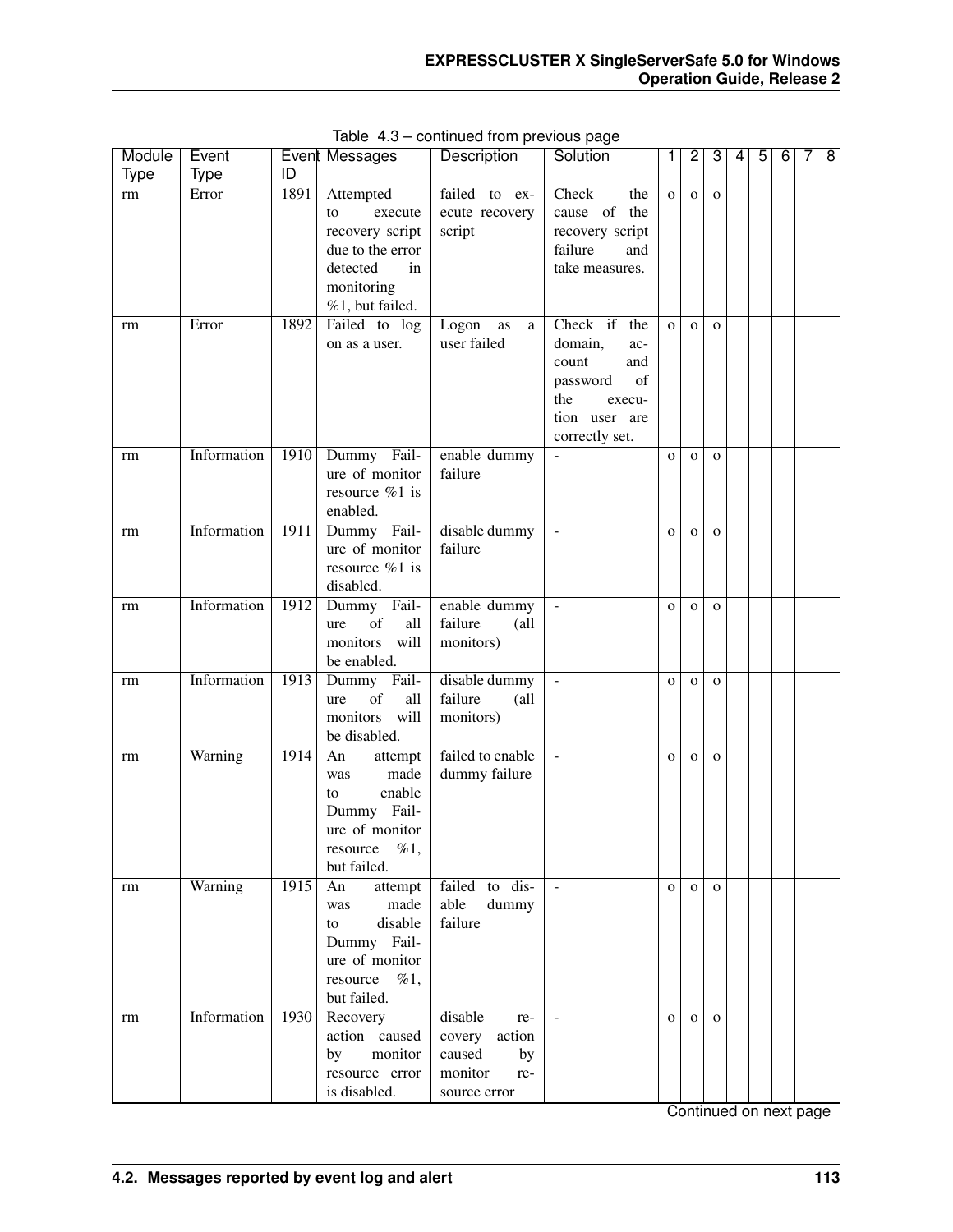| <b>Type</b><br><b>Type</b><br>ID<br>Information<br>1931<br>enable<br>Recovery<br>rm<br>re-<br>$\blacksquare$<br>$\mathbf O$<br>$\mathbf{O}$<br>$\mathbf O$<br>action caused<br>action<br>covery<br>monitor<br>caused<br>by<br>by<br>monitor<br>resource error<br>re-<br>is enabled.<br>source error<br>Warning<br>1932<br>Ignored the re-<br>recovery<br>not<br>$\overline{\phantom{a}}$<br>$\mathbf{O}$<br>rm<br>$\mathbf{O}$<br>$\mathbf{O}$<br>covery action<br>(recovery<br>action caused<br>in monitoring<br>%1<br>because<br>monitor<br>by<br>resource error<br>ac-<br>recovery<br>tion<br>caused<br>has disabled)<br>monitor<br>by<br>resource error<br>is disabled.<br>Warning<br>disable<br>1933<br>Recovery ac-<br>re-<br>$\mathbf{O}$<br>rm<br>$\mathbf{O}$<br>$\mathbf{O}$<br>tion at timeout<br>action<br>covery<br>caused<br>by<br>occurrence<br>monitor<br>was disabled,<br>re-<br>so the recovery<br>source timeout<br>action of mon-<br>itor %1 was<br>not executed.<br>Information<br>$%1$ service has<br>Start service<br>2101<br>event<br>$\overline{\phantom{a}}$<br>$\mathbf{O}$<br>been started.<br>Information<br>2102<br>%1 service has<br>Stop service<br>$\overline{\phantom{a}}$<br>event<br>$\mathbf{O}$<br>been stopped.<br>Threads<br>Warning<br>2130<br>Timeout<br>The<br>were<br>system<br>event<br>or<br>$\mathbf{o}$<br>$\mathbf{O}$<br>$\mathbf{o}$<br>other<br>timeout<br>may not be<br>error<br>occurred<br>able to operate<br>has<br>while waiting<br>properly.<br>for<br>internal<br>threads<br>to<br>stop. Detected<br>internal<br>error<br>%1.<br>Error<br>2150<br>The specified<br>Invalid config-<br>Check<br>the<br>event<br>$\mathbf{O}$<br>$\mathbf 0$<br>о | Module | Event | Event Messages | Description | Solution        | 1 | $\overline{2}$ | 3 | 4 | $\overline{5}$ | 6 | 7 | $\overline{8}$ |
|------------------------------------------------------------------------------------------------------------------------------------------------------------------------------------------------------------------------------------------------------------------------------------------------------------------------------------------------------------------------------------------------------------------------------------------------------------------------------------------------------------------------------------------------------------------------------------------------------------------------------------------------------------------------------------------------------------------------------------------------------------------------------------------------------------------------------------------------------------------------------------------------------------------------------------------------------------------------------------------------------------------------------------------------------------------------------------------------------------------------------------------------------------------------------------------------------------------------------------------------------------------------------------------------------------------------------------------------------------------------------------------------------------------------------------------------------------------------------------------------------------------------------------------------------------------------------------------------------------------------------------------------------------------------------------------------------------|--------|-------|----------------|-------------|-----------------|---|----------------|---|---|----------------|---|---|----------------|
|                                                                                                                                                                                                                                                                                                                                                                                                                                                                                                                                                                                                                                                                                                                                                                                                                                                                                                                                                                                                                                                                                                                                                                                                                                                                                                                                                                                                                                                                                                                                                                                                                                                                                                            |        |       |                |             |                 |   |                |   |   |                |   |   |                |
|                                                                                                                                                                                                                                                                                                                                                                                                                                                                                                                                                                                                                                                                                                                                                                                                                                                                                                                                                                                                                                                                                                                                                                                                                                                                                                                                                                                                                                                                                                                                                                                                                                                                                                            |        |       |                |             |                 |   |                |   |   |                |   |   |                |
|                                                                                                                                                                                                                                                                                                                                                                                                                                                                                                                                                                                                                                                                                                                                                                                                                                                                                                                                                                                                                                                                                                                                                                                                                                                                                                                                                                                                                                                                                                                                                                                                                                                                                                            |        |       |                |             |                 |   |                |   |   |                |   |   |                |
|                                                                                                                                                                                                                                                                                                                                                                                                                                                                                                                                                                                                                                                                                                                                                                                                                                                                                                                                                                                                                                                                                                                                                                                                                                                                                                                                                                                                                                                                                                                                                                                                                                                                                                            |        |       |                |             |                 |   |                |   |   |                |   |   |                |
|                                                                                                                                                                                                                                                                                                                                                                                                                                                                                                                                                                                                                                                                                                                                                                                                                                                                                                                                                                                                                                                                                                                                                                                                                                                                                                                                                                                                                                                                                                                                                                                                                                                                                                            |        |       |                |             |                 |   |                |   |   |                |   |   |                |
|                                                                                                                                                                                                                                                                                                                                                                                                                                                                                                                                                                                                                                                                                                                                                                                                                                                                                                                                                                                                                                                                                                                                                                                                                                                                                                                                                                                                                                                                                                                                                                                                                                                                                                            |        |       |                |             |                 |   |                |   |   |                |   |   |                |
|                                                                                                                                                                                                                                                                                                                                                                                                                                                                                                                                                                                                                                                                                                                                                                                                                                                                                                                                                                                                                                                                                                                                                                                                                                                                                                                                                                                                                                                                                                                                                                                                                                                                                                            |        |       |                |             |                 |   |                |   |   |                |   |   |                |
|                                                                                                                                                                                                                                                                                                                                                                                                                                                                                                                                                                                                                                                                                                                                                                                                                                                                                                                                                                                                                                                                                                                                                                                                                                                                                                                                                                                                                                                                                                                                                                                                                                                                                                            |        |       |                |             |                 |   |                |   |   |                |   |   |                |
|                                                                                                                                                                                                                                                                                                                                                                                                                                                                                                                                                                                                                                                                                                                                                                                                                                                                                                                                                                                                                                                                                                                                                                                                                                                                                                                                                                                                                                                                                                                                                                                                                                                                                                            |        |       |                |             |                 |   |                |   |   |                |   |   |                |
|                                                                                                                                                                                                                                                                                                                                                                                                                                                                                                                                                                                                                                                                                                                                                                                                                                                                                                                                                                                                                                                                                                                                                                                                                                                                                                                                                                                                                                                                                                                                                                                                                                                                                                            |        |       |                |             |                 |   |                |   |   |                |   |   |                |
|                                                                                                                                                                                                                                                                                                                                                                                                                                                                                                                                                                                                                                                                                                                                                                                                                                                                                                                                                                                                                                                                                                                                                                                                                                                                                                                                                                                                                                                                                                                                                                                                                                                                                                            |        |       |                |             |                 |   |                |   |   |                |   |   |                |
|                                                                                                                                                                                                                                                                                                                                                                                                                                                                                                                                                                                                                                                                                                                                                                                                                                                                                                                                                                                                                                                                                                                                                                                                                                                                                                                                                                                                                                                                                                                                                                                                                                                                                                            |        |       |                |             |                 |   |                |   |   |                |   |   |                |
|                                                                                                                                                                                                                                                                                                                                                                                                                                                                                                                                                                                                                                                                                                                                                                                                                                                                                                                                                                                                                                                                                                                                                                                                                                                                                                                                                                                                                                                                                                                                                                                                                                                                                                            |        |       |                |             |                 |   |                |   |   |                |   |   |                |
|                                                                                                                                                                                                                                                                                                                                                                                                                                                                                                                                                                                                                                                                                                                                                                                                                                                                                                                                                                                                                                                                                                                                                                                                                                                                                                                                                                                                                                                                                                                                                                                                                                                                                                            |        |       |                |             |                 |   |                |   |   |                |   |   |                |
|                                                                                                                                                                                                                                                                                                                                                                                                                                                                                                                                                                                                                                                                                                                                                                                                                                                                                                                                                                                                                                                                                                                                                                                                                                                                                                                                                                                                                                                                                                                                                                                                                                                                                                            |        |       |                |             |                 |   |                |   |   |                |   |   |                |
|                                                                                                                                                                                                                                                                                                                                                                                                                                                                                                                                                                                                                                                                                                                                                                                                                                                                                                                                                                                                                                                                                                                                                                                                                                                                                                                                                                                                                                                                                                                                                                                                                                                                                                            |        |       |                |             |                 |   |                |   |   |                |   |   |                |
|                                                                                                                                                                                                                                                                                                                                                                                                                                                                                                                                                                                                                                                                                                                                                                                                                                                                                                                                                                                                                                                                                                                                                                                                                                                                                                                                                                                                                                                                                                                                                                                                                                                                                                            |        |       |                |             |                 |   |                |   |   |                |   |   |                |
|                                                                                                                                                                                                                                                                                                                                                                                                                                                                                                                                                                                                                                                                                                                                                                                                                                                                                                                                                                                                                                                                                                                                                                                                                                                                                                                                                                                                                                                                                                                                                                                                                                                                                                            |        |       |                |             |                 |   |                |   |   |                |   |   |                |
|                                                                                                                                                                                                                                                                                                                                                                                                                                                                                                                                                                                                                                                                                                                                                                                                                                                                                                                                                                                                                                                                                                                                                                                                                                                                                                                                                                                                                                                                                                                                                                                                                                                                                                            |        |       |                |             |                 |   |                |   |   |                |   |   |                |
|                                                                                                                                                                                                                                                                                                                                                                                                                                                                                                                                                                                                                                                                                                                                                                                                                                                                                                                                                                                                                                                                                                                                                                                                                                                                                                                                                                                                                                                                                                                                                                                                                                                                                                            |        |       |                |             |                 |   |                |   |   |                |   |   |                |
|                                                                                                                                                                                                                                                                                                                                                                                                                                                                                                                                                                                                                                                                                                                                                                                                                                                                                                                                                                                                                                                                                                                                                                                                                                                                                                                                                                                                                                                                                                                                                                                                                                                                                                            |        |       |                |             |                 |   |                |   |   |                |   |   |                |
|                                                                                                                                                                                                                                                                                                                                                                                                                                                                                                                                                                                                                                                                                                                                                                                                                                                                                                                                                                                                                                                                                                                                                                                                                                                                                                                                                                                                                                                                                                                                                                                                                                                                                                            |        |       |                |             |                 |   |                |   |   |                |   |   |                |
|                                                                                                                                                                                                                                                                                                                                                                                                                                                                                                                                                                                                                                                                                                                                                                                                                                                                                                                                                                                                                                                                                                                                                                                                                                                                                                                                                                                                                                                                                                                                                                                                                                                                                                            |        |       |                |             |                 |   |                |   |   |                |   |   |                |
|                                                                                                                                                                                                                                                                                                                                                                                                                                                                                                                                                                                                                                                                                                                                                                                                                                                                                                                                                                                                                                                                                                                                                                                                                                                                                                                                                                                                                                                                                                                                                                                                                                                                                                            |        |       |                |             |                 |   |                |   |   |                |   |   |                |
|                                                                                                                                                                                                                                                                                                                                                                                                                                                                                                                                                                                                                                                                                                                                                                                                                                                                                                                                                                                                                                                                                                                                                                                                                                                                                                                                                                                                                                                                                                                                                                                                                                                                                                            |        |       |                |             |                 |   |                |   |   |                |   |   |                |
|                                                                                                                                                                                                                                                                                                                                                                                                                                                                                                                                                                                                                                                                                                                                                                                                                                                                                                                                                                                                                                                                                                                                                                                                                                                                                                                                                                                                                                                                                                                                                                                                                                                                                                            |        |       |                |             |                 |   |                |   |   |                |   |   |                |
|                                                                                                                                                                                                                                                                                                                                                                                                                                                                                                                                                                                                                                                                                                                                                                                                                                                                                                                                                                                                                                                                                                                                                                                                                                                                                                                                                                                                                                                                                                                                                                                                                                                                                                            |        |       |                |             |                 |   |                |   |   |                |   |   |                |
|                                                                                                                                                                                                                                                                                                                                                                                                                                                                                                                                                                                                                                                                                                                                                                                                                                                                                                                                                                                                                                                                                                                                                                                                                                                                                                                                                                                                                                                                                                                                                                                                                                                                                                            |        |       |                |             |                 |   |                |   |   |                |   |   |                |
|                                                                                                                                                                                                                                                                                                                                                                                                                                                                                                                                                                                                                                                                                                                                                                                                                                                                                                                                                                                                                                                                                                                                                                                                                                                                                                                                                                                                                                                                                                                                                                                                                                                                                                            |        |       |                |             |                 |   |                |   |   |                |   |   |                |
|                                                                                                                                                                                                                                                                                                                                                                                                                                                                                                                                                                                                                                                                                                                                                                                                                                                                                                                                                                                                                                                                                                                                                                                                                                                                                                                                                                                                                                                                                                                                                                                                                                                                                                            |        |       |                |             |                 |   |                |   |   |                |   |   |                |
|                                                                                                                                                                                                                                                                                                                                                                                                                                                                                                                                                                                                                                                                                                                                                                                                                                                                                                                                                                                                                                                                                                                                                                                                                                                                                                                                                                                                                                                                                                                                                                                                                                                                                                            |        |       |                |             |                 |   |                |   |   |                |   |   |                |
|                                                                                                                                                                                                                                                                                                                                                                                                                                                                                                                                                                                                                                                                                                                                                                                                                                                                                                                                                                                                                                                                                                                                                                                                                                                                                                                                                                                                                                                                                                                                                                                                                                                                                                            |        |       |                |             |                 |   |                |   |   |                |   |   |                |
|                                                                                                                                                                                                                                                                                                                                                                                                                                                                                                                                                                                                                                                                                                                                                                                                                                                                                                                                                                                                                                                                                                                                                                                                                                                                                                                                                                                                                                                                                                                                                                                                                                                                                                            |        |       |                |             |                 |   |                |   |   |                |   |   |                |
|                                                                                                                                                                                                                                                                                                                                                                                                                                                                                                                                                                                                                                                                                                                                                                                                                                                                                                                                                                                                                                                                                                                                                                                                                                                                                                                                                                                                                                                                                                                                                                                                                                                                                                            |        |       |                |             |                 |   |                |   |   |                |   |   |                |
|                                                                                                                                                                                                                                                                                                                                                                                                                                                                                                                                                                                                                                                                                                                                                                                                                                                                                                                                                                                                                                                                                                                                                                                                                                                                                                                                                                                                                                                                                                                                                                                                                                                                                                            |        |       |                |             |                 |   |                |   |   |                |   |   |                |
|                                                                                                                                                                                                                                                                                                                                                                                                                                                                                                                                                                                                                                                                                                                                                                                                                                                                                                                                                                                                                                                                                                                                                                                                                                                                                                                                                                                                                                                                                                                                                                                                                                                                                                            |        |       | parameters are | uration     | cluster<br>con- |   |                |   |   |                |   |   |                |
| invalid. Check<br>figuration                                                                                                                                                                                                                                                                                                                                                                                                                                                                                                                                                                                                                                                                                                                                                                                                                                                                                                                                                                                                                                                                                                                                                                                                                                                                                                                                                                                                                                                                                                                                                                                                                                                                               |        |       |                |             |                 |   |                |   |   |                |   |   |                |
| cluster<br>the<br>data.                                                                                                                                                                                                                                                                                                                                                                                                                                                                                                                                                                                                                                                                                                                                                                                                                                                                                                                                                                                                                                                                                                                                                                                                                                                                                                                                                                                                                                                                                                                                                                                                                                                                                    |        |       |                |             |                 |   |                |   |   |                |   |   |                |
| configuration                                                                                                                                                                                                                                                                                                                                                                                                                                                                                                                                                                                                                                                                                                                                                                                                                                                                                                                                                                                                                                                                                                                                                                                                                                                                                                                                                                                                                                                                                                                                                                                                                                                                                              |        |       |                |             |                 |   |                |   |   |                |   |   |                |
| data.                                                                                                                                                                                                                                                                                                                                                                                                                                                                                                                                                                                                                                                                                                                                                                                                                                                                                                                                                                                                                                                                                                                                                                                                                                                                                                                                                                                                                                                                                                                                                                                                                                                                                                      |        |       |                |             |                 |   |                |   |   |                |   |   |                |
| Failed to ob-<br>Invalid config-<br>2151<br>Check the pol-<br>Error<br>event<br>$\mathbf{O}$<br>$\mathbf{o}$<br>$\mathbf{o}$                                                                                                                                                                                                                                                                                                                                                                                                                                                                                                                                                                                                                                                                                                                                                                                                                                                                                                                                                                                                                                                                                                                                                                                                                                                                                                                                                                                                                                                                                                                                                                               |        |       |                |             |                 |   |                |   |   |                |   |   |                |
| tain the policy<br>uration<br>icy file.                                                                                                                                                                                                                                                                                                                                                                                                                                                                                                                                                                                                                                                                                                                                                                                                                                                                                                                                                                                                                                                                                                                                                                                                                                                                                                                                                                                                                                                                                                                                                                                                                                                                    |        |       |                |             |                 |   |                |   |   |                |   |   |                |
| Check<br>data.                                                                                                                                                                                                                                                                                                                                                                                                                                                                                                                                                                                                                                                                                                                                                                                                                                                                                                                                                                                                                                                                                                                                                                                                                                                                                                                                                                                                                                                                                                                                                                                                                                                                                             |        |       |                |             |                 |   |                |   |   |                |   |   |                |
| the data.<br>Continued on novt nage                                                                                                                                                                                                                                                                                                                                                                                                                                                                                                                                                                                                                                                                                                                                                                                                                                                                                                                                                                                                                                                                                                                                                                                                                                                                                                                                                                                                                                                                                                                                                                                                                                                                        |        |       |                |             |                 |   |                |   |   |                |   |   |                |

Table 4.3 – continued from previous page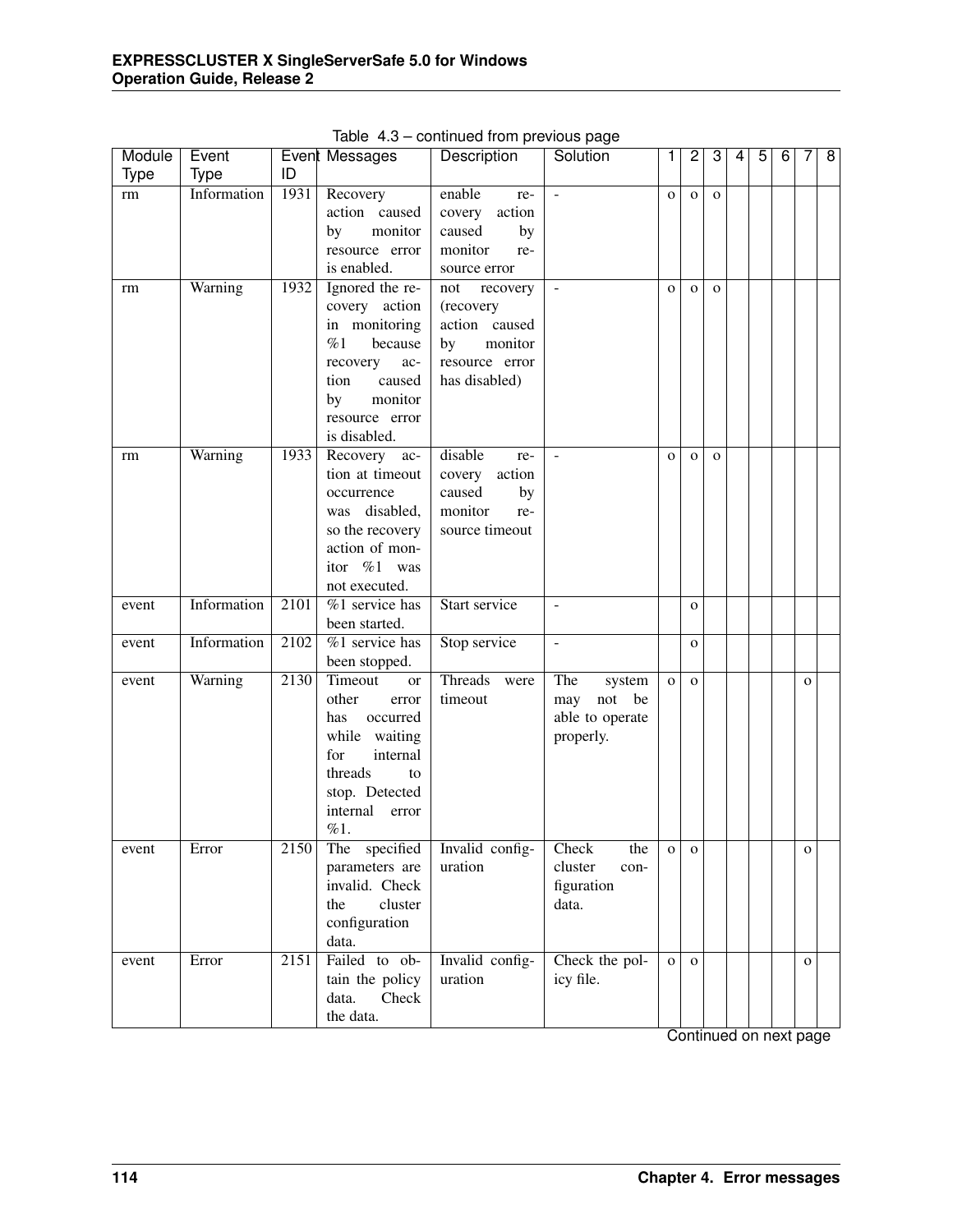| Module      | Event       |      | Event Messages                                                                                                       | Description                                 | Solution                                                                                            | 1            | $\overline{2}$ | 3            | 4 | 5 | $\overline{6}$ | 7              | $\overline{8}$ |
|-------------|-------------|------|----------------------------------------------------------------------------------------------------------------------|---------------------------------------------|-----------------------------------------------------------------------------------------------------|--------------|----------------|--------------|---|---|----------------|----------------|----------------|
| <b>Type</b> | <b>Type</b> | ID   |                                                                                                                      |                                             |                                                                                                     |              |                |              |   |   |                |                |                |
| event       | Error       | 2152 | Failed to ob-<br>tain the reg-<br>istry data. Sys-<br>tem may be un-<br>able to operate<br>correctly.                | Failed to read<br>registry                  | The<br>system<br>not<br>be<br>may<br>able to operate<br>properly.                                   | $\mathbf{O}$ | $\mathbf{O}$   |              |   |   |                | $\mathbf{O}$   |                |
| event       | Error       | 2153 | Failed to dis-<br>patch to the<br>service<br>man-<br>System<br>ager.<br>may be unable<br>to<br>operate<br>correctly. | Dispatch failed                             | The<br>system<br>not<br>be<br>may<br>able to operate<br>properly.                                   | $\mathbf{O}$ | $\mathbf{O}$   |              |   |   |                | $\mathbf{o}$   |                |
| event       | Error       | 2154 | Failed to create<br>an internal re-<br>Sys-<br>source.<br>tem may be un-<br>able to operate<br>correctly.            | failed<br>to<br>re-<br>source creation      | The<br>system<br>not<br>may<br>be<br>able to operate<br>properly.                                   | $\mathbf{O}$ | $\mathbf{O}$   |              |   |   |                | $\overline{O}$ |                |
| event       | Error       | 2155 | Failed to cre-<br>ate communi-<br>cation sockets.<br>System may be<br>unable to oper-<br>ate correctly.              | failed to socket<br>creation                | The<br>system<br>not<br>be<br>may<br>able to operate<br>properly.                                   | $\mathbf{O}$ | $\mathbf{o}$   |              |   |   |                | $\mathbf{o}$   |                |
| event       | Error       | 2156 | Failed to con-<br>trol the shared<br>memory. Sys-<br>tem may be un-<br>able to operate<br>correctly.                 | failed to shared<br>memory<br>con-<br>trol  | The<br>system<br>not<br>be<br>may<br>able to operate<br>properly.                                   | $\mathbf 0$  | $\mathbf{o}$   |              |   |   |                | $\mathbf{o}$   |                |
| event       | Error       | 2157 | Failed<br>to<br>in-<br>generate<br>ternal threads.<br>System<br>may<br>be<br>unable<br>operate<br>to<br>correctly.   | failed to thread<br>creation                | The<br>system<br>not<br>be<br>may<br>able to operate<br>properly.                                   | $\mathbf{O}$ | $\mathbf{o}$   |              |   |   |                | $\mathbf{o}$   |                |
| event       | Error       | 2199 | Other internal<br>error has oc-<br>curred. System<br>may be unable<br>to operate cor-<br>rectly.                     | <b>Internal Error</b>                       | The<br>system<br>$\operatorname*{not}% \mathcal{M}(n)$<br>be<br>may<br>able to operate<br>properly. | $\mathbf{O}$ | $\mathbf{O}$   |              |   |   |                | $\mathbf{O}$   |                |
| trnsv       | Error       | 2301 | There was<br>a<br>notification<br>from external<br>$(IP=\%1)$ , but it<br>was denied.                                | Connection<br>limit by client<br>IP address | Check<br>the<br>client IP<br>ad-<br>dress<br>from<br>which<br>the<br>connection is<br>permitted.    | $\mathbf{O}$ | $\mathbf{O}$   | $\mathbf{O}$ |   |   |                |                |                |

Table 4.3 – continued from previous page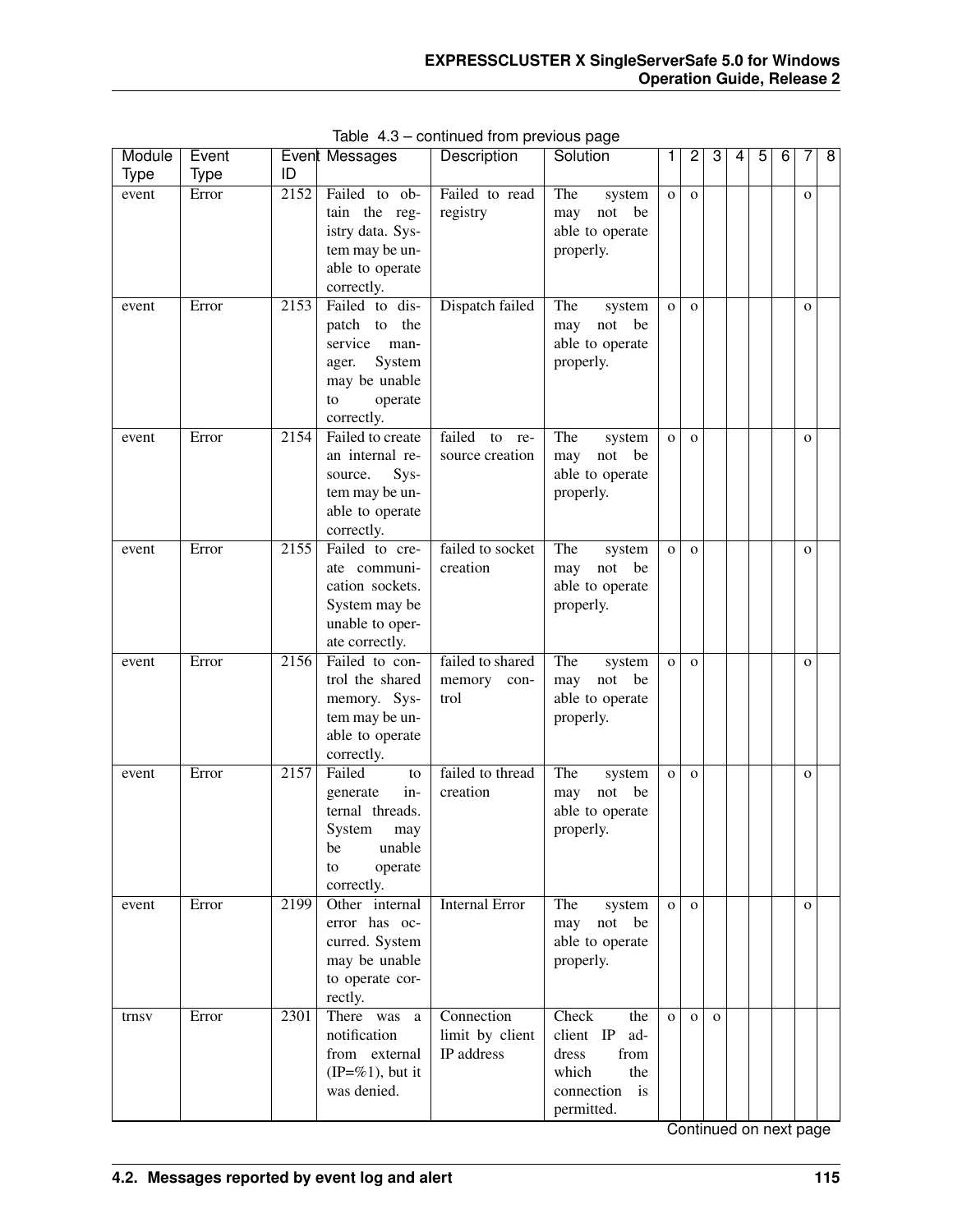| Module      | Event       |      | Event Messages                    | Description     | Solution                 | 1            | $\overline{2}$ | 3            | 4 | 5 | 6 | 7 | $\overline{\mathbf{8}}$ |
|-------------|-------------|------|-----------------------------------|-----------------|--------------------------|--------------|----------------|--------------|---|---|---|---|-------------------------|
| <b>Type</b> | <b>Type</b> | ID   |                                   |                 |                          |              |                |              |   |   |   |   |                         |
| trnsv       | Information | 2310 | There<br>was                      | Received<br>an  | $\overline{\phantom{a}}$ | $\mathbf{o}$ | $\mathbf{O}$   | $\mathbf{O}$ |   |   |   |   |                         |
|             |             |      | notifica-<br>a                    | abnormity       |                          |              |                |              |   |   |   |   |                         |
|             |             |      | $(\%1)$<br>tion                   | occurrence      |                          |              |                |              |   |   |   |   |                         |
|             |             |      | from external                     | notification    |                          |              |                |              |   |   |   |   |                         |
|             |             |      | $(IP=\%2)$ .                      | from outside    |                          |              |                |              |   |   |   |   |                         |
| trnsv       | Information | 2320 | Recovery<br>ac-                   | Executed        | $\blacksquare$           | $\mathbf{o}$ | $\mathbf{O}$   | $\mathbf{O}$ |   |   |   |   |                         |
|             |             |      | tion $(\%1)$ of                   | the<br>recov-   |                          |              |                |              |   |   |   |   |                         |
|             |             |      | monitoring %2                     | ery action at   |                          |              |                |              |   |   |   |   |                         |
|             |             |      | has been exe-                     | abnormity       |                          |              |                |              |   |   |   |   |                         |
|             |             |      | cuted because                     | occurrence      |                          |              |                |              |   |   |   |   |                         |
|             |             |      | notification<br>a                 |                 |                          |              |                |              |   |   |   |   |                         |
|             |             |      | arrived<br>from                   |                 |                          |              |                |              |   |   |   |   |                         |
|             |             |      | external.                         |                 |                          |              |                |              |   |   |   |   |                         |
| trnsv       | Information | 2321 | Recovery                          | Completed       | $\blacksquare$           | $\mathbf O$  | $\mathbf 0$    | $\mathbf{O}$ |   |   |   |   |                         |
|             |             |      | action<br>$( \% 1)$               | the<br>recov-   |                          |              |                |              |   |   |   |   |                         |
|             |             |      | of monitoring                     | ery action at   |                          |              |                |              |   |   |   |   |                         |
|             |             |      | %2 has been                       | abnormity       |                          |              |                |              |   |   |   |   |                         |
|             |             |      | completed.                        | occurrence      |                          |              |                |              |   |   |   |   |                         |
| trnsv       | Error       | 2322 | Attempted                         | Failed to exe-  | Make sure that           | $\mathbf{o}$ | $\mathbf{O}$   | $\mathbf{o}$ |   |   |   |   |                         |
|             |             |      | recovery<br>to                    | cute the recov- | the<br>recovery          |              |                |              |   |   |   |   |                         |
|             |             |      | action<br>$(\%1)$                 | ery action at   | action on the            |              |                |              |   |   |   |   |                         |
|             |             |      | of monitoring                     | abnormity oc-   | environment is           |              |                |              |   |   |   |   |                         |
|             |             |      | %2 due to the                     | currence        | executable.              |              |                |              |   |   |   |   |                         |
|             |             |      | notification                      |                 |                          |              |                |              |   |   |   |   |                         |
|             |             |      | from external,                    |                 |                          |              |                |              |   |   |   |   |                         |
|             |             |      | but failed.                       |                 |                          |              |                |              |   |   |   |   |                         |
| trnsv       | Information | 2330 | Action<br>$(\%1)$                 | The requested   | $\bar{\phantom{a}}$      | $\mathbf{O}$ | $\mathbf{O}$   | $\mathbf O$  |   |   |   |   |                         |
|             |             |      | been<br>has                       | action<br>com-  |                          |              |                |              |   |   |   |   |                         |
|             |             |      | completed.                        | pleted          |                          |              |                |              |   |   |   |   |                         |
| trnsv       | Error       | 2331 | Attempted<br>to                   | The requested   | Make sure that           | $\mathbf{o}$ | $\mathbf O$    | $\mathbf{o}$ |   |   |   |   |                         |
|             |             |      | execute action                    | action Failed   | the<br>recovery          |              |                |              |   |   |   |   |                         |
|             |             |      | $(\%1),$<br>but it                |                 | action is<br>an          |              |                |              |   |   |   |   |                         |
|             |             |      | failed.                           |                 | executable               |              |                |              |   |   |   |   |                         |
|             |             |      |                                   |                 | environment.             |              |                |              |   |   |   |   |                         |
| trnsv       | Information | 2340 | before<br>Script                  | Script execu-   |                          | $\mathbf O$  |                |              |   |   |   |   |                         |
|             |             |      | action of mon-                    | tion started    |                          |              | $\mathbf 0$    | $\mathbf{O}$ |   |   |   |   |                         |
|             |             |      | itoring %1 has                    |                 |                          |              |                |              |   |   |   |   |                         |
|             |             |      | been executed.                    |                 |                          |              |                |              |   |   |   |   |                         |
| trnsv       | Information | 2341 | Script<br>before                  | Script execu-   | $\sim$                   | $\mathbf{O}$ | $\mathbf{O}$   | $\mathbf{o}$ |   |   |   |   |                         |
|             |             |      | action<br>of                      | tion completed  |                          |              |                |              |   |   |   |   |                         |
|             |             |      | monitoring                        |                 |                          |              |                |              |   |   |   |   |                         |
|             |             |      | %1 has been                       |                 |                          |              |                |              |   |   |   |   |                         |
|             |             |      |                                   |                 |                          |              |                |              |   |   |   |   |                         |
|             |             | 2342 | completed.                        |                 | Handle                   |              |                |              |   |   |   |   |                         |
| trnsv       | Error       |      | Attempted<br>to<br>execute script | Script execu-   | the<br>after             | $\mathbf{o}$ | $\mathbf{O}$   | $\mathbf{o}$ |   |   |   |   |                         |
|             |             |      |                                   | tion failed     | problem                  |              |                |              |   |   |   |   |                         |
|             |             |      | before<br>action                  |                 | making<br>sure           |              |                |              |   |   |   |   |                         |
|             |             |      | of monitoring                     |                 | the cause of             |              |                |              |   |   |   |   |                         |
|             |             |      | $\%1,$<br>but<br>it               |                 | script failure.          |              |                |              |   |   |   |   |                         |
|             |             |      | failed.                           |                 |                          |              |                |              |   |   |   |   |                         |

Table 4.3 – continued from previous page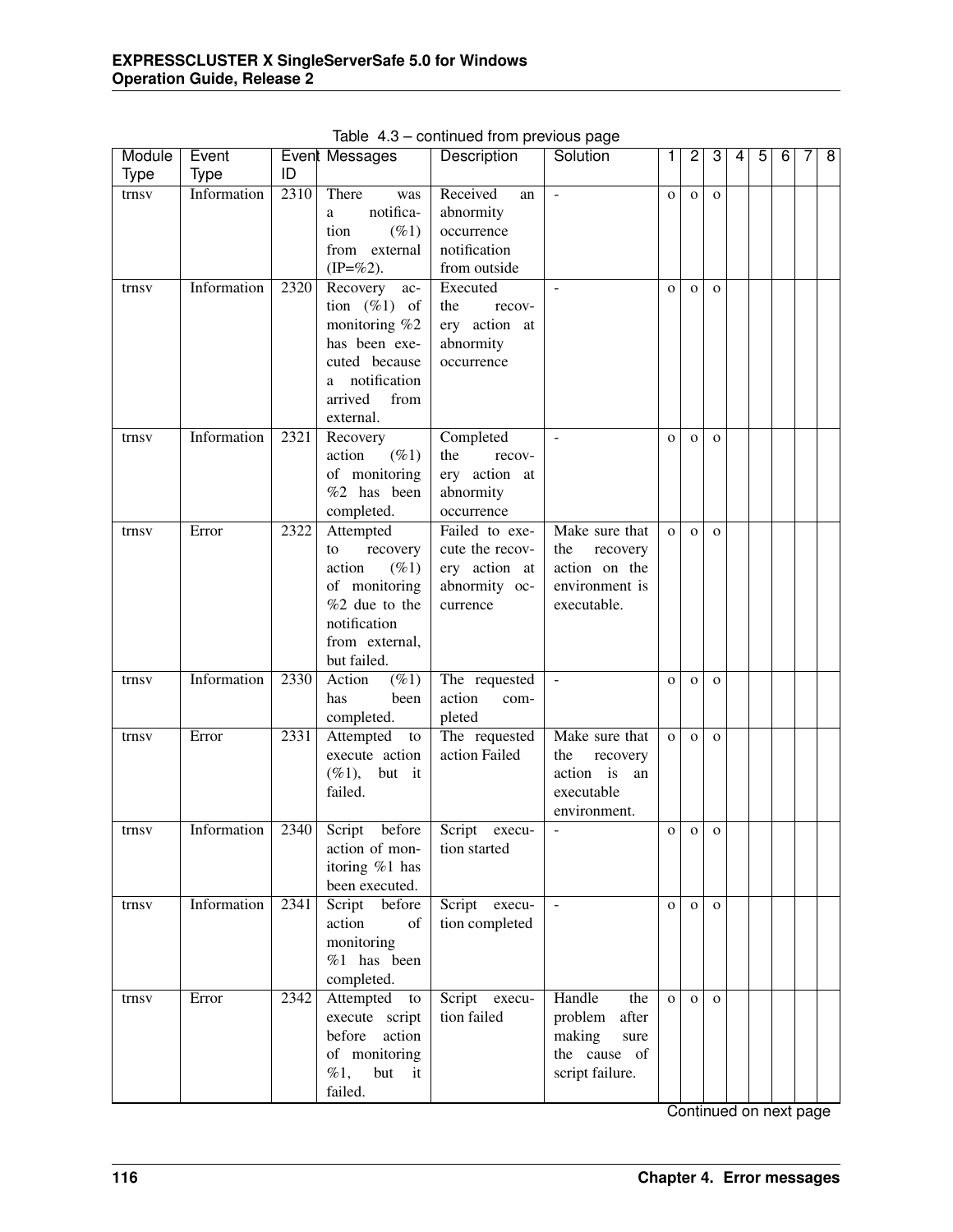| Module<br><b>Type</b> | Event<br><b>Type</b> | ID   | Event Messages                                                                                                                                | Description                                   | Solution                                                                                                                     | 1.           | $\overline{c}$ | 3            | 4 | 5 | 6 | 7            | 8 |
|-----------------------|----------------------|------|-----------------------------------------------------------------------------------------------------------------------------------------------|-----------------------------------------------|------------------------------------------------------------------------------------------------------------------------------|--------------|----------------|--------------|---|---|---|--------------|---|
| trnsv                 | Error                | 2350 | The<br>system<br>will be shut-<br>down because<br>cluster resume<br>was failed.                                                               | Failed to re-<br>sume the clus-<br>ter daemon |                                                                                                                              | $\mathbf{O}$ | $\mathbf{o}$   | $\mathbf{O}$ |   |   |   |              |   |
| trnsv                 | Error                | 2351 | An attempt to<br>shutdown the<br>system failed.                                                                                               | Failed to shut-<br>down the sys-<br>tem       | The<br>system<br>not be<br>may<br>able to operate<br>properly.                                                               | $\mathbf{O}$ | $\mathbf{O}$   | $\Omega$     |   |   |   |              |   |
| lankhb                | Error                | 2851 | Keep-alive<br>timeout<br>was<br>detected on the<br>server %1.                                                                                 | Keep-alive<br>timeout                         | There<br>is<br>a<br>where<br>server<br>keep-alive<br>timeout is de-<br>tected. Check<br>the<br>server<br>error.              | $\Omega$     | $\mathbf{O}$   | $\Omega$     |   |   |   | $\Omega$     |   |
| lankhb                | Error                | 2852 | <b>STOP</b><br>error<br>de-<br>was<br>tected on the<br>$\%1.$<br>server<br>(source:%2,<br>exit code:%3)                                       | STOP error                                    | is<br>There<br>a<br>where<br>server<br><b>STOP</b><br>error<br>detected.<br>is<br>Remove<br>the<br>failure of the<br>server. | $\Omega$     | $\mathbf{O}$   | $\Omega$     |   |   |   | $\Omega$     |   |
| lankhb                | Error                | 2853 | Hardware<br>reset<br>was<br>detected<br>on<br>the server %1.<br>(source:%2,<br>exit code:%3)                                                  | Hardware reset                                | is<br>There<br>a<br>where<br>server<br>hardware reset<br>is<br>detected.<br>Remove<br>the<br>failure of the<br>server.       | $\Omega$     | $\mathbf{O}$   | $\mathbf{O}$ |   |   |   | $\mathbf{O}$ |   |
| ptun                  | Warning              | 3301 | The<br>param-<br>$( \% 1)$<br>eter<br>exceeded<br>the<br>threshold (%2<br>p.c.). Timeout<br>value= $%3(sec)$<br>Data=%4(sec)                  | Delay warning                                 | The parameter<br>exceeded<br>the<br>threshold. Set<br>an appropriate<br>value to the<br>parameter.                           | $\mathbf{O}$ | $\mathbf{O}$   | $\mathbf{O}$ |   |   |   | $\mathbf{O}$ |   |
| ptun                  | Warning              | 3302 | The<br>param-<br>$(\%1)$<br>eter<br>exceeded<br>the<br>threshold (%2)<br>p.c.). Timeout<br>value= $%3$<br>Data=%4<br>Server=%5<br>Resource=%6 | Delay warning                                 | The parameter<br>exceeded<br>the<br>threshold.<br>Set<br>an appropriate<br>value to the<br>parameter.                        | $\mathbf{O}$ | $\mathbf{o}$   | $\mathbf{O}$ |   |   |   | $\mathbf{o}$ |   |

Table 4.3 – continued from previous page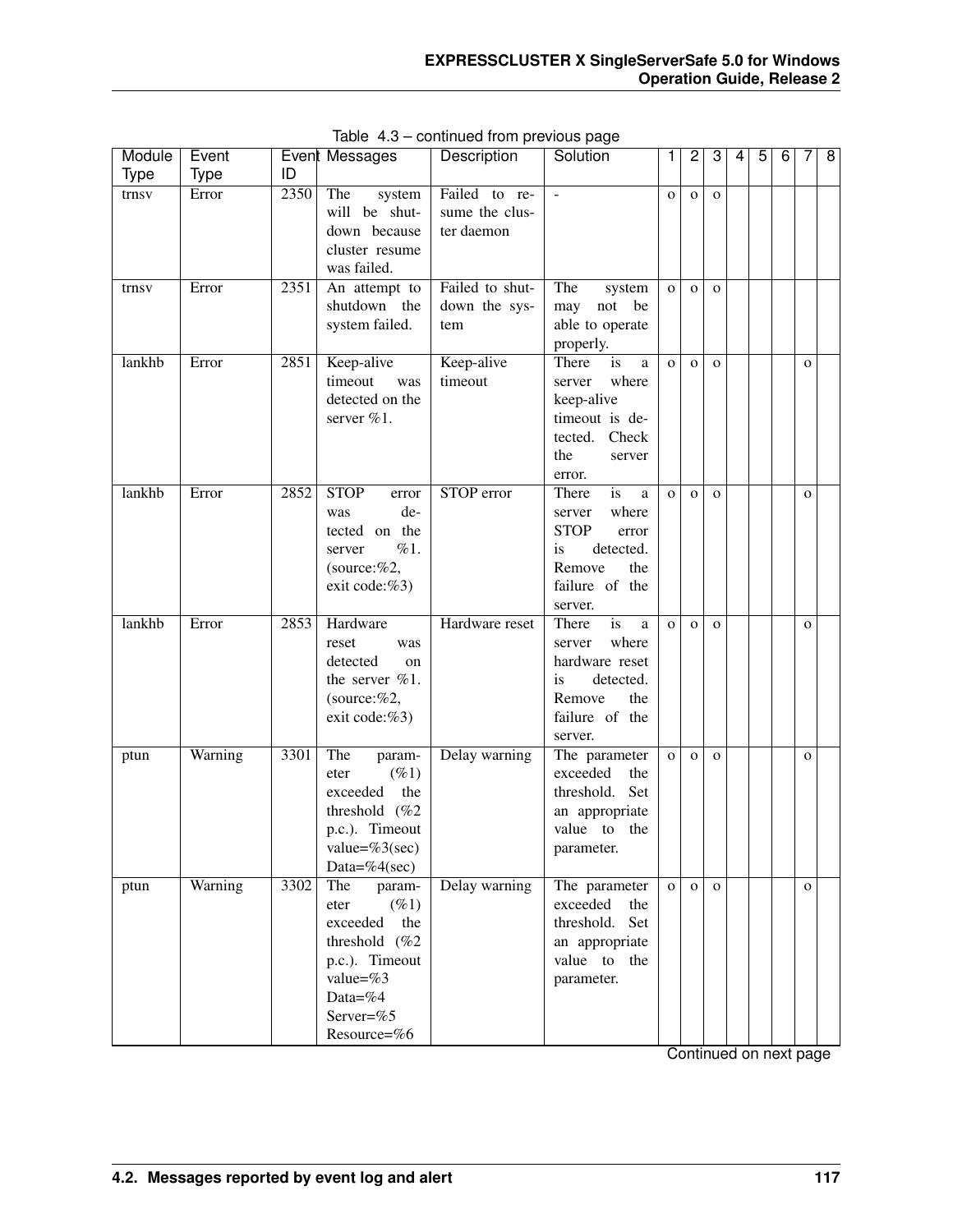| Module      | Event       |                   | Event Messages                                                                                                                        | Description                                 | Solution                                    | 1              | $\overline{2}$ | 3            | 4           | $\overline{5}$ | 6           | 7            | $\overline{8}$ |
|-------------|-------------|-------------------|---------------------------------------------------------------------------------------------------------------------------------------|---------------------------------------------|---------------------------------------------|----------------|----------------|--------------|-------------|----------------|-------------|--------------|----------------|
| <b>Type</b> | <b>Type</b> | ID                |                                                                                                                                       |                                             |                                             |                |                |              |             |                |             |              |                |
| lcns        | Information | 3551              | The<br>trial<br>license<br>is<br>valid<br>until<br>%1.<br>(Product<br>name: $%2)$                                                     | Trial version<br>license<br>(normal)        | $\sim$                                      | $\overline{O}$ | $\mathbf{O}$   |              |             |                |             |              |                |
| lcns        | Error       | 3552              | The<br>trial<br>$\overline{\mathbf{h}}$<br>has<br>cense<br>expired<br>in<br>%1. (Product<br>name: $%2)$                               | Trial version<br>license<br>(expired)       | Register the li-<br>cense.                  | $\mathbf{o}$   | $\mathbf{O}$   | $\mathbf{o}$ |             |                |             | $\mathbf O$  |                |
| lcns        | Warning     | 3553              | The<br>number<br>of licenses is<br>insufficient.<br>The<br>number<br>of insufficient<br>licenses<br>is<br>%1. (Product<br>name: $%2)$ | Insufficient                                | Register the li-<br>cense.                  | $\mathbf O$    | $\mathbf{O}$   |              |             |                |             | $\mathbf O$  |                |
| lcns        | Error       | 3554              | The<br>license<br>is not regis-<br>tered. (Product<br>name: $%1$ )                                                                    | Not registered                              | Register the li-<br>cense.                  | $\mathbf O$    | $\mathbf{O}$   | $\mathbf{O}$ |             |                |             | $\mathbf O$  |                |
| lcns        | Error       | 3555              | The<br>same<br>license is reg-<br>with<br>istered<br>other servers.<br>(Product<br>name: $%1$ )                                       | Repetition reg-<br>istered                  | Delete<br>the<br>overlapping<br>license.    | $\mathbf{O}$   | $\mathbf{O}$   | $\mathbf{O}$ |             |                |             | $\mathbf{o}$ |                |
| lcns        | Error       | 3556              | Manufacturer<br>or model<br>of<br>this server is<br>invalid.                                                                          | Invalid<br>man-<br>ufacturer<br>or<br>model | Confirm<br>the<br>manufacturer<br>or model. | $\mathbf{o}$   | $\mathbf{O}$   | $\mathbf{O}$ |             |                |             | $\mathbf{O}$ |                |
| lcns        | Error       | 3558              | The registered<br>license is in-<br>valid. (Product<br>name:%1, Se-<br>rial No:%2)                                                    | The license is<br>invalid.                  | Register<br>the<br>valid lincense.          | $\mathbf{o}$   | $\mathbf{O}$   | $\mathbf{O}$ |             |                |             | $\mathbf O$  |                |
| lcns        | Information | 3559              | The<br>fixed<br>term license is<br>effective until<br>%1. (Product<br>name: $%2)$                                                     | Fixed term li-<br>cense (normal)            |                                             | $\mathbf{O}$   | $\Omega$       |              |             |                |             |              |                |
| lcns        | Error       | 3560              | The fixed term<br>license<br>has<br>expired<br>in<br>%1. (Product<br>name: $%2)$                                                      | Fixed term li-<br>cense (expired)           | Register the li-<br>cense.                  | $\mathbf{O}$   | $\mathbf{O}$   | $\mathbf{O}$ |             |                |             | $\mathbf{O}$ |                |
| logcmd      | Information | $\overline{360}1$ |                                                                                                                                       | log command                                 | $\blacksquare$                              | $\mathbf{o}$   | $\mathbf X$    | $\mathbf X$  | $\mathbf X$ | $\mathbf X$    | $\mathbf X$ | $\mathbf X$  | $\mathbf{X}$   |

Table 4.3 – continued from previous page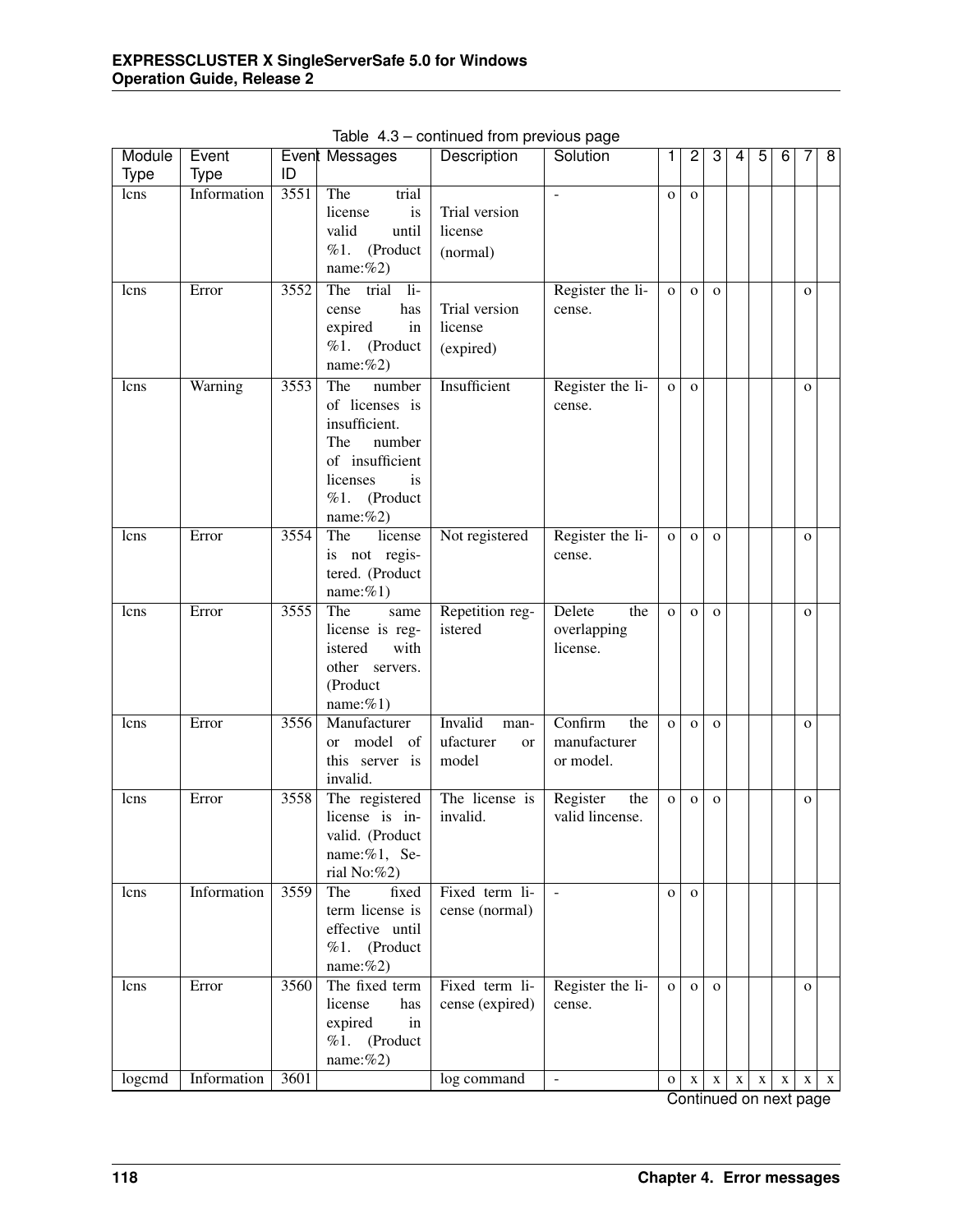| Module | Event       |      | Event Messages                                                                                   | Description              | Solution                                                                                                                                            | 1            | $\overline{c}$ | 3            | 4 | 5 | 6 | 7            | 8 |
|--------|-------------|------|--------------------------------------------------------------------------------------------------|--------------------------|-----------------------------------------------------------------------------------------------------------------------------------------------------|--------------|----------------|--------------|---|---|---|--------------|---|
| Type   | <b>Type</b> | ID   |                                                                                                  |                          |                                                                                                                                                     |              |                |              |   |   |   |              |   |
| diskw  | Warning     | 3701 | $\overline{\%1}$<br>Monitor<br>delayed.<br>was<br>(timeout=%2<br>response<br>time=%3<br>rate=%4) | monitor<br>de-<br>layed  | $\overline{\phantom{a}}$                                                                                                                            | $\mathbf{o}$ | $\mathbf{O}$   | $\mathbf{O}$ |   |   |   | $\mathbf{O}$ |   |
| userw  | Warning     | 3711 | $\overline{\%1}$<br>Monitor<br>delayed.<br>was<br>(timeout=%2<br>response<br>time=%3<br>rate=%4) | monitor<br>de-<br>layed  | $\blacksquare$                                                                                                                                      | $\mathbf{o}$ | $\mathbf{O}$   | $\mathbf{O}$ |   |   |   | $\mathbf{O}$ |   |
| mail   | Error       | 4101 | mail<br>failed $(\%1)$ . (SMTP<br>server: $%2)$                                                  | Mail failed              | Make<br>sure<br>is<br>there<br>no<br>in<br>the<br>error<br><b>SMTP</b><br>server<br>and no prob-<br>lem communi-<br>cating with the<br>SMTP server. | $\mathbf{o}$ | $\mathbf{O}$   | $\mathbf{O}$ |   |   |   | $\mathbf{O}$ |   |
| mail   | Information | 4102 | mail<br>suc-<br>ceed.(SMTP<br>server: $%1)$                                                      | Mail<br>suc-<br>ceeded   | $\overline{\phantom{a}}$                                                                                                                            |              | $\mathbf{O}$   | $\mathbf{O}$ |   |   |   |              |   |
| apisv  | Information | 4301 | There<br>was<br>a request to<br>clus-<br>stop<br>ter from the<br>$%1$ (IP=%2).                   | Cluster stop             | $\blacksquare$                                                                                                                                      | $\mathbf{O}$ |                | $\mathbf{O}$ |   |   |   |              |   |
| apisv  | Information | 4302 | There<br>was<br>a request to<br>shutdown clus-<br>from the<br>ter<br>$%1$ (IP=%2).               | Cluster<br>shut-<br>down | $\equiv$                                                                                                                                            | $\mathbf O$  |                | $\mathbf{O}$ |   |   |   |              |   |
| apisv  | Information | 4303 | There<br>was<br>a request to<br>clus-<br>reboot<br>ter from the<br>%1(IP=%2).                    | Cluster restart          | $\overline{\phantom{a}}$                                                                                                                            | $\mathbf{o}$ |                | $\mathbf{O}$ |   |   |   |              |   |
| apisv  | Information | 4304 | There<br>was<br>a request to<br>suspend clus-<br>ter from the<br>%1(IP=%2).                      | Cluster<br>sus-<br>pend  | $\equiv$                                                                                                                                            | $\mathbf O$  |                | $\mathbf{O}$ |   |   |   |              |   |
| apisv  | Information | 4310 | There was a re-<br>quest to stop<br>server from the<br>$%1$ (IP=%2).                             | Cluster service<br>stop  | $\overline{\phantom{a}}$                                                                                                                            | $\mathbf O$  |                | $\mathbf{O}$ |   |   |   |              |   |

Table 4.3 – continued from previous page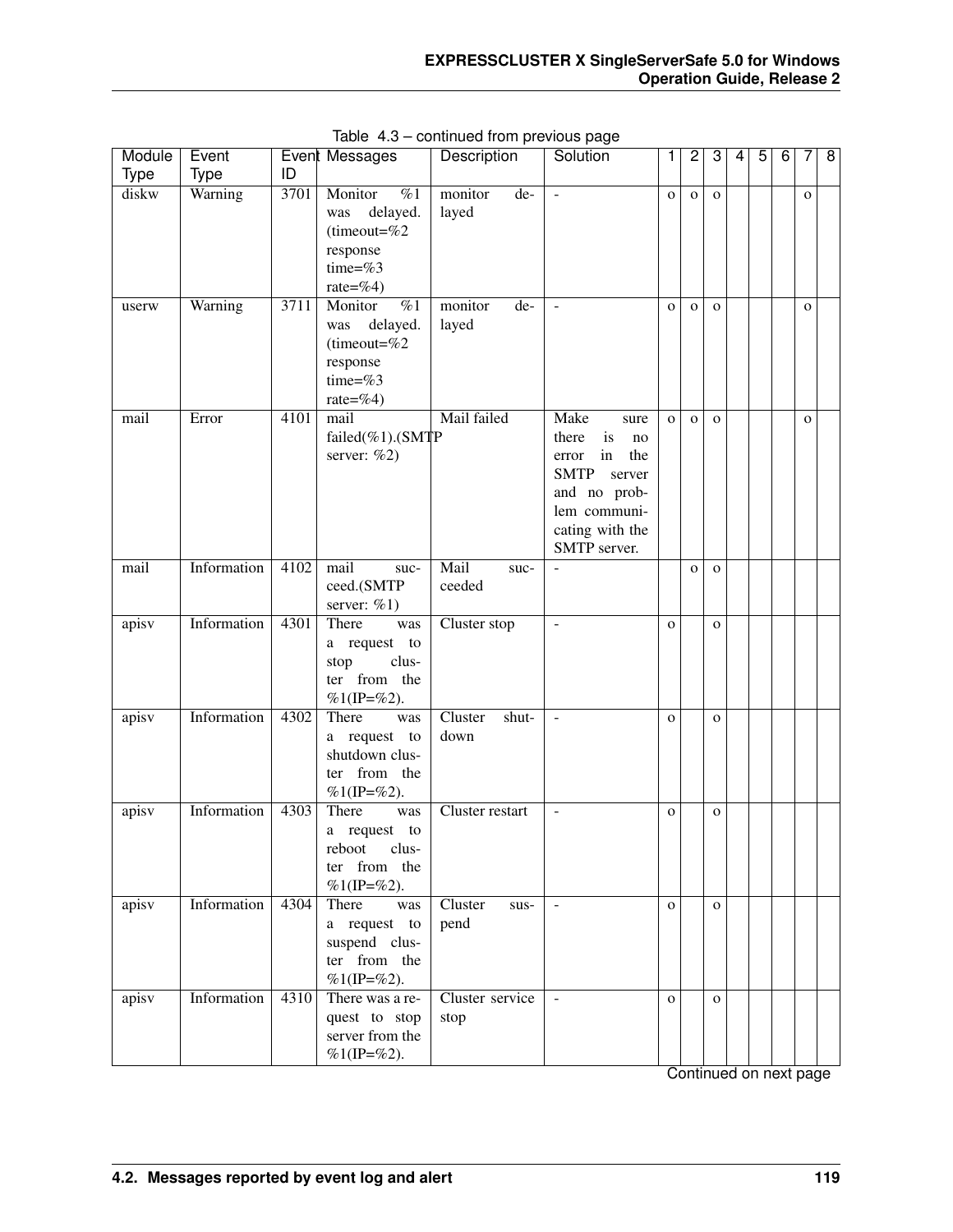| Module      | Event       |      | Event Messages                                                                    | Description             | Solution                 | 1              | $\overline{2}$ | 3            | 4 | $\overline{5}$ | $\overline{6}$ | 7 | $\overline{\mathbf{8}}$ |
|-------------|-------------|------|-----------------------------------------------------------------------------------|-------------------------|--------------------------|----------------|----------------|--------------|---|----------------|----------------|---|-------------------------|
| <b>Type</b> | <b>Type</b> | ID   |                                                                                   |                         |                          |                |                |              |   |                |                |   |                         |
| apisv       | Information | 4311 | There<br>was<br>a request to<br>shutdown<br>server from the<br>$%1$ (IP=%2).      | Shutdown                | $\overline{a}$           | $\overline{O}$ |                | $\mathbf{O}$ |   |                |                |   |                         |
| apisv       | Information | 4312 | There was a re-<br>quest to reboot<br>server from the<br>$%1$ (IP=%2).            | Restart                 | $\equiv$                 | $\mathbf{o}$   |                | $\mathbf O$  |   |                |                |   |                         |
| apisv       | Information | 4330 | There was<br>a<br>request to start<br>$group(\%1)$<br>from<br>the<br>%2(IP=%3).   | Group start             | $\blacksquare$           | $\mathbf{o}$   |                | $\mathbf O$  |   |                |                |   |                         |
| apisv       | Information | 4331 | There<br>was<br>a request to<br>start all groups<br>from<br>the<br>$%1$ (IP=%2).  | All group start         | $\equiv$                 | $\mathbf{O}$   |                | $\mathbf{O}$ |   |                |                |   |                         |
| apisv       | Information | 4332 | There was<br>a<br>request to stop<br>$group(\%1)$<br>from<br>the<br>%2(IP=%3).    | Group stop              |                          | $\mathbf{O}$   |                | $\mathbf{O}$ |   |                |                |   |                         |
| apisv       | Information | 4333 | There<br>was<br>a request to<br>stop all groups<br>from<br>the<br>%1(IP=%2).      | All group stop          | ÷,                       | $\mathbf{o}$   |                | $\mathbf{O}$ |   |                |                |   |                         |
| apisv       | Information | 4334 | There was a re-<br>quest to restart<br>$group(\%1)$<br>from<br>the<br>%2(IP=%3).  | Group restart           | ÷,                       | $\mathbf{o}$   |                | $\mathbf{o}$ |   |                |                |   |                         |
| apisv       | Information | 4335 | There was a re-<br>quest to restart<br>all<br>groups<br>from<br>the<br>%1(IP=%2). | All<br>group<br>restart | $\overline{\phantom{0}}$ | $\mathbf{o}$   |                | $\mathbf{o}$ |   |                |                |   |                         |
| apisv       | Information | 4336 | There was a re-<br>quest to move<br>$group(\%1)$<br>from<br>the<br>%2(IP=%3).     | Group move              | $\mathbb{Z}^2$           | $\mathbf O$    |                | $\mathbf{O}$ |   |                |                |   |                         |
| apisv       | Information | 4337 | There was a re-<br>quest to move<br>all<br>groups<br>from<br>the<br>%1(IP=%2).    | All<br>group<br>move    | $\sim$                   | $\mathbf O$    |                | $\mathbf{O}$ |   |                |                |   |                         |

Table 4.3 – continued from previous page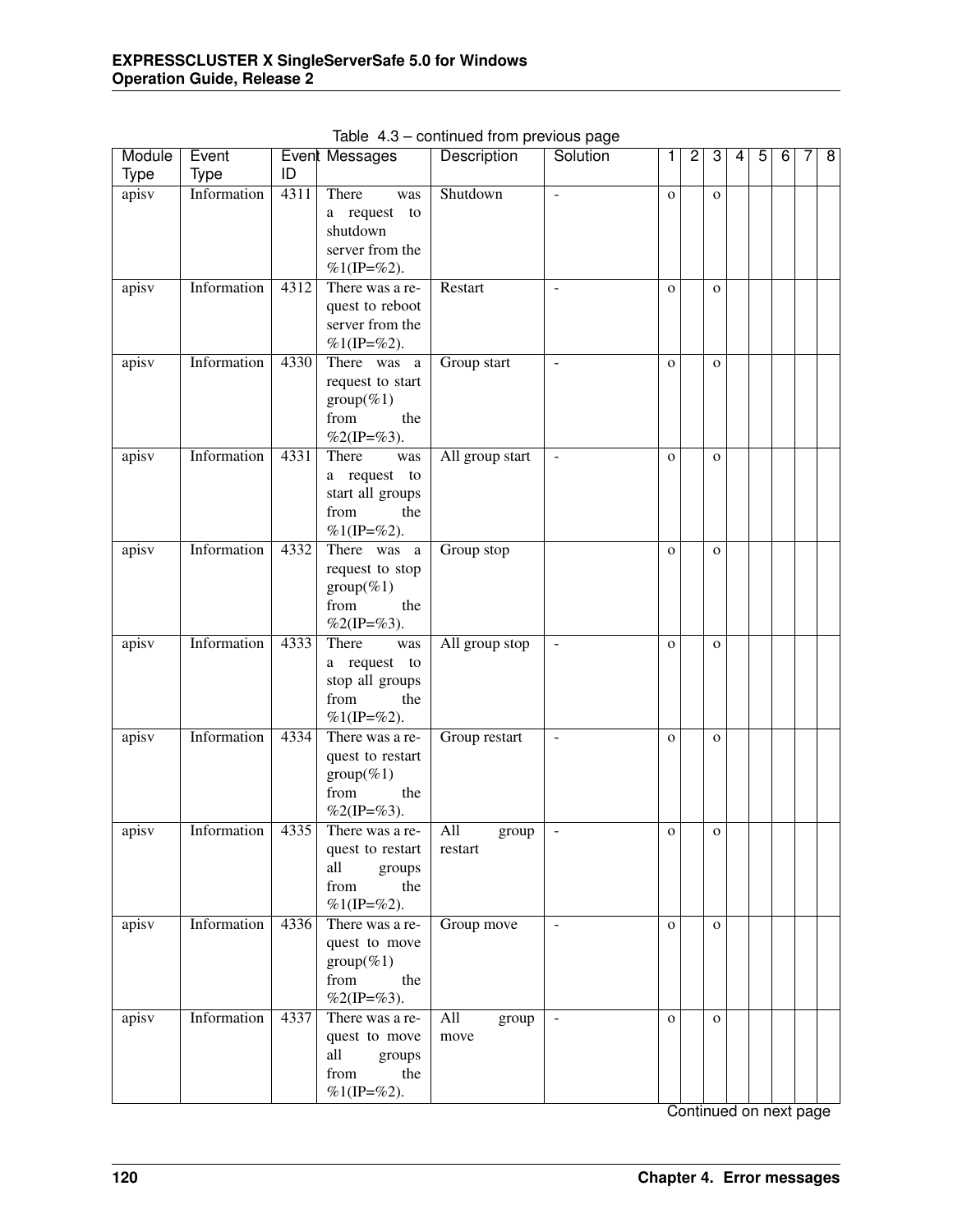| Module      | Event       |      | Event Messages                                                                                                                          | Description              | Solution                 | 1            | $\overline{c}$ | 3            | 4 | 5 | $\overline{6}$ | 7 | $\overline{\infty}$ |
|-------------|-------------|------|-----------------------------------------------------------------------------------------------------------------------------------------|--------------------------|--------------------------|--------------|----------------|--------------|---|---|----------------|---|---------------------|
| <b>Type</b> | <b>Type</b> | ID   |                                                                                                                                         |                          |                          |              |                |              |   |   |                |   |                     |
| apisv       | Information | 4338 | There<br>was<br>request<br>a<br>failover<br>to<br>$group(\%1)$<br>from<br>the<br>%2(IP=%3).                                             | Group failover           | $\overline{\phantom{a}}$ | $\mathbf{O}$ |                | $\mathbf 0$  |   |   |                |   |                     |
| apisv       | Information | 4339 | There<br>was<br>request<br>a<br>failover<br>to<br>all<br>groups<br>from<br>the<br>$%1$ (IP=%2).                                         | All<br>group<br>failover | $\overline{\phantom{a}}$ | $\mathbf{O}$ |                | $\mathbf 0$  |   |   |                |   |                     |
| apisv       | Information | 4340 | There<br>was<br>request<br>a<br>migrate<br>to<br>$group(\%1)$<br>from<br>the<br>%2(IP=%3).                                              | Group migra-<br>tion     | $\overline{\phantom{a}}$ | $\mathbf{O}$ |                | $\mathbf{O}$ |   |   |                |   |                     |
| apisv       | Information | 4341 | There<br>was<br>request<br>a<br>migrate<br>to<br>all<br>groups<br>from<br>the<br>%1(IP=%2).                                             | All group mi-<br>gration | $\overline{\phantom{a}}$ | $\mathbf{o}$ |                | $\mathbf{O}$ |   |   |                |   |                     |
| apisv       | Information | 4342 | There<br>was<br>request<br>a<br>failover<br>to<br>all<br>groups<br>from<br>the<br>$%1$ (IP=%2).                                         | All<br>group<br>failover | $\overline{\phantom{a}}$ | $\mathbf{o}$ |                | $\mathbf{O}$ |   |   |                |   |                     |
| apisv       | Information | 4343 | There was a re-<br>quest to cancel<br>waiting for the<br>dependence<br>destination<br>group of group<br>$%1$ was issued<br>from the %2. | Cancel waiting           | $\blacksquare$           | $\mathbf{o}$ |                | $\mathbf{O}$ |   |   |                |   |                     |
| apisv       | Information | 4350 | There was a<br>request to start<br>resource(%1)<br>from<br>the<br>%2(IP=%3).                                                            | Resource start           | $\blacksquare$           | $\mathbf{O}$ |                | $\mathbf{O}$ |   |   |                |   |                     |
| apisv       | Information | 4351 | There was a<br>request to start<br>all<br>resources<br>from<br>the<br>%1(IP=%2).                                                        | All<br>resource<br>start | $\blacksquare$           | $\mathbf{O}$ |                | $\mathbf{O}$ |   |   |                |   |                     |

Table 4.3 – continued from previous page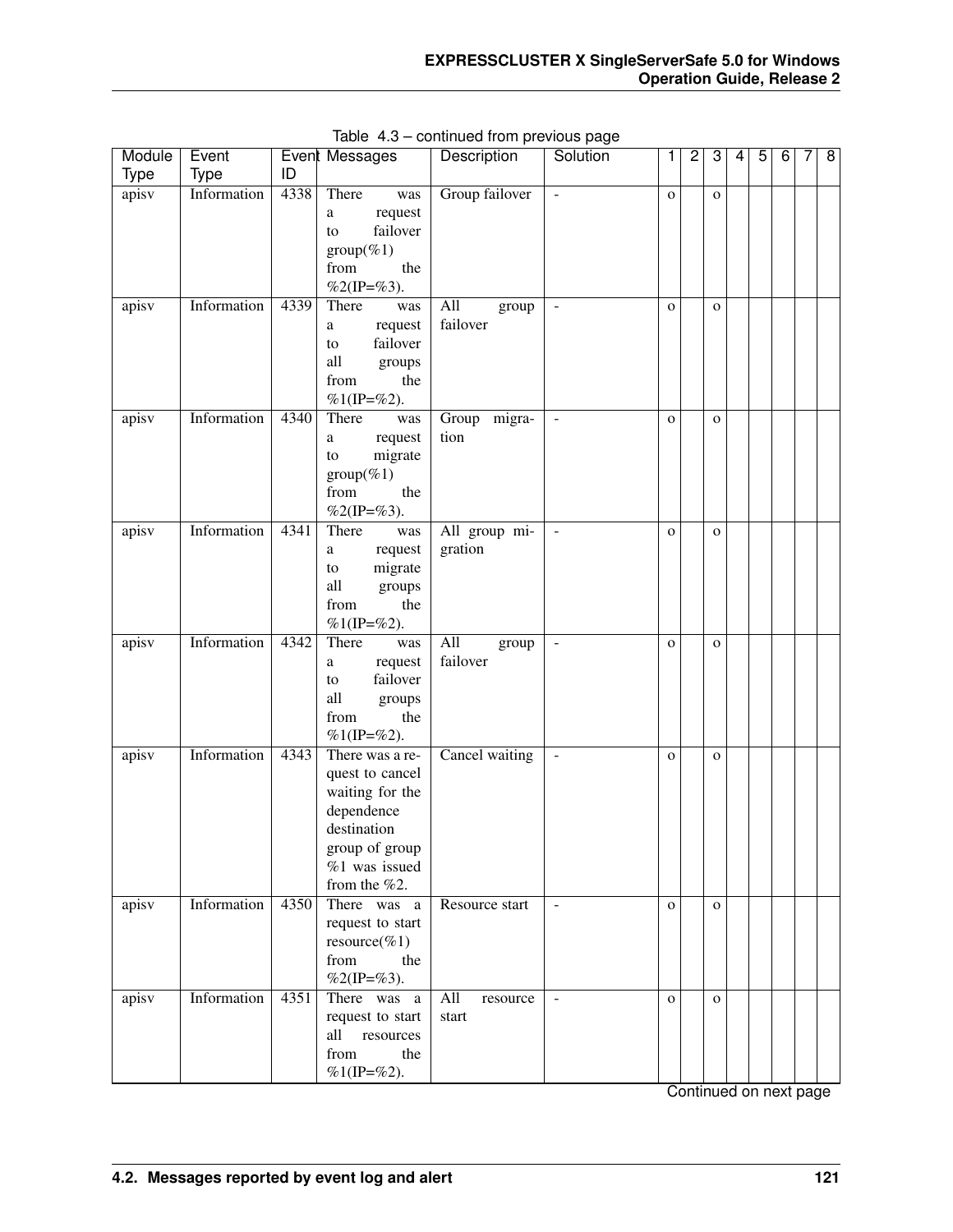| Module | Event       |      | Event Messages   | Description     | Solution                 | 1            | $\overline{2}$ | 3            | 4 | 5 | 6 | 7 | $\overline{\infty}$ |
|--------|-------------|------|------------------|-----------------|--------------------------|--------------|----------------|--------------|---|---|---|---|---------------------|
| Type   | Type        | ID   |                  |                 |                          |              |                |              |   |   |   |   |                     |
| apisv  | Information | 4352 | There was a      | Resource stop   | $\overline{\phantom{a}}$ | $\mathbf{o}$ |                | $\mathbf O$  |   |   |   |   |                     |
|        |             |      | request to stop  |                 |                          |              |                |              |   |   |   |   |                     |
|        |             |      | $resource(\%1)$  |                 |                          |              |                |              |   |   |   |   |                     |
|        |             |      | from<br>the      |                 |                          |              |                |              |   |   |   |   |                     |
|        |             |      | %2(IP=%3).       |                 |                          |              |                |              |   |   |   |   |                     |
| apisv  | Information | 4353 | There was a      | All<br>resource | $\overline{\phantom{a}}$ | $\mathbf{o}$ |                | $\mathbf{O}$ |   |   |   |   |                     |
|        |             |      | request to stop  | stop            |                          |              |                |              |   |   |   |   |                     |
|        |             |      | resources<br>all |                 |                          |              |                |              |   |   |   |   |                     |
|        |             |      | from<br>the      |                 |                          |              |                |              |   |   |   |   |                     |
|        |             |      | $%1$ (IP=%2).    |                 |                          |              |                |              |   |   |   |   |                     |
| apisv  | Information | 4354 | There was a re-  | Resource        | $\sim$                   | $\mathbf{o}$ |                | $\mathbf{O}$ |   |   |   |   |                     |
|        |             |      | quest to restart | restart         |                          |              |                |              |   |   |   |   |                     |
|        |             |      | $resource(\%1)$  |                 |                          |              |                |              |   |   |   |   |                     |
|        |             |      | from<br>the      |                 |                          |              |                |              |   |   |   |   |                     |
|        |             |      | %2(IP=%3).       |                 |                          |              |                |              |   |   |   |   |                     |
| apisv  | Information | 4355 | There was a re-  | All<br>resource | $\overline{\phantom{a}}$ | $\mathbf{o}$ |                | $\mathbf O$  |   |   |   |   |                     |
|        |             |      | quest to restart | restart         |                          |              |                |              |   |   |   |   |                     |
|        |             |      | all<br>resources |                 |                          |              |                |              |   |   |   |   |                     |
|        |             |      | from<br>the      |                 |                          |              |                |              |   |   |   |   |                     |
|        |             |      | $%1$ (IP=%2).    |                 |                          |              |                |              |   |   |   |   |                     |
| apisv  | Information | 4360 | There<br>was     | Monitor tem-    | $\blacksquare$           | $\mathbf{o}$ |                | $\mathbf O$  |   |   |   |   |                     |
|        |             |      | a request to     | porary stop     |                          |              |                |              |   |   |   |   |                     |
|        |             |      | suspend mon-     |                 |                          |              |                |              |   |   |   |   |                     |
|        |             |      | itor resources   |                 |                          |              |                |              |   |   |   |   |                     |
|        |             |      | from<br>the      |                 |                          |              |                |              |   |   |   |   |                     |
|        |             |      | $%1$ (IP=%2).    |                 |                          |              |                |              |   |   |   |   |                     |
| apisv  | Information | 4361 | There<br>was     | Monitor restart | $\overline{\phantom{a}}$ | $\mathbf{O}$ |                | $\mathbf O$  |   |   |   |   |                     |
|        |             |      | a request to     |                 |                          |              |                |              |   |   |   |   |                     |
|        |             |      | resume<br>mon-   |                 |                          |              |                |              |   |   |   |   |                     |
|        |             |      | itor resources   |                 |                          |              |                |              |   |   |   |   |                     |
|        |             |      | the<br>from      |                 |                          |              |                |              |   |   |   |   |                     |
|        |             |      | $%1$ (IP=%2).    |                 |                          |              |                |              |   |   |   |   |                     |
| apisv  | Information | 4362 | There was a re-  | Dummy Fail-     | $\sim$                   | $\mathbf O$  |                | $\mathbf O$  |   |   |   |   |                     |
|        |             |      | quest to enable  | ure enabled     |                          |              |                |              |   |   |   |   |                     |
|        |             |      | Dummy Fail-      |                 |                          |              |                |              |   |   |   |   |                     |
|        |             |      | ure of monitor   |                 |                          |              |                |              |   |   |   |   |                     |
|        |             |      | $resource(\%1)$  |                 |                          |              |                |              |   |   |   |   |                     |
|        |             |      | from<br>the      |                 |                          |              |                |              |   |   |   |   |                     |
|        |             |      | %2(IP=%3).       |                 |                          |              |                |              |   |   |   |   |                     |
| apisv  | Information | 4363 | There was a      | Dummy Fail-     | $\sim$                   | $\mathbf{O}$ |                | $\mathbf{O}$ |   |   |   |   |                     |
|        |             |      | request to dis-  | ure disabled    |                          |              |                |              |   |   |   |   |                     |
|        |             |      | able Dummy       |                 |                          |              |                |              |   |   |   |   |                     |
|        |             |      | Failure<br>of    |                 |                          |              |                |              |   |   |   |   |                     |
|        |             |      | monitor<br>re-   |                 |                          |              |                |              |   |   |   |   |                     |
|        |             |      | source(% $1)$    |                 |                          |              |                |              |   |   |   |   |                     |
|        |             |      | from<br>the      |                 |                          |              |                |              |   |   |   |   |                     |
|        |             |      | %2(IP=%3).       |                 |                          |              |                |              |   |   |   |   |                     |

Table 4.3 – continued from previous page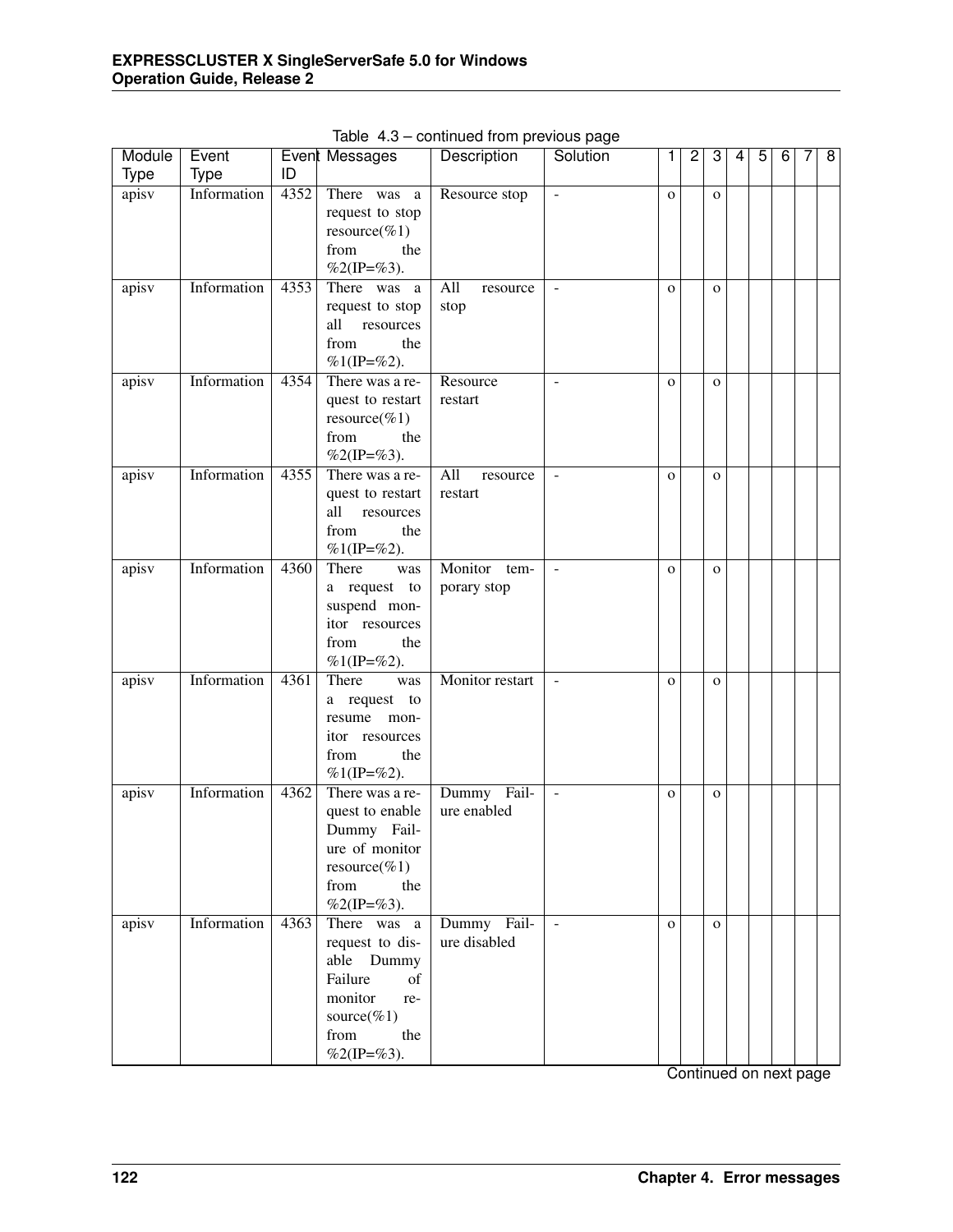| Module      | Event       |      | Event Messages                                                                                                                  | Description                              | Solution                        | 1            | $\overline{c}$ | 3            | 4 | $\overline{5}$ | 6 | 7 | $\overline{8}$ |
|-------------|-------------|------|---------------------------------------------------------------------------------------------------------------------------------|------------------------------------------|---------------------------------|--------------|----------------|--------------|---|----------------|---|---|----------------|
| <b>Type</b> | <b>Type</b> | ID   |                                                                                                                                 |                                          |                                 |              |                |              |   |                |   |   |                |
| apisv       | Information | 4364 | There was<br>a<br>request to dis-<br>able Dummy<br>Failure<br>of<br>all<br>monitor<br>resources<br>the<br>from<br>$%1$ (IP=%2). | All<br>Dummy<br>Failure<br>dis-<br>abled | $\sim$                          | $\mathbf{O}$ |                | $\mathbf{o}$ |   |                |   |   |                |
| apisv       | Error       | 4401 | A<br>request<br>stop<br>to<br>cluster<br>was<br>failed $(\%1)$ .                                                                | Cluster<br>stop<br>failure               | Check<br>the<br>cluster status. | $\mathbf{O}$ |                | $\Omega$     |   |                |   |   |                |
| apisv       | Error       | 4402 | A<br>request<br>shutdown<br>to<br>cluster<br>was<br>failed $(\%1)$ .                                                            | shut-<br>Cluster<br>down failure         | Check<br>the<br>cluster status. | $\mathbf{o}$ |                | $\Omega$     |   |                |   |   |                |
| apisv       | Error       | 4403 | A<br>request<br>reboot<br>to<br>cluster<br>was<br>failed $(\%1)$ .                                                              | Cluster restart<br>failure               | Check<br>the<br>cluster status. | $\mathbf{o}$ |                | $\Omega$     |   |                |   |   |                |
| apisv       | Error       | 4404 | $\mathbf{A}$<br>request<br>suspend<br>to<br>cluster<br>was<br>failed $(\%1)$ .                                                  | Cluster<br>sus-<br>pend failure          | Check<br>the<br>cluster status. | $\mathbf{o}$ |                | $\Omega$     |   |                |   |   |                |
| apisv       | Error       | 4410 | A request to<br>stop server was<br>failed $(\%1)$ .                                                                             | Cluster service<br>stop failure          | Check<br>the<br>cluster status. | $\mathbf{o}$ |                | $\mathbf{o}$ |   |                |   |   |                |
| apisv       | Error       | 4411 | A<br>request<br>shutdown<br>to<br>server<br>was<br>failed $(\%1)$ .                                                             | shut-<br>Server<br>down failure          | Check<br>the<br>server status.  | $\mathbf{o}$ |                | $\mathbf{o}$ |   |                |   |   |                |
| apisv       | Error       | 4412 | A<br>request<br>reboot<br>to<br>server<br>was<br>failed(%1).                                                                    | Server<br>restart<br>failure             | Check<br>the<br>server status.  | $\mathbf{o}$ |                | $\mathbf{o}$ |   |                |   |   |                |
| apisy       | Error       | 4430 | A<br>request<br>start<br>to<br>$group(\%1)$ was<br>failed $(\%2)$ .                                                             | Group<br>start<br>failure                | Check<br>the<br>group status.   | O            |                | $\mathbf O$  |   |                |   |   |                |
| apisv       | Error       | 4431 | A<br>request<br>start<br>all<br>to<br>groups<br>was<br>failed $(\%1)$ .                                                         | All group start<br>failure               | Check<br>the<br>group status.   | $\mathbf{O}$ |                | $\mathbf{O}$ |   |                |   |   |                |
| apisv       | Error       | 4432 | A<br>request<br>stop<br>to<br>$group(\%1)$ was<br>failed $(\%2)$ .                                                              | Group<br>stop<br>failure                 | Check<br>the<br>group status.   | $\mathbf{O}$ |                | $\mathbf{O}$ |   |                |   |   |                |

Table 4.3 – continued from previous page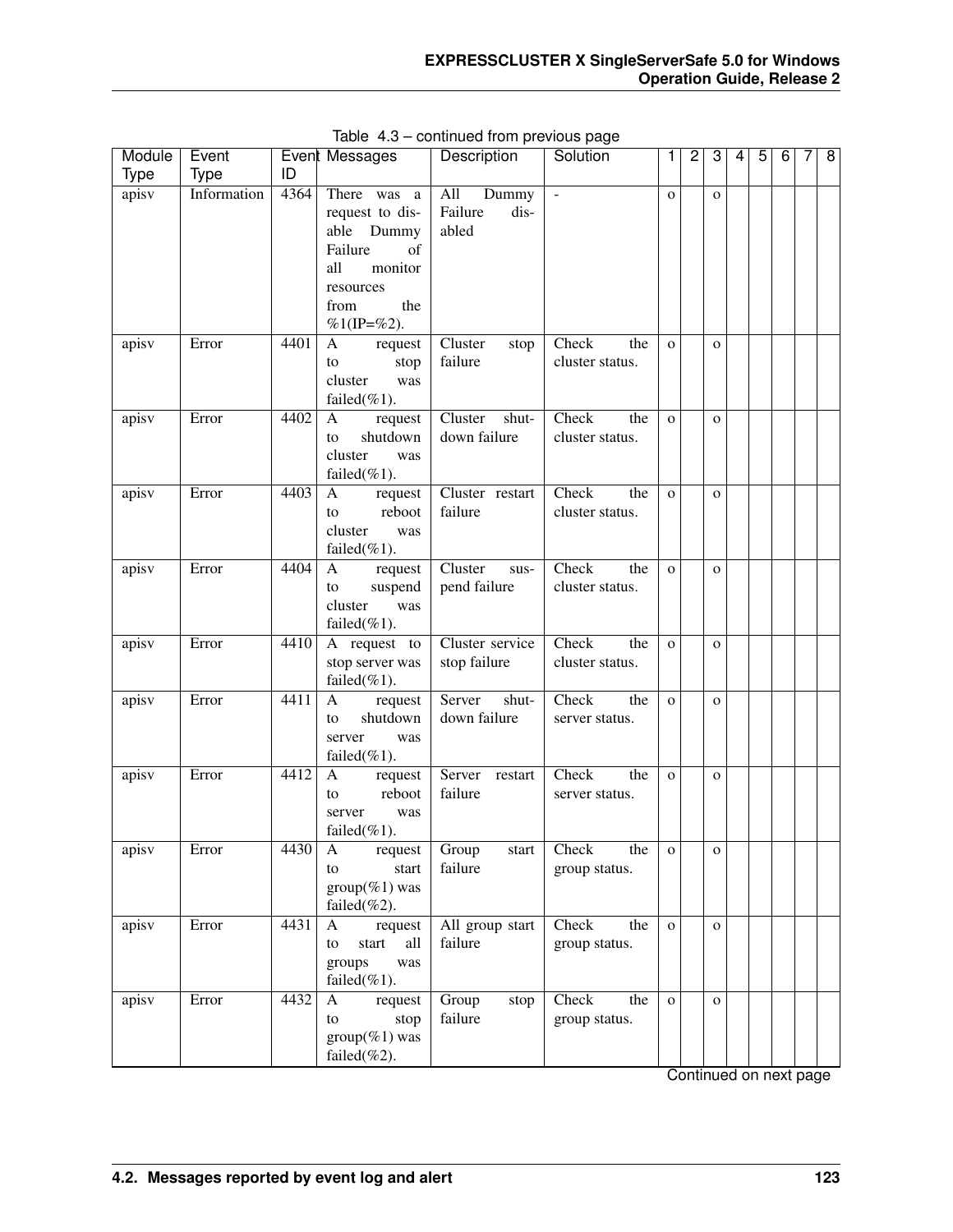| <b>Type</b><br><b>Type</b><br>ID<br>Error<br>4433<br>apisv<br>All group stop<br>Check<br>the<br>A<br>request<br>$\mathbf{o}$<br>$\mathbf{o}$<br>failure<br>all<br>stop<br>group status.<br>to<br>groups<br>was<br>failed $(\%1)$ .<br>Error<br>4434<br>Group<br>Check<br>apisv<br>the<br>A<br>request<br>restart<br>$\mathbf{o}$<br>$\overline{O}$<br>failure<br>restart<br>group status.<br>to<br>$group(\%1)$ was<br>failed $(\%2)$ .<br>Error<br>4435<br>All<br>Check<br>apisv<br>the<br>A<br>request<br>group<br>$\mathbf{o}$<br>$\mathbf{o}$<br>restart failure<br>restart all<br>group status.<br>to<br>groups<br>was<br>failed $(\%1)$ .<br>Error<br>4436<br>Group<br>Check<br>apisv<br>the<br>A<br>request<br>move<br>$\mathbf{o}$<br>$\mathbf{o}$<br>failure<br>move<br>group status.<br>to<br>$group(\%1)$ was<br>failed $(\%2)$ .<br>Error<br>4437<br>Check<br>apisv<br>All<br>the<br>A<br>request<br>group<br>$\mathbf{o}$<br>$\mathbf{o}$<br>move failure<br>all<br>move<br>group status.<br>to<br>groups<br>was<br>failed $(\%1)$ .<br>Group failover<br>Error<br>4438<br>Check<br>the<br>apisv<br>A<br>request<br>$\overline{O}$<br>$\mathbf{o}$<br>failure<br>failover<br>group status.<br>to<br>$group(\%1)$ was<br>failed $(\%2)$ .<br>apisv<br>Error<br>4439<br>Check<br>the<br>A request to<br>All<br>group<br>$\mathbf{o}$<br>$\mathbf{o}$<br>failover failure<br>failover<br>all<br>group status.<br>groups<br>was<br>failed $(\%1)$ .<br>Group migra-<br>Check<br>apisv<br>Error<br>4440<br>the<br>A<br>request<br>$\mathbf{o}$<br>$\mathbf{o}$<br>tion failure<br>migrate<br>group status.<br>to<br>$group(\%1)$ was<br>failed $(\%2)$ .<br>All group mi-<br>Check<br>Error<br>4441<br>the<br>apisv<br>A request<br>to<br>$\mathbf{o}$<br>$\mathbf{o}$<br>gration failure<br>migrate<br>all<br>group status.<br>groups<br>was<br>failed $(\%1)$ .<br>4442<br>A request to<br>All<br>Check<br>Error<br>the<br>apisv<br>group<br>$\mathbf{O}$<br>$\mathbf{O}$<br>failover failure<br>failover<br>all<br>group status. | Module | Event | Event Messages | Description | Solution | 1 | $\overline{2}$ | 3 | 4 | $\overline{5}$ | $\overline{6}$ | 7 | $\overline{8}$ |
|---------------------------------------------------------------------------------------------------------------------------------------------------------------------------------------------------------------------------------------------------------------------------------------------------------------------------------------------------------------------------------------------------------------------------------------------------------------------------------------------------------------------------------------------------------------------------------------------------------------------------------------------------------------------------------------------------------------------------------------------------------------------------------------------------------------------------------------------------------------------------------------------------------------------------------------------------------------------------------------------------------------------------------------------------------------------------------------------------------------------------------------------------------------------------------------------------------------------------------------------------------------------------------------------------------------------------------------------------------------------------------------------------------------------------------------------------------------------------------------------------------------------------------------------------------------------------------------------------------------------------------------------------------------------------------------------------------------------------------------------------------------------------------------------------------------------------------------------------------------------------------------------------------------------------------------------------------------------------------------------------------------------------------------------|--------|-------|----------------|-------------|----------|---|----------------|---|---|----------------|----------------|---|----------------|
|                                                                                                                                                                                                                                                                                                                                                                                                                                                                                                                                                                                                                                                                                                                                                                                                                                                                                                                                                                                                                                                                                                                                                                                                                                                                                                                                                                                                                                                                                                                                                                                                                                                                                                                                                                                                                                                                                                                                                                                                                                             |        |       |                |             |          |   |                |   |   |                |                |   |                |
|                                                                                                                                                                                                                                                                                                                                                                                                                                                                                                                                                                                                                                                                                                                                                                                                                                                                                                                                                                                                                                                                                                                                                                                                                                                                                                                                                                                                                                                                                                                                                                                                                                                                                                                                                                                                                                                                                                                                                                                                                                             |        |       |                |             |          |   |                |   |   |                |                |   |                |
|                                                                                                                                                                                                                                                                                                                                                                                                                                                                                                                                                                                                                                                                                                                                                                                                                                                                                                                                                                                                                                                                                                                                                                                                                                                                                                                                                                                                                                                                                                                                                                                                                                                                                                                                                                                                                                                                                                                                                                                                                                             |        |       |                |             |          |   |                |   |   |                |                |   |                |
|                                                                                                                                                                                                                                                                                                                                                                                                                                                                                                                                                                                                                                                                                                                                                                                                                                                                                                                                                                                                                                                                                                                                                                                                                                                                                                                                                                                                                                                                                                                                                                                                                                                                                                                                                                                                                                                                                                                                                                                                                                             |        |       |                |             |          |   |                |   |   |                |                |   |                |
|                                                                                                                                                                                                                                                                                                                                                                                                                                                                                                                                                                                                                                                                                                                                                                                                                                                                                                                                                                                                                                                                                                                                                                                                                                                                                                                                                                                                                                                                                                                                                                                                                                                                                                                                                                                                                                                                                                                                                                                                                                             |        |       |                |             |          |   |                |   |   |                |                |   |                |
|                                                                                                                                                                                                                                                                                                                                                                                                                                                                                                                                                                                                                                                                                                                                                                                                                                                                                                                                                                                                                                                                                                                                                                                                                                                                                                                                                                                                                                                                                                                                                                                                                                                                                                                                                                                                                                                                                                                                                                                                                                             |        |       |                |             |          |   |                |   |   |                |                |   |                |
|                                                                                                                                                                                                                                                                                                                                                                                                                                                                                                                                                                                                                                                                                                                                                                                                                                                                                                                                                                                                                                                                                                                                                                                                                                                                                                                                                                                                                                                                                                                                                                                                                                                                                                                                                                                                                                                                                                                                                                                                                                             |        |       |                |             |          |   |                |   |   |                |                |   |                |
|                                                                                                                                                                                                                                                                                                                                                                                                                                                                                                                                                                                                                                                                                                                                                                                                                                                                                                                                                                                                                                                                                                                                                                                                                                                                                                                                                                                                                                                                                                                                                                                                                                                                                                                                                                                                                                                                                                                                                                                                                                             |        |       |                |             |          |   |                |   |   |                |                |   |                |
|                                                                                                                                                                                                                                                                                                                                                                                                                                                                                                                                                                                                                                                                                                                                                                                                                                                                                                                                                                                                                                                                                                                                                                                                                                                                                                                                                                                                                                                                                                                                                                                                                                                                                                                                                                                                                                                                                                                                                                                                                                             |        |       |                |             |          |   |                |   |   |                |                |   |                |
|                                                                                                                                                                                                                                                                                                                                                                                                                                                                                                                                                                                                                                                                                                                                                                                                                                                                                                                                                                                                                                                                                                                                                                                                                                                                                                                                                                                                                                                                                                                                                                                                                                                                                                                                                                                                                                                                                                                                                                                                                                             |        |       |                |             |          |   |                |   |   |                |                |   |                |
|                                                                                                                                                                                                                                                                                                                                                                                                                                                                                                                                                                                                                                                                                                                                                                                                                                                                                                                                                                                                                                                                                                                                                                                                                                                                                                                                                                                                                                                                                                                                                                                                                                                                                                                                                                                                                                                                                                                                                                                                                                             |        |       |                |             |          |   |                |   |   |                |                |   |                |
|                                                                                                                                                                                                                                                                                                                                                                                                                                                                                                                                                                                                                                                                                                                                                                                                                                                                                                                                                                                                                                                                                                                                                                                                                                                                                                                                                                                                                                                                                                                                                                                                                                                                                                                                                                                                                                                                                                                                                                                                                                             |        |       |                |             |          |   |                |   |   |                |                |   |                |
|                                                                                                                                                                                                                                                                                                                                                                                                                                                                                                                                                                                                                                                                                                                                                                                                                                                                                                                                                                                                                                                                                                                                                                                                                                                                                                                                                                                                                                                                                                                                                                                                                                                                                                                                                                                                                                                                                                                                                                                                                                             |        |       |                |             |          |   |                |   |   |                |                |   |                |
|                                                                                                                                                                                                                                                                                                                                                                                                                                                                                                                                                                                                                                                                                                                                                                                                                                                                                                                                                                                                                                                                                                                                                                                                                                                                                                                                                                                                                                                                                                                                                                                                                                                                                                                                                                                                                                                                                                                                                                                                                                             |        |       |                |             |          |   |                |   |   |                |                |   |                |
|                                                                                                                                                                                                                                                                                                                                                                                                                                                                                                                                                                                                                                                                                                                                                                                                                                                                                                                                                                                                                                                                                                                                                                                                                                                                                                                                                                                                                                                                                                                                                                                                                                                                                                                                                                                                                                                                                                                                                                                                                                             |        |       |                |             |          |   |                |   |   |                |                |   |                |
|                                                                                                                                                                                                                                                                                                                                                                                                                                                                                                                                                                                                                                                                                                                                                                                                                                                                                                                                                                                                                                                                                                                                                                                                                                                                                                                                                                                                                                                                                                                                                                                                                                                                                                                                                                                                                                                                                                                                                                                                                                             |        |       |                |             |          |   |                |   |   |                |                |   |                |
|                                                                                                                                                                                                                                                                                                                                                                                                                                                                                                                                                                                                                                                                                                                                                                                                                                                                                                                                                                                                                                                                                                                                                                                                                                                                                                                                                                                                                                                                                                                                                                                                                                                                                                                                                                                                                                                                                                                                                                                                                                             |        |       |                |             |          |   |                |   |   |                |                |   |                |
|                                                                                                                                                                                                                                                                                                                                                                                                                                                                                                                                                                                                                                                                                                                                                                                                                                                                                                                                                                                                                                                                                                                                                                                                                                                                                                                                                                                                                                                                                                                                                                                                                                                                                                                                                                                                                                                                                                                                                                                                                                             |        |       |                |             |          |   |                |   |   |                |                |   |                |
|                                                                                                                                                                                                                                                                                                                                                                                                                                                                                                                                                                                                                                                                                                                                                                                                                                                                                                                                                                                                                                                                                                                                                                                                                                                                                                                                                                                                                                                                                                                                                                                                                                                                                                                                                                                                                                                                                                                                                                                                                                             |        |       |                |             |          |   |                |   |   |                |                |   |                |
|                                                                                                                                                                                                                                                                                                                                                                                                                                                                                                                                                                                                                                                                                                                                                                                                                                                                                                                                                                                                                                                                                                                                                                                                                                                                                                                                                                                                                                                                                                                                                                                                                                                                                                                                                                                                                                                                                                                                                                                                                                             |        |       |                |             |          |   |                |   |   |                |                |   |                |
|                                                                                                                                                                                                                                                                                                                                                                                                                                                                                                                                                                                                                                                                                                                                                                                                                                                                                                                                                                                                                                                                                                                                                                                                                                                                                                                                                                                                                                                                                                                                                                                                                                                                                                                                                                                                                                                                                                                                                                                                                                             |        |       |                |             |          |   |                |   |   |                |                |   |                |
|                                                                                                                                                                                                                                                                                                                                                                                                                                                                                                                                                                                                                                                                                                                                                                                                                                                                                                                                                                                                                                                                                                                                                                                                                                                                                                                                                                                                                                                                                                                                                                                                                                                                                                                                                                                                                                                                                                                                                                                                                                             |        |       |                |             |          |   |                |   |   |                |                |   |                |
|                                                                                                                                                                                                                                                                                                                                                                                                                                                                                                                                                                                                                                                                                                                                                                                                                                                                                                                                                                                                                                                                                                                                                                                                                                                                                                                                                                                                                                                                                                                                                                                                                                                                                                                                                                                                                                                                                                                                                                                                                                             |        |       |                |             |          |   |                |   |   |                |                |   |                |
|                                                                                                                                                                                                                                                                                                                                                                                                                                                                                                                                                                                                                                                                                                                                                                                                                                                                                                                                                                                                                                                                                                                                                                                                                                                                                                                                                                                                                                                                                                                                                                                                                                                                                                                                                                                                                                                                                                                                                                                                                                             |        |       |                |             |          |   |                |   |   |                |                |   |                |
|                                                                                                                                                                                                                                                                                                                                                                                                                                                                                                                                                                                                                                                                                                                                                                                                                                                                                                                                                                                                                                                                                                                                                                                                                                                                                                                                                                                                                                                                                                                                                                                                                                                                                                                                                                                                                                                                                                                                                                                                                                             |        |       |                |             |          |   |                |   |   |                |                |   |                |
|                                                                                                                                                                                                                                                                                                                                                                                                                                                                                                                                                                                                                                                                                                                                                                                                                                                                                                                                                                                                                                                                                                                                                                                                                                                                                                                                                                                                                                                                                                                                                                                                                                                                                                                                                                                                                                                                                                                                                                                                                                             |        |       |                |             |          |   |                |   |   |                |                |   |                |
|                                                                                                                                                                                                                                                                                                                                                                                                                                                                                                                                                                                                                                                                                                                                                                                                                                                                                                                                                                                                                                                                                                                                                                                                                                                                                                                                                                                                                                                                                                                                                                                                                                                                                                                                                                                                                                                                                                                                                                                                                                             |        |       |                |             |          |   |                |   |   |                |                |   |                |
|                                                                                                                                                                                                                                                                                                                                                                                                                                                                                                                                                                                                                                                                                                                                                                                                                                                                                                                                                                                                                                                                                                                                                                                                                                                                                                                                                                                                                                                                                                                                                                                                                                                                                                                                                                                                                                                                                                                                                                                                                                             |        |       |                |             |          |   |                |   |   |                |                |   |                |
|                                                                                                                                                                                                                                                                                                                                                                                                                                                                                                                                                                                                                                                                                                                                                                                                                                                                                                                                                                                                                                                                                                                                                                                                                                                                                                                                                                                                                                                                                                                                                                                                                                                                                                                                                                                                                                                                                                                                                                                                                                             |        |       |                |             |          |   |                |   |   |                |                |   |                |
|                                                                                                                                                                                                                                                                                                                                                                                                                                                                                                                                                                                                                                                                                                                                                                                                                                                                                                                                                                                                                                                                                                                                                                                                                                                                                                                                                                                                                                                                                                                                                                                                                                                                                                                                                                                                                                                                                                                                                                                                                                             |        |       |                |             |          |   |                |   |   |                |                |   |                |
|                                                                                                                                                                                                                                                                                                                                                                                                                                                                                                                                                                                                                                                                                                                                                                                                                                                                                                                                                                                                                                                                                                                                                                                                                                                                                                                                                                                                                                                                                                                                                                                                                                                                                                                                                                                                                                                                                                                                                                                                                                             |        |       |                |             |          |   |                |   |   |                |                |   |                |
|                                                                                                                                                                                                                                                                                                                                                                                                                                                                                                                                                                                                                                                                                                                                                                                                                                                                                                                                                                                                                                                                                                                                                                                                                                                                                                                                                                                                                                                                                                                                                                                                                                                                                                                                                                                                                                                                                                                                                                                                                                             |        |       |                |             |          |   |                |   |   |                |                |   |                |
|                                                                                                                                                                                                                                                                                                                                                                                                                                                                                                                                                                                                                                                                                                                                                                                                                                                                                                                                                                                                                                                                                                                                                                                                                                                                                                                                                                                                                                                                                                                                                                                                                                                                                                                                                                                                                                                                                                                                                                                                                                             |        |       |                |             |          |   |                |   |   |                |                |   |                |
|                                                                                                                                                                                                                                                                                                                                                                                                                                                                                                                                                                                                                                                                                                                                                                                                                                                                                                                                                                                                                                                                                                                                                                                                                                                                                                                                                                                                                                                                                                                                                                                                                                                                                                                                                                                                                                                                                                                                                                                                                                             |        |       |                |             |          |   |                |   |   |                |                |   |                |
|                                                                                                                                                                                                                                                                                                                                                                                                                                                                                                                                                                                                                                                                                                                                                                                                                                                                                                                                                                                                                                                                                                                                                                                                                                                                                                                                                                                                                                                                                                                                                                                                                                                                                                                                                                                                                                                                                                                                                                                                                                             |        |       |                |             |          |   |                |   |   |                |                |   |                |
|                                                                                                                                                                                                                                                                                                                                                                                                                                                                                                                                                                                                                                                                                                                                                                                                                                                                                                                                                                                                                                                                                                                                                                                                                                                                                                                                                                                                                                                                                                                                                                                                                                                                                                                                                                                                                                                                                                                                                                                                                                             |        |       |                |             |          |   |                |   |   |                |                |   |                |
|                                                                                                                                                                                                                                                                                                                                                                                                                                                                                                                                                                                                                                                                                                                                                                                                                                                                                                                                                                                                                                                                                                                                                                                                                                                                                                                                                                                                                                                                                                                                                                                                                                                                                                                                                                                                                                                                                                                                                                                                                                             |        |       |                |             |          |   |                |   |   |                |                |   |                |
|                                                                                                                                                                                                                                                                                                                                                                                                                                                                                                                                                                                                                                                                                                                                                                                                                                                                                                                                                                                                                                                                                                                                                                                                                                                                                                                                                                                                                                                                                                                                                                                                                                                                                                                                                                                                                                                                                                                                                                                                                                             |        |       |                |             |          |   |                |   |   |                |                |   |                |
|                                                                                                                                                                                                                                                                                                                                                                                                                                                                                                                                                                                                                                                                                                                                                                                                                                                                                                                                                                                                                                                                                                                                                                                                                                                                                                                                                                                                                                                                                                                                                                                                                                                                                                                                                                                                                                                                                                                                                                                                                                             |        |       |                |             |          |   |                |   |   |                |                |   |                |
| groups<br>was<br>failed $(\%1)$ .                                                                                                                                                                                                                                                                                                                                                                                                                                                                                                                                                                                                                                                                                                                                                                                                                                                                                                                                                                                                                                                                                                                                                                                                                                                                                                                                                                                                                                                                                                                                                                                                                                                                                                                                                                                                                                                                                                                                                                                                           |        |       |                |             |          |   |                |   |   |                |                |   |                |
| Cancel waiting<br>A request to<br>Check<br>Error<br>4443<br>the<br>apisv<br>$\mathbf{O}$<br>$\mathbf{O}$                                                                                                                                                                                                                                                                                                                                                                                                                                                                                                                                                                                                                                                                                                                                                                                                                                                                                                                                                                                                                                                                                                                                                                                                                                                                                                                                                                                                                                                                                                                                                                                                                                                                                                                                                                                                                                                                                                                                    |        |       |                |             |          |   |                |   |   |                |                |   |                |
| failure<br>cancel waiting<br>group status.                                                                                                                                                                                                                                                                                                                                                                                                                                                                                                                                                                                                                                                                                                                                                                                                                                                                                                                                                                                                                                                                                                                                                                                                                                                                                                                                                                                                                                                                                                                                                                                                                                                                                                                                                                                                                                                                                                                                                                                                  |        |       |                |             |          |   |                |   |   |                |                |   |                |
| for the depen-                                                                                                                                                                                                                                                                                                                                                                                                                                                                                                                                                                                                                                                                                                                                                                                                                                                                                                                                                                                                                                                                                                                                                                                                                                                                                                                                                                                                                                                                                                                                                                                                                                                                                                                                                                                                                                                                                                                                                                                                                              |        |       |                |             |          |   |                |   |   |                |                |   |                |
| dency destina-                                                                                                                                                                                                                                                                                                                                                                                                                                                                                                                                                                                                                                                                                                                                                                                                                                                                                                                                                                                                                                                                                                                                                                                                                                                                                                                                                                                                                                                                                                                                                                                                                                                                                                                                                                                                                                                                                                                                                                                                                              |        |       |                |             |          |   |                |   |   |                |                |   |                |
| tion group of                                                                                                                                                                                                                                                                                                                                                                                                                                                                                                                                                                                                                                                                                                                                                                                                                                                                                                                                                                                                                                                                                                                                                                                                                                                                                                                                                                                                                                                                                                                                                                                                                                                                                                                                                                                                                                                                                                                                                                                                                               |        |       |                |             |          |   |                |   |   |                |                |   |                |
| group %s has                                                                                                                                                                                                                                                                                                                                                                                                                                                                                                                                                                                                                                                                                                                                                                                                                                                                                                                                                                                                                                                                                                                                                                                                                                                                                                                                                                                                                                                                                                                                                                                                                                                                                                                                                                                                                                                                                                                                                                                                                                |        |       |                |             |          |   |                |   |   |                |                |   |                |
| failed(%1).                                                                                                                                                                                                                                                                                                                                                                                                                                                                                                                                                                                                                                                                                                                                                                                                                                                                                                                                                                                                                                                                                                                                                                                                                                                                                                                                                                                                                                                                                                                                                                                                                                                                                                                                                                                                                                                                                                                                                                                                                                 |        |       |                |             |          |   |                |   |   |                |                |   |                |

Table 4.3 – continued from previous page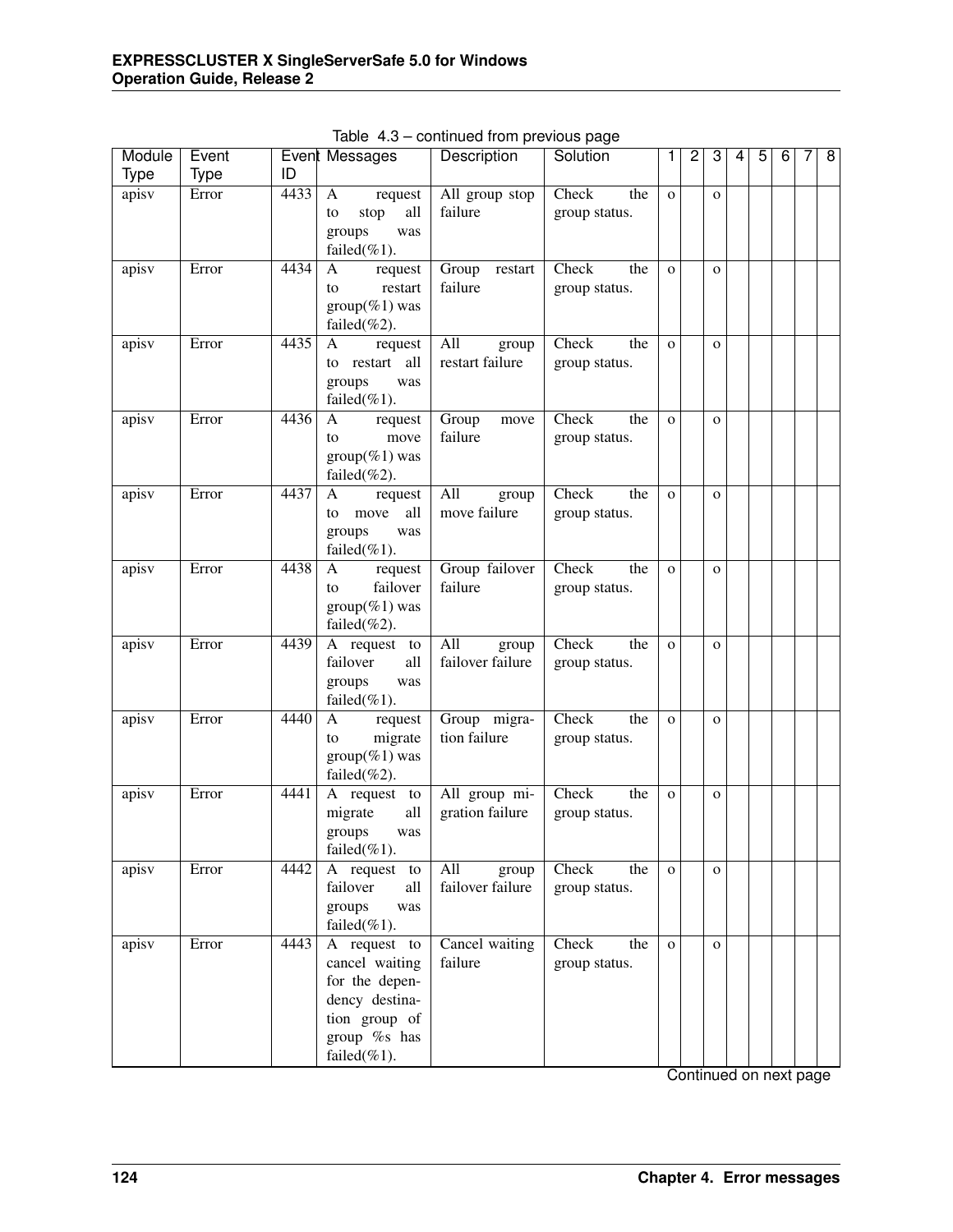| Module<br><b>Type</b> | Event<br><b>Type</b> | ID   | Event Messages                                                                                                         | Description                                  | Solution                                         | 1.           | $\overline{c}$ | 3            | 4 | 5 | 6 | 7 | 8 |
|-----------------------|----------------------|------|------------------------------------------------------------------------------------------------------------------------|----------------------------------------------|--------------------------------------------------|--------------|----------------|--------------|---|---|---|---|---|
| apisv                 | Error                | 4450 | $\mathbf{A}$<br>request<br>start re-<br>to<br>source(% $1)$<br>was<br>failed $(\%2)$ .                                 | Resource start<br>failure                    | Check the re-<br>source status.                  | $\Omega$     |                | $\mathbf{O}$ |   |   |   |   |   |
| apisv                 | Error                | 4451 | A<br>request<br>start<br>all<br>to<br>resources was<br>failed $(\%1)$ .                                                | All<br>resource<br>start failure             | Check the re-<br>source status.                  | $\Omega$     |                | $\mathbf{O}$ |   |   |   |   |   |
| apisv                 | Error                | 4452 | A<br>request<br>stop re-<br>to<br>source(%1)<br>was<br>failed $(\%2)$ .                                                | Resource stop<br>failure                     | Check the re-<br>source status.                  | $\Omega$     |                | $\mathbf{O}$ |   |   |   |   |   |
| apisv                 | Error                | 4453 | $\mathbf{A}$<br>request<br>stop<br>all<br>to<br>resources was<br>failed $(\%1)$ .                                      | All<br>resource<br>stop failure              | Check the re-<br>source status.                  | $\Omega$     |                | $\mathbf{O}$ |   |   |   |   |   |
| apisv                 | Error                | 4454 | $\mathbf{A}$<br>request<br>to restart re-<br>source(%1)<br>was<br>failed(%2).                                          | Resource<br>restart failure                  | Check the re-<br>source status.                  | $\mathbf{O}$ |                | $\mathbf{O}$ |   |   |   |   |   |
| apisv                 | Error                | 4455 | $\mathbf{A}$<br>request<br>restart all<br>to<br>resources was<br>failed $(\%1)$ .                                      | All<br>resource<br>restart failure           | Check the re-<br>source status.                  | $\Omega$     |                | $\mathbf{O}$ |   |   |   |   |   |
| apisv                 | Error                | 4460 | A<br>request<br>to<br>suspend<br>monitor<br>re-<br>source<br>was<br>failed $(\%1)$ .                                   | Monitor<br>tem-<br>porary<br>stop<br>failure | Check<br>the<br>monitor<br>re-<br>source status. | $\Omega$     |                | $\mathbf{O}$ |   |   |   |   |   |
| apisv                 | Error                | 4461 | A<br>request<br>resume<br>to<br>monitor<br>re-<br>source<br>was<br>failed $(\%1)$ .                                    | Monitor restart<br>failure                   | Check<br>the<br>monitor<br>re-<br>source status. | $\Omega$     |                | $\mathbf{O}$ |   |   |   |   |   |
| apisv                 | Error                | 4462 | request<br>$\mathbf{A}$<br>enable<br>to<br>Dummy Fail-<br>ure of monitor<br>$resource(\%1)$<br>was<br>failed $(\%2)$ . | Dummy Fail-<br>ure enabled                   | Check<br>the<br>monitor<br>re-<br>source status. | $\mathbf{O}$ |                | $\mathbf{O}$ |   |   |   |   |   |

Table 4.3 – continued from previous page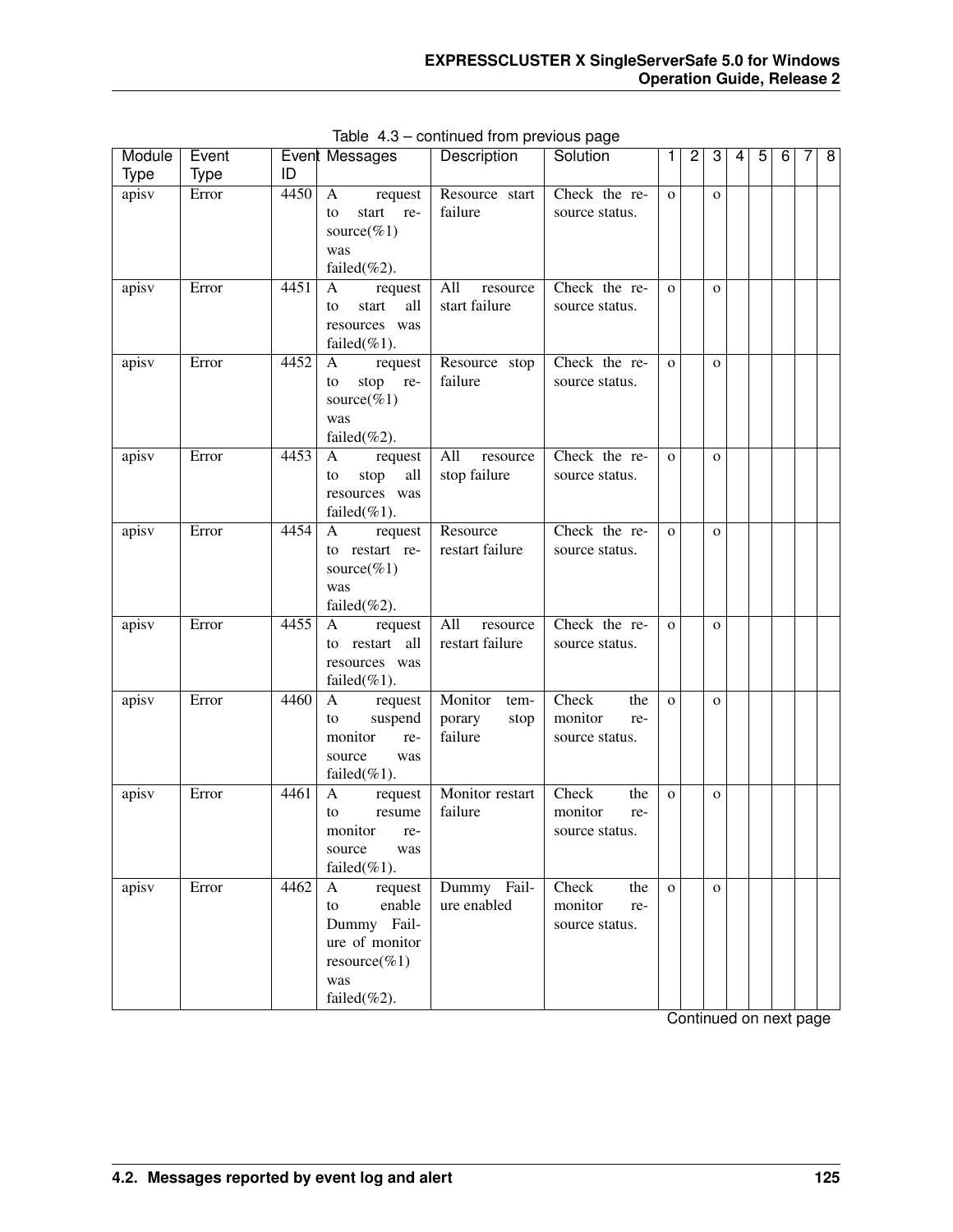| Module      | Event       |                   | Event Messages                                                                                                                     | Description                                                                               | Solution                                                                                              | 1            | $\overline{2}$ | 3            | 4                      | $\overline{5}$ | $\overline{6}$ | 7            | $\overline{8}$ |
|-------------|-------------|-------------------|------------------------------------------------------------------------------------------------------------------------------------|-------------------------------------------------------------------------------------------|-------------------------------------------------------------------------------------------------------|--------------|----------------|--------------|------------------------|----------------|----------------|--------------|----------------|
| <b>Type</b> | <b>Type</b> | ID                |                                                                                                                                    |                                                                                           |                                                                                                       |              |                |              |                        |                |                |              |                |
| apisv       | Error       | 4463              | request<br>$\mathbf{A}$<br>disable<br>to<br>Dummy Fail-<br>ure of monitor<br>resource(%1)<br>was<br>failed $(\%2)$ .               | Dummy Fail-<br>ure disabled                                                               | Check<br>the<br>monitor<br>re-<br>source status.                                                      | $\mathbf{o}$ |                | $\mathbf{o}$ |                        |                |                |              |                |
| apisv       | Error       | 4464              | $\mathbf{A}$<br>request<br>disable<br>to<br>Dummy Fail-<br>of<br>all<br>ure<br>monitor<br>re-<br>source<br>was<br>failed $(\%1)$ . | All<br>Dummy<br>Failure<br>dis-<br>abled                                                  | Check<br>the<br>monitor<br>re-<br>source status.                                                      | $\Omega$     |                | $\mathbf{o}$ |                        |                |                |              |                |
| apisv       | Error       | 4480              | <b>Initializing</b><br>internal com-<br>munication<br>$( \% 1)$<br>failed<br>(port= $%2$ ).                                        | Initializing in-<br>ternal commu-<br>nication failed.                                     | Check if<br>an<br>application<br>other<br>than<br><b>EXPRESS-</b><br><b>CLUSTER</b><br>uses the port. | $\mathbf{o}$ |                | $\mathbf{o}$ |                        |                |                |              |                |
| userw       | Warning     | $\overline{500}1$ | Monitor<br>$\overline{\%1}$<br>delayed.<br>was<br>(timeout= $%2$<br>response<br>time=% $3$<br>rate=%4)                             | Monitor<br>$de-$<br>layed                                                                 | L.                                                                                                    | $\mathbf{o}$ | $\mathbf{o}$   | $\mathbf{o}$ |                        |                |                | $\mathbf{O}$ |                |
| genw        | Warning     | $\overline{5151}$ | The script(%1)<br>was<br>re-<br>activated<br>it<br>because<br>disap-<br>was<br>peared.(%2)                                         | The target<br>script was<br>rebooted.<br>%1:Script<br>name<br>%2:Monitor<br>resource name |                                                                                                       | $\mathbf{o}$ | $\mathbf{O}$   |              |                        |                |                |              |                |
|             |             |                   |                                                                                                                                    |                                                                                           |                                                                                                       |              |                |              | Continued on next page |                |                |              |                |

Table 4.3 – continued from previous page

**126 Chapter 4. Error messages**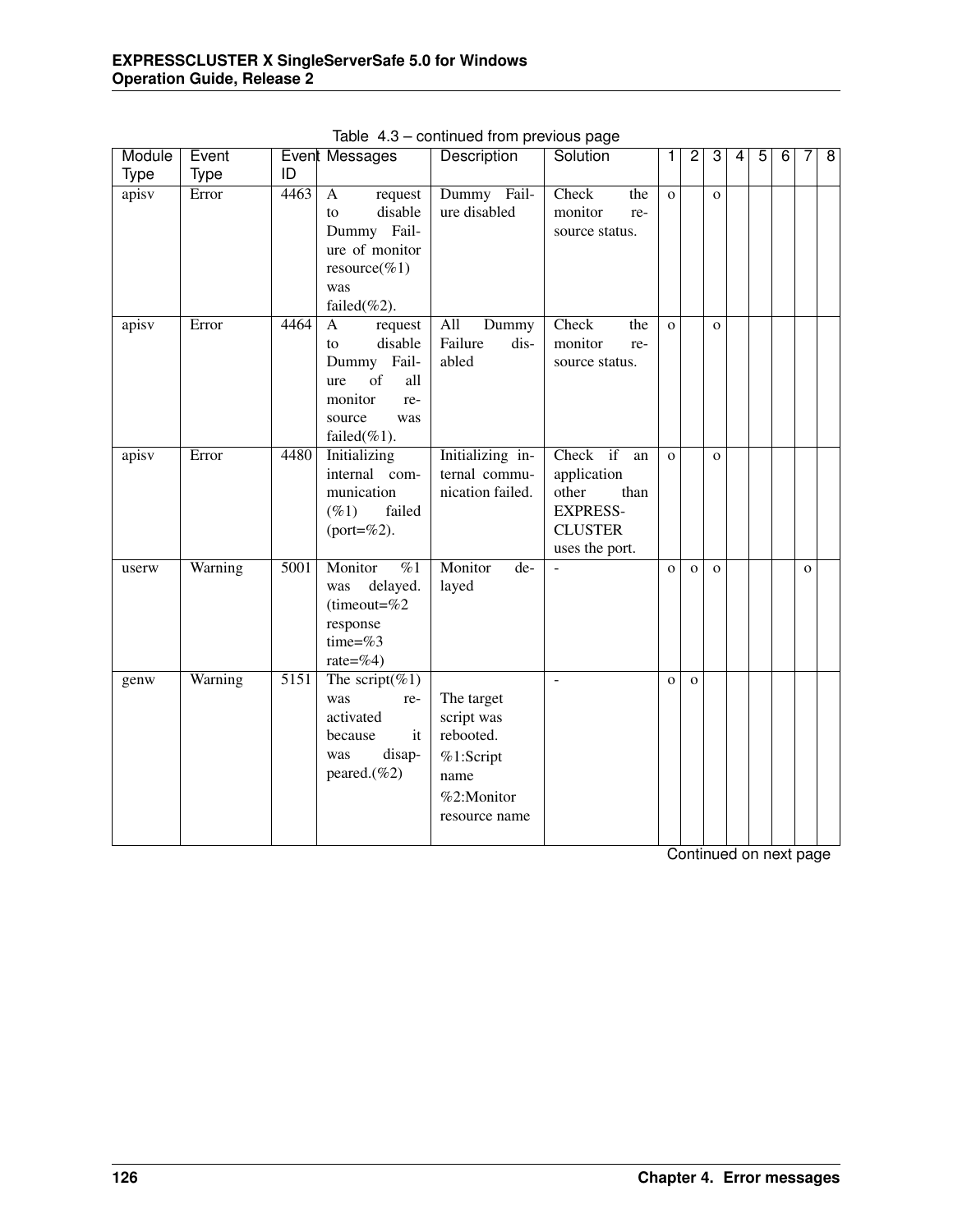| Module          | Event   |       | Event Messages   | Description     | Solution        |              | $\mathbf{2}$         | 3            | 4            | 5            | 6            |   | 8            |
|-----------------|---------|-------|------------------|-----------------|-----------------|--------------|----------------------|--------------|--------------|--------------|--------------|---|--------------|
| Type            | Type    | ID    |                  |                 |                 |              |                      |              |              |              |              |   |              |
|                 | Warning | 10001 | $\overline{\%1}$ | Error message   | Take appropri-  | $\mathbf{O}$ | $\mathbf{X}$         | $\mathbf{x}$ | $\mathbf{x}$ | $\mathbf{X}$ | $\mathbf{X}$ | X | $\mathbf{X}$ |
| db <sub>2</sub> |         |       |                  | for each mon-   | ate action for  |              |                      |              |              |              |              |   |              |
| ftp             |         |       |                  | itored applica- | the application |              |                      |              |              |              |              |   |              |
| http            |         |       |                  | tion.           | failure by fol- |              |                      |              |              |              |              |   |              |
| imap4           |         |       |                  |                 | lowing the er-  |              |                      |              |              |              |              |   |              |
| odbc            |         |       |                  |                 | ror message.    |              |                      |              |              |              |              |   |              |
| oracle          |         |       |                  |                 |                 |              |                      |              |              |              |              |   |              |
| otx             |         |       |                  |                 |                 |              |                      |              |              |              |              |   |              |
| pop3            |         |       |                  |                 |                 |              |                      |              |              |              |              |   |              |
| psql            |         |       |                  |                 |                 |              |                      |              |              |              |              |   |              |
|                 |         |       |                  |                 |                 |              |                      |              |              |              |              |   |              |
| smtp            |         |       |                  |                 |                 |              |                      |              |              |              |              |   |              |
| sqlserver       |         |       |                  |                 |                 |              |                      |              |              |              |              |   |              |
|                 |         |       |                  |                 |                 |              |                      |              |              |              |              |   |              |
| tux             |         |       |                  |                 |                 |              |                      |              |              |              |              |   |              |
| was             |         |       |                  |                 |                 |              |                      |              |              |              |              |   |              |
| wls             |         |       |                  |                 |                 |              |                      |              |              |              |              |   |              |
|                 |         |       |                  |                 |                 |              | $\sim$ $\sim$ $\sim$ |              | $-1$         |              |              |   |              |

Table 4.3 – continued from previous page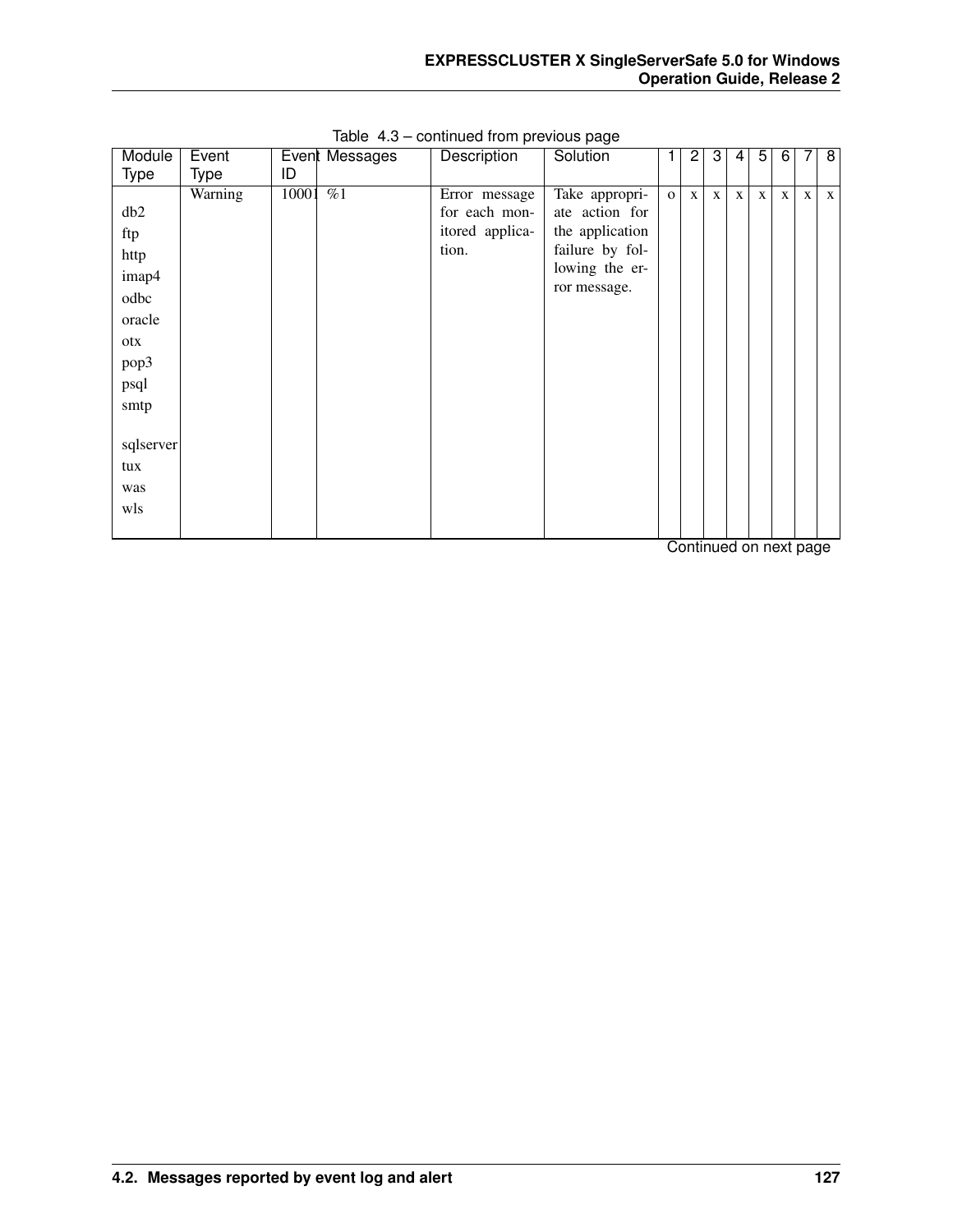| Module                 | Event   |      | Event Messages      | Description        | Solution                                                                                                    | 1            | $\overline{2}$ | 3            | 4            | $\overline{5}$ | $\overline{6}$ | 7            | $\overline{\mathbf{8}}$ |
|------------------------|---------|------|---------------------|--------------------|-------------------------------------------------------------------------------------------------------------|--------------|----------------|--------------|--------------|----------------|----------------|--------------|-------------------------|
| Type                   | Type    | ID   |                     |                    |                                                                                                             |              |                |              |              |                |                |              |                         |
|                        | Warning |      | 10002 The API Error | API error of       | Take appropri-                                                                                              | $\mathbf 0$  | $\mathbf X$    | $\mathbf X$  | $\mathbf X$  | $\mathbf X$    | $\mathbf X$    | $\mathbf X$  | $\mathbf X$             |
| db2w                   |         |      | of<br>Windows       | Windows<br>has     | ate action for                                                                                              |              |                |              |              |                |                |              |                         |
| ftpw                   |         |      | occurred.%1         | occurred.<br>$\%1$ | the OS failure                                                                                              |              |                |              |              |                |                |              |                         |
| httpw                  |         |      |                     | is API<br>error    | following<br>by                                                                                             |              |                |              |              |                |                |              |                         |
|                        |         |      |                     | code.              | the error code.                                                                                             |              |                |              |              |                |                |              |                         |
| imap4w                 |         |      |                     |                    |                                                                                                             |              |                |              |              |                |                |              |                         |
| odbcw                  |         |      |                     |                    |                                                                                                             |              |                |              |              |                |                |              |                         |
| oraclew                |         |      |                     |                    |                                                                                                             |              |                |              |              |                |                |              |                         |
| otxw                   |         |      |                     |                    |                                                                                                             |              |                |              |              |                |                |              |                         |
|                        |         |      |                     |                    |                                                                                                             |              |                |              |              |                |                |              |                         |
| pop3w                  |         |      |                     |                    |                                                                                                             |              |                |              |              |                |                |              |                         |
| psqlw                  |         |      |                     |                    |                                                                                                             |              |                |              |              |                |                |              |                         |
| smtpw                  |         |      |                     |                    |                                                                                                             |              |                |              |              |                |                |              |                         |
|                        |         |      |                     |                    |                                                                                                             |              |                |              |              |                |                |              |                         |
| sqlserverw             |         |      |                     |                    |                                                                                                             |              |                |              |              |                |                |              |                         |
| tuxw                   |         |      |                     |                    |                                                                                                             |              |                |              |              |                |                |              |                         |
| wasw                   |         |      |                     |                    |                                                                                                             |              |                |              |              |                |                |              |                         |
| wlsw                   |         |      |                     |                    |                                                                                                             |              |                |              |              |                |                |              |                         |
| db2                    |         |      |                     |                    |                                                                                                             |              |                |              |              |                |                |              |                         |
| ftp                    |         |      |                     |                    |                                                                                                             |              |                |              |              |                |                |              |                         |
| http                   |         |      |                     |                    |                                                                                                             |              |                |              |              |                |                |              |                         |
|                        |         |      |                     |                    |                                                                                                             |              |                |              |              |                |                |              |                         |
| imap4                  |         |      |                     |                    |                                                                                                             |              |                |              |              |                |                |              |                         |
| odbc                   |         |      |                     |                    |                                                                                                             |              |                |              |              |                |                |              |                         |
| oracle                 |         |      |                     |                    |                                                                                                             |              |                |              |              |                |                |              |                         |
| $_{\mbox{\small otx}}$ |         |      |                     |                    |                                                                                                             |              |                |              |              |                |                |              |                         |
| pop3                   |         |      |                     |                    |                                                                                                             |              |                |              |              |                |                |              |                         |
| psql                   |         |      |                     |                    |                                                                                                             |              |                |              |              |                |                |              |                         |
| smtp                   |         |      |                     |                    |                                                                                                             |              |                |              |              |                |                |              |                         |
|                        |         |      |                     |                    |                                                                                                             |              |                |              |              |                |                |              |                         |
| sqlserver              |         |      |                     |                    |                                                                                                             |              |                |              |              |                |                |              |                         |
| tux                    |         |      |                     |                    |                                                                                                             |              |                |              |              |                |                |              |                         |
| was                    |         |      |                     |                    |                                                                                                             |              |                |              |              |                |                |              |                         |
| wls                    |         |      |                     |                    |                                                                                                             |              |                |              |              |                |                |              |                         |
|                        |         |      |                     |                    |                                                                                                             |              |                |              |              |                |                |              |                         |
| $\operatorname{mrw}$   | Warning | 4901 | Monitor %1 is       | Monitor warn       | Check<br>the                                                                                                | $\mathbf{o}$ | $\mathbf{O}$   | $\mathbf 0$  |              |                |                | $\mathbf O$  |                         |
|                        |         |      | in the warning      |                    | $% \left( \left( \mathcal{A},\mathcal{A}\right) \right) =\left( \mathcal{A},\mathcal{A}\right)$ of<br>cause |              |                |              |              |                |                |              |                         |
|                        |         |      | status.<br>$(\%2:$  |                    | Warning.                                                                                                    |              |                |              |              |                |                |              |                         |
|                        |         |      | %3)                 |                    |                                                                                                             |              |                |              |              |                |                |              |                         |
| mrw                    | Warning | 4902 | Configuration       | invalid monitor    | Check<br>the                                                                                                | $\mathbf{o}$ | $\mathbf 0$    | $\mathbf{O}$ |              |                |                | $\mathbf{O}$ |                         |
|                        |         |      | of $%1$ is in-      | resource           | cluster<br>con-                                                                                             |              |                |              |              |                |                |              |                         |
|                        |         |      | valid.<br>$(\%2:$   |                    | figuration                                                                                                  |              |                |              |              |                |                |              |                         |
|                        |         |      | %3)                 |                    | data.                                                                                                       |              |                |              |              |                |                |              |                         |
| mrw                    | Error   | 4903 | Failed to start     | monitor start-     | The<br>system                                                                                               | $\mathbf{o}$ | $\mathbf 0$    | $\mathbf{O}$ | $\mathbf{o}$ | $\mathbf 0$    |                | $\mathbf O$  | $\mathbf 0$             |
|                        |         |      | monitor %1.         | ing failed         | $\operatorname*{not}% \mathcal{M}(n)$<br>be<br>may                                                          |              |                |              |              |                |                |              |                         |
|                        |         |      |                     |                    | able to operate                                                                                             |              |                |              |              |                |                |              |                         |
|                        |         |      |                     |                    | properly.                                                                                                   |              |                |              |              |                |                |              |                         |

Table 4.3 – continued from previous page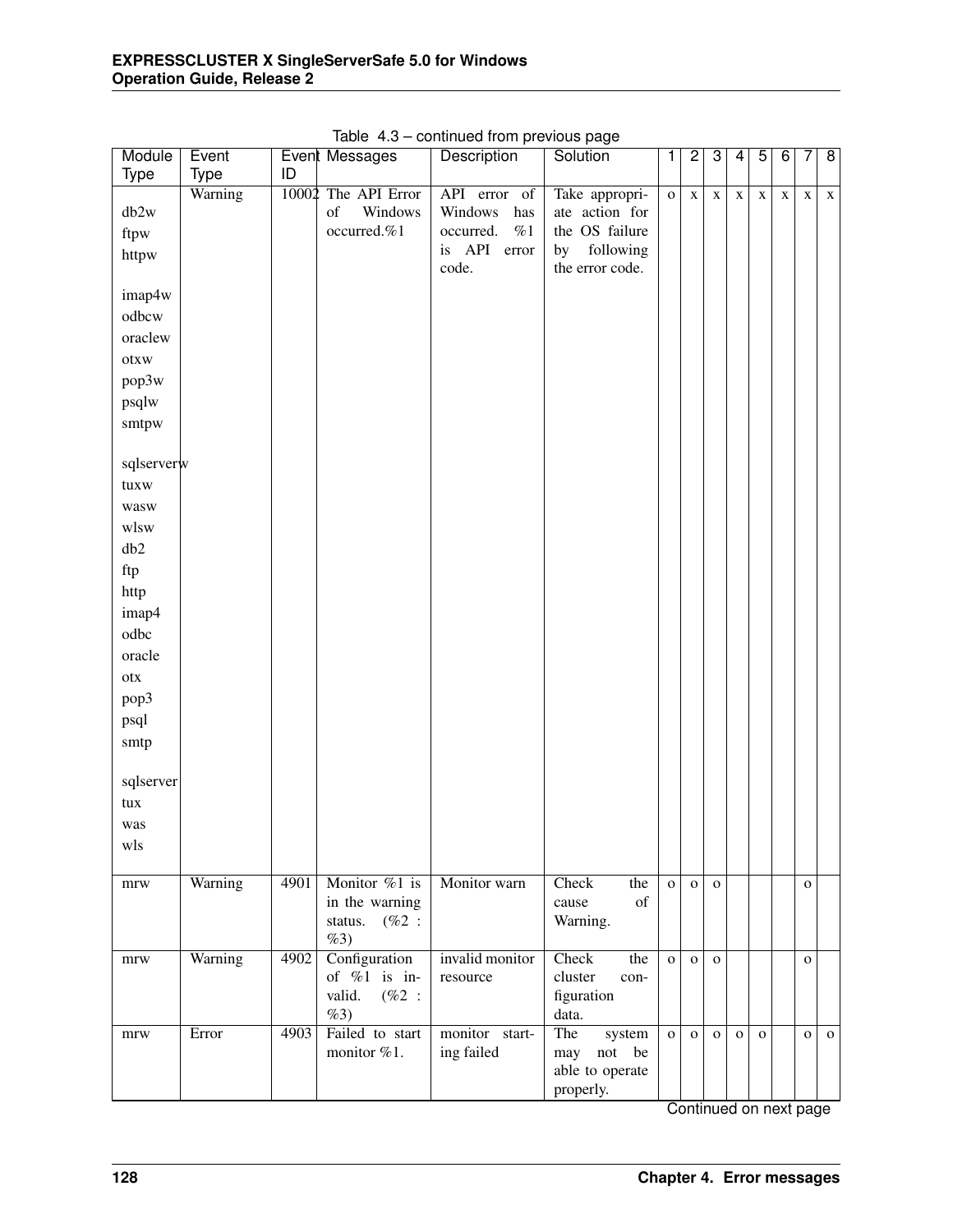| Module      | Event       |      | Event Messages                                                                         | Description                              | Solution                                                                                            | 1            | $\overline{2}$ | 3            | 4            | $\overline{5}$ | $\overline{6}$ | 7              | $\overline{8}$ |
|-------------|-------------|------|----------------------------------------------------------------------------------------|------------------------------------------|-----------------------------------------------------------------------------------------------------|--------------|----------------|--------------|--------------|----------------|----------------|----------------|----------------|
| <b>Type</b> | <b>Type</b> | ID   |                                                                                        |                                          |                                                                                                     |              |                |              |              |                |                |                |                |
| mrw         | Error       | 4904 | Failed to stop<br>monitor %1.                                                          | monitor stop-<br>ping failed             | The<br>system<br>$\operatorname*{not}% \mathcal{M}(n)$<br>be<br>may<br>able to operate<br>properly. | $\mathbf{o}$ | $\mathbf{o}$   | $\mathbf O$  |              |                |                | $\mathbf{o}$   |                |
| mrw         | Error       | 4905 | Monitor<br>$\overline{\%1}$<br>detected<br>an<br>$(\%2:$<br>error.<br>%3)              | monitor failed                           | Check<br>the<br>for<br>cause<br>monitor error.                                                      | $\mathbf{o}$ | $\mathbf{o}$   | $\mathbf{o}$ | $\mathbf{o}$ | $\mathbf{o}$   |                | $\overline{O}$ | $\mathbf{o}$   |
| mrw         | Information | 4906 | Monitor<br>re-<br>has<br>source<br>been<br>not<br>registered.                          | unregistered<br>monitor<br>re-<br>source | $\bar{\phantom{a}}$                                                                                 | $\mathbf{o}$ | $\mathbf{O}$   | $\mathbf{O}$ |              |                |                |                |                |
| mrw         | Information | 4907 | %1<br>was<br>stopped<br>for<br>failure<br>in<br>monitor %2.                            | relation stop                            | $\overline{\phantom{a}}$                                                                            | $\mathbf{o}$ | $\mathbf{O}$   | $\mathbf{O}$ |              |                |                |                |                |
| mrw         | Information | 4908 | $\%1$<br>was<br>restarted<br>for<br>failure<br>in<br>monitor %2.                       | relation restart                         | $\blacksquare$                                                                                      | $\mathbf{o}$ | $\mathbf{O}$   | $\mathbf{O}$ |              |                |                |                |                |
| mrw         | Information | 4909 | $%1$ was failed<br>over for failure<br>in monitor %2.                                  | relation group<br>failover               | $\equiv$                                                                                            | $\mathbf O$  | $\mathbf{O}$   | $\mathbf{O}$ |              |                |                |                |                |
| mrw         | Information | 4910 | There was a re-<br>quest to stop<br>cluster for fail-<br>ure in monitor<br>%1.         | cluster stop                             | $\equiv$                                                                                            | $\mathbf{o}$ | $\mathbf{O}$   | $\mathbf{O}$ |              |                |                |                |                |
| mrw         | Information | 4911 | There was a re-<br>quest to shut<br>down the sys-<br>tem for failure<br>in monitor %1. | shut-<br>system<br>down                  | $\blacksquare$                                                                                      | $\mathbf{o}$ | $\mathbf{O}$   | $\mathbf{O}$ |              |                |                |                |                |
| mrw         | Information | 4912 | There was a re-<br>quest to restart<br>the system for<br>failure in mon-<br>itor %1.   | system reboot                            | $\blacksquare$                                                                                      | $\mathbf{o}$ | $\mathbf{O}$   | $\mathbf{O}$ |              |                |                |                |                |
| mrw         | Information | 4913 | Failed to stop<br>$%1$ due to er-<br>ror detection of<br>%2.                           | relation<br>stop<br>failure              | Check<br>the<br>of<br>status<br>resources.                                                          | $\mathbf{O}$ | $\mathbf{o}$   | $\mathbf{O}$ |              |                |                | $\mathbf{O}$   |                |
| mrw         | Error       | 4914 | Failed<br>to<br>%1<br>restart<br>due to error<br>detection<br>of<br>%2.                | relation restart<br>failure              | Check<br>the<br>of<br>status<br>resources.                                                          | $\mathbf{O}$ | $\Omega$       | $\mathbf{o}$ |              |                |                | $\mathbf{O}$   |                |

Table 4.3 – continued from previous page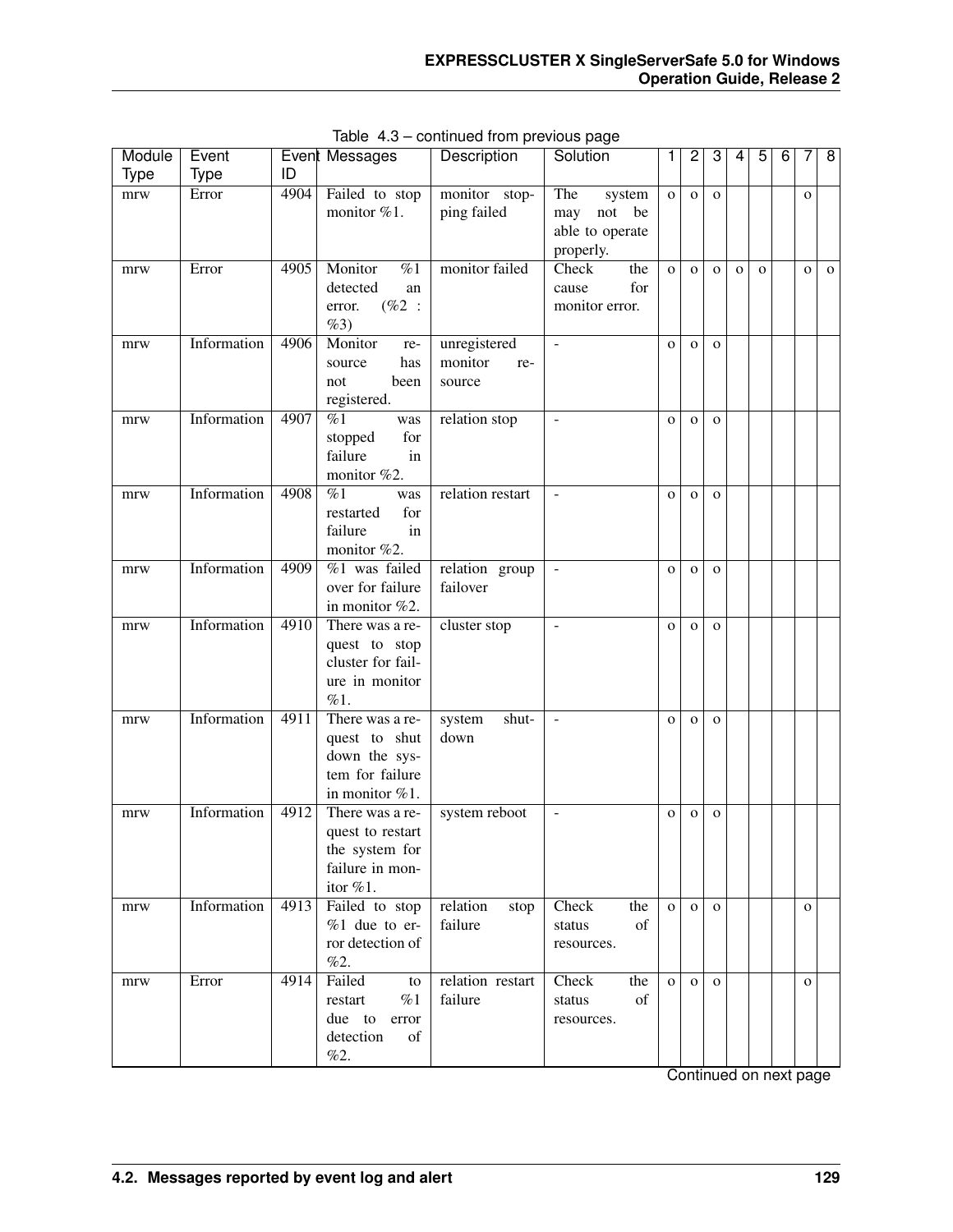| Module | Event       |      | Event Messages                                                                                                   | Description                        | Solution                                                          | 1            | 2            | 3            | 4 | 5 | 6 | 7              | 8 |
|--------|-------------|------|------------------------------------------------------------------------------------------------------------------|------------------------------------|-------------------------------------------------------------------|--------------|--------------|--------------|---|---|---|----------------|---|
| Type   | <b>Type</b> | ID   |                                                                                                                  |                                    |                                                                   |              |              |              |   |   |   |                |   |
| mrw    | Error       | 4915 | Failed to fail<br>over %1 due to<br>error detection<br>of $%2$ .                                                 | relation group<br>failover failure | Check<br>the<br>of<br>status<br>resources.                        | $\mathbf{o}$ | $\mathbf{o}$ | $\mathbf{O}$ |   |   |   | $\mathbf{o}$   |   |
| mrw    | Error       | 4916 | Failed to stop<br>the cluster due<br>to error detec-<br>tion of %1.                                              | cluster<br>stop<br>failure         | The<br>system<br>be<br>may not<br>able to operate<br>properly.    | $\mathbf{o}$ | $\mathbf{o}$ | $\mathbf{o}$ |   |   |   | $\mathbf{o}$   |   |
| mrw    | Error       | 4917 | Failed to shut<br>down the sys-<br>tem due to er-<br>ror detection of<br>%1.                                     | shutdown<br><b>OS</b><br>failure   | The<br>system<br>may not<br>be<br>able to operate<br>properly.    | $\mathbf{o}$ | $\mathbf{o}$ | $\mathbf{o}$ |   |   |   | $\mathbf{o}$   |   |
| mrw    | Error       | 4918 | Failed<br>to<br>the<br>restart<br>system due to<br>error detection<br>of $%1$ .                                  | os reboot fail-<br>ure             | The<br>system<br>may not<br>be<br>able to operate<br>properly.    | $\mathbf{o}$ | $\mathbf{o}$ | $\mathbf{o}$ |   |   |   | $\mathbf{o}$   |   |
| mrw    | Error       | 4919 | The group of<br>monitor %1 is<br>unknown.                                                                        | unknown<br>group                   | <b>Check</b><br>the<br>cluster<br>con-<br>figuration<br>data.     | $\mathbf{o}$ | $\mathbf{o}$ | $\mathbf{o}$ |   |   |   | $\mathbf{o}$   |   |
| mrw    | Warning     | 4920 | No action is<br>taken because<br>$%1$ is not on-<br>line.                                                        | perform<br>not<br>failure action   | $\overline{\phantom{a}}$                                          | $\mathbf{o}$ | $\mathbf{o}$ | $\mathbf{o}$ |   |   |   | $\overline{O}$ |   |
| mrw    | Information | 4921 | Status of moni-<br>tor %1 was re-<br>turned to nor-<br>mal.                                                      | status changed<br>into normal      | $\mathcal{L}$                                                     | $\mathbf{o}$ | $\mathbf{o}$ | $\mathbf{o}$ |   |   |   |                |   |
| mrw    | Information | 4922 | Status of mon-<br>itor %1<br>was<br>changed<br>into<br>unknown.                                                  | status changed<br>into unknown     | The<br>system<br>be<br>may<br>not<br>able to operate<br>properly. | $\mathbf{o}$ | $\mathbf{o}$ | $\mathbf{o}$ |   |   |   |                |   |
| mrw    | Error       | 4923 | Initialization<br>error has oc-<br>curred $(\%1$ :<br>$\%2)$                                                     | process initial-<br>ize error      | The<br>system<br>may not be<br>able to operate<br>properly.       | $\mathbf O$  | $\mathbf{O}$ | $\mathbf O$  |   |   |   | $\mathbf{o}$   |   |
| mrw    | Information | 4924 | Causing<br>$in-$<br>tentional stop<br>error was re-<br>quired because<br>an error<br>is<br>detected<br>by<br>%1. | intentional<br>panic               |                                                                   | $\mathbf{O}$ | $\mathbf{O}$ | $\Omega$     |   |   |   |                |   |

Table 4.3 – continued from previous page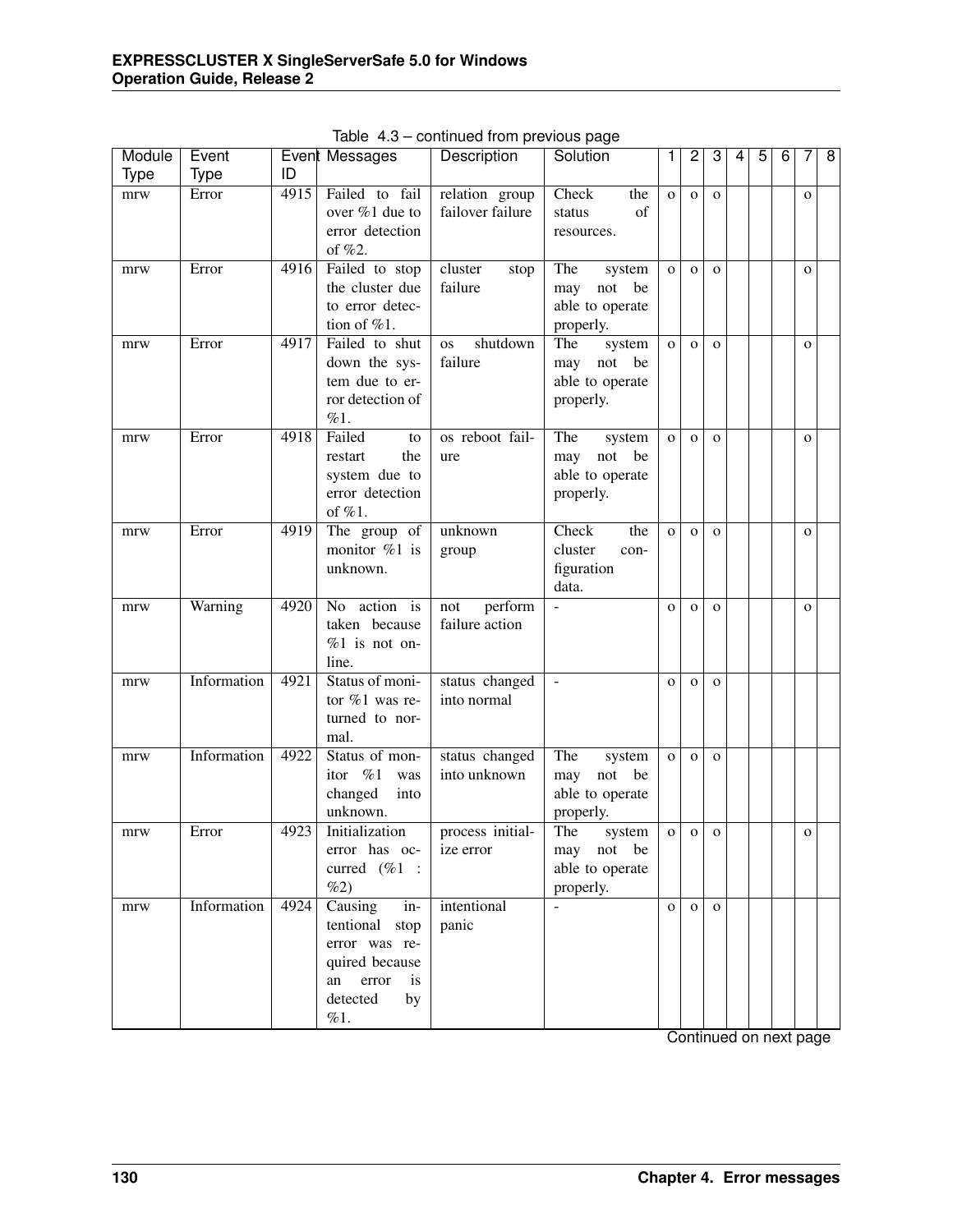| Module      | Event       |      | Event Messages                                                                                                   | <b>Description</b>                                                                                   | Solution                                                                                                                                                                                                                                                                                                            | 1            | $\overline{2}$ | 3            | 4            | $\overline{5}$ | $\overline{6}$ | 7            | $\overline{\infty}$ |
|-------------|-------------|------|------------------------------------------------------------------------------------------------------------------|------------------------------------------------------------------------------------------------------|---------------------------------------------------------------------------------------------------------------------------------------------------------------------------------------------------------------------------------------------------------------------------------------------------------------------|--------------|----------------|--------------|--------------|----------------|----------------|--------------|---------------------|
| <b>Type</b> | <b>Type</b> | ID   |                                                                                                                  |                                                                                                      |                                                                                                                                                                                                                                                                                                                     |              |                |              |              |                |                |              |                     |
| mrw         | Error       | 4925 | Causing inten-<br>tional stop er-<br>ror has failed<br>because an er-<br>ror is detected<br>by $%1$ .            | intentional<br>panic failure                                                                         | The<br>system<br>not<br>be<br>may<br>able to operate<br>properly.                                                                                                                                                                                                                                                   | $\mathbf 0$  | $\mathbf O$    | $\mathbf{o}$ |              |                |                | $\mathbf{o}$ |                     |
| mrw         | Warning     | 4926 | Recovery<br>will<br>not<br>be<br>executed<br>since server is<br>suspending.                                      | recov-<br>not<br>ery(server<br>suspending)                                                           | Monitor<br>re-<br>source is<br>not<br>if<br>recovered<br>is<br>the server<br>suspended<br>(Network<br>Partition<br>Unsolved).<br>Check<br>the<br>cause for being<br>suspended<br>(Network<br>Partition<br>Un-<br>solved)<br>and<br>recover<br>net-<br>work partition<br>resources<br>to<br>the<br>normal<br>status. | $\mathbf{o}$ | $\mathbf{O}$   | $\mathbf{o}$ |              |                |                | $\mathbf{o}$ |                     |
| mrw         | Warning     | 4927 | Shutdown<br>count reached<br>the maximum<br>number $(\%1)$ .<br>Final action of<br>monitor<br>%2<br>was ignored. | reached<br>$\overline{OS}$<br>shutdown limit                                                         | $\overline{a}$                                                                                                                                                                                                                                                                                                      | $\mathbf{o}$ | $\mathbf{O}$   | $\mathbf{O}$ | $\mathbf{o}$ | $\mathbf{O}$   |                | $\mathbf{o}$ | $\mathbf{o}$        |
| mrw         | Information | 4928 | Script before<br>$action(\%1)$<br>failure<br>upon<br>$%2$ mon-<br>1n<br>itor<br>resource<br>started.             | before<br>Script<br>final<br>action<br>moni-<br>upon<br>tor<br>resource<br>failure started.          | $\bar{\phantom{a}}$                                                                                                                                                                                                                                                                                                 | $\mathbf{o}$ | $\mathbf{O}$   | $\mathbf O$  |              |                |                |              |                     |
| mrw         | Information | 4929 | Script before<br>$action(\%1)$<br>failure<br>upon<br>in $%2$ mon-<br>itor<br>resource<br>completed.              | Script<br>before<br>final<br>action<br>upon monitor<br>resource<br>fail-<br>ure completed.           | $\omega$                                                                                                                                                                                                                                                                                                            | $\mathbf{o}$ | $\mathbf 0$    | $\mathbf{o}$ |              |                |                |              |                     |
| mrw         | Information | 4930 | Script before<br>$action(\%1)$<br>failure<br>upon<br>in $%2$ mon-<br>itor<br>resource<br>failed.                 | before<br>Script<br>final<br>action<br>moni-<br>upon<br>tor<br>resource<br>failure<br>has<br>failed. | $\blacksquare$                                                                                                                                                                                                                                                                                                      | $\mathbf{o}$ | $\mathbf 0$    | $\mathbf O$  |              |                |                |              |                     |

Table 4.3 – continued from previous page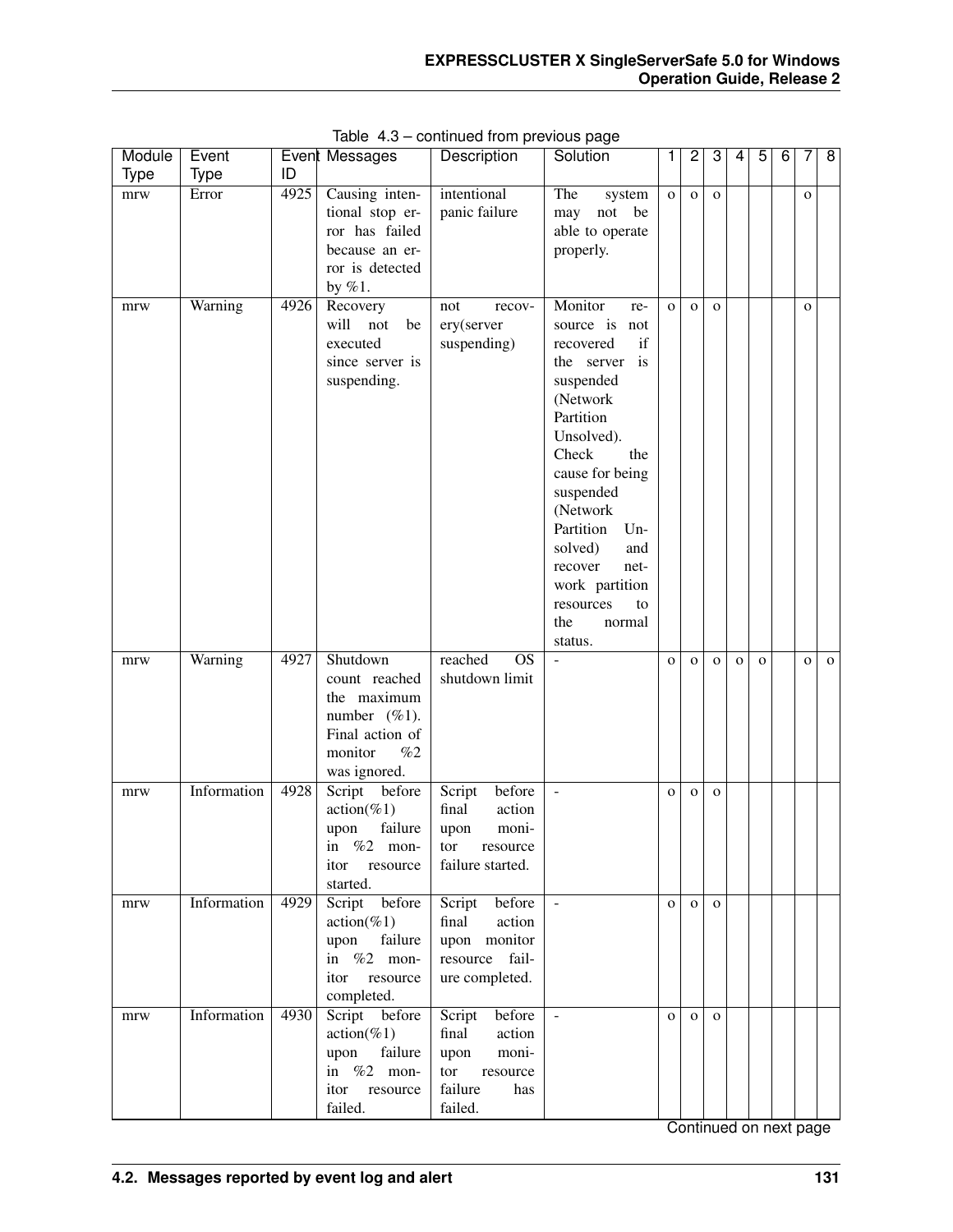| Module      | Event       |       | Event Messages                                                                                                                                             | Description                                                                                       | Solution                                                                                              | 1            | $\overline{2}$ | 3            | 4 | 5 | 6 | 7 | 8 |
|-------------|-------------|-------|------------------------------------------------------------------------------------------------------------------------------------------------------------|---------------------------------------------------------------------------------------------------|-------------------------------------------------------------------------------------------------------|--------------|----------------|--------------|---|---|---|---|---|
| <b>Type</b> | <b>Type</b> | ID    |                                                                                                                                                            |                                                                                                   |                                                                                                       |              |                |              |   |   |   |   |   |
| mrw         | Information | 4931  | Recovery<br>script has exe-<br>cuted because<br>an error was<br>detected<br>in<br>monitoring<br>%1.                                                        | Recovery<br>script<br>upon<br>monitor<br>re-<br>source failure<br>executed                        |                                                                                                       | $\mathbf 0$  | $\mathbf{o}$   | $\mathbf{O}$ |   |   |   |   |   |
| mrw         | Error       | 4932  | Attempted<br>execute<br>to<br>recovery script<br>due to the error<br>detected<br>in<br>monitoring<br>%1, but failed.                                       | failed to ex-<br>ecute recovery<br>script                                                         | Check<br>the<br>cause of the<br>recovery script<br>failure<br>and<br>take measures.                   | $\mathbf{o}$ | $\mathbf{O}$   | $\mathbf{o}$ |   |   |   |   |   |
| mrw         | Warning     | 4933  | Ignored the re-<br>covery action<br>in monitoring<br>%1<br>because<br>recovery<br>ac-<br>caused<br>tion<br>monitor<br>by<br>resource error<br>is disabled. | not<br>recovery<br>(recovery<br>action caused<br>monitor<br>by<br>resource error<br>has disabled) | ÷,                                                                                                    | $\mathbf O$  | $\mathbf{o}$   | $\mathbf O$  |   |   |   |   |   |
| mrw         | Information | 4934  | There was<br>a<br>notification<br>$(\%1)$ from ex-<br>ternal. (detail:<br>%2)                                                                              | An error notifi-<br>cation from ex-<br>ternal was re-<br>ceived.                                  | $\overline{a}$                                                                                        | $\mathbf O$  | $\mathbf{o}$   | $\mathbf O$  |   |   |   |   |   |
| tuxw        | Warning     | 10004 | The API Error<br>of Application<br>occurred.%1                                                                                                             | API error of<br>application has<br>occurred.<br>%1<br>is API error<br>code.                       | Take appropri-<br>ate action for<br>the application<br>failure by fol-<br>lowing the er-<br>ror code. | $\mathbf{o}$ |                |              |   |   |   |   |   |
| jra         | Error       |       | 20251 Internal<br>pro-<br>cessing<br>has<br>failed. (%1)                                                                                                   | An internal<br>error occurred.<br>%1: Internal<br>error code                                      | Check<br>if<br>JVM monitor<br>resource<br>is<br>If<br>running.<br>not, restart the<br>server.         |              | $\mathbf{O}$   |              |   |   |   |   |   |
| jra         | Error       |       | 20252 Startup<br>has<br>failed due to<br>an error of the<br>setting value.<br>$(\%1)$                                                                      | Specified<br>setting valueis<br>invalid.<br>%1: Internal<br>error code                            | Check if the<br>installa-<br>Java<br>path is<br>tion<br>correct.                                      |              | $\mathbf{O}$   |              |   |   |   |   |   |

Table 4.3 – continued from previous page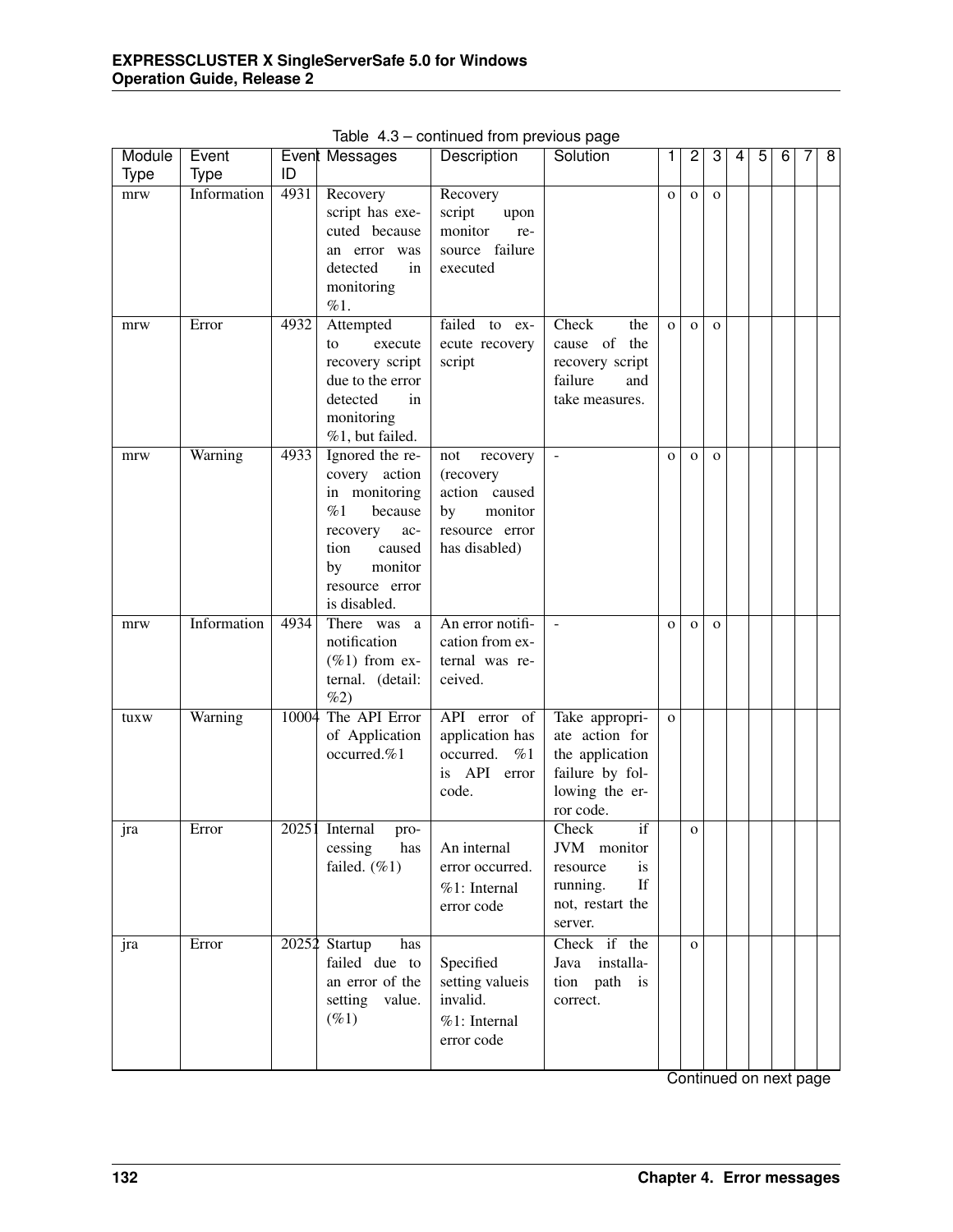| Module      | Event       |           | Event Messages           | <b>Description</b>      | Solution        | 1 | $\overline{c}$ | 3 | 4 | 5 | 6 | 7 | 8 |
|-------------|-------------|-----------|--------------------------|-------------------------|-----------------|---|----------------|---|---|---|---|---|---|
| <b>Type</b> | <b>Type</b> | ID        |                          |                         |                 |   |                |   |   |   |   |   |   |
| sra         | Error       | 20301     | Service<br>was           | An error oc-            | Check<br>the    |   | $\mathbf{O}$   |   |   |   |   |   |   |
|             |             |           | terminated               | curred in read-         | message sepa-   |   |                |   |   |   |   |   |   |
|             |             |           | because read-            | ing the setting         | rately issued.  |   |                |   |   |   |   |   |   |
|             |             |           | ing an SG file           | file.                   |                 |   |                |   |   |   |   |   |   |
|             |             |           | failed.                  |                         |                 |   |                |   |   |   |   |   |   |
| sra         | Error       | 20302 The | instal-                  | The<br>instal-          | Restart<br>the  |   | $\mathbf{O}$   |   |   |   |   |   |   |
|             |             |           | folder<br>lation         | lation<br>folder        | cluster,<br>or  |   |                |   |   |   |   |   |   |
|             |             |           | name could not           | name could not          | the<br>execute  |   |                |   |   |   |   |   |   |
|             |             |           | be acquired.             | be acquired.            | suspend<br>and  |   |                |   |   |   |   |   |   |
|             |             |           |                          |                         | resume.         |   |                |   |   |   |   |   |   |
| sra         | Error       | 20305     | $\overline{No}$<br>IMod- | Some files re-          | this<br>Install |   | $\mathbf{O}$   |   |   |   |   |   |   |
|             |             |           | ules could be            | quired to exe-          | product again.  |   |                |   |   |   |   |   |   |
|             |             |           | loaded.                  | cute this prod-         |                 |   |                |   |   |   |   |   |   |
|             |             |           |                          | uct do not ex-          |                 |   |                |   |   |   |   |   |   |
|             |             |           |                          | So, this<br>ist.        |                 |   |                |   |   |   |   |   |   |
|             |             |           |                          | product failed          |                 |   |                |   |   |   |   |   |   |
|             |             |           |                          | to start.               |                 |   |                |   |   |   |   |   |   |
| sra         | Error       |           | 20306 An unexpected      | An<br>attempt           | Restart<br>the  |   | $\mathbf{O}$   |   |   |   |   |   |   |
|             |             |           | error occurred.          | made<br>was             | cluster,<br>or  |   |                |   |   |   |   |   |   |
|             |             |           |                          | this<br>start<br>to     | the<br>execute  |   |                |   |   |   |   |   |   |
|             |             |           |                          | product,<br>but         | suspend<br>and  |   |                |   |   |   |   |   |   |
|             |             |           |                          | failed for some         | resume.         |   |                |   |   |   |   |   |   |
|             |             |           |                          | reason<br><sub>or</sub> |                 |   |                |   |   |   |   |   |   |
|             |             |           |                          | another.                |                 |   |                |   |   |   |   |   |   |
| sra         | Error       | 20307     | Internal<br>error        | This<br>product         | See the system  |   | $\mathbf{O}$   |   |   |   |   |   |   |
|             |             |           | occurred.                | has terminated          | log message is- |   |                |   |   |   |   |   |   |
|             |             |           |                          | abnormally.             | sued last.      |   |                |   |   |   |   |   |   |
| sra         | Error       | 20308     |                          |                         | Restart<br>the  |   | $\mathbf{O}$   |   |   |   |   |   |   |
|             |             |           | An error has             | <b>Statistics</b>       | cluster,<br>or  |   |                |   |   |   |   |   |   |
|             |             |           | occurred in              | information             | the<br>execute  |   |                |   |   |   |   |   |   |
|             |             |           | issuing WMI.             | could not be            | suspend<br>and  |   |                |   |   |   |   |   |   |
|             |             |           | $%1(Er-$                 | acquired.               | resume.         |   |                |   |   |   |   |   |   |
|             |             |           | rorID:0x%2               | %1: Message             |                 |   |                |   |   |   |   |   |   |
|             |             |           | class: $%3$ )            | %2: Error               |                 |   |                |   |   |   |   |   |   |
|             |             |           | %1: Message              | code                    |                 |   |                |   |   |   |   |   |   |
|             |             |           | %2: Error                | %3:                     |                 |   |                |   |   |   |   |   |   |
|             |             |           | code                     | Information             |                 |   |                |   |   |   |   |   |   |
|             |             |           | %3:                      | that could not          |                 |   |                |   |   |   |   |   |   |
|             |             |           | Information              | be acquired             |                 |   |                |   |   |   |   |   |   |
|             |             |           | that could not           |                         |                 |   |                |   |   |   |   |   |   |
|             |             |           | be acquired              |                         |                 |   |                |   |   |   |   |   |   |
|             |             |           |                          |                         |                 |   |                |   |   |   |   |   |   |

Table 4.3 – continued from previous page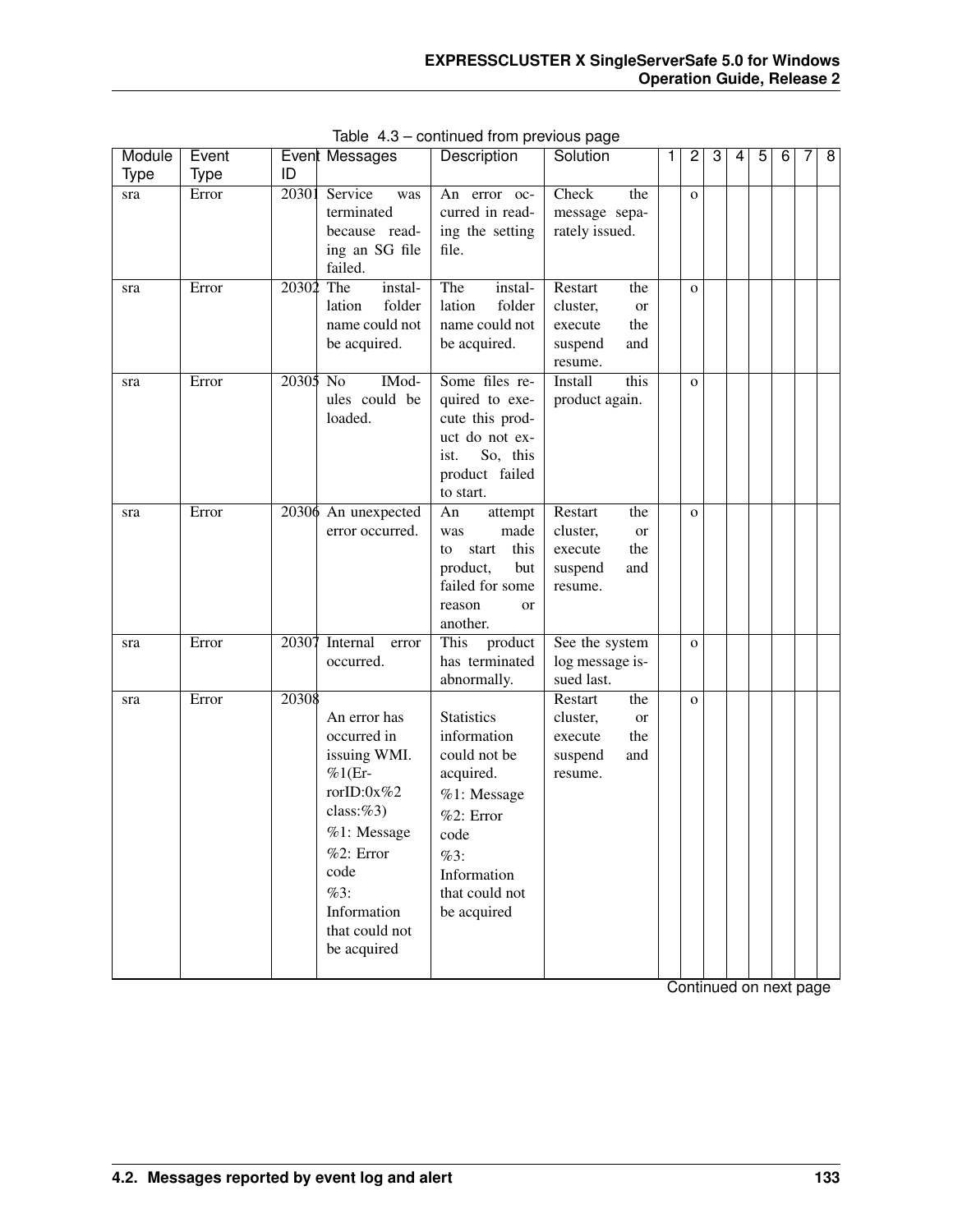| Module | Event       |       | Event Messages                                                                                   | Description                                                                                                                                                     | Solution                                                            | 1 | $\overline{2}$ | 3 | 4 | $\overline{5}$ | $\overline{6}$ | 7 | $\overline{\mathbf{8}}$ |
|--------|-------------|-------|--------------------------------------------------------------------------------------------------|-----------------------------------------------------------------------------------------------------------------------------------------------------------------|---------------------------------------------------------------------|---|----------------|---|---|----------------|----------------|---|-------------------------|
| Type   | <b>Type</b> | ID    |                                                                                                  |                                                                                                                                                                 |                                                                     |   |                |   |   |                |                |   |                         |
| sra    | Warning     | 20336 | Script is<br>timeout. (%1<br>$\%2)$<br>%1: Script file<br>name<br>%2: Argument                   | An<br>internal<br>has<br>error<br>occurred.                                                                                                                     | Check the load<br>status of the<br>server and re-<br>move the load. |   | $\mathbf{o}$   |   |   |                |                |   |                         |
| sra    | Information | 20346 | $%1$ event<br>succeeded.<br>$%1:$ Event<br>type (Boot,<br>Shutdown,<br>Stop, Start, or<br>Flush) | The operation<br>management<br>command has<br>been executed.<br>The executed<br>event type %1<br>(boot,<br>shutdown,<br>stop, start, or<br>flush) is<br>output. |                                                                     |   | $\mathbf{O}$   |   |   |                |                |   |                         |
| sra    | Warning     | 20347 | $\overline{\%1}$<br>was<br>smaller<br>than<br>%2, it changed<br>minimum<br>to<br>value $(\%3)$ . | The<br>configuration<br>value of the<br>monitoring is<br>not correct.<br>%1:Variable<br>name<br>%2:Variable<br>name<br>%3:configured<br>value                   | Check the con-<br>figured<br>value<br>on the Cluster<br>WebUI.      |   | $\mathbf{o}$   |   |   |                |                |   |                         |
| sra    | Warning     |       | 20348 %1 was too<br>long compared<br>with<br>%2,<br>it<br>changed<br>to<br>$%1(%3)$ .            | The<br>configuration<br>value of the<br>monitoring is<br>not correct.<br>%1:Variable<br>name<br>%2:Variable<br>name<br>%3:configured<br>value                   | Check the con-<br>figured<br>value<br>on the Cluster<br>WebUI.      |   | $\mathbf{o}$   |   |   |                |                |   |                         |

Table 4.3 – continued from previous page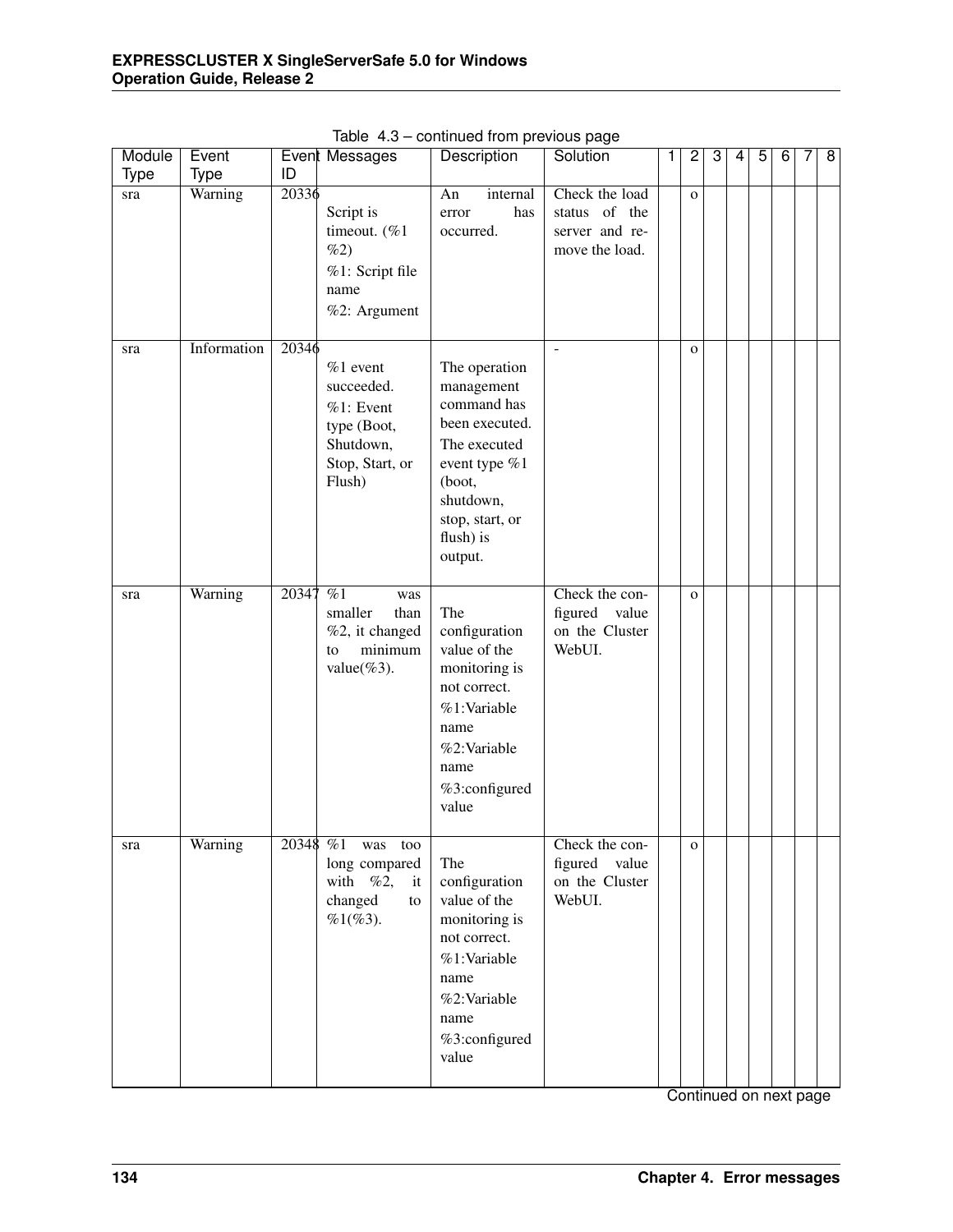| Module      | Event       |          | Event Messages                                                              | Description                                                                                                                                                                  | Solution                                                       | 1 | $\overline{c}$ | 3 | 4 | 5 | 6 | 7 | 8 |
|-------------|-------------|----------|-----------------------------------------------------------------------------|------------------------------------------------------------------------------------------------------------------------------------------------------------------------------|----------------------------------------------------------------|---|----------------|---|---|---|---|---|---|
| <b>Type</b> | <b>Type</b> | ID       |                                                                             |                                                                                                                                                                              |                                                                |   |                |   |   |   |   |   |   |
| sra         | Warning     | 20349 %1 | was<br>smaller<br>than $\%2,$<br>it<br>changed to %2<br>$value(\%3)(\%4)$   | The<br>configuration<br>value of the<br>monitoring is<br>not correct.<br>%1:Variable<br>name<br>%2:Variable<br>name<br>%3:configured<br>value<br>%4:Monitor<br>resource name | Check the con-<br>figured<br>value<br>on the Cluster<br>WebUI. |   | $\mathbf 0$    |   |   |   |   |   |   |
| sra         | Warning     |          | 20350 %1 was larger<br>%2,<br>than<br>it<br>changed to %2<br>value(%3).(%4) | The<br>configuration<br>value of the<br>monitoring is<br>not correct.<br>%1:Variable<br>name<br>%2:Variable<br>name<br>%3:configured<br>value<br>%4:Monitor<br>resource name | Check the con-<br>figured value<br>on the Cluster<br>WebUI.    |   | $\mathbf{O}$   |   |   |   |   |   |   |
| sra         | Warning     | 20351    | $\sqrt{\frac{9}{61}}$ was over<br>than Total disk<br>size, $(\%2\%3)$ .     | The<br>configuration<br>value of the<br>monitoring is<br>not correct.<br>%1:Variable<br>name<br>%2:Monitor<br>resource name<br>%3:configured<br>value                        | Check the con-<br>figured<br>value<br>on the Cluster<br>WebUI. |   | $\mathbf{O}$   |   |   |   |   |   |   |

Table 4.3 – continued from previous page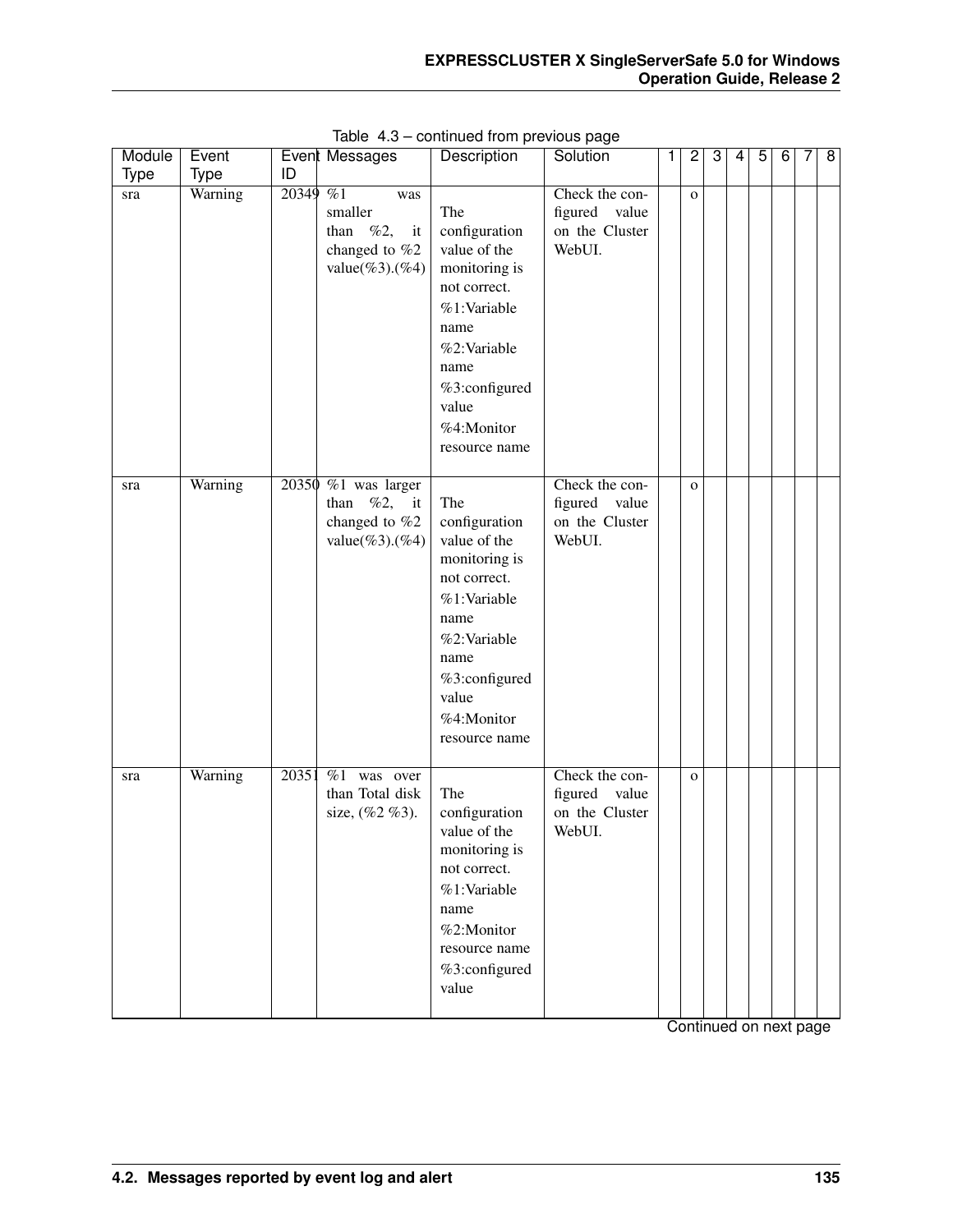| Module | Event   |          | <b>Event Messages</b>                                           | Description                                                                                                                                           | Solution                                                    | 1 | $\overline{2}$ | $\overline{3}$ | $\overline{4}$ | $\overline{5}$ | $\overline{6}$ | 7 | $\overline{8}$ |
|--------|---------|----------|-----------------------------------------------------------------|-------------------------------------------------------------------------------------------------------------------------------------------------------|-------------------------------------------------------------|---|----------------|----------------|----------------|----------------|----------------|---|----------------|
| Type   | Type    | ID       |                                                                 |                                                                                                                                                       |                                                             |   |                |                |                |                |                |   |                |
| sra    | Warning |          | 20352 %1 was over<br>than Total disk<br>size, (%2 %3).          | The<br>configuration<br>value of the<br>monitoring is<br>not correct.<br>%1:Variable<br>name<br>%2:Monitor<br>resource name<br>%3:configured<br>value | Check the con-<br>figured value<br>on the Cluster<br>WebUI. |   | $\mathbf{O}$   |                |                |                |                |   |                |
| sra    | Warning |          | 20353 Delete<br>MOUNT[%1]<br>in DiskCapac-<br>ity list. $(\%2)$ | The<br>configuration<br>value of the<br>monitoring is<br>not correct.<br>%1:configured<br>value<br>%2:Monitor<br>resource name                        | Check the con-<br>figured value<br>on the Cluster<br>WebUI. |   | $\mathbf{O}$   |                |                |                |                |   |                |
| sra    | Warning | 20354 %1 | $i$ -<br>was<br>value<br>legal<br>$(\%2)$ . $(\%3)$             | The<br>configuration<br>value of the<br>monitoring is<br>not correct.<br>%1:Variable<br>name<br>%2:configured<br>value<br>%3:Monitor<br>resource name | Check the con-<br>figured value<br>on the Cluster<br>WebUI. |   | $\Omega$       |                |                |                |                |   |                |

Table 4.3 – continued from previous page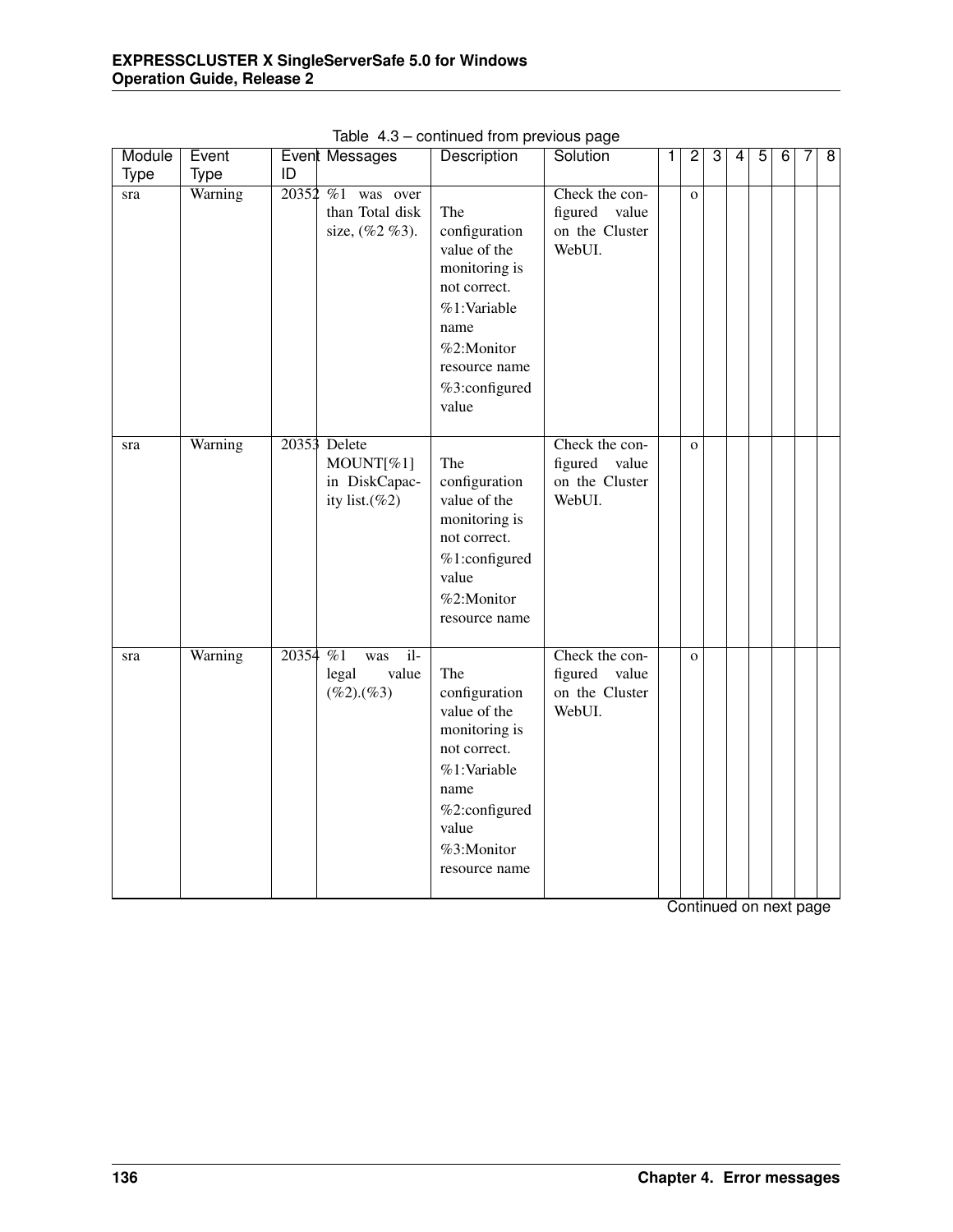| Module | Event       |         | Event Messages                                                                                               | Description                                                                                                                                                             | Solution                                                        | 1              | $\mathbf{2}$ | $\overline{3}$ | 4 | 5 | $\overline{6}$ | 7 | $\overline{8}$ |
|--------|-------------|---------|--------------------------------------------------------------------------------------------------------------|-------------------------------------------------------------------------------------------------------------------------------------------------------------------------|-----------------------------------------------------------------|----------------|--------------|----------------|---|---|----------------|---|----------------|
| Type   | <b>Type</b> | ID      |                                                                                                              |                                                                                                                                                                         |                                                                 |                |              |                |   |   |                |   |                |
| sra    | Warning     | 20355   | The DriveLet-<br>ter of $%1$ is<br>not ready, or<br>Drive type was<br>not fixed.(%2<br>DriveLetter =<br>%3)  | The<br>configuration<br>value of the<br>monitoring is<br>not correct.<br>%1:Variable<br>name<br>%2:Monitor<br>resource name<br>%3:configured<br>value                   | Check the con-<br>figured<br>value<br>on the Cluster<br>WebUI.  |                | $\mathbf{o}$ |                |   |   |                |   |                |
| sra    | Error       | 20358 A | process<br>resource error<br>detected.<br>was<br>(%1)<br>type<br>$=$<br>cpu, pid = $%2,$<br>%3)              | An error was<br>detected in<br>monitoring the<br>CPU usage<br>rate of the<br>specific<br>process.<br>%1:Monitor<br>resource name<br>%2:Process ID<br>%3:Process<br>name | Check the pos-<br>sible causes of<br>the monitoring<br>failure. | $\overline{O}$ | $\mathbf{o}$ |                |   |   |                |   |                |
| sra    | Error       | 20358 A | process<br>resource error<br>detected.<br>was<br>$(\%1)$<br>type<br>$=$<br>memory leak,<br>$pid = \%2, \%3)$ | An error was<br>detected in<br>monitoring the<br>memory usage<br>of the specific<br>process.<br>%1:Monitor<br>resource name<br>%2:Process ID<br>%3:Process<br>name      | Check the pos-<br>sible causes of<br>the monitoring<br>failure. | $\mathbf{o}$   | $\mathbf{o}$ |                |   |   |                |   |                |

Table 4.3 – continued from previous page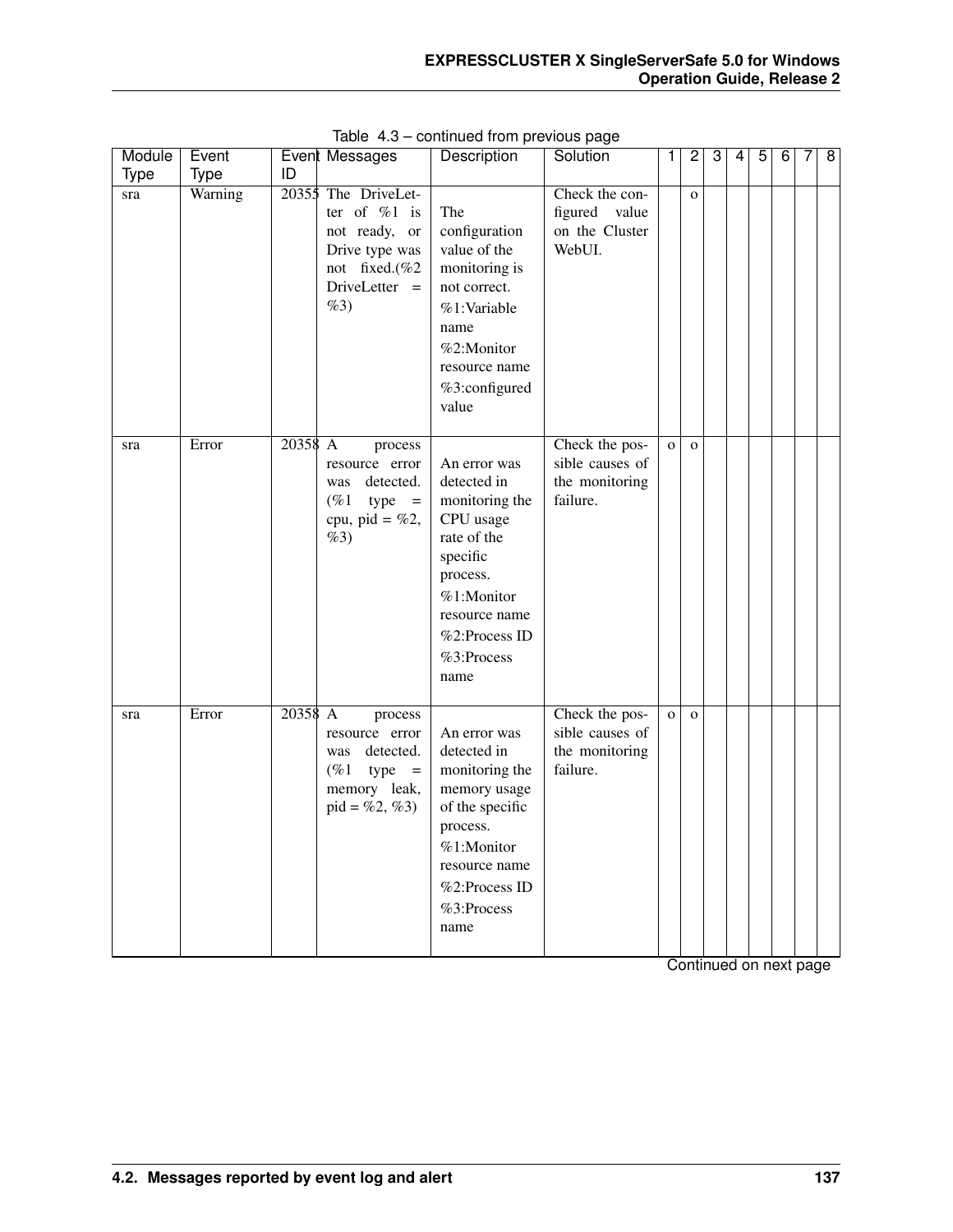| Module      | Event       |         | Event Messages                                                                                                      | Description                                                                                                                                                                       | Solution                                                        | 1            | $\overline{2}$ | 3 | 4 | $\overline{5}$ | 6 | 7 | $\overline{8}$ |
|-------------|-------------|---------|---------------------------------------------------------------------------------------------------------------------|-----------------------------------------------------------------------------------------------------------------------------------------------------------------------------------|-----------------------------------------------------------------|--------------|----------------|---|---|----------------|---|---|----------------|
| <b>Type</b> | <b>Type</b> | ID      |                                                                                                                     |                                                                                                                                                                                   |                                                                 |              |                |   |   |                |   |   |                |
| sra         | Error       | 20358 A | process<br>resource error<br>detected.<br>was<br>$(\%1 \text{ type} = \text{file})$<br>leak, pid = $%2$ ,<br>%3)    | An error was<br>detected in<br>monitoring the<br>number of the<br>open files of<br>the specific<br>process.<br>%1:Monitor<br>resource name<br>%2:Process ID<br>%3:Process<br>name | Check the pos-<br>sible causes of<br>the monitoring<br>failure. | $\mathbf{o}$ | $\mathbf{O}$   |   |   |                |   |   |                |
| sra         | Error       | 20358 A | process<br>resource error<br>detected.<br>was<br>(%1)<br>type<br>$=$<br>thread<br>leak,<br>$pid = \%2, \%3)$        | An error was<br>detected in<br>monitoring the<br>number of the<br>threads of the<br>specific<br>process.<br>%1:Monitor<br>resource name<br>%2:Process ID<br>%3:Process<br>name    | Check the pos-<br>sible causes of<br>the monitoring<br>failure. | $\mathbf{o}$ | $\mathbf{O}$   |   |   |                |   |   |                |
| sra         | Error       | 20358 A | process<br>resource error<br>detected.<br>was<br>(%1)<br>$type =$<br>name<br>same<br>process, $pid =$<br>$\%2,\%3)$ | An error was<br>detected in<br>monitoring a<br>process with<br>the same<br>name.<br>%1:Monitor<br>resource name<br>%2:Process ID<br>%3:Process<br>name                            | Check the pos-<br>sible causes of<br>the monitoring<br>failure. | $\mathbf{O}$ | $\mathbf{O}$   |   |   |                |   |   |                |

Table 4.3 – continued from previous page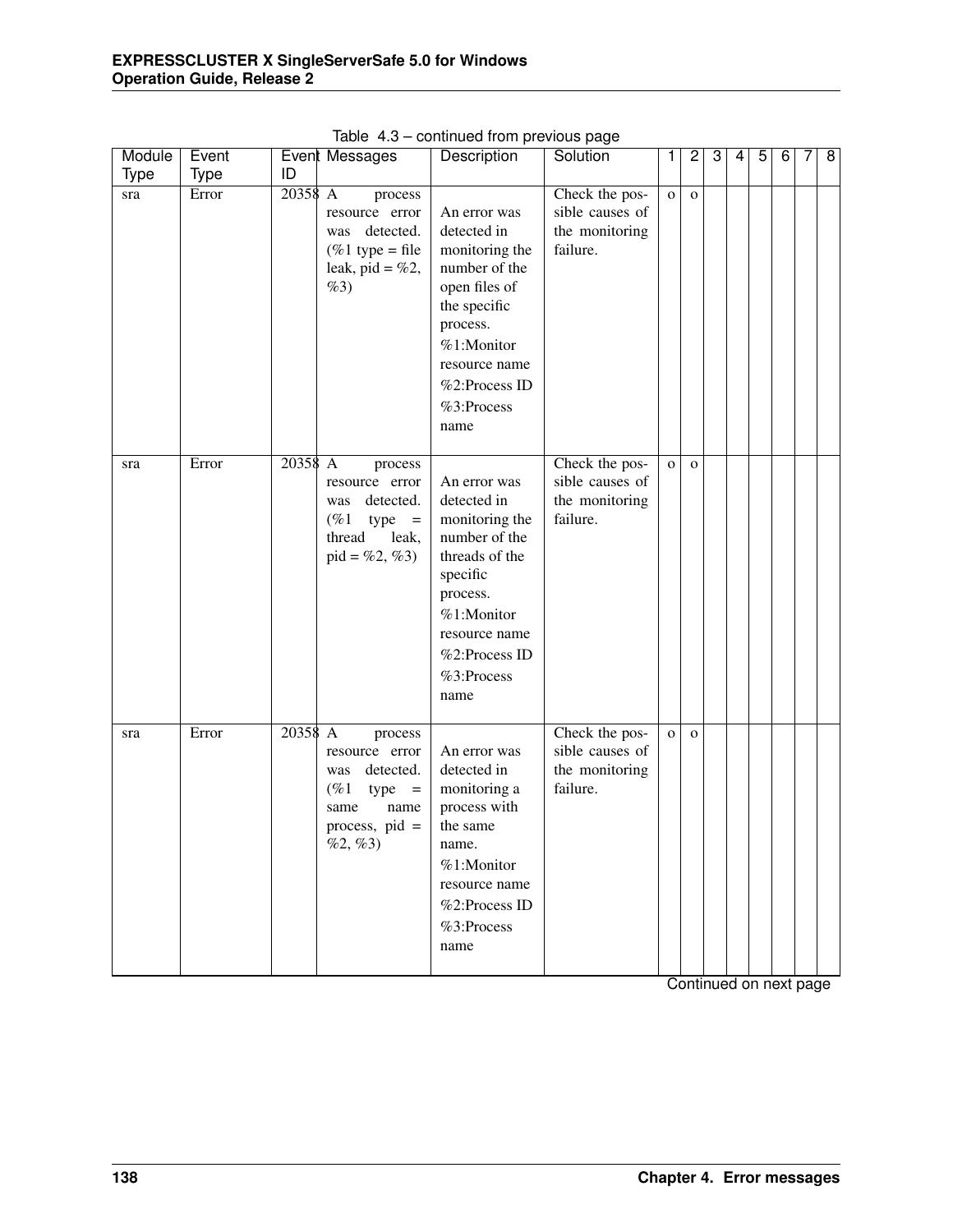| Module | Event       |           | Event Messages                                                                                                         | Description                                                                                                                                           | Solution                                                        | 1            | $\overline{2}$ | 3 | 4 | $\overline{5}$ | $\overline{6}$ | 7 | $\overline{8}$ |
|--------|-------------|-----------|------------------------------------------------------------------------------------------------------------------------|-------------------------------------------------------------------------------------------------------------------------------------------------------|-----------------------------------------------------------------|--------------|----------------|---|---|----------------|----------------|---|----------------|
| Type   | <b>Type</b> | ID        |                                                                                                                        |                                                                                                                                                       |                                                                 |              |                |   |   |                |                |   |                |
| sra    | Error       | 20359     | $\mathbf{A}$<br>system<br>resource error<br>detected.<br>was<br>(%1)<br>type<br>$\equiv$<br>cpu)                       | An error was<br>detected in<br>monitoring the<br>CPU usage<br>rate of the<br>system.<br>%1:Monitor<br>resource name                                   | Check the pos-<br>sible causes of<br>the monitoring<br>failure. | $\mathbf{o}$ | $\mathbf{o}$   |   |   |                |                |   |                |
| sra    | Error       | $20359$ A | system<br>resource error<br>detected.<br>was<br>$(\%1)$<br>type<br>$\equiv$<br>memory)                                 | An error was<br>detected in<br>monitoring the<br>usage amount<br>of the total<br>memories of<br>the system.<br>%1:Monitor<br>resource name            | Check the pos-<br>sible causes of<br>the monitoring<br>failure. | $\mathbf{o}$ | $\mathbf{O}$   |   |   |                |                |   |                |
| sra    | Error       | 20359 A   | system<br>resource error<br>detected.<br>was<br>$(\%1)$<br>type<br>$\,=\,$<br>swap)                                    | An error was<br>detected in<br>monitoring the<br>usage amount<br>of the total<br>virtual<br>memories of<br>the system.<br>%1:Monitor<br>resource name | Check the pos-<br>sible causes of<br>the monitoring<br>failure. | $\mathbf{o}$ | $\mathbf{O}$   |   |   |                |                |   |                |
| sra    | Error       | 20360 A   | disk<br>re-<br>source<br>error<br>detected.<br>was<br>$(\%1)$<br>$type =$<br>used rate, level<br>NOTICE,<br>$=$<br>%2) | A notice-level<br>error was<br>detected in<br>monitoring the<br>disk usage<br>rate.<br>%1:Monitor<br>resource name<br>%2:Logical<br>drive             | Check the pos-<br>sible causes of<br>the monitoring<br>failure. | $\mathbf O$  | $\mathbf{O}$   |   |   |                |                |   |                |

Table 4.3 – continued from previous page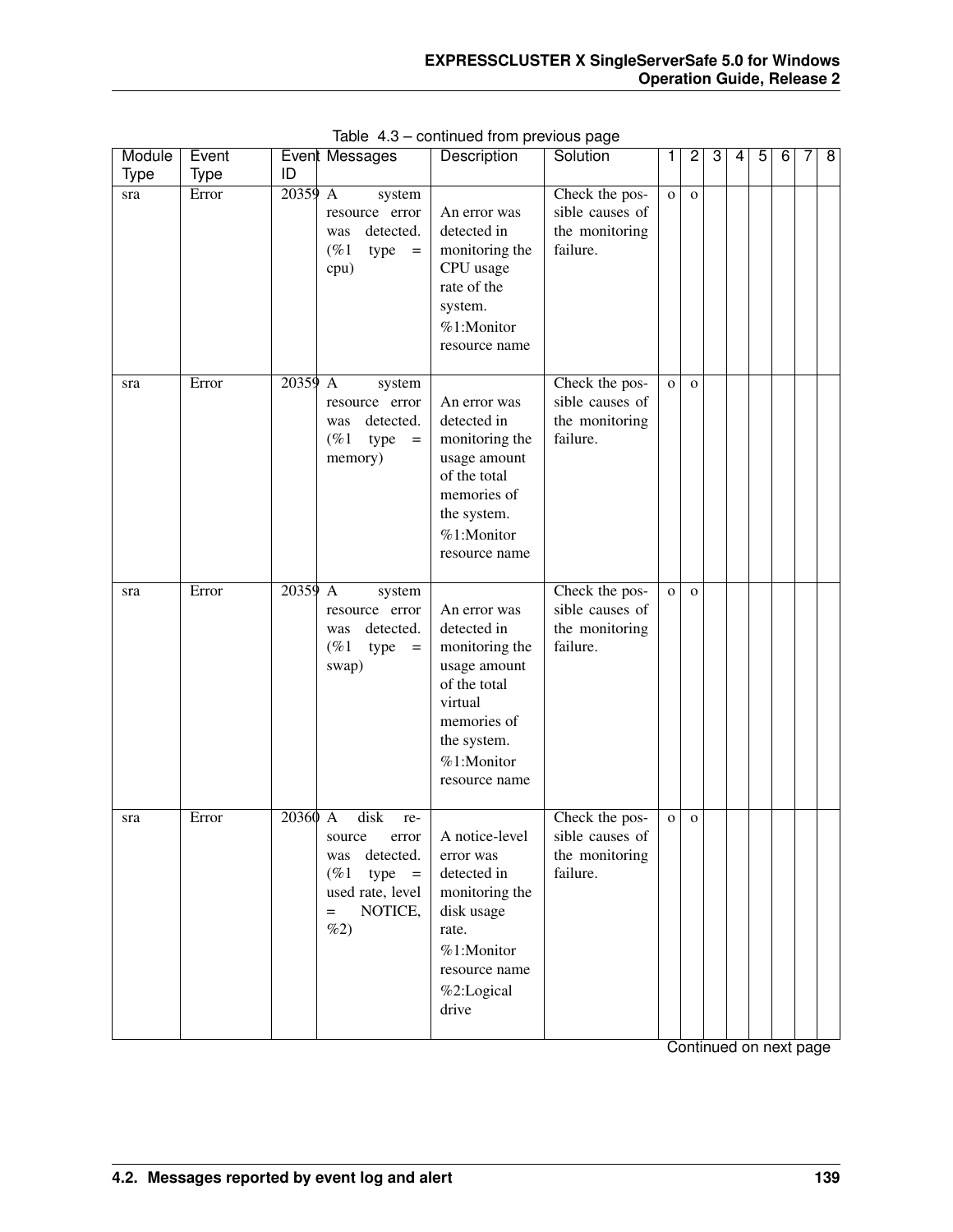| Module<br>Type | Event<br><b>Type</b> | ID      | Event Messages                                                                                                                                         | Description                                                                                                                                       | Solution                                                        | 1            | $\overline{2}$ | 3            | 4 | $\overline{5}$ | 6 | 7 | $\overline{\infty}$ |
|----------------|----------------------|---------|--------------------------------------------------------------------------------------------------------------------------------------------------------|---------------------------------------------------------------------------------------------------------------------------------------------------|-----------------------------------------------------------------|--------------|----------------|--------------|---|----------------|---|---|---------------------|
| sra            | Error                | 20360   | disk<br>$\mathbf{A}$<br>re-<br>source<br>error<br>detected.<br>was<br>$(\%1)$<br>$type =$<br>used rate, level<br>$=$ WARNING,<br>$\%2)$                | A<br>warning-level<br>error was<br>detected in<br>monitoring the<br>disk usage<br>rate.<br>%1:Monitor<br>resource name<br>%2:Logical<br>drive     | Check the pos-<br>sible causes of<br>the monitoring<br>failure. | $\mathbf O$  | $\mathbf 0$    |              |   |                |   |   |                     |
| sra            | Error                | 20360 A | disk<br>re-<br>source<br>error<br>detected.<br>was<br>$%1$ type = free<br>space, $level =$<br>NOTICE, %2)                                              | A notice-level<br>error was<br>detected in<br>monitoring the<br>free space of<br>disks.<br>%1:Monitor<br>resource name<br>%2:Logical<br>drive     | Check the pos-<br>sible causes of<br>the monitoring<br>failure. | $\mathbf O$  | $\Omega$       |              |   |                |   |   |                     |
| sra            | Error                | 20360 A | disk<br>re-<br>source<br>error<br>was detected.<br>$%1$ type = free<br>space, $level =$<br>WARNING,<br>$\%2)$                                          | A<br>warning-level<br>error was<br>detected in<br>monitoring the<br>free space of<br>disks.<br>%1:Monitor<br>resource name<br>%2:Logical<br>drive | Check the pos-<br>sible causes of<br>the monitoring<br>failure. | $\mathbf{o}$ | $\mathbf{O}$   |              |   |                |   |   |                     |
| webmgr         | Warning              | 5121    | <b>HTTPS</b><br>con-<br>figuration<br>isn't<br>correct,<br>HTTPS mode<br>doesn't work.<br>Please<br>access<br>WebManager<br><b>HTTP</b><br>by<br>mode. | <b>Invalid HTTPS</b><br>setting                                                                                                                   | $\equiv$                                                        | $\mathbf{O}$ | $\Omega$       | $\mathbf{O}$ |   |                |   |   |                     |

Table 4.3 – continued from previous page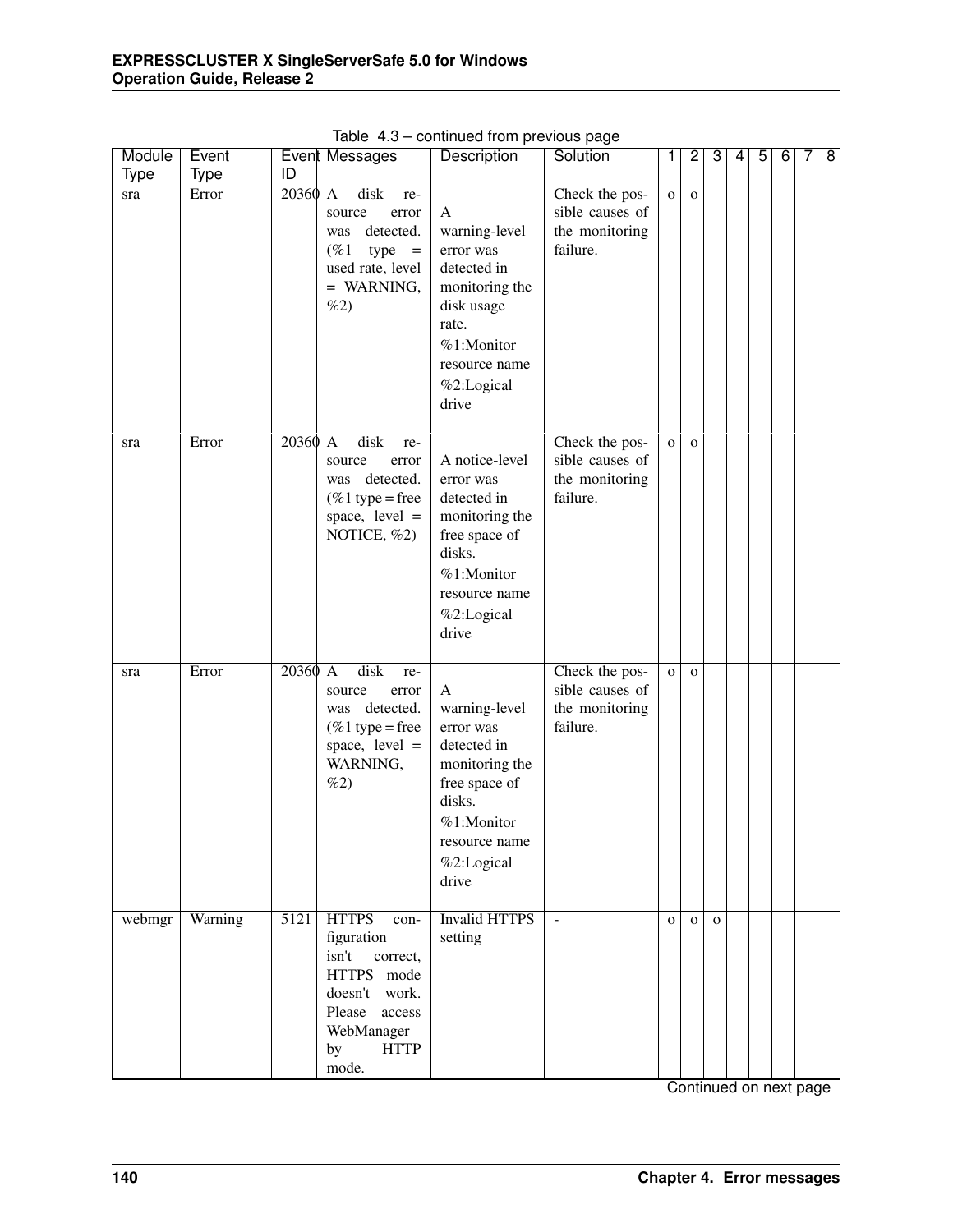| Module | Event       |       | Event Messages          | Description                        | Solution         | 1            | $\overline{c}$ | 3            | 4 | 5 | 6 | 7 | 8 |
|--------|-------------|-------|-------------------------|------------------------------------|------------------|--------------|----------------|--------------|---|---|---|---|---|
| Type   | <b>Type</b> | ID    |                         |                                    |                  |              |                |              |   |   |   |   |   |
| SSS    | Error       |       | $20004$ Failed to get   | The<br>system                      | The<br>system    |              |                | $\mathbf{O}$ |   |   |   |   |   |
|        |             |       | the<br>system           | drive<br>letter                    | not be<br>may    |              |                |              |   |   |   |   |   |
|        |             |       | drive letter.           | could not be                       | able to operate  |              |                |              |   |   |   |   |   |
|        |             |       |                         | acquired.                          | properly.        |              |                |              |   |   |   |   |   |
| SSS    | Error       | 20005 | Failed to get           | The<br>server                      | The<br>system    |              |                | $\mathbf{O}$ |   |   |   |   |   |
|        |             |       | the<br>server           | could<br>name                      | not be<br>may    |              |                |              |   |   |   |   |   |
|        |             |       | name.                   | be<br>not<br>ac-                   | able to operate  |              |                |              |   |   |   |   |   |
|        |             |       |                         | quired.                            | properly.        |              |                |              |   |   |   |   |   |
| SSS    | Info        |       | 20006 The<br>server     | The<br>server                      |                  | $\Omega$     |                | $\mathbf{O}$ |   |   |   |   |   |
|        |             |       | name has been           | name has been                      |                  |              |                |              |   |   |   |   |   |
|        |             |       | updated.                | updated.                           |                  |              |                |              |   |   |   |   |   |
| SSS    | Error       | 20007 | Failed to up-           | The configura-                     | Check the con-   | $\Omega$     |                | $\Omega$     |   |   |   |   |   |
|        |             |       | date the con-           | tion file could                    | figuration data. |              |                |              |   |   |   |   |   |
|        |             |       | figuration file.        | not be updated.                    |                  |              |                |              |   |   |   |   |   |
| SSS    | Info        |       | 20008 The<br>configu-   | configu-<br>The                    | $\overline{a}$   |              |                | $\mathbf{O}$ |   |   |   |   |   |
|        |             |       | ration file has         | ration file has                    |                  |              |                |              |   |   |   |   |   |
|        |             |       | been updated.           | been updated.                      |                  |              |                |              |   |   |   |   |   |
| SSS    | Error       |       | 20009 The content of    | The content of                     | Check the con-   |              |                | $\Omega$     |   |   |   |   |   |
|        |             |       | the configura-          | the configura-                     | figuration data. |              |                |              |   |   |   |   |   |
|        |             |       | tion file is in-        | tion file is in-                   |                  |              |                |              |   |   |   |   |   |
|        |             |       | valid.                  | valid.                             |                  |              |                |              |   |   |   |   |   |
| SSS    | Error       | 20010 | Failed to start         | The $\%1$<br>ser-                  | The<br>system    | $\mathbf{o}$ |                | $\mathbf{o}$ |   |   |   |   |   |
|        |             |       | %1 service.             | vice could not                     | not<br>be<br>may |              |                |              |   |   |   |   |   |
|        |             |       |                         | be started.                        | able to operate  |              |                |              |   |   |   |   |   |
|        |             |       |                         |                                    | properly.        |              |                |              |   |   |   |   |   |
| SSS    | Info        | 20012 | $%1$ service has        | $\frac{6}{1}$<br>The<br>ser-       |                  |              |                | $\mathbf{O}$ |   |   |   |   |   |
|        |             |       | been started.           | vice has been                      |                  |              |                |              |   |   |   |   |   |
|        |             |       |                         | started.                           |                  |              |                |              |   |   |   |   |   |
| SSS    | Info        | 20013 | $%1$ service has        | $\sqrt[6]{\alpha}1$<br>The<br>ser- | $\Box$           |              |                | $\mathbf{O}$ |   |   |   |   |   |
|        |             |       | been stopped.           | vice has been                      |                  |              |                |              |   |   |   |   |   |
|        |             |       |                         | stopped.                           |                  |              |                |              |   |   |   |   |   |
| SSS    | Info        | 20014 | The redundant           | The redundant                      | Memory or OS     |              |                | $\mathbf{O}$ |   |   |   |   |   |
|        |             |       | module of the           | module of the                      | resources may    |              |                |              |   |   |   |   |   |
|        |             |       | LAN board has           | LAN board has                      | suffi-<br>not be |              |                |              |   |   |   |   |   |
|        |             |       | been started.           | been started.                      | Check<br>cient.  |              |                |              |   |   |   |   |   |
|        |             |       |                         |                                    | them.            |              |                |              |   |   |   |   |   |
| SSS    | Error       |       | $20015$ Failed to start | The redundant                      | $\overline{a}$   | $\mathbf{O}$ |                | $\mathbf{O}$ |   |   |   |   |   |
|        |             |       | the redundant           | module of the                      |                  |              |                |              |   |   |   |   |   |
|        |             |       | module of the           | <b>LAN</b><br>board                |                  |              |                |              |   |   |   |   |   |
|        |             |       | LAN board.              | could not be                       |                  |              |                |              |   |   |   |   |   |
|        |             |       |                         | started.                           |                  |              |                |              |   |   |   |   |   |
| ncctl  | Error       | 20101 | An error was            | An error was                       | Check whether    | $\Omega$     |                | $\mathbf{O}$ |   |   |   |   |   |
|        |             |       | detected<br>in          | detected<br>in                     | the settings of  |              |                |              |   |   |   |   |   |
|        |             |       | LAN<br>board            | <b>LAN</b><br>board                | standby<br>the   |              |                |              |   |   |   |   |   |
|        |             |       | %1.                     | %1.                                | LAN board are    |              |                |              |   |   |   |   |   |
|        |             |       |                         |                                    | correct.         |              |                |              |   |   |   |   |   |

Table 4.3 – continued from previous page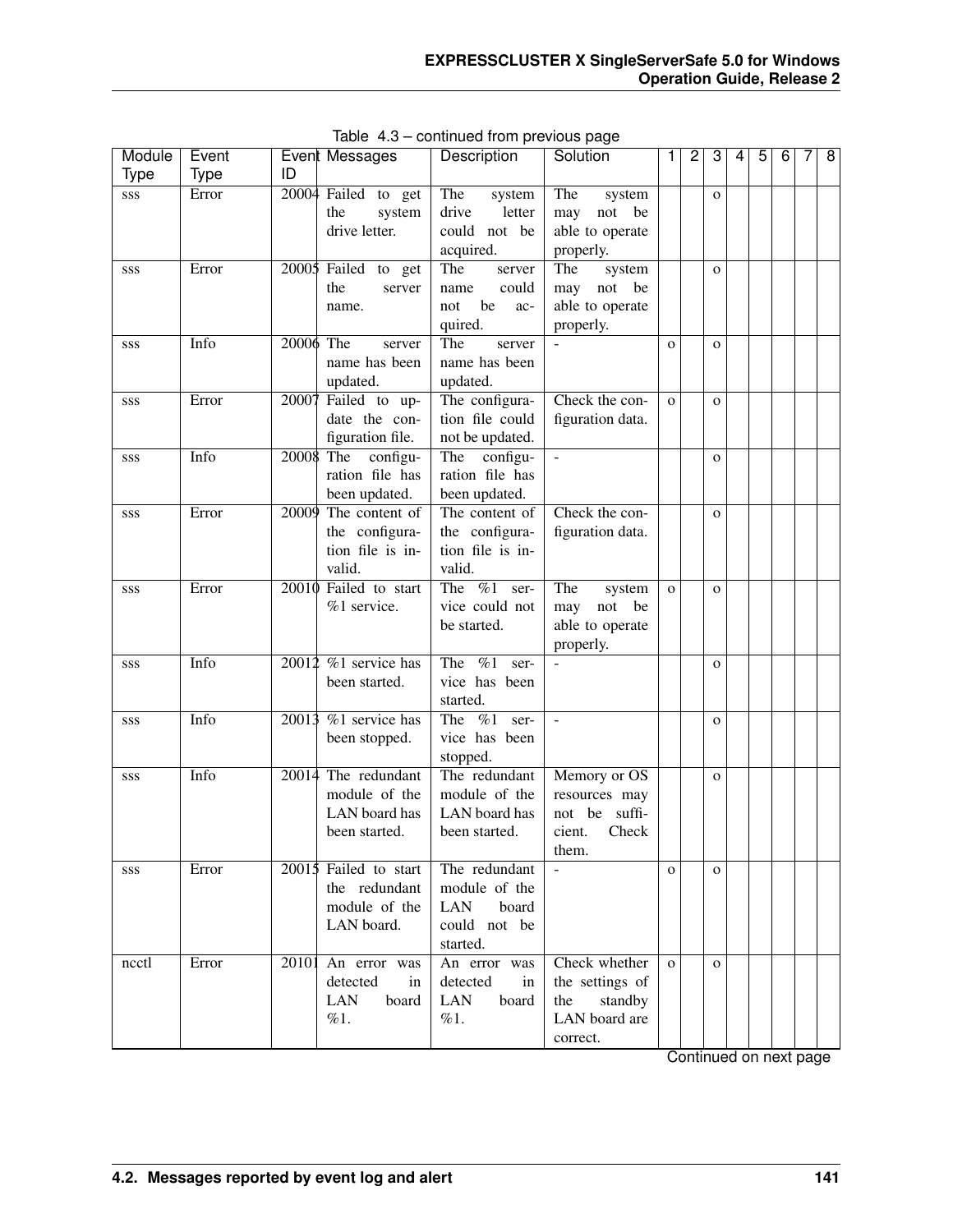| Module      | Event   |    | Event Messages              | Description    | Solution                 |          | 3        | 4 | 5 | 6 | 8 |
|-------------|---------|----|-----------------------------|----------------|--------------------------|----------|----------|---|---|---|---|
| <b>Type</b> | Type    | ID |                             |                |                          |          |          |   |   |   |   |
| ncctl       | caution |    | $\overline{20102}$ Changing | LAN<br>board   |                          | $\Omega$ | $\Omega$ |   |   |   |   |
|             |         |    | LAN<br>board                | will now<br>%1 |                          |          |          |   |   |   |   |
|             |         |    | LAN<br>%1<br>to             | switched<br>be |                          |          |          |   |   |   |   |
|             |         |    | board $\%2$ .               | to LAN board   |                          |          |          |   |   |   |   |
|             |         |    |                             | %2.            |                          |          |          |   |   |   |   |
| ncctl       | Error   |    | 20103 The operation         | The operation  | $\overline{\phantom{a}}$ | $\Omega$ | $\Omega$ |   |   |   |   |
|             |         |    | of LAN board                | of LAN board   |                          |          |          |   |   |   |   |
|             |         |    | %1 failed.                  | %1 failed.     |                          |          |          |   |   |   |   |

Table 4.3 – continued from previous page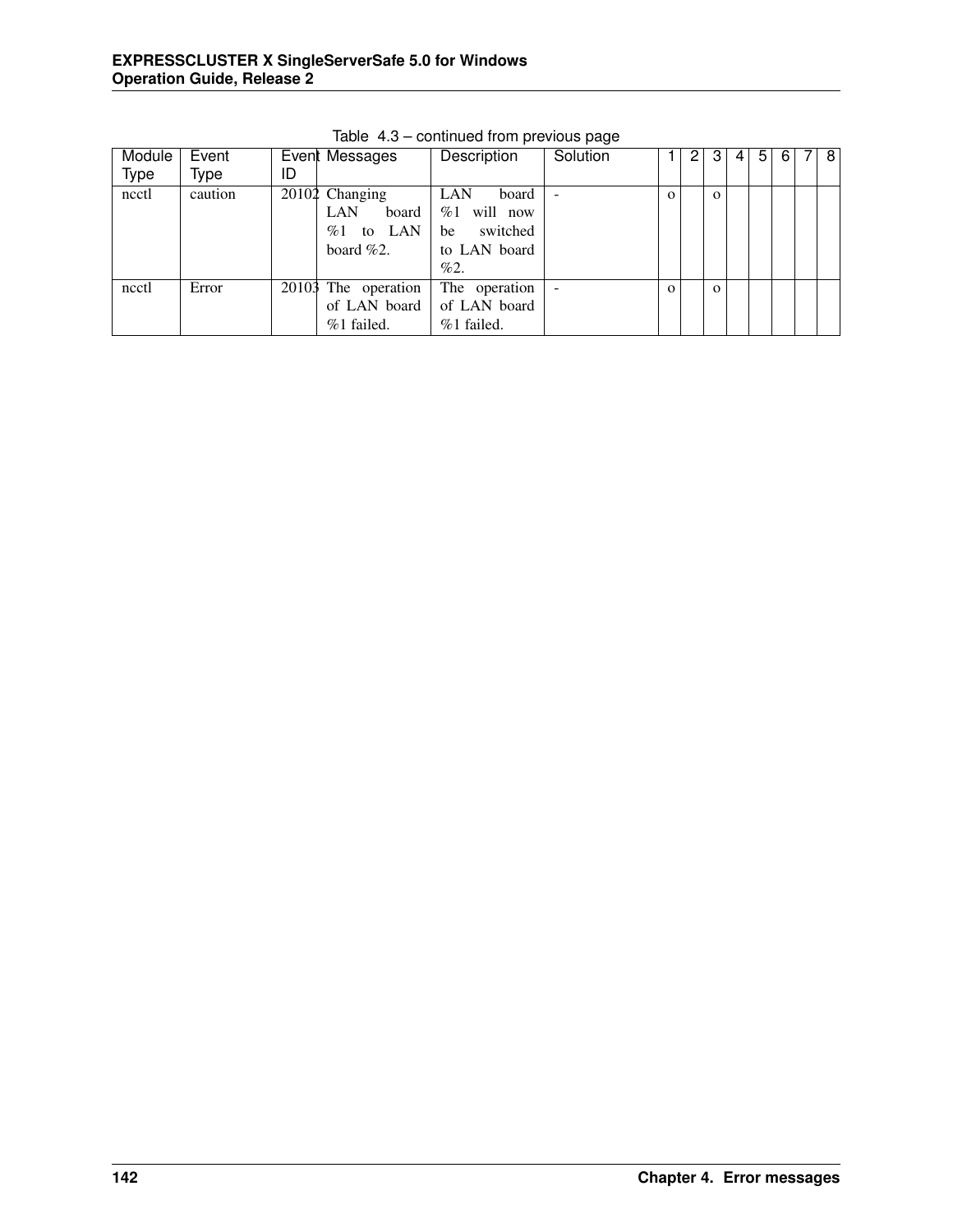# **4.3 Driver event log messages**

### **4.3.1 Kernel mode LAN heartbeat driver**

The following events are recorded in system event log as the source "clphb".

| Module<br><b>Type</b> | Event<br>Type | Event<br>ID | Message                    | Description             | Solution                 |
|-----------------------|---------------|-------------|----------------------------|-------------------------|--------------------------|
|                       |               |             |                            |                         |                          |
| clphb                 | Error         | 3001        | Fatal error occurred in    | Fatal error occurred in | Kernel memory or OS      |
|                       |               |             | the driver.                | the driver.             | resource may not be suf- |
|                       |               |             |                            |                         | ficient. Check with per- |
|                       |               |             |                            |                         | formance monitor.        |
| clphb                 | Info          | 1001        | Signal has been set to     | User mode is stalled.   | Kernel memory or OS      |
|                       |               |             | the shutdown event due     |                         | resource may not be suf- |
|                       |               |             | to the keep alive timeout. |                         | ficient. Check with per- |
|                       |               |             |                            |                         | formance monitor.        |
| clphb                 | Info          | 1002        | Signal has been set to the | Received FILTER clos-   | Kernel memory or OS      |
|                       |               |             | shutdown event due to      | ing action.             | resource may not be suf- |
|                       |               |             | the FILTER closing ac-     |                         | ficient. Check with per- |
|                       |               |             | tion.                      |                         | formance monitor.        |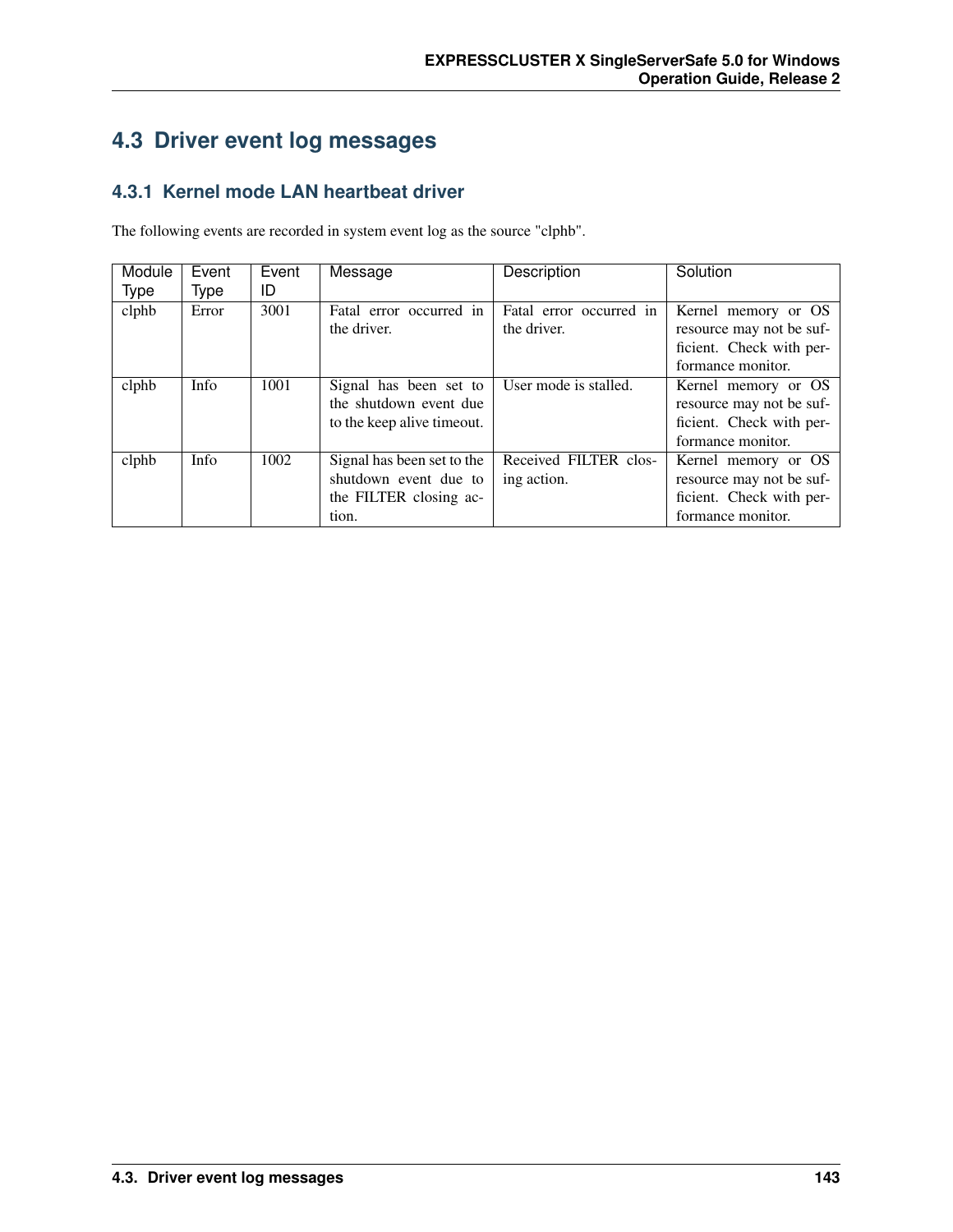# **4.4 Detailed information in activating and deactivating group resources**

The following information is displayed in the messages recorded in event logs or alert logs as detail information when the resource activation / deactivation fails.

#### **4.4.1 Application resource**

| Module      | Type  | Return | Message                     | Description                 | Solution                  |
|-------------|-------|--------|-----------------------------|-----------------------------|---------------------------|
| <b>Type</b> |       | Value  |                             |                             |                           |
| appli       | Error | 5      | The application path is     | The application path is     | Check if the application  |
|             |       |        | invalid.                    | invalid.                    | path is correct.          |
| appli       | Error | 7      | Failed to start applica-    | Failed to start applica-    | Memory or OS resources    |
|             |       |        | tion.                       | tion.                       | may not be sufficient.    |
|             |       |        |                             |                             | Check them.               |
| appli       | Error | 8      | Failed to stop applica-     | Failed to stop applica-     | Memory or OS resources    |
|             |       |        | tion.                       | tion.                       | may not be sufficient.    |
|             |       |        |                             |                             | Check them.               |
| appli       | Error | 10     | Timeout occurred.           | Timeout occurred.           | Check if the applica-     |
|             |       |        |                             |                             | tion terminates within    |
|             |       |        |                             |                             | the timeout period.       |
| appli       | Error | 11     | Failed to log on as a user. | Failed to log on as a user. | Check if a domain, an     |
|             |       |        |                             |                             | account and a password    |
|             |       |        |                             |                             | of the logon user are set |
|             |       |        |                             |                             | properly.                 |
| appli       | Error | 12     | Returned exit code %1.      | The non-resident type       | Check the cause for the   |
|             |       |        |                             | application returned ab-    | abnormal error code.      |
|             |       |        |                             | normal error code.          |                           |
| appli       | Error | Others | Internal error occurred.    | Internal error occurred.    | Memory or OS resources    |
|             |       |        |                             |                             | may not be sufficient.    |
|             |       |        |                             |                             | Check them.               |

#### **4.4.2 Script resource**

| Module | Type  | Return | Message                   | Description              | Solution                   |
|--------|-------|--------|---------------------------|--------------------------|----------------------------|
| Type   |       | Value  |                           |                          |                            |
| script | Error | 6      | Failed to execute start   | Failed to execute start  | Memory or OS resources     |
|        |       |        | script.                   | script.                  | may not be sufficient.     |
|        |       |        |                           |                          | Check them.                |
| script | Error |        | Failed to execute stop    | Failed to execute stop   | Memory or OS resources     |
|        |       |        | script.                   | script.                  | may not be sufficient.     |
|        |       |        |                           |                          | Check them.                |
| script | Error | 8      | Returned exit code $%1$ . | The synchronous type     | Check the cause for the    |
|        |       |        |                           | script returned abnormal | abnormal error code.       |
|        |       |        |                           | error code.              |                            |
| script | Error | 9      | Timeout occurred.         | Timeout occurred.        | Check if the script termi- |
|        |       |        |                           |                          | nates within the timeout   |
|        |       |        |                           |                          | period.                    |
|        |       |        |                           |                          | Continued on next page     |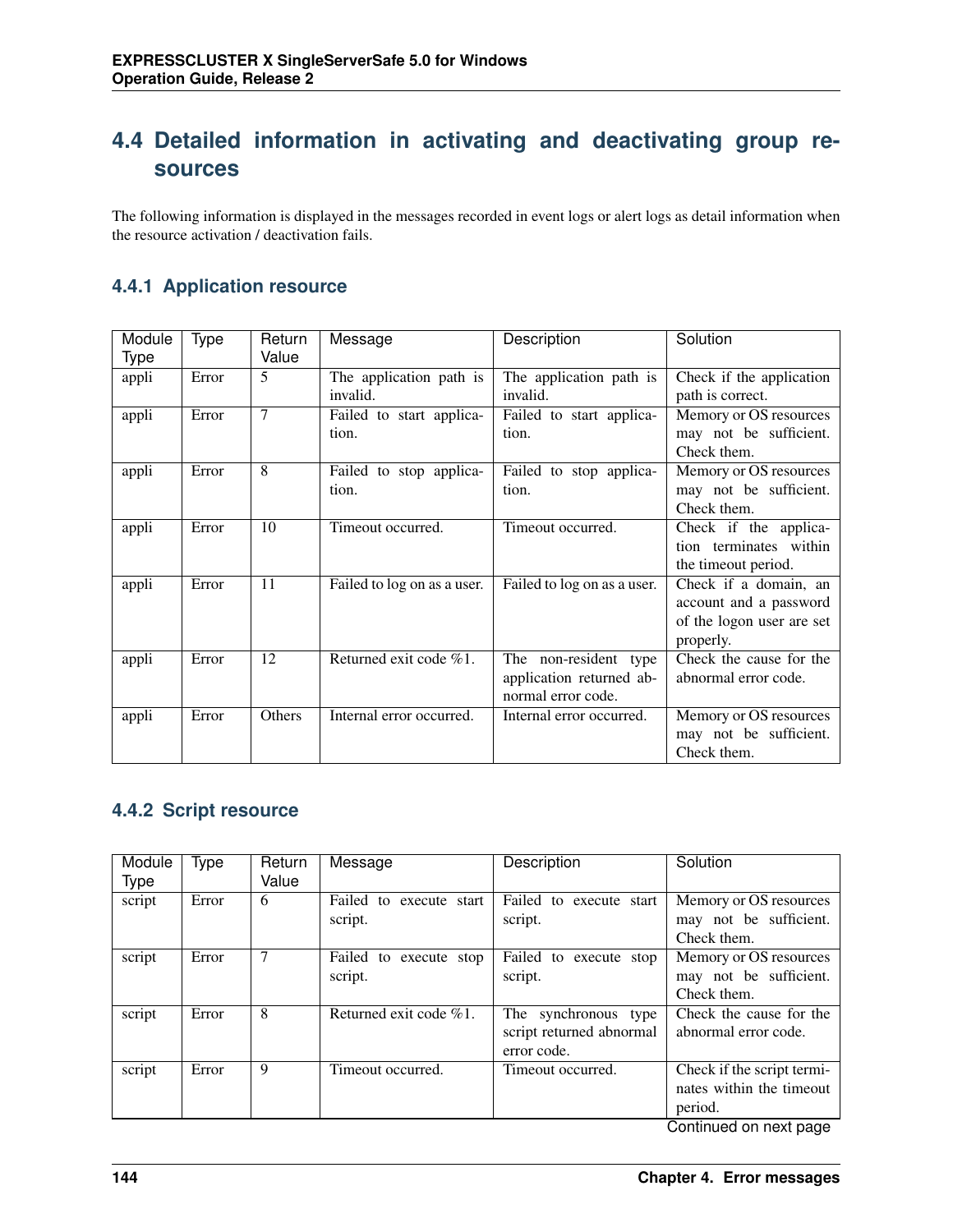| Module | Type  | Return        | Message                     | Description              | Solution                                                                                      |
|--------|-------|---------------|-----------------------------|--------------------------|-----------------------------------------------------------------------------------------------|
| Type   |       | Value         |                             |                          |                                                                                               |
| script | Error | 10            | Failed to log on as a user. | Logon as a user failed   | Check if the domain, ac-<br>count and password of<br>the execution user are<br>correctly set. |
| script | Error | <b>Others</b> | Internal error occurred.    | Internal error occurred. | Memory or OS resources<br>may not be sufficient.<br>Check them.                               |

Table 4.6 – continued from previous page

#### **4.4.3 Service resource**

| Module  | Type  | Return | Message                    | <b>Description</b>         | Solution                   |
|---------|-------|--------|----------------------------|----------------------------|----------------------------|
| Type    |       | Value  |                            |                            |                            |
| service | Error | 5      | Failed to get service con- | Failed to get service con- | Check if the service       |
|         |       |        | trol right.                | trol right.                | name is correct.           |
| service | Error | 6      | Failed to start service.   | Failed to start service.   | Check the status of the    |
|         |       |        |                            |                            | service.                   |
| service | Error | 7      | Failed to stop service.    | Failed to stop service.    | Check the status of the    |
|         |       |        |                            |                            | service.                   |
| service | Error | 8      | Service has already been   | Service has already been   | Check the status of the    |
|         |       |        | running.                   | running.                   | service. It is possi-      |
|         |       |        |                            |                            | ble to configure settings  |
|         |       |        |                            |                            | not to make it an error    |
|         |       |        |                            |                            | when the service is al-    |
|         |       |        |                            |                            | ready running.             |
| service | Error | 10     | Timeout occurred.          | Timeout occurred.          | Check if the service       |
|         |       |        |                            |                            | starts or stops within the |
|         |       |        |                            |                            | timeout period.            |
| service | Error | 13     | Computer name related      | Computer name related      | When you set the same      |
|         |       |        | to service that is running | to service that is running | service to more than one   |
|         |       |        | is different from virtual  | is different from virtual  | service, do not set the    |
|         |       |        | computer name of target    | computer name of target    | target VCOM resource       |
|         |       |        | VCOM resource.             | VCOM resource.             | name.                      |
| service | Error | Others | Internal error occurred.   | Internal error occurred.   | Memory or OS resources     |
|         |       |        |                            |                            | may not be sufficient.     |
|         |       |        |                            |                            | Check them.                |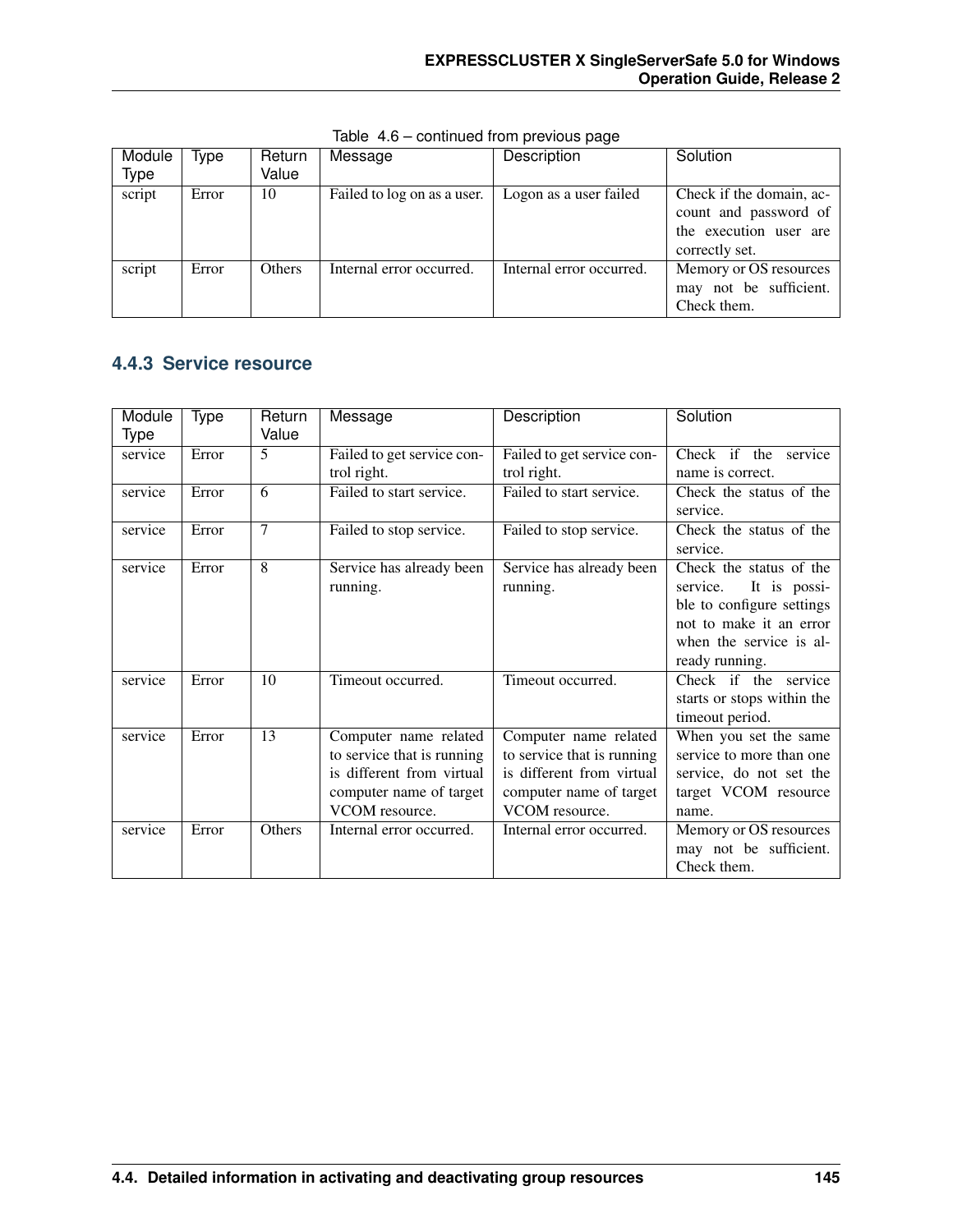# **4.5 Detailed information of monitor resource errors**

The following information is displayed in the message recorded in event logs or alert logs as detail information when monitor resource detects an error.

## **4.5.1 Application monitor resource**

| Module<br><b>Type</b> | Type    | Return<br>Value | Message                                       | Description                                                                                | Solution                                                                                                    |
|-----------------------|---------|-----------------|-----------------------------------------------|--------------------------------------------------------------------------------------------|-------------------------------------------------------------------------------------------------------------|
| appliw                | Error   | 9               | Process did not exist.<br>(Stop code : $%1$ ) | Process did not exist.<br>(The stop code is dis-<br>played only if it can be<br>acquired.) | Process of the monitor-<br>ing target application re-<br>source was cleared due<br>to some error. Check it. |
| appliw                | Error   | 11              | Failed to log on as a user.                   | Failed to log on as a user.                                                                | Check if a domain, an<br>account and a password<br>of the logon user are set<br>properly.                   |
| appliw                | Warning | Others          | Internal error occurred.                      | Internal error occurred.                                                                   | Memory or OS resources<br>may not be sufficient.<br>Check them.                                             |

#### **4.5.2 DB2 monitor resource**

| Module | Type    | Return | Message                                                      | Description                                                                                                                                                | Solution                                                                                                                                                                    |
|--------|---------|--------|--------------------------------------------------------------|------------------------------------------------------------------------------------------------------------------------------------------------------------|-----------------------------------------------------------------------------------------------------------------------------------------------------------------------------|
| Type   |         | Value  |                                                              |                                                                                                                                                            |                                                                                                                                                                             |
| db2w   | Warning | 190    | Initialization<br>has<br>failed $[\%1]$ .                    | Initialization process has<br>failed. It may be due to<br>memory allocation<br>failure.<br>Information on the<br>initialization may be<br>displayed on %1. | OS itself may have<br>errors.<br>Restart the server or take<br>other actions.                                                                                               |
| db2w   | Warning | 102    | The configured value is<br>not correct.                      | The configured value of<br>the monitoring is not<br>correct.                                                                                               | Check the configured<br>on the Cluster<br>value<br>WebUI<br>because<br>they<br>may not be correct.                                                                          |
| db2w   | Warning | 110    | A function error was de-<br>tected.                          | A function error oc-<br>curred.                                                                                                                            | Monitor applications or<br>OS may have errors.<br>Check the status of the<br>system.                                                                                        |
| dh2w   | Error   | 11     | An error was detected<br>in accessing the monitor<br>target. | Accessing the database<br>failed.                                                                                                                          | Check configured val-<br>ues on the Cluster We-<br>bUI (such as a database<br>name). If there is no er-<br>ror, check the database<br>has errors.<br>Continued on next page |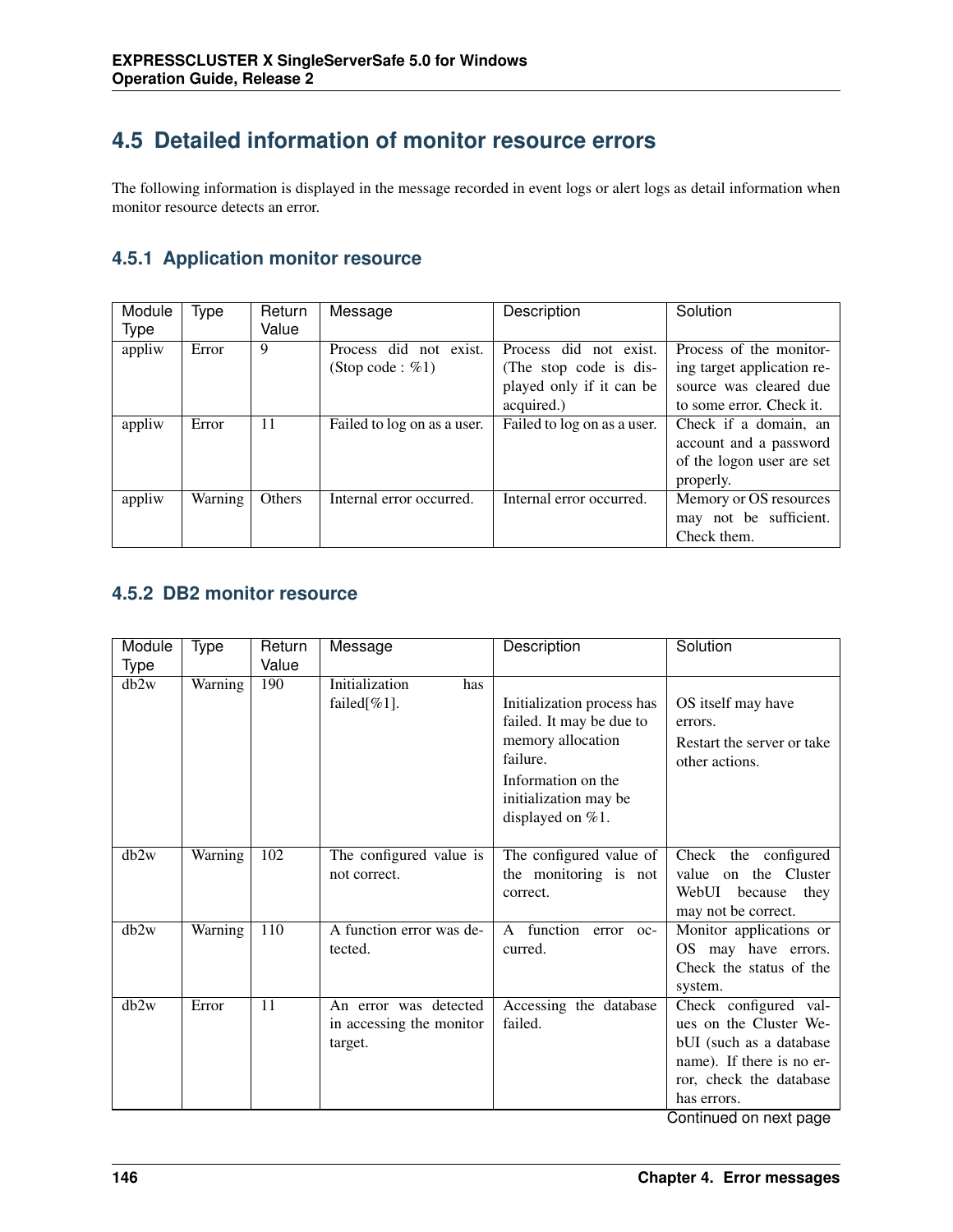| Module      | <b>Type</b> | Return          | Message                                                            | <b>Description</b>                                                                                   | Solution                                                                                                                                                                                                                                                                                                          |
|-------------|-------------|-----------------|--------------------------------------------------------------------|------------------------------------------------------------------------------------------------------|-------------------------------------------------------------------------------------------------------------------------------------------------------------------------------------------------------------------------------------------------------------------------------------------------------------------|
| <b>Type</b> |             | Value           |                                                                    |                                                                                                      |                                                                                                                                                                                                                                                                                                                   |
| db2w        | Warning     | 112             | An error was detected in<br>user authentication.                   | Accessing the database<br>failed.                                                                    | Check configured values<br>on the Cluster WebUI<br>(such as a user name or a<br>password). If there is no<br>error, check the database<br>has errors.                                                                                                                                                             |
| db2w        | Warning     | 113             | An application error was<br>detected.                              | A database error was de-<br>tected.                                                                  | Refer to error messages<br>for database described<br>separately to fix errors.                                                                                                                                                                                                                                    |
| db2w        | Error       | $\overline{14}$ | An error was detected<br>in executing SQL state-<br>ment [ $%1$ ]. | <b>Executing SQL</b><br>statement failed.<br>The executed SQL<br>statement is displayed<br>on $%1$ . | Refer to error messages<br>for database described<br>separately to fix errors.                                                                                                                                                                                                                                    |
| db2w        | Error       | $\overline{15}$ | A data error was de-<br>tected.                                    | A value on the table of<br>database has an error.                                                    | Database may be cor-<br>rupt. Stop the database<br>operation and investigate<br>This error may oc-<br>it.<br>cur when more than one<br>monitoring is performed<br>with the same monitor<br>table name concurrently.<br>Check if the values set in<br>the multi-directional en-<br>vironment are appropri-<br>ate. |
| db2w        | Warning     | 140             | No license is registered.                                          | The license has not been<br>registered.                                                              | Register the license.                                                                                                                                                                                                                                                                                             |
| db2w        | Warning     | 160             | Failed to obtain the con-<br>figuration data.                      | The configured value<br>could not be obtained.                                                       | OS may have errors.<br>Restart the server or take<br>other actions.                                                                                                                                                                                                                                               |
| db2w        | Warning     | 190             | Internal error.                                                    | Internal error occurred.                                                                             | Memory or OS resources<br>may not be sufficient.<br>Check them.                                                                                                                                                                                                                                                   |

Table 4.9 – continued from previous page

## **4.5.3 Disk RW monitor resource**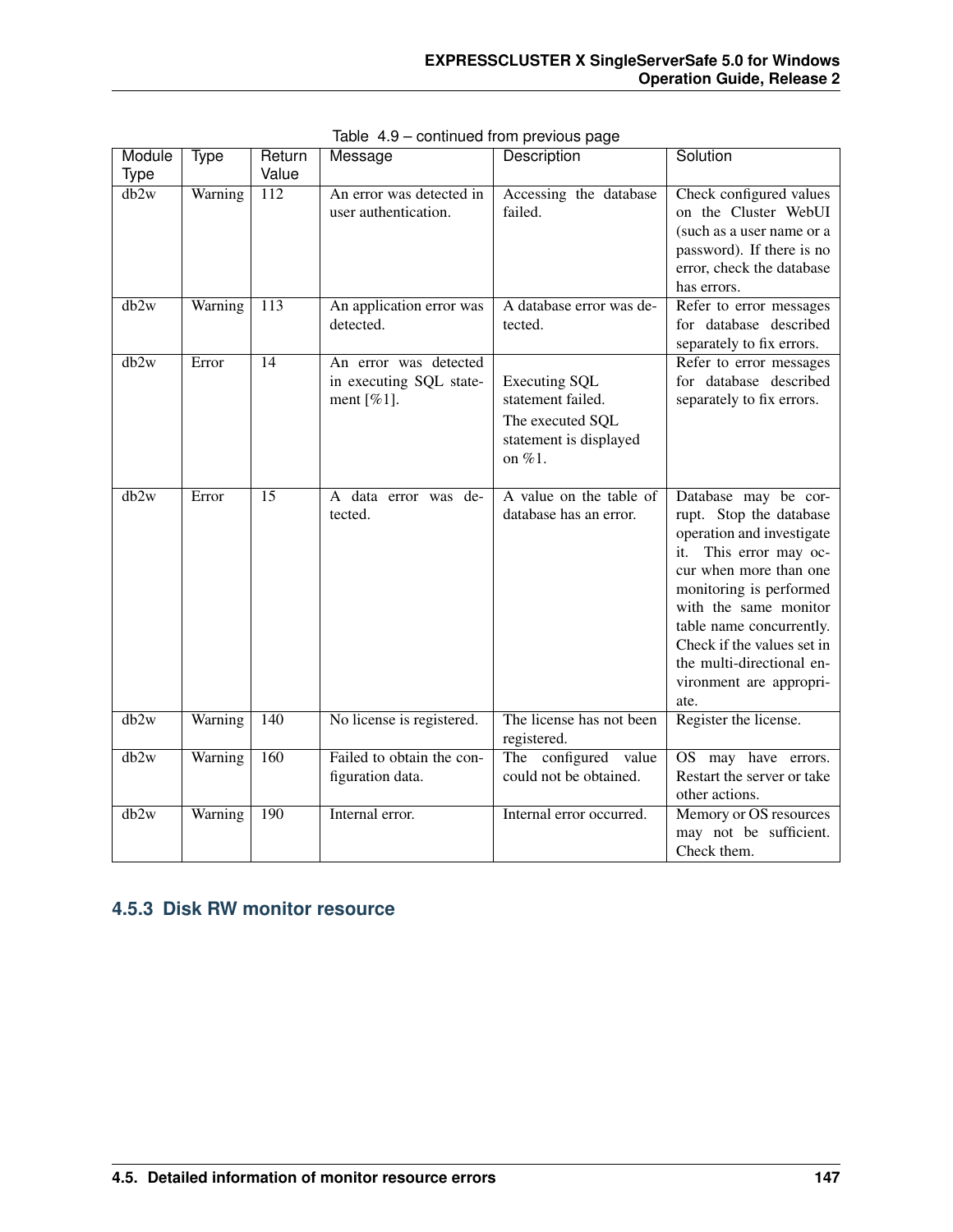| Module<br><b>Type</b> | Type  | Return<br>Value | Message                                           | Description                                       | Solution                                                                                                                                                                                                                                                          |
|-----------------------|-------|-----------------|---------------------------------------------------|---------------------------------------------------|-------------------------------------------------------------------------------------------------------------------------------------------------------------------------------------------------------------------------------------------------------------------|
| diskw                 | Error | 5               | Failed to open the file.                          | Failed to open the file.                          | Check if the disk driver<br>of the monitoring target<br>disk is loaded, the disk is<br>connected properly, the<br>disk is powered on, or no<br>other errors are occurred<br>on the disk. Memory or<br>OS resources may not be<br>sufficient. Check them.          |
| diskw                 | Error | 6               | Failed to write in the file.                      | Failed to write in the file.                      | Check if the monitoring<br>target disk is connected<br>properly, the disk is pow-<br>ered on, or no other er-<br>rors are occurred on the<br>disk. Memory or OS re-<br>sources may not be suffi-<br>cient. Check them.                                            |
| diskw                 | Error | $\tau$          | Failed to synchronize the<br>disk of the file.    | Failed to synchronize the<br>disk of the file.    | Check if the monitoring<br>target disk is connected<br>properly, the disk is pow-<br>ered on, or no other er-<br>rors are occurred on the<br>disk. Memory or OS re-<br>sources may not be suffi-<br>cient. Check them.                                            |
| diskw                 | Error | 8               | Failed to close the file.                         | Failed to close the file.                         | Check if the monitoring<br>target disk is connected<br>properly, the disk is pow-<br>ered on, or no other er-<br>rors are occurred on the<br>disk. Memory or OS re-<br>sources may not be suffi-<br>cient. Check them.                                            |
| diskw                 | Error | 71              | occurred<br>Timeout has<br>when opening the file. | Timeout has<br>occurred<br>when opening the file. | Check if the monitoring<br>target disk is connected<br>properly, the disk is pow-<br>ered on, or no other er-<br>rors are occurred on the<br>The system may<br>disk.<br>be under high load, or<br>memory or OS resources<br>may not be sufficient.<br>Check them. |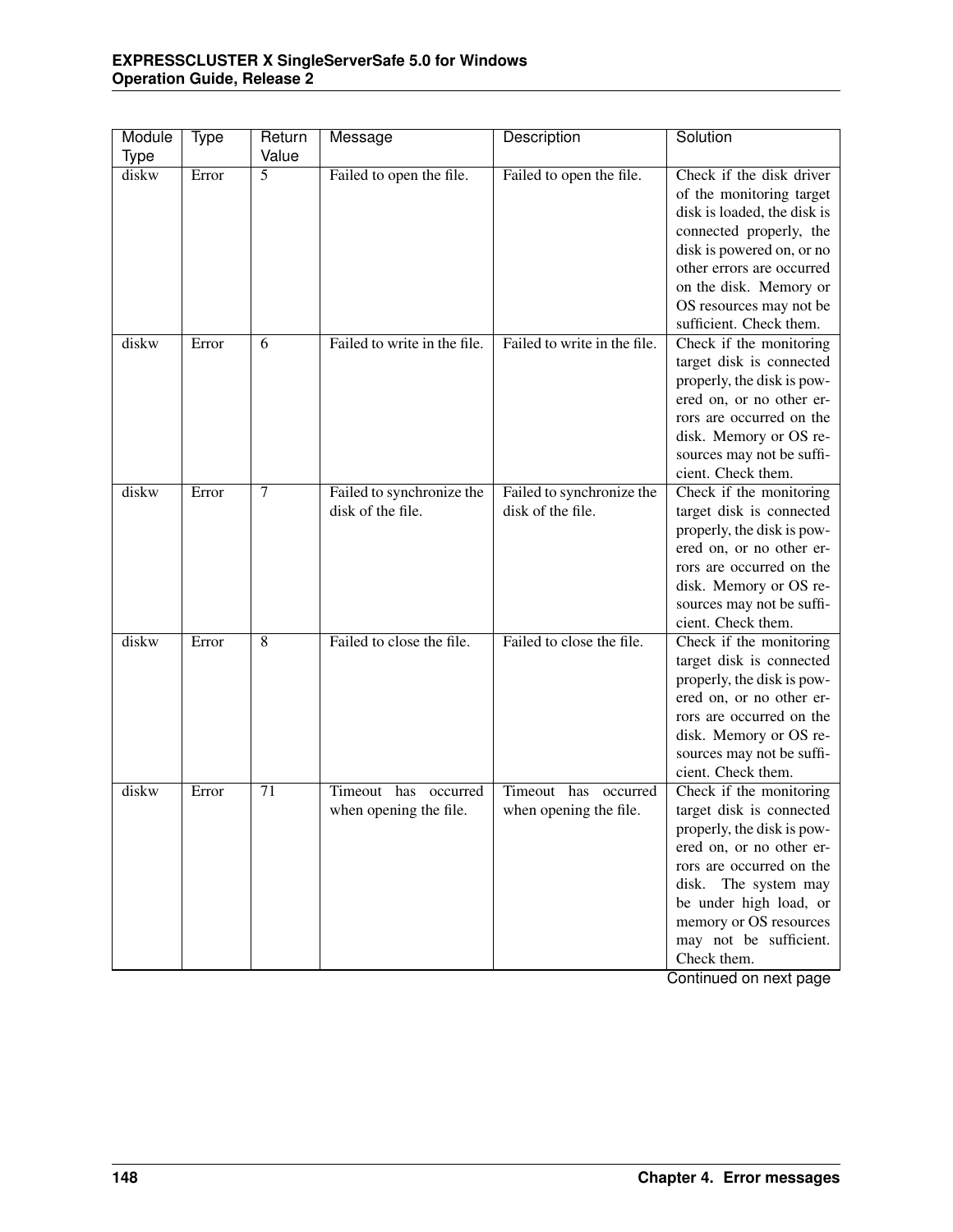| Module      | Type    | Return           | Message                                                                   | Description                                                               | Solution                                                                                                                                                                                                                                                          |
|-------------|---------|------------------|---------------------------------------------------------------------------|---------------------------------------------------------------------------|-------------------------------------------------------------------------------------------------------------------------------------------------------------------------------------------------------------------------------------------------------------------|
| <b>Type</b> |         | Value            |                                                                           |                                                                           |                                                                                                                                                                                                                                                                   |
| diskw       | Error   | 72               | Timeout has occurred<br>when writing in the file.                         | Timeout has<br>occurred<br>when writing in the file.                      | Check if the monitoring<br>target disk is connected<br>properly, the disk is pow-<br>ered on, or no other er-<br>rors are occurred on the<br>The system may<br>disk.<br>be under high load, or<br>memory or OS resources<br>may not be sufficient.<br>Check them. |
| diskw       | Error   | 73               | Timeout has occurred<br>when synchronizing the<br>disk of the file.       | Timeout has occurred<br>when synchronizing the<br>disk of the file.       | Check if the monitoring<br>target disk is connected<br>properly, the disk is pow-<br>ered on, or no other er-<br>rors are occurred on the<br>The system may<br>disk.<br>be under high load, or<br>memory or OS resources<br>may not be sufficient.<br>Check them. |
| diskw       | Error   | 74               | Timeout has occurred<br>when closing the file.                            | Timeout has occurred<br>when closing the file.                            | Check if the monitoring<br>target disk is connected<br>properly, the disk is pow-<br>ered on, or no other er-<br>rors are occurred on the<br>The system may<br>disk.<br>be under high load, or<br>memory or OS resources<br>may not be sufficient.<br>Check them. |
| diskw       | Warning | 100              | Failed to add keep alive<br>drive when initializing<br>keep alive driver. | Failed to add keep alive<br>drive when initializing<br>keep alive driver. | Memory or OS resources<br>may not be sufficient.<br>Check them.                                                                                                                                                                                                   |
| diskw       | Warning | 101              | There is not enough disk<br>space.                                        | There is not enough disk<br>space.                                        | Secure free space on the<br>monitoring target disk.                                                                                                                                                                                                               |
| diskw       | Warning | 102              | Timeout has occurred<br>when initializing internal<br>resources.          | Timeout has occurred<br>when initializing internal<br>resources.          | Memory or OS resources<br>may not be sufficient.<br>Check them.                                                                                                                                                                                                   |
| diskw       | Warning | $\overline{103}$ | Timeout has occurred<br>when other timing.                                | Timeout has occurred<br>when other timing.                                | The system may be un-<br>der high load, or mem-<br>ory or OS resources may<br>not be sufficient. Check<br>them.                                                                                                                                                   |
| diskw       | Warning | 104              | Failed to allocate mem-<br>ory.                                           | Failed to allocate mem-<br>ory.                                           | Memory or OS resources<br>may not be sufficient.<br>Check them.                                                                                                                                                                                                   |
| diskw       | Warning | $\overline{105}$ | Internal error occurred.                                                  | Internal error occurred.                                                  | Memory or OS resources<br>may not be sufficient.<br>Check them.<br>$Confinuod$ on now nogo                                                                                                                                                                        |

Table 4.10 – continued from previous page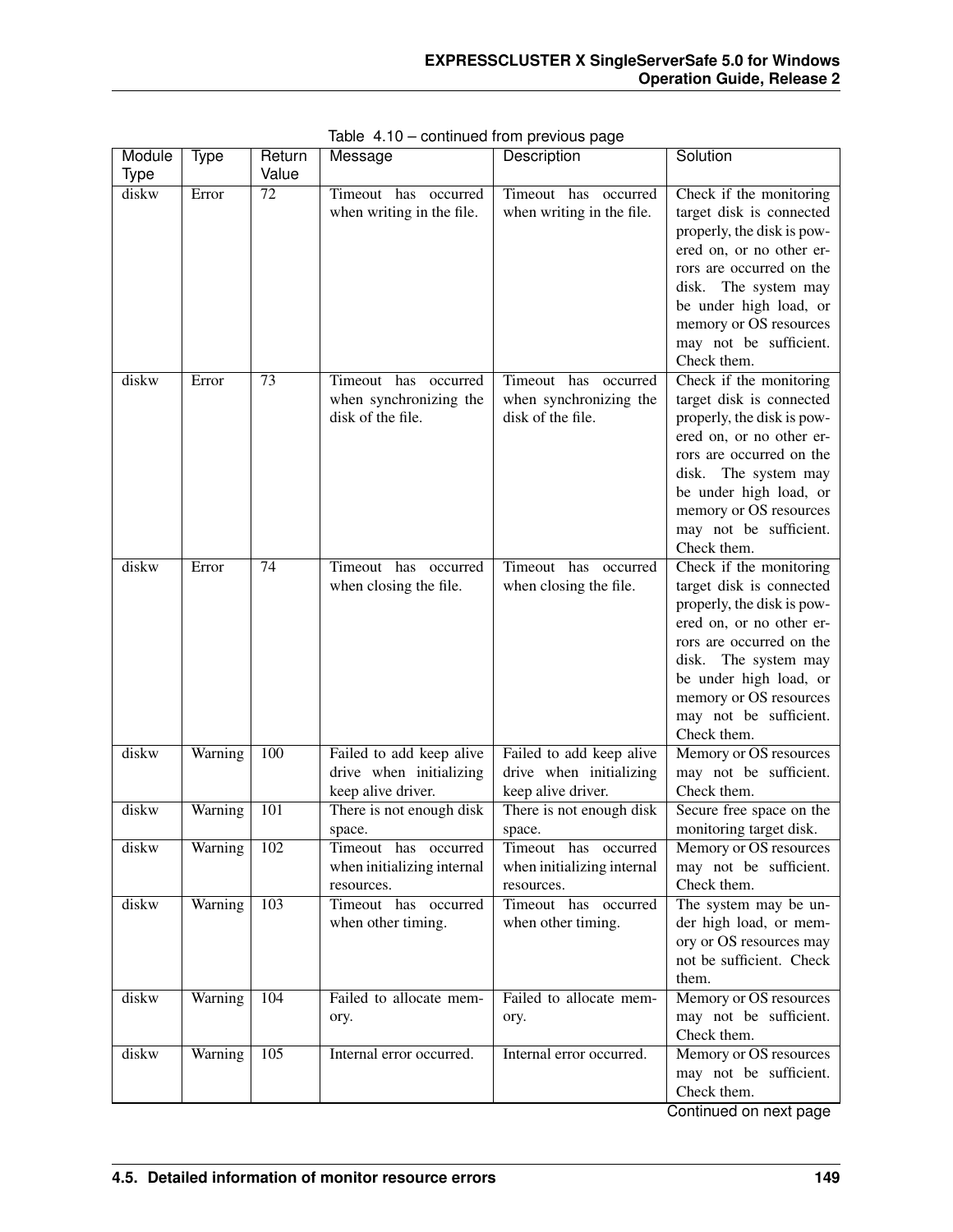| Module | Type    | Return | Message | Description                                                                              | Solution    |
|--------|---------|--------|---------|------------------------------------------------------------------------------------------|-------------|
| Type   |         | Value  |         |                                                                                          |             |
| diskw  | Warning | 190    |         | Initialization error has   Initialization error has   Memory or OS resources             |             |
|        |         |        |         | occurred in internal re- $\vert$ occurred in internal re- $\vert$ may not be sufficient. |             |
|        |         |        | source. | source.                                                                                  | Check them. |

Table 4.10 – continued from previous page

## **4.5.4 FTP monitor resource**

| Module | <b>Type</b> | Return           | Message                         | Description                                   | Solution                                            |
|--------|-------------|------------------|---------------------------------|-----------------------------------------------|-----------------------------------------------------|
| Type   |             | Value            |                                 |                                               |                                                     |
| ftpw   | Error       | 11               | An error was detected           | The access to the moni-                       | Check configured values                             |
|        |             |                  | in accessing the monitor        | tor application failed.                       | on the Cluster WebUI                                |
|        |             |                  | target.                         |                                               | (such as an IP address).                            |
|        |             |                  |                                 |                                               | If there is no error, check                         |
|        |             |                  |                                 |                                               | if the monitor applica-                             |
|        |             |                  |                                 |                                               | tion has errors.                                    |
| ftpw   | Error       | $\overline{12}$  | An error was detected in        | The user authentication                       | Check configured values                             |
|        |             |                  | user authentication.            | failed.                                       | on the Cluster WebUI                                |
|        |             |                  |                                 |                                               | (such as a user name or a                           |
|        |             |                  |                                 |                                               | password). If there is no                           |
|        |             |                  |                                 |                                               | error, check if the moni-                           |
|        |             |                  |                                 |                                               | tor application has errors                          |
| ftpw   | Warning     | 110              | A function error was de-        | function<br>A<br>error<br>$OC-$               | Monitor applications or                             |
|        |             |                  | tected.                         | curred.                                       | OS may have errors.                                 |
|        |             |                  |                                 |                                               | Check the status of the                             |
|        |             |                  |                                 |                                               | system.                                             |
| ftpw   | Warning     | 113              | An application error was        | A monitor application                         | Refer to error messages                             |
|        |             |                  | detected.                       | error was detected.                           | for monitor applications                            |
|        |             |                  |                                 |                                               | described separately to                             |
|        | Warning     | $\overline{115}$ |                                 |                                               | fix errors.                                         |
| ftpw   |             |                  | A data error was de-<br>tected. | A value of the response<br>data has an error. | Refer to error messages<br>for monitor applications |
|        |             |                  |                                 |                                               | described separately to                             |
|        |             |                  |                                 |                                               | fix errors.                                         |
| ftpw   | Warning     | 140              | No license is registered.       | The license has not been                      | Register the license.                               |
|        |             |                  |                                 | registered.                                   |                                                     |
| ftpw   | Warning     | 188              | Internal error.                 | Internal error occurred.                      | Memory or OS resources                              |
|        |             |                  |                                 |                                               | may not be sufficient.                              |
|        |             |                  |                                 |                                               | Check them.                                         |
| ftpw   | Warning     | 190              | Initialization<br>has           |                                               | The configured value of                             |
|        |             |                  | failed[%1].                     | Initialization process has                    | the Cluster WebUI may                               |
|        |             |                  |                                 | failed. It may be due to                      | be incorrect. Check the                             |
|        |             |                  |                                 | memory allocation                             | value.<br>If there is no                            |
|        |             |                  |                                 | failure or a failure in                       | problem with the value,                             |
|        |             |                  |                                 | obtaining the configured                      | OS itself may have er-                              |
|        |             |                  |                                 | value.                                        | rors. Restart the server                            |
|        |             |                  |                                 | Information on the                            | or take other actions                               |
|        |             |                  |                                 | initialization may be                         |                                                     |
|        |             |                  |                                 | displayed on $%1$ .                           |                                                     |
|        |             |                  |                                 |                                               |                                                     |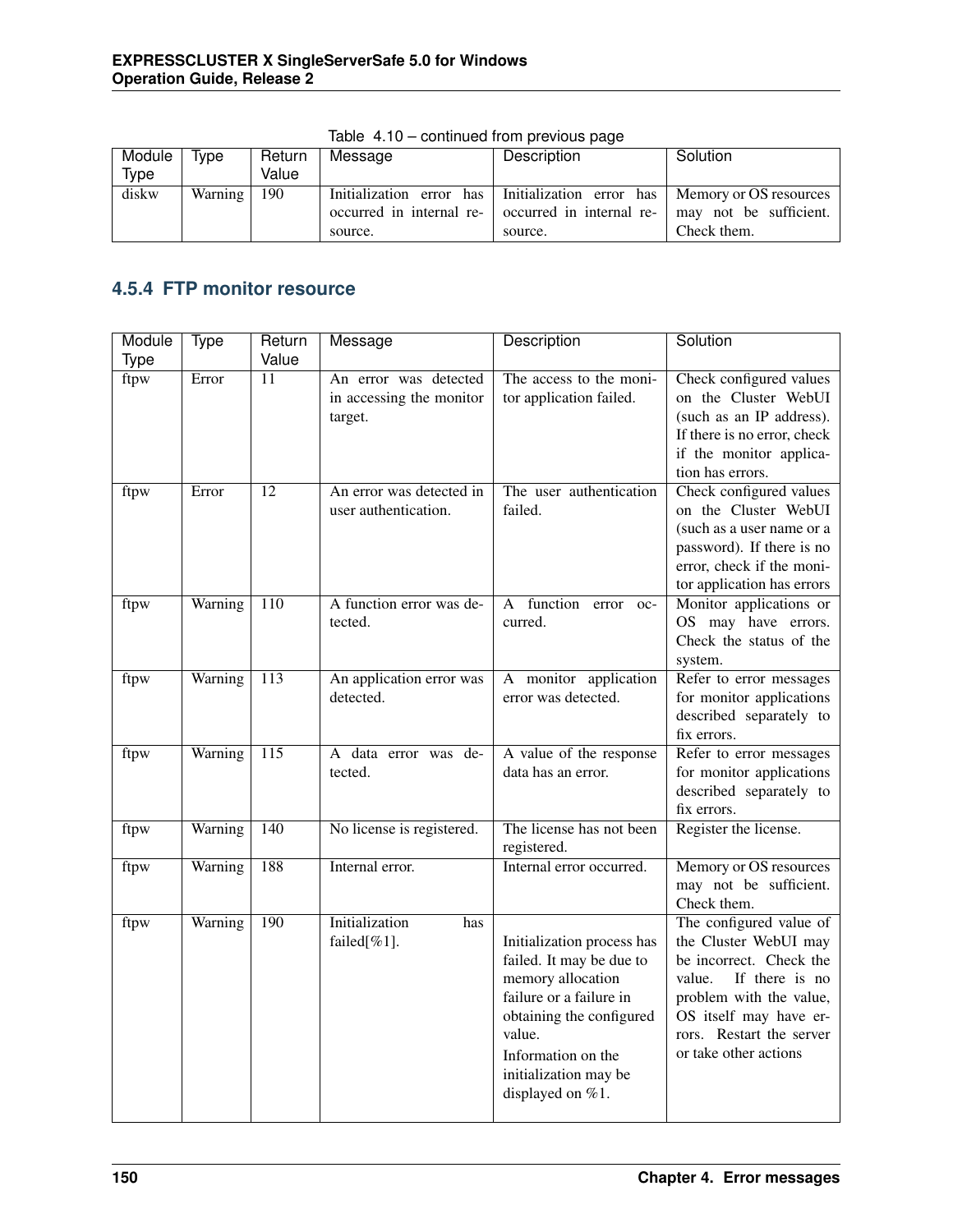## **4.5.5 Custom monitor resource**

| Module      | <b>Type</b> | Return     | Message                                                          | Description                                                                         | Solution                                                                                      |
|-------------|-------------|------------|------------------------------------------------------------------|-------------------------------------------------------------------------------------|-----------------------------------------------------------------------------------------------|
| <b>Type</b> |             | Value      |                                                                  |                                                                                     |                                                                                               |
| genw        | Error       | 5          | Failed to start script.                                          | Failed to start script.                                                             | Check if the script can be<br>executed.                                                       |
| genw        | Error       | 6          | Script did not exist.                                            | The asynchronous type<br>script terminated abnor-<br>mally.                         | Check the cause of the<br>termination of the script.                                          |
| genw        | Error       | 8          | Returned exit code %1.                                           | The synchronous type<br>script returned abnormal<br>error code.                     | Check the cause for the<br>abnormal error code.                                               |
| genw        | Error       | 9          | Failed to log on as a user.                                      | Logon as a user failed                                                              | Check if the domain, ac-<br>count and password of<br>the execution user are<br>correctly set. |
| genw        | Warning     | 100        | Timeout occurred.                                                | The synchronous type<br>script did not terminate<br>within the timeout pe-<br>riod. | Check the cause of the<br>delay of the script.                                                |
| genw        | Warning     | 100        | Returned exit code %1.                                           | The synchronous type<br>script returned abnormal<br>error code.                     | Check the cause for the<br>abnormal error code.                                               |
| genw        | Warning     | 100<br>190 | Script path is invalid.                                          | The configured value of<br>the script path is not cor-<br>rect.                     | Check the configured<br>value on the Cluster<br>WebUI.                                        |
| genw        | Warning     | 100<br>190 | Internal error occurred.                                         | Internal error occurred.                                                            | Memory or OS resources<br>may not be sufficient.<br>Check them.                               |
| genw        | Warning     | 190        | Parameter is invalid.                                            | The configured value of<br>the monitoring is not<br>correct.                        | Check the configured<br>value on the Cluster<br>WebUI.                                        |
| genw        | Warning     | 190        | Resource does not exist<br>in cluster configuration<br>data.     | The cluster configuration<br>data is not correct.                                   | Check the cluster config-<br>uration data on the Clus-<br>ter WebUI.                          |
| genw        | Warning     | 190        | Failed to get the value<br>from cluster configura-<br>tion data. | The cluster configuration<br>data is not correct.                                   | Check the cluster config-<br>uration data on the Clus-<br>ter WebUI.                          |
| genw        | Warning     | 190        | Script did not exist.                                            | The asynchronous type<br>script terminated abnor-<br>mally.                         | Check the cause of the<br>termination of the script.                                          |
| genw        | Error       | 200        | Failed to start script.                                          | Failed to start script.                                                             | Check if the script can be<br>executed.                                                       |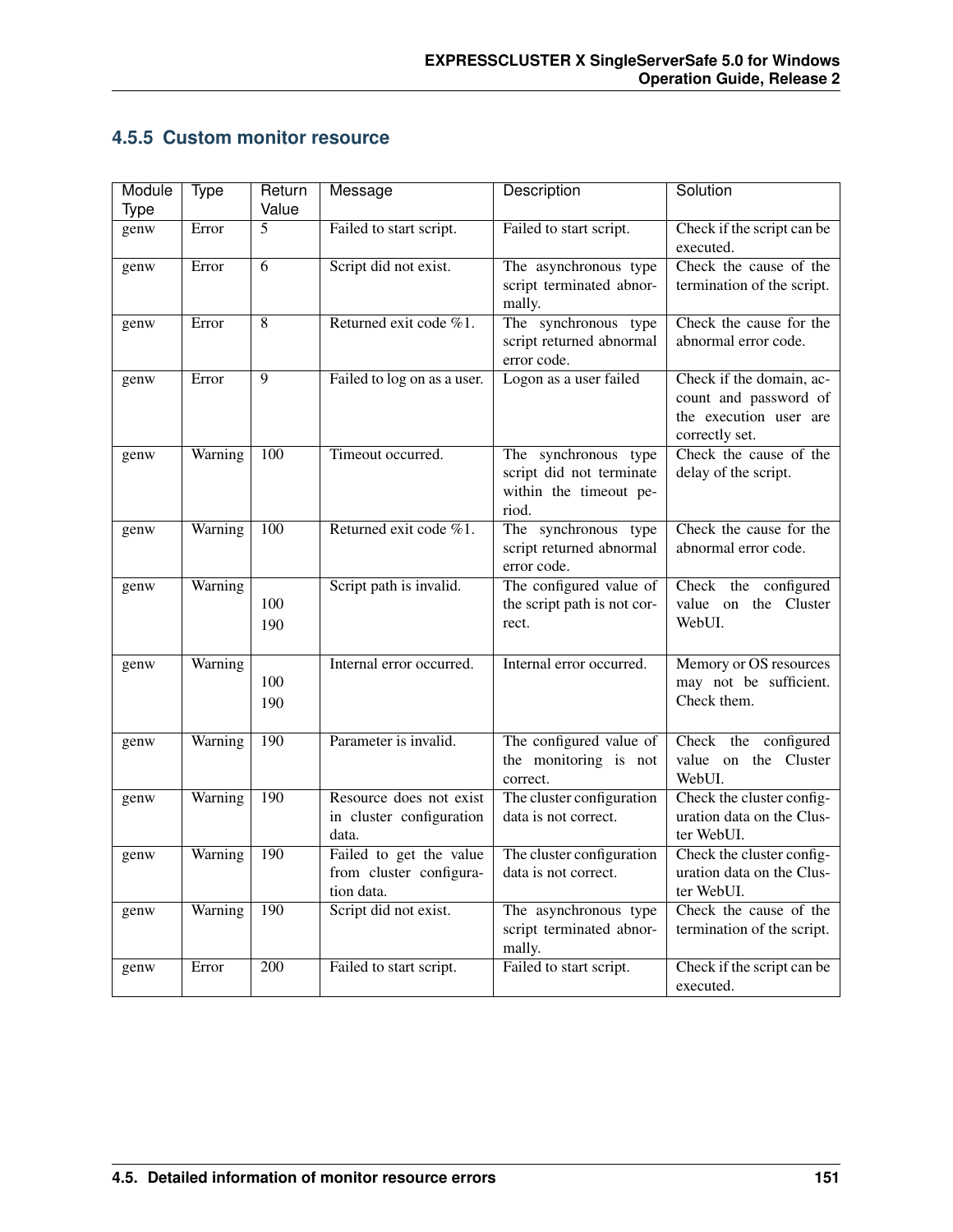## **4.5.6 HTTP monitor resource**

| Module | <b>Type</b> | Return           | Message                                                      | Description                                                                                                                                                                                                     | Solution                                                                                                                                                                                                           |
|--------|-------------|------------------|--------------------------------------------------------------|-----------------------------------------------------------------------------------------------------------------------------------------------------------------------------------------------------------------|--------------------------------------------------------------------------------------------------------------------------------------------------------------------------------------------------------------------|
| Type   |             | Value            |                                                              |                                                                                                                                                                                                                 |                                                                                                                                                                                                                    |
| httpw  | Error       | 11               | An error was detected<br>in accessing the monitor<br>target. | The access to the moni-<br>tor application failed.                                                                                                                                                              | Check configured values<br>on the Cluster WebUI<br>(such as an IP address).<br>If there is no error, check<br>if the monitor applica-<br>tion has errors.                                                          |
| httpw  | Warning     | $\overline{110}$ | A function error was de-<br>tected.                          | function error<br>$\mathsf{A}$<br>$OC-$<br>curred.                                                                                                                                                              | Monitor applications or<br>OS may have errors.<br>Check the status of the<br>system.                                                                                                                               |
| httpw  | Warning     | $\overline{113}$ | An application error was<br>detected.                        | A monitor application<br>error was detected.                                                                                                                                                                    | Refer to error messages<br>for monitor applications<br>described separately to<br>fix errors.                                                                                                                      |
| httpw  | Warning     | $\overline{115}$ | A data error was de-<br>tected.                              | A value of the response<br>data has an error.                                                                                                                                                                   | Refer to error messages<br>for monitor applications<br>described separately to<br>fix errors.                                                                                                                      |
| httpw  | Warning     | $\overline{116}$ | The algorithm is not sup-<br>ported. $(\%1)$                 | The algorithm is not<br>supported.<br>%1 represents the<br>algorithm.                                                                                                                                           |                                                                                                                                                                                                                    |
| httpw  | Warning     | 140              | No license is registered.                                    | The license has not been<br>registered.                                                                                                                                                                         | Register the license.                                                                                                                                                                                              |
| httpw  | Warning     | 188              | Internal error.                                              | Internal error occurred.                                                                                                                                                                                        | Memory or OS resources<br>may not be sufficient.<br>Check them.                                                                                                                                                    |
| httpw  | Warning     | 190              | Initialization<br>has<br>failed[%1].                         | Initialization process has<br>failed. It may be due to<br>memory allocation<br>failure or a failure in<br>obtaining the configured<br>value.<br>Information on the<br>initialization may be<br>displayed on %1. | The configured value of<br>the Cluster WebUI may<br>be incorrect. Check the<br>value.<br>If there is no<br>problem with the value,<br>OS itself may have er-<br>rors. Restart the server<br>or take other actions. |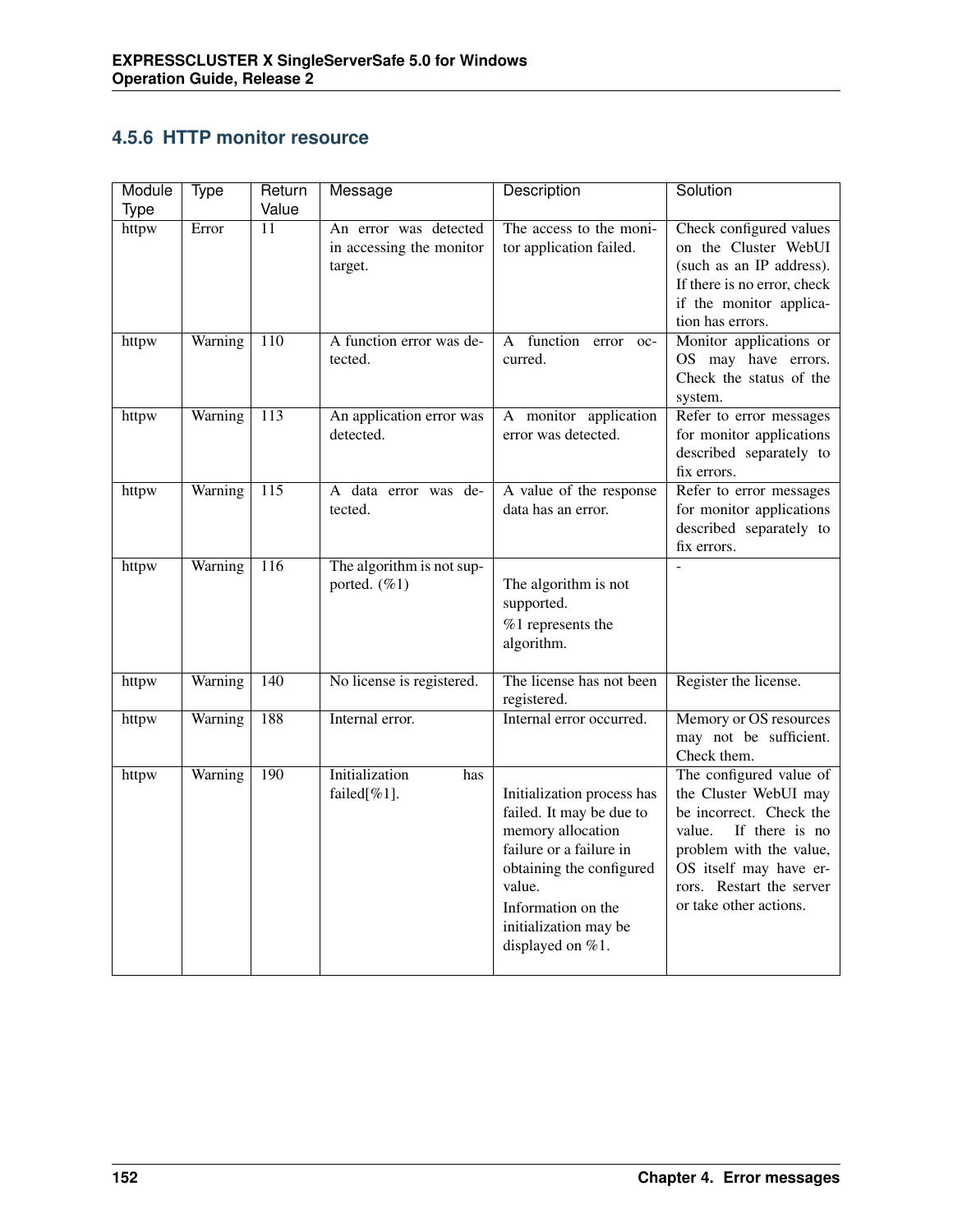## **4.5.7 IMAP4 monitor resource**

| Module<br>Type | <b>Type</b> | Return<br>Value  | Message                                                      | <b>Description</b>                                                                                                                                                                                              | Solution                                                                                                                                                                                                          |
|----------------|-------------|------------------|--------------------------------------------------------------|-----------------------------------------------------------------------------------------------------------------------------------------------------------------------------------------------------------------|-------------------------------------------------------------------------------------------------------------------------------------------------------------------------------------------------------------------|
| imap4w         | Error       | 11               | An error was detected<br>in accessing the monitor<br>target. | The access to the moni-<br>tor application failed.                                                                                                                                                              | Check configured values<br>on the Cluster WebUI<br>(such as an IP address).<br>If there is no error, check<br>if the monitor applica-<br>tion has errors.                                                         |
| imap4w         | Error       | $\overline{12}$  | An error was detected in<br>user authentication.             | The access to the moni-<br>tor application failed.                                                                                                                                                              | Check configured values<br>on the Cluster WebUI<br>(such as a user name or a<br>password). If there is no<br>error, check if the mon-<br>itor application has er-<br>rors.                                        |
| imap4w         | Warning     | 110              | A function error was de-<br>tected.                          | function<br>A<br>error<br>$OC-$<br>curred.                                                                                                                                                                      | Monitor applications or<br>OS may have errors.<br>Check the status of the<br>system.                                                                                                                              |
| imap4w         | Warning     | $\overline{113}$ | An application error was<br>detected.                        | A monitor application<br>error was detected.                                                                                                                                                                    | Refer to error messages<br>for monitor applications<br>described separately to<br>fix errors.                                                                                                                     |
| imap4w         | Warning     | 115              | A data error was de-<br>tected.                              | A value of the response<br>data has an error.                                                                                                                                                                   | Refer to error messages<br>for monitor applications<br>described separately to<br>fix errors.                                                                                                                     |
| imap4w         | Warning     | 140              | No license is registered.                                    | The license has not been<br>registered.                                                                                                                                                                         | Register the license.                                                                                                                                                                                             |
| imap4w         | Warning     | 188              | Internal error.                                              | Internal error occurred.                                                                                                                                                                                        | Memory or OS resources<br>may not be sufficient.<br>Check them.                                                                                                                                                   |
| imap4w         | Warning     | 190              | Initialization<br>has<br>failed[%1].                         | Initialization process has<br>failed. It may be due to<br>memory allocation<br>failure or a failure in<br>obtaining the configured<br>value.<br>Information on the<br>initialization may be<br>displayed on %1. | The configured value of<br>the Cluster WebUI may<br>be incorrect. Check the<br>If there is no<br>value.<br>problem with the value,<br>OS itself may have er-<br>rors. Restart the server<br>or take other actions |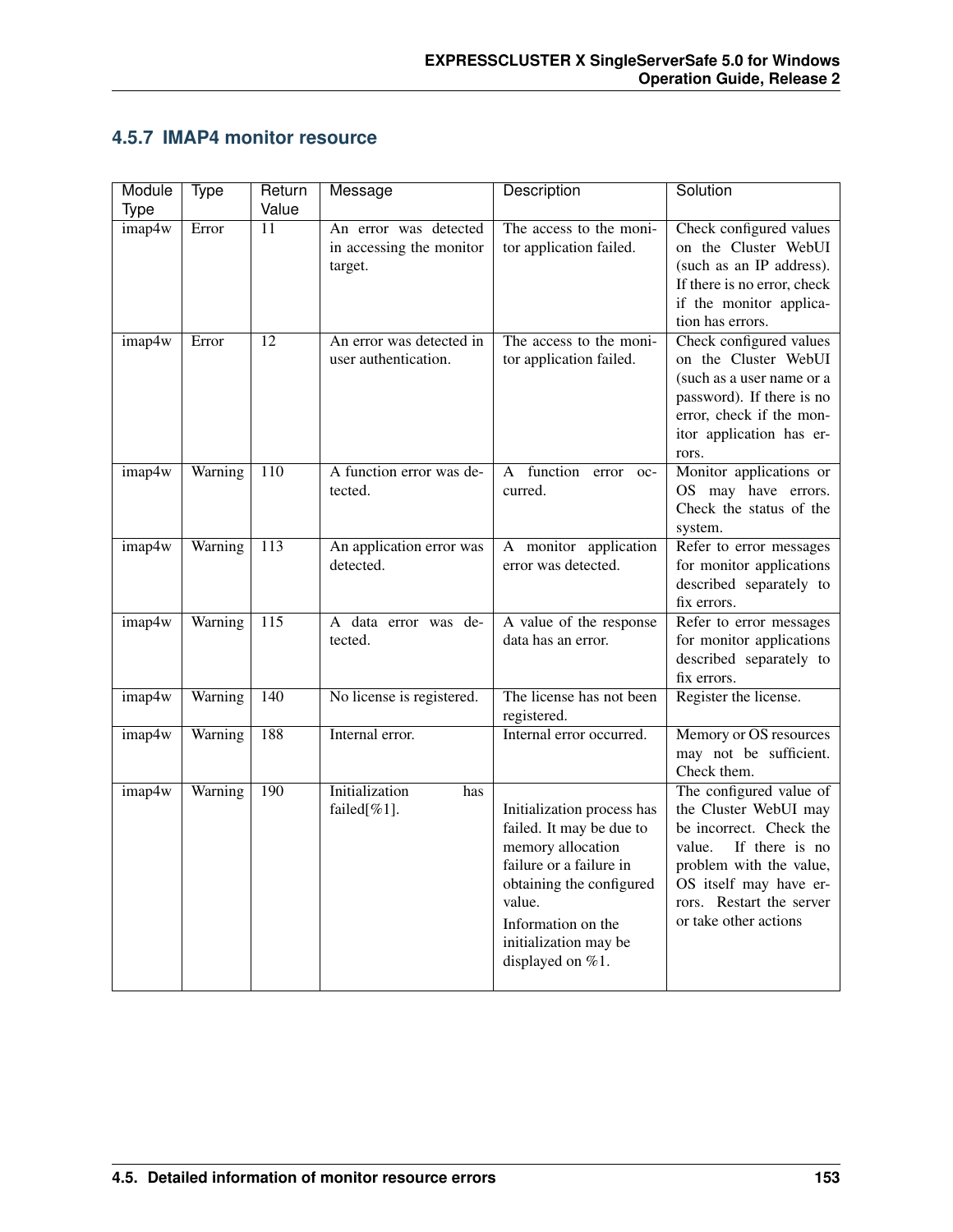### **4.5.8 IP monitor resource**

| Module<br><b>Type</b> | Type    | Return<br>Value | Message                  | Description              | Solution                                                                                                                                                                                                        |
|-----------------------|---------|-----------------|--------------------------|--------------------------|-----------------------------------------------------------------------------------------------------------------------------------------------------------------------------------------------------------------|
| ipw                   | Error   | 4               | Ping could not reach.    | Ping could not reach.    | Check if<br>the<br>ping<br>command to the cor-<br>responding IP address<br>succeeds. When the<br>command fails, check<br>the status of the de-<br>vice that has the IP<br>address and the network<br>interface. |
| ipw                   | Warning | 105             | Timeout occurred.        | Timeout occurred.        | Memory or OS resources<br>may not be sufficient.<br>Check them.                                                                                                                                                 |
| ipw                   | Warning | 189             | Internal error occurred. | Internal error occurred. | Memory or OS resources<br>may not be sufficient.<br>Check them.                                                                                                                                                 |

## **4.5.9 NIC Link Up/Down monitor resource**

| Module      | Type    | Return | Message                        | Description                    | Solution                 |
|-------------|---------|--------|--------------------------------|--------------------------------|--------------------------|
| <b>Type</b> |         | Value  |                                |                                |                          |
| miiw        | Error   | 4      | IP address does not exist.     | IP address does not exist.     | NIC may have been dis-   |
|             |         |        |                                |                                | abled. Check if the IP   |
|             |         |        |                                |                                | address of the specified |
|             |         |        |                                |                                | NIC exists by the ipcon- |
|             |         |        |                                |                                | fig command.             |
| miiw        | Error   | 8      | <b>NIC</b><br>Link<br>Detected | <b>NIC</b><br>Link<br>Detected | Check if the LAN cable   |
|             |         |        | Down.                          | Down.                          | is connected properly.   |
| miiw        | Warning | 105    | Failed to get the IP ad-       | Failed to get the IP ad-       | Memory or OS resources   |
|             |         |        | dress list.                    | dress list.                    | may not be sufficient.   |
|             |         |        |                                |                                | Check them.              |
| miiw        | Warning | 106    | Failed to get the NIC in-      | Failed to get the NIC in-      | Memory or OS resources   |
|             |         |        | terface name.                  | terface name.                  | may not be sufficient.   |
|             |         |        |                                |                                | Check them.              |
| miiw        | Warning | 107    | Failed to get the NIC sta-     | Failed to get the NIC sta-     | Check if the NIC device  |
|             |         |        | tus.                           | tus.                           | is supported by the de-  |
|             |         |        |                                |                                | vice I/O controller.     |
| miiw        | Warning | 189    | An internal error has oc-      | An internal error has oc-      | Memory or OS resources   |
|             |         |        | curred.                        | curred.                        | may not be sufficient.   |
|             |         |        |                                |                                | Check them.              |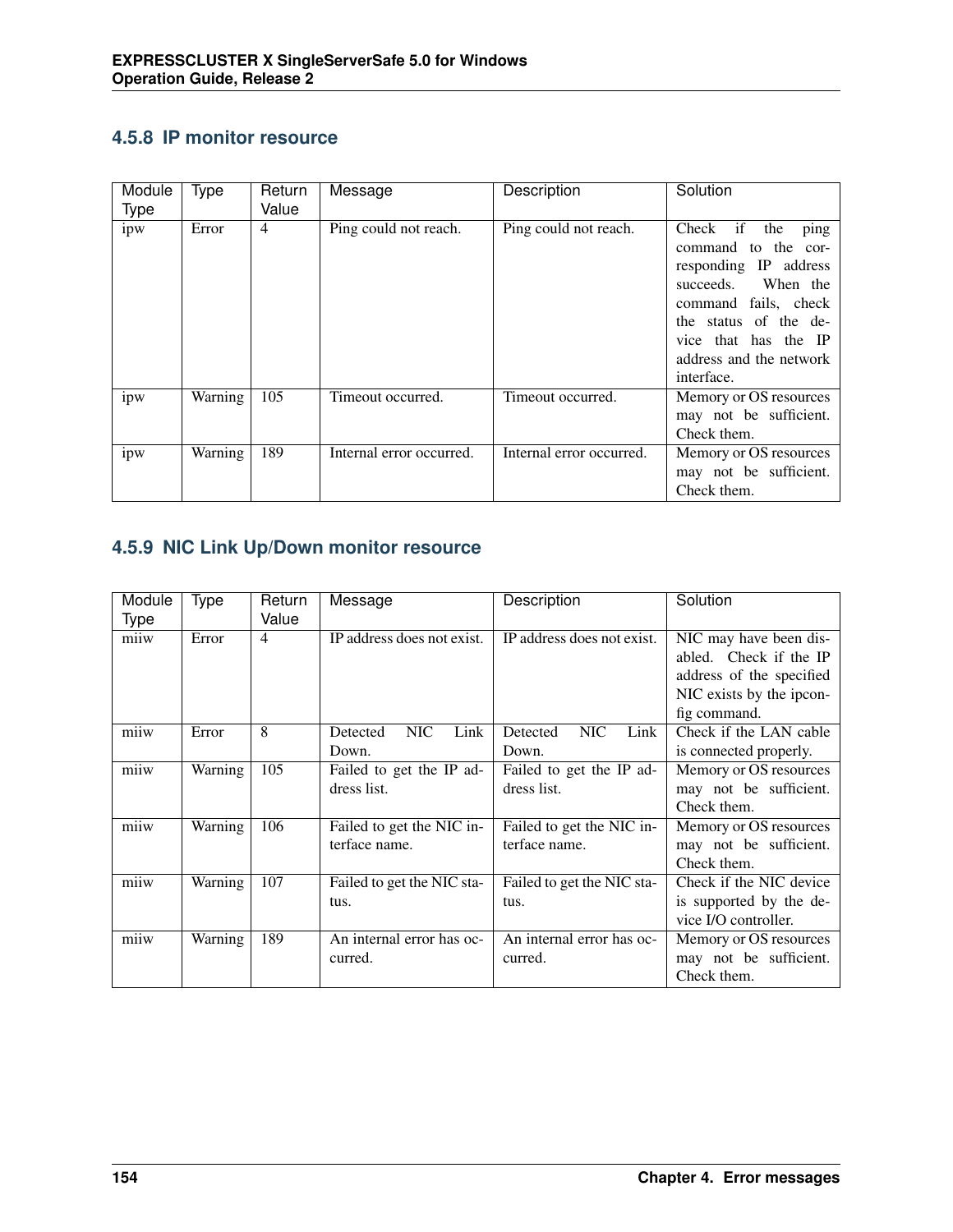| Module      | Type  | Return | Message                    | Description                | Solution                 |
|-------------|-------|--------|----------------------------|----------------------------|--------------------------|
| <b>Type</b> |       | Value  |                            |                            |                          |
| mtw         | Error | Other  | Internal<br>error<br>$OC-$ | Internal<br>error<br>$OC-$ | Memory or OS resources   |
|             |       |        | curred.(status: %1!d!)     | curred.(status:%1!d!)      | may not be sufficient.   |
|             |       |        |                            |                            | Check them.              |
| mtw         | Error | 5      | Status of resources is ab- | Status of resources is ab- | Check the status of the  |
|             |       |        | normal.                    | normal.                    | monitor resources listed |
|             |       |        |                            |                            | on the monitor resources |
|             |       |        |                            |                            | list.                    |
| mtw         | Error |        | This option is invalid.    | This option is invalid.    | Memory or OS resources   |
|             |       |        |                            |                            | may not be sufficient.   |
|             |       |        |                            |                            | Check them.              |

### **4.5.10 Multi target monitor resource**

#### **4.5.11 Process name monitor resource**

| Module<br><b>Type</b> | Type    | Return<br>Value | Message                                                                                           | Description                                                                                          | Solution                                                                                                   |
|-----------------------|---------|-----------------|---------------------------------------------------------------------------------------------------|------------------------------------------------------------------------------------------------------|------------------------------------------------------------------------------------------------------------|
| psw                   | Error   | $\overline{4}$  | Process $[\%1, \text{ pid}=\%2]$<br>down.                                                         | Loss of the process to be<br>monitored has been de-<br>tected.                                       | Check whether the pro-<br>cess to be monitored is<br>running properly.                                     |
| psw                   | Error   | 5               | The number of processes<br>is less than the specified<br>minimum process count.<br>$\%1/\%2$ (%3) | The number of running<br>processes to be moni-<br>tored does not reach the<br>specified lower limit. | Check whether the pro-<br>cess to be monitored is<br>running properly.                                     |
| psw                   | Warning | 100             | Internal error occurred.                                                                          | An internal error has oc-<br>curred.                                                                 | Check the following pos-<br>sible causes:<br>memory<br>shortage or OS resource<br>insufficiency. Check it. |
| psw                   | Warning | 190             | Parameter is invalid.                                                                             | monitor<br>The<br>setting<br>value is incorrect.                                                     | The setting value for the<br>Cluster WebUI may be<br>incorrect. Check it.                                  |

## **4.5.12 ODBC monitor resource**

| Module<br><b>Type</b> | Type    | Return<br>Value | Message                                 | Description                                                                                                                                                   | Solution                                                                     |
|-----------------------|---------|-----------------|-----------------------------------------|---------------------------------------------------------------------------------------------------------------------------------------------------------------|------------------------------------------------------------------------------|
| odbcw                 | Warning | 190             | Initialization<br>has<br>failed $\%1$ . | Initialization process has<br>failed. It may be due to<br>memory allocation<br>failure.<br>Information on the<br>initialization may be<br>displayed on $%1$ . | OS itself may have er-<br>rors. Restart the server<br>or take other actions. |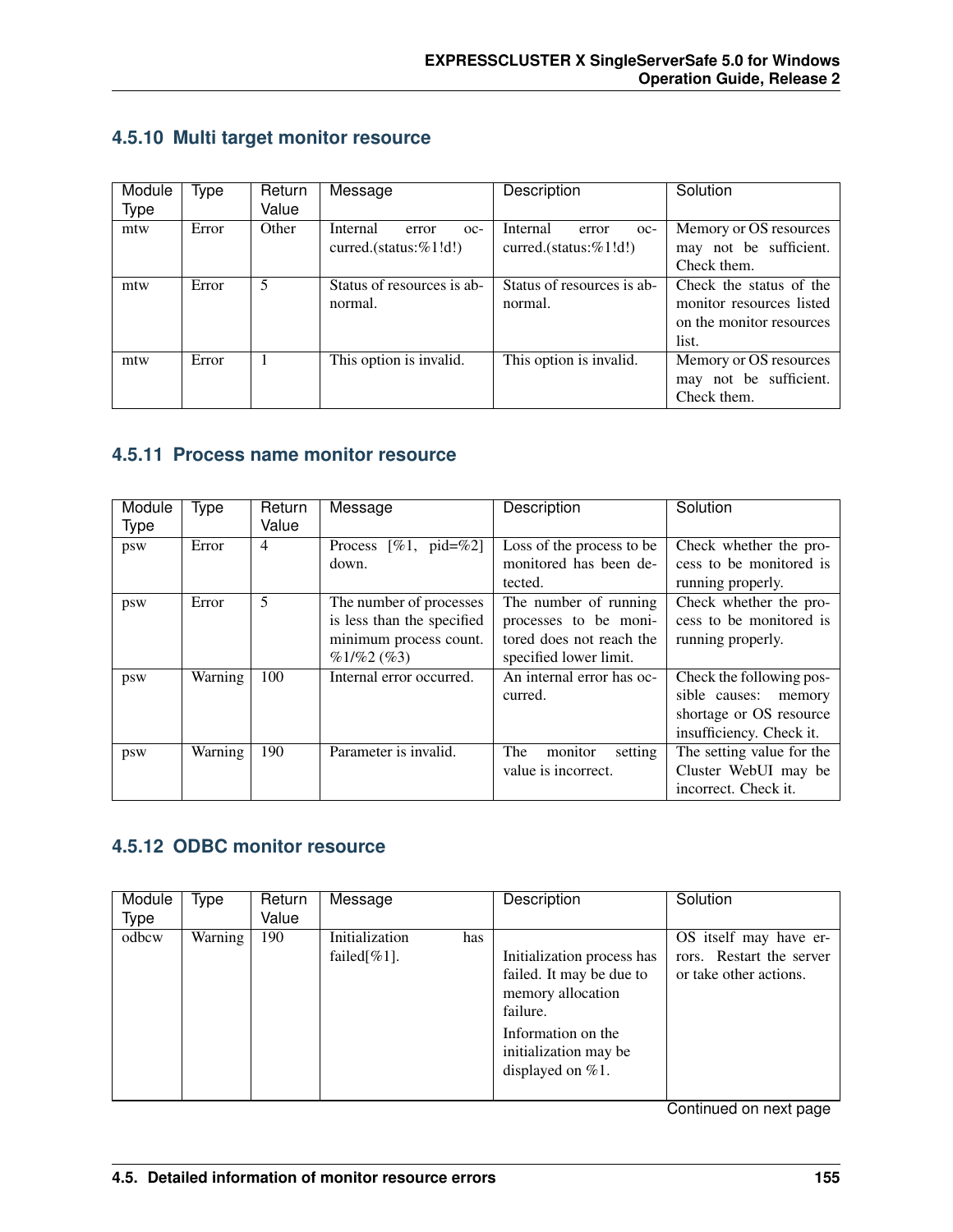| Module      | Type    | Return          | Message                                          | - פיין - -<br>Description                        | Solution                                             |
|-------------|---------|-----------------|--------------------------------------------------|--------------------------------------------------|------------------------------------------------------|
| <b>Type</b> |         | Value           |                                                  |                                                  |                                                      |
| odbcw       | Warning | 102             | The configured value is<br>not correct.          | The configured value of<br>the monitoring is not | Check the configured<br>value on the Cluster         |
|             |         |                 |                                                  | correct.                                         | WebUI because it may                                 |
|             |         |                 |                                                  |                                                  | not be correct.                                      |
| odbcw       | Warning | 110             | A function error was de-                         | A function error<br>$OC-$                        | Monitor applications or                              |
|             |         |                 | tected.                                          | curred.                                          | OS may have errors.                                  |
|             |         |                 |                                                  |                                                  | Check the status of the                              |
| odbcw       | Error   | 11              | An error was detected                            | The<br>access<br>the<br>to                       | system.<br>Check configured val-                     |
|             |         |                 | in accessing the monitor                         | database failed.                                 | ues on the Cluster We-                               |
|             |         |                 | target.                                          |                                                  | bUI (such as a database                              |
|             |         |                 |                                                  |                                                  | name). If there is no er-                            |
|             |         |                 |                                                  |                                                  | ror, check the database                              |
|             |         |                 |                                                  |                                                  | has errors.                                          |
| odbcw       | Warning | 112             | An error was detected in<br>user authentication. | The<br>access<br>the<br>to                       | Check configured values                              |
|             |         |                 |                                                  | database failed.                                 | on the Cluster WebUI<br>(such as a user name or      |
|             |         |                 |                                                  |                                                  | a password). If there                                |
|             |         |                 |                                                  |                                                  | is no error, check if the                            |
|             |         |                 |                                                  |                                                  | database has errors.                                 |
| odbcw       | Warning | 113             | An application error was                         | The database error was                           | Refer to error messages                              |
|             |         |                 | detected.                                        | detected.                                        | for database described                               |
| odbcw       | Error   | $\overline{14}$ | An error was detected                            |                                                  | separately to fix errors.<br>Refer to error messages |
|             |         |                 | in executing SQL state-                          | <b>Executing SQL</b>                             | for database described                               |
|             |         |                 | ment $[\%1]$ .                                   | statement failed.                                | separately to fix errors.                            |
|             |         |                 |                                                  | The executed SQL                                 |                                                      |
|             |         |                 |                                                  | statement is displayed                           |                                                      |
|             |         |                 |                                                  | on $\%1$ .                                       |                                                      |
| odbcw       | Error   | 15              | A data error was de-                             | A value on the table of                          | Database may be cor-                                 |
|             |         |                 | tected.                                          | database has an error.                           | rupt. Stop the database                              |
|             |         |                 |                                                  |                                                  | operation and investigate                            |
|             |         |                 |                                                  |                                                  | This error may oc-<br>it.                            |
|             |         |                 |                                                  |                                                  | cur when more than one                               |
|             |         |                 |                                                  |                                                  | monitoring is performed                              |
|             |         |                 |                                                  |                                                  | with the same monitor<br>table name concurrently.    |
|             |         |                 |                                                  |                                                  | Check if the values set in                           |
|             |         |                 |                                                  |                                                  | the multi-directional en-                            |
|             |         |                 |                                                  |                                                  | vironment are appropri-                              |
|             |         |                 |                                                  |                                                  | ate.                                                 |
| odbcw       | Warning | 140             | No license is registered.                        | The license has not been                         | Register the license.                                |
| odbcw       |         | 160             | Failed to obtain the con-                        | registered.                                      |                                                      |
|             | Warning |                 | figuration data.                                 | The configured value<br>could not be obtained.   | OS may have errors.<br>Restart the server or take    |
|             |         |                 |                                                  |                                                  | other actions                                        |
|             |         |                 |                                                  |                                                  | Continued on next page                               |

Table 4.19 – continued from previous page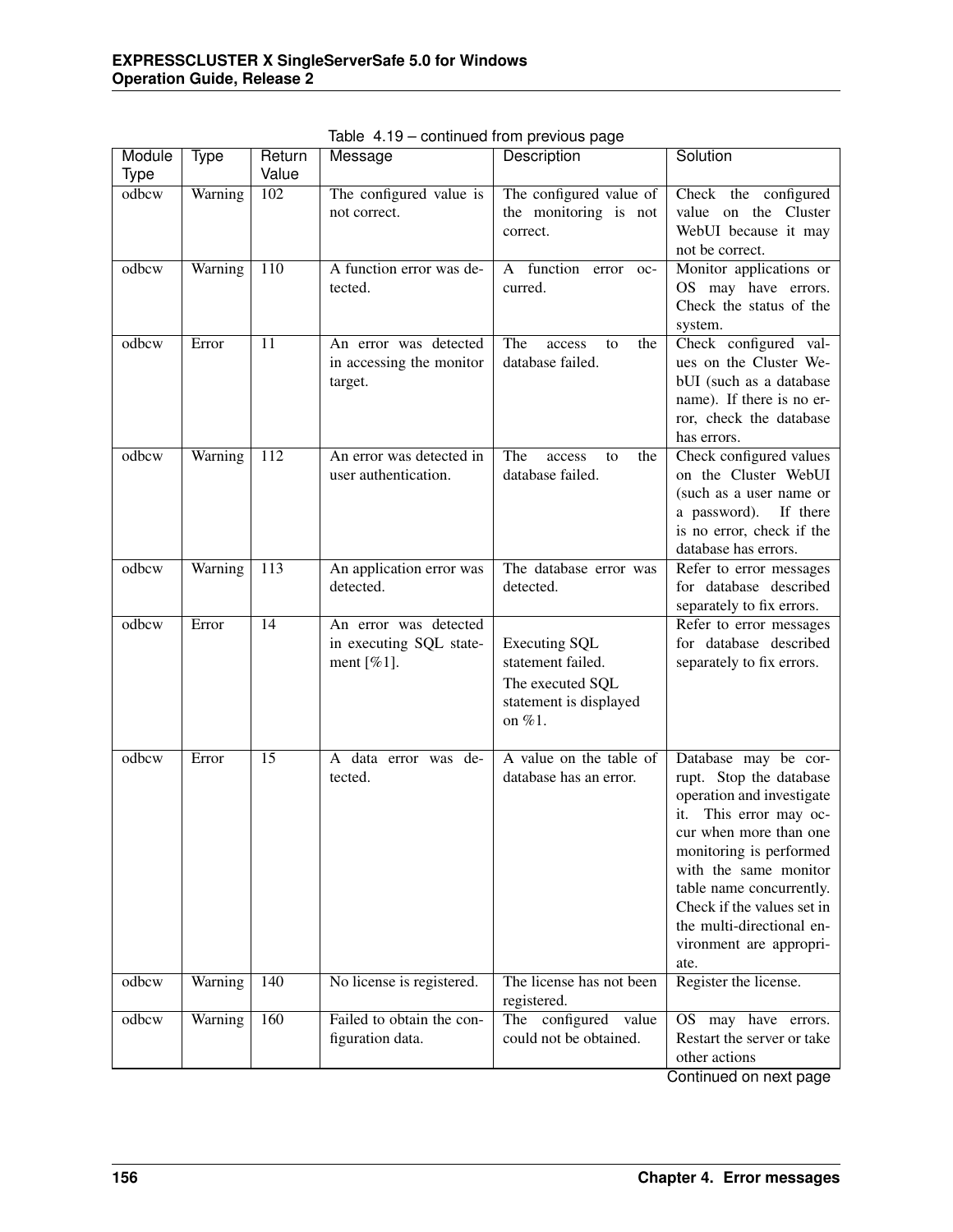| Module<br>Type | ivpe.   | Return<br>Value | Message         | Description              | Solution                                                        |
|----------------|---------|-----------------|-----------------|--------------------------|-----------------------------------------------------------------|
| odbcw          | Warning | 190             | Internal error. | Internal error occurred. | Memory or OS resources<br>may not be sufficient.<br>Check them. |

Table 4.19 – continued from previous page

## **4.5.13 Oracle monitor resource**

| Module      | <b>Type</b> | Return          | Message                               | Description                         | Solution                                          |
|-------------|-------------|-----------------|---------------------------------------|-------------------------------------|---------------------------------------------------|
| <b>Type</b> |             | Value           |                                       |                                     |                                                   |
| oraclew     | Warning     | 190             | Initialization<br>has                 |                                     | OS itself may have er-                            |
|             |             |                 | failed $[\%1]$ .                      | Initialization process has          | rors. Restart the server                          |
|             |             |                 |                                       | failed. It may be due to            | or take other actions                             |
|             |             |                 |                                       | memory allocation                   |                                                   |
|             |             |                 |                                       | failure.                            |                                                   |
|             |             |                 |                                       | Information on the                  |                                                   |
|             |             |                 |                                       | initialization may be               |                                                   |
|             |             |                 |                                       | displayed on %1.                    |                                                   |
| oraclew     | Warning     | 102             | The configured value is               | The configured value of             | Check the configured                              |
|             |             |                 | not correct.                          | the monitoring is not               | value on the Cluster                              |
|             |             |                 |                                       | correct.                            | WebUI because it may                              |
|             |             |                 |                                       |                                     | not be correct.                                   |
| oraclew     | Warning     | 110             | A function error was de-              | A function error<br>$OC-$           | Monitor applications or                           |
|             |             |                 | tected.                               | curred.                             | OS may have errors.                               |
|             |             |                 |                                       |                                     | Check the status of the                           |
|             |             |                 |                                       |                                     | system.                                           |
| oraclew     | Error       | 11              | An error was detected                 | The<br>access<br>the<br>to          | Check configured val-                             |
|             |             |                 | in accessing the monitor              | database failed.                    | ues on the Cluster We-<br>bUI (such as a database |
|             |             |                 | target.                               |                                     | name). If there is no er-                         |
|             |             |                 |                                       |                                     | ror, check the database                           |
|             |             |                 |                                       |                                     | has errors.                                       |
| oraclew     | Warning     | 112             | An error was detected in              | The<br>access<br>the<br>to          | Check configured values                           |
|             |             |                 | user authentication.                  | database failed.                    | on the Cluster WebUI                              |
|             |             |                 |                                       |                                     | (such as a user name or                           |
|             |             |                 |                                       |                                     | a password).<br>If there                          |
|             |             |                 |                                       |                                     | is no error, check if the                         |
|             |             |                 |                                       |                                     | database has errors.                              |
| oraclew     | Warning     | 113             | An application error was<br>detected. | The database error was<br>detected. | Refer to error messages<br>for database described |
|             |             |                 |                                       |                                     | separately to fix errors.                         |
| oraclew     | Error       | $\overline{14}$ | An error was detected                 |                                     | Refer to error messages                           |
|             |             |                 | in executing SQL state-               | <b>Executing SQL</b>                | for database described                            |
|             |             |                 | ment $[\%1]$ .                        | statement failed.                   | separately to fix errors.                         |
|             |             |                 |                                       | The executed SQL                    |                                                   |
|             |             |                 |                                       | statement is displayed              |                                                   |
|             |             |                 |                                       | on %1.                              |                                                   |
|             |             |                 |                                       |                                     |                                                   |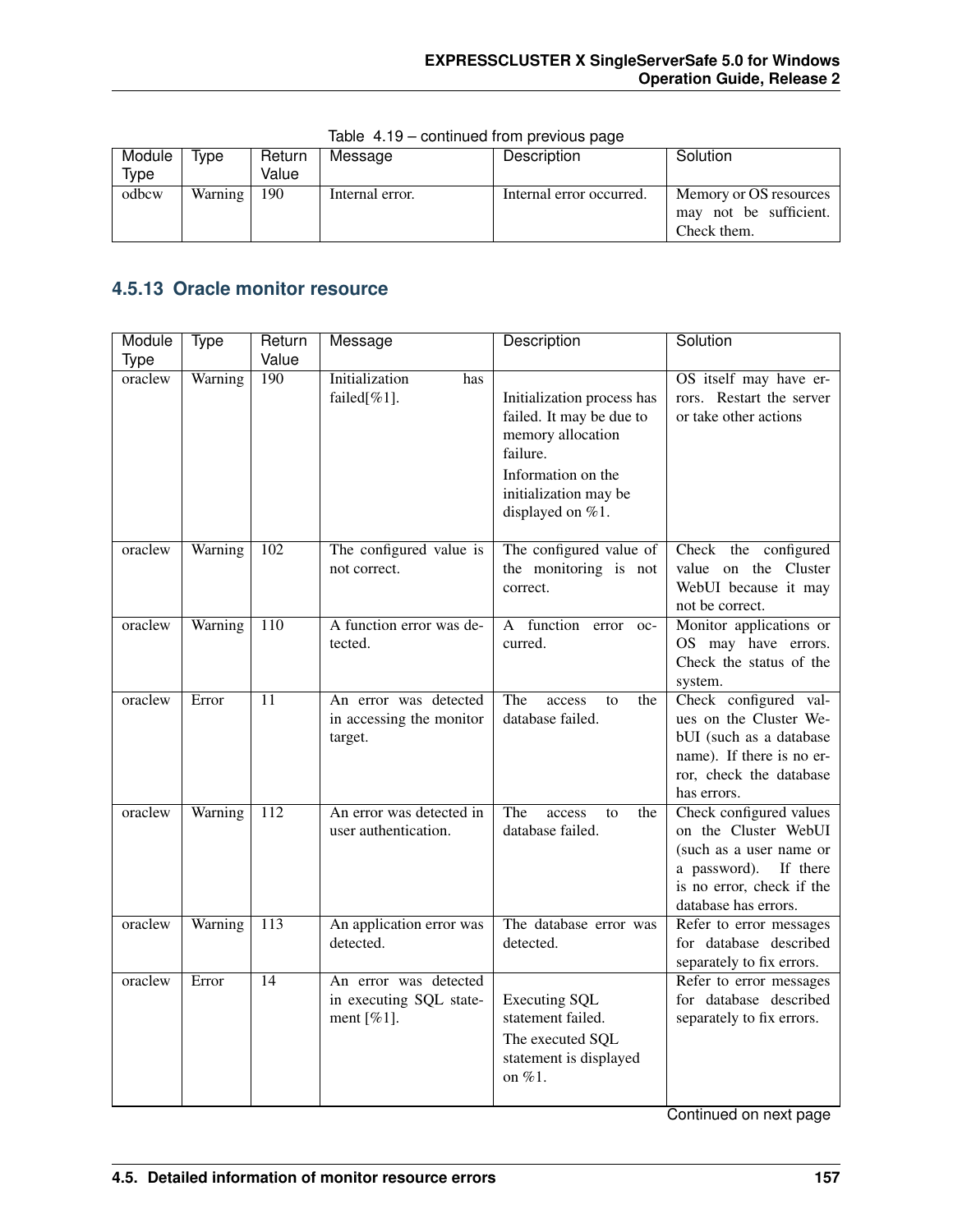| Module  | Type    | Return | Message                                       | Description                                       | Solution                                                                                                                                                                                                                                                                                                          |
|---------|---------|--------|-----------------------------------------------|---------------------------------------------------|-------------------------------------------------------------------------------------------------------------------------------------------------------------------------------------------------------------------------------------------------------------------------------------------------------------------|
| Type    |         | Value  |                                               |                                                   |                                                                                                                                                                                                                                                                                                                   |
| oraclew | Error   | 15     | data error was de-<br>$\mathsf{A}$<br>tected. | A value on the table of<br>database has an error. | Database may be cor-<br>rupt. Stop the database<br>operation and investigate<br>This error may oc-<br>it.<br>cur when more than one<br>monitoring is performed<br>with the same monitor<br>table name concurrently.<br>Check if the values set in<br>the multi-directional en-<br>vironment are appropri-<br>ate. |
| oraclew | Warning | 140    | No license is registered.                     | The license has not been<br>registered.           | Register the license.                                                                                                                                                                                                                                                                                             |
| oraclew | Warning | 160    | Failed to obtain the con-<br>figuration data. | The configured value<br>could not be obtained.    | may have errors.<br>OS<br>Restart the server or take<br>other actions.                                                                                                                                                                                                                                            |
| oraclew | Warning | 190    | Internal error.                               | Internal error occurred.                          | Memory or OS resources<br>may not be sufficient.<br>Check them.                                                                                                                                                                                                                                                   |

Table 4.20 – continued from previous page

#### **4.5.14 POP3 monitor resource**

| Module | Type    | Return | Message                  | Description                           | Solution                    |
|--------|---------|--------|--------------------------|---------------------------------------|-----------------------------|
| Type   |         | Value  |                          |                                       |                             |
| pop3w  | Error   | 11     | An error was detected    | The access to the moni-               | Check configured values     |
|        |         |        | in accessing the monitor | tor application failed.               | on the Cluster WebUI        |
|        |         |        | target.                  |                                       | (such as an IP address).    |
|        |         |        |                          |                                       | If there is no error, check |
|        |         |        |                          |                                       | if the monitor applica-     |
|        |         |        |                          |                                       | tion has errors.            |
| pop3w  | Error   | 12     | An error was detected in | The access to the moni-               | Check configured values     |
|        |         |        | user authentication.     | tor application failed.               | on the Cluster WebUI        |
|        |         |        |                          |                                       | (such as a user name or a   |
|        |         |        |                          |                                       | password). If there is no   |
|        |         |        |                          |                                       | error, check if the mon-    |
|        |         |        |                          |                                       | itor application has er-    |
|        |         |        |                          |                                       | rors.                       |
| pop3w  | Warning | 110    | A function error was de- | function<br>$\mathsf{A}$<br>error oc- | Monitor applications or     |
|        |         |        | tected.                  | curred.                               | OS may have errors.         |
|        |         |        |                          |                                       | Check the status of the     |
|        |         |        |                          |                                       | system.                     |
| pop3w  | Warning | 113    | An application error was | The monitor application               | Refer to error messages     |
|        |         |        | detected.                | error was detected.                   | for monitor applications    |
|        |         |        |                          |                                       | described separately to     |
|        |         |        |                          |                                       | fix errors.                 |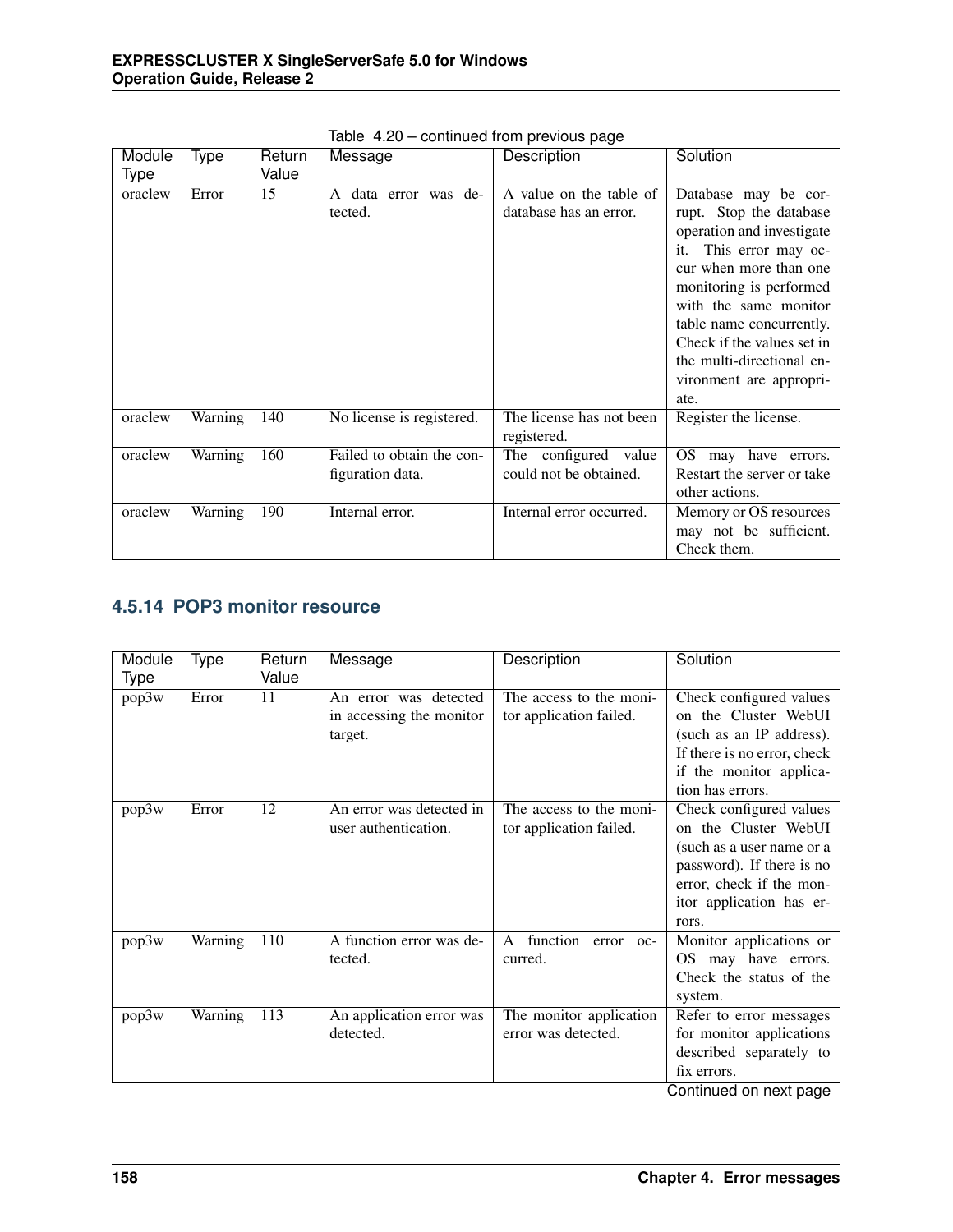| Module | Type    | Return | Message                            | Description                | Solution                 |
|--------|---------|--------|------------------------------------|----------------------------|--------------------------|
| Type   |         | Value  |                                    |                            |                          |
| pop3w  | Warning | 115    | data error was de-<br>$\mathsf{A}$ | A value of the response    | Refer to error messages  |
|        |         |        | tected.                            | data has an error.         | for monitor applications |
|        |         |        |                                    |                            | described separately to  |
|        |         |        |                                    |                            | fix errors.              |
| pop3w  | Warning | 140    | No license is registered.          | The license has not been   | Register the license.    |
|        |         |        |                                    | registered.                |                          |
| pop3w  | Warning | 188    | Internal error.                    | Internal error occurred.   | Memory or OS resources   |
|        |         |        |                                    |                            | may not be sufficient.   |
|        |         |        |                                    |                            | Check them.              |
| pop3w  | Warning | 190    | Initialization<br>has              |                            | The configured value of  |
|        |         |        | failed $[\%1]$ .                   | Initialization process has | the Cluster WebUI may    |
|        |         |        |                                    | failed. It may be due to   | be incorrect. Check the  |
|        |         |        |                                    | memory allocation          | If there is no<br>value. |
|        |         |        |                                    | failure or a failure in    | problem with the value,  |
|        |         |        |                                    | obtaining the configured   | OS itself may have er-   |
|        |         |        |                                    | value.                     | rors. Restart the server |
|        |         |        |                                    | Information on the         | or take other actions.   |
|        |         |        |                                    | initialization may be      |                          |
|        |         |        |                                    | displayed on $%1$ .        |                          |
|        |         |        |                                    |                            |                          |

Table 4.21 – continued from previous page

## **4.5.15 PostgreSQL monitor resource**

| Module<br><b>Type</b> | Type    | Return<br>Value | Message                                   | Description                                                                                                                                                   | Solution                                                                                   |
|-----------------------|---------|-----------------|-------------------------------------------|---------------------------------------------------------------------------------------------------------------------------------------------------------------|--------------------------------------------------------------------------------------------|
| psqlw                 | Warning | 190             | Initialization<br>has<br>failed $[\%1]$ . | Initialization process has<br>failed. It may be due to<br>memory allocation<br>failure.<br>Information on the<br>initialization may be<br>displayed on $%1$ . | OS itself may have er-<br>rors. Restart the server<br>or take other actions.               |
| psqlw                 | Warning | 102             | The configured value is<br>not correct.   | The configured value of<br>the monitoring is not<br>correct.                                                                                                  | Check the configured<br>on the Cluster<br>value<br>WebUI because it may<br>not be correct. |
| psqlw                 | Warning | 110             | A function error was de-<br>tected.       | function<br>$\mathsf{A}$<br>error oc-<br>curred.                                                                                                              | Monitor applications or<br>may have errors.<br>OS.<br>Check the status of the<br>system.   |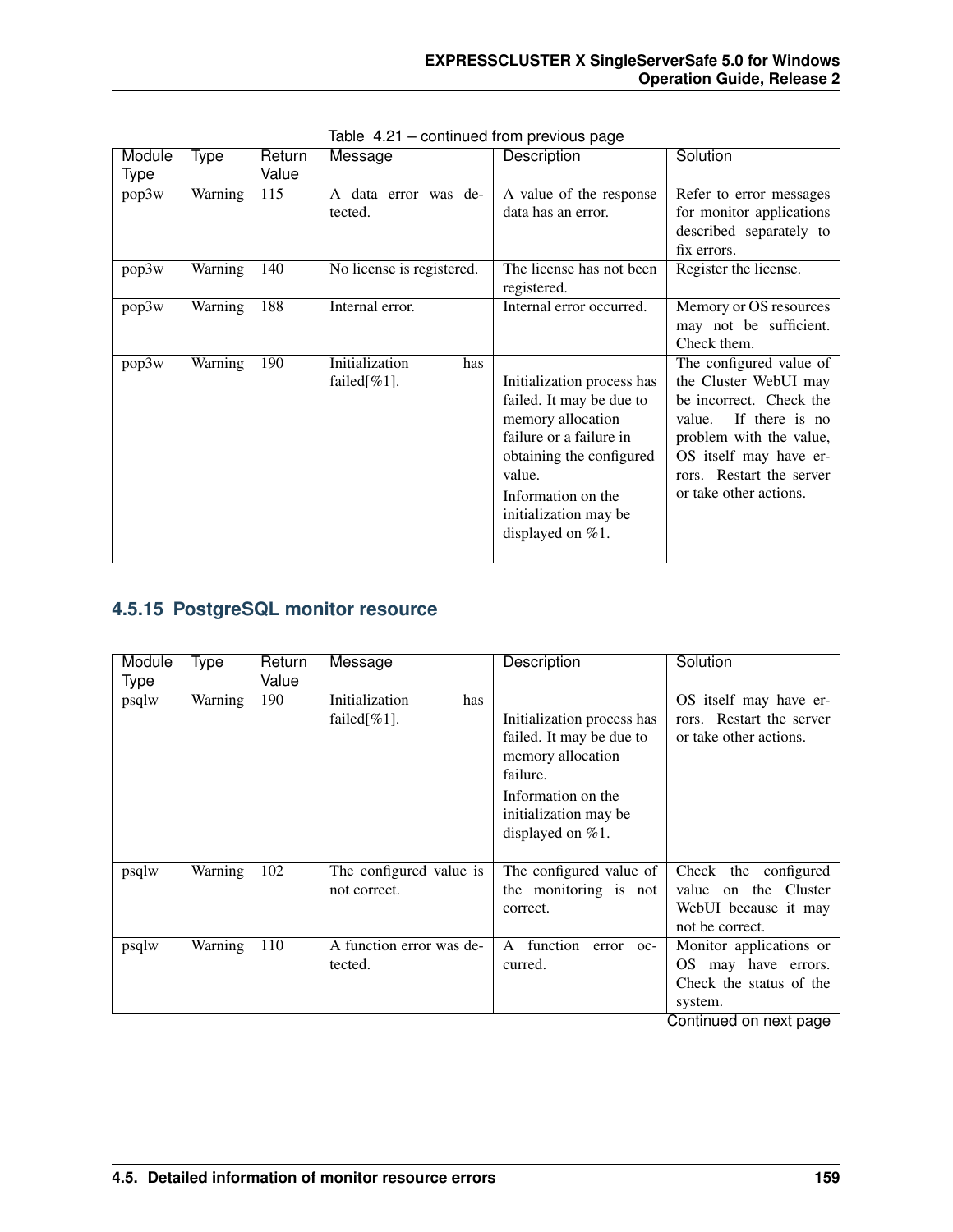| Module      | Type    | Return           | Message                                          | Description                                       | Solution                                          |
|-------------|---------|------------------|--------------------------------------------------|---------------------------------------------------|---------------------------------------------------|
| <b>Type</b> |         | Value            |                                                  |                                                   |                                                   |
| psqlw       | Error   | 11               | An error was detected                            | The<br>access<br>the<br>to                        | Check configured val-                             |
|             |         |                  | in accessing the monitor                         | database failed.                                  | ues on the Cluster We-                            |
|             |         |                  | target.                                          |                                                   | bUI (such as a database                           |
|             |         |                  |                                                  |                                                   | name). If there is no er-                         |
|             |         |                  |                                                  |                                                   | ror, check the database                           |
|             |         |                  |                                                  |                                                   | has errors.                                       |
| psqlw       | Warning | 112              | An error was detected in<br>user authentication. | The<br>access<br>the<br>to<br>database failed.    | Check configured values<br>on the Cluster WebUI   |
|             |         |                  |                                                  |                                                   | (such as a user name or                           |
|             |         |                  |                                                  |                                                   | a password).<br>If there                          |
|             |         |                  |                                                  |                                                   | is no error, check if the                         |
|             |         |                  |                                                  |                                                   | database has errors.                              |
| psqlw       | Warning | $\overline{113}$ | An application error was                         | The database error was                            | Refer to error messages                           |
|             |         |                  | detected.                                        | detected.                                         | for database described                            |
|             |         |                  |                                                  |                                                   | separately to fix errors.                         |
| psqlw       | Error   | 14               | An error was detected                            |                                                   | Refer to error messages                           |
|             |         |                  | in executing SQL state-                          | <b>Executing SQL</b>                              | for database described                            |
|             |         |                  | ment $[\%1]$ .                                   | statement failed.                                 | separately to fix errors.                         |
|             |         |                  |                                                  | The executed SQL                                  |                                                   |
|             |         |                  |                                                  | statement is displayed                            |                                                   |
|             |         |                  |                                                  | on %1.                                            |                                                   |
|             |         |                  |                                                  |                                                   |                                                   |
| psqlw       | Error   | 15               | A data error was de-<br>tected.                  | A value on the table of<br>database has an error. | Database may be cor-<br>rupt. Stop the database   |
|             |         |                  |                                                  |                                                   | operation and investigate                         |
|             |         |                  |                                                  |                                                   | This error may oc-<br>it.                         |
|             |         |                  |                                                  |                                                   | cur when more than one                            |
|             |         |                  |                                                  |                                                   | monitoring is performed                           |
|             |         |                  |                                                  |                                                   | with the same monitor                             |
|             |         |                  |                                                  |                                                   | table name concurrently.                          |
|             |         |                  |                                                  |                                                   | Check if the values set in                        |
|             |         |                  |                                                  |                                                   | the multi-directional en-                         |
|             |         |                  |                                                  |                                                   | vironment are appropri-                           |
|             |         |                  |                                                  |                                                   | ate.                                              |
| psqlw       | Warning | 140              | No license is registered.                        | The license has not been                          | Register the license.                             |
|             |         |                  |                                                  | registered.                                       |                                                   |
| psqlw       | Warning | 160              | Failed to obtain the con-                        | The configured value<br>could not be obtained.    | OS may have errors.<br>Restart the server or take |
|             |         |                  | figuration data.                                 |                                                   | other actions.                                    |
| psqlw       | Warning | 190              | Internal error.                                  | Internal error occurred.                          | Memory or OS resources                            |
|             |         |                  |                                                  |                                                   | may not be sufficient.                            |
|             |         |                  |                                                  |                                                   | Check them.                                       |

Table 4.22 – continued from previous page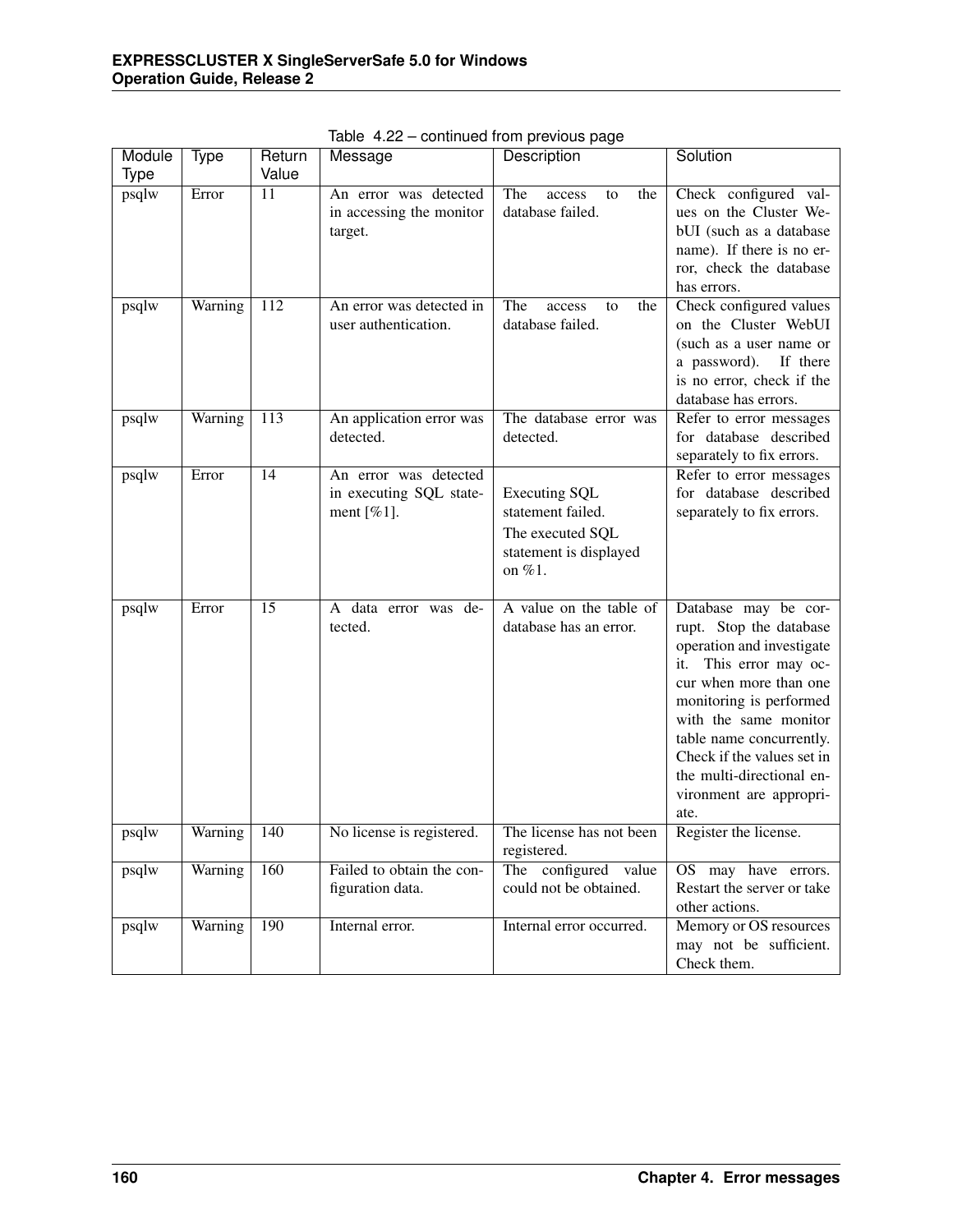|  |  |  | 4.5.16 Service monitor resource |
|--|--|--|---------------------------------|
|--|--|--|---------------------------------|

| Module      | Type    | Return | Message                       | Description               | Solution                |
|-------------|---------|--------|-------------------------------|---------------------------|-------------------------|
| <b>Type</b> |         | Value  |                               |                           |                         |
| servicew    | Error   | 9      | <b>Service</b><br>been<br>has | Service<br>has<br>been    | Check the status of the |
|             |         |        | stopped.                      | stopped.                  | service.                |
| servicew    | Warning | 100    | Failed to obtain the ser-     | Failed to obtain the ser- | service<br>Check if the |
|             |         |        | vice control right.           | vice control right.       | name is correct.        |
| servicew    | Warning | Others | An internal error has oc-     | An internal error has oc- | Memory or OS resources  |
|             |         |        | curred.                       | curred.                   | may not be sufficient.  |
|             |         |        |                               |                           | Check them.             |

## **4.5.17 SMTP monitor resource**

| Module      | Type    | Return           | Message                                                      | Description                                           | Solution                                                                                                                                                                   |
|-------------|---------|------------------|--------------------------------------------------------------|-------------------------------------------------------|----------------------------------------------------------------------------------------------------------------------------------------------------------------------------|
| <b>Type</b> |         | Value            |                                                              |                                                       |                                                                                                                                                                            |
| smtpw       | Error   | 11               | An error was detected<br>in accessing the monitor<br>target. | The access to the moni-<br>tor application failed.    | Check configured values<br>on the Cluster WebUI<br>(such as an IP address).<br>If there is no error, check<br>if the monitor applica-<br>tion has errors.                  |
| smtpw       | Error   | 12               | An error was detected in<br>user authentication.             | The access to the moni-<br>tor application failed.    | Check configured values<br>on the Cluster WebUI<br>(such as a user name or a<br>password). If there is no<br>error, check if the mon-<br>itor application has er-<br>rors. |
| smtpw       | Warning | 110              | A function error was de-<br>tected.                          | function<br>$\mathsf{A}$<br>error<br>$OC-$<br>curred. | Monitor applications or<br>may have errors.<br>OS —<br>Check the status of the<br>system.                                                                                  |
| smtpw       | Warning | 113              | An application error was<br>detected.                        | The monitor application<br>error was detected.        | Refer to error messages<br>for monitor applications<br>described separately to<br>fix errors.                                                                              |
| smtpw       | Warning | $\overline{115}$ | A data error was de-<br>tected.                              | A value of the response<br>data has an error.         | Refer to error messages<br>for monitor applications<br>described separately to<br>fix errors.                                                                              |
| smtpw       | Warning | 140              | No license is registered.                                    | The license has not been<br>registered.               | Register the license.                                                                                                                                                      |
| smtpw       | Warning | 188              | Internal error.                                              | Internal error occurred.                              | Memory or OS resources<br>may not be sufficient.<br>Check them.                                                                                                            |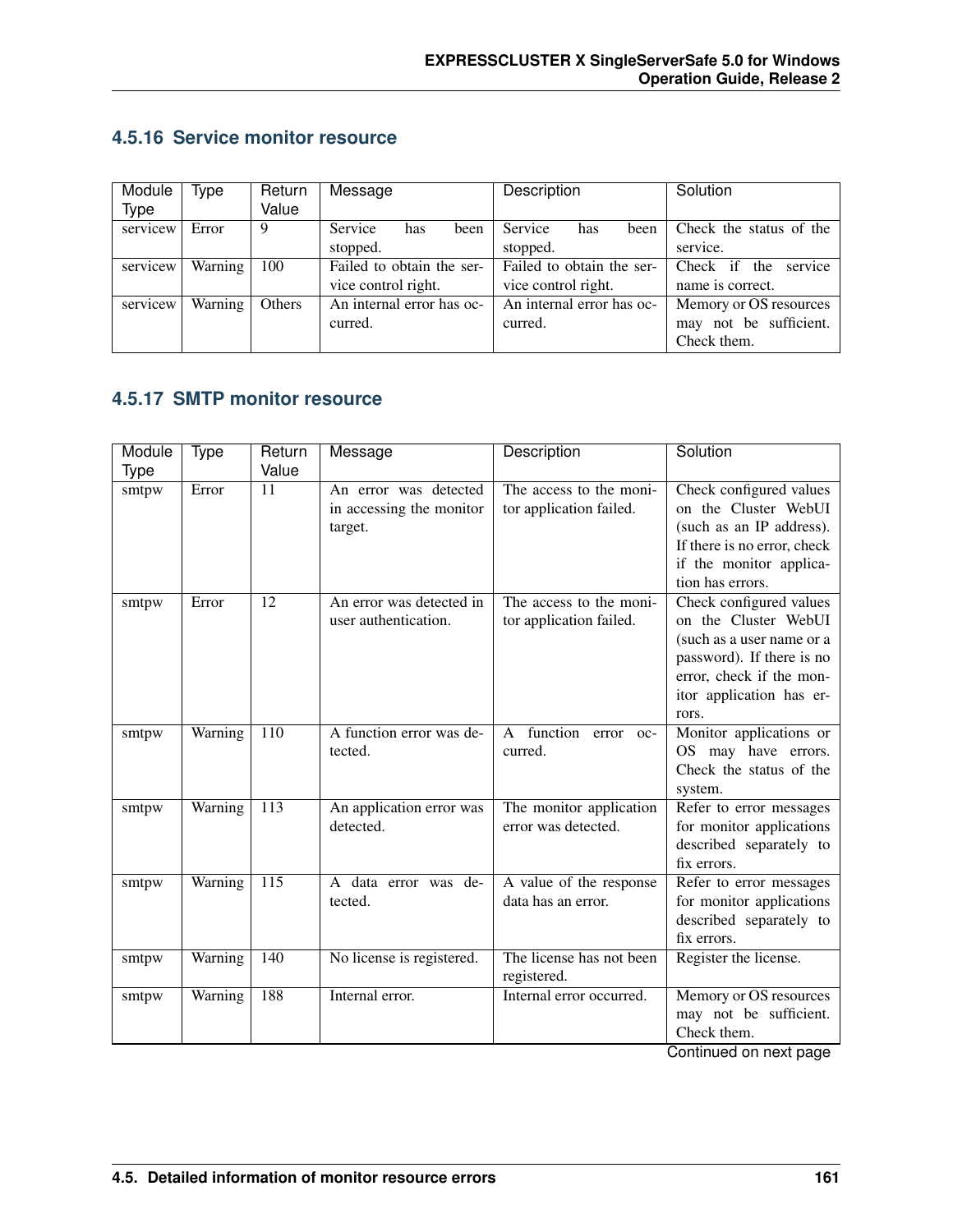| Module<br><b>Type</b> | Type    | Return<br>Value | Message                                   | Description                                                                                                                                                                                                        | Solution                                                                                                                                                                                                           |
|-----------------------|---------|-----------------|-------------------------------------------|--------------------------------------------------------------------------------------------------------------------------------------------------------------------------------------------------------------------|--------------------------------------------------------------------------------------------------------------------------------------------------------------------------------------------------------------------|
| smtpw                 | Warning | 190             | Initialization<br>has<br>failed $[\%1]$ . | Initialization process has<br>failed. It may be due to<br>memory allocation<br>failure or a failure in<br>obtaining the configured<br>value.<br>Information on the<br>initialization may be<br>displayed on $%1$ . | The configured value of<br>the Cluster WebUI may<br>be incorrect. Check the<br>If there is no<br>value.<br>problem with the value,<br>OS itself may have er-<br>rors. Restart the server<br>or take other actions. |

Table 4.24 – continued from previous page

## **4.5.18 SQL Server monitor resource**

| Module<br>Type     | Return           | Message                                                      | Description                                                                                                                                                | Solution                                                                                                                                                 |
|--------------------|------------------|--------------------------------------------------------------|------------------------------------------------------------------------------------------------------------------------------------------------------------|----------------------------------------------------------------------------------------------------------------------------------------------------------|
| Type               | Value            |                                                              |                                                                                                                                                            |                                                                                                                                                          |
| sqlserverw Warning | 190              | <b>Initialization</b><br>has<br>failed[%1].                  | Initialization process has<br>failed. It may be due to<br>memory allocation<br>failure.<br>Information on the<br>initialization may be<br>displayed on %1. | OS itself may have er-<br>rors. Restart the server<br>or take other actions.                                                                             |
| sqlserverw Warning | 102              | The configured value is<br>not correct.                      | The configured value of<br>the monitoring is not<br>correct.                                                                                               | Check the configured<br>value on the Cluster<br>WebUI because it may<br>not be correct.                                                                  |
| sqlserverw Warning | 110              | A function error was de-<br>tected.                          | A function error oc-<br>curred.                                                                                                                            | Monitor applications or<br>OS may have errors.<br>Check the status of the<br>system.                                                                     |
| sqlserverw Error   | 11               | An error was detected<br>in accessing the monitor<br>target. | The<br>the<br>access<br>to<br>database failed.                                                                                                             | Check configured val-<br>ues on the Cluster We-<br>bUI (such as a database<br>name). If there is no er-<br>ror, check the database<br>has errors.        |
| sqlserverw Warning | $\overline{112}$ | An error was detected in<br>user authentication.             | The<br>access<br>the<br>to<br>database failed.                                                                                                             | Check configured values<br>on the Cluster WebUI<br>(such as a user name or<br>a password). If there<br>is no error, check if the<br>database has errors. |
| sqlserverw Warning | 113              | An application error was<br>detected.                        | The database error was<br>detected.                                                                                                                        | Refer to error messages<br>for database described<br>separately to fix errors.<br>Continued on next page                                                 |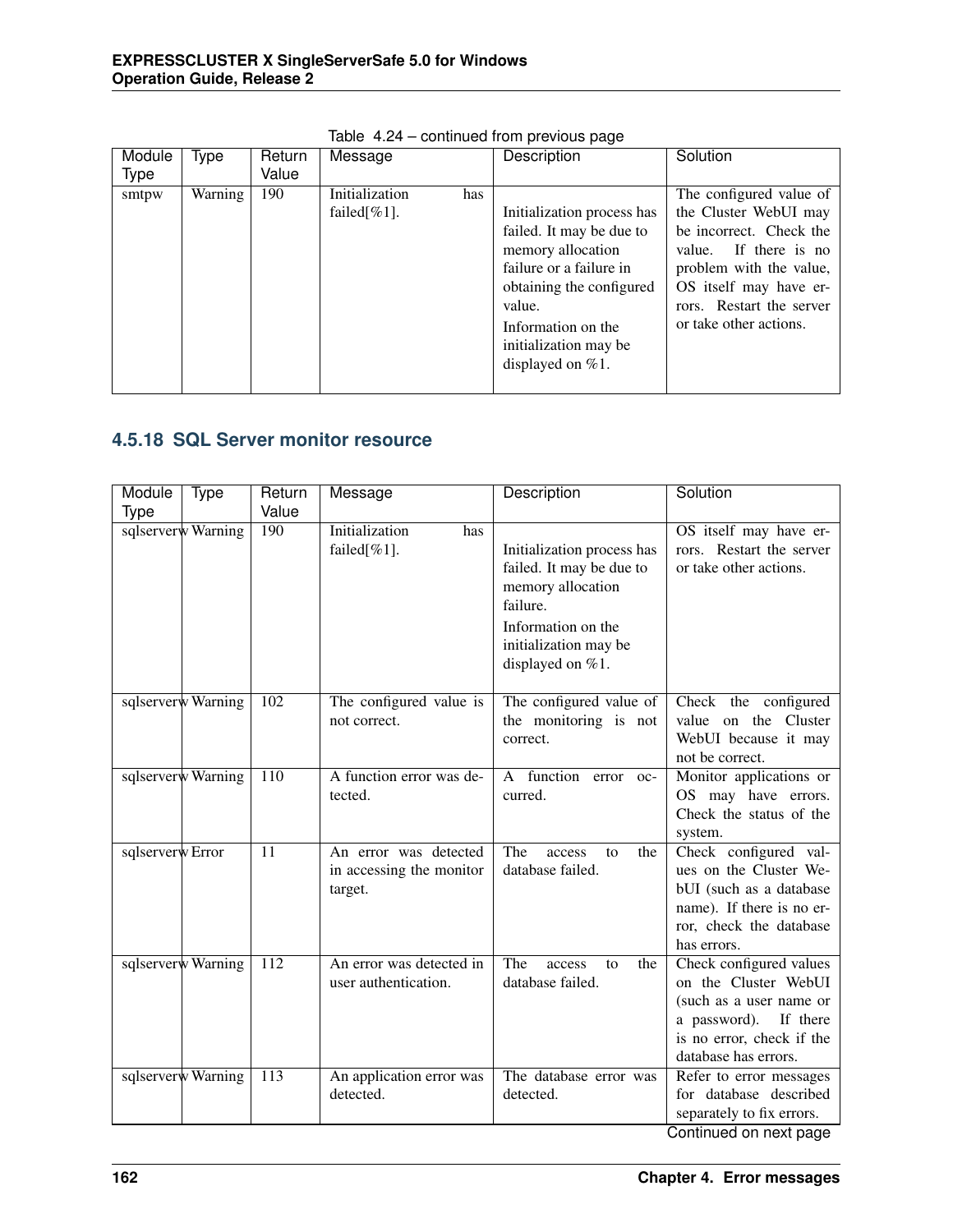| Module           | Type               | Return | Message                                                            | Description                                                                                          | Solution                                                                                                                                                                                                                                                                                                          |
|------------------|--------------------|--------|--------------------------------------------------------------------|------------------------------------------------------------------------------------------------------|-------------------------------------------------------------------------------------------------------------------------------------------------------------------------------------------------------------------------------------------------------------------------------------------------------------------|
| Type             |                    | Value  |                                                                    |                                                                                                      |                                                                                                                                                                                                                                                                                                                   |
| sqlserverw Error |                    | 14     | An error was detected<br>in executing SQL state-<br>ment [ $%1$ ]. | <b>Executing SQL</b><br>statement failed.<br>The executed SQL<br>statement is displayed<br>on $%1$ . | Refer to error messages<br>for database described<br>separately to fix errors.                                                                                                                                                                                                                                    |
| sqlserverw Error |                    | 15     | A data error was de-<br>tected.                                    | A value on the table of<br>database has an error.                                                    | Database may be cor-<br>rupt. Stop the database<br>operation and investigate<br>This error may oc-<br>it.<br>cur when more than one<br>monitoring is performed<br>with the same monitor<br>table name concurrently.<br>Check if the values set in<br>the multi-directional en-<br>vironment are appropri-<br>ate. |
|                  | sqlserverw Warning | 140    | No license is registered.                                          | The license has not been<br>registered.                                                              | Register the license.                                                                                                                                                                                                                                                                                             |
|                  | sqlserverw Warning | 160    | Failed to obtain the con-<br>figuration data.                      | The configured value<br>could not be obtained.                                                       | OS may have errors.<br>Restart the server or take<br>other actions.                                                                                                                                                                                                                                               |
|                  | sqlserverw Warning | 190    | Internal error.                                                    | Internal error occurred.                                                                             | Memory or OS resources<br>may not be sufficient.<br>Check them.                                                                                                                                                                                                                                                   |

Table 4.25 – continued from previous page

## **4.5.19 Tuxedo monitor resource**

| Module | <b>Type</b> | Return | Message                  | Description                           | Solution                     |
|--------|-------------|--------|--------------------------|---------------------------------------|------------------------------|
| Type   |             | Value  |                          |                                       |                              |
| tuxw   | Error       | 11     | An error was detected    | The access to the moni-               | Check configured values      |
|        |             |        | in accessing the monitor | tor application failed.               | on the Cluster WebUI         |
|        |             |        | target.                  |                                       | (such as an application      |
|        |             |        |                          |                                       | config file). If there is no |
|        |             |        |                          |                                       | error, check if the mon-     |
|        |             |        |                          |                                       | itor application has er-     |
|        |             |        |                          |                                       | rors.                        |
| tuxw   | Warning     | 110    | A function error was de- | function<br>$\mathsf{A}$<br>error oc- | Monitor applications or      |
|        |             |        | tected.                  | curred.                               | OS may have errors.          |
|        |             |        |                          |                                       | Check the status of the      |
|        |             |        |                          |                                       | system.                      |
| tuxw   | Warning     | 113    | An application error was | The monitor application               | Refer to error messages      |
|        |             |        | detected.                | error was detected.                   | for monitor applications     |
|        |             |        |                          |                                       | described separately to      |
|        |             |        |                          |                                       | fix errors.                  |
|        |             |        |                          |                                       | Continued on novt nago       |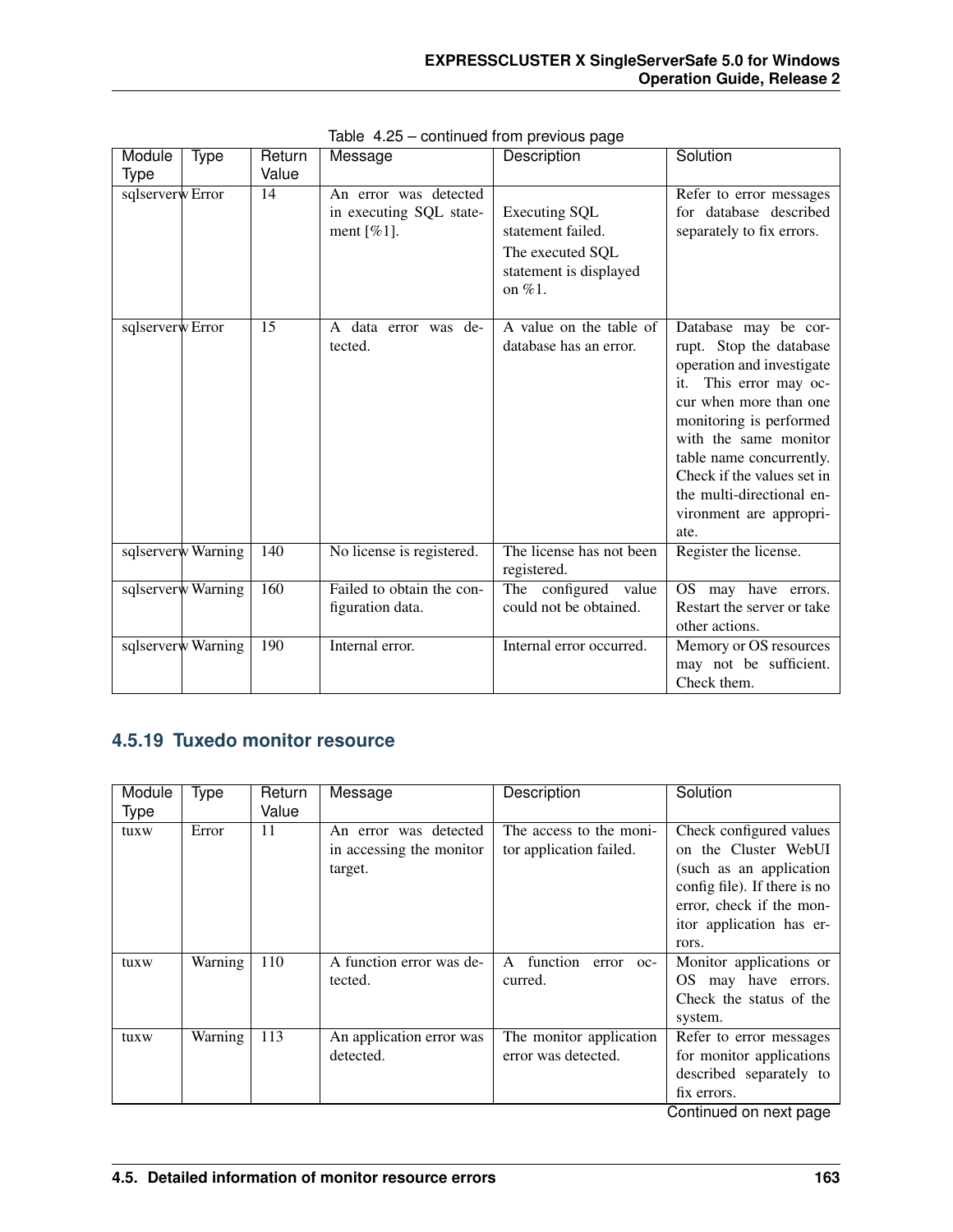| Module<br><b>Type</b> | Type    | Return<br>Value | Message                                   | Description                                                                                                                                                                                                        | Solution                                                                                                                                                                                                           |
|-----------------------|---------|-----------------|-------------------------------------------|--------------------------------------------------------------------------------------------------------------------------------------------------------------------------------------------------------------------|--------------------------------------------------------------------------------------------------------------------------------------------------------------------------------------------------------------------|
| tuxw                  | Warning | 140             | No license is registered.                 | The license has not been<br>registered.                                                                                                                                                                            | Register the license.                                                                                                                                                                                              |
| tuxw                  | Warning | 188             | Internal error.                           | Internal error occurred.                                                                                                                                                                                           | Memory or OS resources<br>may not be sufficient.<br>Check them.                                                                                                                                                    |
| tuxw                  | Warning | 190             | Initialization<br>has<br>failed $[\%1]$ . | Initialization process has<br>failed. It may be due to<br>memory allocation<br>failure or a failure in<br>obtaining the configured<br>value.<br>Information on the<br>initialization may be<br>displayed on $%1$ . | The configured value of<br>the Cluster WebUI may<br>be incorrect. Check the<br>If there is no<br>value.<br>problem with the value,<br>OS itself may have er-<br>rors. Restart the server<br>or take other actions. |

Table 4.26 – continued from previous page

## **4.5.20 WebSphere monitor resource**

| Module      | Type    | Return | Message                   | <b>Description</b>              | Solution                  |
|-------------|---------|--------|---------------------------|---------------------------------|---------------------------|
| <b>Type</b> |         | Value  |                           |                                 |                           |
| wasw        | Error   | 12     | An error was detected in  | The access to the moni-         | Check configured values   |
|             |         |        | user authentication.      | tor application failed.         | on the Cluster WebUI      |
|             |         |        |                           |                                 | (such as a user name or a |
|             |         |        |                           |                                 | password). If there is no |
|             |         |        |                           |                                 | error, check if the mon-  |
|             |         |        |                           |                                 | itor application has er-  |
|             |         |        |                           |                                 | rors.                     |
| wasw        | Warning | 110    | A function error was de-  | function<br>A<br>error<br>$OC-$ | Monitor applications or   |
|             |         |        | tected.                   | curred.                         | OS may have errors.       |
|             |         |        |                           |                                 | Check the status of the   |
|             |         |        |                           |                                 | system.                   |
| wasw        | Warning | 113    | An application error was  | The monitor application         | Refer to error messages   |
|             |         |        | detected.                 | error was detected.             | for monitor applications  |
|             |         |        |                           |                                 | described separately to   |
|             |         |        |                           |                                 | fix errors.               |
| wasw        | Warning | 140    | No license is registered. | The license has not been        | Register the license.     |
|             |         |        |                           | registered.                     |                           |
| wasw        | Warning | 188    | Internal error.           | Internal error occurred.        | Memory or OS resources    |
|             |         |        |                           |                                 | may not be sufficient.    |
|             |         |        |                           |                                 | Check them.               |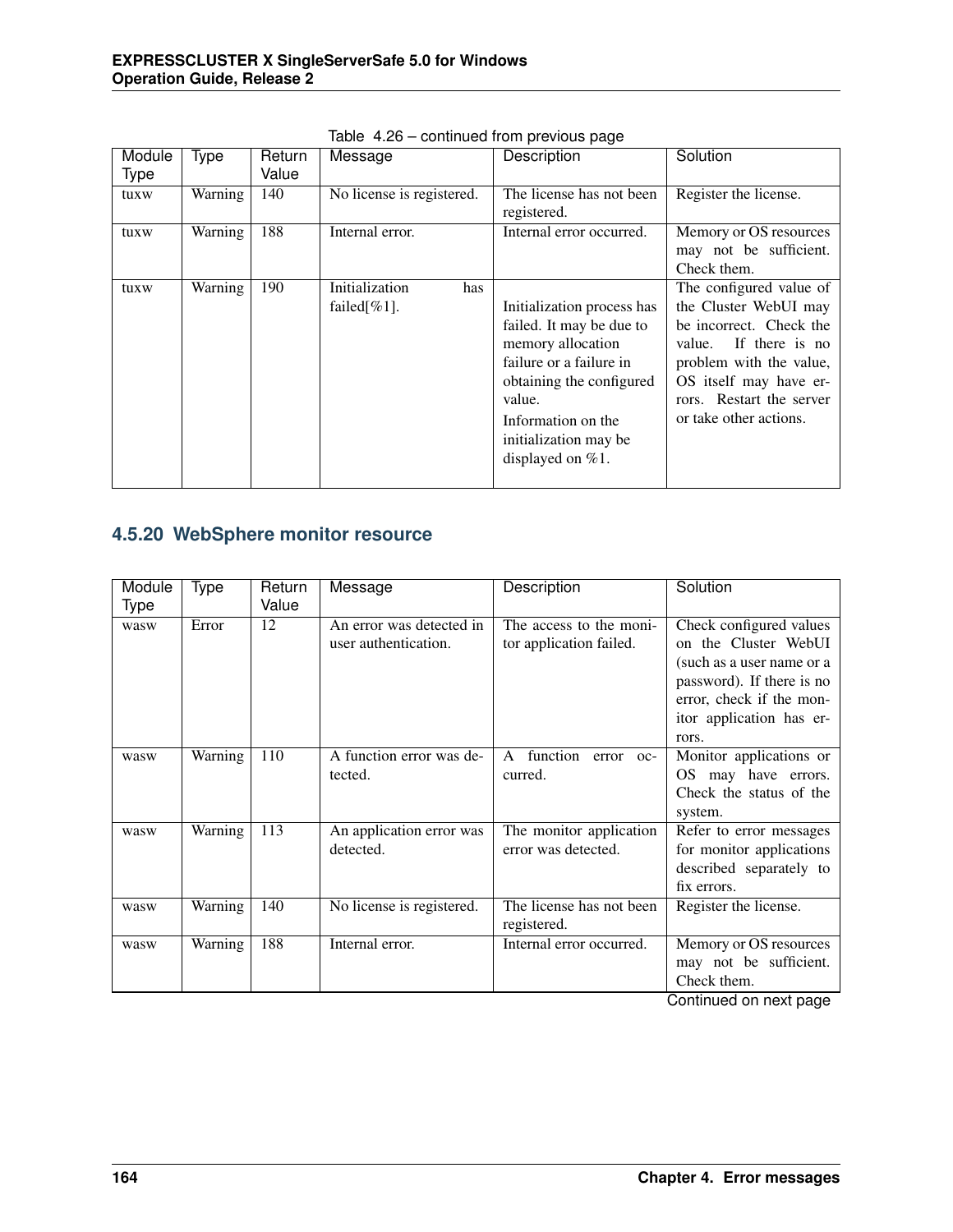| Module | Type    | Return | Message                                   | Description                                                                                                                                                        | Solution                                                                                                                                                                                                           |
|--------|---------|--------|-------------------------------------------|--------------------------------------------------------------------------------------------------------------------------------------------------------------------|--------------------------------------------------------------------------------------------------------------------------------------------------------------------------------------------------------------------|
| Type   |         | Value  |                                           |                                                                                                                                                                    |                                                                                                                                                                                                                    |
| wasw   | Warning | 190    | Initialization<br>has<br>failed $[\%1]$ . | Initialization process has<br>failed. It may be due to<br>memory allocation<br>failure or a failure in<br>obtaining the configured<br>value.<br>Information on the | The configured value of<br>the Cluster WebUI may<br>be incorrect. Check the<br>If there is no<br>value.<br>problem with the value,<br>OS itself may have er-<br>rors. Restart the server<br>or take other actions. |
|        |         |        |                                           | initialization may be<br>displayed on $%1$ .                                                                                                                       |                                                                                                                                                                                                                    |

Table 4.27 – continued from previous page

## **4.5.21 WebLogic monitor resource**

| Module | Type    | Return           | Message                                                      | Description                                        | Solution                                                                                                                                                                   |
|--------|---------|------------------|--------------------------------------------------------------|----------------------------------------------------|----------------------------------------------------------------------------------------------------------------------------------------------------------------------------|
| Type   |         | Value            |                                                              |                                                    |                                                                                                                                                                            |
| wlsw   | Error   | 11               | An error was detected<br>in accessing the monitor<br>target. | The access to the moni-<br>tor application failed. | Check configured values<br>on the Cluster WebUI<br>(such as an IP address).<br>If there is no error, check<br>if the monitor applica-<br>tion has errors.                  |
| wlsw   | Error   | 12               | An error was detected in<br>user authentication.             | The access to the moni-<br>tor application failed. | Check configured values<br>on the Cluster WebUI<br>(such as a user name or a<br>password). If there is no<br>error, check if the mon-<br>itor application has er-<br>rors. |
| wlsw   | Warning | 110              | A function error was de-<br>tected.                          | function error oc-<br>$\mathsf{A}$<br>curred.      | Monitor applications or<br>OS may have errors.<br>Check the status of the<br>system.                                                                                       |
| wlsw   | Warning | $\overline{113}$ | An application error was<br>detected.                        | The monitor application<br>error was detected.     | Refer to error messages<br>for monitor applications<br>described separately to<br>fix errors.                                                                              |
| wlsw   | Warning | 140              | No license is registered.                                    | The license has not been<br>registered.            | Register the license.                                                                                                                                                      |
| wlsw   | Warning | 188              | Internal error.                                              | Internal error occurred.                           | Memory or OS resources<br>may not be sufficient.<br>Check them.<br>Continued on novt nago                                                                                  |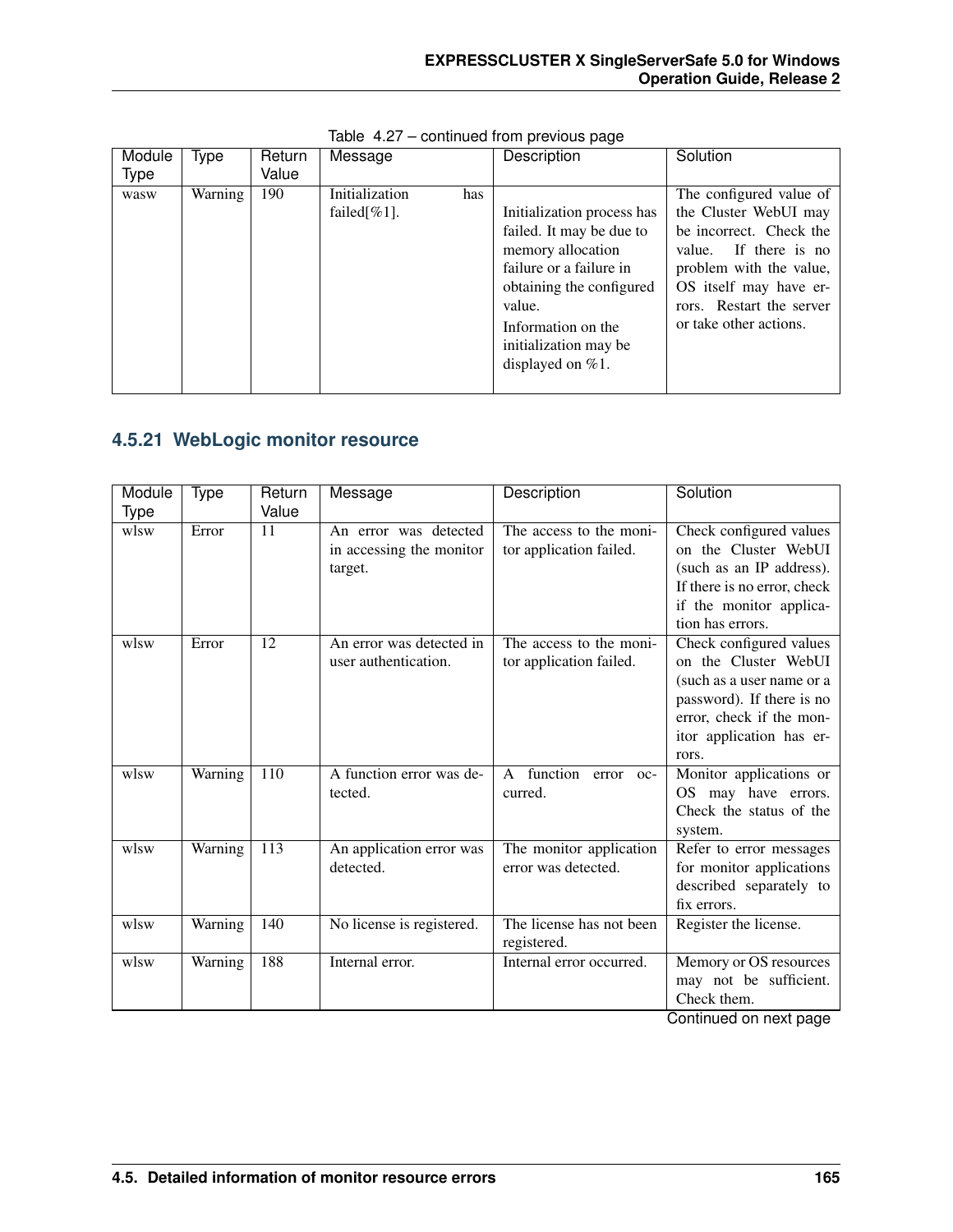| Module<br>Type | Type    | Return<br>Value | Message                                   | Description                                                                                                                                                                                                        | Solution                                                                                                                                                                                                           |
|----------------|---------|-----------------|-------------------------------------------|--------------------------------------------------------------------------------------------------------------------------------------------------------------------------------------------------------------------|--------------------------------------------------------------------------------------------------------------------------------------------------------------------------------------------------------------------|
| wlsw           | Warning | 190             | Initialization<br>has<br>failed $[\%1]$ . | Initialization process has<br>failed. It may be due to<br>memory allocation<br>failure or a failure in<br>obtaining the configured<br>value.<br>Information on the<br>initialization may be<br>displayed on $%1$ . | The configured value of<br>the Cluster WebUI may<br>be incorrect. Check the<br>If there is no<br>value.<br>problem with the value,<br>OS itself may have er-<br>rors. Restart the server<br>or take other actions. |

Table 4.28 – continued from previous page

## **4.5.22 WebOTX monitor resource**

| Module<br>Type | Type    | Return<br>Value | Message                                                      | Description                                         | Solution                                                                                                                                                                                   |
|----------------|---------|-----------------|--------------------------------------------------------------|-----------------------------------------------------|--------------------------------------------------------------------------------------------------------------------------------------------------------------------------------------------|
| otxw           | Error   | 11              | An error was detected<br>in accessing the monitor<br>target. | The access to the moni-<br>tor application failed.  | Check configured values<br>on the Cluster WebUI<br>(such as an IP address<br>or an application server<br>name). If there is no er-<br>ror, check if the monitor<br>application has errors. |
| otxw           | Error   | 12              | An error was detected in<br>user authentication.             | The access to the moni-<br>tor application failed.  | Check configured values<br>on the Cluster WebUI<br>(such as a user name or a<br>password). If there is no<br>error, check if the mon-<br>itor application has er-<br>rors.                 |
| otxw           | Warning | 110             | A function error was de-<br>tected.                          | function<br>$\mathsf{A}$<br>error<br>oc-<br>curred. | Monitor applications or<br>OS may have errors.<br>Check the status of the<br>system.                                                                                                       |
| otxw           | Warning | 113             | An application error was<br>detected.                        | The monitor application<br>error was detected.      | Refer to error messages<br>for monitor applications<br>described separately to<br>fix errors.                                                                                              |
| otxw           | Warning | 140             | No license is registered.                                    | The license has not been<br>registered.             | Register the license.                                                                                                                                                                      |
| otxw           | Warning | 188             | Internal error.                                              | Internal error occurred.                            | Memory or OS resources<br>may not be sufficient.<br>Check them.                                                                                                                            |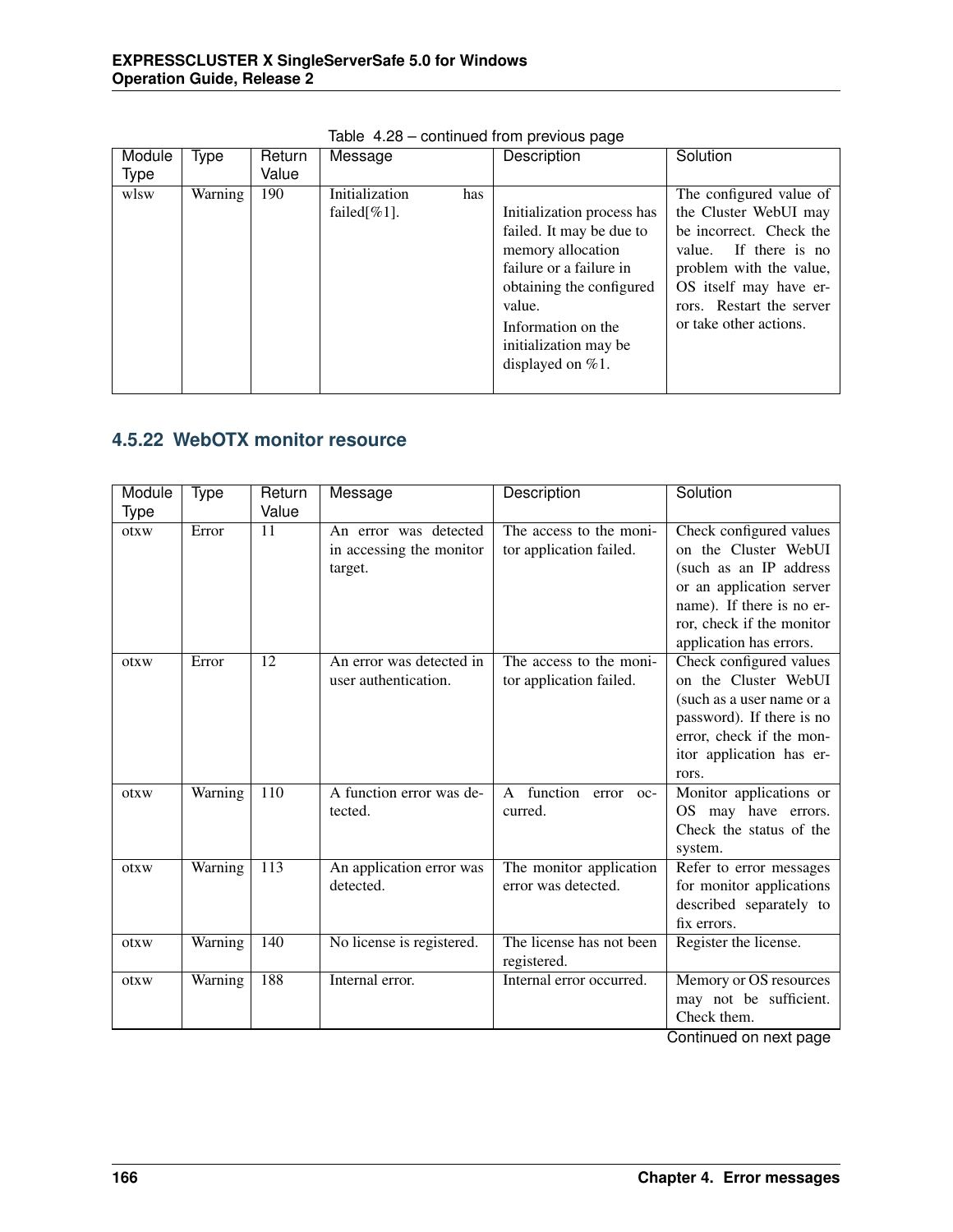| Module      | Type    | Return | Message                                   | Description                                                                                                                                                                                                        | Solution                                                                                                                                                                                                           |
|-------------|---------|--------|-------------------------------------------|--------------------------------------------------------------------------------------------------------------------------------------------------------------------------------------------------------------------|--------------------------------------------------------------------------------------------------------------------------------------------------------------------------------------------------------------------|
| <b>Type</b> |         | Value  |                                           |                                                                                                                                                                                                                    |                                                                                                                                                                                                                    |
| otxw        | Warning | 190    | Initialization<br>has<br>failed $[\%1]$ . | Initialization process has<br>failed. It may be due to<br>memory allocation<br>failure or a failure in<br>obtaining the configured<br>value.<br>Information on the<br>initialization may be<br>displayed on $%1$ . | The configured value of<br>the Cluster WebUI may<br>be incorrect. Check the<br>If there is no<br>value.<br>problem with the value,<br>OS itself may have er-<br>rors. Restart the server<br>or take other actions. |
|             |         |        |                                           |                                                                                                                                                                                                                    |                                                                                                                                                                                                                    |

Table 4.29 – continued from previous page

## **4.5.23 JVM monitor resource**

| Module<br><b>Type</b> | Type    | Return<br>Value | Message                                                                        | Description                                                     | Solution                                                                                                     |
|-----------------------|---------|-----------------|--------------------------------------------------------------------------------|-----------------------------------------------------------------|--------------------------------------------------------------------------------------------------------------|
| jraw                  | Error   | 11              | detected<br>An error was<br>in accessing the monitor<br>target.                | Connection to the tar-<br>get to be monitored has<br>failed.    | Check that the Java VM<br>to be monitored is run-<br>ning.                                                   |
| jraw                  | Error   | 12              | $%1$ to be monitored has<br>become abnormal.<br>$%1:Error$ generation<br>cause | An error in the target to<br>be monitored has been<br>detected. | Based on the message,<br>check the Java applica-<br>tion that is running on<br>Java VM to be moni-<br>tored. |
| jraw                  | Warning | 192             | Internal error occurred.                                                       | An internal error has oc-<br>curred.                            | Execute cluster suspend<br>and cluster resume.                                                               |

### **4.5.24 System monitor resource**

| Module | Type  | Return | Message                                              | Description                                                                                                          | Solution                                     |
|--------|-------|--------|------------------------------------------------------|----------------------------------------------------------------------------------------------------------------------|----------------------------------------------|
| Type   |       | Value  |                                                      |                                                                                                                      |                                              |
| sraw   | Error | 11     | tected an error in moni-<br>toring system resource.) | Monitor sraw has de-   An error was detected  <br>tected an error. $(11:$ De- when monitoring system  <br>resources. | There may be an error<br>with the resources. |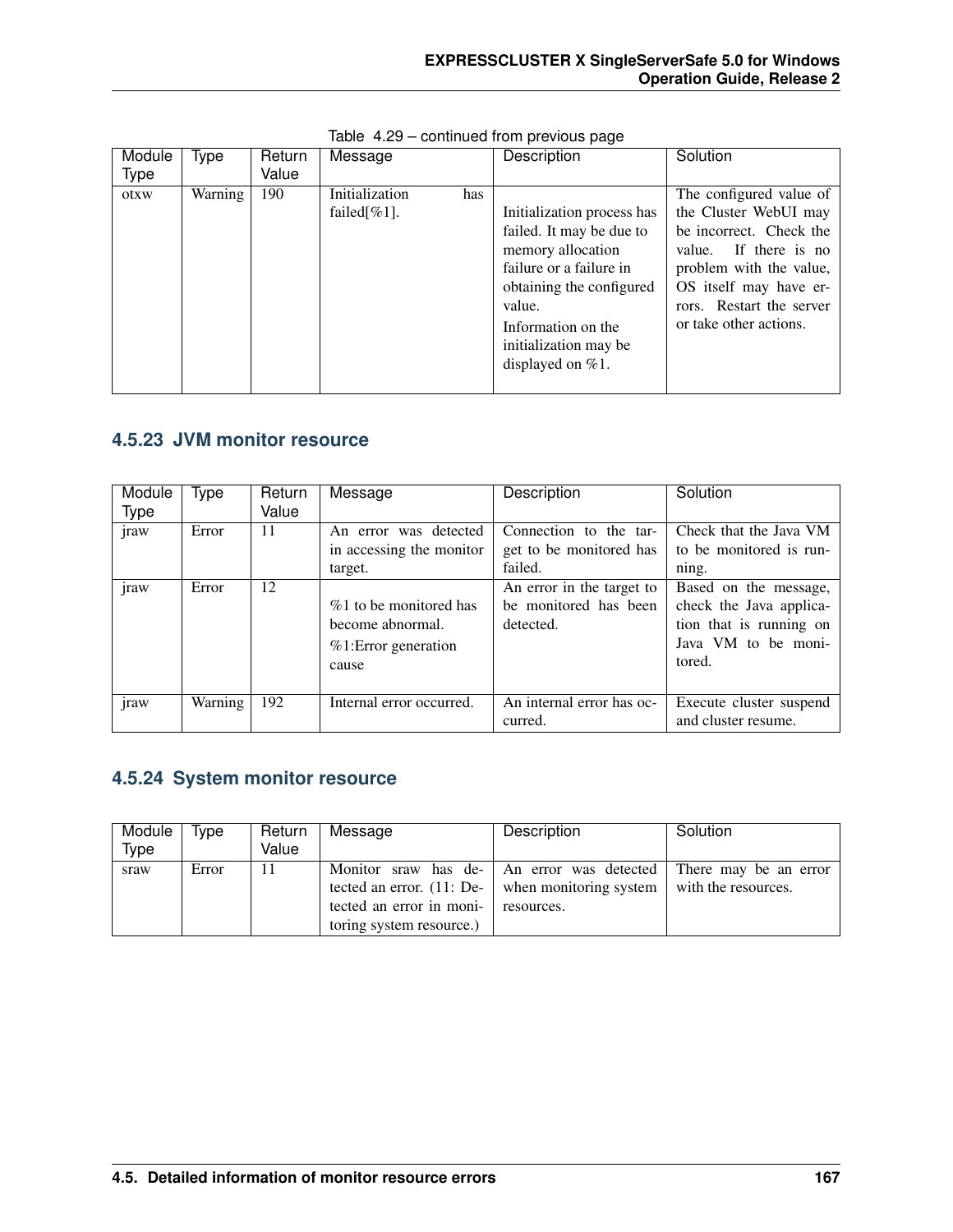#### **4.5.25 Process resource monitor resource**

| Module | Type  | Return | Message                                  | Description                                                                  | Solution    |
|--------|-------|--------|------------------------------------------|------------------------------------------------------------------------------|-------------|
| Type   |       | Value  |                                          |                                                                              |             |
| psrw   | Error | 11     |                                          | Monitor psrw has de-   An error was detected   There may be an er-           |             |
|        |       |        |                                          | tected an error. $(11:$ De-   when monitoring pro-   ror with the resources. |             |
|        |       |        | tected an error in moni- cess resources. |                                                                              | Check them. |
|        |       |        | toring process resource.)                |                                                                              |             |

## **4.5.26 User space monitoring resource**

| Module | Type    | Return | Message                             | Description               | Solution                 |
|--------|---------|--------|-------------------------------------|---------------------------|--------------------------|
| Type   |         | Value  |                                     |                           |                          |
| userw  | Error   | 71     | Timeout<br>has<br>occurred          | Timeout has<br>occurred   | The system may be un-    |
|        |         |        | when creating dummy                 | when creating dummy       | der high load, or mem-   |
|        |         |        | thread.                             | thread.                   | ory or OS resources may  |
|        |         |        |                                     |                           | not be sufficient. Check |
|        |         |        |                                     |                           | them.                    |
| userw  | Warning | 100    | $\mathsf{A}$<br>timeout<br>occurred | timeout<br>A<br>occurred  | Memory or OS resources   |
|        |         |        | when initializing inter-            | when initializing inter-  | may not be sufficient.   |
|        |         |        | nal resources.                      | nal resources.            | Check them.              |
| userw  | Warning | 101    | Timeout has<br>occurred             | Timeout has<br>occurred   | The system may be un-    |
|        |         |        | when closing dummy                  | when closing<br>dummy     | der high load, or mem-   |
|        |         |        | thread handle.                      | thread handle.            | ory or OS resources may  |
|        |         |        |                                     |                           | not be sufficient. Check |
|        |         |        |                                     |                           | them.                    |
| userw  | Warning | 102    | Timeout has occurred                | Timeout has<br>occurred   | The system may be un-    |
|        |         |        | when other timing.                  | when other timing.        | der high load, or mem-   |
|        |         |        |                                     |                           | ory or OS resources may  |
|        |         |        |                                     |                           | not be sufficient. Check |
|        |         |        |                                     |                           | them.                    |
| userw  | Warning | 190    | An initialization error             | An initialization error   | Memory or OS resources   |
|        |         |        | has occurred in an inter-           | has occurred in an inter- | may not be sufficient.   |
|        |         |        | nal resource.                       | nal resource.             | Check them.              |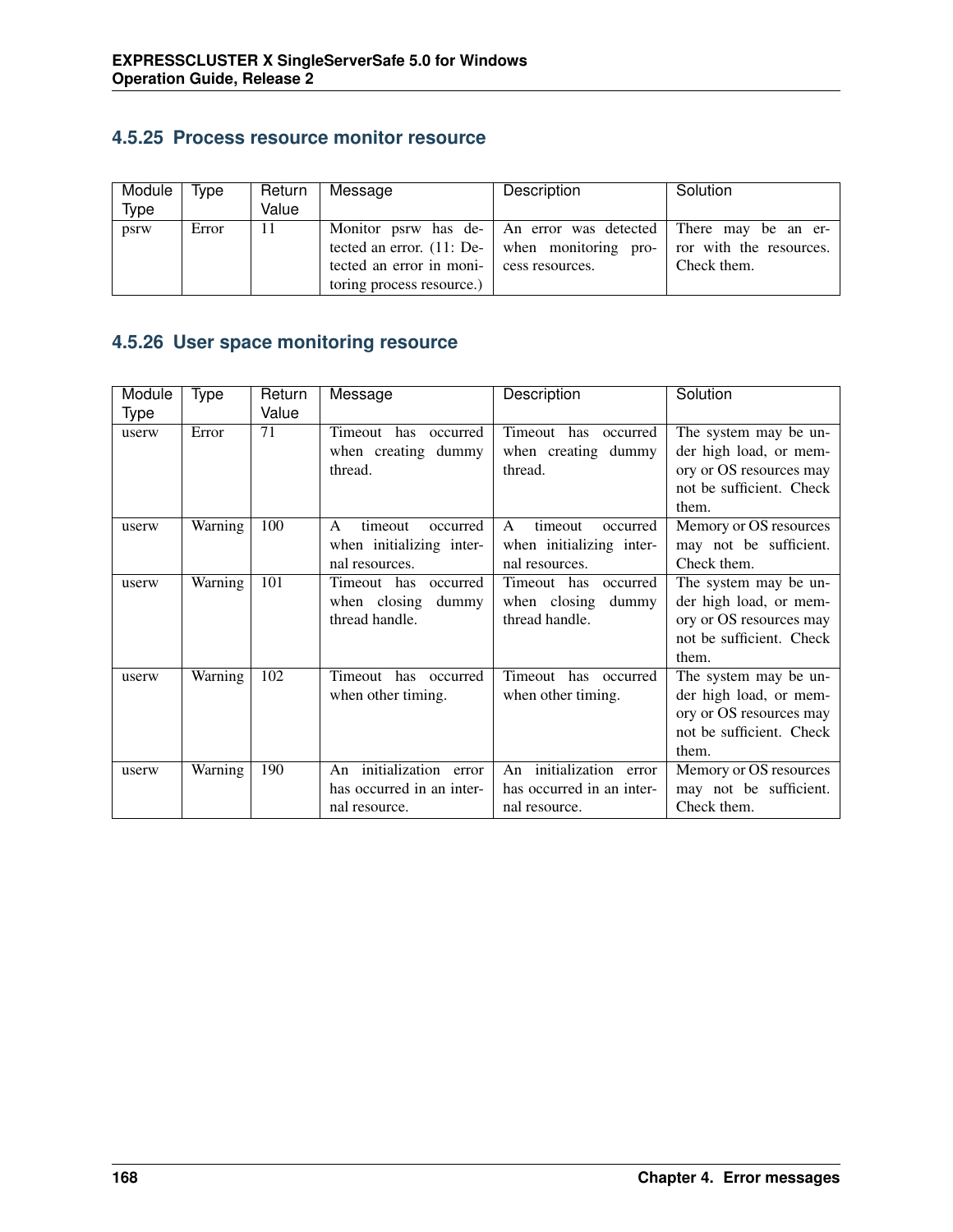## **4.6 STOP codes list of disk RW monitor resources**

The following information is the STOP codes list which are generated when selecting Generating of intentional Stop Error on Action when stalling is detected of disk RW monitor resource.

| STOP code    | Description                                                                                    |
|--------------|------------------------------------------------------------------------------------------------|
| 0xE0000000   | The STOP error which was generated as the Final action at detection of an error of the monitor |
|              | resource at activation or deactivation failure of the group resource.                          |
| $0xE000FF**$ |                                                                                                |
|              | The STOP error which was generated by keep alive timeout (the timeout of disk RW monitor).     |
|              | The lower 8 bits (the part of "**") shows the following checkpoint (The chances are high that  |
|              | it was being executed during timeout).                                                         |
|              |                                                                                                |
| 0xE000FF00   | The internal processing of EXPRESSCLUSTER                                                      |
| 0xE000FF01   | free(), SetWaitableTimer(), GetTickCount(), WaitForMultipleObjects()                           |
| 0xE000FF02   | $CreateFile(), \_\text{beginthreadex()}$                                                       |
| 0xE000FF03   | malloc(), WriteFile()                                                                          |
| 0xE000FF04   | FlushFileBuffers()                                                                             |
| 0xE000FF05   | CloseHandle()                                                                                  |
| 0xE000FF06   | The internal processing of EXPRESSCLUSTER                                                      |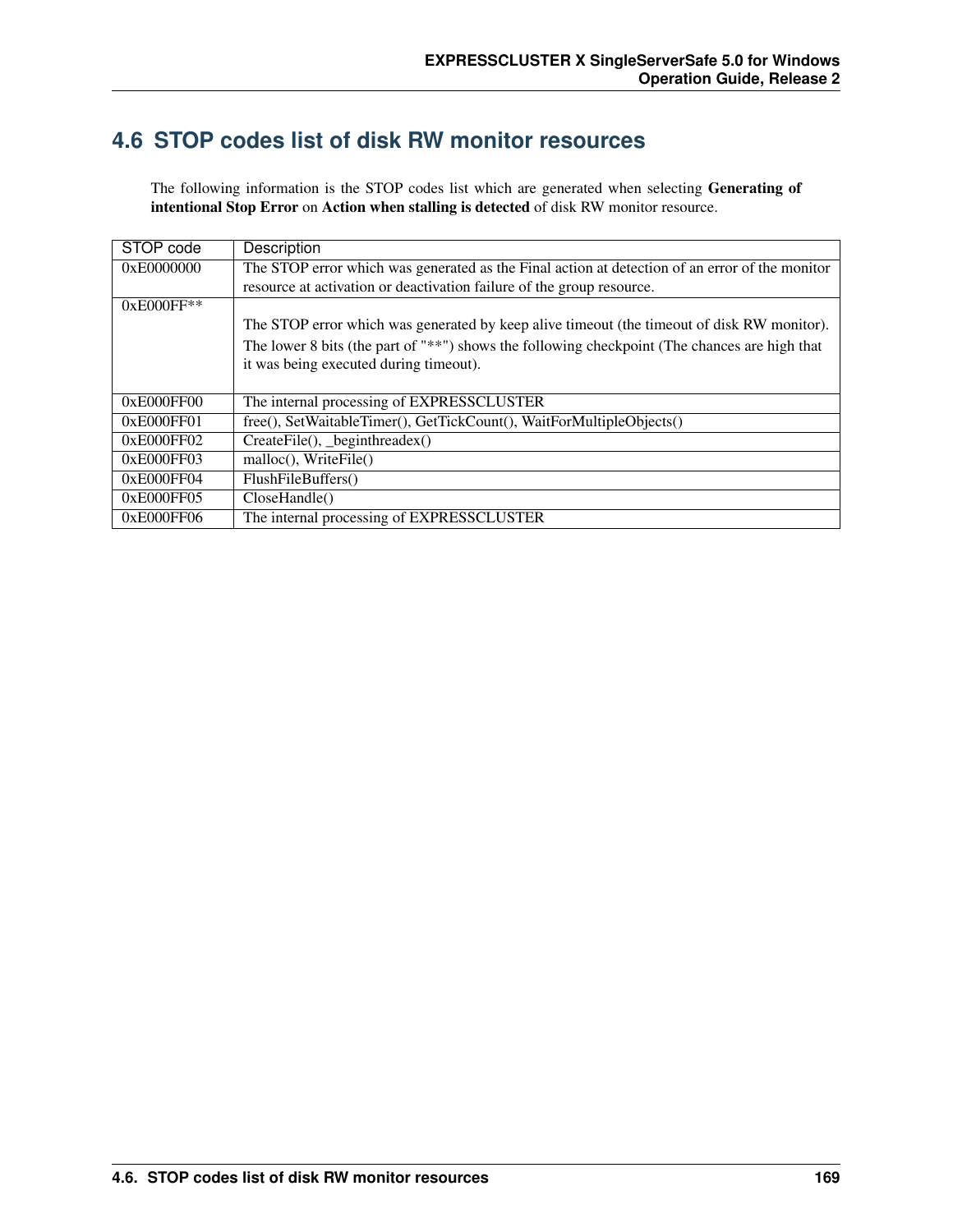# **4.7 JVM monitor resource log output messages**

The following messages belong to the JVM operation log files that are specific to the JVM monitor resources.

The file is created in the following location:

JVM operation log: <*EXPRESSCLUSTER\_install\_path*>\log\ha\jra\jragent\*.log (\* indicates a number starting at 0.)

### **4.7.1 JVM operation log**

| Message<br>Cause of generation        |                                                                        | Action                                                |
|---------------------------------------|------------------------------------------------------------------------|-------------------------------------------------------|
| Failed to write the %1.stat.          | Writing to the JVM statistics log<br>has failed.                       | Check whether there is sufficient<br>free disk space. |
|                                       |                                                                        |                                                       |
|                                       | %1 .stat: JVM statistics log file<br>name                              |                                                       |
|                                       |                                                                        |                                                       |
| %1: analyze finish [%4]. state = %2,  |                                                                        | Review the Java application that                      |
| cause = $%3$                          | (When the status of the Java VM to                                     | runs on the Java VM to be moni-                       |
|                                       | be monitored is abnormal) the                                          | tored.                                                |
|                                       | resource use amount has exceeded<br>the threshold in the Java VM to be |                                                       |
|                                       | monitored.                                                             |                                                       |
|                                       | %1: Name of the Java VM to be                                          |                                                       |
|                                       | monitored                                                              |                                                       |
|                                       | %2: Status of Java VM to be                                            |                                                       |
|                                       | monitored                                                              |                                                       |
|                                       | $(1=normal, 0=abnormal)$                                               |                                                       |
|                                       | %3: Error generation location at                                       |                                                       |
|                                       | abnormality occurrence                                                 |                                                       |
|                                       | %4: Measurement thread name                                            |                                                       |
| thread stopped by UncaughtExcep-      | The thread of the JVM monitor re-                                      | Execute cluster suspend/cluster re-                   |
| tion.                                 | source has stopped.                                                    | sume and then restart the JVM mon-                    |
|                                       |                                                                        | itor resource.                                        |
| thread wait stopped by Exception.     | The thread of the JVM monitor re-                                      | Execute cluster suspend/cluster re-                   |
|                                       | source has stopped.                                                    | sume and then restart the JVM mon-<br>itor resource.  |
| $%1:$ monitor thread can't connect to |                                                                        | Check that the Java VM to be moni-                    |
| JVM.                                  | The Java VM to be monitored could                                      | tored is running.                                     |
|                                       | not be connected.                                                      |                                                       |
|                                       | %1: Name of the Java VM to be                                          |                                                       |
|                                       | monitored                                                              |                                                       |
|                                       |                                                                        |                                                       |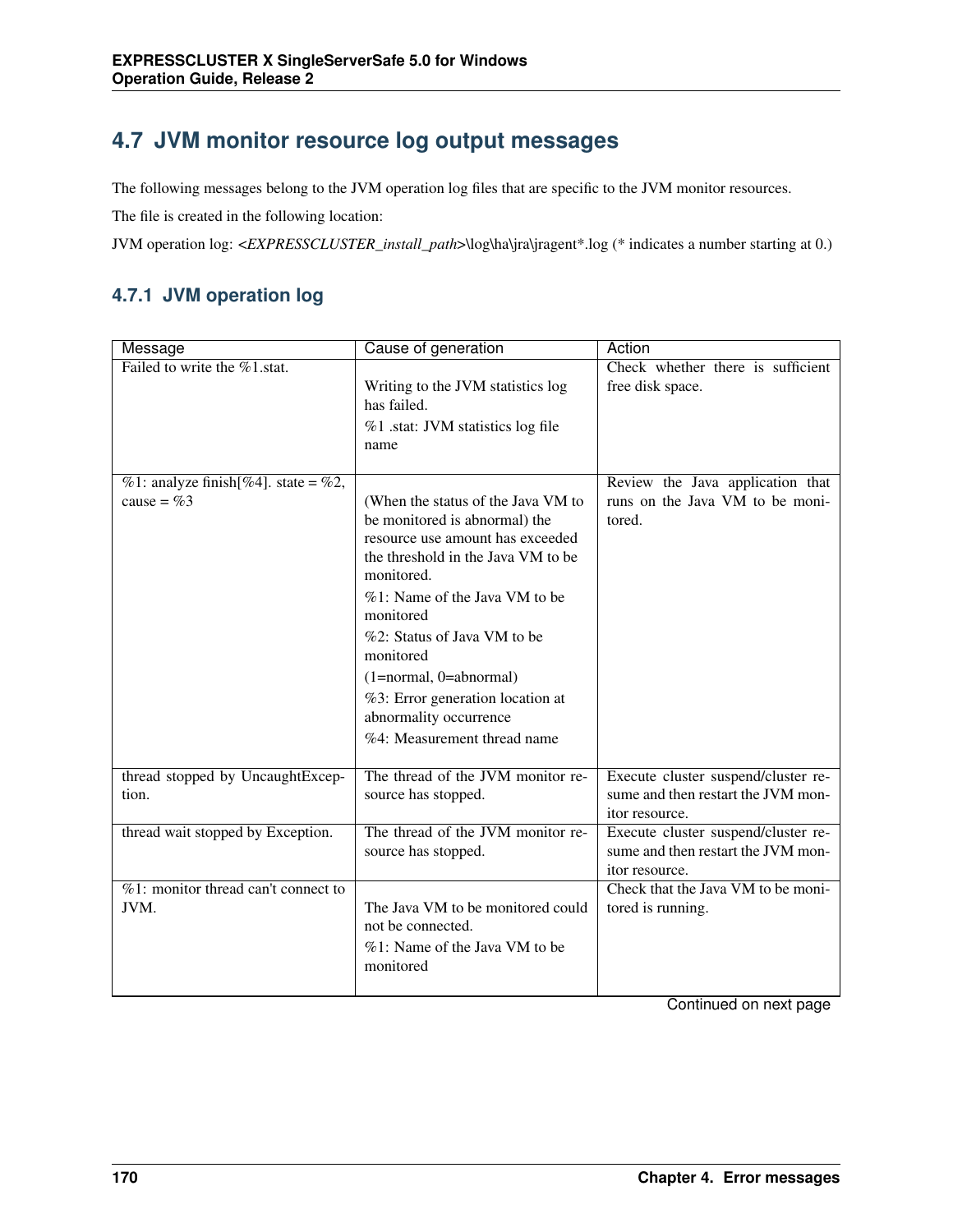| Message                                                     | Cause of generation                                                                                                                | Action                                                                                                                                                                 |
|-------------------------------------------------------------|------------------------------------------------------------------------------------------------------------------------------------|------------------------------------------------------------------------------------------------------------------------------------------------------------------------|
| $\sqrt[6]{61}$ : monitor thread can't get the<br>JVM state. | The resource use amount could not<br>be acquired from Java VM to be<br>monitored.<br>%1: Name of the Java VM to be<br>monitored    | Check that the Java VM to be moni-<br>tored is running.                                                                                                                |
| %1: JVM state is changed [abnor-<br>mal -> normal].         | The status of the Java VM to be<br>monitored has changed from<br>abnormal to normal.<br>%1: Name of the Java VM to be<br>monitored |                                                                                                                                                                        |
| %1: JVM state is changed [normal<br>-> abnormal].           | The status of the Java VM to be<br>monitored has changed from<br>normal to abnormal.<br>%1: Name of the Java VM to be<br>monitored | Review the Java application that<br>runs on the Java VM to be moni-<br>tored.                                                                                          |
| %1: Failed to connect to JVM.                               | The Java VM to be monitored could<br>not be connected.                                                                             | Check that the Java VM to be<br>monitored is running.<br>%1: Name of the Java VM to be<br>monitored                                                                    |
| Failed to write exit code.                                  | The JVM monitor resource failed to<br>write data to the file for recording<br>the exit code.                                       | Check whether there is sufficient<br>free disk space.                                                                                                                  |
| Failed to be started JVM Monitor.                           | Starting of the JVM monitor re-<br>source has failed.                                                                              | Check the JVM operation log, re-<br>move the cause preventing the start,<br>execute cluster suspend/cluster re-<br>sume, and then restart the JVM<br>monitor resource. |
| JVM Monitor already started.                                | The JVM monitor resource has al-<br>ready been started.                                                                            | Execute cluster suspend/cluster re-<br>sume and then restart the JVM mon-<br>itor resource.                                                                            |
| %1: GARBAGE_COLLECTOR<br>MXBEAN_DOMAIN_TYPE is<br>invalid.  | GC information could not be<br>acquired from the Java VM to be<br>monitored.<br>%1: Name of the Java VM to be<br>monitored         | Check whether the operating envi-<br>ronment of the Java VM to be mon-<br>itored is correct.                                                                           |

|  | Table 4.35 - continued from previous page |  |  |
|--|-------------------------------------------|--|--|
|  |                                           |  |  |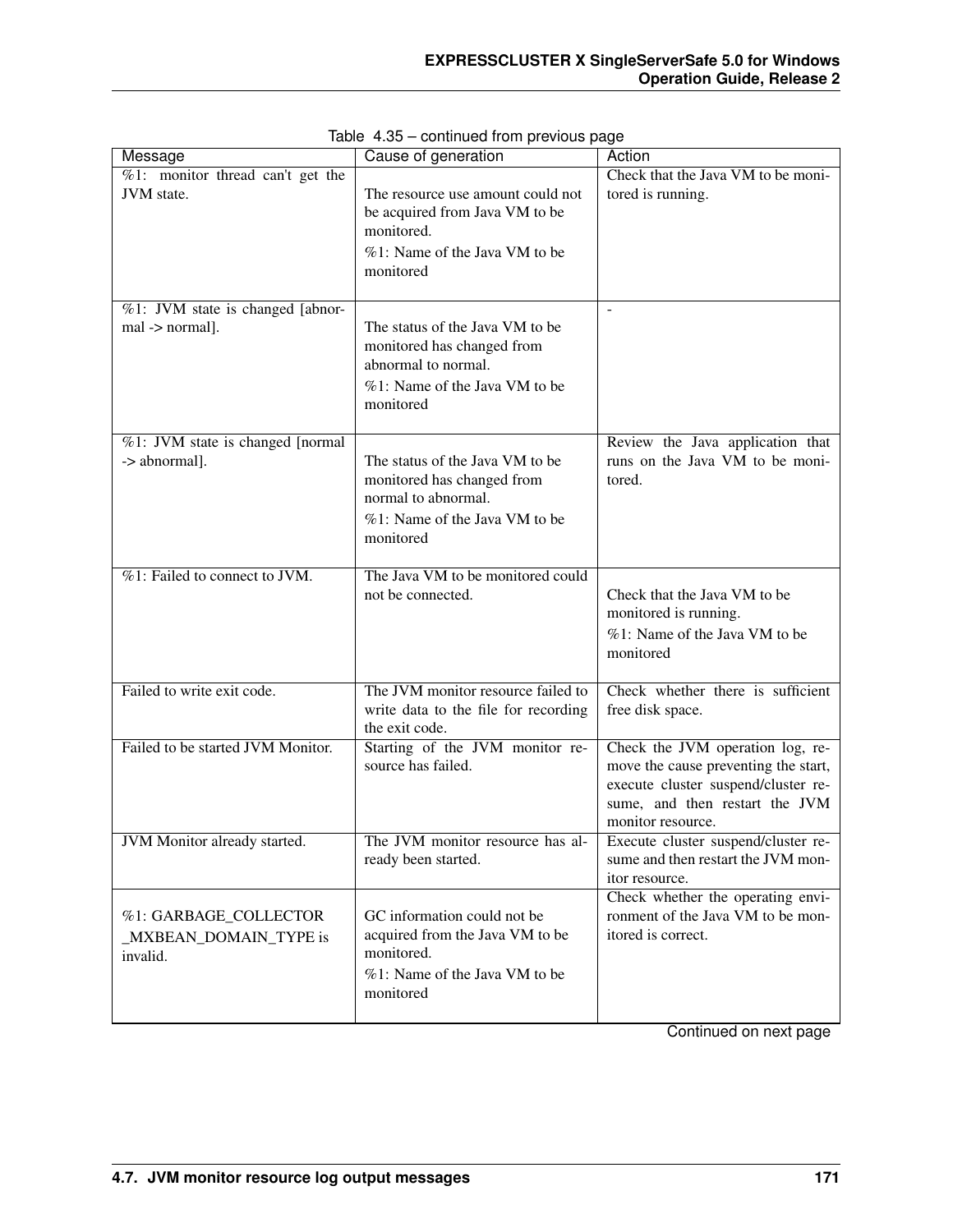| Cause of generation<br>Action<br>Message                         |                                                            |                                                                     |  |
|------------------------------------------------------------------|------------------------------------------------------------|---------------------------------------------------------------------|--|
| %1: GarbageCollectorMXBean is                                    |                                                            | Check whether the operating envi-                                   |  |
| invalid.                                                         | GC information could not be                                | ronment of the Java VM to be mon-                                   |  |
|                                                                  | acquired from the Java VM to be                            | itored is correct.                                                  |  |
|                                                                  | monitored.                                                 |                                                                     |  |
|                                                                  | %1: Name of the Java VM to be                              |                                                                     |  |
|                                                                  | monitored                                                  |                                                                     |  |
|                                                                  |                                                            |                                                                     |  |
| %1: Failed to measure the GC stat.                               |                                                            | Check whether the operating envi-                                   |  |
|                                                                  | GC information could not be                                | ronment of the Java VM to be mon-                                   |  |
|                                                                  | acquired from the Java VM to be<br>monitored.              | itored is correct.                                                  |  |
|                                                                  | %1: Name of the Java VM to be                              |                                                                     |  |
|                                                                  | monitored                                                  |                                                                     |  |
|                                                                  |                                                            |                                                                     |  |
| GC<br>invalid.<br>$\%1$ :<br>stat<br>is                          |                                                            | Check whether the operating envi-                                   |  |
| last.getCount = $\%2$ , last.getTime                             | The GC generation count and GC                             | ronment of the Java VM to be mon-                                   |  |
| now.getCount = $%4,$<br>$=$ %3,                                  | execution time could not be                                | itored is correct.                                                  |  |
| now.getTime = $%5$ .                                             | measured for the Java VM to be                             |                                                                     |  |
|                                                                  | monitored.                                                 |                                                                     |  |
|                                                                  | %1: Name of the Java VM to be<br>monitored                 |                                                                     |  |
|                                                                  | %2: GC generation count at last                            |                                                                     |  |
|                                                                  | measurement                                                |                                                                     |  |
|                                                                  | %3: Total GC execution time at last                        |                                                                     |  |
|                                                                  | measurement                                                |                                                                     |  |
|                                                                  | %4: GC generation count at this                            |                                                                     |  |
|                                                                  | measurement                                                |                                                                     |  |
|                                                                  | %5: Total GC execution time at this                        |                                                                     |  |
|                                                                  | measurement                                                |                                                                     |  |
|                                                                  |                                                            |                                                                     |  |
| %1: GC average time is too long.<br>av = %6, last.getCount = %2, | The average GC execution time has                          | Review the Java application that<br>runs on the Java VM to be moni- |  |
| last.getTime = %3, now.getCount =                                | exceeded the threshold in the Java                         | tored.                                                              |  |
| %4, now.getTime = %5.                                            | VM to be monitored.                                        |                                                                     |  |
|                                                                  | %1: Name of the Java VM to be                              |                                                                     |  |
|                                                                  | monitored                                                  |                                                                     |  |
|                                                                  | %2: GC generation count at last                            |                                                                     |  |
|                                                                  | measurement                                                |                                                                     |  |
|                                                                  | %3: Total GC execution time at last                        |                                                                     |  |
|                                                                  | measurement                                                |                                                                     |  |
|                                                                  | %4: GC generation count at this                            |                                                                     |  |
|                                                                  | measurement                                                |                                                                     |  |
|                                                                  | %5: Total GC execution time at this                        |                                                                     |  |
|                                                                  | measurement                                                |                                                                     |  |
|                                                                  | %6: Average of the GC execution<br>time used from the last |                                                                     |  |
|                                                                  | measurement to this measurement                            |                                                                     |  |
|                                                                  |                                                            |                                                                     |  |

Table 4.35 – continued from previous page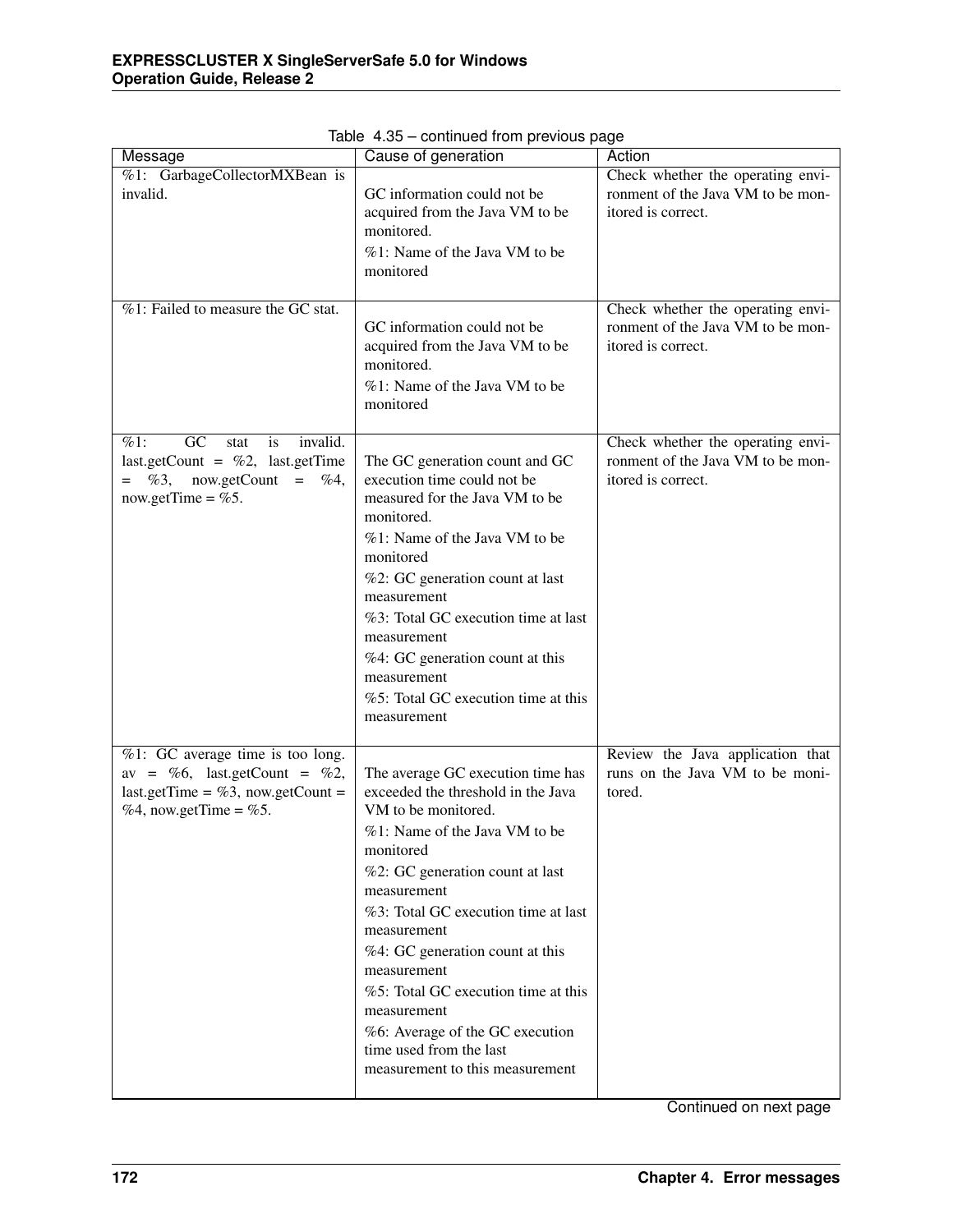| Message                               | Cause of generation                        | Action                           |
|---------------------------------------|--------------------------------------------|----------------------------------|
| $%1$ : GC average time is too long    |                                            | Review the Java application that |
| compared with the last connec-        | After the Java VM to be monitored          | runs on the Java VM to be moni-  |
| tion. av = %6, last.getCount = %2,    | was reconnected, the average of the        | tored.                           |
| last.getTime = %3, now.getCount =     | GC execution time has exceeded             |                                  |
| %4, now.getTime = %5.                 | the threshold in the Java VM to be         |                                  |
|                                       | monitored.                                 |                                  |
|                                       | %1: Name of the Java VM to be              |                                  |
|                                       | monitored                                  |                                  |
|                                       | %2: GC generation count at last            |                                  |
|                                       | measurement                                |                                  |
|                                       | %3: Total GC execution time at last        |                                  |
|                                       | measurement                                |                                  |
|                                       | %4: GC generation count at this            |                                  |
|                                       | measurement                                |                                  |
|                                       | %5: Total GC execution time at this        |                                  |
|                                       | measurement                                |                                  |
|                                       | %6: Average of the GC execution            |                                  |
|                                       | time used from the last                    |                                  |
|                                       | measurement to this measurement            |                                  |
|                                       |                                            |                                  |
| %1: GC count is too frequently.       |                                            | Review the Java application that |
| count = %4 last.getCount = %2,        | The GC generation count has                | runs on the Java VM to be moni-  |
| now.getCount = $%3$ .                 | exceeded the threshold in the Java         | tored.                           |
|                                       | VM to be monitored.                        |                                  |
|                                       | %1: Name of the Java VM to be<br>monitored |                                  |
|                                       | %2: GC generation count at last            |                                  |
|                                       | measurement                                |                                  |
|                                       | %3: GC generation count at this            |                                  |
|                                       | measurement                                |                                  |
|                                       | %4: GC generation count from the           |                                  |
|                                       | last measurement to this                   |                                  |
|                                       | measurement                                |                                  |
|                                       |                                            |                                  |
| GC count is too frequently<br>$\%1$ : |                                            | Review the Java application that |
| compared with the last connection.    | After the Java VM to be monitored          | runs on the Java VM to be moni-  |
| count = %4 last.getCount = %2,        | was reconnected, the GC generation         | tored.                           |
| now.getCount = $%3$ .                 | count has exceeded the threshold in        |                                  |
|                                       | the Java VM to be monitored.               |                                  |
|                                       | %1: Name of the Java VM to be              |                                  |
|                                       | monitored                                  |                                  |
|                                       | %2: GC generation count at last            |                                  |
|                                       | measurement                                |                                  |
|                                       | %3: GC generation count at this            |                                  |
|                                       | measurement                                |                                  |
|                                       | %4: GC generation count from the           |                                  |
|                                       | last measurement to this                   |                                  |
|                                       | measurement                                |                                  |
|                                       |                                            |                                  |

Table 4.35 – continued from previous page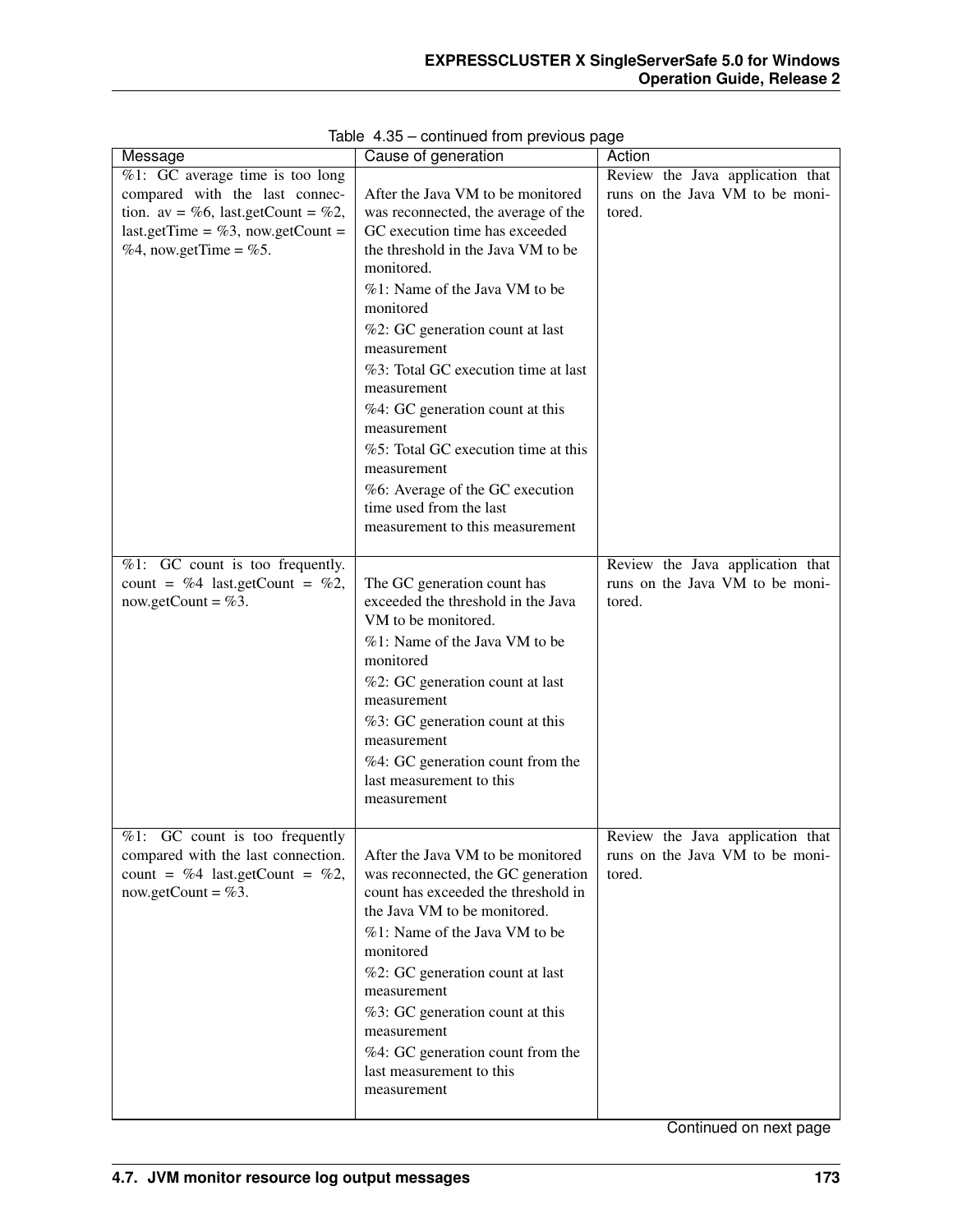| Message                                                      | Cause of generation                                                                                                                                                                  | Action                                                                                                                                                                      |
|--------------------------------------------------------------|--------------------------------------------------------------------------------------------------------------------------------------------------------------------------------------|-----------------------------------------------------------------------------------------------------------------------------------------------------------------------------|
| %1: RuntimeMXBean is invalid.                                | Information could not be acquired<br>from the Java VM to be monitored.<br>%1: Name of the Java VM to be<br>monitored                                                                 | Check whether the operating envi-<br>ronment of the Java VM to be mon-<br>itored is correct.                                                                                |
| %1: Failed to measure the runtime<br>stat.                   | Information could not be acquired<br>from the Java VM to be monitored.<br>%1: Name of the Java VM to be<br>monitored                                                                 | Check whether the operating<br>environment of the Java VM to be<br>monitored is correct.<br>Check whether the processing load<br>is high in the Java VM to be<br>monitored. |
| $\%1$ :<br>MEM-<br>ORY_MXBEAN_NAME is invalid.<br>$%2, \%3.$ | Memory information could not be<br>acquired from the Java VM to be<br>monitored.<br>%1: Name of the Java VM to be<br>monitored<br>%2: Memory pool name<br>%3: Memory name            | Check whether the operating envi-<br>ronment of the Java VM to be mon-<br>itored is correct.                                                                                |
| %1: MemoryMXBean is invalid.                                 | Memory information could not be<br>acquired from the Java VM to be<br>monitored.<br>%1: Name of the Java VM to be<br>monitored                                                       | Check whether the operating envi-<br>ronment of the Java VM to be mon-<br>itored is correct.                                                                                |
| %1: Failed to measure the memory<br>stat.                    | Memory information could not be<br>acquired from the Java VM to be<br>monitored.<br>%1: Name of the Java VM to be<br>monitored                                                       | Check whether the operating<br>environment of the Java VM to be<br>monitored is correct.<br>Check whether the processing load<br>is high in the Java VM to be<br>monitored. |
| %1: MemoryPool name is unde-<br>fined. memory_name = $%2$ .  | Memory information could not be<br>acquired from the Java VM to be<br>monitored.<br>%1: Name of the Java VM to be<br>monitored<br>%2: Name of the Java memory pool<br>to be measured | Check whether the operating envi-<br>ronment of the Java VM to be mon-<br>itored is correct.                                                                                |

Table 4.35 – continued from previous page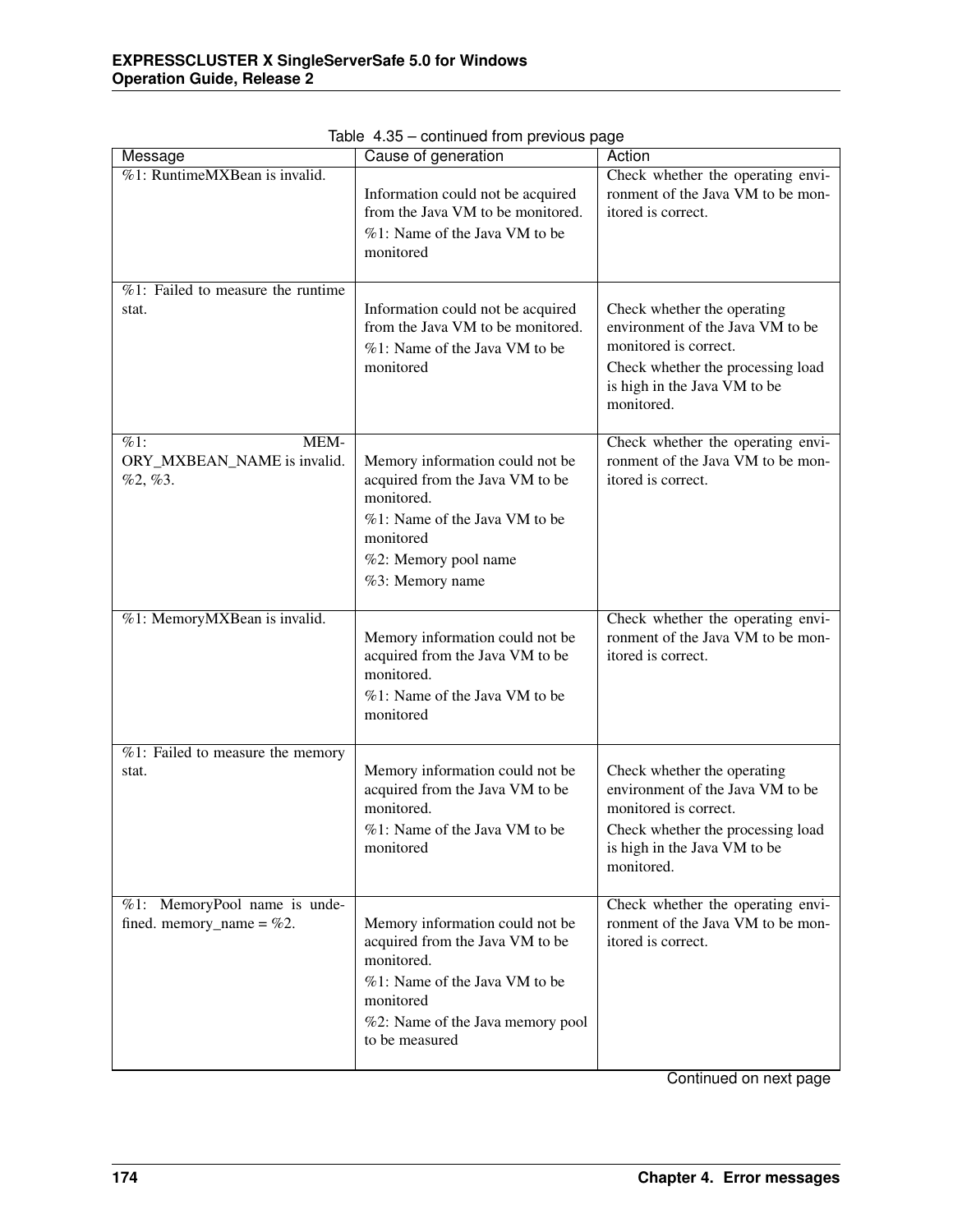| Message                                                        | Cause of generation                                                                                                                                                                                                                                                                                                                                      | Action                                                                                                                                 |
|----------------------------------------------------------------|----------------------------------------------------------------------------------------------------------------------------------------------------------------------------------------------------------------------------------------------------------------------------------------------------------------------------------------------------------|----------------------------------------------------------------------------------------------------------------------------------------|
| %1: MemoryPool capacity is too lit-                            |                                                                                                                                                                                                                                                                                                                                                          | Review the Java application that                                                                                                       |
| tle. memory_name = $\%2$ , used =<br>%3, max = %4, ratio = %5. | The Java memory pool free space<br>has fallen below the threshold in the<br>Java VM to be monitored.<br>%1: Name of the Java VM to be<br>monitored<br>%2: Name of the Java memory pool<br>to be measured<br>%3: Use amount of the Java<br>memory pool<br>%4: Maximum usable amount of<br>the Java memory pool<br>%5: Use rate of the Java memory<br>pool | runs on the Java VM to be moni-<br>tored.                                                                                              |
| %1: THREAD_MXBEAN_NAME<br>is invalid.                          | Thread information could not be<br>acquired from the Java VM to be<br>monitored.<br>%1: Name of the Java VM to be<br>monitored                                                                                                                                                                                                                           | Check whether the operating envi-<br>ronment of the Java VM to be mon-<br>itored is correct.                                           |
| %1: ThreadMXBean is invalid.                                   | Thread information could not be ac-<br>quired from the Java VM to be mon-<br>itored.                                                                                                                                                                                                                                                                     | Check whether the operating<br>environment of the Java VM to be<br>monitored is correct.<br>%1: Name of the Java VM to be<br>monitored |
| %1: Failed to measure the thread<br>stat.                      | Thread information could not be<br>acquired from Java VM to be<br>monitored.<br>%1: Name of the Java VM to be<br>monitored                                                                                                                                                                                                                               | Check whether the operating envi-<br>ronment of the Java VM to be mon-<br>itored is correct.                                           |
| %1: Detect Deadlock.<br>$threads =$<br>%2.                     | Thread deadlock has occurred in<br>the Java VM to be monitored.<br>%1: Name of the Java VM to be<br>monitored<br>%2: ID of the deadlock thread                                                                                                                                                                                                           | Review the Java application that<br>runs on the Java VM to be moni-<br>tored.                                                          |

Table 4.35 – continued from previous page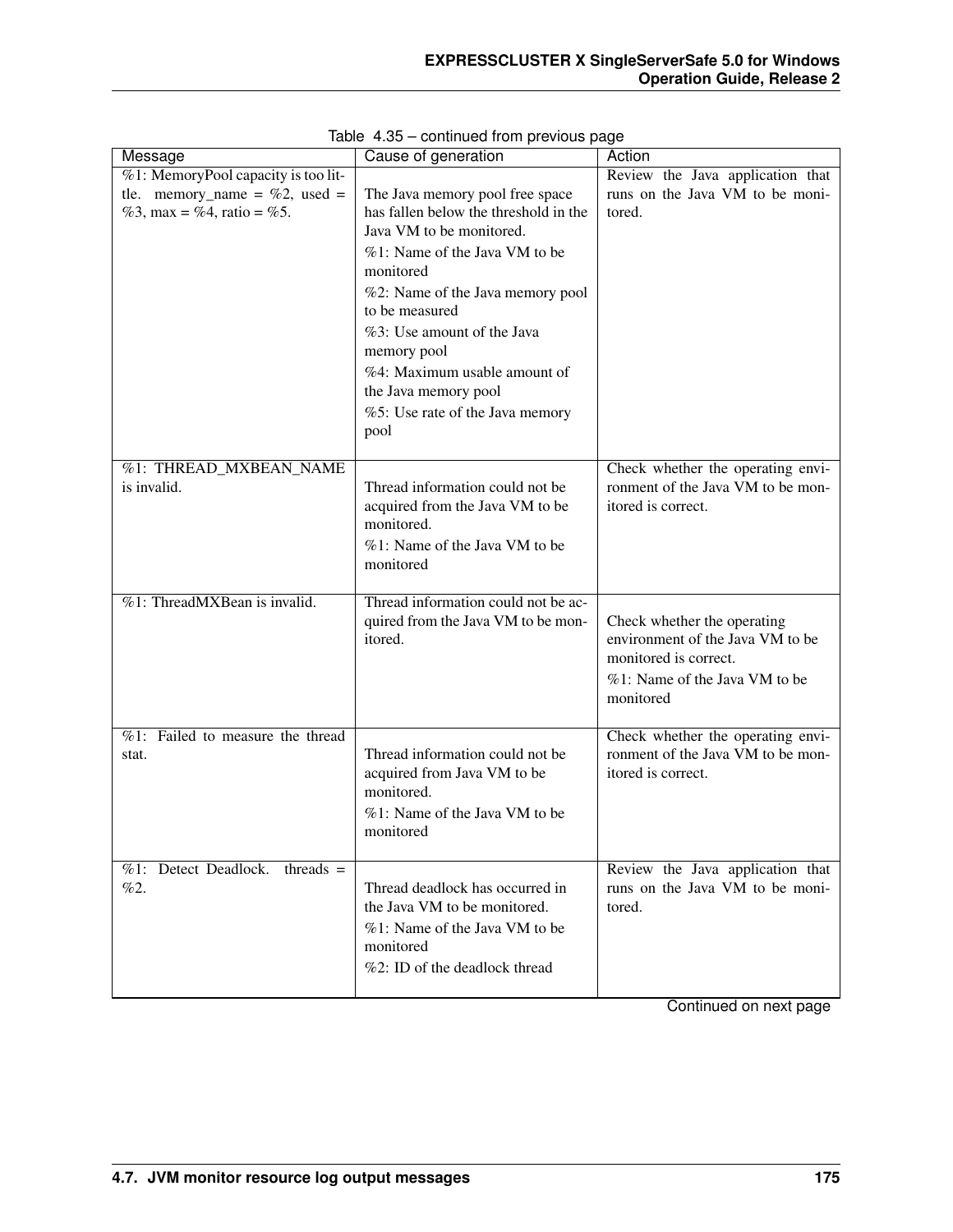| sonalized it only provided by<br>Cause of generation<br>Action<br>Message |                                                                                |                                                                            |  |
|---------------------------------------------------------------------------|--------------------------------------------------------------------------------|----------------------------------------------------------------------------|--|
| $\sqrt{\frac{m}{2}}$ . Thread count is too much(%2).                      | The number of activated threads                                                | Review the Java application that<br>runs on the Java VM to be moni-        |  |
|                                                                           | has exceeded the threshold in the<br>Java VM to be monitored.                  | tored.                                                                     |  |
|                                                                           | %1: Name of the Java VM to be                                                  |                                                                            |  |
|                                                                           | monitored                                                                      |                                                                            |  |
|                                                                           | %2: Number of activated threads at<br>measurement                              |                                                                            |  |
| ThreadInfo is null.Thread<br>$\%1$ :                                      |                                                                                | Check whether the operating envi-                                          |  |
| count = $%2$ .                                                            | Thread information could not be<br>acquired in the Java VM to be<br>monitored. | ronment of the version of the Java<br>VM to be monitored is correct.       |  |
|                                                                           | %1: Name of the Java VM to be<br>monitored                                     |                                                                            |  |
|                                                                           | %2: Number of activated threads at<br>measurement                              |                                                                            |  |
| %1: Failed to disconnect.                                                 | Disconnection from the Java VM to                                              |                                                                            |  |
|                                                                           | be monitored has failed.                                                       |                                                                            |  |
|                                                                           | %1: Name of the Java VM to be<br>monitored                                     |                                                                            |  |
| %1: Failed to connect to WebLogic-<br>Server.                             | WebLogic Server to be monitored                                                | Review the Java application that<br>runs on the WebLogic Server to be      |  |
|                                                                           | could not be connected.<br>%1: Name of the Java VM to be<br>monitored          | monitored.                                                                 |  |
| %1: Failed to connect to Sun JVM.                                         |                                                                                | Review the Java application that                                           |  |
|                                                                           | Java VM and WebOTX to be<br>monitored could not be connected.                  | runs on the Java VM and WebOTX<br>to be monitored.                         |  |
|                                                                           | %1: Name of the Java VM to be<br>monitored                                     |                                                                            |  |
| Failed to open the $\%1$ .                                                |                                                                                | Check whether the disk has suffi-                                          |  |
|                                                                           | The JVM statistics log could not be<br>output.                                 | cient free space or whether the num-<br>ber of open files has exceeded the |  |
|                                                                           | %1: Name of the                                                                | upper limit.                                                               |  |
|                                                                           | HA/JVMSaverJVM statistics log<br>file                                          |                                                                            |  |
| %1: Can't find monitor file.                                              |                                                                                | $\overline{a}$                                                             |  |
|                                                                           | No monitoring<br>%1: Name of the Java VM to be                                 |                                                                            |  |
|                                                                           | monitored                                                                      |                                                                            |  |

Table 4.35 – continued from previous page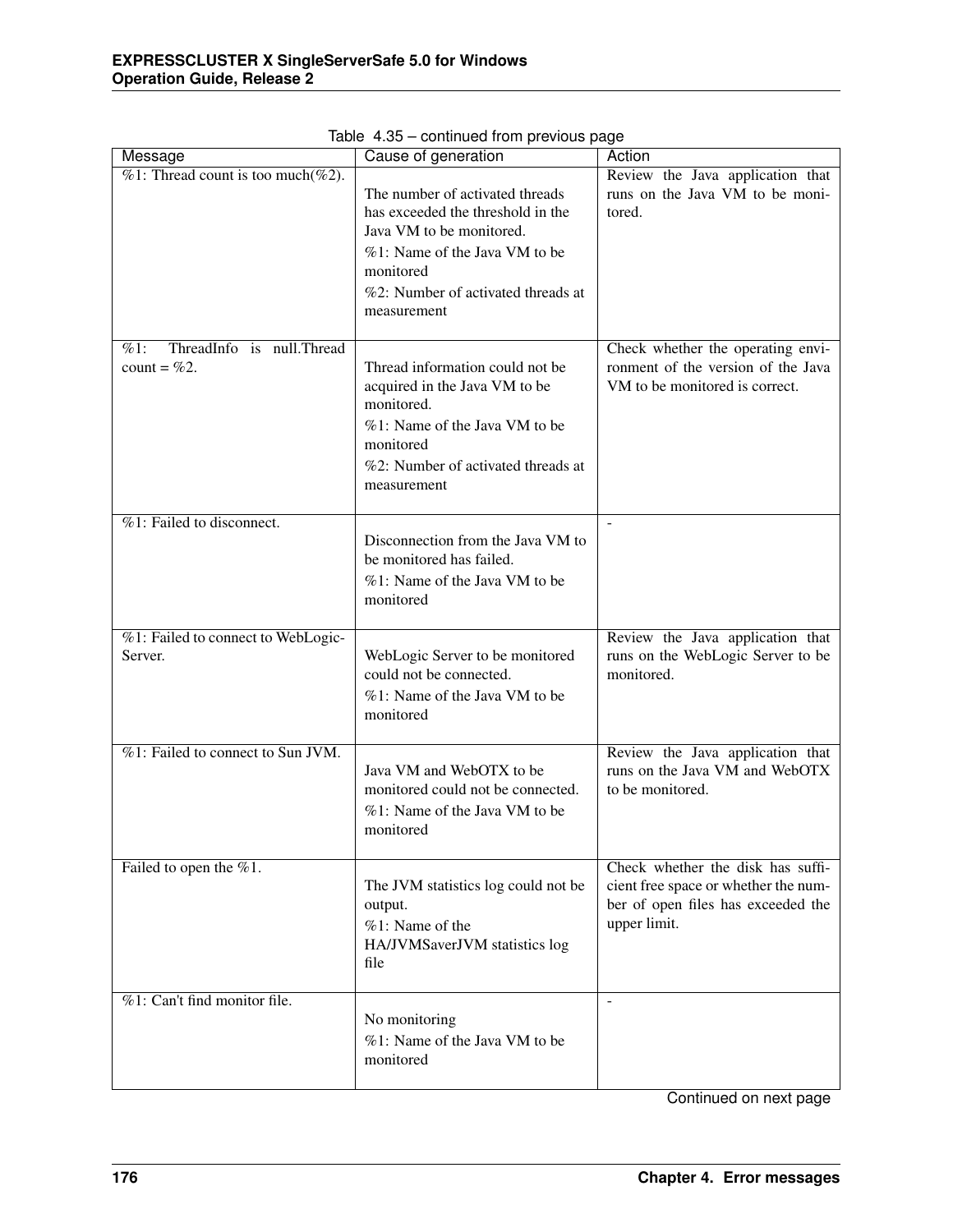| Message                                                                   | Cause of generation                                                                                                             | Action                                                                                             |
|---------------------------------------------------------------------------|---------------------------------------------------------------------------------------------------------------------------------|----------------------------------------------------------------------------------------------------|
| %1: Can't find monitor file, monitor<br>stopped[thread:%2].               | Monitoring stops.<br>%1: Name of the Java VM to be<br>monitored<br>%2: Type of the measurement<br>thread                        |                                                                                                    |
| %1: Failed to create monitor status<br>file.                              | An internal file could not be<br>created.<br>%1: Name of the Java VM to be<br>monitored                                         | Check whether the disk free space<br>and the maximum number of vol-<br>ume files are sufficient.   |
| $%1$ : Failed to delete monitor status<br>file.                           | An internal file could not be<br>deleted.                                                                                       | Check whether there is a problem<br>with the hard disk.                                            |
| %1: com.bea:Type=ServerRuntime<br>is invalid.                             | Information could not be acquired<br>from the Java VM to be monitored.<br>%1: Name of the Java VM to be<br>monitored            | Check whether the operating envi-<br>ronment of the Java VM to be mon-<br>itored is correct.       |
| %1: WorkManagerRuntimeMBean<br>or ThreadPoolRuntimeMBean is in-<br>valid. | Information could not be acquired<br>from the WebLogic Server to be<br>monitored.<br>%1: Name of the Java VM to be<br>monitored | Check whether the operating envi-<br>ronment of the WebLogic Server to<br>be monitored is correct. |
| %1: Failed to measure the Work-<br>Manager or ThreadPool stat.            | Information could not be acquired<br>from the WebLogic Server to be<br>monitored.<br>%1: Name of the Java VM to be<br>monitored | Check whether the operating envi-<br>ronment of the WebLogic Server to<br>be monitored is correct. |

Table 4.35 – continued from previous page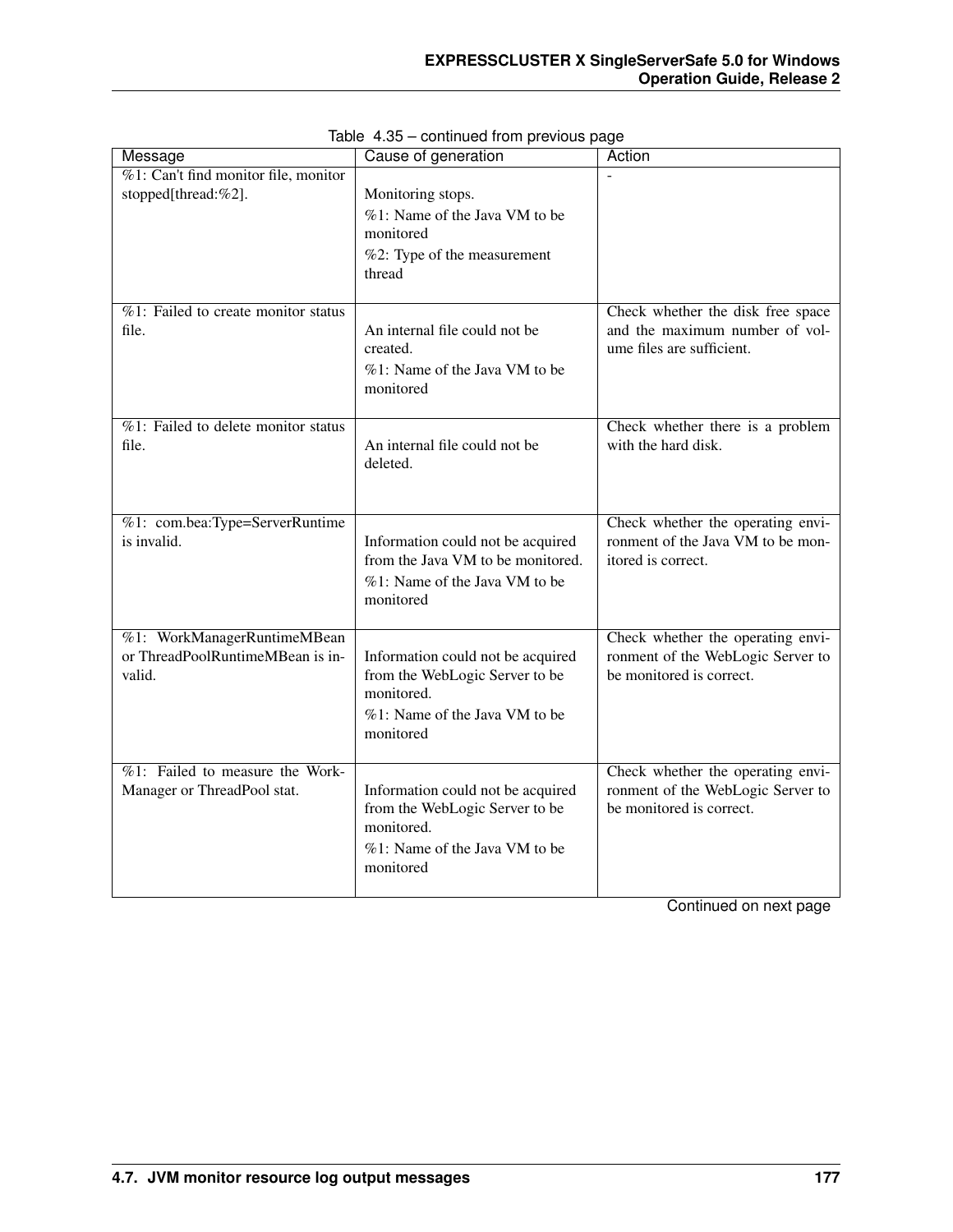| Message                                          | Cause of generation                                               | Action                            |
|--------------------------------------------------|-------------------------------------------------------------------|-----------------------------------|
| $\sqrt{\frac{m}{k}}$ ThreadPool stat is invalid. |                                                                   | Check whether the operating envi- |
| last.pending = $\%2$ , now.pending =             | The number of waiting requests                                    | ronment of the version of the We- |
| %3.                                              | could not be measured in the thread                               | bLogic Server to be monitored is  |
|                                                  | pool of the WebLogic Server to be                                 | correct.                          |
|                                                  | monitored.                                                        |                                   |
|                                                  | %1: Name of the Java VM to be                                     |                                   |
|                                                  | monitored                                                         |                                   |
|                                                  | %2: Number of waiting requests at                                 |                                   |
|                                                  | last measurement                                                  |                                   |
|                                                  | %3: Number of waiting requests at                                 |                                   |
|                                                  | this measurement                                                  |                                   |
| %1: WorkManager stat is invalid.                 |                                                                   | Check whether the operating envi- |
| last.pending = $\%2$ , now.pending =             | The number of waiting requests                                    | ronment of the version of the We- |
| %3.                                              | could not be measured in the work                                 | bLogic Server to be monitored is  |
|                                                  | manager of the WebLogic Server to                                 | correct.                          |
|                                                  | be monitored.                                                     |                                   |
|                                                  | %1: Name of the Java VM to be                                     |                                   |
|                                                  | monitored                                                         |                                   |
|                                                  | %2: Number of waiting requests at                                 |                                   |
|                                                  | last measurement                                                  |                                   |
|                                                  | %3: Number of waiting requests at                                 |                                   |
|                                                  | this measurement                                                  |                                   |
| %1: PendingRequest count is too                  |                                                                   | Review the Java application that  |
| much. count = $\%2$ .                            | The number of waiting requests has                                | runs on the WebLogic Server to be |
|                                                  | exceeded the threshold in the thread                              | monitored.                        |
|                                                  | pool of the WebLogic Server to be                                 |                                   |
|                                                  | monitored.                                                        |                                   |
|                                                  | %1: Name of the Java VM to be<br>monitored                        |                                   |
|                                                  | %2: Number of waiting requests at                                 |                                   |
|                                                  | this measurement                                                  |                                   |
|                                                  |                                                                   |                                   |
| %1: PendingRequest increment is                  |                                                                   | Review the Java application that  |
| too much.<br>increment = $\%4$ ,                 | The increment of the number of                                    | runs on the WebLogic Server to be |
| last.pending = $\%2$ , now.pending =             | waiting requests has exceeded the                                 | monitored.                        |
| %3.                                              | threshold in the thread pool of the                               |                                   |
|                                                  | WebLogic Server to be monitored.<br>%1: Name of the Java VM to be |                                   |
|                                                  | monitored                                                         |                                   |
|                                                  | %2: Number of waiting requests at                                 |                                   |
|                                                  | last measurement                                                  |                                   |
|                                                  | %3: Number of waiting requests at                                 |                                   |
|                                                  | this measurement                                                  |                                   |
|                                                  | %4: Increment of the number of                                    |                                   |
|                                                  | waiting requests from the last                                    |                                   |
|                                                  | measurement to this measurement                                   |                                   |
|                                                  |                                                                   |                                   |

Table 4.35 – continued from previous page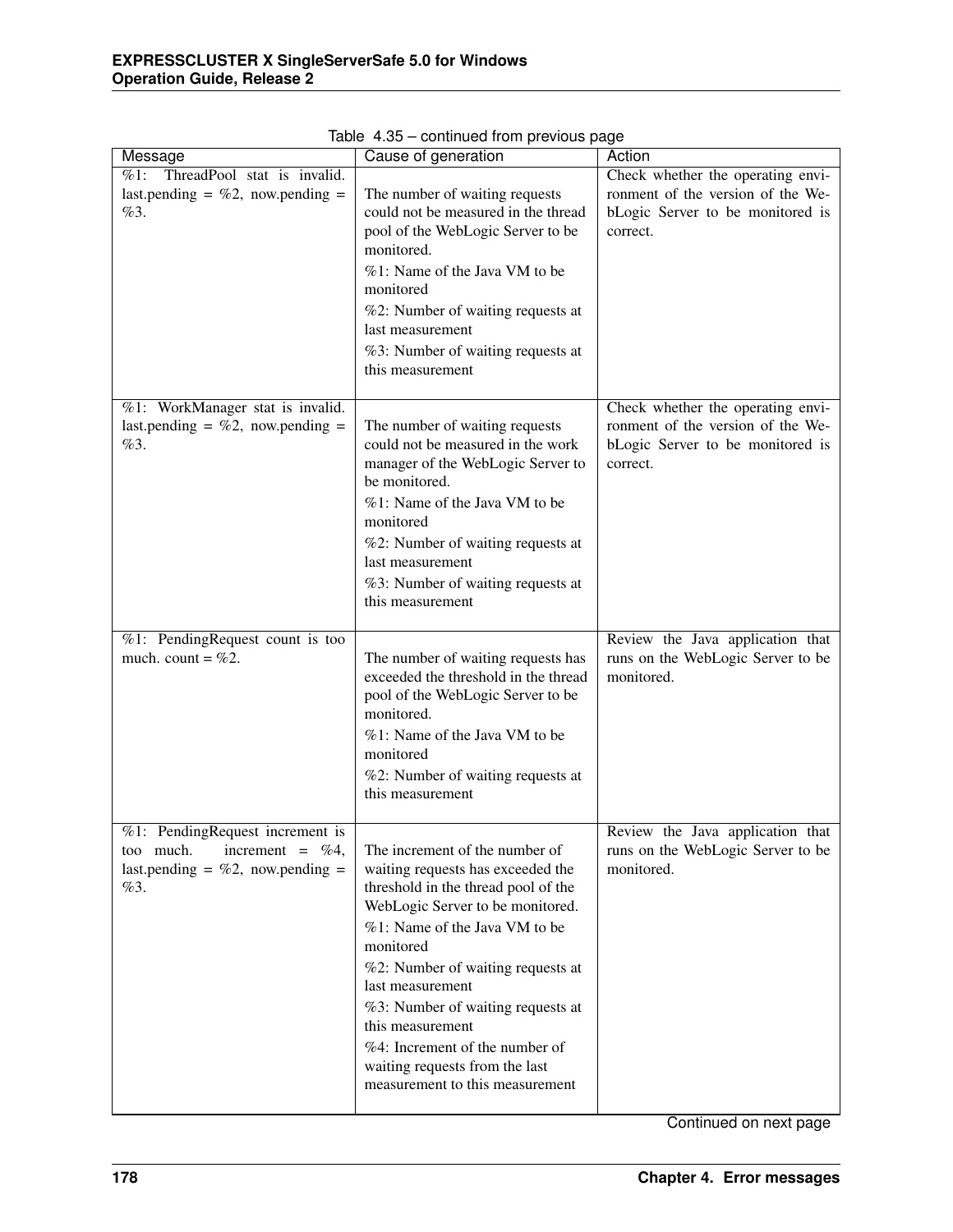| Message                              | Cause of generation                  | Action                            |
|--------------------------------------|--------------------------------------|-----------------------------------|
| %1: PendingRequest increment is      |                                      | Review the Java application that  |
| too much compared with the last      | After the WebLogic Server to be      | runs on the WebLogic Server to be |
| connection.<br>increment = $\%4$ ,   | monitored was reconnected, the       | monitored.                        |
| last.pending = $\%2$ , now.pending = | increment of the number of waiting   |                                   |
| %3.                                  | requests has exceeded the threshold  |                                   |
|                                      | in the thread pool of the WebLogic   |                                   |
|                                      | Server to be monitored.              |                                   |
|                                      | %1: Name of the Java VM to be        |                                   |
|                                      | monitored                            |                                   |
|                                      | %2: Number of waiting requests at    |                                   |
|                                      | last measurement                     |                                   |
|                                      | %3: Number of waiting requests at    |                                   |
|                                      | this measurement                     |                                   |
|                                      | %4: Increment of the number of       |                                   |
|                                      | waiting requests from the last       |                                   |
|                                      | measurement to this measurement      |                                   |
|                                      |                                      |                                   |
| %1: Throughput count is too much.    |                                      | Review the Java application that  |
| count = $\%2$ .                      | The number of requests executed      | runs on the WebLogic Server to be |
|                                      | per unit time has exceeded the       | monitored.                        |
|                                      | threshold in the thread pool of the  |                                   |
|                                      | WebLogic Server to be monitored.     |                                   |
|                                      | %1: Name of the Java VM to be        |                                   |
|                                      | monitored                            |                                   |
|                                      | %2: Number of requests executed      |                                   |
|                                      | per unit time at this measurement    |                                   |
|                                      |                                      |                                   |
| %1:<br>Throughput<br>increment       |                                      | Review the Java application that  |
| too much.<br>increment<br>1S<br>$=$  | The increment of the number of       | runs on the WebLogic Server to be |
| %4,<br>last.throughput<br>%2,<br>$=$ | requests executed per unit time has  | monitored.                        |
| now.throughput = $%3$ .              | exceeded the threshold in the thread |                                   |
|                                      | pool of the WebLogic Server to be    |                                   |
|                                      | monitored.                           |                                   |
|                                      | %1: Name of the Java VM to be        |                                   |
|                                      | monitored                            |                                   |
|                                      | %2: Number of requests executed      |                                   |
|                                      | per unit time at last measurement    |                                   |
|                                      | %3: Number of requests executed      |                                   |
|                                      | per unit time at this measurement    |                                   |
|                                      | %4: Increment of the number of       |                                   |
|                                      | requests executed per unit time      |                                   |
|                                      | from the last measurement to this    |                                   |
|                                      | measurement                          |                                   |
|                                      |                                      |                                   |

|  |  | Table 4.35 - continued from previous page |  |  |  |
|--|--|-------------------------------------------|--|--|--|
|--|--|-------------------------------------------|--|--|--|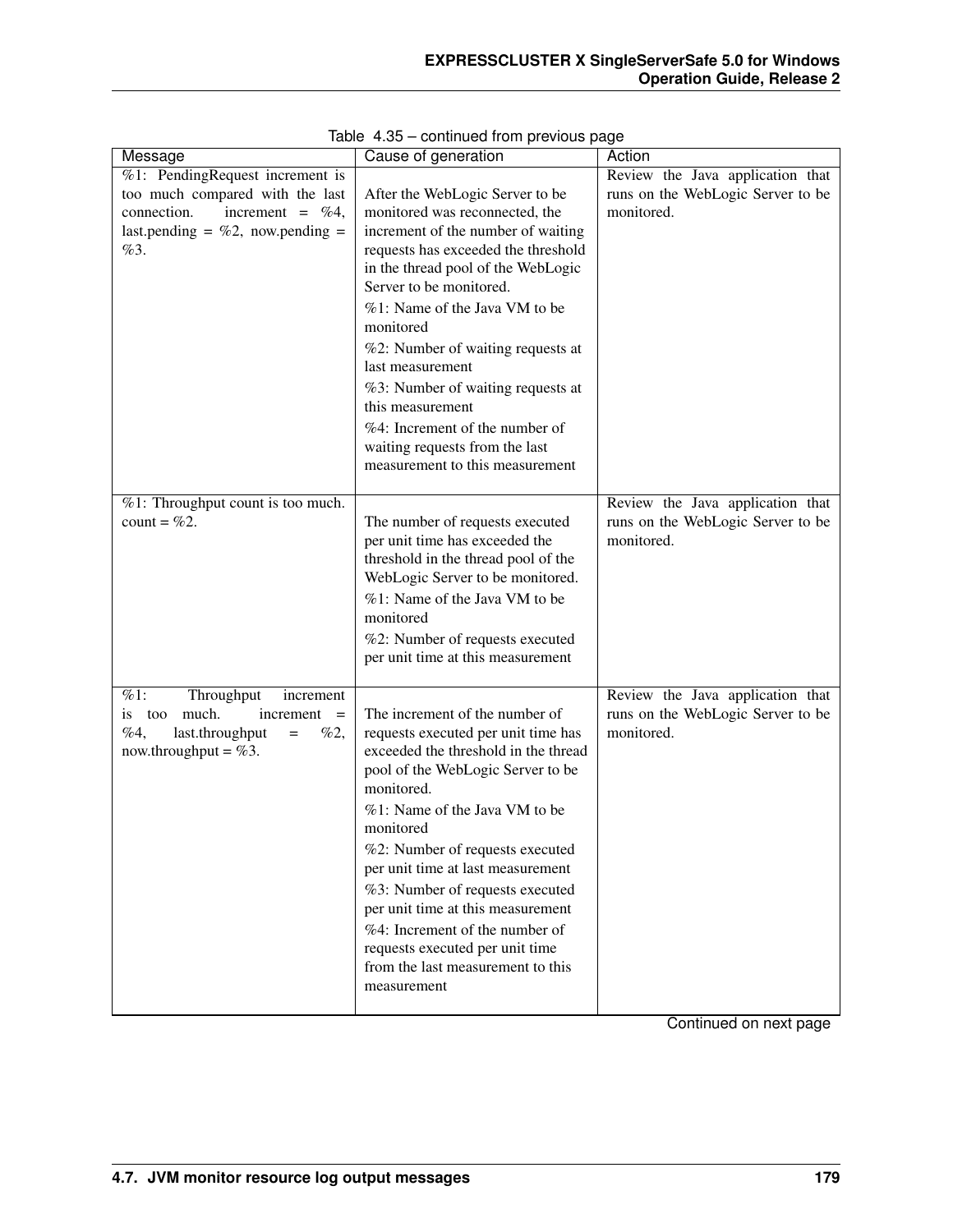| Message                                                                                                                                                                 | Cause of generation                                                                                                                                                                                                                                                                                                                                                                                                                                                                                                                                      | Action                                                                              |
|-------------------------------------------------------------------------------------------------------------------------------------------------------------------------|----------------------------------------------------------------------------------------------------------------------------------------------------------------------------------------------------------------------------------------------------------------------------------------------------------------------------------------------------------------------------------------------------------------------------------------------------------------------------------------------------------------------------------------------------------|-------------------------------------------------------------------------------------|
| Throughput increment is<br>$\%1$ :<br>much compared<br>with the<br>too<br>connection.<br>increment<br>last<br>$=$ %4:, last.throughput = %2,<br>now.throughput = $%3$ . | After the WebLogic Server to be<br>monitored was reconnected, the<br>increment of the number of<br>requests executed per unit time has<br>exceeded the threshold in the thread<br>pool of the WebLogic Server to be<br>monitored.<br>%1: Name of the Java VM to be<br>monitored<br>%2: Number of requests executed<br>per unit time at last measurement<br>%3: Number of requests executed<br>per unit time at this measurement<br>%4: Increment of the number of<br>requests executed per unit time<br>from the last measurement to this<br>measurement | Review the Java application that<br>runs on the WebLogic Server to be<br>monitored. |
| %1: PendingRequest count is too<br>much. appName = %2, name = %3,<br>count = $%4$ .                                                                                     | The number of waiting requests has<br>exceeded the threshold in the work<br>manager of the WebLogic Server to<br>be monitored.<br>%1: Name of the Java VM to be<br>monitored<br>%2: Application name<br>%3: Work manager name<br>%4: Number of waiting requests                                                                                                                                                                                                                                                                                          | Review the Java application that<br>runs on the WebLogic Server to be<br>monitored. |
| %1: PendingRequest increment is<br>too much. appName = $%2$ , name =<br>%3, increment = %6, last.pending =<br>%4, now.pending = %5.                                     | The increment of the number of<br>waiting requests has exceeded the<br>threshold in the work manager of<br>the WebLogic Server to be<br>monitored.<br>%1: Name of the Java VM to be<br>monitored<br>%2: Application name<br>%3: Work manager name<br>%4: Number of waiting requests at<br>last measurement<br>%5: Number of waiting requests at<br>this measurement<br>$%6$ : Increment of the number of<br>waiting requests from the last<br>measurement to this measurement                                                                            | Review the Java application that<br>runs on the WebLogic Server to be<br>monitored. |

Table 4.35 – continued from previous page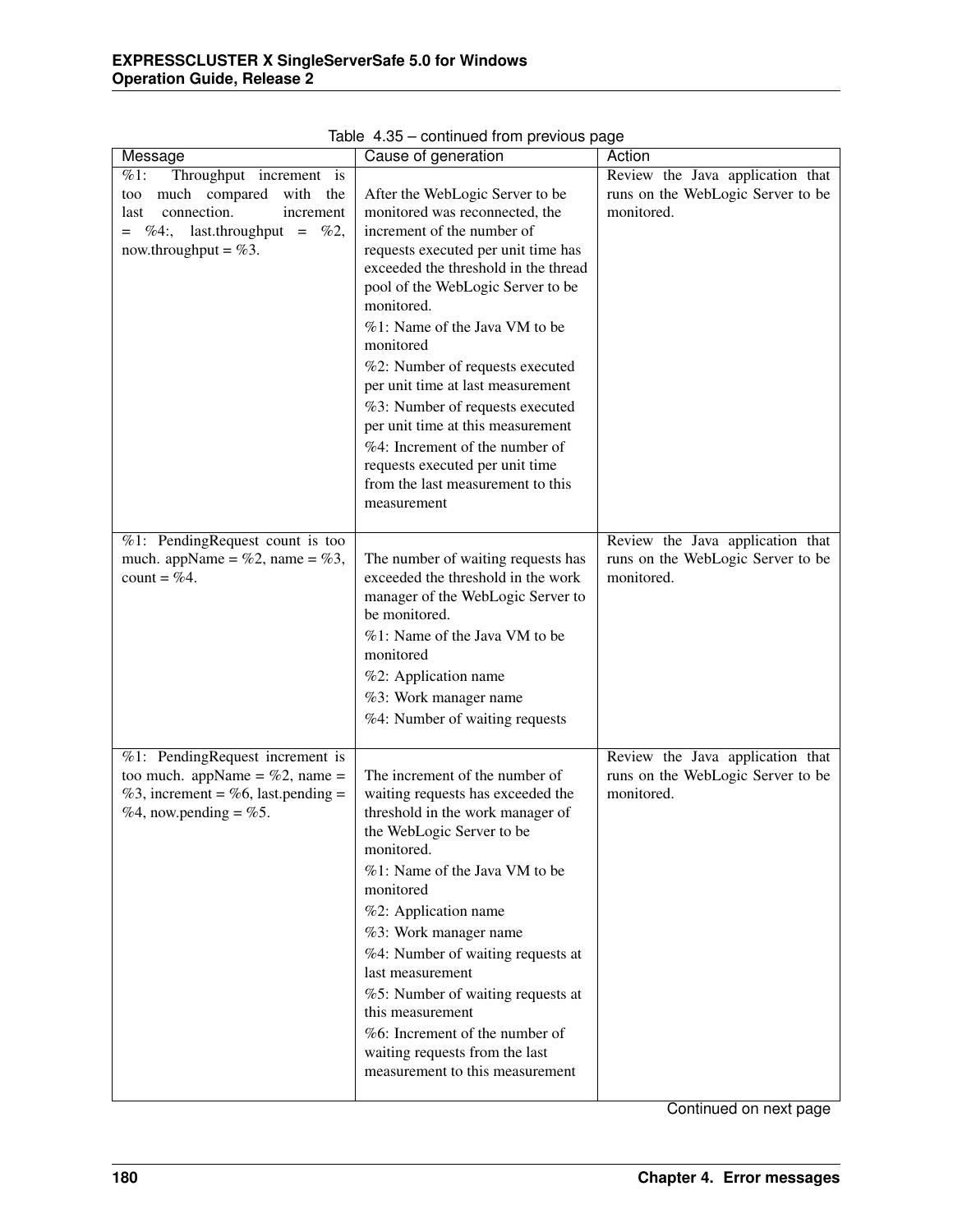| Message                                 | Cause of generation                 | Action                            |
|-----------------------------------------|-------------------------------------|-----------------------------------|
| $%1$ : PendingRequest increment is      |                                     | Review the Java application that  |
| too much compared with the last         | After the WebLogic Server to be     | runs on the WebLogic Server to be |
| connection. AppName = $%2$ , Name       | monitored was reconnected, the      | monitored.                        |
| $=$ %3, increment = %6, last.pending    | increment of the number of waiting  |                                   |
| $=$ %4, now.pending $=$ %5.             | requests has exceeded the threshold |                                   |
|                                         | in the work manager of the          |                                   |
|                                         | WebLogic Server to be monitored.    |                                   |
|                                         | %1: Name of the Java VM to be       |                                   |
|                                         | monitored                           |                                   |
|                                         | %2: Application name                |                                   |
|                                         | %3: Work manager name               |                                   |
|                                         | %4: Number of waiting requests at   |                                   |
|                                         | last measurement                    |                                   |
|                                         | %5: Number of waiting requests at   |                                   |
|                                         | this measurement                    |                                   |
|                                         | %6: Increment of the number of      |                                   |
|                                         | waiting requests from the last      |                                   |
|                                         | measurement to this measurement     |                                   |
| %1: Can't find WorkManager. app-        |                                     | Review the setting of Target We-  |
| Name = $\%2$ , name = $\%3$ .           | The work manager which was set      | bLogic Work Managers.             |
|                                         | could not be acquired from the      |                                   |
|                                         | WebLogic Server.                    |                                   |
|                                         | %1: Name of the Java VM to be       |                                   |
|                                         | monitored                           |                                   |
|                                         | %2: Application name                |                                   |
|                                         |                                     |                                   |
|                                         | %3: Work manager name               |                                   |
| $%1$ : analyze of average start[%2].    |                                     |                                   |
|                                         | Analyzing of the average value has  |                                   |
|                                         | started.                            |                                   |
|                                         | %1: Name of the Java VM to be       |                                   |
|                                         | monitored                           |                                   |
|                                         | %2: Thread name                     |                                   |
|                                         |                                     |                                   |
| analyze of average<br>$fin-$<br>$\%1$ : |                                     |                                   |
| ish[%2].state = %3.                     | Analyzing of the average value has  |                                   |
|                                         | been completed.                     |                                   |
|                                         | %1: Name of the Java VM to be       |                                   |
|                                         | monitored                           |                                   |
|                                         | %2: Thread name                     |                                   |
|                                         | %3: Status of the target to be      |                                   |
|                                         | monitored                           |                                   |
|                                         |                                     |                                   |

|  |  | Table 4.35 - continued from previous page |  |  |  |
|--|--|-------------------------------------------|--|--|--|
|--|--|-------------------------------------------|--|--|--|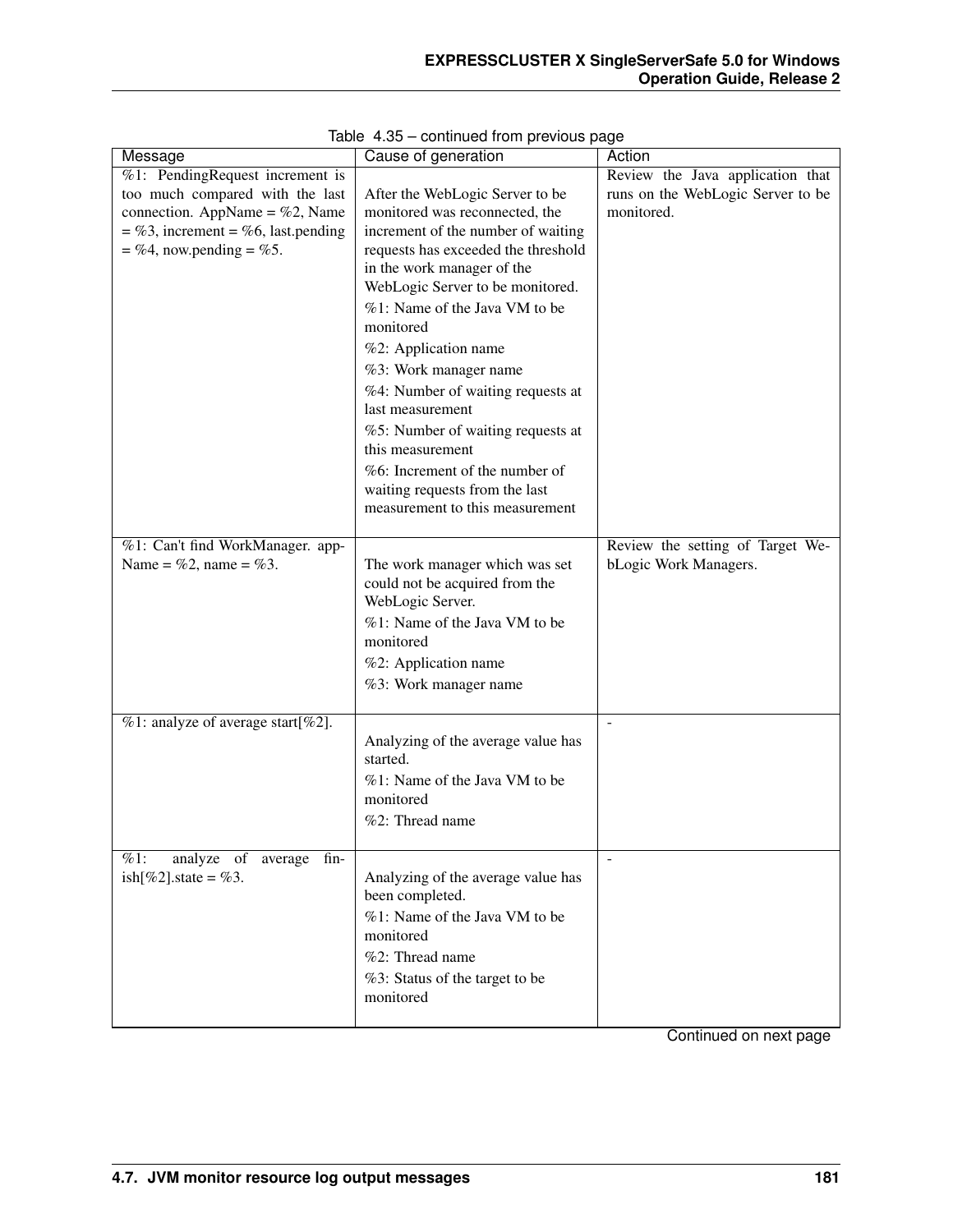| Message                                                                                                    | Cause of generation                                                                                                                                                                                                                                                                                      | Action                                                                              |
|------------------------------------------------------------------------------------------------------------|----------------------------------------------------------------------------------------------------------------------------------------------------------------------------------------------------------------------------------------------------------------------------------------------------------|-------------------------------------------------------------------------------------|
| $\sqrt[6]{61}$ : Average of PendingRequest<br>count is too much. count = $\%2$ .                           | The average of the number of<br>waiting requests has exceeded the<br>threshold in the thread pool of the<br>WebLogic Server to be monitored.<br>%1: Name of the Java VM to be<br>monitored<br>%2: Number of waiting requests at<br>this measurement                                                      | Review the Java application that<br>runs on the WebLogic Server to be<br>monitored. |
| %1: Average of Throughput count<br>is too high. count = $%2$ .                                             | The average of the number of<br>requests executed per unit time has<br>exceeded the threshold in the thread<br>pool of the WebLogic Server to be<br>monitored.<br>%1: Name of the Java VM to be<br>monitored<br>%2: Number of requests executed<br>per unit time at this measurement                     | Review the Java application that<br>runs on the WebLogic Server to be<br>monitored. |
| Average of PendingRequest<br>%1:<br>count is too high. AppName = $\%2$ ,<br>Name = $\%3$ , count = $\%4$ . | The average of the number of<br>waiting requests has exceeded the<br>threshold in the work manager of<br>the WebLogic Server to be<br>monitored.<br>%1: Name of the Java VM to be<br>monitored<br>%2: Application name<br>%3: Work manager name<br>%4: Number of waiting requests at<br>this measurement | Review the Java application that<br>runs on the WebLogic Server to be<br>monitored. |
| Failed<br>Error:<br>to<br>operate<br>clpjra_bigip.[%1]                                                     | %1: Error code                                                                                                                                                                                                                                                                                           | Review the setting.                                                                 |

Table 4.35 – continued from previous page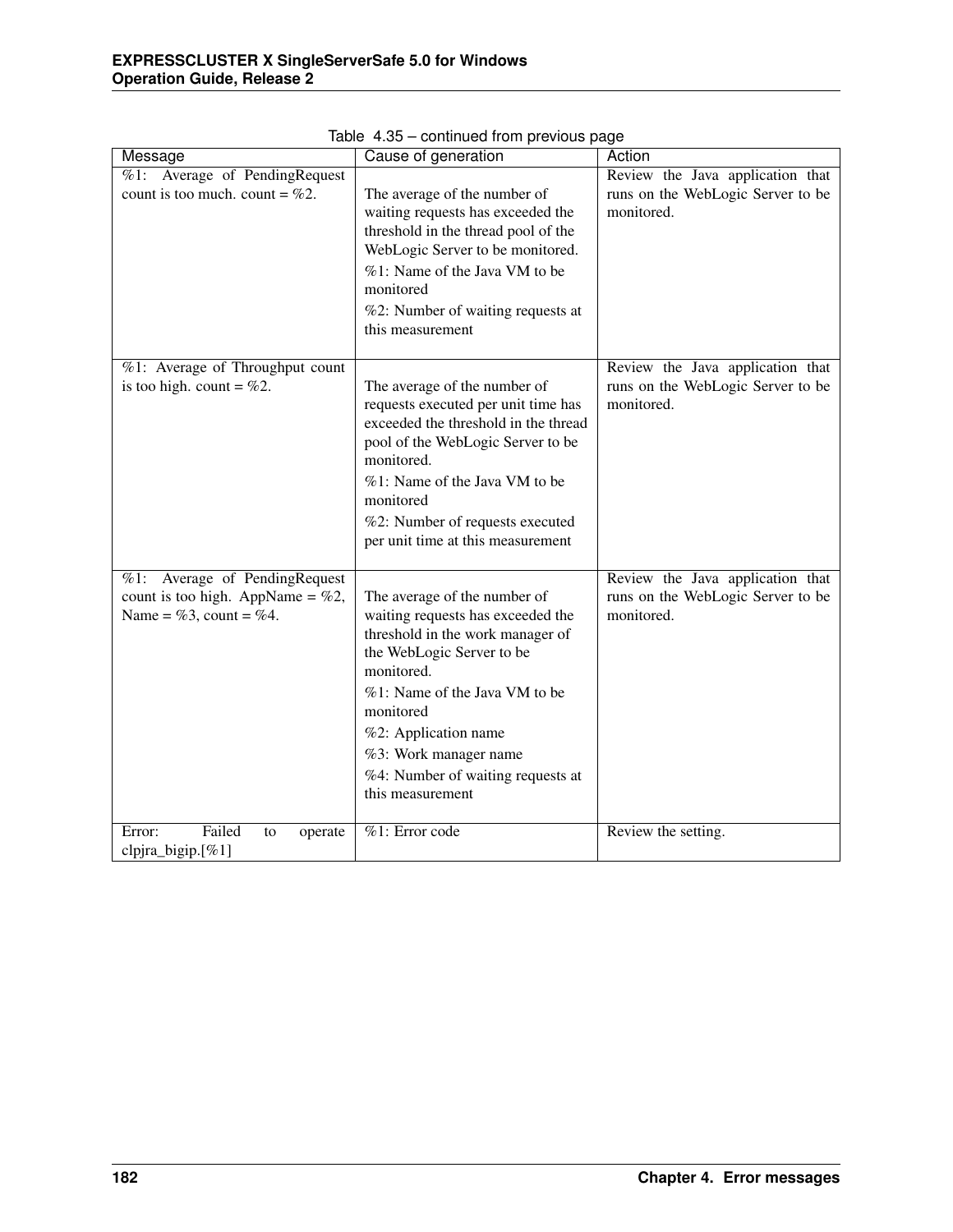## **4.8 STOP codes list of user space monitor resources**

The following information is a list of the STOP codes which are generated upon the selection of Generate an intentional stop error for Action When Timeout Occurs of the user space monitor resource.

| STOP code  | Description                                                 |
|------------|-------------------------------------------------------------|
| 0xE0000000 | The STOP error which was generated as the final action      |
|            | upon the detection of an error of the monitor resource      |
| 0xE000FF** |                                                             |
|            | The STOP error which was generated by keep alive            |
|            | timeout (the timeout of user space monitor)                 |
|            | The lower 8 bits (the part of " $**$ ") shows the following |
|            | checkpoint (The chances are high that it was being          |
|            | executed during timeout).                                   |
|            |                                                             |
| 0xE000FF00 | The internal processing of EXPRESSCLUSTER                   |
| 0xE000FF01 | SetWaitableTimer(), GetTickCount(), WaitForMulti-           |
|            | pleObjects()                                                |
| 0xE000FF02 | _beginthreadex(), WaitForMultipleObjects()                  |
| 0xE000FF05 | CloseHandle()                                               |
| 0xE000FF06 | The internal processing of EXPRESSCLUSTER                   |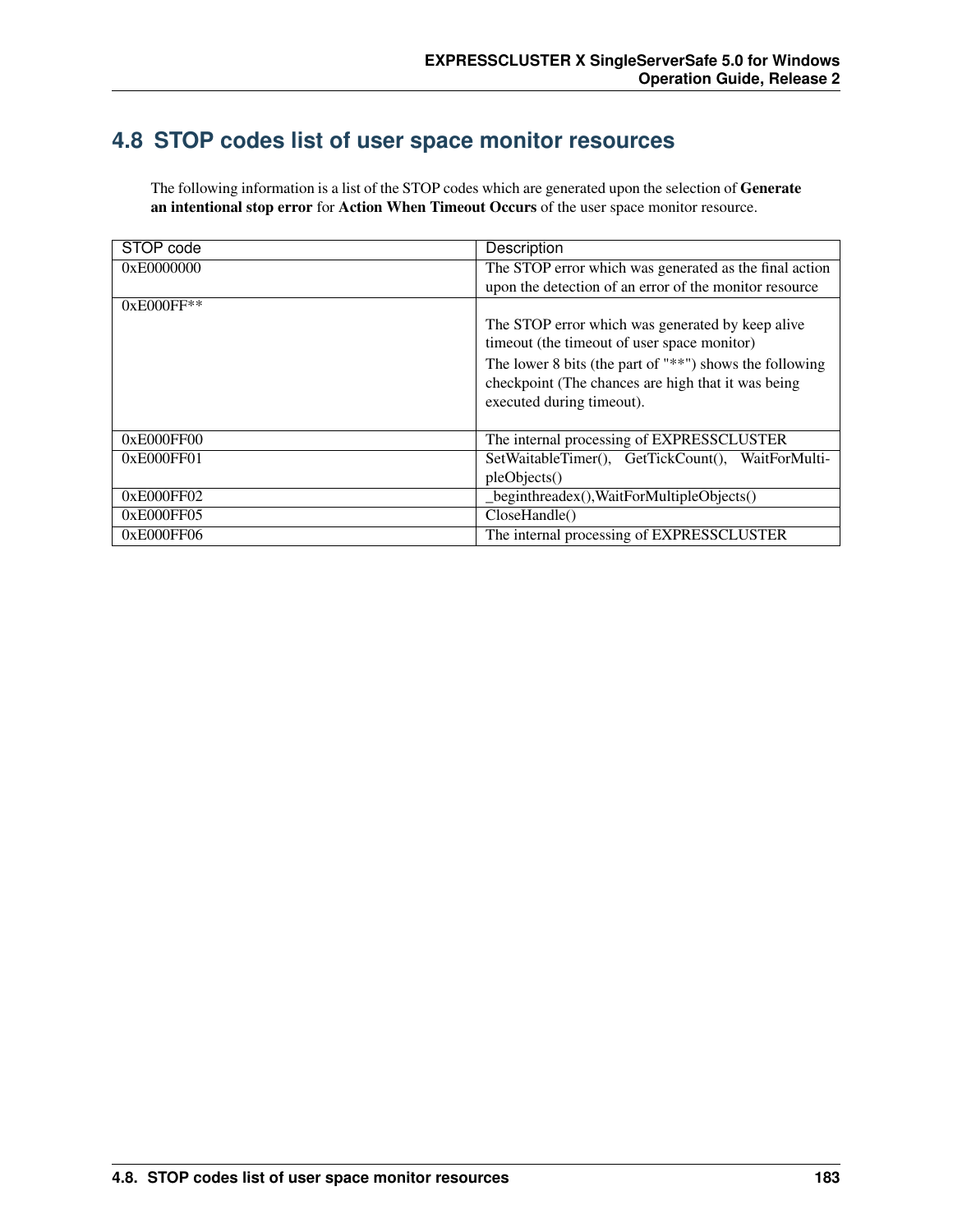# **4.9 Details on checking cluster configuration data**

#### **4.9.1 Cluster Properties**

| Check item                   |      | Message                         | Action                         |
|------------------------------|------|---------------------------------|--------------------------------|
| Number check on Port No. tab | 1011 | Failed.                         | Check if the netsh command is  |
|                              |      |                                 | available.                     |
|                              | 1012 | The port number $\%1$ is within | Specify a port number which    |
|                              |      | the range of automatically as-  | is not automatically assigned. |
|                              |      | signed port numbers.            |                                |

#### **4.9.2 Unrecommended settings check**

| Check item                                                   |      | Message                                                                                                                                            | Action                                                                                                                            |
|--------------------------------------------------------------|------|----------------------------------------------------------------------------------------------------------------------------------------------------|-----------------------------------------------------------------------------------------------------------------------------------|
| Recovery action check for de-<br>activation failure( $\%1$ ) | 6001 | "No operation" is set for<br>Recovery Operation at<br><b>Deactivation Failure</b><br>Detection.<br>It is recommended to select<br>any other value. | It is recommended to select a<br>value other than "No<br>operation" for the final action<br>on deactivation failure<br>detection. |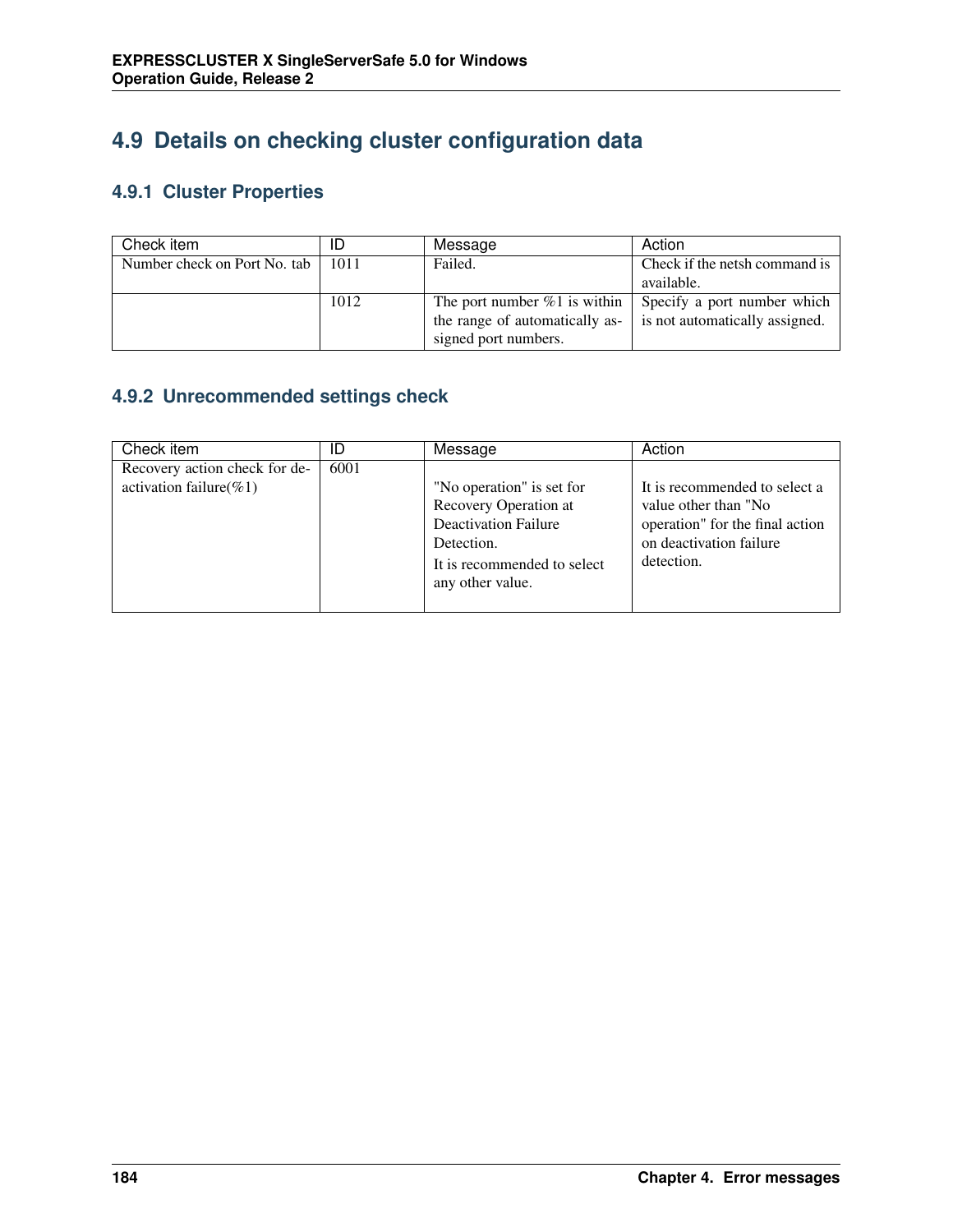#### **CHAPTER**

## **LEGAL NOTICE**

### **5.1 Disclaimer**

- Information in this document is subject to change without notice.
- NEC Corporation is not liable for technical or editorial errors or omissions in the information in this document. You are completely liable for all risks associated with installing or using the product as described in this manual to obtain expected results and the effects of such usage.
- The information in this document is copyrighted by NEC Corporation. No part of this document may be reproduced or transmitted in any form by any means, electronic or mechanical, for any purpose, without the express written permission of NEC Corporation.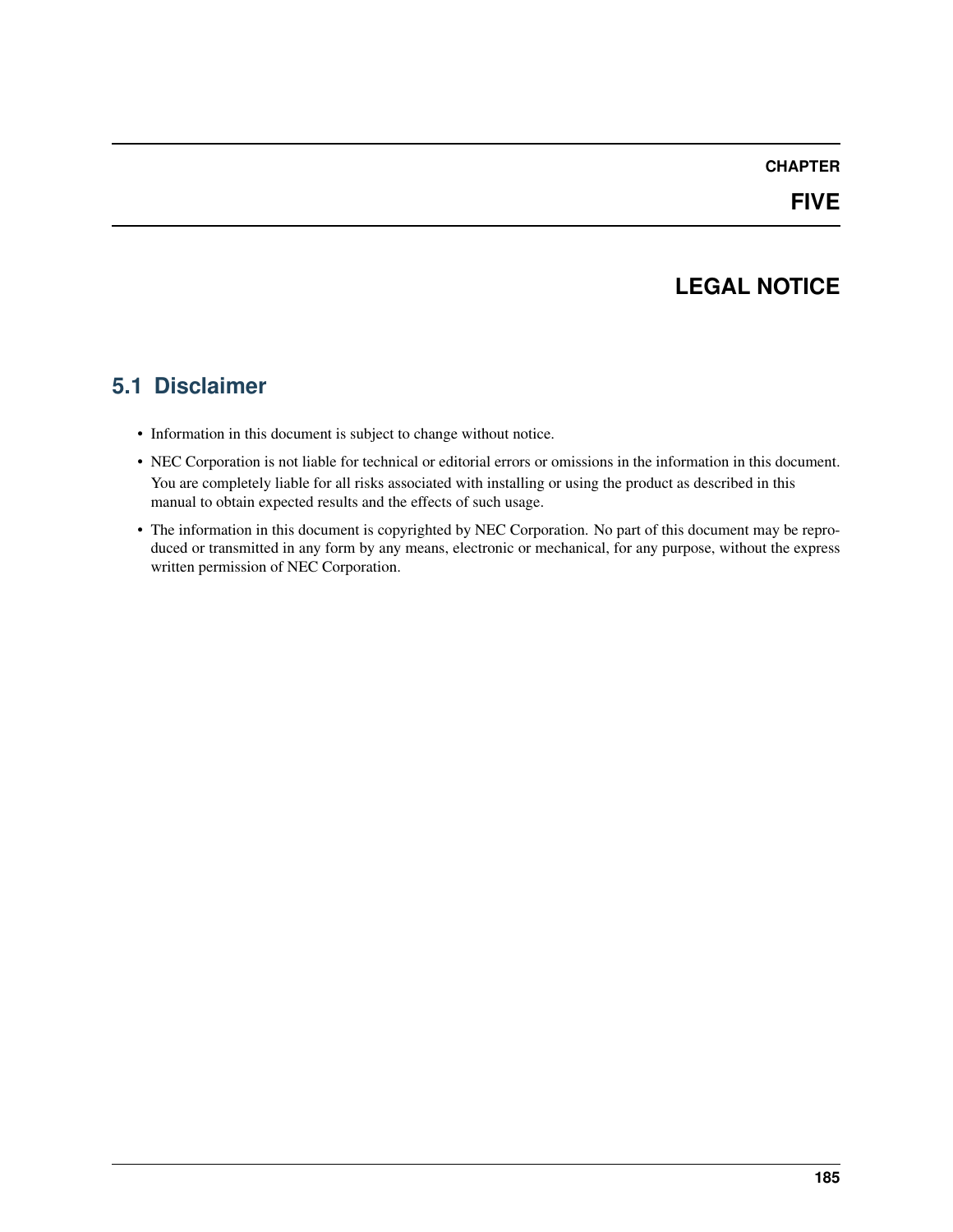## **5.2 Trademark Information**

- EXPRESSCLUSTER® is a registered trademark of NEC Corporation.
- Microsoft, Windows, Windows Server, Internet Explorer, Azure, and Hyper-V are registered trademarks of Microsoft Corporation in the United States and other countries.
- Linux is a registered trademark of Linus Torvalds in the United States and other countries.
- Oracle, Oracle Database, Solaris, MySQL, Tuxedo, WebLogic Server, Container, Java, and all Java-based trademarks and logos are trademarks or registered trademarks of Oracle Corporation and/or its affiliates.
- IBM, DB2, and WebSphere are trademarks or registered trademarks of International Business Machines Corporation in the United States, other countries, or both.
- PostgreSQL is a registered trademark of the PostgreSQL Global Development Group.
- F5, F5 Networks, BIG-IP, and iControl are trademarks or registered trademarks of F5 Networks, Inc. in the United States and other countries.
- WebOTX is a registered trademark of NEC Corporation.
- Other product names and slogans written in this manual are trademarks or registered trademarks of their respective companies.